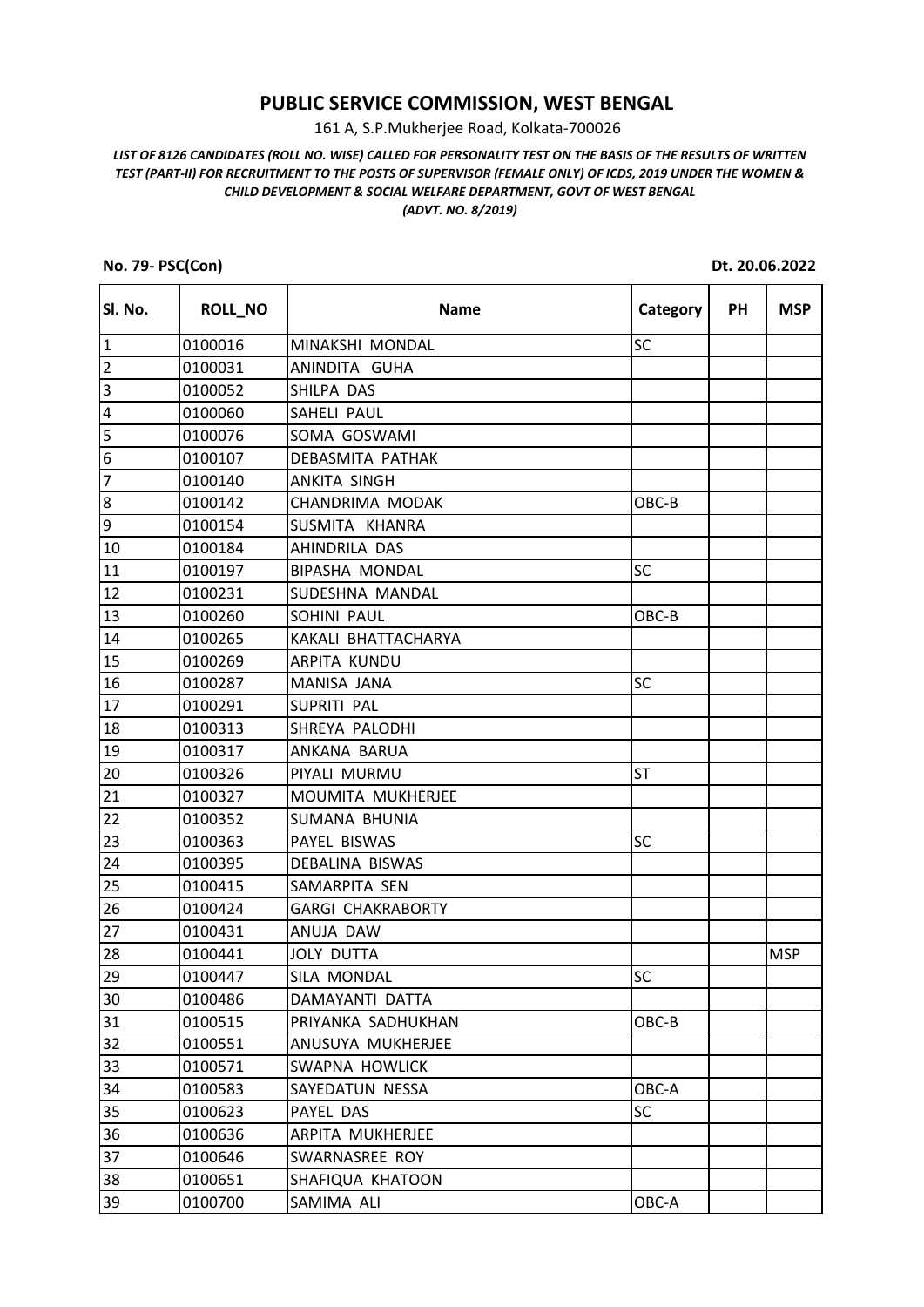| 40 | 0100743 | <b>GOLAPI KARMAKAR</b>  | OBC-B     |  |
|----|---------|-------------------------|-----------|--|
| 41 | 0100769 | PRIYANKA GUHA           | SC        |  |
| 42 | 0100800 | SUTAPA PRAMANIK         | <b>SC</b> |  |
| 43 | 0100844 | SOOMANA SAMANTA         |           |  |
| 44 | 0100863 | SHALINI GHOSH           |           |  |
| 45 | 0100902 | PARAMITA BANERJEE       |           |  |
| 46 | 0100913 | AMRITA MONDAL           |           |  |
| 47 | 0100919 | PARNASHA SARKAR         |           |  |
| 48 | 0100928 | MONALISA AHMED          | OBC-A     |  |
| 49 | 0100988 | SUPARNA CHAKRABORTY     |           |  |
| 50 | 0101006 | RUPA KUMARI             | SC        |  |
| 51 | 0101044 | <b>BINITA BARMAN</b>    | <b>SC</b> |  |
| 52 | 0101053 | SUCHANDRA PAL           | OBC-B     |  |
| 53 | 0101065 | SUCHHANDA BHATTACHARJEE |           |  |
| 54 | 0101067 | RUCHIRA PAL             |           |  |
| 55 | 0101068 | PRERNA SAHA             |           |  |
| 56 | 0101079 | PUJA SANKI              |           |  |
| 57 | 0101092 | SHREYA SENGUPTA         |           |  |
| 58 | 0101099 | <b>ZOYA ALI KHAN</b>    | OBC-A     |  |
| 59 | 0101122 | SIKHA MANNA             |           |  |
| 60 | 0101132 | <b>JHUMA PATI</b>       |           |  |
| 61 | 0101133 | MARUFA KHATUN           | OBC-A     |  |
| 62 | 0101142 | PRIYANKA CHATTERJEE     |           |  |
| 63 | 0101210 | SOHINI BHATTACHARYA     |           |  |
| 64 | 0101225 | PRIYANKA DUTTA          |           |  |
| 65 | 0101230 | ARUNIMA CHATTOPADHYAY   |           |  |
| 66 | 0101268 | SNEHA MAJUMDER          | SC        |  |
| 67 | 0101269 | AISHEE PANDA            |           |  |
| 68 | 0101310 | SHARMISTA DAS           | <b>SC</b> |  |
| 69 | 0101320 | RIMA GHOSH              | OBC-B     |  |
| 70 | 0101323 | SANGEETA SARKAR         |           |  |
| 71 | 0101328 | PRIYA GHOSH             |           |  |
| 72 | 0101339 | NARAYANI GHOSH          |           |  |
| 73 | 0101368 | SRABANI SARKAR          | SC        |  |
| 74 | 0101376 | JAYASHREE SAHA          |           |  |
| 75 | 0101390 | PRAKRITI BALA           | <b>SC</b> |  |
| 76 | 0101392 | TRAYEE SAHA             | <b>SC</b> |  |
| 77 | 0101408 | SUKANYA GOSWAMI         |           |  |
| 78 | 0101409 | SHILPA BISWAS           | <b>SC</b> |  |
| 79 | 0101446 | MADHURIMA MODAK         |           |  |
| 80 | 0101527 | RIMA BISWAS             |           |  |
| 81 | 0101539 | DOYEL ROY               | <b>SC</b> |  |
| 82 | 0101540 | SUSMITA CHAKRABORTY     |           |  |
| 83 | 0101550 | <b>SUKLA PAUL</b>       |           |  |
| 84 | 0101585 | CHANDRIMA MUKHERJEE     |           |  |
| 85 | 0101598 | PAMPA SADHU             |           |  |
| 86 | 0101625 | MANISHITA DHAR          |           |  |
| 87 | 0101646 | SWAGATA DEY             |           |  |
| 88 | 0101657 | ANINDITA DAS            |           |  |
| 89 | 0101667 | KEYA BELEL              | OBC-B     |  |
|    |         |                         |           |  |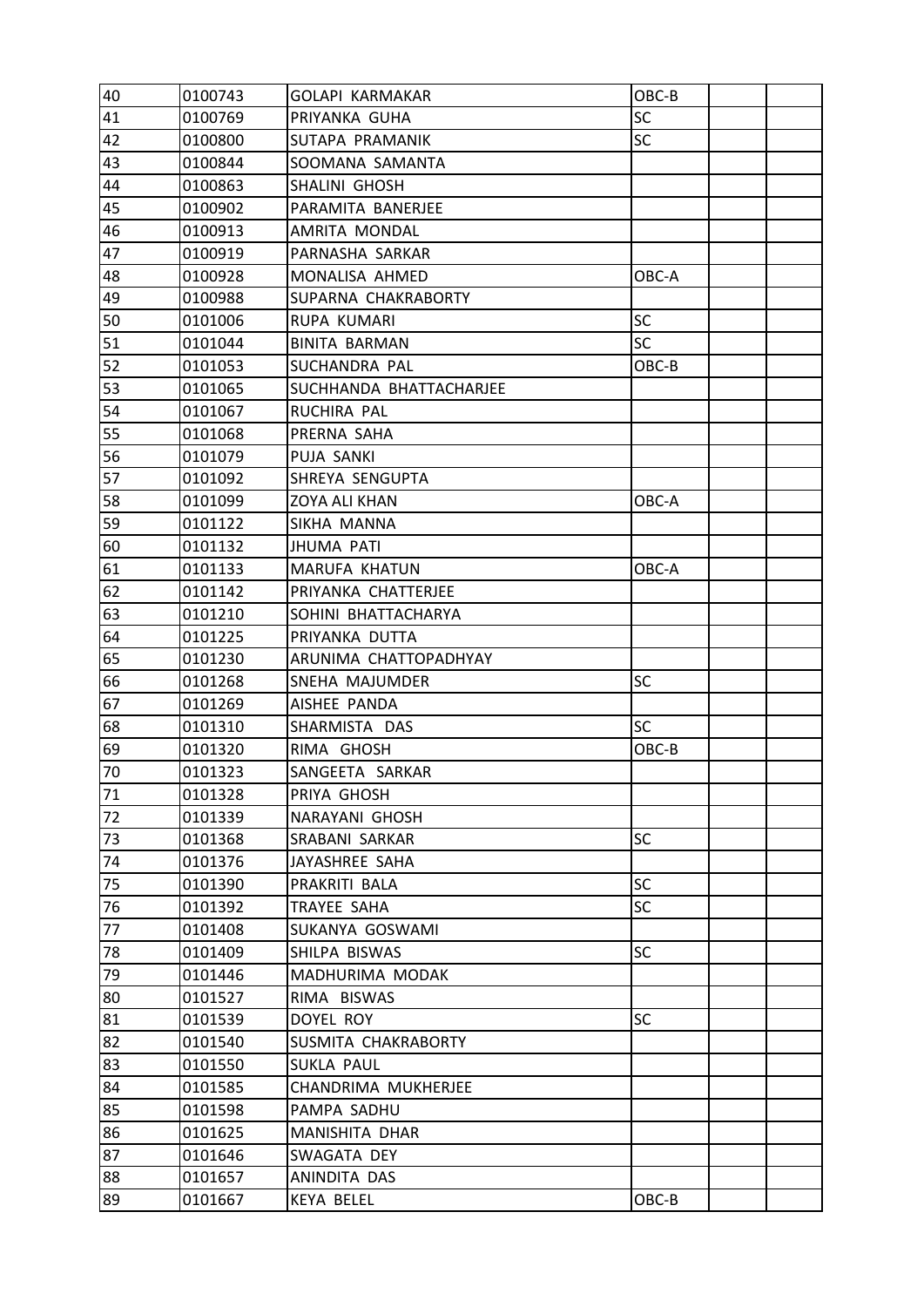| 90  | 0101704 | SUNANDA CHAKRABORTY |           |            |
|-----|---------|---------------------|-----------|------------|
| 91  | 0101732 | SOURINA CHAKRABORTY |           |            |
| 92  | 0101741 | PRIYANKA GHOSH      |           |            |
| 93  | 0101749 | SUDESHNA BISWAS     |           |            |
| 94  | 0101767 | MONALISA MONDAL     | SC        |            |
| 95  | 0101785 | JAITA SARKAR        | <b>SC</b> |            |
| 96  | 0101803 | MONIDIPA UPADHYAYA  |           |            |
| 97  | 0101806 | SWARNALI HAZRA      | SC        |            |
| 98  | 0101833 | SAYANTANY TALUKDAR  |           |            |
| 99  | 0101834 | DEBJANI DAS         |           |            |
| 100 | 0101862 | PAPIA GHOSH         | OBC-B     |            |
| 101 | 0101879 | PAYEL BID           |           |            |
| 102 | 0101888 | <b>UPASANA SEN</b>  |           |            |
| 103 | 0101891 | RUCHIKA SHAW        |           |            |
| 104 | 0101900 | YASMIN ISLAM ANSARI | OBC-A     |            |
| 105 | 0101901 | PUJA SARKAR         | <b>SC</b> |            |
| 106 | 0101912 | TRISHANWITA PAL     |           |            |
| 107 | 0101945 | FIROZA KHATUN       | OBC-A     |            |
| 108 | 0101954 | SHAGUFTA YESMIN     | OBC-A     |            |
| 109 | 0101974 | RAINA BISWAS        |           |            |
| 110 | 0101980 | RIMPA SAHA          | SC        |            |
| 111 | 0101990 | SIDRAH NEYAZ        | OBC-B     |            |
| 112 | 0101992 | SAYERI MONDAL       |           |            |
| 113 | 0102011 | JANNATUN FIRDOUSHI  | OBC-A     |            |
| 114 | 0102014 | MOUMITA SAHA        |           |            |
| 115 | 0102024 | MOUMITA MANDAL      | <b>SC</b> |            |
| 116 | 0102028 | PAVEL ROY           |           |            |
| 117 | 0102044 | SUMANA GHOSH        |           |            |
| 118 | 0102062 | MADHUMITA DAS       | OBC-B     |            |
| 119 | 0102063 | SOPIA SINGHA        |           |            |
| 120 | 0102071 | SUBHASREE DAM       | OBC-B     |            |
| 121 | 0102140 | MAUMITA KAR         |           |            |
| 122 | 0102158 | SOUMYADIPA DAS      |           |            |
| 123 | 0102166 | PRAPTI BISWAS       |           |            |
| 124 | 0102190 | APARUPA SARKAR      |           |            |
| 125 | 0102194 | REZWANA PARVEEN     | OBC-A     |            |
| 126 | 0102200 | NIKHAT ARA          |           |            |
| 127 | 0102204 | SOUMITA NASKAR      |           |            |
| 128 | 0102206 | SUCHETA PAHARI      |           |            |
| 129 | 0102212 | SAYANI PANDA        |           |            |
| 130 | 0102213 | SNEHALATA PATRA     |           | <b>MSP</b> |
| 131 | 0102218 | PAYEL MAJI          |           |            |
| 132 | 0102252 | ASIMA SARKAR        |           |            |
| 133 | 0102253 | MONALISA MAHAPATRA  |           |            |
| 134 | 0102258 | LOPA PAUL           |           |            |
| 135 | 0102275 | MADHUSREE MUKHERJEE |           |            |
| 136 | 0102282 | ALIVIA GUHA         |           |            |
| 137 | 0102287 | SIMONTI HALDER      |           |            |
| 138 | 0102288 | <b>HEENA QUOSAR</b> | OBC-A     |            |
| 139 | 0102289 | SIULI DAS           |           |            |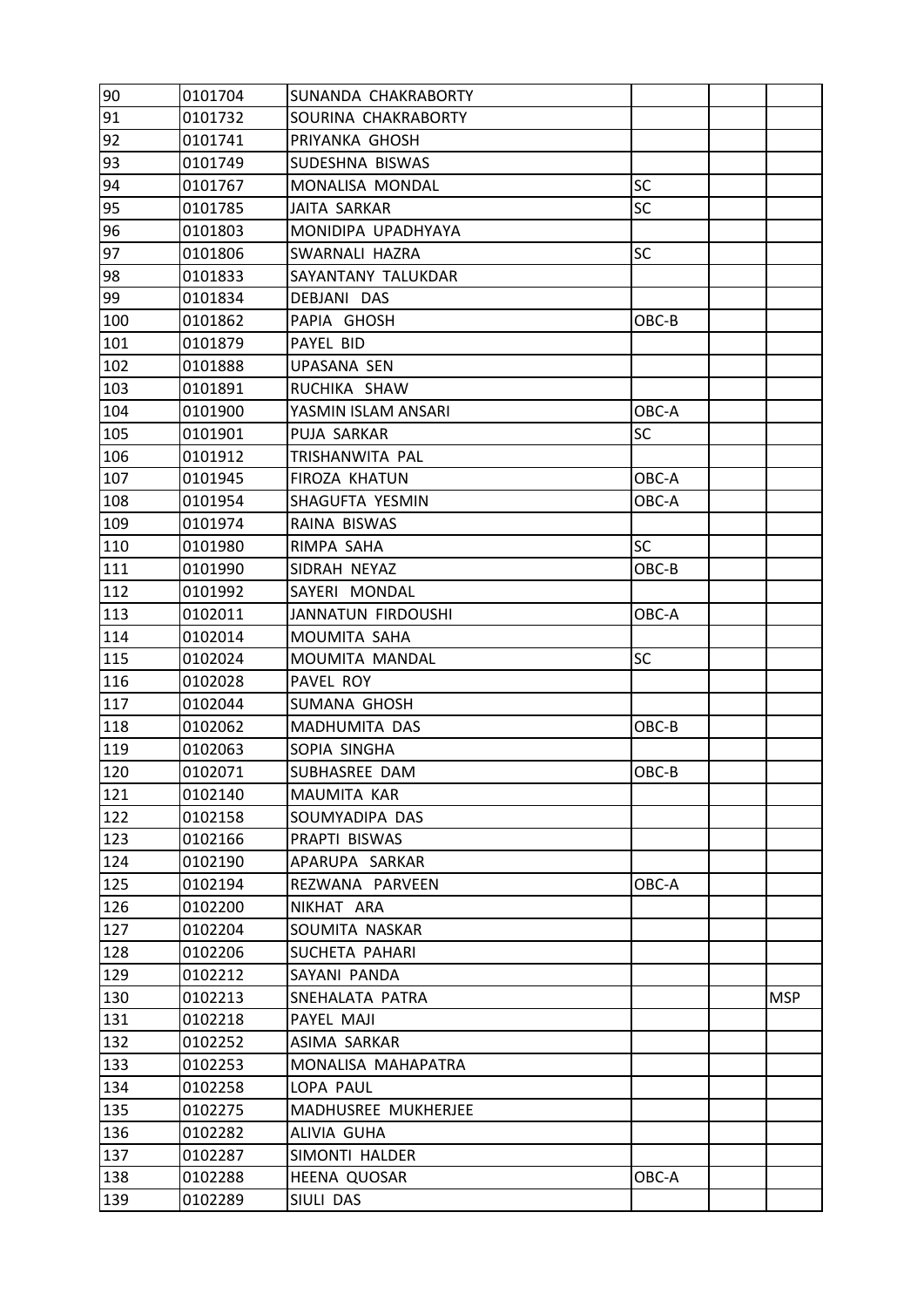| 140 | 0102300 | SAUMITA RAY          |           |            |
|-----|---------|----------------------|-----------|------------|
| 141 | 0102305 | SWAGATA CHAKRABORTY  |           |            |
| 142 | 0102310 | SWETA MUKHERJEE      |           |            |
| 143 | 0102361 | MAITRAYEE MUKHERJEE  |           |            |
| 144 | 0102367 | SUCHAITA CHAKU       |           |            |
| 145 | 0102376 | SOUMI BOSE           |           |            |
| 146 | 0102386 | ANTARA DAS           | SC        |            |
| 147 | 0102418 | SUSMITA SIHI         |           |            |
| 148 | 0102423 | SRAMANA SEAL         |           |            |
| 149 | 0102429 | MOUMITA MANDAL       |           |            |
| 150 | 0102430 | RAJRUPA GHOSH        |           |            |
| 151 | 0102447 | SWARNALI HORE        |           |            |
| 152 | 0102449 | AINDRI DAS           |           |            |
| 153 | 0102451 | SMRITI MISHRA        |           |            |
| 154 | 0102460 | LAKSHMI DENRE        |           |            |
| 155 | 0102469 | IVI ASH              | OBC-B     |            |
| 156 | 0102470 | NAZITA RUSHDI        |           |            |
| 157 | 0102474 | SAYANTIKA DAS        |           |            |
| 158 | 0102487 | <b>MEERA CHHETRI</b> |           |            |
| 159 | 0102490 | <b>ILIKA GANGULY</b> |           |            |
| 160 | 0102497 | PRIYANKA KAR         |           |            |
| 161 | 0102509 | POULAMI PAUL         |           |            |
| 162 | 0102519 | POULAMI PAL          |           |            |
| 163 | 0102527 | DURGA BISWAS         | <b>SC</b> |            |
| 164 | 0102537 | AMRITA GHOSH         | OBC-B     |            |
| 165 | 0102538 | TINKA HOQUE          | OBC-A     |            |
| 166 | 0102559 | SWARNALI BANERJEE    |           |            |
| 167 | 0102566 | PRIYANKA CHAKRABORTY |           |            |
| 168 | 0102567 | MANDIRA PAL          |           |            |
| 169 | 0102570 | <b>JAHIRA KHATUN</b> | OBC-A     |            |
| 170 | 0102624 | <b>KABERI PAL</b>    | OBC-B     |            |
| 171 | 0102648 | SAPTAMI MUKHERJEE    |           | <b>MSP</b> |
| 172 | 0102651 | <b>KRITI PAL</b>     |           |            |
| 173 | 0102678 | SHABNAM OJHA         |           |            |
| 174 | 0102687 | SHARMISTHA ROY       |           |            |
| 175 | 0102689 | PAYEL DAS            | <b>SC</b> |            |
| 176 | 0102690 | PAYEL MUDI           | ST        |            |
| 177 | 0102707 | SHIPRA LAHA          | OBC-B     |            |
| 178 | 0102712 | RAKTIMA MAZUMDAR     |           |            |
| 179 | 0102716 | SAHELI MAJUMDER      |           |            |
| 180 | 0102721 | MOUSUMI SINGHA       | SC        |            |
| 181 | 0102722 | BANHISHIKHA MALIK    |           |            |
| 182 | 0102734 | AMRAPALI BAGARIA     |           |            |
| 183 | 0102773 | ARANYA SARKAR        |           |            |
| 184 | 0102777 | PRIYANKA SARKAR      |           |            |
| 185 | 0102785 | PUNAM SAHANI         |           |            |
| 186 | 0102790 | TISHYA GHOSH         |           |            |
| 187 | 0102793 | SUDIPTA KUNDU        |           |            |
| 188 | 0102801 | ESHA CHAKRABORTY     |           |            |
| 189 | 0102808 | POPI TALUKDER        | <b>SC</b> |            |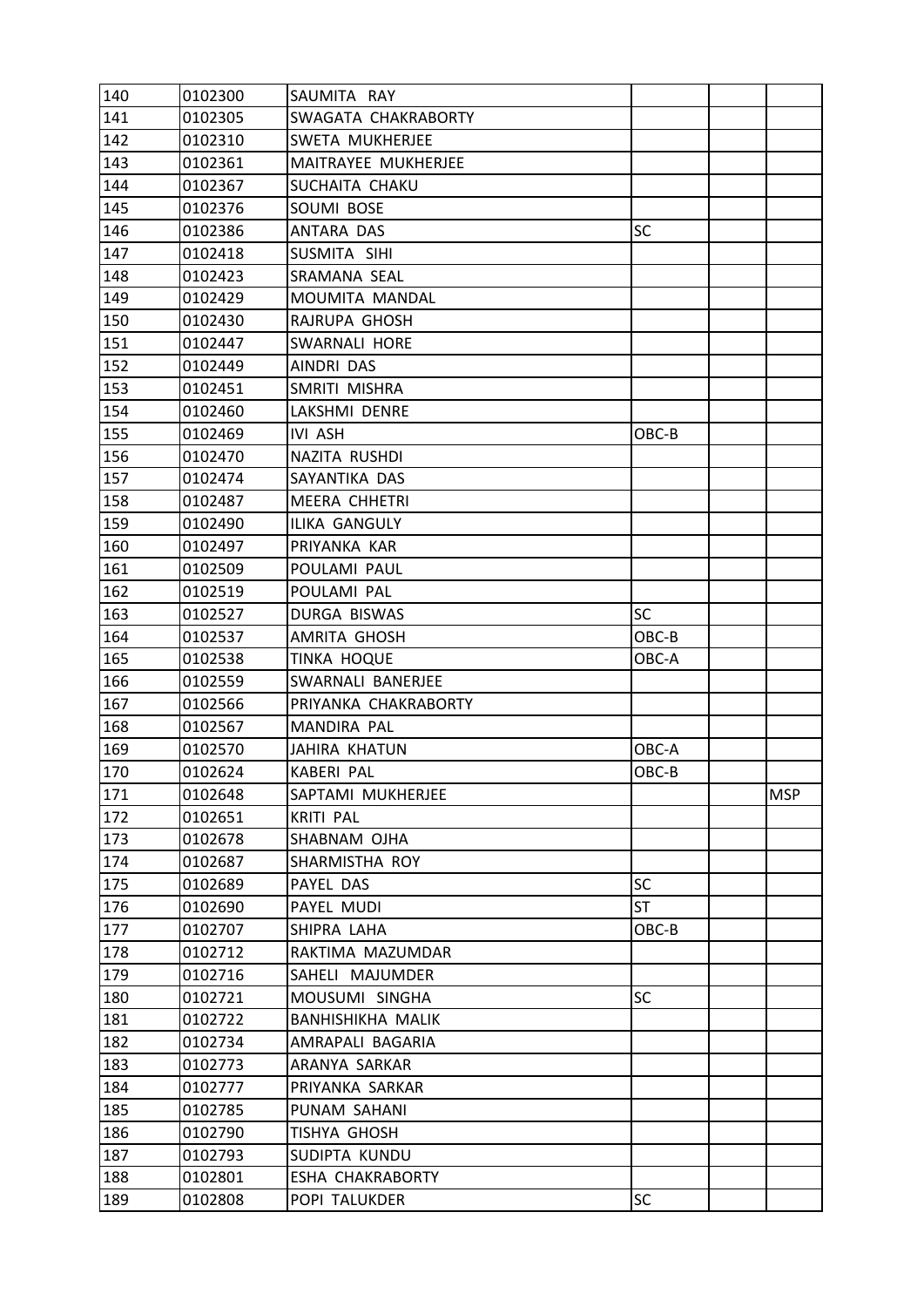| 190 | 0102814 | CHAMELI PRADHAN                 | OBC-B     |            |
|-----|---------|---------------------------------|-----------|------------|
| 191 | 0102821 | SANJUKTA MAITI                  |           |            |
| 192 | 0102824 | ANANYA RAKSHIT                  |           |            |
| 193 | 0102836 | DIPANJANA DEY                   |           |            |
| 194 | 0102842 | SANGEETA MEHATA                 | <b>ST</b> |            |
| 195 | 0102861 | DOLANCHANPA NASKAR              | <b>SC</b> |            |
| 196 | 0102926 | RUMA NANDI                      |           |            |
| 197 | 0102960 | HABIBA KHANAM                   |           |            |
| 198 | 0102991 | POLOWMEE SARKAR                 | SC        | <b>MSP</b> |
| 199 | 0103065 | RIYA HALDER                     | SC        |            |
| 200 | 0103098 | SUMANA BOSE                     |           |            |
| 201 | 0103114 | SABA PARVEEN                    | OBC-A     |            |
| 202 | 0103137 | HUMAIRA AYAZ                    | OBC-A     |            |
| 203 | 0103152 | MADHURIMA DAS                   |           |            |
| 204 | 0103162 | <b>GITA NAG</b>                 | OBC-B     |            |
| 205 | 0103171 | <b>JULIA PARVEEN</b>            | OBC-A     |            |
| 206 | 0103234 | SUCHISMITA BANERJI              |           | <b>MSP</b> |
| 207 | 0103236 | <b>MOUSUMI CHAKRABORTY GOSW</b> |           |            |
| 208 | 0103261 | CHHANDA SAHA                    |           |            |
| 209 | 0103337 | SHRABANI DHALI                  | SC        |            |
| 210 | 0103365 | JAYITA DAS                      |           |            |
| 211 | 0103385 | NANDITA MONDAL                  | SC        |            |
| 212 | 0103389 | KRISHNA SARDAR                  | SC        |            |
| 213 | 0103414 | RUPALI SARKAR                   |           |            |
| 214 | 0103427 | RITUPARNA NANDI.                |           |            |
| 215 | 0103524 | <b>BROTATI KOLEY</b>            |           |            |
| 216 | 0103538 | AMBIKA ROY CHOWDHURY            |           |            |
| 217 | 0103546 | PRIYANKA SAHA                   |           |            |
| 218 | 0103633 | SUCHETA DATTA                   |           |            |
| 219 | 0103650 | JIGISHA GHOSH                   |           |            |
| 220 | 0103662 | ANKITA DAS                      |           |            |
| 221 | 0103667 | SUBHRA SAHA                     | SC        |            |
| 222 | 0103673 | IPSITA BHATTACHARYA             |           |            |
| 223 | 0103693 | SARAMA PARUI                    |           |            |
| 224 | 0103707 | SAYANI DEY                      |           |            |
| 225 | 0103805 | ANKONA ROY                      |           |            |
| 226 | 0103808 | NEHA LAKRA                      | ST        |            |
| 227 | 0103845 | PAYEL DAS                       |           | <b>MSP</b> |
| 228 | 0103857 | SANCHITA DAS                    | <b>SC</b> |            |
| 229 | 0103886 | MAMATA JANA                     |           |            |
| 230 | 0103895 | ANKITA MUKHERJEE                |           |            |
| 231 | 0103960 | SRITANNI NATH                   |           |            |
| 232 | 0104048 | NURJAHAN KHATUN                 | OBC-A     |            |
| 233 | 0104063 | ANINDITA HAZRA                  |           |            |
| 234 | 0104128 | SAHELI PATRA                    |           |            |
| 235 | 0104129 | PRITI TUDU                      | <b>ST</b> |            |
| 236 | 0104130 | SUCHANA RANI MONDAL             | <b>SC</b> |            |
| 237 | 0104154 | SAYARI BISWAS                   |           |            |
| 238 | 0104177 | DIPANWITA DHALI                 | SC        |            |
| 239 | 0104192 | SUMI KARMAKAR                   | SC        |            |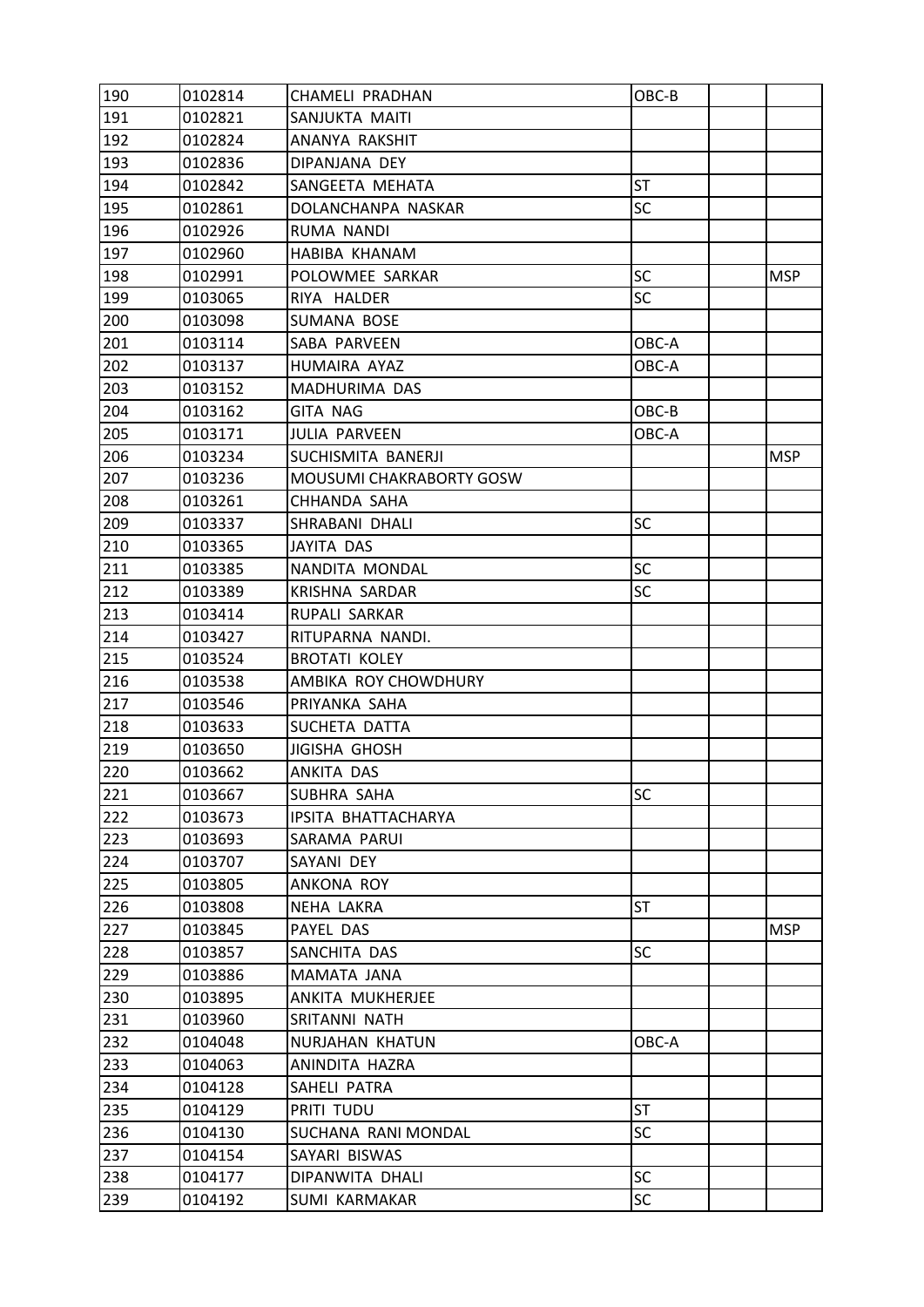| 240 | 0104327 | AHANA ROY               |           |            |
|-----|---------|-------------------------|-----------|------------|
| 241 | 0104335 | SUTAPA GHOSH            |           |            |
| 242 | 0104344 | <b>ISRAFA BANU</b>      | OBC-A     |            |
| 243 | 0104353 | KAJAL DINDA             | OBC-B     | <b>MSP</b> |
| 244 | 0104368 | ARPITA KUNDU            |           |            |
| 245 | 0104372 | PAYEL HALDER            |           |            |
| 246 | 0104405 | ANUSHREE BISWAS         |           |            |
| 247 | 0104443 | RASHIDA SULTANA         | OBC-A     |            |
| 248 | 0104476 | SANCHARI BISWAS         | SC        |            |
| 249 | 0104480 | TANDRIMA SHARMA         |           |            |
| 250 | 0104485 | SHRABANI DAS            | <b>SC</b> |            |
| 251 | 0104527 | MOUMITA CHAKRABORTY     |           |            |
| 252 | 0104534 | ANURIMA DAS             | OBC-B     |            |
| 253 | 0104575 | SUTAPA PANDEY           | SC        |            |
| 254 | 0104577 | PRITHA DAS              |           |            |
| 255 | 0104620 | PIYALI GHOSH            |           |            |
| 256 | 0104629 | <b>BEGUM AKHTARA</b>    | OBC-A     |            |
| 257 | 0104649 | MOUMITA BHATTACHARYA    |           |            |
| 258 | 0104657 | URBI PALUI              |           |            |
| 259 | 0104669 | ARPITA GHOSH            |           |            |
| 260 | 0104707 | PRITHA PAUL             |           |            |
| 261 | 0104710 | KANKATIKA BHATTACHARJEE |           |            |
| 262 | 0104751 | SOUMITA BISWAS          | SC        |            |
| 263 | 0104777 | RIYA BANERJEE           |           |            |
| 264 | 0104795 | SOUMALI CHATTERJEE      |           |            |
| 265 | 0104813 | POMPI SAIBA             | <b>ST</b> |            |
| 266 | 0104857 | PURBITA ROY             |           |            |
| 267 | 0104862 | AMIRA KHATUN            |           |            |
| 268 | 0104885 | SUBHRA TEWARI           |           |            |
| 269 | 0104893 | SABANA PARVEEN          | OBC-A     |            |
| 270 | 0104940 | <b>TUCY CHANDRA</b>     | OBC-B     |            |
| 271 | 0104957 | DILNASHIN JAHAN         | OBC-A     |            |
| 272 | 0104992 | ROMITA DAS              |           |            |
| 273 | 0105002 | SUPARNA BHATTACHARJEE   |           |            |
| 274 | 0105003 | <b>BANI BISWAS</b>      | <b>SC</b> |            |
| 275 | 0105011 | OINDRILA DATTA          |           |            |
| 276 | 0105024 | POULAMI GHOSH           |           |            |
| 277 | 0105073 | RUPMITA SHAW            | OBC-B     |            |
| 278 | 0105103 | JOYEETA DUTTA           |           |            |
| 279 | 0105117 | ANKITA SAHA             |           |            |
| 280 | 0105149 | PINKI DAS               |           |            |
| 281 | 0105233 | MANDIRA MONDAL          | <b>SC</b> |            |
| 282 | 0105237 | SAHELI MONDAL           | <b>SC</b> |            |
| 283 | 0105248 | SAYANI MUKHAPADHYAY     |           |            |
| 284 | 0105253 | RUPA PAL                |           |            |
| 285 | 0105255 | SUSMITA GHOSH           |           |            |
| 286 | 0105256 | SUDESHNA DEY            |           |            |
| 287 | 0105261 | RINKU BHUIYA            |           |            |
| 288 | 0105271 | PAPIYA DAS              |           |            |
| 289 | 0105401 | ANWESHA DAS             |           |            |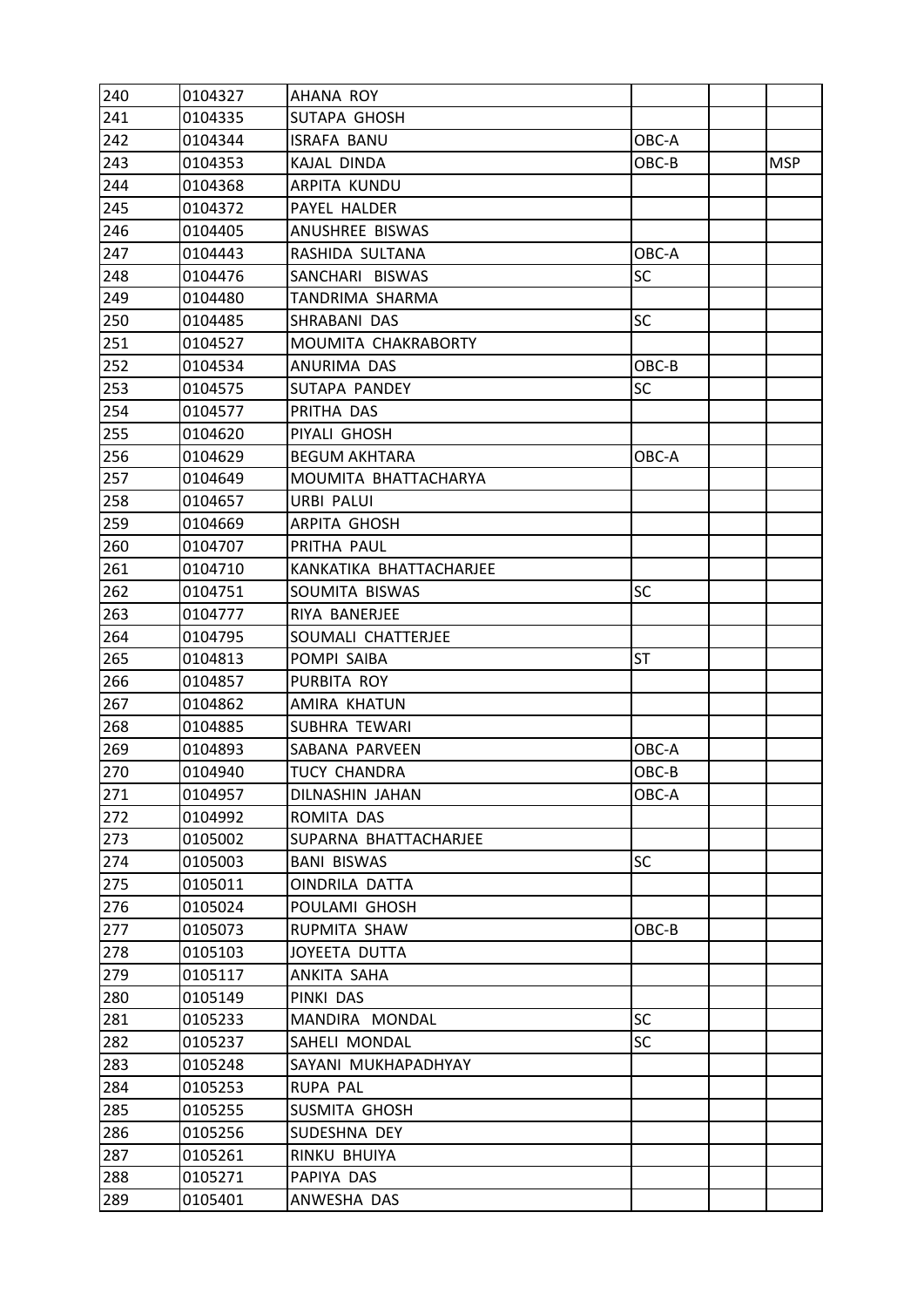| 290 | 0105479 | <b>ANKITA BOSE</b>    |           |  |
|-----|---------|-----------------------|-----------|--|
| 291 | 0105504 | <b>UMA BISWAS</b>     | SC        |  |
| 292 | 0105540 | SHREYA CHAKRABORTY    |           |  |
| 293 | 0105545 | MUKUL BHATTACHARYA    |           |  |
| 294 | 0105546 | PALLABI MONDAL        |           |  |
| 295 | 0105559 | PRANATI DAS           |           |  |
| 296 | 0105561 | ANASUYA DEY           | OBC-B     |  |
| 297 | 0105579 | ISHA BANERJEE         |           |  |
| 298 | 0105606 | DIKSHI SARKAR         |           |  |
| 299 | 0105614 | ADITI SAMANTA         |           |  |
| 300 | 0105636 | REKHA DAS             | <b>SC</b> |  |
| 301 | 0105641 | PRIYA TIWARI          |           |  |
| 302 | 0105647 | SAHELI KARMAKAR       | OBC-B     |  |
| 303 | 0105675 | ALOLIKA GHOSH         |           |  |
| 304 | 0105692 | MADHUCHHANDA MANDI    | ST        |  |
| 305 | 0105695 | MERINA KUNDU          |           |  |
| 306 | 0105793 | <b>KATHA GHOSH</b>    |           |  |
| 307 | 0105795 | PRIYANKA DEY          | OBC-A     |  |
| 308 | 0105855 | MOUSUMI MONDAL        | SC        |  |
| 309 | 0105862 | SHAYANTI KUNDU        | OBC-B     |  |
| 310 | 0105863 | SABANA SULTANA        |           |  |
| 311 | 0105890 | SHREYA CHAKRABORTY    |           |  |
| 312 | 0105892 | PRIYANKA CHAKRABORTY  |           |  |
| 313 | 0105900 | ARIMITA SAMANTA       |           |  |
| 314 | 0105908 | TANIA KUNDU           |           |  |
| 315 | 0105917 | <b>BARNALI KHARA</b>  |           |  |
| 316 | 0105929 | PALLABI GHATI         |           |  |
| 317 | 0105938 | <b>TUYA MUKHERJEE</b> |           |  |
| 318 | 0105963 | SIRAJUM MUNIRA        | OBC-A     |  |
| 319 | 0105965 | SWAGATA GHOSH         |           |  |
| 320 | 0105971 | TITIR SARKAR          |           |  |
| 321 | 0105983 | NADIA PARVEZ KHAN     | OBC-A     |  |
| 322 | 0105990 | DEBAPARNA DAS         |           |  |
| 323 | 0106017 | PRIYANKA DAS          |           |  |
| 324 | 0106079 | ROMA ROY              |           |  |
| 325 | 0106092 | RIYA KUNDU            |           |  |
| 326 | 0106098 | ANITA SARKAR          | SC        |  |
| 327 | 0106122 | SUSMITA BAR           | <b>SC</b> |  |
| 328 | 0106128 | APARNA SAHA           |           |  |
| 329 | 0106147 | TANUSREE PAL          |           |  |
| 330 | 0106148 | ITULAKSHMI BISWAS     | OBC-B     |  |
| 331 | 0106162 | PUJA BHUKTA           |           |  |
| 332 | 0106178 | DEBANGANA GHOSH       |           |  |
| 333 | 0106214 | SAYANTIKA NANDY       |           |  |
| 334 | 0106232 | DEEPSHIKHA MUKHERJEE  |           |  |
| 335 | 0106242 | YANDRILA KAR          |           |  |
| 336 | 0106244 | MALABIKA ROY          | SC        |  |
| 337 | 0106270 | <b>LINA TAJRIN</b>    |           |  |
| 338 | 0106301 | SUTANUKA PRAMANIK     |           |  |
| 339 | 0106305 | MOUMITA BASU          |           |  |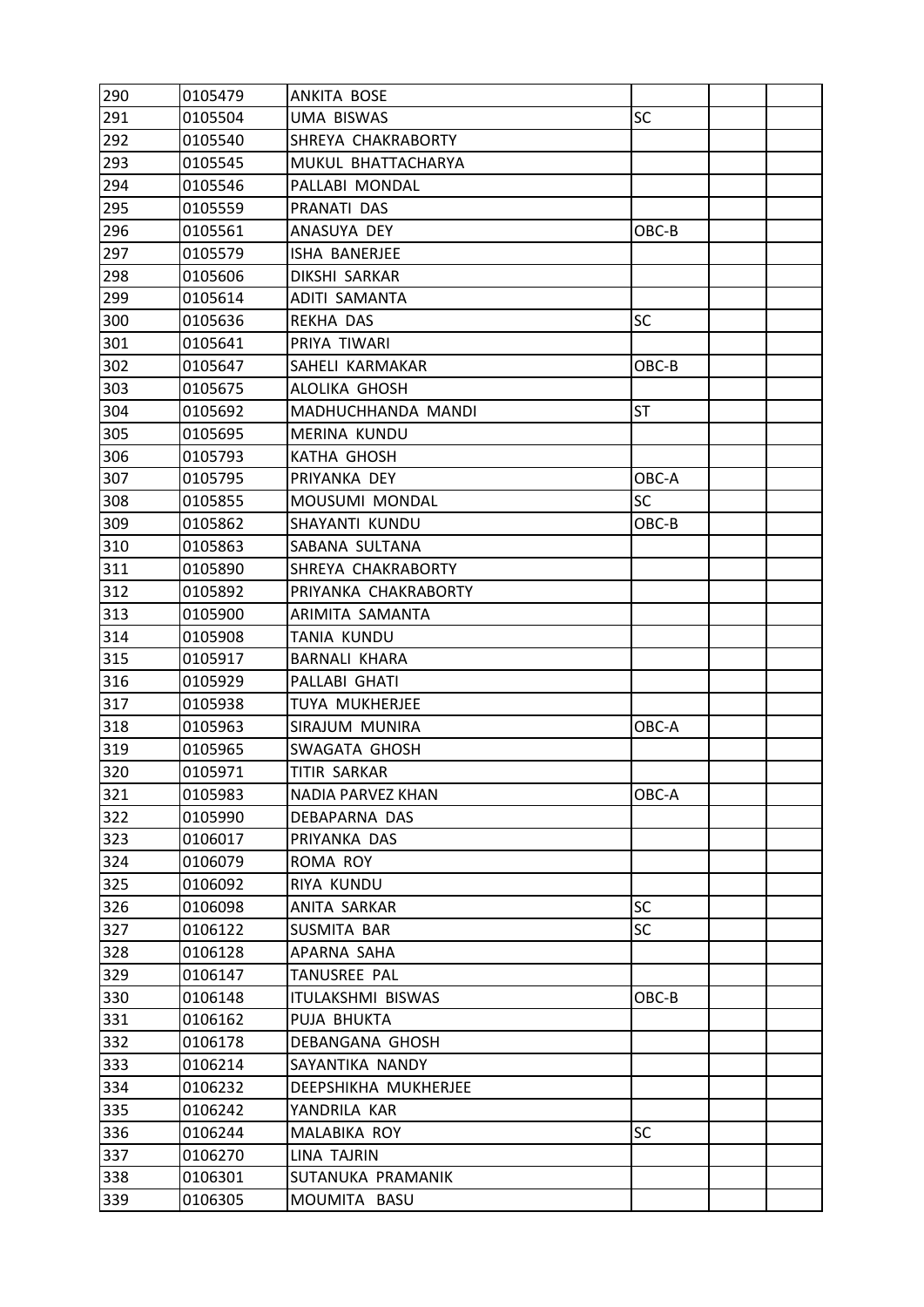| 340 | 0106332 | SUSHMITA PYNE        | OBC-B     |  |
|-----|---------|----------------------|-----------|--|
| 341 | 0106357 | PINKU HALDER         |           |  |
| 342 | 0106372 | <b>MANASI RANA</b>   | OBC-B     |  |
| 343 | 0106373 | <b>KEYA KOLEY</b>    |           |  |
| 344 | 0106450 | SHALINI SOM          |           |  |
| 345 | 0106452 | DIPANJANA DAS        | <b>SC</b> |  |
| 346 | 0106457 | DIVYATA SUBBA        | <b>ST</b> |  |
| 347 | 0106492 | SONALI ADHIKARI      |           |  |
| 348 | 0106494 | SUKANYA DUTTA        | OBC-B     |  |
| 349 | 0106517 | MONISHA SAHA         | SC        |  |
| 350 | 0106552 | DEBAPRIYA PAL        |           |  |
| 351 | 0106574 | <b>GARGI GHOSH</b>   |           |  |
| 352 | 0106585 | <b>JOYITA MONDAL</b> | OBC-B     |  |
| 353 | 0106591 | NAFISA AHMED         | OBC-A     |  |
| 354 | 0106607 | SHALINI GHOSH        | OBC-B     |  |
| 355 | 0106609 | <b>UMMATUN AZIZ</b>  | OBC-A     |  |
| 356 | 0106611 | ADITI MAJUMDAR       |           |  |
| 357 | 0106625 | MONOSWITA SANDEL     |           |  |
| 358 | 0106631 | RITIKA BHATTACHARYA  |           |  |
| 359 | 0106642 | SUSHMITA MRIDHA      | SC        |  |
| 360 | 0106752 | PIYALI BANERJEE      |           |  |
| 361 | 0106756 | RAKHI MAHATO         |           |  |
| 362 | 0106761 | SUPARNA DHARA        | SC        |  |
| 363 | 0106779 | TWISHA DUTTA         |           |  |
| 364 | 0106794 | ANGIRA DUTTA         |           |  |
| 365 | 0106812 | MADHUBANTI NIYOGI    |           |  |
| 366 | 0106850 | SHARMISTHA SADHUKHAN |           |  |
| 367 | 0106867 | <b>ENAKSHI DEY</b>   |           |  |
| 368 | 0106868 | DEBARPITA PATRA      |           |  |
| 369 | 0106871 | SHARMILA DEY         |           |  |
| 370 | 0106880 | RITIKA BISWAS        | SC        |  |
| 371 | 0106920 | ARPITA CHAUDHURI     |           |  |
| 372 | 0106926 | <b>JHILIK DUTTA</b>  |           |  |
| 373 | 0106927 | ANWESHA HALDER       |           |  |
| 374 | 0106928 | TAMANNA ASHRAF       | OBC-A     |  |
| 375 | 0106960 | MONAMI CHAKRABORTY   |           |  |
| 376 | 0106965 | ARPITA ROY           | SC        |  |
| 377 | 0106995 | PUJA DAS             | <b>SC</b> |  |
| 378 | 0106999 | SUSMITA SUR          |           |  |
| 379 | 0107029 | RIYA MODAK           |           |  |
| 380 | 0107040 | DEBLINA MARIK        |           |  |
| 381 | 0107099 | TANAYA MUKHERJEE     |           |  |
| 382 | 0107124 | ANKITA HAZRA         |           |  |
| 383 | 0107128 | RAJANYA CHATTERJEE   |           |  |
| 384 | 0107186 | SUMITA DATTA         |           |  |
| 385 | 0107208 | NABANITA DASGUPTA    |           |  |
| 386 | 0107225 | SUSMITA MONDAL       | OBC-B     |  |
| 387 | 0107258 | SNIGDHA HALDER       | SC        |  |
| 388 | 0107287 | AMRITA KARMAKAR      | <b>SC</b> |  |
| 389 | 0107329 | SUKANYA MAITY        |           |  |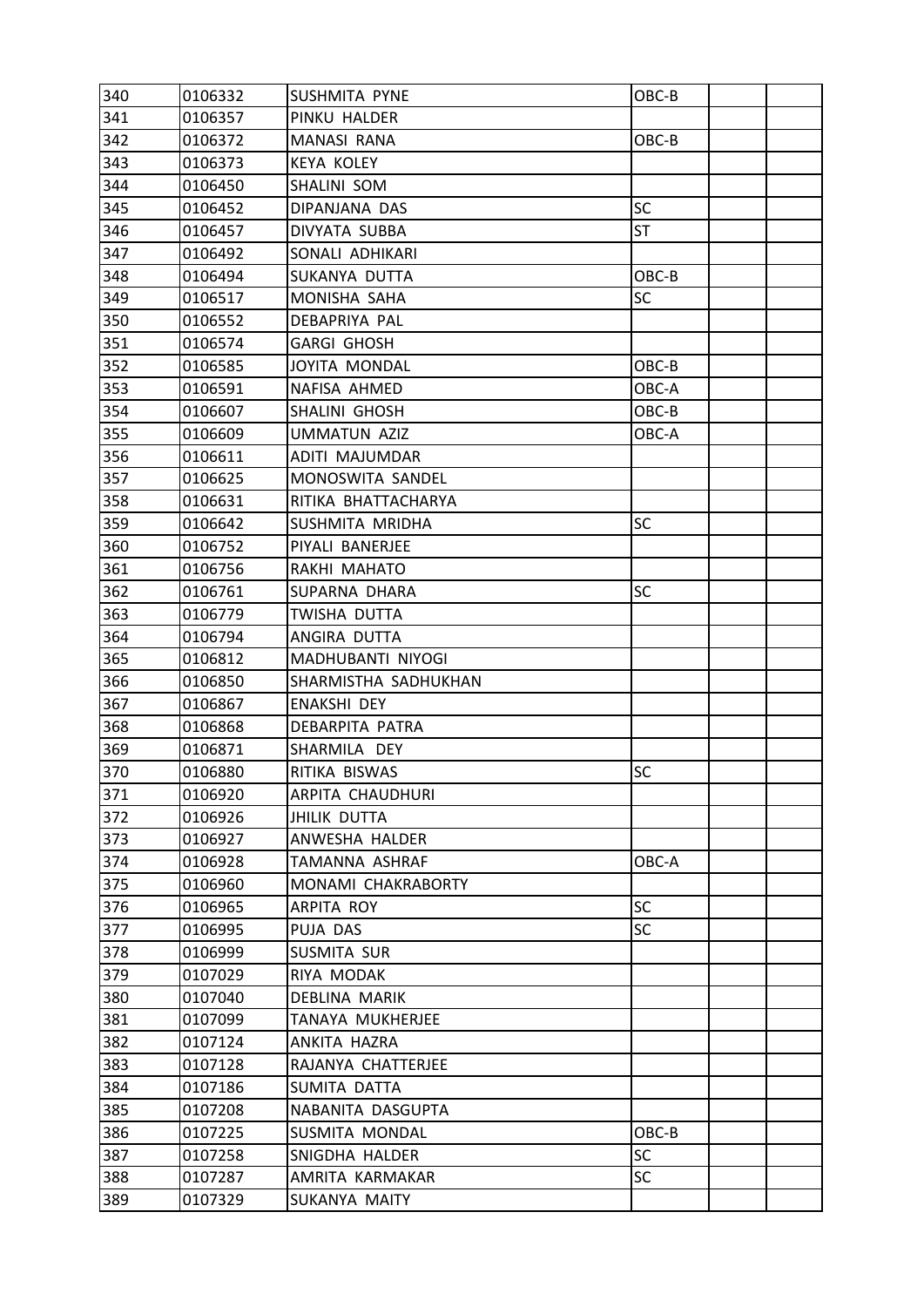| 390 | 0107330 | TIYASA DAW                     |           |            |
|-----|---------|--------------------------------|-----------|------------|
| 391 | 0107342 | ANKITA JANA                    |           |            |
| 392 | 0107347 | SUCHARITA DUTTA                | OBC-B     |            |
| 393 | 0107364 | SHUVANJALEE MUKHERJEE          |           |            |
| 394 | 0107377 | SOHINI ACHARYA                 |           |            |
| 395 | 0107382 | SUPRIYA BARAL                  | <b>SC</b> |            |
| 396 | 0107392 | SUPARNA DAS                    | <b>SC</b> | <b>MSP</b> |
| 397 | 0107448 | TANWEAR AMIN                   |           |            |
| 398 | 0107460 | ANKITA BISWAS                  |           |            |
| 399 | 0107465 | <b>NABANITA KOLEY</b>          |           |            |
| 400 | 0107466 | SUBHOPRIYA ASH                 |           |            |
| 401 | 0107528 | SOMA BISWAS                    | <b>SC</b> |            |
| 402 | 0107590 | ANANYA CHATTOPADHYAY           |           |            |
| 403 | 0107612 | SANGHITA GHOSH                 | OBC-B     |            |
| 404 | 0107620 | MOUMITA GHOSH                  |           |            |
| 405 | 0107629 | ANANYA SARKAR                  | <b>SC</b> |            |
| 406 | 0107640 | SUDIPA BISWAS                  | OBC-B     |            |
| 407 | 0107642 | SUMAIYA FIRDOSH                | OBC-A     |            |
| 408 | 0107660 | AFSANA HAQUE                   | OBC-A     |            |
| 409 | 0107670 | RITVIKA GOSWAMI                |           |            |
| 410 | 0107675 | MEHEBUBA PERVIN                | OBC-A     |            |
| 411 | 0107679 | SARBANI PAUL                   |           |            |
| 412 | 0107700 | PEU BARUA                      | <b>ST</b> |            |
| 413 | 0107725 | MOSAMMAT SHAHEEN               | OBC-A     |            |
| 414 | 0107732 | TANUSREE DAW                   |           |            |
| 415 | 0107754 | PAROMITA MONDAL                | <b>SC</b> |            |
| 416 | 0107756 | RANITA DAS                     | <b>SC</b> |            |
| 417 | 0107770 | SULAGNA SARKAR                 | <b>SC</b> |            |
| 418 | 0107795 | NIVEDITA CHATTERJEE            |           |            |
| 419 | 0107815 | RAKTIMA GHOSH                  | OBC-B     |            |
| 420 | 0107819 | SARMISTHA GANGOPADHYAY         |           |            |
| 421 | 0107820 | SASWATI DUTTA                  |           |            |
| 422 | 0107822 | SUSMITA KUNDU                  |           |            |
| 423 | 0107843 | SATAVISHA ASH                  |           |            |
| 424 | 0107850 | DILARA BEGAM                   | OBC-A     |            |
| 425 | 0107864 | MONALISA CHAKRABORTY           |           |            |
| 426 | 0107875 | RIYA SANYAL                    |           |            |
| 427 | 0107927 | PRIYANKA PRADHAN               |           |            |
| 428 | 0107935 | KAUSHANI CHAKRABORTY           |           |            |
| 429 | 0107944 | MOUMITA CHANDRA                |           |            |
| 430 | 0107959 | ARUNDHATI MUKHERJEE            |           |            |
| 431 | 0107978 | SULAGNA CHATTERJEE PRAM        |           | <b>MSP</b> |
| 432 | 0107981 | ANANDITA SAHA                  |           |            |
| 433 | 0107982 | RUKHSAR NAAZ                   | OBC-A     |            |
| 434 | 0108004 | <b>BUSRA PARVEEN CHOWDHURY</b> |           |            |
| 435 | 0108023 | RITUPARNA DAS                  |           |            |
| 436 | 0108036 | SWATILEKHA CHAKRABORTY         |           |            |
| 437 | 0108039 | <b>RUMI ROY</b>                |           |            |
| 438 | 0108056 | SWETA DHAR                     |           |            |
| 439 | 0108077 | RUHAYEDA PARVIN                | OBC-A     |            |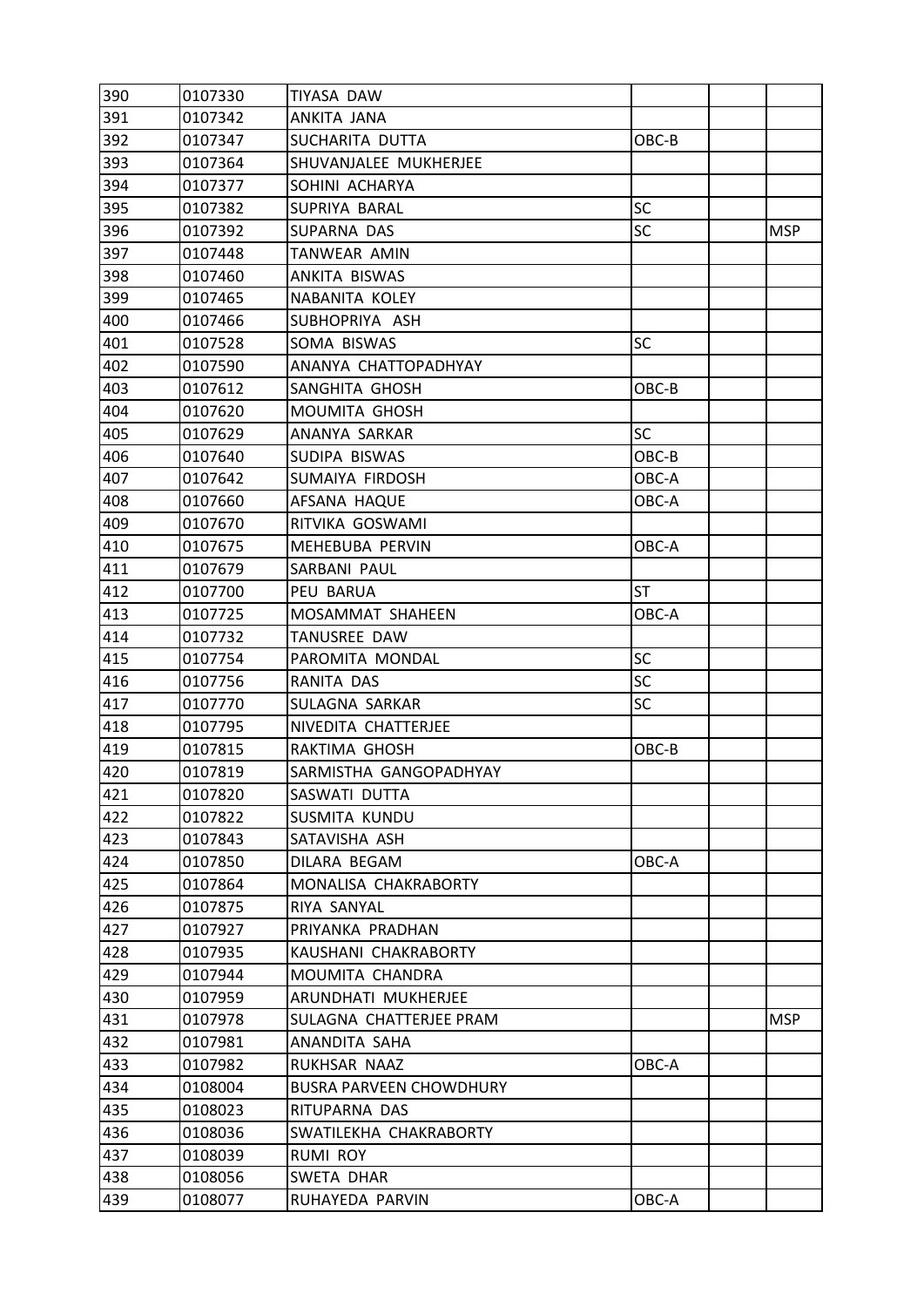| 440 | 0108091 | SAHELI DAS              |           |  |
|-----|---------|-------------------------|-----------|--|
| 441 | 0108100 | <b>BRATATI SAHA</b>     |           |  |
| 442 | 0108103 | NAFISA SHAHNAZ          | OBC-A     |  |
| 443 | 0108123 | DEBADRITA PAL           |           |  |
| 444 | 0108133 | JOYETA ROY              |           |  |
| 445 | 0108142 | SRIJANI BISWAS          |           |  |
| 446 | 0108146 | SUSMITA ROY             |           |  |
| 447 | 0108148 | SOMA HAZRA              |           |  |
| 448 | 0108183 | SHIBANI SHAW            |           |  |
| 449 | 0108205 | SANGHITA BHANDARI       |           |  |
| 450 | 0108217 | MADHUPARNA MITRA        |           |  |
| 451 | 0108232 | SANGITA PAUL            | OBC-B     |  |
| 452 | 0108265 | NISHA KUNDU             |           |  |
| 453 | 0108287 | PARNA CHAKRABORTY       |           |  |
| 454 | 0108293 | TAMANNA TASRIN          | OBC-A     |  |
| 455 | 0108306 | PUSPITA ADAK            |           |  |
| 456 | 0108309 | SUSMITA BASAK           |           |  |
| 457 | 0108311 | SWAGATA CHATTERJEE      |           |  |
| 458 | 0108319 | ARPITA DAS              |           |  |
| 459 | 0108343 | SUMANA SAMANTA          |           |  |
| 460 | 0108355 | PRINGONA MONDAL         | <b>SC</b> |  |
| 461 | 0108390 | SUCHHANDA SAMANTA       |           |  |
| 462 | 0108407 | SHRUTI CHAKRABORTY      |           |  |
| 463 | 0108412 | RUMPA MALLICK           | SC        |  |
| 464 | 0108425 | PUJA MONDAL             | <b>SC</b> |  |
| 465 | 0108470 | SWEETY PRADHAN          |           |  |
| 466 | 0108485 | CHIRASHREE SUR          |           |  |
| 467 | 0108500 | RITU SAMANTA            |           |  |
| 468 | 0108514 | SALMA SULTANA           | OBC-B     |  |
| 469 | 0108515 | SANGITA MITRA           |           |  |
| 470 | 0108518 | RODOSI GARAI            | OBC-B     |  |
| 471 | 0108520 | SHREYA NANDY DAS        | OBC-B     |  |
| 472 | 0108527 | POULOMI SAHA            |           |  |
| 473 | 0108538 | ANGANA BISWAS           | <b>SC</b> |  |
| 474 | 0108539 | <b>BIPASHA SAHA</b>     |           |  |
| 475 | 0108546 | SHILPA PAL              | OBC-B     |  |
| 476 | 0108557 | AMRITA GHOSH            |           |  |
| 477 | 0108570 | SAYANI NANDI            |           |  |
| 478 | 0108580 | POULAMI MODAK           | OBC-B     |  |
| 479 | 0108582 | ARPITA BHOWMICK         |           |  |
| 480 | 0108591 | TANUSREE DAS            | SC        |  |
| 481 | 0108598 | RITUPARNA SARKAR        | <b>SC</b> |  |
| 482 | 0108605 | NISHA SHAW              | ST        |  |
| 483 | 0108614 | PALLABI KUNDU           |           |  |
| 484 | 0108649 | <b>BITASTA SENGUPTA</b> |           |  |
| 485 | 0108663 | NANDITA PATRA           |           |  |
| 486 | 0108682 | SANGITA SADHUKHAN       | OBC-B     |  |
| 487 | 0108720 | KOYALIA SANYAL          |           |  |
| 488 | 0108744 | SWETANKANA SAHA         |           |  |
| 489 | 0108760 | NANDITA ROY             | SC        |  |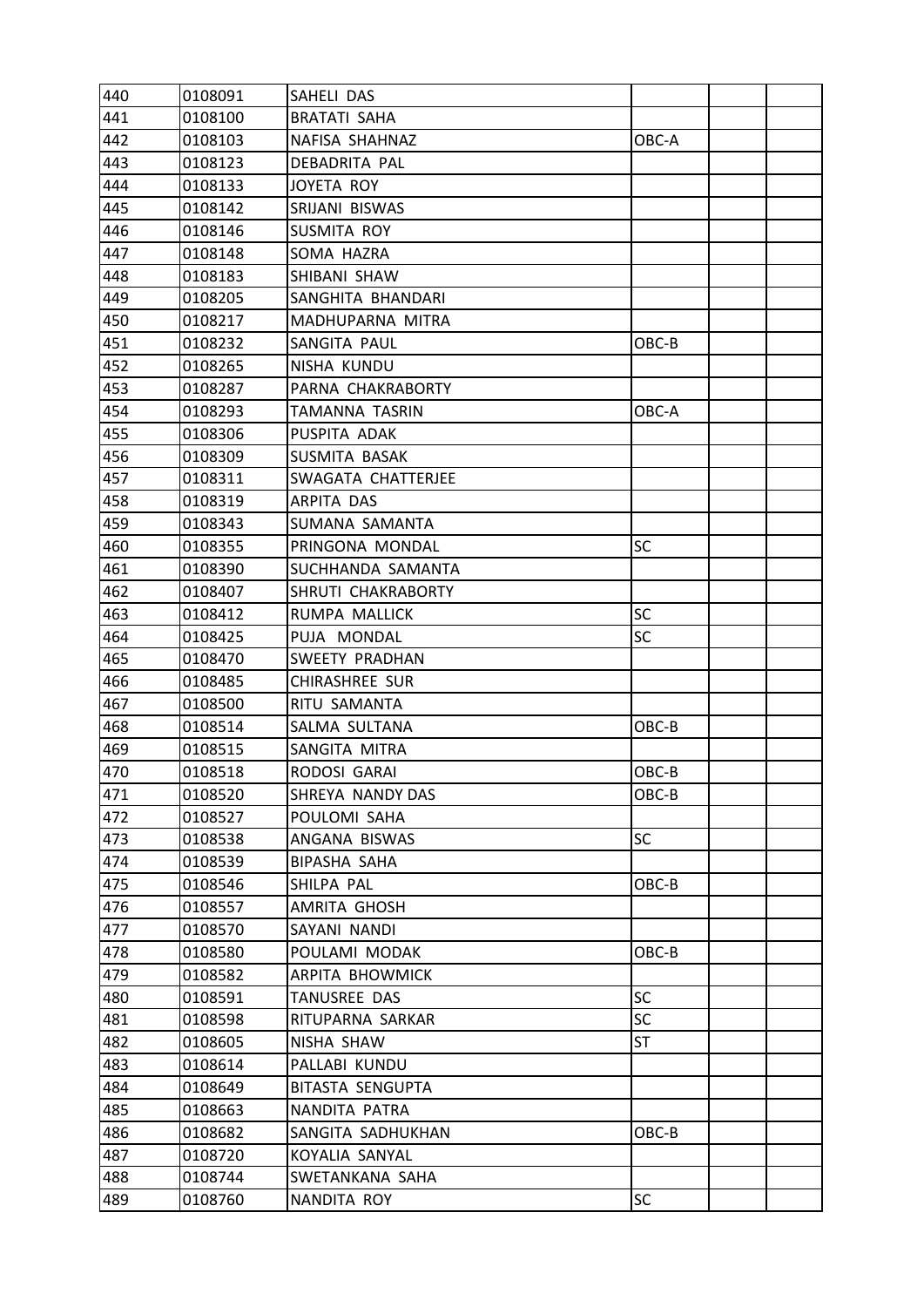| 490 | 0108767 | PURNASHA RUDRA         |           |  |
|-----|---------|------------------------|-----------|--|
| 491 | 0108786 | <b>JHUMA BERA</b>      |           |  |
| 492 | 0108787 | SAYANIKA NATH          |           |  |
| 493 | 0108788 | SOMA HALDER            | SC        |  |
| 494 | 0108801 | SOMA SAH               | <b>ST</b> |  |
| 495 | 0108828 | SAMPALI SADHUKHAN      | OBC-B     |  |
| 496 | 0108834 | ANOUSHKA MITRA         |           |  |
| 497 | 0108858 | ROSHMI DAS             |           |  |
| 498 | 0108868 | NANDINI BISWAS         | OBC-B     |  |
| 499 | 0108870 | SUMANA SARDAR          | <b>ST</b> |  |
| 500 | 0108871 | HAMIDA KHATUN          | OBC-A     |  |
| 501 | 0108933 | MONIRA KHATUN          | OBC-A     |  |
| 502 | 0108952 | ARUNDUITY GOLDAR       | SC        |  |
| 503 | 0108967 | SUBHASREE SANTRA       |           |  |
| 504 | 0108975 | NAYANMANI KOLEY        |           |  |
| 505 | 0108990 | SARABAN TOHURA         | OBC-A     |  |
| 506 | 0109005 | MADHUMITA DAS          |           |  |
| 507 | 0109006 | PRIYA MONDAL           |           |  |
| 508 | 0109007 | SARWAR JAHAN           | OBC-A     |  |
| 509 | 0109015 | JAMAL ARA SANA         |           |  |
| 510 | 0109066 | SARAMITA SAHA          |           |  |
| 511 | 0109073 | SARBANI BANERJEE       |           |  |
| 512 | 0109101 | TANUSHREE BISWAS       |           |  |
| 513 | 0109107 | ANKITA DAS             |           |  |
| 514 | 0109123 | SASWATI BRAHMACHARI    |           |  |
| 515 | 0109126 | PAYEL MAJI             |           |  |
| 516 | 0109137 | TUMPA SEN              | OBC-B     |  |
| 517 | 0109142 | ELLORA DAS             | OBC-B     |  |
| 518 | 0109144 | MOUMITA SAREN          | <b>ST</b> |  |
| 519 | 0109147 | ANANYA MONDAL          |           |  |
| 520 | 0109151 | JAYANTI ROY            | <b>ST</b> |  |
| 521 | 0109209 | MANIDIPA BHATTACHARYYA |           |  |
| 522 | 0109220 | SANCHARI ADHIKARY      |           |  |
| 523 | 0109222 | CHITRITA ADHIKARY      |           |  |
| 524 | 0109229 | RITUSREE DAS           |           |  |
| 525 | 0109272 | PAYEL ROY              |           |  |
| 526 | 0109298 | SREEPARNA ROY          |           |  |
| 527 | 0109308 | <b>JHILAM DEY</b>      |           |  |
| 528 | 0109351 | ANTARA SADHUKHAN       |           |  |
| 529 | 0109379 | PRIYANKA DAS           |           |  |
| 530 | 0109404 | KIRANMOYEE MONDAL      | <b>SC</b> |  |
| 531 | 0109443 | RESHMA PARVIN          | OBC-A     |  |
| 532 | 0109457 | REBEKA SULTANA         | OBC-A     |  |
| 533 | 0109471 | APARNA RANI MANNA      |           |  |
| 534 | 0109477 | MOUSUMI INDRA          |           |  |
| 535 | 0109492 | DHRITISHILA CHOUDHURY  |           |  |
| 536 | 0109514 | ARPITA PAL             |           |  |
| 537 | 0109535 | ARCHITA BHATTACHARJEE  |           |  |
| 538 | 0109540 | ANINDITA PAL           | OBC-B     |  |
| 539 | 0109547 | MOUMITA GUHA           |           |  |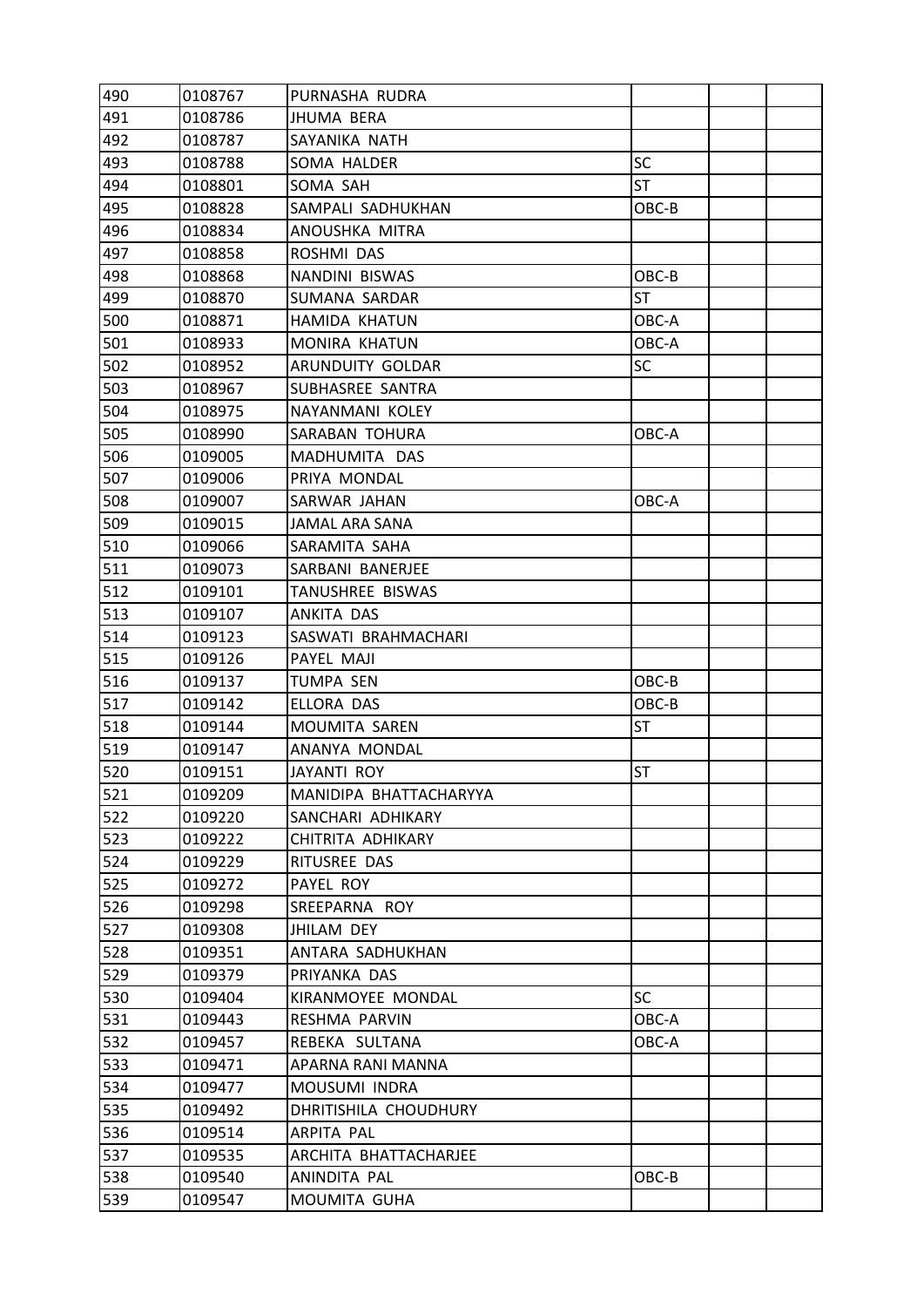| 540 | 0109564 | <b>FIRDAUS PARWIN</b>    | OBC-A     |  |
|-----|---------|--------------------------|-----------|--|
| 541 | 0109567 | SAMPRITI ROY             |           |  |
| 542 | 0109570 | SUBHAMITA BISWAS         | <b>SC</b> |  |
| 543 | 0109582 | SOUMISHILA MITRA         |           |  |
| 544 | 0109587 | MOUMITA SANYAL           |           |  |
| 545 | 0109597 | PAYEL MONDAL             | SC        |  |
| 546 | 0109598 | SRIPARNA MAITRA          |           |  |
| 547 | 0109601 | SUSMITA HATI             |           |  |
| 548 | 0109611 | RAMIAN MARCILA MURMU     | ST        |  |
| 549 | 0109626 | <b>SUMAN KUMARI SHAW</b> | <b>SC</b> |  |
| 550 | 0109637 | ADITI ROY                | OBC-B     |  |
| 551 | 0109662 | ANTU SHIL                | OBC-B     |  |
| 552 | 0109676 | SOUMI GHOSH              |           |  |
| 553 | 0109713 | TAMALIKA CHANDA          |           |  |
| 554 | 0109718 | ANITA KHANRA             |           |  |
| 555 | 0109746 | SANDHINI SARKAR          | SC        |  |
| 556 | 0109751 | AISHANI MAITRA           |           |  |
| 557 | 0109760 | ANAMIKA MISTRY           | SC        |  |
| 558 | 0109768 | MEKHALA BARMAN           | SC        |  |
| 559 | 0109775 | ANINDITA SARKAR          | <b>SC</b> |  |
| 560 | 0109777 | ADRIKA DAS               |           |  |
| 561 | 0109799 | PANCHALI RAY BASU        |           |  |
| 562 | 0109806 | ARPITA KARMAKAR          |           |  |
| 563 | 0109807 | SAMPA MANDAL             | <b>SC</b> |  |
| 564 | 0109809 | NEHA PRASAD              |           |  |
| 565 | 0109828 | SUSMITA KARJEE           | <b>ST</b> |  |
| 566 | 0109829 | MANISHA MAHATA           | OBC-B     |  |
| 567 | 0109840 | CHANDRA NASKAR           | SC        |  |
| 568 | 0109841 | KOYENA CHOWDHURY         | SC        |  |
| 569 | 0109843 | SUDIPTA SAMANTA          |           |  |
| 570 | 0109850 | MANISHA MONDAL           |           |  |
| 571 | 0109867 | <b>SUMITA DEY</b>        |           |  |
| 572 | 0109892 | ABANTIKA NAG CHOWDHURY   |           |  |
| 573 | 0109919 | MEGHALI CHAKRABORTY      |           |  |
| 574 | 0109921 | <b>JASMIN HELAL</b>      | OBC-A     |  |
| 575 | 0109936 | TANUSHREE CHATTERJEE     |           |  |
| 576 | 0109983 | PAYEL NASKAR             | SC        |  |
| 577 | 0110003 | <b>HABIBA KHATUN</b>     | OBC-A     |  |
| 578 | 0110028 | MOULI PAL                |           |  |
| 579 | 0110035 | SANDIPA BISWAS           | OBC-B     |  |
| 580 | 0110040 | PIYALI BANERJEE          |           |  |
| 581 | 0110070 | ANKITA SAHA              |           |  |
| 582 | 0110083 | PIYALI DAS               | <b>SC</b> |  |
| 583 | 0110086 | KOUSHIKI CHAKRABORTY     |           |  |
| 584 | 0110092 | <b>TANUKA DE</b>         |           |  |
| 585 | 0110103 | RUPSHA BRAHMACHARI       |           |  |
| 586 | 0110130 | ITISHA ROY               | <b>SC</b> |  |
| 587 | 0110136 | AMRITA CHAKRABORTY       |           |  |
| 588 | 0110153 | <b>KIRAN SHAW</b>        | ST        |  |
| 589 | 0110156 | <b>FOUZIA KHATOON</b>    | OBC-A     |  |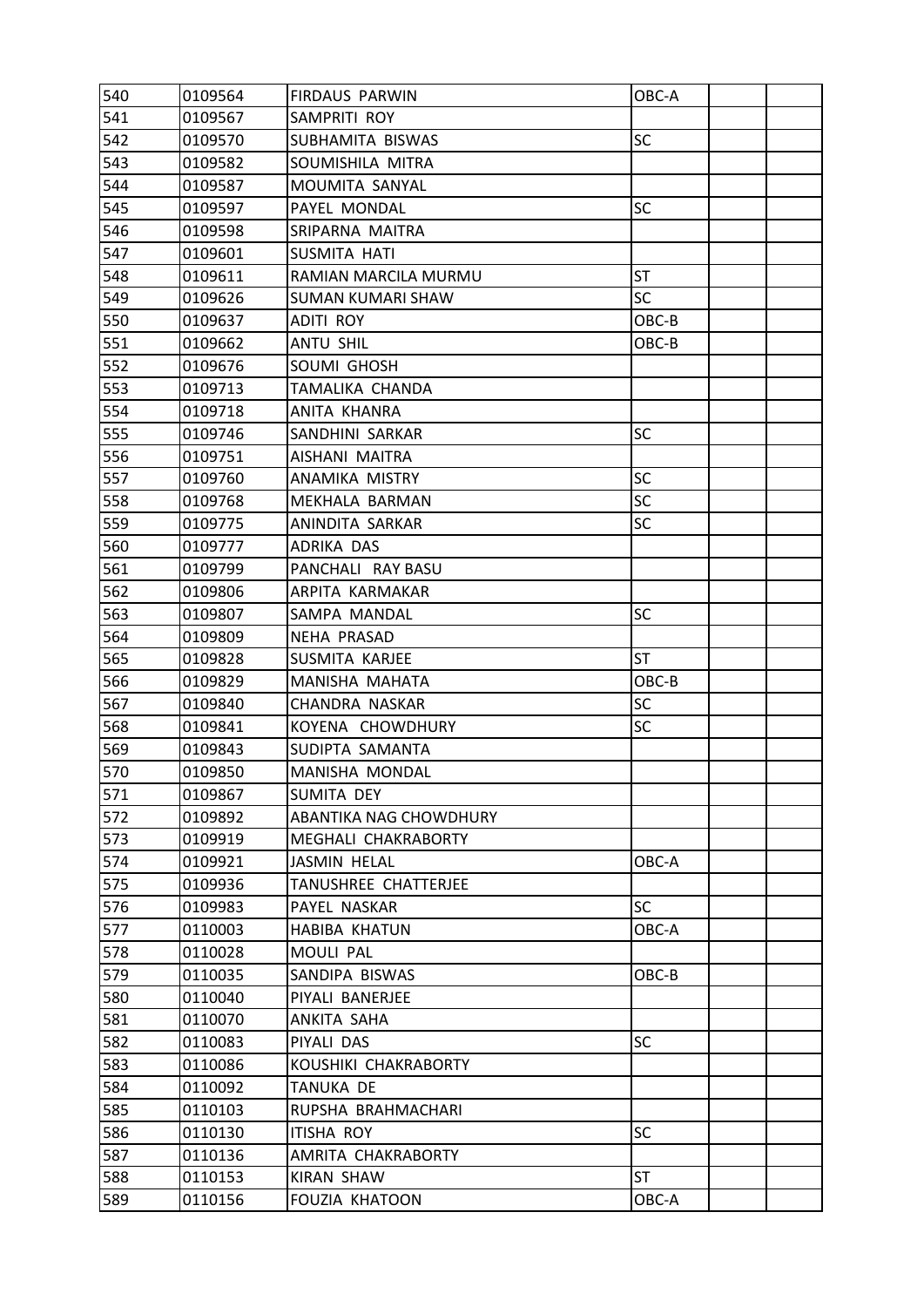| 590 | 0110170 | <b>ISHANI RAY</b>          | <b>SC</b> |  |
|-----|---------|----------------------------|-----------|--|
| 591 | 0110181 | SUPRIYA BHUNIA             |           |  |
| 592 | 0110186 | SUPARNA GHOSH              | OBC-B     |  |
| 593 | 0110190 | PURBASHA SARKAR            | <b>SC</b> |  |
| 594 | 0110194 | SOHANA SULTANA             | OBC-A     |  |
| 595 | 0110215 | PALLABI SADHUKHAN          |           |  |
| 596 | 0110257 | <b>ADITI KHAN</b>          |           |  |
| 597 | 0110281 | <b>MST MONOWARA KHATUN</b> | OBC-A     |  |
| 598 | 0110288 | SIMA CHATTOPADHYAY         |           |  |
| 599 | 0110303 | PRANAMI SAHA               | <b>SC</b> |  |
| 600 | 0110319 | SUPARNA PAL                |           |  |
| 601 | 0110353 | SWATILEKHA DAS             | <b>SC</b> |  |
| 602 | 0110358 | SUCHARITA PAUL             |           |  |
| 603 | 0110367 | SADIYA ISLAM               |           |  |
| 604 | 0110384 | SANCHITA PARUA             |           |  |
| 605 | 0110394 | <b>BAKIA SULTANA</b>       | OBC-A     |  |
| 606 | 0110420 | <b>BINA ORAON</b>          | <b>ST</b> |  |
| 607 | 0110433 | <b>PUJA RANI BISWAS</b>    | <b>SC</b> |  |
| 608 | 0110435 | MOSARRAT JAHAN             | OBC-A     |  |
| 609 | 0110448 | NILIMA BHATTACHARYYA       |           |  |
| 610 | 0110473 | <b>TAMALIKA ROY</b>        | <b>SC</b> |  |
| 611 | 0110487 | RIA SAHA                   |           |  |
| 612 | 0110488 | SANGITA SHYAMAL            | <b>SC</b> |  |
| 613 | 0110506 | SHRIPRIYA BASU             |           |  |
| 614 | 0110524 | RIYA SARKAR                |           |  |
| 615 | 0110528 | SARMISTHA RAKSHIT          |           |  |
| 616 | 0110536 | RIYA MAITY                 |           |  |
| 617 | 0110588 | ANTARA HALDER              | <b>SC</b> |  |
| 618 | 0110590 | FARHEEN ARSHAD             | OBC-A     |  |
| 619 | 0110609 | MITA PERVIN                | OBC-A     |  |
| 620 | 0110626 | <b>JYOTI ROY</b>           |           |  |
| 621 | 0110641 | APARNA DAS                 |           |  |
| 622 | 0110656 | MANIDIPA MAITY             |           |  |
| 623 | 0110663 | JOYEETA MITRA              |           |  |
| 624 | 0110666 | SHILPA NANDY               | OBC-B     |  |
| 625 | 0110683 | URMILA BHAWAL              | OBC-B     |  |
| 626 | 0110700 | SREETAMA DAS               |           |  |
| 627 | 0110702 | SHIPRA ADHIKARI            |           |  |
| 628 | 0110725 | PUBALI DEV                 |           |  |
| 629 | 0110734 | SULEKHA PARUI              | <b>SC</b> |  |
| 630 | 0110742 | SWAGATA SARKAR             |           |  |
| 631 | 0110758 | SWATI KUNDU                |           |  |
| 632 | 0110759 | JABA GHORUI                |           |  |
| 633 | 0110774 | NEHA AHMED                 | OBC-A     |  |
| 634 | 0110789 | PATRALEKHA CHOUDHURY       |           |  |
| 635 | 0110793 | NAYANA HANSDA              | <b>ST</b> |  |
| 636 | 0110794 | ISHITA HORE                | OBC-B     |  |
| 637 | 0110805 | CHANDRIMA CHOWDHURY        | SC        |  |
| 638 | 0110840 | DEBARATI SARKAR            |           |  |
| 639 | 0110857 | RAHENA AFROJ               | OBC-A     |  |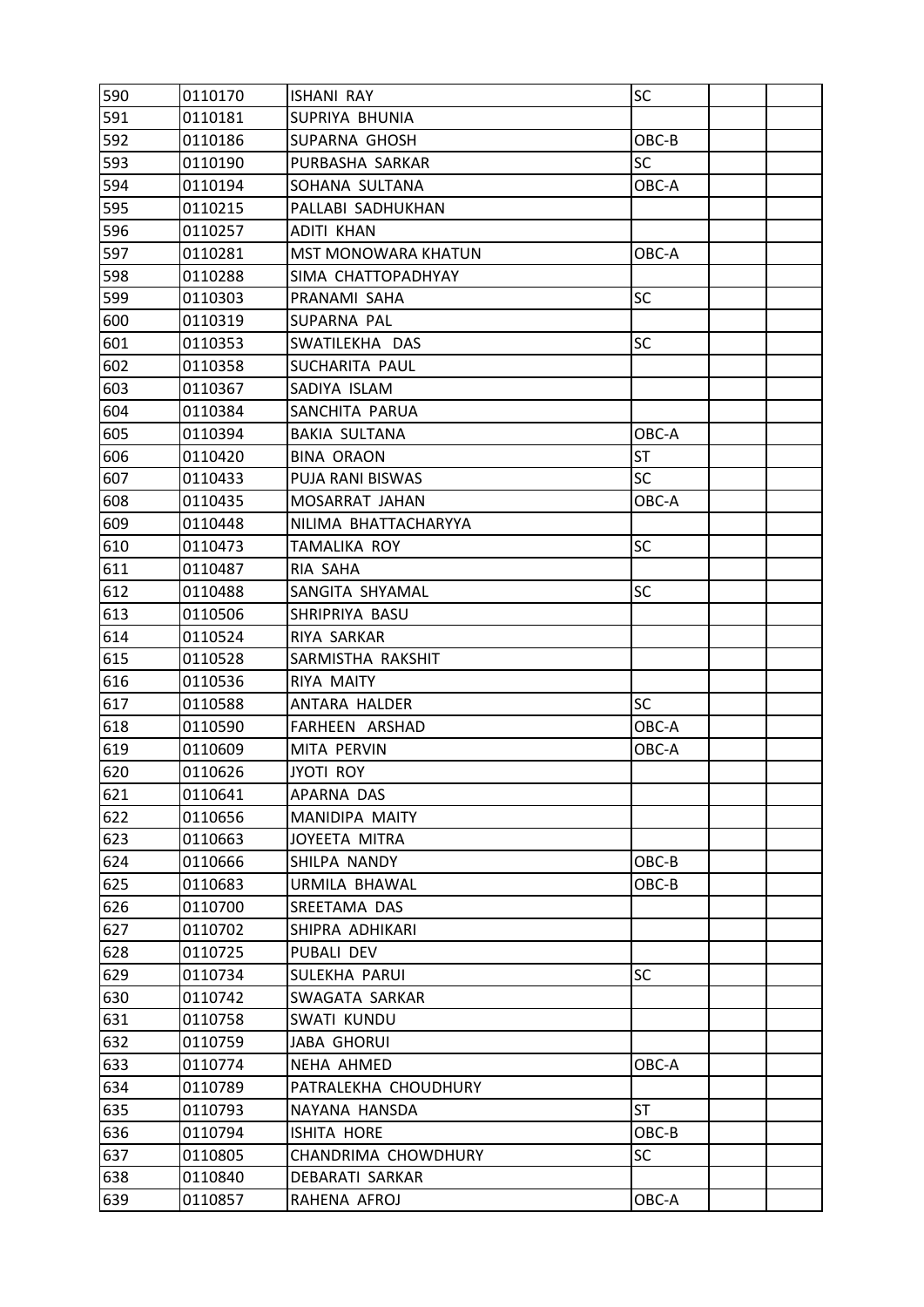| 640 | 0110869 | ANKANA BHADRA          |           |            |
|-----|---------|------------------------|-----------|------------|
| 641 | 0110882 | SRIJITA BHATTACHARYYA  |           |            |
| 642 | 0110888 | BANANI JOYDHAR         | <b>SC</b> |            |
| 643 | 0110906 | SOUMI SARKAR           | SC        |            |
| 644 | 0110910 | PAYEL MANDAL           | <b>SC</b> |            |
| 645 | 0110930 | <b>BAISHAKHI DATTA</b> |           |            |
| 646 | 0110947 | CHANDNI NASKAR         | <b>SC</b> |            |
| 647 | 0110954 | SHATARUPA MUKHERJEE    |           |            |
| 648 | 0110986 | PINKI SARKAR           | <b>SC</b> |            |
| 649 | 0110987 | PAMPA GHOSH            | OBC-B     |            |
| 650 | 0110999 | MANISHA HEMBRAM        | ST        |            |
| 651 | 0111037 | SHRABANI DAS GHOSH     |           |            |
| 652 | 0111039 | SUMANA MANDAL          | OBC-B     |            |
| 653 | 0111046 | <b>BONNY DUTTA</b>     |           |            |
| 654 | 0111051 | SUNITA RAJAK           | SC        |            |
| 655 | 0111055 | ARUNDHATI BHOWMICK     |           |            |
| 656 | 0111060 | SUMEDHA BISWAS         |           |            |
| 657 | 0111063 | SANGITA BHOWMIK        | OBC-B     |            |
| 658 | 0111065 | ANINDITA MONDAL        |           |            |
| 659 | 0111069 | ARPITA GHOSH           |           |            |
| 660 | 0111081 | <b>BANASRI DAS</b>     | OBC-B     |            |
| 661 | 0111082 | LABANI MANDAL          | OBC-B     |            |
| 662 | 0111086 | SHILPA BISWAS          | SC        |            |
| 663 | 0111124 | SUSHRITA SARKAR        | SC        |            |
| 664 | 0111138 | SUTAPA GHOSH           |           |            |
| 665 | 0111141 | RAKHI SAHA             |           |            |
| 666 | 0111164 | RIYA GHOSH             |           |            |
| 667 | 0111176 | <b>TANIA GHOSH</b>     |           |            |
| 668 | 0111227 | SRIZA HAZRA            |           |            |
| 669 | 0111234 | <b>JUTHIKA BHOWMIK</b> |           |            |
| 670 | 0111238 | TAMALIKA MAJUMDER      |           |            |
| 671 | 0111247 | SAYANTANI CHAKRABORTY  |           |            |
| 672 | 0111249 | TANDRA BASAK           | OBC-B     |            |
| 673 | 0111319 | TUHINA NANDI           |           |            |
| 674 | 0111341 | SRIPARNA KARMAKAR      | OBC-B     |            |
| 675 | 0111342 | <b>GEETASHREE ROY</b>  |           |            |
| 676 | 0111347 | PIYALI KARMAKAR        |           |            |
| 677 | 0111350 | PAYEL DAS              |           |            |
| 678 | 0111357 | JAYANTI KUNDU          |           |            |
| 679 | 0111360 | <b>KEYA DUTTA</b>      | OBC-B     |            |
| 680 | 0111376 | MOUMITA SAHA           |           |            |
| 681 | 0111381 | MEGHA SHAW             |           |            |
| 682 | 0111383 | TANDRA GHOSH           |           |            |
| 683 | 0111390 | TASLIMA AFROZA         | OBC-A     |            |
| 684 | 0111395 | PRAMITA BAIRAGI        | <b>SC</b> |            |
| 685 | 0111403 | LABANI SARKAR          | <b>SC</b> |            |
| 686 | 0111411 | MADHUSHREE GHOSH       | OBC-B     |            |
| 687 | 0111418 | PRIYANKA GHOSH         |           | <b>MSP</b> |
| 688 | 0111421 | CHANDRIMA DUTTA        |           |            |
| 689 | 0111451 | SAYANI MUKHERJEE       |           |            |
|     |         |                        |           |            |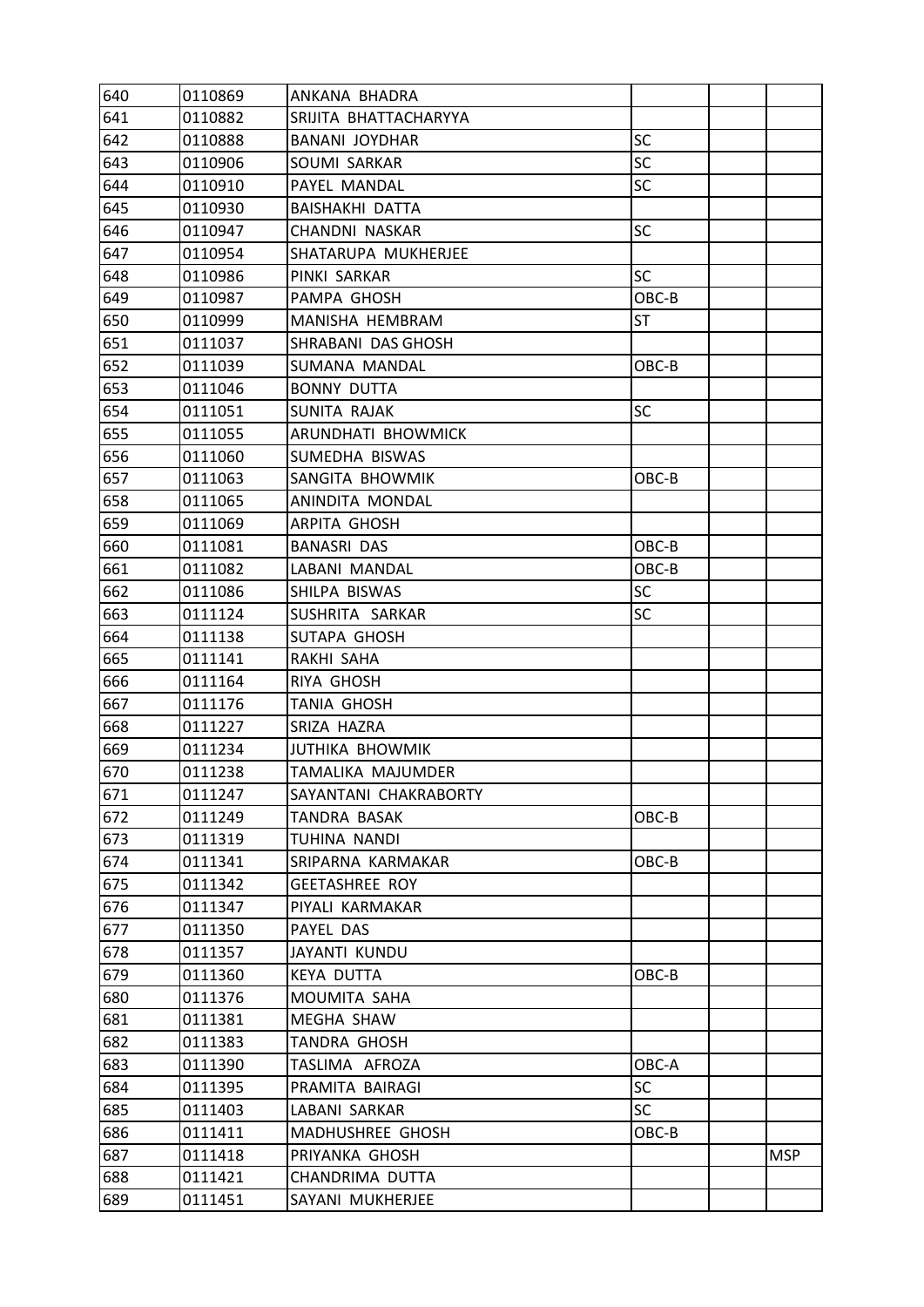| 690 | 0111463 | <b>SUPARNA RANI HALDER</b> |           |  |
|-----|---------|----------------------------|-----------|--|
| 691 | 0111489 | MANIDIPA TAPADAR           |           |  |
| 692 | 0111513 | NANDITA DAS                |           |  |
| 693 | 0111528 | MANIDIPA SETH              | SC        |  |
| 694 | 0111533 | <b>DEBARATI DASGUPTA</b>   |           |  |
| 695 | 0111539 | SUSMITA MUKHERJEE          |           |  |
| 696 | 0111571 | DEBARATI CHAKRABORTY       |           |  |
| 697 | 0111583 | TANISHA SINGH              |           |  |
| 698 | 0111586 | ALINA MANDAL               | <b>SC</b> |  |
| 699 | 0111588 | SAHELI PAUL                |           |  |
| 700 | 0111600 | PIYALI SAREN               | ST        |  |
| 701 | 0111611 | MADHUMANTEE PAL            |           |  |
| 702 | 0111617 | SAGARIKA ACHARYYA          |           |  |
| 703 | 0111640 | RINKI MANDAL               | OBC-B     |  |
| 704 | 0111649 | PRITHA GHOSH               |           |  |
| 705 | 0111651 | SOMRITA GHOSH              |           |  |
| 706 | 0111652 | SNEHA BASAK                |           |  |
| 707 | 0111653 | ANKITA SAMADDAR            |           |  |
| 708 | 0111657 | LAXMI KUMARI               | <b>SC</b> |  |
| 709 | 0111701 | <b>TANIA PARVEEN</b>       | OBC-A     |  |
| 710 | 0111725 | ESHITA ROY                 |           |  |
| 711 | 0111753 | ANKITA MONDAL              |           |  |
| 712 | 0111777 | SWATI DAS                  |           |  |
| 713 | 0111792 | TUHINA RAY                 |           |  |
| 714 | 0111799 | <b>GARGI SHEE</b>          | <b>SC</b> |  |
| 715 | 0111804 | <b>BILKIS PARVIN</b>       | OBC-A     |  |
| 716 | 0111810 | ARIJITA KUNDU              |           |  |
| 717 | 0111815 | PUJA SHAW                  | OBC-B     |  |
| 718 | 0111824 | SATABDI DUTTA              | OBC-B     |  |
| 719 | 0111860 | MOUSUMI BANERJEE           |           |  |
| 720 | 0111867 | SAMARPITA CHAKRABORTY      |           |  |
| 721 | 0111870 | SHERMY GHOSH               |           |  |
| 722 | 0111876 | <b>DEBARATI PAUL</b>       |           |  |
| 723 | 0111889 | ANANYA DATTA BANIK         | OBC-B     |  |
| 724 | 0111895 | PUJA DUTTA                 |           |  |
| 725 | 0111921 | SUCHARITA SAHA             |           |  |
| 726 | 0111936 | SAMBUL NAHAR               | OBC-A     |  |
| 727 | 0111937 | SARMISTHA BISWAS           | <b>SC</b> |  |
| 728 | 0111954 | SHARMISTHA SADHU           |           |  |
| 729 | 0111967 | KOUSHANI CHATTERJEE        |           |  |
| 730 | 0111971 | DIPALI PATRA               |           |  |
| 731 | 0111977 | POULOMY SAHA               | <b>SC</b> |  |
| 732 | 0111983 | TULIKA DEY                 |           |  |
| 733 | 0111997 | <b>BUSHRA BANO</b>         | OBC-A     |  |
| 734 | 0112006 | SAGARIKA SARKAR            |           |  |
| 735 | 0112010 | ARPITA BHUL                | OBC-B     |  |
| 736 | 0112030 | <b>BARSHA DAS</b>          |           |  |
| 737 | 0112038 | SUSMITA BISWAS             | <b>SC</b> |  |
| 738 | 0112042 | RIKTA SAMANTA              |           |  |
| 739 | 0112051 | RINKA HALDER               | SC        |  |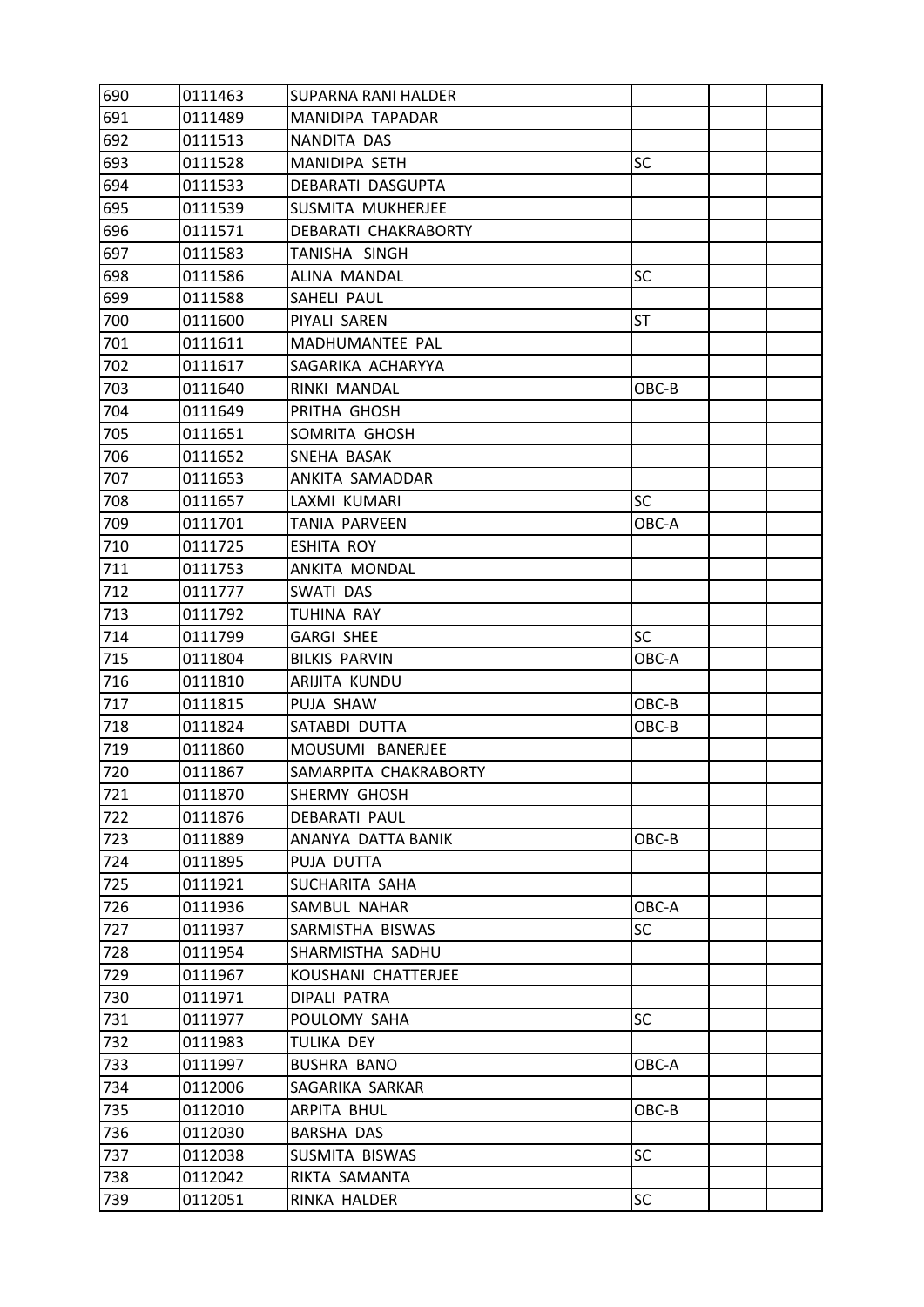| 740 | 0112068 | SUPARNA TUDU              | <b>ST</b> |            |
|-----|---------|---------------------------|-----------|------------|
| 741 | 0112132 | TANUSREE BARMAN           | <b>SC</b> |            |
| 742 | 0112139 | ADRI PAL                  |           |            |
| 743 | 0112147 | ANKITA KARMAKAR           | OBC-B     |            |
| 744 | 0112171 | <b>BARSHANA KUNDU</b>     |           |            |
| 745 | 0112184 | SOHINI DUTTA              |           |            |
| 746 | 0112197 | MADHUMITA PATRA           | <b>SC</b> |            |
| 747 | 0112205 | PRAJNA BHATTACHARYA       |           |            |
| 748 | 0112211 | RANKANA DAS               | <b>SC</b> |            |
| 749 | 0112214 | ASMITA DE                 |           |            |
| 750 | 0112221 | SUDESHNA ADHIKARY         | SC        |            |
| 751 | 0112232 | SWATI DASGUPTA            |           |            |
| 752 | 0112256 | MOUSUMI MANDAL            | <b>SC</b> |            |
| 753 | 0112293 | JEMIMA SULTANA            | OBC-A     |            |
| 754 | 0112296 | PRADIPTA SETH             |           |            |
| 755 | 0112304 | CHAITALI CHAKRABORTY      |           |            |
| 756 | 0112305 | SAYONI SAMANTA            |           |            |
| 757 | 0112309 | RUMA HALDER               | SC        |            |
| 758 | 0112313 | SOUMI GHOSH               |           |            |
| 759 | 0112320 | <b>GENEVIEVE LEPCHA</b>   | ST        | <b>MSP</b> |
| 760 | 0112414 | SUPRITI MAHATO            | OBC-B     |            |
| 761 | 0112415 | ROMANA RUMKI              | OBC-A     |            |
| 762 | 0112426 | <b>BILKISH KHATOON</b>    | OBC-A     |            |
| 763 | 0112485 | SOHINI MUKHERJEE          |           |            |
| 764 | 0112492 | SWARNALI LAHA             | OBC-B     |            |
| 765 | 0112494 | MINAKSHI ROY              | <b>SC</b> |            |
| 766 | 0112499 | SHREYASI BARAT            |           |            |
| 767 | 0112514 | LIPIKA SARKAR             | <b>SC</b> |            |
| 768 | 0112529 | PRATYASHA BASAK           |           |            |
| 769 | 0112546 | SHALINI SEN               |           |            |
| 770 | 0112561 | AISHWARYA AICH            | OBC-B     |            |
| 771 | 0112576 | SATHI HALDER              |           |            |
| 772 | 0112585 | RINI MITRA                | <b>SC</b> |            |
| 773 | 0112598 | DEBARATI DEBSHARMA        |           |            |
| 774 | 0112599 | <b>JYOTISHMOTI SARKAR</b> |           |            |
| 775 | 0112604 | RIMA SAHA                 |           |            |
| 776 | 0112608 | KRITTIKA DAS              |           |            |
| 777 | 0112620 | SHREYOSHI BARIK           |           |            |
| 778 | 0112622 | ANINDITA LAL              |           |            |
| 779 | 0112625 | SUKANYA SAHA              |           |            |
| 780 | 0112644 | <b>BRISHTY MUKHERJEE</b>  |           |            |
| 781 | 0112656 | MADHUMITA DEB             |           |            |
| 782 | 0112665 | ARATRIKA RAY              |           |            |
| 783 | 0112671 | PAYEL SARKAR              |           |            |
| 784 | 0112719 | RIA GHOSH                 |           |            |
| 785 | 0112760 | MOUSUMI PAUL              |           |            |
| 786 | 0112777 | <b>AYASI SUR</b>          |           |            |
| 787 | 0112783 | SOUMITA KARMAKAR          | OBC-B     | <b>MSP</b> |
| 788 | 0112785 | SUCHANDA SAHA             |           |            |
| 789 | 0112787 | PURABI PAUL               | OBC-B     |            |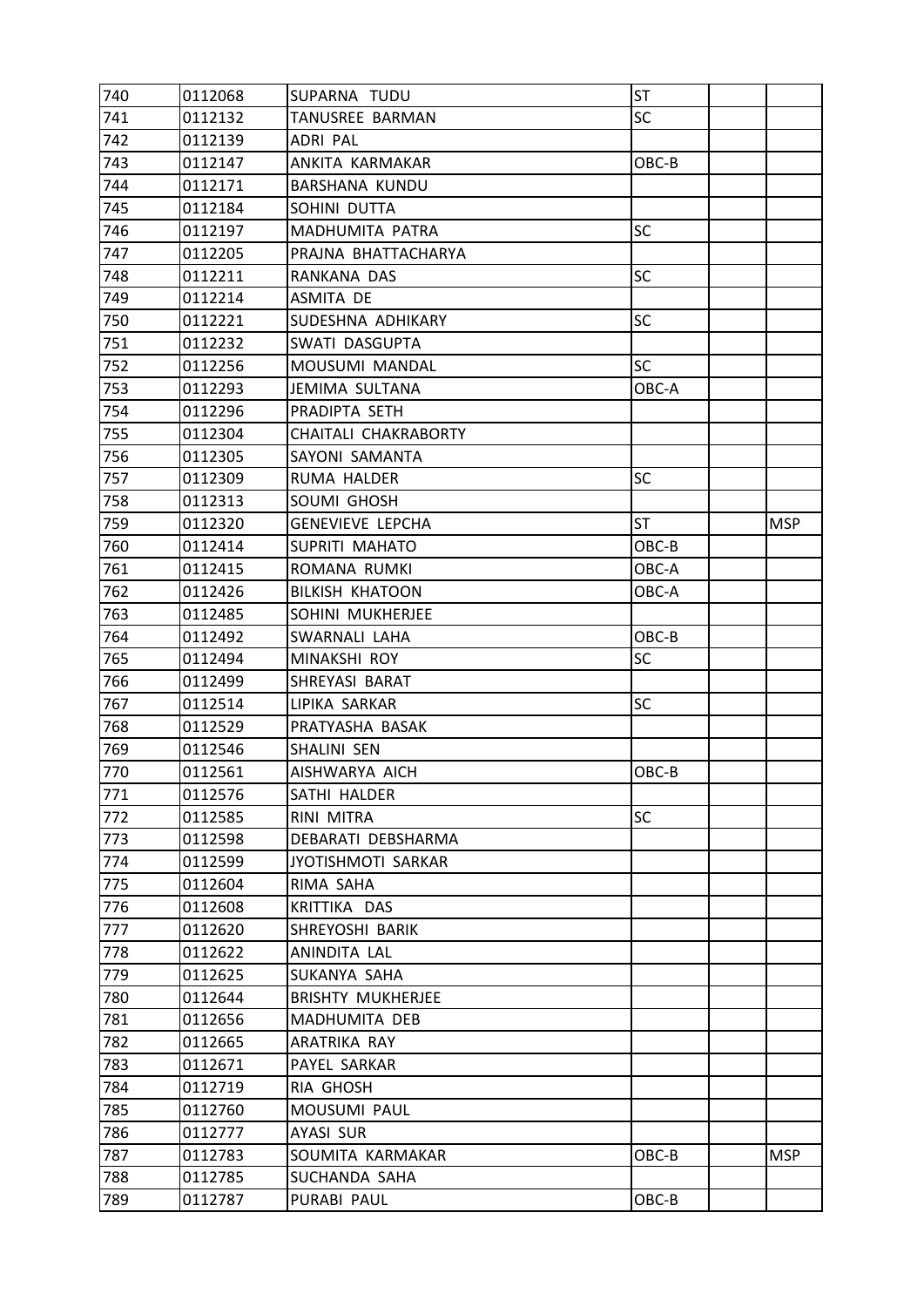| 790 | 0112790 | <b>ANKITA GHOSH</b>     | OBC-B     |  |
|-----|---------|-------------------------|-----------|--|
| 791 | 0112845 | RITUSREE GHOSH          |           |  |
| 792 | 0112872 | UZMA ZAREEN             |           |  |
| 793 | 0112874 | TAMANYA MAITY           |           |  |
| 794 | 0112875 | ANKITA GHOSH            |           |  |
| 795 | 0112880 | DEBOSMITA BANERJEE      |           |  |
| 796 | 0112893 | DURGA ROY               |           |  |
| 797 | 0112901 | ANINDITA GHOSH          |           |  |
| 798 | 0112909 | TRINA RAY               |           |  |
| 799 | 0112914 | MAMATAJ ANSARY          | OBC-A     |  |
| 800 | 0112919 | CHANDRIKA ROY CHOWDHURY |           |  |
| 801 | 0112934 | SOUMITA DAS             | OBC-B     |  |
| 802 | 0112938 | ARPITA SAHA             |           |  |
| 803 | 0112947 | SARIFA YASMIN           |           |  |
| 804 | 0112953 | SHAYERI ROY             | OBC-B     |  |
| 805 | 0112961 | SUSHMITA BASAK          | OBC-B     |  |
| 806 | 0112971 | <b>IPSHITA PAUL</b>     |           |  |
| 807 | 0112978 | MINAKSHI MANDI MURMU    | ST        |  |
| 808 | 0112986 | MOUPIA DAS              | OBC-B     |  |
| 809 | 0112992 | MAITREYEE CHAKRABORTY   |           |  |
| 810 | 0113011 | PRITA KUNDU             |           |  |
| 811 | 0113041 | <b>JINAT AMAN</b>       | OBC-A     |  |
| 812 | 0113047 | <b>AMINA KHATUN</b>     | OBC-A     |  |
| 813 | 0113056 | PALLABI CHAKRABORTY     |           |  |
| 814 | 0113063 | MONALISHA MONDAL        | <b>SC</b> |  |
| 815 | 0113064 | TRISHA DAS              | <b>SC</b> |  |
| 816 | 0113084 | UJMA BANO               | OBC-A     |  |
| 817 | 0113092 | ATRI BATABYAL           |           |  |
| 818 | 0113105 | ANKITA MANDAL           | <b>SC</b> |  |
| 819 | 0113110 | MANJIRA MUKHERJEE       |           |  |
| 820 | 0113112 | SAHELI SABNAM           | OBC-A     |  |
| 821 | 0113119 | TRISHA PANDA            |           |  |
| 822 | 0113125 | SALMA NABI              | OBC-A     |  |
| 823 | 0113126 | PRIYA EKKA              | <b>ST</b> |  |
| 824 | 0113131 | AINDRI BHAUMIK          |           |  |
| 825 | 0113144 | <b>DEBJANI LAHIRI</b>   |           |  |
| 826 | 0113148 | CHANDRIKA BANERJEE      |           |  |
| 827 | 0113168 | SHREYASHI BHOWMICK      |           |  |
| 828 | 0113214 | SANIA SHAHER            | OBC-A     |  |
| 829 | 0113230 | INDRANI DAS             | <b>SC</b> |  |
| 830 | 0113260 | PAPRI SAHA              |           |  |
| 831 | 0113270 | MOUMITA PAL             |           |  |
| 832 | 0113290 | SAHANAJ PARVIN          | OBC-A     |  |
| 833 | 0113302 | ANOUSHKA ROY            | <b>SC</b> |  |
| 834 | 0113329 | <b>NIKKI SINGH</b>      | OBC-B     |  |
| 835 | 0113331 | URMI DUTTA              | $OBC-B$   |  |
| 836 | 0113352 | FAEZA RAHMAN            |           |  |
| 837 | 0113364 | SAYANTIKA ADHIKARY      |           |  |
| 838 | 0113391 | SUFIA GHANI             | OBC-A     |  |
| 839 | 0113398 | ANANYA KOLAY            | SC        |  |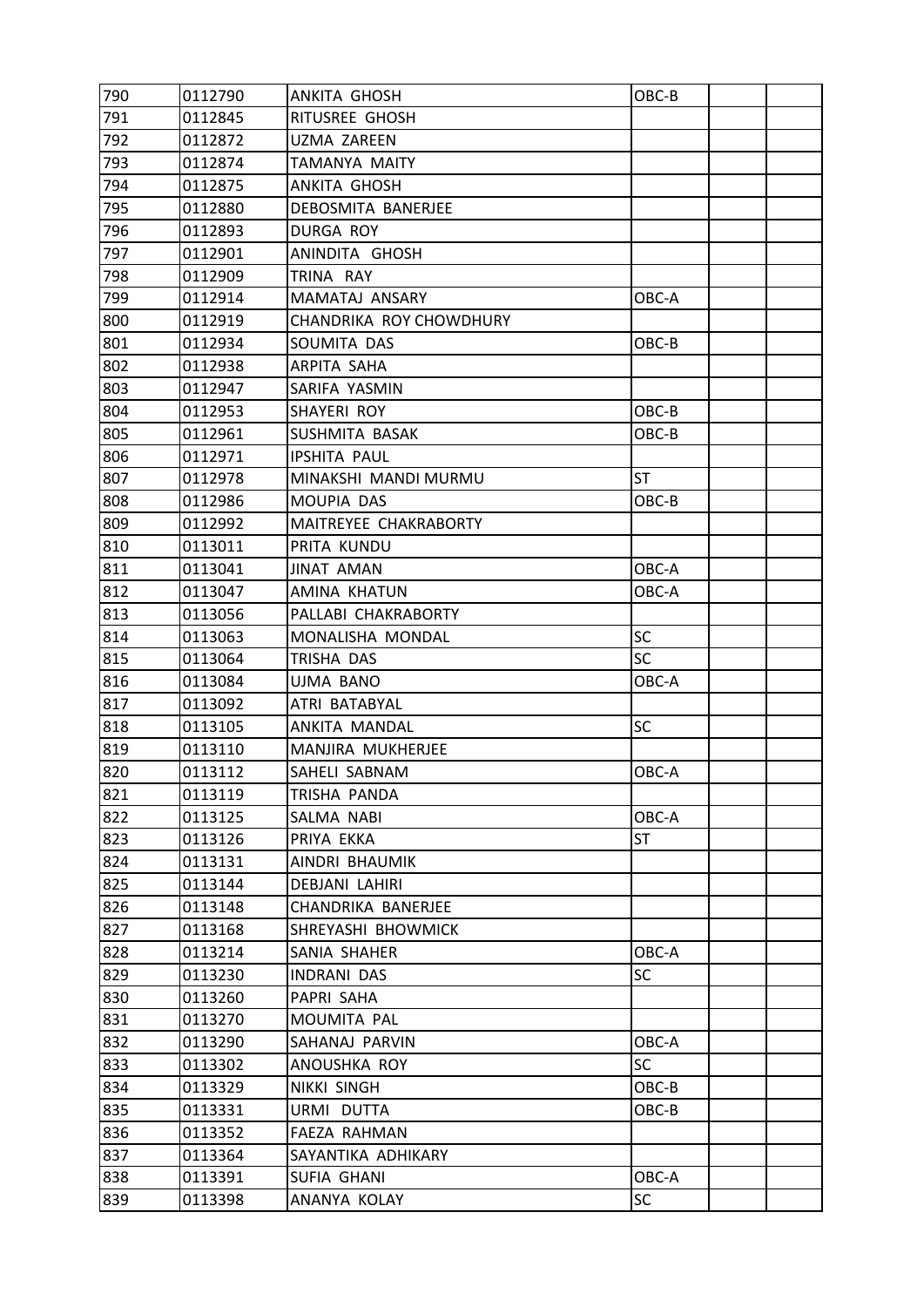| 840 | 0113400 | AFRIN ASMANI                 | OBC-A     |            |
|-----|---------|------------------------------|-----------|------------|
| 841 | 0113401 | SARKIT LEPCHA                | <b>ST</b> |            |
| 842 | 0113405 | JOLY DAS                     | <b>SC</b> |            |
| 843 | 0113411 | RITU PODDER                  | <b>SC</b> |            |
| 844 | 0113413 | TINA KARMAKAR                |           |            |
| 845 | 0113427 | MOUMITA PAL                  | OBC-B     |            |
| 846 | 0113443 | SHAYANI HAZRA                |           |            |
| 847 | 0113449 | SHREWASHRI KOIRI             | <b>SC</b> |            |
| 848 | 0113450 | ASHA SAHA                    |           |            |
| 849 | 0113451 | ANTARA SHI                   |           |            |
| 850 | 0113469 | FATEMA SHAHEEN               | OBC-A     |            |
| 851 | 0113471 | RIMPA MAITY                  |           |            |
| 852 | 0113474 | <b>MOUSUMI BISWAS MONDAL</b> | <b>SC</b> |            |
| 853 | 0113475 | SHREEPARNA BISWAS            | <b>SC</b> |            |
| 854 | 0113479 | SHINY CHANDA                 |           |            |
| 855 | 0113489 | SURANJANA DAS                |           |            |
| 856 | 0113510 | NABANITA DHAR                |           |            |
| 857 | 0113530 | DIPIKA PAL                   |           |            |
| 858 | 0113539 | BAISHAKHI ADDYA              |           |            |
| 859 | 0113550 | PIU MANNA PATRA              |           |            |
| 860 | 0113561 | ARPITA PARIA                 |           |            |
| 861 | 0113643 | RUPSA SAHA                   | <b>SC</b> |            |
| 862 | 0113645 | SUVRA DEY                    |           |            |
| 863 | 0113655 | AFREEN ANJUM                 | OBC-A     |            |
| 864 | 0113657 | SUSMITA PATRA                | <b>SC</b> |            |
| 865 | 0113659 | SUSMITA PANJA                |           |            |
| 866 | 0113675 | RAMA MONDAL                  |           |            |
| 867 | 0113687 | <b>TANIA GHOSH</b>           |           |            |
| 868 | 0113688 | SUKANYA KARMAKAR             | OBC-B     |            |
| 869 | 0113691 | SUBHA LAKSHMI GUPTA          |           |            |
| 870 | 0113693 | RIYA MUKHERJEE               |           |            |
| 871 | 0113720 | PRIYANKA DAS                 |           |            |
| 872 | 0113723 | KOYEL GOSWAMI                |           | <b>MSP</b> |
| 873 | 0113724 | PUJA DAS                     | <b>SC</b> |            |
| 874 | 0113729 | PAYEL MUKHERJEE GANGULY      |           |            |
| 875 | 0113736 | RITU BHATTACHARYA            |           |            |
| 876 | 0113743 | SUTAPA KARMAKAR              |           |            |
| 877 | 0113764 | PYALI CHAKRABORTY            |           |            |
| 878 | 0113768 | SANGITA MITRA                |           |            |
| 879 | 0113769 | ARPITA GHOSH                 |           |            |
| 880 | 0113774 | MOUMITA KANRAR               |           |            |
| 881 | 0113779 | SUDIPTA HAZRA                |           |            |
| 882 | 0113785 | SWARNALI SINHA               |           |            |
| 883 | 0113795 | NANDITA SADHU                |           |            |
| 884 | 0113810 | <b>KUSUM DAS</b>             | <b>SC</b> |            |
| 885 | 0113811 | PRIYANKA SAHA                |           |            |
| 886 | 0113821 | SOUMI PAL                    |           |            |
| 887 | 0113861 | SABITA HEMBROM               | <b>ST</b> |            |
| 888 | 0113866 | ARPITA MANDAL                |           |            |
| 889 | 0113869 | APARNA GHOSH                 |           |            |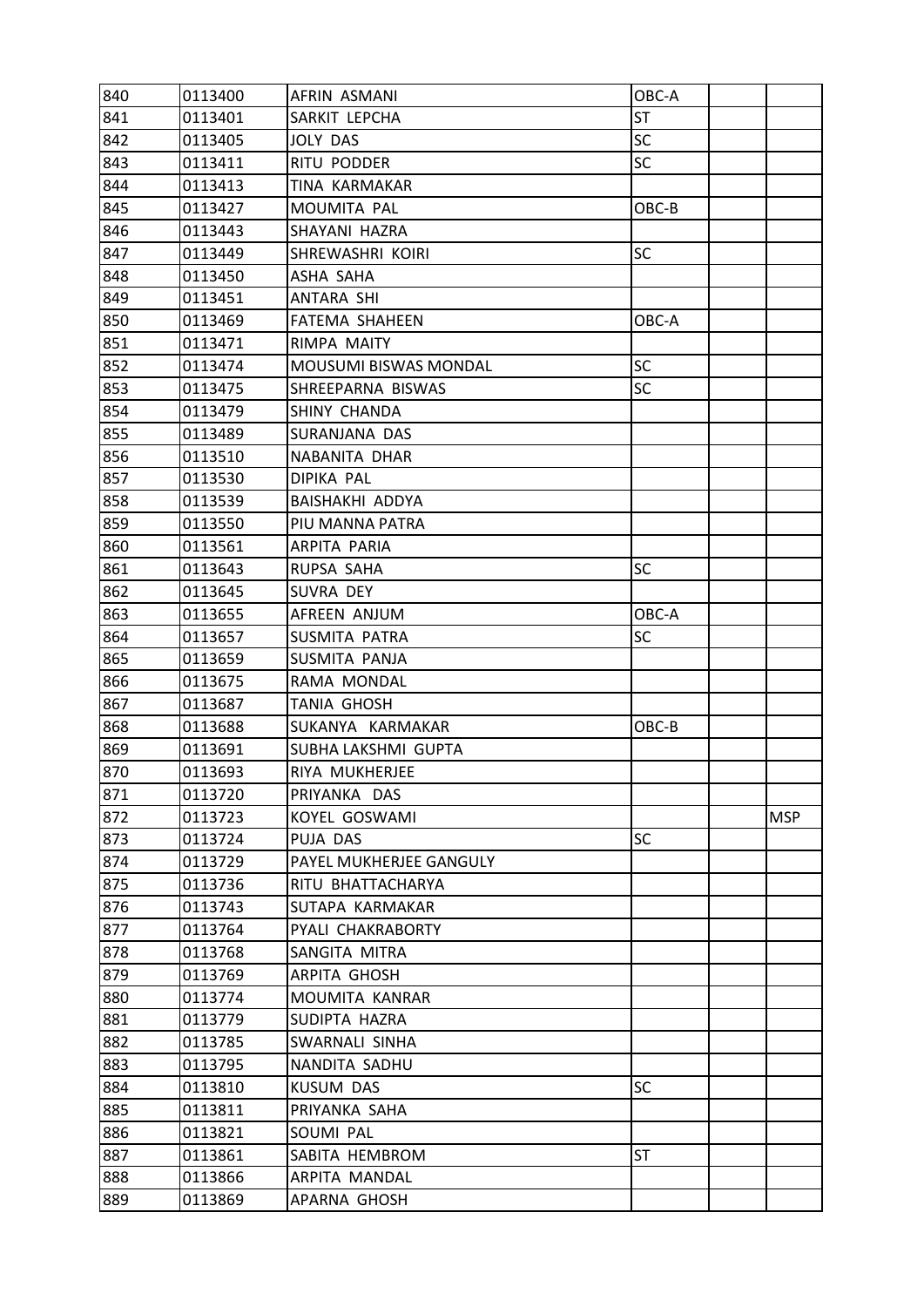| 890 | 0113876 | PUJA KUNDU                 |           |  |
|-----|---------|----------------------------|-----------|--|
| 891 | 0113953 | PULOMA CHAKRABORTY         |           |  |
| 892 | 0113955 | SHARMILA KAR               | OBC-B     |  |
| 893 | 0113965 | MOUMITA MONDAL             | OBC-B     |  |
| 894 | 0113969 | TARUNIMA MOHANTA           |           |  |
| 895 | 0113980 | TULIKA NATH                |           |  |
| 896 | 0113985 | <b>CHANDREYEE HAIT</b>     |           |  |
| 897 | 0114002 | MOUBANI MALLICK            | OBC-A     |  |
| 898 | 0114024 | MOUMITA HALDAR             | SC        |  |
| 899 | 0114036 | SAYANTANI SOM              |           |  |
| 900 | 0114037 | TASLIMA KHATUN             | OBC-A     |  |
| 901 | 0114056 | PARAMITA MONDAL            | SC        |  |
| 902 | 0114061 | <b>MAYURI BHARATI SHAW</b> |           |  |
| 903 | 0114079 | PIYALI PAUL                |           |  |
| 904 | 0114084 | MOUBANTI DAS               | OBC-B     |  |
| 905 | 0114085 | PUJITA HALDER              |           |  |
| 906 | 0114086 | SWAGATA DAS                |           |  |
| 907 | 0114089 | MOUMITA HEMBRAM            | ST        |  |
| 908 | 0114091 | <b>URVASHI TAMANG</b>      | <b>ST</b> |  |
| 909 | 0114162 | RATNAPRIYA GHOSH           |           |  |
| 910 | 0114179 | <b>BINETA GANGULY</b>      |           |  |
| 911 | 0114202 | SOMA HALDER                | SC        |  |
| 912 | 0114222 | ARPITA SARKAR              |           |  |
| 913 | 0114226 | SHREYA BHADRA              |           |  |
| 914 | 0114233 | AISHI DE                   |           |  |
| 915 | 0114234 | SHAGUFTA TARANNUM          |           |  |
| 916 | 0114239 | DIPBARNA DEY               |           |  |
| 917 | 0114242 | SAFINA BANU                | OBC-A     |  |
| 918 | 0114247 | SABNAM ARA BANU            | OBC-A     |  |
| 919 | 0114259 | PIU SAHA                   | SC        |  |
| 920 | 0114272 | SOHINI BOSE                |           |  |
| 921 | 0114276 | ANKITA DUTTA               |           |  |
| 922 | 0114290 | PRANTI GAIN                | <b>SC</b> |  |
| 923 | 0114303 | ANANYA CHOWDHURY           |           |  |
| 924 | 0114304 | DEBIKA CHAKRABORTY         |           |  |
| 925 | 0114335 | SRABANTI CHAKRABORTY       |           |  |
| 926 | 0114343 | SOUMI MUKHERJEE            |           |  |
| 927 | 0114348 | POULAMI LAHA               | OBC-B     |  |
| 928 | 0114370 | <b>MOUSUMI MAITY</b>       |           |  |
| 929 | 0114394 | PARAMITA DAS               | <b>SC</b> |  |
| 930 | 0114396 | DEEPA MAL                  | SC        |  |
| 931 | 0114408 | SABARI SEN                 |           |  |
| 932 | 0114413 | PIYALI SADHUKHAN           | OBC-B     |  |
| 933 | 0114416 | RUMA MAITY                 | OBC-B     |  |
| 934 | 0114435 | BRATATI OJHA               |           |  |
| 935 | 0114440 | INDRANI DEY                |           |  |
| 936 | 0114441 | MADHUMITA ROY              |           |  |
| 937 | 0114442 | SANGITA DUTTA              |           |  |
| 938 | 0114469 | PUJA GHOSH                 |           |  |
| 939 | 0114489 | JAYASHREE SARKAR           | OBC-B     |  |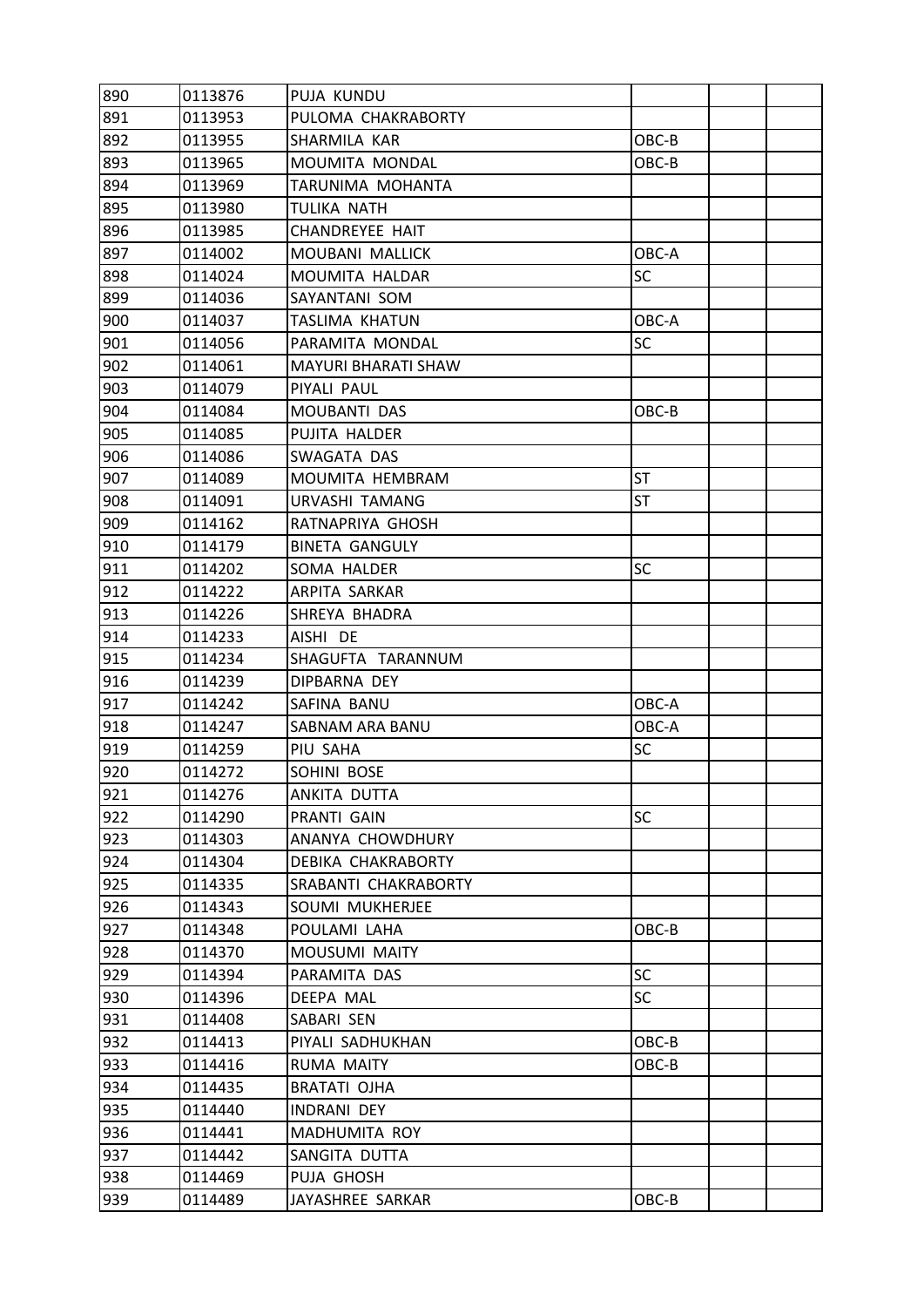| 940 | 0114539 | <b>KEYA DAS</b>      |           |            |
|-----|---------|----------------------|-----------|------------|
| 941 | 0114540 | SUVRA CHAKROBORTY    |           |            |
| 942 | 0114553 | HUSNEARA KHATUN      | OBC-A     |            |
| 943 | 0114558 | MOUSUMI ROY          |           |            |
| 944 | 0114565 | SOUMITA BANIK        |           |            |
| 945 | 0114574 | PIYALI PAL           |           |            |
| 946 | 0114579 | ANKANA SARKAR        | OBC-B     |            |
| 947 | 0114596 | <b>HABIBA KHATUN</b> | OBC-A     |            |
| 948 | 0114601 | PIYALI CHAKRABORTY   |           |            |
| 949 | 0114603 | MANISHA DEY          |           |            |
| 950 | 0114611 | SRABANTI MONDAL      |           |            |
| 951 | 0114620 | NUTAN SHARMA         |           |            |
| 952 | 0114656 | <b>FARHA PARVEEN</b> | OBC-A     |            |
| 953 | 0114661 | SARALA SUBBA         | <b>ST</b> |            |
| 954 | 0114674 | ANTARA MANDI         | <b>ST</b> |            |
| 955 | 0114699 | MOUSUMI DUTTA BANIK  |           |            |
| 956 | 0114702 | SAMPA MONDAL         | <b>SC</b> |            |
| 957 | 0114720 | MITA BISWAS          | SC        |            |
| 958 | 0114721 | NABANITA PAL         |           |            |
| 959 | 0114742 | PIALI MONDAL         | SC        |            |
| 960 | 0114746 | REBA BISWAS          | <b>SC</b> |            |
| 961 | 0114780 | MOUMITA DAS          |           |            |
| 962 | 0114800 | EVA PAUL             |           |            |
| 963 | 0114805 | PEU SANYAL           |           |            |
| 964 | 0114821 | CHITRITA KOTAL       |           |            |
| 965 | 0114833 | SUCHARITA SAHA       |           |            |
| 966 | 0114839 | SRIPARNA SAHA        |           |            |
| 967 | 0114846 | TAMANNA PARVEEN      | OBC-A     |            |
| 968 | 0114892 | MOUMISTHA DAS        | SC        |            |
| 969 | 0114898 | SAIRIN PARVIN        | OBC-A     |            |
| 970 | 0114909 | HIMASHRAYA BARMAN    | <b>SC</b> |            |
| 971 | 0114911 | RUPSA MAITRA         |           |            |
| 972 | 0114964 | PRIYANKA DUTTA       |           |            |
| 973 | 0114985 | YASMIN KHATUN        | OBC-A     |            |
| 974 | 0115030 | <b>SUPRITI ROY</b>   |           |            |
| 975 | 0115057 | SRIRUPA MUKHERJEE    |           |            |
| 976 | 0115067 | <b>GARGI BHOWMIK</b> | OBC-B     |            |
| 977 | 0115083 | SUPARNA SADHUKHAN    | OBC-B     |            |
| 978 | 0115105 | RUPSA DUTTA          |           |            |
| 979 | 0115126 | <b>BIDISHA RAY</b>   | <b>SC</b> |            |
| 980 | 0115136 | PIYALI DAS           |           |            |
| 981 | 0115143 | TRISANDHYA DEY       |           |            |
| 982 | 0115158 | DOLLY JHA            |           | <b>MSP</b> |
| 983 | 0115162 | TANUSREE DUTTA       |           |            |
| 984 | 0115171 | SOMA SINHA           |           |            |
| 985 | 0115234 | <b>GURIYA SINGH</b>  |           |            |
| 986 | 0115271 | SMITA PAIRA          |           |            |
| 987 | 0115328 | ENJILINA NARJINARY   | <b>ST</b> |            |
| 988 | 0115352 | HAIMANTI DUTTA       |           |            |
| 989 | 0115378 | NICE KHATUN          | OBC-A     |            |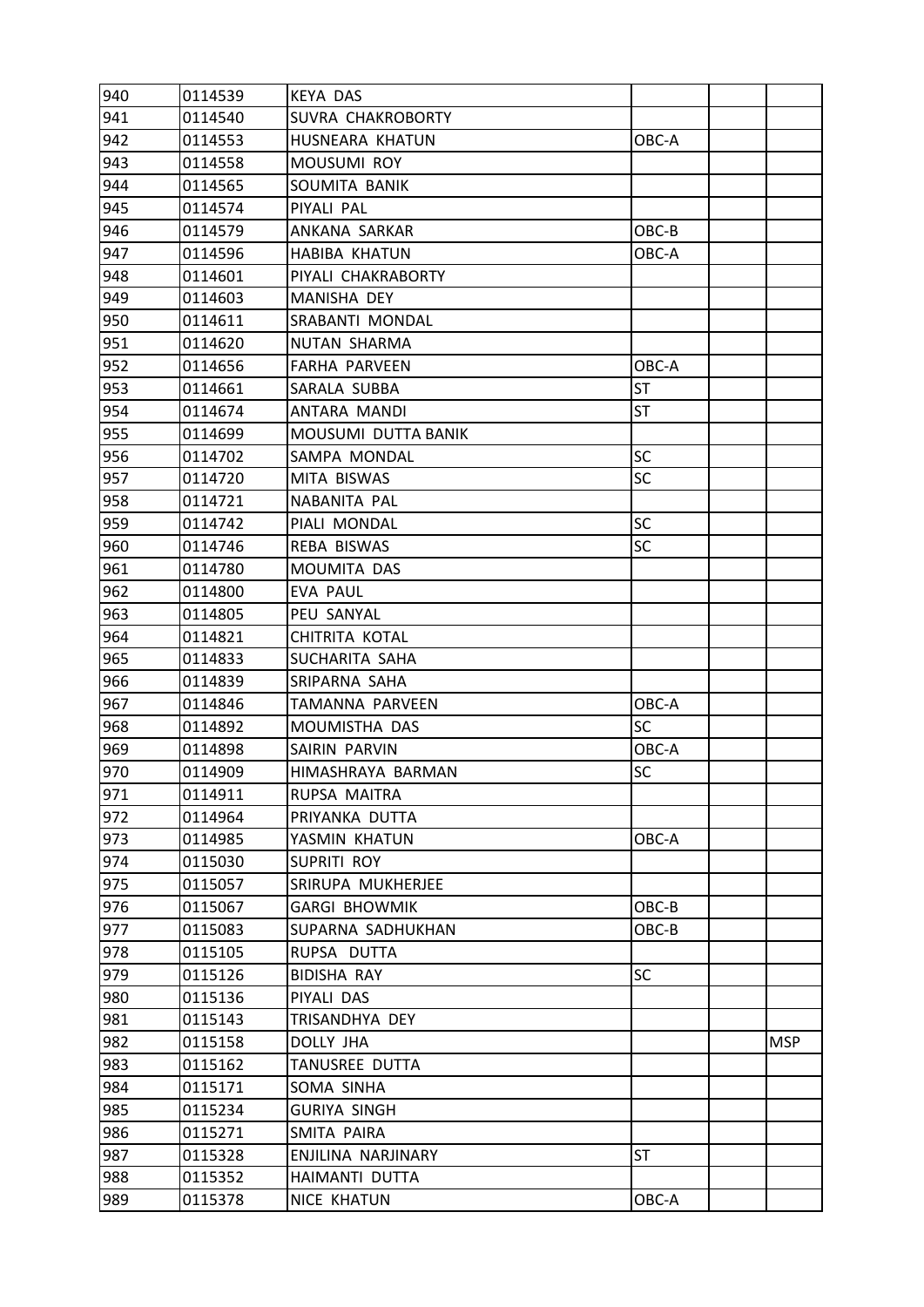| 990  | 0115388 | PUJA MISHRA                 |           |         |  |
|------|---------|-----------------------------|-----------|---------|--|
| 991  | 0115408 | TILOTTAMA MANDAL            |           |         |  |
| 992  | 0115433 | <b>JHILIK MUKHERJEE</b>     |           |         |  |
| 993  | 0115444 | SHRAMANA ROY                |           |         |  |
| 994  | 0115475 | SRABANI JANA                | OBC-B     |         |  |
| 995  | 0115477 | PRIYA PANDIT                |           |         |  |
| 996  | 0115480 | TANIMA BHATTACHARYA         |           |         |  |
| 997  | 0115495 | NEELAM HASIN                | OBC-A     |         |  |
| 998  | 0115507 | SIMA BISWAS                 | SC        |         |  |
| 999  | 0115517 | PAYEL SAHA                  | OBC-B     |         |  |
| 1000 | 0115578 | SWARNA GOSWAMI              |           |         |  |
| 1001 | 0115606 | SAYANTANI MAITI             |           |         |  |
| 1002 | 0115634 | MOUMITA SINGHA              |           |         |  |
| 1003 | 0115643 | <b>CHANDREYEE CHAUDHURI</b> | <b>SC</b> |         |  |
| 1004 | 0115660 | RUMA MONDAL                 | OBC-B     |         |  |
| 1005 | 0115734 | PRITHWISHA ACHARYA          |           |         |  |
| 1006 | 0115752 | SAMPRITY BISWAS             |           |         |  |
| 1007 | 0115784 | SANCHINI MAJUMDAR           |           |         |  |
| 1008 | 0115802 | <b>ABHIMITA PAUL</b>        |           |         |  |
| 1009 | 0115811 | SATABDI CHATTERJEE          |           |         |  |
| 1010 | 0115828 | AYANIKA CHAKRABORTY         |           |         |  |
| 1011 | 0115919 | RITUPARNA KAR               | OBC-B     |         |  |
| 1012 | 0115967 | RUMELA BAIN                 | <b>SC</b> |         |  |
| 1013 | 0115992 | SOMA BHADRA                 |           |         |  |
| 1014 | 0116001 | SANCHARINI GHOSH            |           |         |  |
| 1015 | 0116024 | SAHIN CHATTOPADHYAY         |           |         |  |
| 1016 | 0116090 | ANTIKA ROY CHOWDHURY        |           |         |  |
| 1017 | 0116103 | <b>JYOTI BANERJEE</b>       |           | PH-HI   |  |
| 1018 | 0116104 | KANYAKA CHAKRABORTY         |           | PH-HI   |  |
| 1019 | 0116113 | JOYITA CHAKRABORTY          |           | PH-LDCP |  |
| 1020 | 0116153 | JAHANARA KHATUN             | OBC-A     | PH-VC   |  |
| 1021 | 0116155 | SUSHMITA BHAKTA             | SC        | PH-VC   |  |
| 1022 | 0116164 | SAYANTANI DAS               | <b>SC</b> | PH-VC   |  |
| 1023 | 0116171 | TAMA PATRA                  |           | PH-VC   |  |
| 1024 | 0116173 | MUNMUN BISWAS               | <b>SC</b> | PH-VC   |  |
| 1025 | 0116179 | SNEHA SAHA                  |           | PH-VC   |  |
| 1026 | 0116181 | LILIMA KHATUN               | OBC-A     | PH-VC   |  |
| 1027 | 0116182 | TINKU KHATUN                | OBC-A     | PH-VC   |  |
| 1028 | 0116185 | SONIA BISWAS                | OBC-A     | PH-VC   |  |
| 1029 | 0116186 | NIPA KUNDU                  |           | PH-VC   |  |
| 1030 | 0116187 | SONALI KUNDU                | OBC-B     | PH-VC   |  |
| 1031 | 0200050 | SRIJA CHAKRABORTY           |           |         |  |
| 1032 | 0200128 | NILANJANA MONDAL            | <b>SC</b> |         |  |
| 1033 | 0200129 | SUTAPA DE                   | OBC-B     |         |  |
| 1034 | 0200219 | RUQAYYA KHATOON             | OBC-A     |         |  |
| 1035 | 0200249 | BIPASHA MUKHERJEE           |           |         |  |
| 1036 | 0200274 | DEBDUTTA GANGULY            |           |         |  |
| 1037 | 0200346 | RINKU DHAR                  |           |         |  |
| 1038 | 0200410 | ROOPA MANDI                 | ST        |         |  |
| 1039 | 0200448 | SUSHMITA DAS                |           |         |  |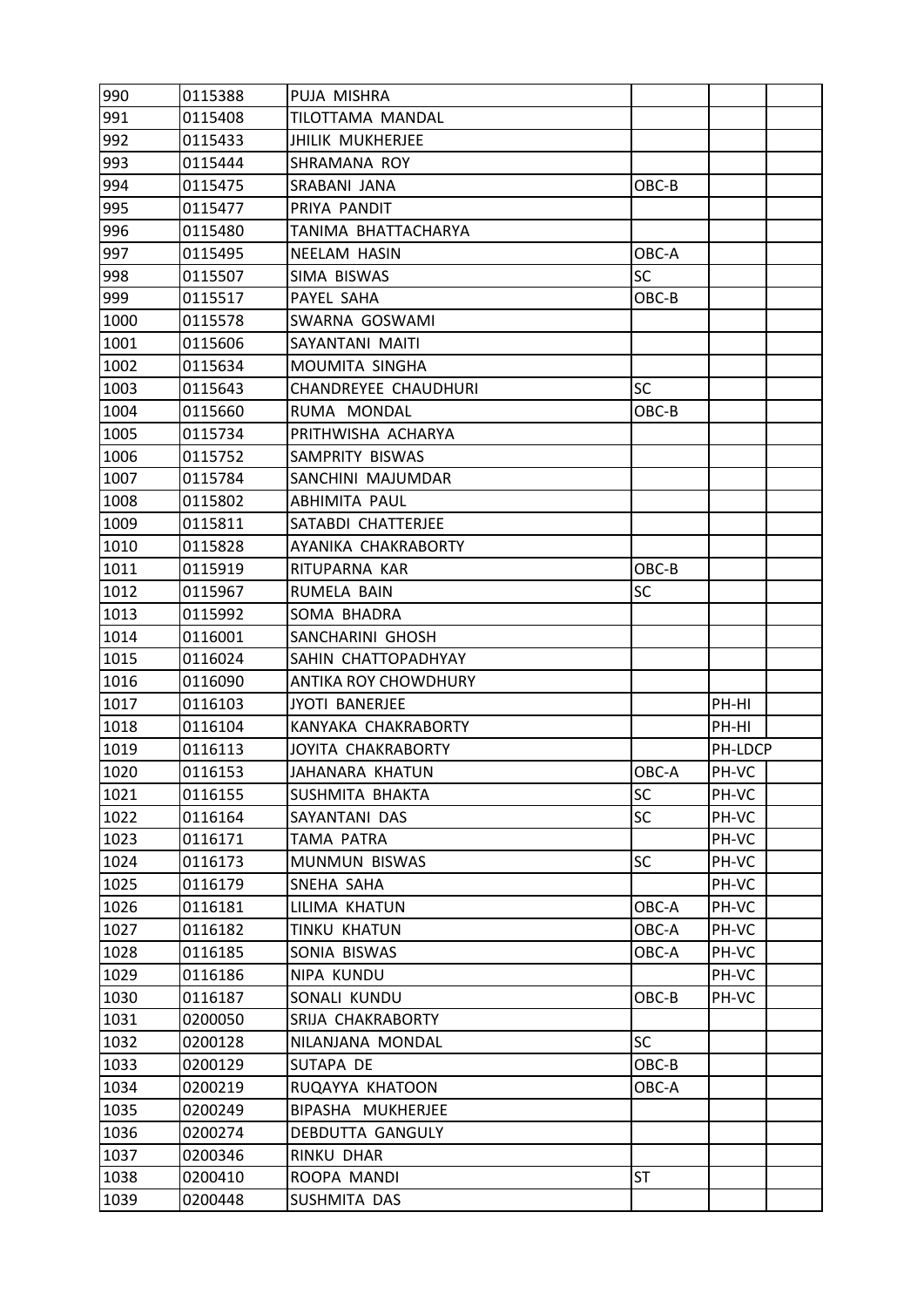| 1040 | 0200465 | KAJARI DUTTA             |           |  |
|------|---------|--------------------------|-----------|--|
| 1041 | 0200474 | SAMPA SWARNOKER          | OBC-B     |  |
| 1042 | 0200557 | SAYANI SARKAR            |           |  |
| 1043 | 0200615 | RITI MAJUMDER            |           |  |
| 1044 | 0200647 | SUCHITRA BISWAS          | <b>SC</b> |  |
| 1045 | 0200667 | SNIGDHA RAY              | <b>SC</b> |  |
| 1046 | 0200685 | <b>BANANI PURKAIT</b>    |           |  |
| 1047 | 0200732 | PALLABI GAYEN            | <b>SC</b> |  |
| 1048 | 0200752 | SUMANA SAHA              |           |  |
| 1049 | 0200767 | SREETAMA ROY             |           |  |
| 1050 | 0200771 | <b>ASIMA PARVIN</b>      | OBC-A     |  |
| 1051 | 0200788 | SUCHETA MUKHERJEE        |           |  |
| 1052 | 0200793 | SOUMI SINHA CHOWDHURY    |           |  |
| 1053 | 0200834 | SOMA ACHARJEE            |           |  |
| 1054 | 0200838 | ANANYA CHAKRABORTY       |           |  |
| 1055 | 0200855 | SHIBANI CHAKRABORTY      |           |  |
| 1056 | 0200895 | SAMIRAH PARWEEN          | OBC-A     |  |
| 1057 | 0200918 | AMRITA BASU              |           |  |
| 1058 | 0200927 | RAYA BASU                |           |  |
| 1059 | 0200955 | RUCHISMITA CHAWDHURY     |           |  |
| 1060 | 0200966 | SRIPARNA ROY CHOUDHURY   |           |  |
| 1061 | 0201078 | ANURADHA SARKAR          |           |  |
| 1062 | 0201104 | SUTAPA SASMAL            |           |  |
| 1063 | 0201111 | <b>IPSEETA MUKHERJEE</b> |           |  |
| 1064 | 0201137 | SANGEETA MAITI           |           |  |
| 1065 | 0201282 | <b>TANIA UPADHYAY</b>    |           |  |
| 1066 | 0201345 | PRIYANKA BISWAS          | <b>SC</b> |  |
| 1067 | 0201380 | ADRIJA MODAK             |           |  |
| 1068 | 0201384 | NEHA GUPTA               |           |  |
| 1069 | 0201542 | DEBIKA BISWAS            | <b>SC</b> |  |
| 1070 | 0201621 | KAMALIKA SENGUPTA        |           |  |
| 1071 | 0201635 | APURBAA SENGUPTA         |           |  |
| 1072 | 0201773 | PUSPITA MAL              | <b>SC</b> |  |
| 1073 | 0201792 | <b>INDRANI GHOSE</b>     |           |  |
| 1074 | 0201874 | RATNA MONDAL             | <b>SC</b> |  |
| 1075 | 0201911 | NABANITA CHAKLADER       |           |  |
| 1076 | 0201970 | ANAMIKA BASKEY           | <b>ST</b> |  |
| 1077 | 0201977 | SRABANI DEY              |           |  |
| 1078 | 0202029 | DAWA LAMU SHERPA         | <b>ST</b> |  |
| 1079 | 0202031 | POUSHALI SARKAR          |           |  |
| 1080 | 0202102 | ARUNIMA ADAK             |           |  |
| 1081 | 0202120 | DONA DAS                 |           |  |
| 1082 | 0202148 | BARNALATA MAJHI          | <b>ST</b> |  |
| 1083 | 0202203 | DEBOLINA GHOSH           |           |  |
| 1084 | 0202214 | SRIRUPA MANNA            |           |  |
| 1085 | 0202356 | YEASMIN MISTRI           | OBC-A     |  |
| 1086 | 0202413 | ANKITA GHOSH ROY         |           |  |
| 1087 | 0202439 | SUDIPTA KAR              |           |  |
| 1088 | 0202450 | SUPRIYA BHUIMALI         | <b>SC</b> |  |
| 1089 | 0202460 | SHOHINI SINHA            |           |  |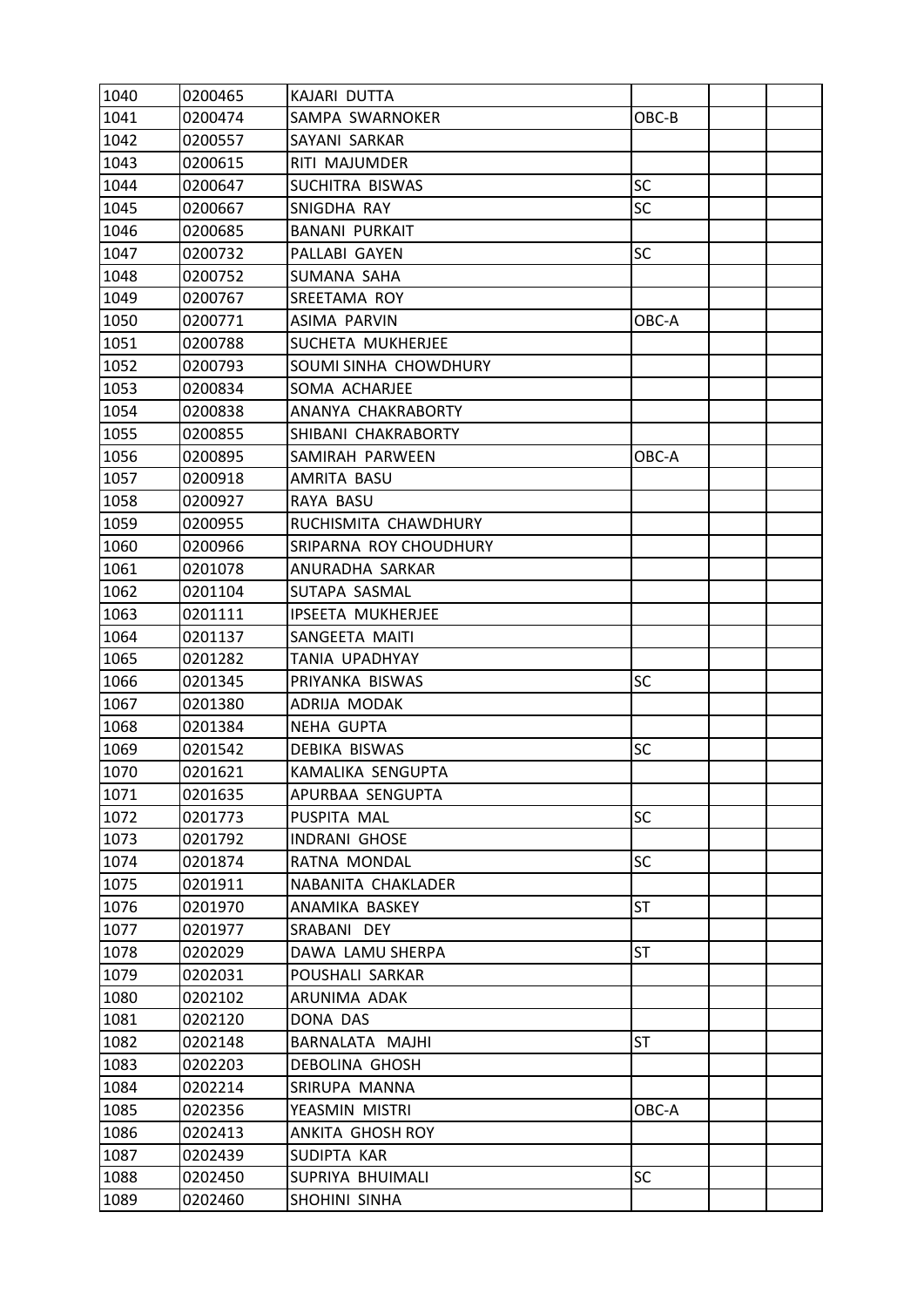| 1090 | 0202476 | SAYANI HALDER                         | SC        |            |
|------|---------|---------------------------------------|-----------|------------|
| 1091 | 0202511 | MADHUMITA BISWAS                      | SC        |            |
| 1092 | 0202543 | RIYA DAS                              | <b>SC</b> |            |
| 1093 | 0202725 | ANISHA SARKAR                         |           |            |
| 1094 | 0202726 | SANGITA SARKAR                        | <b>SC</b> |            |
| 1095 | 0202747 | NISHA PANIGRAHI                       |           |            |
| 1096 | 0202786 | MOUMITA GHOSH                         |           |            |
| 1097 | 0202796 | CHANDRIMA PATRA                       | OBC-B     |            |
| 1098 | 0202853 | ARCHITA DUTTA                         | OBC-B     |            |
| 1099 | 0202861 | PUNAM PRASAD                          |           |            |
| 1100 | 0202873 | <b>TUBA JAMIL</b>                     |           |            |
| 1101 | 0202878 | KHELA PRAMANIK                        | OBC-B     |            |
| 1102 | 0202919 | ANUSHREE SAHOO                        |           |            |
| 1103 | 0202931 | <b>JYOTI SAULINE TOPPO</b>            | <b>ST</b> |            |
| 1104 | 0202966 | MADHURIMA JETTY                       |           |            |
| 1105 | 0203004 | SANGITA MAZUMDER                      | <b>SC</b> |            |
| 1106 | 0203024 | <b>TREEPARNA DAS</b>                  |           |            |
| 1107 | 0203086 | <b>INDRANI DEBNATH</b>                | OBC-B     |            |
| 1108 | 0203147 | SOUMITA DAS                           |           |            |
| 1109 | 0203199 | MANIDEEPA BAIDYA                      | <b>SC</b> |            |
| 1110 | 0203214 | PULOMA MANDAL                         | <b>SC</b> |            |
| 1111 | 0203231 | SUSMITA GIRI                          |           |            |
| 1112 | 0203239 | SRENWANTI SADHUKHAN                   | <b>SC</b> |            |
| 1113 | 0203250 | PARAMITA BHUNIA                       |           |            |
| 1114 | 0203260 | RATRI MONDAL                          |           |            |
| 1115 | 0203267 | CHANDANA MONDAL                       | <b>SC</b> |            |
| 1116 | 0203272 | RIYA ROY                              |           |            |
| 1117 | 0203287 | LOPAMUDRA MUKHERJEE                   |           | <b>MSP</b> |
| 1118 | 0203304 | ALOLIKA BHATTACHARJEE                 |           |            |
| 1119 | 0203318 | SUMANA GHOSH                          | OBC-B     |            |
| 1120 | 0203329 | RISHMA DEY                            |           |            |
| 1121 | 0203331 | MOUSUMI SARKAR                        |           |            |
| 1122 | 0203360 | SAYANTANI BERA                        | <b>ST</b> |            |
| 1123 | 0203376 | SREEJITA GHOSH                        |           |            |
| 1124 | 0203404 | NABINA SARKAR                         | <b>SC</b> |            |
| 1125 | 0203425 | SHARMILA KARMAKAR                     | OBC-B     |            |
| 1126 | 0203428 | MOUMITA NASKAR                        | <b>SC</b> |            |
| 1127 | 0203466 | SANJUKTA DAS                          | OBC-B     |            |
| 1128 | 0203522 | BIPASA MONDAL                         | <b>SC</b> |            |
| 1129 | 0203545 | <b>BANDANA MARDI</b>                  | ST        |            |
| 1130 | 0203563 | KEMELIYA MAJUMDER                     |           |            |
| 1131 | 0203571 | PUBALI DUTTA                          |           |            |
| 1132 | 0203573 | LABANI BERA                           |           |            |
| 1133 | 0203591 | MOUMITA BHOWMIK                       |           |            |
| 1134 | 0203601 | SUBARNA KAR                           |           |            |
| 1135 | 0203621 | KOUSANY DAS                           |           |            |
| 1136 | 0203645 | UPASANA BHATTACHARYA                  |           |            |
| 1137 | 0203656 | MAYURI CHAKRABORTY                    |           |            |
| 1138 |         |                                       |           |            |
| 1139 | 0203673 | SRIPARNA ROY<br>ARMISTHA KANGSA BANIK |           |            |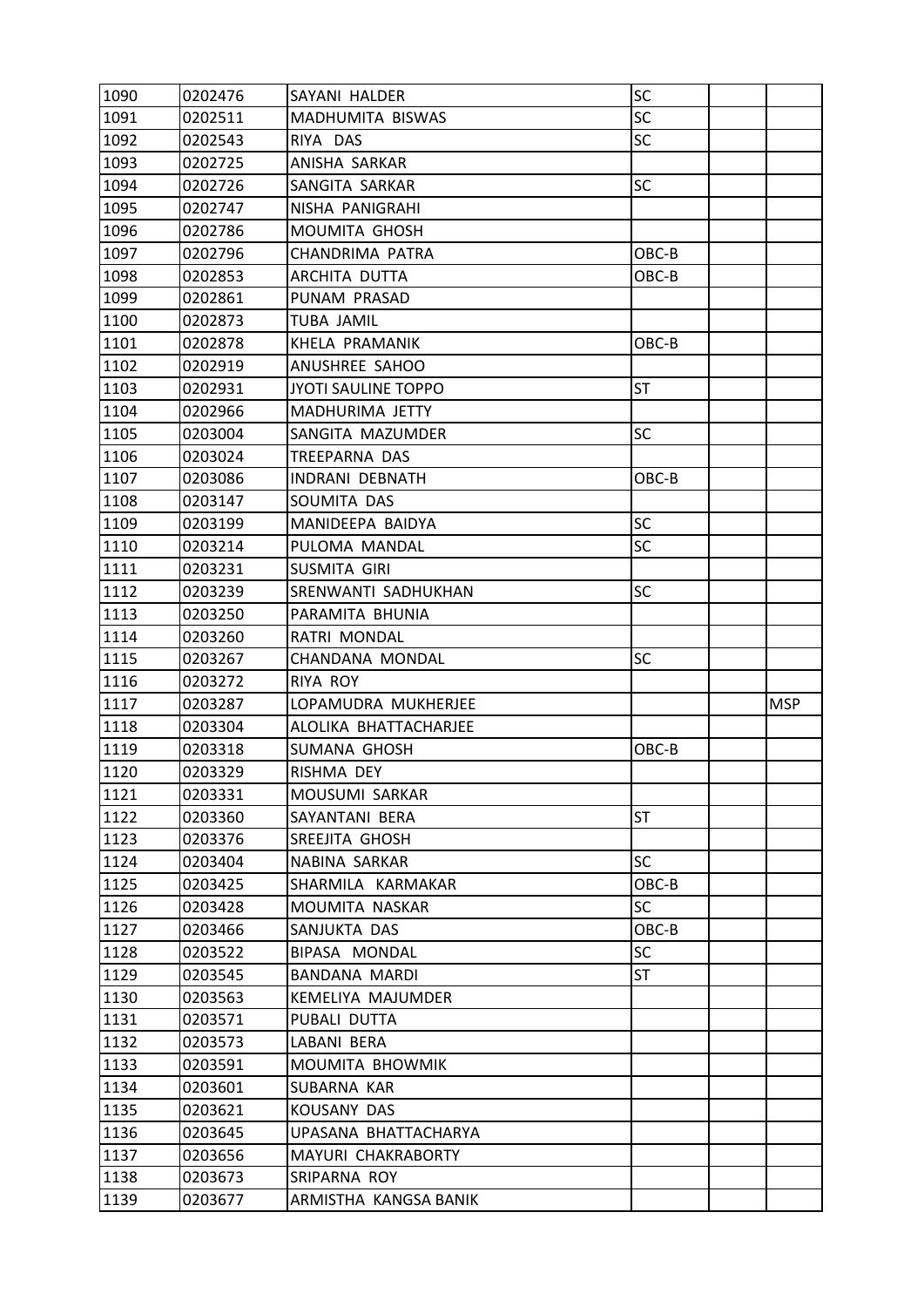| 1140 | 0203739 | TANUSHRI SARDAR         | SC        |            |
|------|---------|-------------------------|-----------|------------|
| 1141 | 0203773 | NAVANITA GIRI           | OBC-B     |            |
| 1142 | 0203808 | KALPITA PATRA           |           |            |
| 1143 | 0203810 | ANANYA BASU             |           |            |
| 1144 | 0203823 | NARGISH PARVEEN         | OBC-A     |            |
| 1145 | 0203826 | TANIA DUTTA             |           |            |
| 1146 | 0203831 | KRISHTI MAZUMDER        | <b>SC</b> |            |
| 1147 | 0203868 | HEMAYETUN SAHANAJ       | OBC-A     |            |
| 1148 | 0203881 | LIZA GHOSH              |           |            |
| 1149 | 0203895 | AHONA DATTA             |           |            |
| 1150 | 0203972 | SOUMI ROY CHOWDHURY     |           |            |
| 1151 | 0203973 | NISHA GHOSH             |           |            |
| 1152 | 0203983 | SONALI MONDAL           | <b>SC</b> |            |
| 1153 | 0204096 | AROVI MONDAL            | <b>SC</b> |            |
| 1154 | 0204113 | PARAMITA MONDAL         | <b>SC</b> |            |
| 1155 | 0204114 | MOUMITA PANDA           |           |            |
| 1156 | 0204117 | <b>CHAINA SEN</b>       |           | <b>MSP</b> |
| 1157 | 0204135 | PARAMITA NASKAR         | <b>SC</b> |            |
| 1158 | 0204153 | ANKITA SANYAL           |           |            |
| 1159 | 0204156 | PIANKA DHAR ROY         |           |            |
| 1160 | 0204165 | PUJA PAL                | OBC-B     |            |
| 1161 | 0204166 | SANJUKTA MAJUMDER       | <b>SC</b> |            |
| 1162 | 0204179 | SHRAYASHREE DAS         | OBC-B     |            |
| 1163 | 0204189 | PAMELA TALUKDER         |           |            |
| 1164 | 0204204 | SWARNALI MONDAL         | <b>SC</b> |            |
| 1165 | 0204210 | PRITHA ROY              | <b>SC</b> |            |
| 1166 | 0204236 | <b>BIDISHA MONDAL</b>   | <b>SC</b> |            |
| 1167 | 0204237 | DISHARI ROY CHOWDHURY   |           |            |
| 1168 | 0204241 | <b>ENAKSHI DAS</b>      |           |            |
| 1169 | 0204242 | TANIA MONDAL            | <b>SC</b> |            |
| 1170 | 0204248 | SWARNALI MUKHERJEE      |           |            |
| 1171 | 0204262 | PALLABI MONDAL          |           |            |
| 1172 | 0204267 | ARPITA MANDAL           | OBC-B     |            |
| 1173 | 0204273 | NABANITA DEY            |           |            |
| 1174 | 0204300 | AFSONA YASMIN           | OBC-A     |            |
| 1175 | 0204319 | SHAKILA YASMIN          | OBC-A     |            |
| 1176 | 0204324 | PRITHWA PAUL            |           |            |
| 1177 | 0204327 | PAYELI DEY              |           |            |
| 1178 | 0204341 | MANISHA DEY             |           |            |
| 1179 | 0204342 | MAHUA NARU              | SC        |            |
| 1180 | 0204346 | SOUMITA SANTRA          |           |            |
| 1181 | 0204376 | <b>MOURUSI MAITI</b>    |           |            |
| 1182 | 0204378 | <b>DRITHY MUKHERJEE</b> |           |            |
| 1183 | 0204397 | RANITA BHATTACHARJEE    |           |            |
| 1184 | 0204398 | RAKHI GHOSH             | OBC-B     |            |
| 1185 | 0204419 | MADHUMITA PAL           | OBC-B     |            |
| 1186 | 0204440 | SAMRIDDHEE MAJUMDER     |           |            |
| 1187 | 0204460 | MOHITA GUPTA            |           |            |
| 1188 | 0204469 | DEBOLINA SENGUPTA       |           |            |
| 1189 | 0204491 | NAMRATA KUMAR           | <b>SC</b> |            |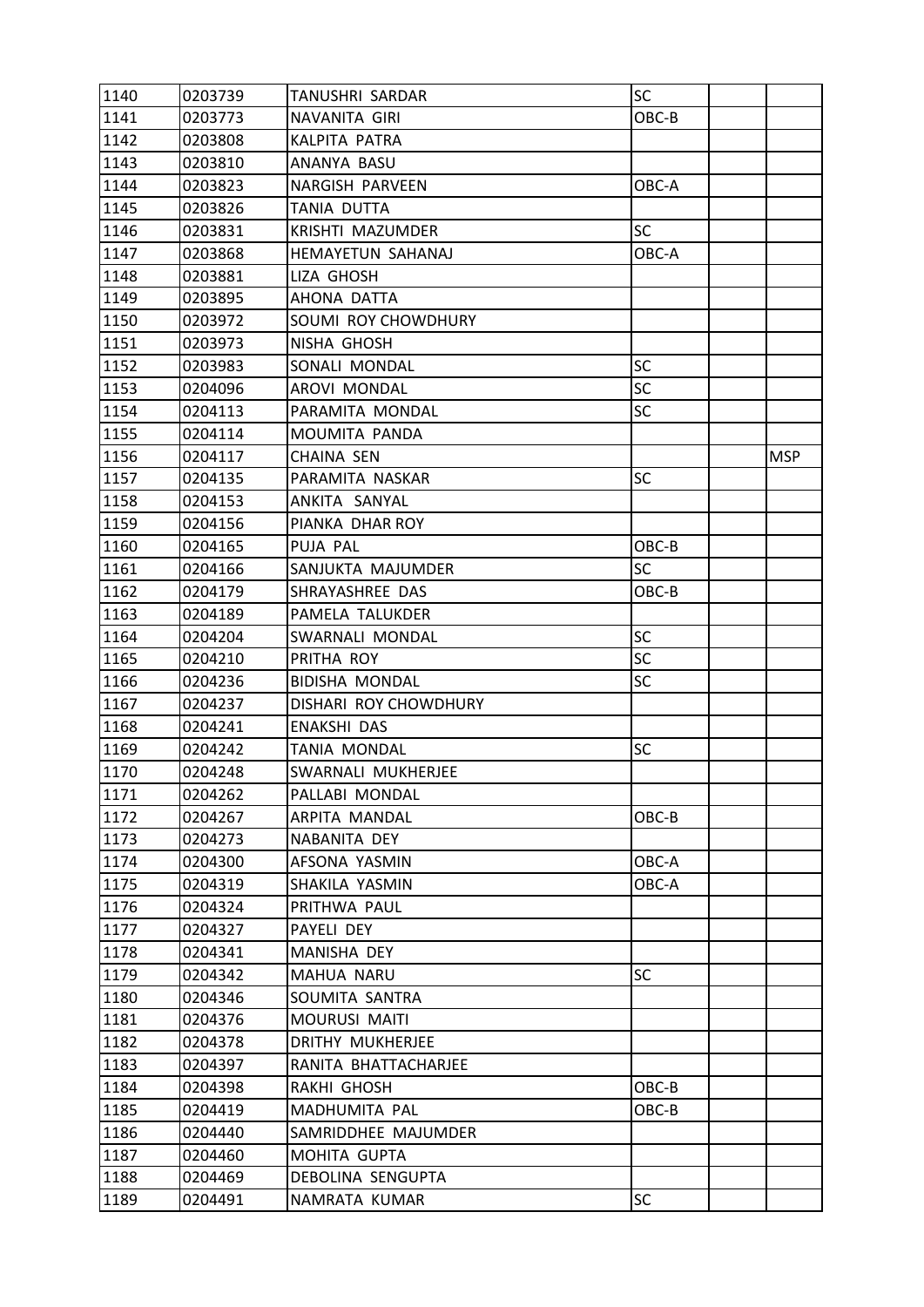| 1190 | 0204493 | NAIMISHA MANNA               |           |            |
|------|---------|------------------------------|-----------|------------|
| 1191 | 0204497 | <b>BAISALI BHATTACHARJEE</b> |           |            |
| 1192 | 0204551 | SUKANYA MIDDYA               |           |            |
| 1193 | 0204563 | AHELI RAY CHAUDHURY          |           |            |
| 1194 | 0204564 | HUSNEARA HASAN               | OBC-A     |            |
| 1195 | 0204569 | SUPARNA NATH                 |           |            |
| 1196 | 0204574 | MADHUPARNA MONDAL            |           |            |
| 1197 | 0204584 | SWAPNA MONDAL                | SC        |            |
| 1198 | 0204614 | DIPANNITA GUHA               |           |            |
| 1199 | 0204638 | PAPIYA BERA                  |           |            |
| 1200 | 0204641 | MORMITA MAJI                 |           |            |
| 1201 | 0204642 | ANANYA BAIN                  | <b>SC</b> |            |
| 1202 | 0204643 | SMITA BHATTACHARJEE          |           |            |
| 1203 | 0204645 | MADHUMITA HALDER             | SC        | <b>MSP</b> |
| 1204 | 0204654 | PAYEL GANGULY                |           |            |
| 1205 | 0204667 | <b>SUMAN GUPTA</b>           |           |            |
| 1206 | 0204672 | ANINDITA MUKHERJEE           |           |            |
| 1207 | 0204676 | ANANYA CHATTERJEE            |           |            |
| 1208 | 0204703 | SURUPA BISWAS                | <b>SC</b> |            |
| 1209 | 0204713 | DEBASMITA PAL                |           |            |
| 1210 | 0204714 | SUPARNA KARAN                | <b>SC</b> |            |
| 1211 | 0204741 | DEBADRITA GHOSH              | OBC-B     |            |
| 1212 | 0204742 | SUVRA SAHA                   |           |            |
| 1213 | 0204761 | SOHINI KARAN                 |           |            |
| 1214 | 0204769 | PINKI DALUI                  |           |            |
| 1215 | 0204771 | SAYANTANEE BANERJEE          |           |            |
| 1216 | 0204777 | SABANA PARVEEN               | OBC-A     |            |
| 1217 | 0204812 | DEBARSHI SINHA               |           |            |
| 1218 | 0204821 | SUPARNA DEY                  |           |            |
| 1219 | 0204824 | SOURAKA KOLE                 |           |            |
| 1220 | 0204828 | SHILA THAKUR                 |           |            |
| 1221 | 0204829 | SHARMISTHA BARUA             |           |            |
| 1222 | 0204833 | RAKHI JANA                   |           |            |
| 1223 | 0204838 | <b>TAPATI MONDAL</b>         | SC        |            |
| 1224 | 0204852 | RITUPARNA DAS                | <b>SC</b> |            |
| 1225 | 0204858 | SUHITA ROY                   |           |            |
| 1226 | 0204867 | NUSRAT JAHAN                 | OBC-A     |            |
| 1227 | 0204884 | MOUBANI HALDER               | <b>SC</b> |            |
| 1228 | 0204894 | SARBANI JATUA                | <b>SC</b> |            |
| 1229 | 0204908 | MOUMITA MONDAL               | <b>SC</b> |            |
| 1230 | 0204909 | SNEHA PAUL                   | OBC-A     |            |
| 1231 | 0204912 | SAYANTIKA NANDI              |           |            |
| 1232 | 0204947 | MOULEKHA MANNA               | OBC-B     |            |
| 1233 | 0204964 | NABANITA ROY                 | SC        |            |
| 1234 | 0204966 | AREFA KHATUN                 | OBC-A     |            |
| 1235 | 0204978 | SOMALIKA ROY                 | SC        |            |
| 1236 | 0204985 | SUCHISMITA BARMAN            | SC        |            |
| 1237 | 0205013 | PUTUL KARMAKAR               | <b>SC</b> |            |
| 1238 | 0205024 | SONGITA ROY                  |           |            |
| 1239 | 0205038 | DIBYASHREE MANDAL            | SC        |            |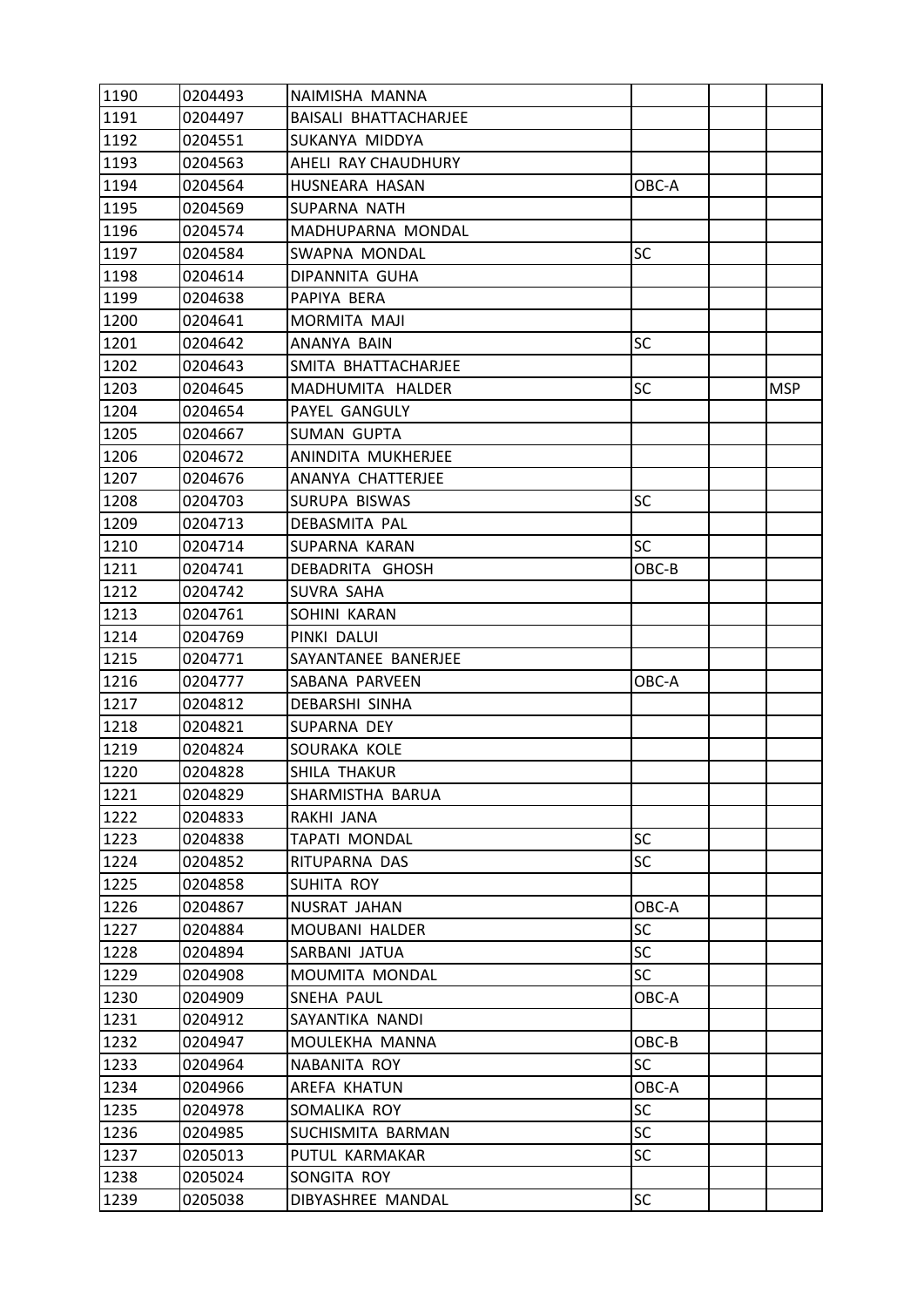| 1240 | 0205039 | SUSMITA BHATTACHARJEE  |           |  |
|------|---------|------------------------|-----------|--|
| 1241 | 0205080 | SUBHRA RAKSHIT         | OBC-B     |  |
| 1242 | 0205087 | RAJANI MONDAL          | OBC-A     |  |
| 1243 | 0205168 | FALGUNI MAZUMDER       | SC        |  |
| 1244 | 0205181 | DIPLINA BISWAS         |           |  |
| 1245 | 0205192 | ANUSHNA GHOSH          |           |  |
| 1246 | 0205209 | <b>BAISHAKHI GHOSH</b> | OBC-B     |  |
| 1247 | 0205217 | <b>TANAYA TUNG</b>     |           |  |
| 1248 | 0205243 | NILANJANA DAS          | SC        |  |
| 1249 | 0205244 | RIYA BARI              | SC        |  |
| 1250 | 0205263 | BARNITA ADHIKARI       | <b>SC</b> |  |
| 1251 | 0205314 | SRIJONI BISWAS         |           |  |
| 1252 | 0205327 | <b>ITIKA MAHATO</b>    | OBC-B     |  |
| 1253 | 0205331 | SHRABANTI PAUL         | OBC-B     |  |
| 1254 | 0205336 | ANKITA GHOSH           |           |  |
| 1255 | 0205337 | PAYEL DAS              |           |  |
| 1256 | 0205366 | MOUSUMI RAY            |           |  |
| 1257 | 0205370 | RUPA BANIK             |           |  |
| 1258 | 0205397 | SHARMISTHA CHAKRABORTY |           |  |
| 1259 | 0205406 | SHASWATI MANDAL        | SC        |  |
| 1260 | 0205409 | SOMA DAS MAJUMDAR      | SC        |  |
| 1261 | 0205419 | <b>BUSHRA TABASSUM</b> |           |  |
| 1262 | 0205421 | AHELI SARKAR           |           |  |
| 1263 | 0205422 | NILANJANA PAL          |           |  |
| 1264 | 0205451 | CAMELLIA SAU           | OBC-B     |  |
| 1265 | 0205460 | LIPIKA KHAMARU         |           |  |
| 1266 | 0205463 | JULI KAPAS             |           |  |
| 1267 | 0205479 | SHILPA CHATTERJEE      |           |  |
| 1268 | 0205481 | SUBHASREE DEBNATH      |           |  |
| 1269 | 0205492 | SONAI DHALI            | OBC-B     |  |
| 1270 | 0205506 | ANUVA SARDAR           | <b>SC</b> |  |
| 1271 | 0205545 | <b>ISHITA DAS</b>      |           |  |
| 1272 | 0205562 | NISHAT PERVEEN         | OBC-A     |  |
| 1273 | 0205568 | TANUSREEE SARDAR       | <b>SC</b> |  |
| 1274 | 0205576 | PRADIPTA MONDAL        | OBC-B     |  |
| 1275 | 0205588 | KAJARI KUNDU           |           |  |
| 1276 | 0205624 | CHITRALEKHA MULLICK    |           |  |
| 1277 | 0205637 | MONALISHA KHATA        |           |  |
| 1278 | 0205646 | RUHINA KHATUN          | OBC-A     |  |
| 1279 | 0205663 | DEBJANI BARAI          | SC        |  |
| 1280 | 0205682 | SAYANTANI GHOSH        |           |  |
| 1281 | 0205710 | MOUMITA GARAI          | OBC-B     |  |
| 1282 | 0205715 | PURBALI NASKAR         | <b>SC</b> |  |
| 1283 | 0205760 | ATREYEE SAMANTA        |           |  |
| 1284 | 0205780 | ANINDITA ROY           |           |  |
| 1285 | 0205792 | SHREYA DAS             |           |  |
| 1286 | 0205818 | ANINDITA DAS           | SC        |  |
| 1287 | 0205829 | ANJANI SRIVASTAVA      |           |  |
| 1288 | 0205832 | PRIYANKA DHAR          |           |  |
| 1289 | 0205836 | TRISHA PAILAN          | <b>SC</b> |  |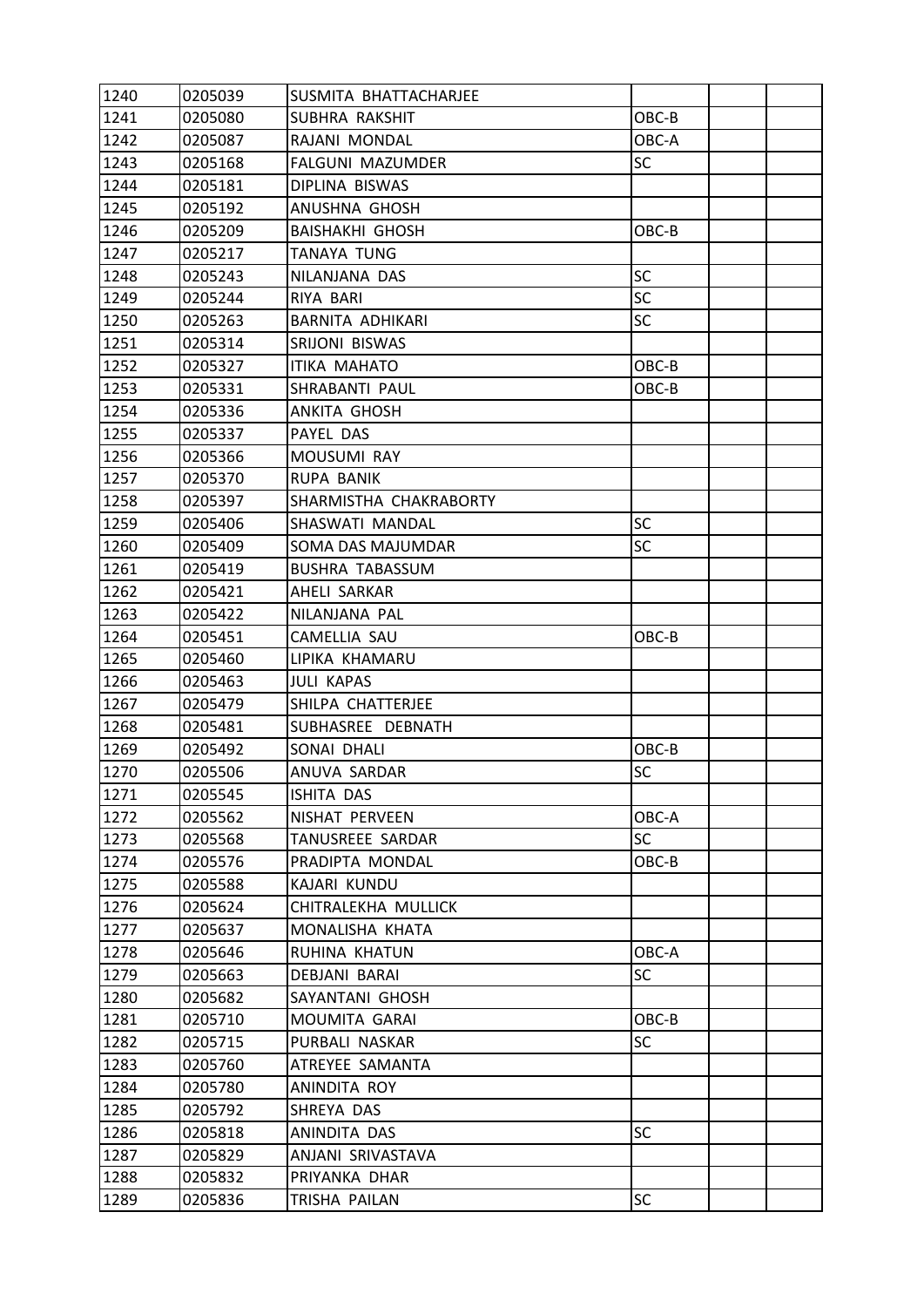| 1290 | 0205847 | KYAROLINA HALDER            | SC        |            |
|------|---------|-----------------------------|-----------|------------|
| 1291 | 0205870 | DEBAPRIYA ROY               |           |            |
| 1292 | 0205893 | <b>JUIN SAMANTA</b>         |           |            |
| 1293 | 0205924 | NADERA NASHRIN              | OBC-A     |            |
| 1294 | 0205948 | NAGMA NAZNEEN               | OBC-A     |            |
| 1295 | 0205966 | <b>MEGHA MONDAL</b>         |           |            |
| 1296 | 0205969 | SRITAMA DE                  |           |            |
| 1297 | 0205970 | SAMPRIKTA SARKAR            |           |            |
| 1298 | 0205984 | SAYANTANI KAR               |           |            |
| 1299 | 0205992 | NILANJANA MAITY             |           |            |
| 1300 | 0205993 | ARPITA DUTTA                |           |            |
| 1301 | 0206000 | TRIPARNA BANERJEE           |           |            |
| 1302 | 0206056 | SUKANYA DAS                 |           |            |
| 1303 | 0206058 | SHREYA CHAKRABARTY          |           |            |
| 1304 | 0206060 | SANCHAITA MONDAL            | SC        |            |
| 1305 | 0206088 | SUSHMITA DEY                |           |            |
| 1306 | 0206097 | <b>LUBABA SHAHEEN JAFRI</b> | OBC-A     |            |
| 1307 | 0206106 | ATREYEE PARUI               |           |            |
| 1308 | 0206118 | MONIKA BASU                 |           |            |
| 1309 | 0206129 | SAYANWITA MAITY             |           |            |
| 1310 | 0206145 | SUTAPA MONDAL               | SC        |            |
| 1311 | 0206154 | ANKITA SANTRA               |           |            |
| 1312 | 0206164 | RIYA MOLLICK                |           |            |
| 1313 | 0206172 | NABANITA GHOSH              |           |            |
| 1314 | 0206185 | PAYEL KARMAKAR              |           |            |
| 1315 | 0206207 | ANJALI KANU                 |           |            |
| 1316 | 0206214 | SANGITA MANIK               |           |            |
| 1317 | 0206216 | JAYANTI BACHAR              | SC        |            |
| 1318 | 0206222 | TILOTTAMA RAY               |           |            |
| 1319 | 0206223 | SABRINA PARVEEN             | OBC-A     |            |
| 1320 | 0206245 | JAYEETA CHAKRABORTY         |           |            |
| 1321 | 0206248 | SOMWRITA NAG                |           |            |
| 1322 | 0206268 | POOJA BANERJEE              |           |            |
| 1323 | 0206314 | MUKTAMALA KAYAL             |           |            |
| 1324 | 0206330 | SUCHITRA PATHAK             |           |            |
| 1325 | 0206353 | DEBASMITA PAKRASI           |           |            |
| 1326 | 0206365 | SASWATI MONDAL              | <b>SC</b> |            |
| 1327 | 0206384 | MOUMITA MONDAL              |           |            |
| 1328 | 0206415 | <b>SUNITA GHORUI</b>        |           |            |
| 1329 | 0206420 | FARHIN SULTANA              | OBC-A     |            |
| 1330 | 0206442 | SURANJANA DEBNATH           |           |            |
| 1331 | 0206446 | SURANJANA MONDAL            |           |            |
| 1332 | 0206447 | SUBHRA NASKAR               | SC        |            |
| 1333 | 0206465 | SUSMITA DAS                 | SC        |            |
| 1334 | 0206472 | MANASHI SARKAR              |           |            |
| 1335 | 0206476 | RANI MURMU                  | <b>ST</b> |            |
| 1336 | 0206528 | PAHELI ROY                  |           |            |
| 1337 | 0206558 | ANANYA BERA                 |           | <b>MSP</b> |
| 1338 | 0206586 | <b>JESMIN HAQUE</b>         | OBC-A     |            |
| 1339 | 0206607 | SABA NAAZ                   | OBC-A     |            |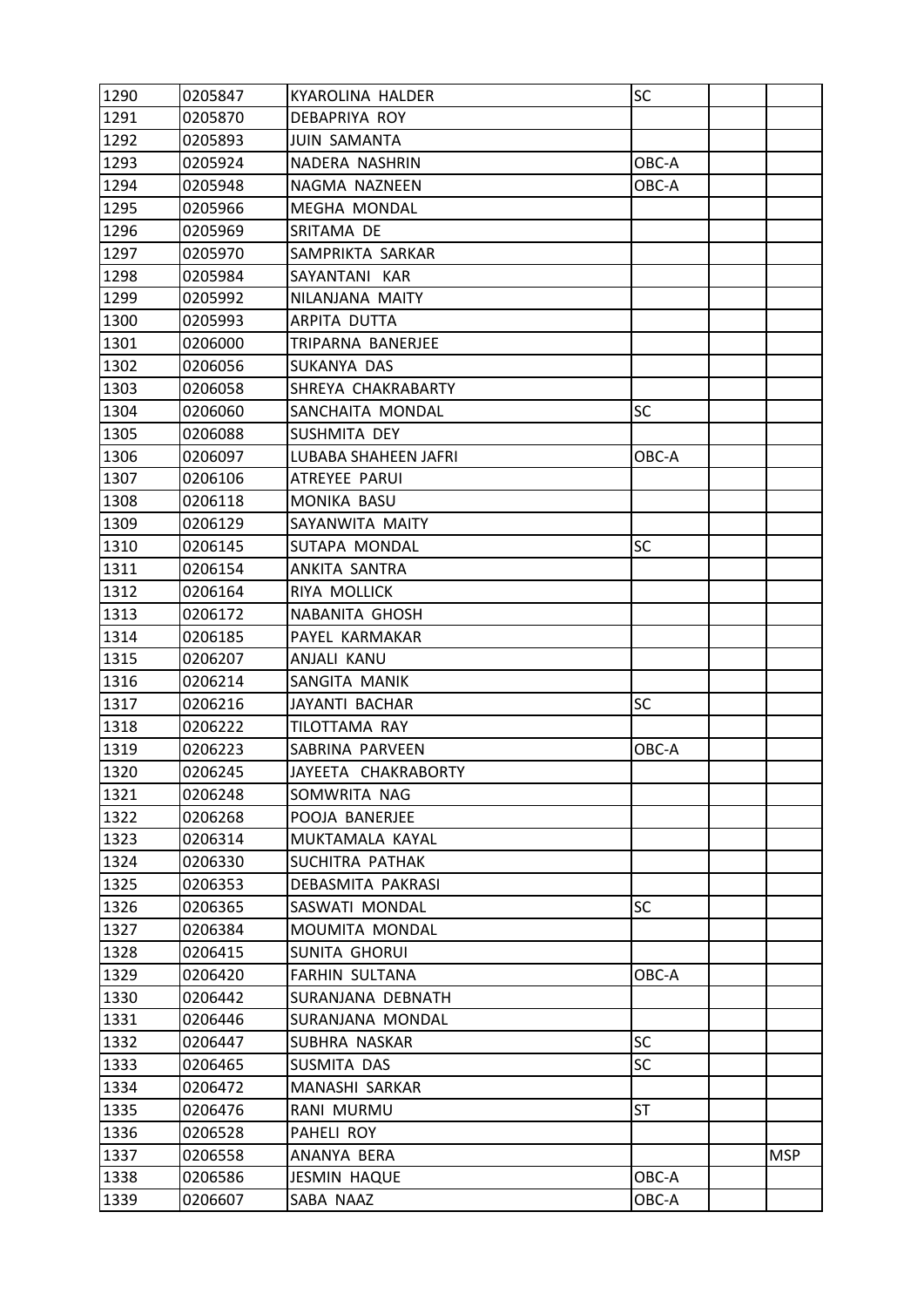| 1340 | 0206642 | SAYANI BHUNIA           |           |            |
|------|---------|-------------------------|-----------|------------|
| 1341 | 0206658 | RUKHSAR KHATOON         | OBC-A     |            |
| 1342 | 0206660 | ANKANI PANIGRAHI        |           |            |
| 1343 | 0206674 | ANWESHA DAS             | <b>SC</b> |            |
| 1344 | 0206690 | PUJA GUPTA              |           |            |
| 1345 | 0206699 | SAKCHI SINGH            | SC        |            |
| 1346 | 0206703 | RITU SHAW               |           |            |
| 1347 | 0206718 | SHILPA PAL              |           |            |
| 1348 | 0206786 | <b>MOUMITA DAS</b>      |           |            |
| 1349 | 0206829 | <b>IPSITA DUTTA</b>     |           |            |
| 1350 | 0206845 | MOUMITA MISTRY          | SC        |            |
| 1351 | 0206873 | SUCHISMITA DATTA        |           |            |
| 1352 | 0206910 | ANUVA HALDER            | <b>SC</b> |            |
| 1353 | 0206922 | SUTITHI MITRA           |           |            |
| 1354 | 0206925 | SUTANUKA DAS            | <b>SC</b> |            |
| 1355 | 0206936 | TANIA ROY CHOWDHURY     | OBC-B     |            |
| 1356 | 0206948 | SHINY PAL               |           |            |
| 1357 | 0206964 | SUMANA SINGH            | ST        |            |
| 1358 | 0206965 | SUSMITA ROY             |           |            |
| 1359 | 0206997 | <b>MOUMITA HALDER</b>   |           |            |
| 1360 | 0207033 | <b>ISHANI NAYAK</b>     |           |            |
| 1361 | 0207105 | SAYANI ROY              |           |            |
| 1362 | 0207106 | SANJUKTA PRAMANIK       | <b>SC</b> |            |
| 1363 | 0207124 | ATIFA MOLLA             | OBC-A     |            |
| 1364 | 0207221 | MONALISA DEBNATH        |           |            |
| 1365 | 0207291 | SARAMA HALDER           | <b>SC</b> |            |
| 1366 | 0207306 | SUKANYA DAS             |           |            |
| 1367 | 0207321 | SWETA DEY SARKAR        |           |            |
| 1368 | 0207340 | POUSALI ROY             |           |            |
| 1369 | 0207342 | SINCHITIKA RAY          |           |            |
| 1370 | 0207346 | POULAMI BHANDARI        |           |            |
| 1371 | 0207356 | MOUPIA CHAKRABORTY      |           |            |
| 1372 | 0207379 | SANGNA MANDAL           | <b>SC</b> |            |
| 1373 | 0207390 | KUYASHA MONDAL          | <b>SC</b> |            |
| 1374 | 0207394 | SUDIPTA CHAKRABORTY     |           |            |
| 1375 | 0207396 | RAKHI MAHATO            | <b>SC</b> | <b>MSP</b> |
| 1376 | 0207403 | MADHUSREE BAIRAGI       |           |            |
| 1377 | 0207427 | SMRITI PARNA DAS        |           |            |
| 1378 | 0207436 | SASWATI GHOSH           | OBC-B     |            |
| 1379 | 0207437 | SONALI SENGUPTA         |           |            |
| 1380 | 0207498 | PUJA GHOSH              | OBC-B     |            |
| 1381 | 0207512 | NARGIS PARVIN           | OBC-A     |            |
| 1382 | 0207515 | SONALI KHATUN           | OBC-A     |            |
| 1383 | 0207534 | DEBASHRITA BHATTACHARYA |           |            |
| 1384 | 0207535 | SUPRITI HAIT            | OBC-B     |            |
| 1385 | 0207571 | MOITRAYEE SANTRA        |           |            |
| 1386 | 0207574 | RIA DAS                 |           |            |
| 1387 | 0207704 | <b>BITHI PATRA</b>      | <b>SC</b> |            |
| 1388 | 0207741 | PIULI OJHA              |           |            |
| 1389 | 0207755 | RAJASHREE DAS           | SC        | <b>MSP</b> |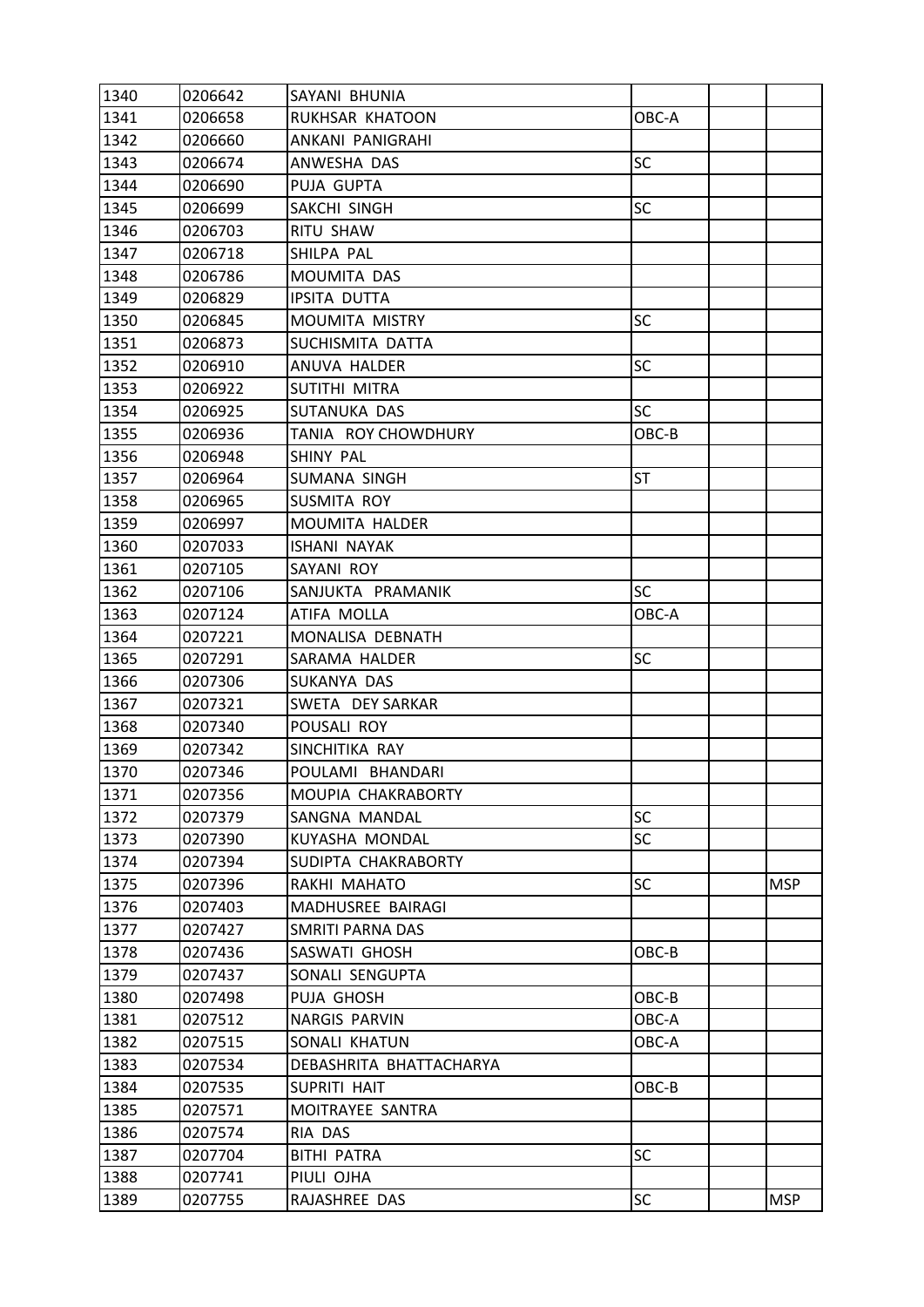| 1390 | 0207868 | SAHALI SAHA                |           |            |
|------|---------|----------------------------|-----------|------------|
| 1391 | 0207874 | DEBADRITA DUTTA            |           |            |
| 1392 | 0207886 | RUNA GHOSH                 | OBC-B     |            |
| 1393 | 0207887 | RITUPARNA BHATTACHARYA     |           |            |
| 1394 | 0207917 | SNEHA MONDAL               |           |            |
| 1395 | 0207923 | SHRABANI SARKAR            |           |            |
| 1396 | 0207934 | PRADIPTA SARKAR            |           |            |
| 1397 | 0207956 | PRAHELIKA KAR              |           |            |
| 1398 | 0207957 | ANANYA CHOWDHURY           | OBC-B     |            |
| 1399 | 0207999 | ANGANA GHOSHAL             |           |            |
| 1400 | 0208011 | SUKANYA MUKHERJEE          |           |            |
| 1401 | 0208013 | ARPITA KAYAL               | OBC-B     |            |
| 1402 | 0208044 | SANGHAMITRA MANDAL BAR     |           |            |
| 1403 | 0208047 | <b>JINNAT BINA BHARATI</b> | OBC-A     |            |
| 1404 | 0208137 | <b>HENA AFROZ</b>          | OBC-A     |            |
| 1405 | 0208147 | <b>SUMANA SUR</b>          |           |            |
| 1406 | 0208153 | PARINITA SINGHA MAHAPAT    |           |            |
| 1407 | 0208154 | PUJA CHAKRABORTY           |           |            |
| 1408 | 0208165 | SWAPNALI MONDAL            |           |            |
| 1409 | 0208210 | PRIYANKA DAS               |           | <b>MSP</b> |
| 1410 | 0208222 | <b>MOUTUSI PAUL</b>        |           |            |
| 1411 | 0208265 | MANJUSHREE PRAMANIK        | <b>SC</b> |            |
| 1412 | 0208285 | CHAITALI NASKAR            | <b>SC</b> |            |
| 1413 | 0208343 | <b>KOEL GORAI</b>          | OBC-B     |            |
| 1414 | 0208435 | PRIYANKA BHUNIA            |           |            |
| 1415 | 0208444 | SANGITA MONDAL             | <b>SC</b> |            |
| 1416 | 0208503 | SRABANA DEBNATH            |           |            |
| 1417 | 0208506 | SUSMITA SARKAR             | <b>SC</b> |            |
| 1418 | 0208536 | JOYITA BHATTACHARYYA       |           |            |
| 1419 | 0208556 | SUDIPTA GHORUI             |           |            |
| 1420 | 0208590 | DAISY DEY                  |           |            |
| 1421 | 0208725 | SHREYA GHOSH               |           |            |
| 1422 | 0208759 | MOULI BOSE ROY             |           |            |
| 1423 | 0208777 | KONICA PANDIT              | $OBC-B$   |            |
| 1424 | 0208780 | OLI MUKHERJEE              |           |            |
| 1425 | 0208791 | SHILPA SINGHANIA           |           |            |
| 1426 | 0208802 | SREYATI DEY                |           |            |
| 1427 | 0208834 | MANISHA PAL                |           |            |
| 1428 | 0208904 | ANTARA SARKAR              |           |            |
| 1429 | 0208906 | SATAMITA KUNDU             |           |            |
| 1430 | 0208917 | SOUMA DUTTA                |           |            |
| 1431 | 0208924 | MONDIRA MONDAL             | <b>SC</b> |            |
| 1432 | 0208966 | REJUANA PARVEEN            | OBC-A     |            |
| 1433 | 0209002 | MOUMITA SAHA               | <b>SC</b> |            |
| 1434 | 0209015 | TANAYA SARBADHIKARY        |           |            |
| 1435 | 0209025 | TULIKA OJHA                |           |            |
| 1436 | 0209026 | ARNA DUTTA                 |           |            |
| 1437 | 0209059 | FAIQUA NIGARISH            | OBC-A     |            |
| 1438 | 0209079 | SAYANI PURKAIT             |           |            |
| 1439 | 0209080 | ADITI SAHA                 |           |            |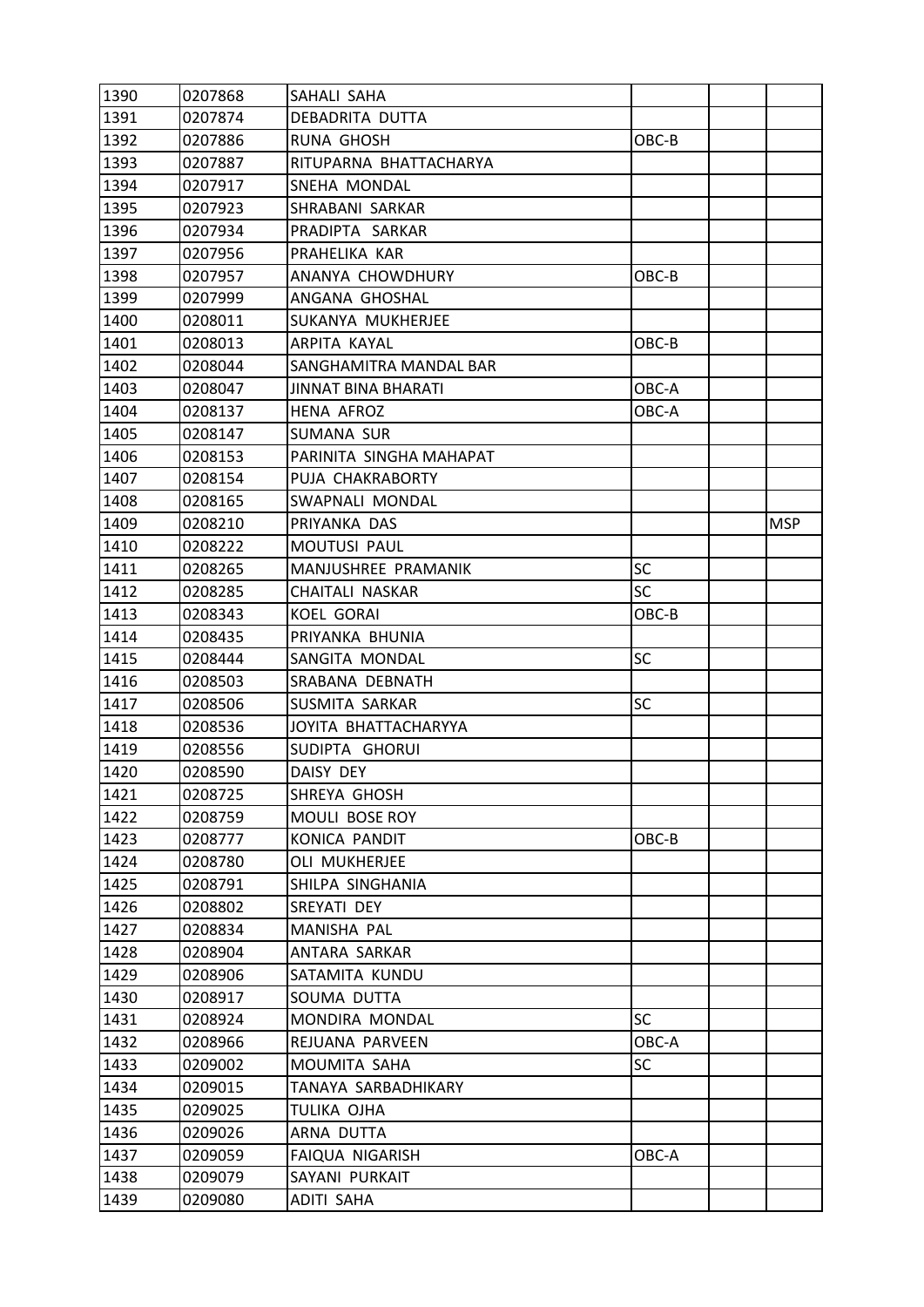| 1440 | 0209081 | ARKAMITRA GHOSH            |           |  |
|------|---------|----------------------------|-----------|--|
| 1441 | 0209088 | SHATARUPA HANSDA           | ST        |  |
| 1442 | 0209102 | PURNATA KONAR              |           |  |
| 1443 | 0209112 | SOMA PAUL                  |           |  |
| 1444 | 0209126 | REHAN FATEMA               | OBC-A     |  |
| 1445 | 0209130 | SUSMITA MAHAJAN            |           |  |
| 1446 | 0209151 | TUHINA ROY CHOWDHURY       |           |  |
| 1447 | 0209153 | <b>SWARNALY SARKAR DAS</b> | SC        |  |
| 1448 | 0209183 | ANTARA NAG                 |           |  |
| 1449 | 0209191 | RUPA BHATTACHARYYA         |           |  |
| 1450 | 0209231 | KUHELI DATTA               |           |  |
| 1451 | 0209246 | TANUSHREE ROY              |           |  |
| 1452 | 0209259 | SARA SAMPRIKTA             |           |  |
| 1453 | 0209264 | SANGITA MAHAPATRA          |           |  |
| 1454 | 0209283 | <b>MOON DEBNATH</b>        | OBC-B     |  |
| 1455 | 0209306 | PREMLATA MANDI             | ST        |  |
| 1456 | 0209327 | TITHI SINGHA               |           |  |
| 1457 | 0209348 | <b>MASUMA KHATUN</b>       | OBC-A     |  |
| 1458 | 0209353 | SANTA SINGH                | ST        |  |
| 1459 | 0209368 | RENU MANNA                 |           |  |
| 1460 | 0209369 | DEEPSHIKA BAR              | SC        |  |
| 1461 | 0209395 | SWARNALI BANERJEE          |           |  |
| 1462 | 0209398 | <b>BARNALI DEY</b>         |           |  |
| 1463 | 0209407 | SUNAYANI DAS               | SC        |  |
| 1464 | 0209408 | CHANDRALEKHA MONDAL        | SC        |  |
| 1465 | 0209431 | RUMI PANDA                 |           |  |
| 1466 | 0209433 | NAZNIN SULTANA             | OBC-B     |  |
| 1467 | 0209462 | PRATIMA PAUL               |           |  |
| 1468 | 0209482 | SAMPRIKTA MAZUMDER         | <b>SC</b> |  |
| 1469 | 0209498 | ANKITA MAZUMDAR            |           |  |
| 1470 | 0209517 | SUMANA SAMADDAR            | SC        |  |
| 1471 | 0209532 | NILIMA MURMU               | <b>ST</b> |  |
| 1472 | 0209533 | SANGITA DEY                | OBC-B     |  |
| 1473 | 0209539 | PUJA MISTRY                | <b>SC</b> |  |
| 1474 | 0209557 | NAYANIKA DEY               |           |  |
| 1475 | 0209588 | ANUSHREE PAUL              | OBC-B     |  |
| 1476 | 0209595 | PINKY GHOSH                | OBC-B     |  |
| 1477 | 0209605 | SARALI SAHA                |           |  |
| 1478 | 0209626 | PIALI SARKAR               | SC        |  |
| 1479 | 0209657 | RUPA CHOWDHARY             | <b>SC</b> |  |
| 1480 | 0209660 | TANIMA SARDAR              | SC        |  |
| 1481 | 0209676 | RINKU MANNA                | OBC-B     |  |
| 1482 | 0209685 | MALABIKA MRIDHA            | <b>SC</b> |  |
| 1483 | 0209689 | SUDESHNA MANDAL            | <b>SC</b> |  |
| 1484 | 0209693 | MOUPRIYA MISTRY            | <b>SC</b> |  |
| 1485 | 0209700 | SWETA JAISWAL              |           |  |
| 1486 | 0209709 | UMA DAS                    | SC        |  |
| 1487 | 0209724 | SOMA BEJ                   | OBC-B     |  |
| 1488 | 0209732 | SHREYA CHATTOPADHYAY       |           |  |
| 1489 | 0209749 | PRIYASMITA SINHA           |           |  |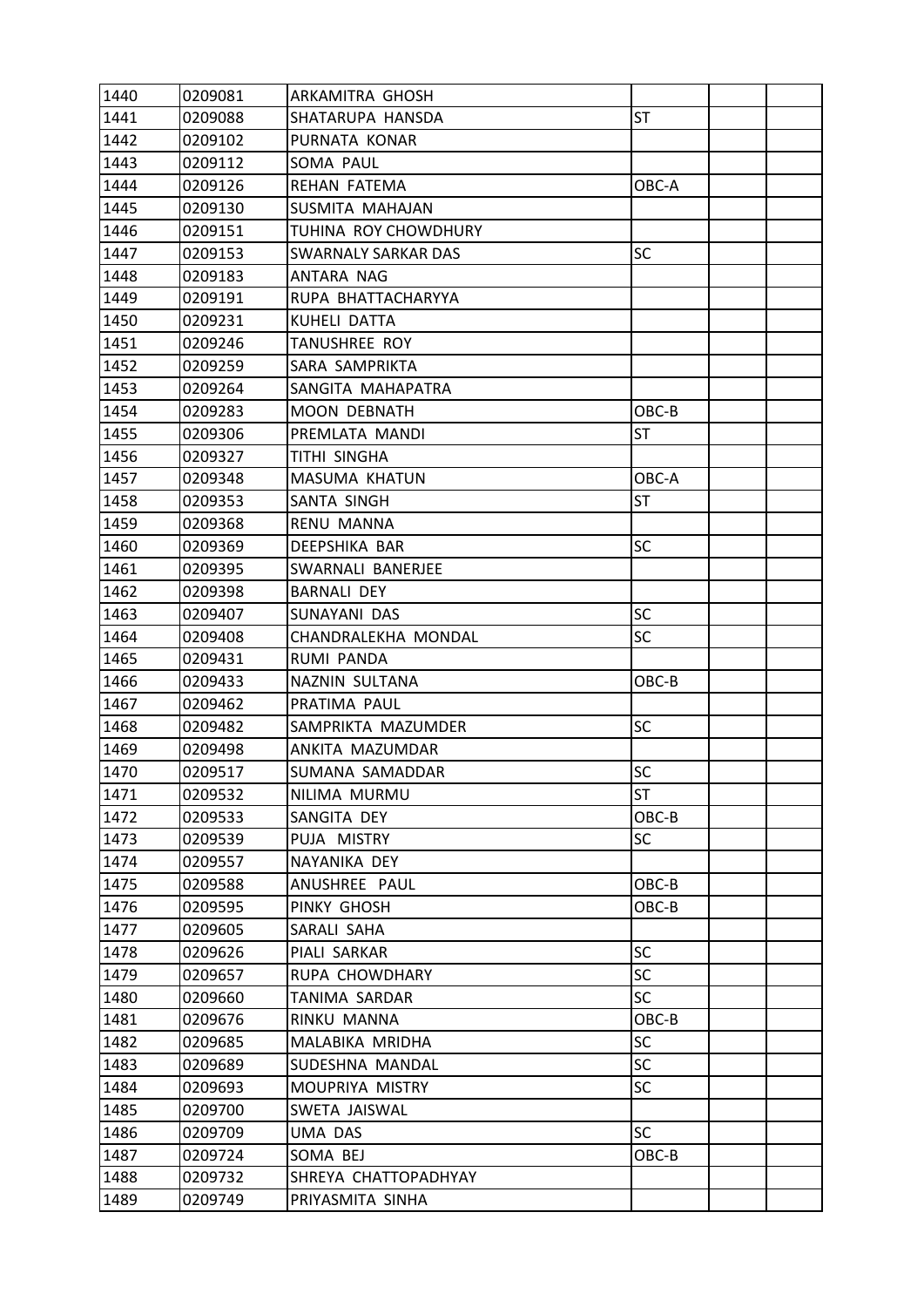| 1490 | 0209763 | SHILPA SAU                 | OBC-B     |            |
|------|---------|----------------------------|-----------|------------|
| 1491 | 0209790 | SNEHA MISRA                | <b>SC</b> |            |
| 1492 | 0209795 | RUNA MAJUMDER              |           |            |
| 1493 | 0209868 | MOMBITA SAHA               |           |            |
| 1494 | 0209905 | SRESTHA BANERJEE           |           |            |
| 1495 | 0209918 | <b>ISHANI GANGULY</b>      |           |            |
| 1496 | 0209921 | <b>CHAMELI KHATUN</b>      | OBC-A     |            |
| 1497 | 0209942 | ANKITA PAUL                | OBC-B     |            |
| 1498 | 0209954 | ARJAMA DUTTA               |           |            |
| 1499 | 0209955 | MAITRAYEE PAUL             |           |            |
| 1500 | 0209968 | MITRASREE BHATTACHARYA     |           |            |
| 1501 | 0209973 | AVIRUPA ROY                | <b>SC</b> |            |
| 1502 | 0210015 | SHADAB ZAHEER              | OBC-A     |            |
| 1503 | 0210016 | SHREYA KARATI              |           |            |
| 1504 | 0210027 | SWARNALI CHAKRABORTY       |           |            |
| 1505 | 0210028 | SASWATI NASKAR             | <b>SC</b> |            |
| 1506 | 0210035 | MOUMITA SHEE               |           |            |
| 1507 | 0210074 | BIDISHA DAS                | <b>SC</b> |            |
| 1508 | 0210075 | SOMA GAYEN                 | OBC-B     |            |
| 1509 | 0210102 | SREEPARNA ROY              | <b>SC</b> |            |
| 1510 | 0210106 | SUDIPTA BHAR               | OBC-B     |            |
| 1511 | 0210108 | TULIKA MALIK               |           |            |
| 1512 | 0210109 | DEBASMITA NASKAR           | <b>SC</b> |            |
| 1513 | 0210112 | <b>SUMAN SHARMA</b>        | SC        |            |
| 1514 | 0210210 | PAYAL MAJUMDAR             |           |            |
| 1515 | 0210240 | SWADHA CHAKRABORTY         |           |            |
| 1516 | 0210255 | PAPIYA MALLICK             | <b>SC</b> |            |
| 1517 | 0210259 | MOITREYEE GUHA             |           |            |
| 1518 | 0210264 | NANDANA BANERJEE           |           |            |
| 1519 | 0210267 | MOUMITA HALDER             | <b>SC</b> |            |
| 1520 | 0210308 | <b>MOUSUMI HALDER</b>      |           |            |
| 1521 | 0210310 | MONIDEEPA DAS              |           |            |
| 1522 | 0210343 | TANNISTHA GANGULY          |           |            |
| 1523 | 0210365 | TANIA SARKAR               | <b>SC</b> |            |
| 1524 | 0210373 | PAYEL BACHHAR              | <b>SC</b> |            |
| 1525 | 0210431 | PRIYANKA SAHA              |           |            |
| 1526 | 0210432 | SUDESHNA SINHA             |           |            |
| 1527 | 0210444 | <b>BARNALI KUNDU MODAK</b> | OBC-B     |            |
| 1528 | 0210449 | SIMMI PARVEEN              | OBC-A     | <b>MSP</b> |
| 1529 | 0210487 | NINA SENGUPTA              |           |            |
| 1530 | 0210496 | <b>ADITI BISWAS</b>        | OBC-B     |            |
| 1531 | 0210499 | SONALI DAS                 |           |            |
| 1532 | 0210502 | MANDIRA BAR                | SC        |            |
| 1533 | 0210509 | SANHITA GUCHHAIT           |           |            |
| 1534 | 0210539 | APARNA MAJI                | <b>SC</b> |            |
| 1535 | 0210548 | SUPARNA GARAI              | OBC-B     |            |
| 1536 | 0210550 | PRITHA MONDAL              | <b>SC</b> |            |
| 1537 | 0210571 | ARNABI NASKAR              | <b>SC</b> |            |
| 1538 | 0210581 | TRISHA MONDAL              |           |            |
| 1539 | 0210627 | SYEDA BENAZIR KABIR        |           |            |
|      |         |                            |           |            |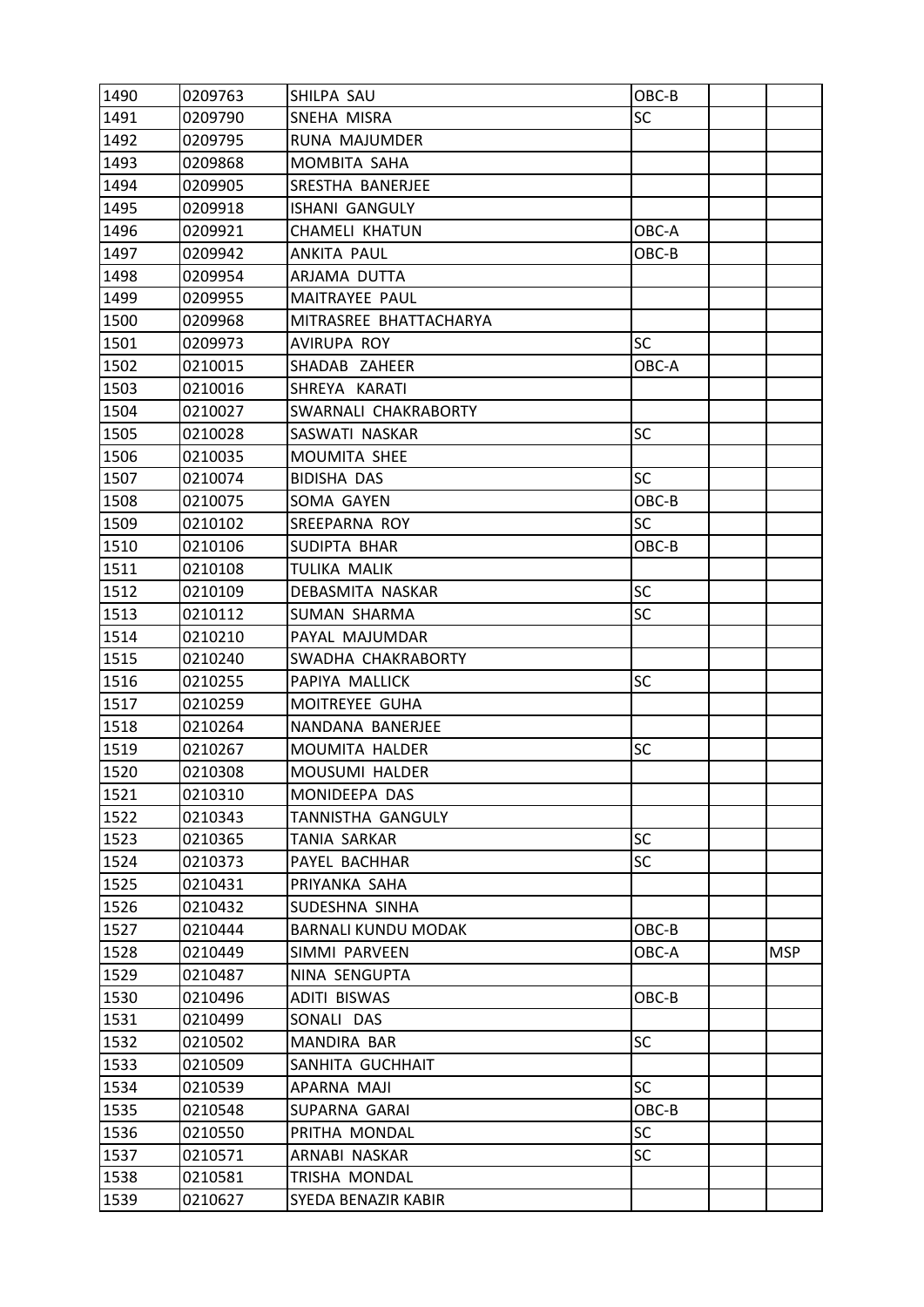| 1540 | 0210628 | SANCHITA DEB               |           |  |
|------|---------|----------------------------|-----------|--|
| 1541 | 0210630 | ANWESHA GHOSH              |           |  |
| 1542 | 0210635 | SHILPI PAL                 |           |  |
| 1543 | 0210638 | <b>GARGI HAZRA</b>         |           |  |
| 1544 | 0210650 | SONIA KARMAKAR             |           |  |
| 1545 | 0210689 | <b>KOUSANI ROY</b>         |           |  |
| 1546 | 0210711 | KAKALI BERA                |           |  |
| 1547 | 0210735 | <b>BANASHREE MANDAL</b>    | SC        |  |
| 1548 | 0210736 | MOHALI BERA                |           |  |
| 1549 | 0210737 | SWAGATA BISWAS             |           |  |
| 1550 | 0210767 | PUBALI MONDAL              | SC        |  |
| 1551 | 0210775 | SANGHITA CHATTERJEE GOR    |           |  |
| 1552 | 0210785 | RITOCHETA SAHA             |           |  |
| 1553 | 0210831 | SOUMYASHRI SARKAR          | ST        |  |
| 1554 | 0210842 | SNEHA CHAKRABORTY          |           |  |
| 1555 | 0210888 | <b>IPSITA RAY</b>          |           |  |
| 1556 | 0210892 | ANINDITA DAS               | <b>SC</b> |  |
| 1557 | 0210894 | PAYEL MANDAL               |           |  |
| 1558 | 0210913 | DIPAMBWITA CHOWDHURY       |           |  |
| 1559 | 0210920 | <b>BHASWATI MUKHERJEE</b>  |           |  |
| 1560 | 0210943 | PALLAVI JANA               |           |  |
| 1561 | 0210953 | MONISHA HALDAR             | <b>SC</b> |  |
| 1562 | 0210969 | FIRDOUS BEGUM              | OBC-A     |  |
| 1563 | 0211002 | <b>DEBIKA PATRA</b>        | SC        |  |
| 1564 | 0211027 | DIPANWITA JODDAR           | SC        |  |
| 1565 | 0211038 | NIBEDITA KABIRAJ           |           |  |
| 1566 | 0211093 | RUBINA MUKTI               |           |  |
| 1567 | 0211098 | SWATI BATABYAL             |           |  |
| 1568 | 0211102 | <b>MANASI MONDAL</b>       | SC        |  |
| 1569 | 0211103 | ANKITA MURMU               | <b>ST</b> |  |
| 1570 | 0211106 | <b>HRIDI GHOSH</b>         |           |  |
| 1571 | 0211110 | <b>BARNALI CHAKRABORTY</b> |           |  |
| 1572 | 0211112 | SAPIYA KHATUN              | OBC-A     |  |
| 1573 | 0211134 | TABASSUM NAAZ              | OBC-A     |  |
| 1574 | 0211141 | ALIPA BHATTACHARJEE        |           |  |
| 1575 | 0211187 | MAMONI DAS ADHIKARI        |           |  |
| 1576 | 0211198 | SANGITA ROY                |           |  |
| 1577 | 0211208 | PRATIBHA DAS               |           |  |
| 1578 | 0211213 | RINKU BHORE                | OBC-B     |  |
| 1579 | 0211236 | MOUMITA MONDAL             |           |  |
| 1580 | 0211252 | ANASUA SEN                 |           |  |
| 1581 | 0211275 | DIPSHA KANJI               |           |  |
| 1582 | 0211324 | <b>OLY KUNDU</b>           |           |  |
| 1583 | 0211327 | PAPIA DAS                  | <b>SC</b> |  |
| 1584 | 0211347 | SHRABANI NASKAR            | <b>SC</b> |  |
| 1585 | 0211357 | PAROMITA NASKAR            | SC        |  |
| 1586 | 0211373 | SWARUPA KUSHARI            |           |  |
| 1587 | 0211377 | IPSITA MAHAPATRA           |           |  |
| 1588 | 0211378 | ANWESHA GANGULY            |           |  |
| 1589 | 0211380 | SRABANI NASKAR             | SC        |  |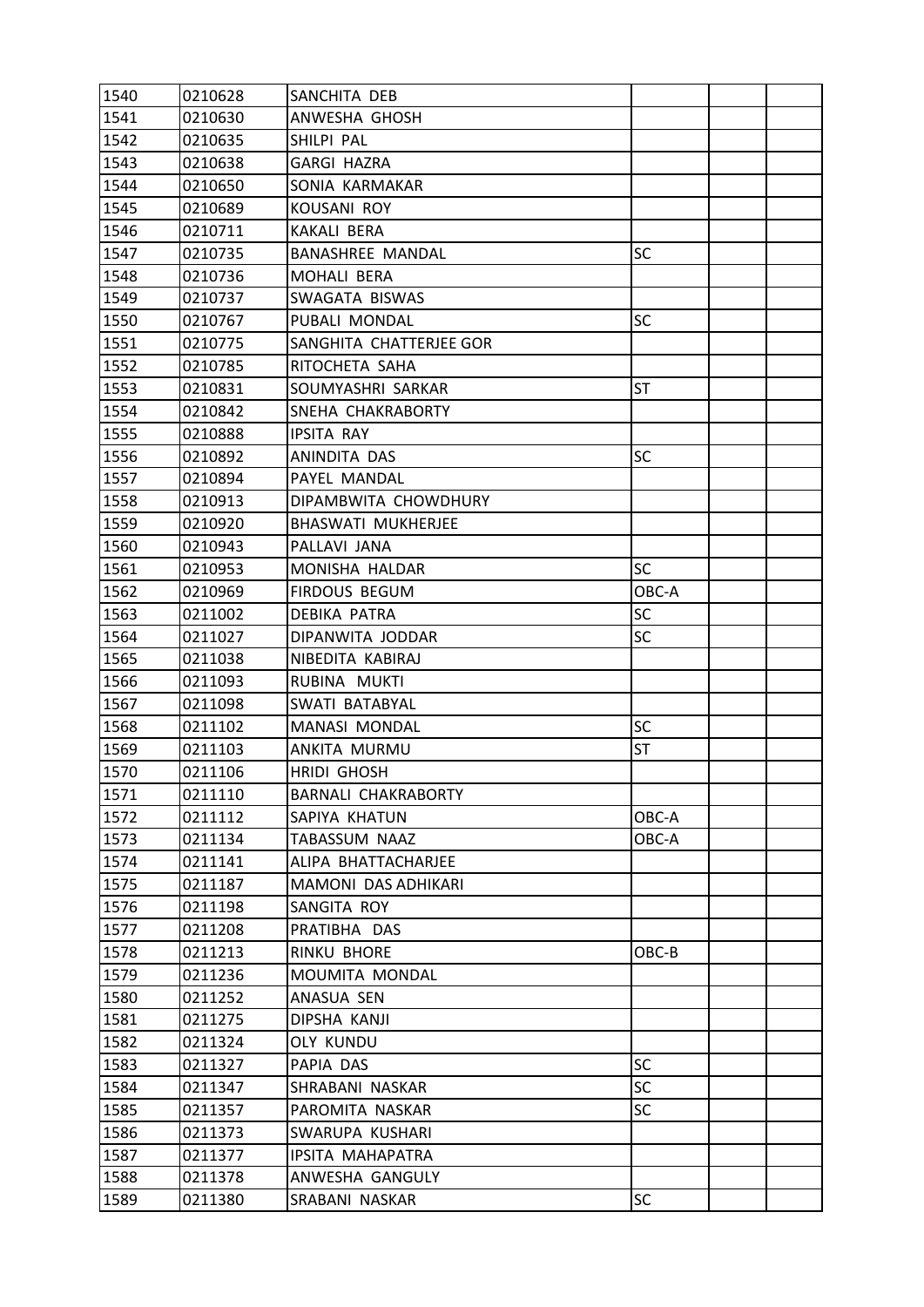| 1590 | 0211433 | SURANJANA KAYAL       |           |            |
|------|---------|-----------------------|-----------|------------|
| 1591 | 0211442 | PURBASHA MONDAL       |           |            |
| 1592 | 0211449 | MOUMITA MUTSUDDI      | <b>ST</b> |            |
| 1593 | 0211453 | PINKI SIKDER          | <b>SC</b> |            |
| 1594 | 0211456 | KULSUMA KHATUN        | OBC-A     |            |
| 1595 | 0211463 | DOYEL BURMAN          | <b>SC</b> |            |
| 1596 | 0211468 | TRIBENI HALDER        | <b>SC</b> |            |
| 1597 | 0211469 | SANTAI DAS            | SC        |            |
| 1598 | 0211509 | FALGUNI RAHAMAN       |           |            |
| 1599 | 0211525 | <b>KAKOLI MONDAL</b>  | <b>SC</b> |            |
| 1600 | 0211550 | ALLI DAS              | SC        |            |
| 1601 | 0211573 | MUKTA MAHATO          |           |            |
| 1602 | 0211580 | ADITI SENGUPTA        |           |            |
| 1603 | 0211589 | SEEMA HAIT            |           |            |
| 1604 | 0211591 | ANUPAMA MONDAL        | SC        |            |
| 1605 | 0211592 | DEBASMITA GHOSH       |           |            |
| 1606 | 0211614 | RINA MONDAL           | <b>SC</b> |            |
| 1607 | 0211623 | BANANI DAS            | SC        |            |
| 1608 | 0211637 | SRIYA SAHA            |           |            |
| 1609 | 0211638 | <b>MUNMUN GHOSH</b>   |           |            |
| 1610 | 0211641 | DIPTI DEY             |           |            |
| 1611 | 0211661 | BIDISHA DAS           | OBC-B     |            |
| 1612 | 0211667 | NILANJANA BARMAN      | <b>SC</b> |            |
| 1613 | 0211686 | SAHELI ROY            |           |            |
| 1614 | 0211727 | MOUMITA GHOSH         |           |            |
| 1615 | 0211749 | MOUSUMI NASKAR        | <b>SC</b> |            |
| 1616 | 0211767 | SRIJITA BISWAS        | SC        |            |
| 1617 | 0211786 | <b>KOYEL MAJI</b>     |           |            |
| 1618 | 0211790 | <b>DEBITARA DUTTA</b> |           |            |
| 1619 | 0211793 | PAYEL BISWAS          | SC        |            |
| 1620 | 0211811 | SWARNALI BARUA        | <b>ST</b> |            |
| 1621 | 0211819 | PROMA NANDI           |           |            |
| 1622 | 0211820 | MUNMUN NASKAR         |           |            |
| 1623 | 0211846 | SOUMITA BISWAS        |           |            |
| 1624 | 0211865 | JAYASHREE DAS         |           |            |
| 1625 | 0211870 | ANASUA CHAKRABORTY    |           |            |
| 1626 | 0211898 | NANDITA GOSWAMI       |           |            |
| 1627 | 0211906 | MOUSUMI MONDAL        | <b>SC</b> |            |
| 1628 | 0211910 | PIYALI JANA           |           |            |
| 1629 | 0211918 | RINKA CHETRI          |           |            |
| 1630 | 0211954 | MOUMITA PRADHAN       |           |            |
| 1631 | 0211960 | MOUMITA KARMAKAR      | <b>SC</b> |            |
| 1632 | 0211964 | POULAMI SAHA          |           |            |
| 1633 | 0211975 | ANKITA ATTA           |           |            |
| 1634 | 0211982 | PUJA DAS              | <b>SC</b> |            |
| 1635 | 0211997 | DIPANJANA MITRA       |           |            |
| 1636 | 0212008 | SUMITA SAMANTA        |           |            |
| 1637 | 0212011 | SUCHARITA KUNDU       |           |            |
| 1638 | 0212038 | DEBARATI NANDI        |           |            |
| 1639 | 0212041 | SHRABANTI MAITY       |           | <b>MSP</b> |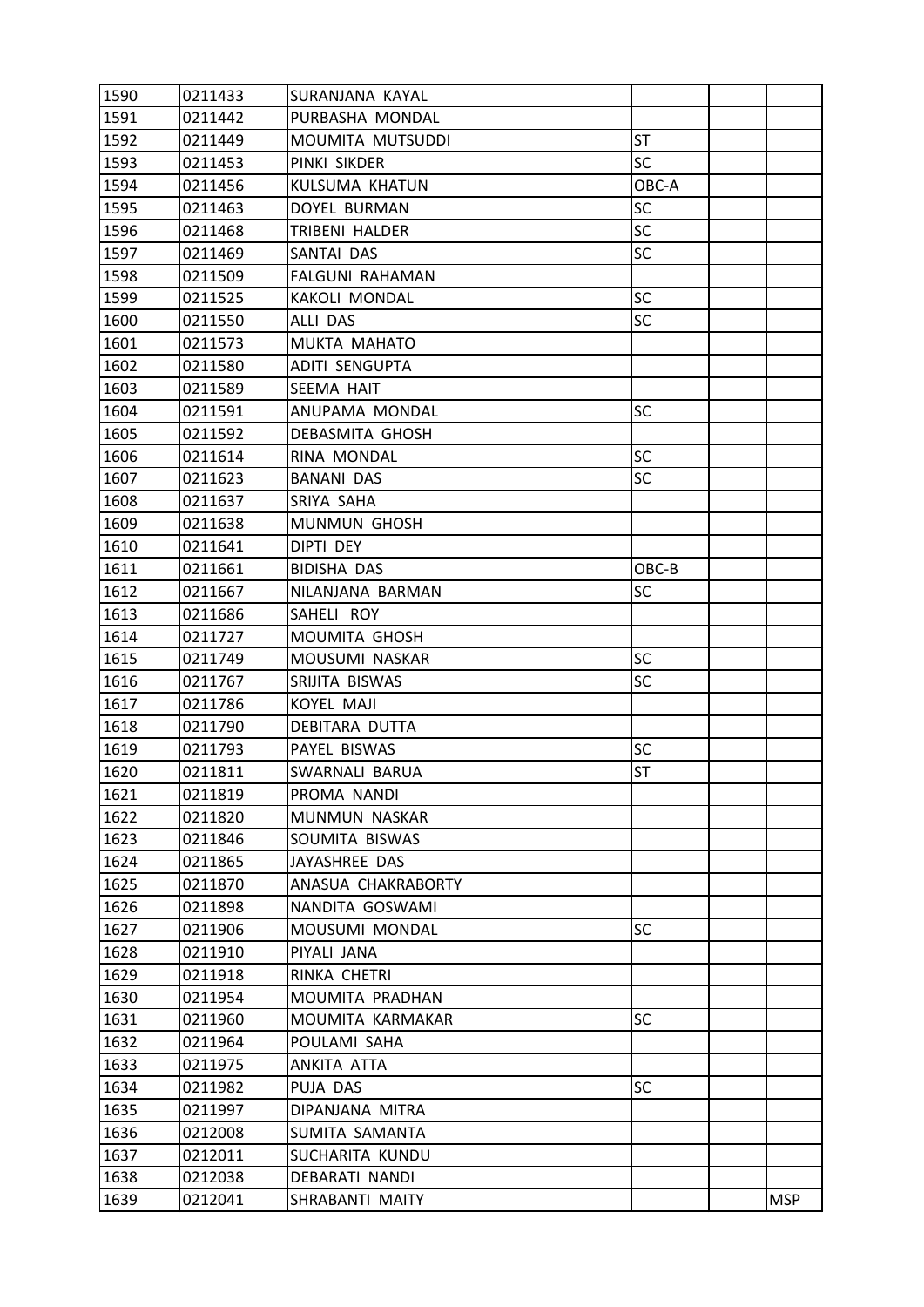| 1640         | 0212058 | <b>FARHIN SULTANA</b>                 | OBC-A     |            |
|--------------|---------|---------------------------------------|-----------|------------|
| 1641         | 0212165 | MITA SAHA                             |           |            |
| 1642         | 0212181 | UTSA RAY                              |           |            |
| 1643         | 0212183 | TUMPA KUNDU                           |           |            |
| 1644         | 0212185 | <b>TRIPTI MONDAL</b>                  | <b>SC</b> |            |
| 1645         | 0212195 | ATASI BASU                            |           |            |
| 1646         | 0212206 | SUTAPA PAUL                           |           |            |
| 1647         | 0212255 | DEBARATI CHOWDHURY                    |           |            |
| 1648         | 0212267 | SAYANI PATRA                          | OBC-B     |            |
| 1649         | 0212271 | NASRIN ZAMAN                          | OBC-A     |            |
| 1650         | 0212276 | PRIYANKA PAL                          | OBC-B     |            |
| 1651         | 0212291 | DIPTAKSHI MONDAL                      |           |            |
| 1652         | 0212297 | CHITRA BISWAS                         | <b>SC</b> |            |
| 1653         | 0212303 | <b>BASABDUTTA DAS</b>                 |           |            |
| 1654         | 0212322 | ASHIMA NAIYA                          | <b>SC</b> |            |
| 1655         | 0212325 | MOUSUMI KAYAL                         | <b>SC</b> |            |
| 1656         | 0212341 | DEBDATTA SARKAR                       |           |            |
| 1657         | 0212344 | KASTURI JANA                          |           |            |
| 1658         | 0212346 | SUSMITA ROY                           |           |            |
| 1659         | 0212374 | NANDINI DEBSARMA                      |           |            |
| 1660         | 0212377 | <b>SUSMITA GUIN</b>                   |           |            |
| 1661         | 0212391 | SHRESTHA DAS                          |           |            |
| 1662         | 0212400 | TRISHNA SAHA                          |           |            |
| 1663         | 0212402 | ANWESHA MAITY                         |           |            |
| 1664         | 0212412 | SOUMITA PRAMANIK                      | OBC-B     |            |
|              |         |                                       |           |            |
| 1665         | 0212420 | SANGITA HAZRA                         | <b>SC</b> |            |
| 1666         | 0212435 | AINDRILA CHOWDHURY                    |           | <b>MSP</b> |
| 1667         | 0212455 | SRIJITA JANA                          |           |            |
| 1668         | 0212492 | NANDINI PRASAD                        |           |            |
| 1669         | 0212555 | MITALI PAUL                           |           |            |
| 1670         | 0212558 | MINAKSHI MONDAL                       | <b>SC</b> |            |
| 1671         | 0212564 | ANKITA MANNA                          |           |            |
| 1672         | 0212592 | ANUSHREE CHATTERJEE                   |           |            |
| 1673         | 0212593 | SHAOLI CHAKRABORTY                    |           |            |
| 1674         | 0212596 | SONALI DAS                            | <b>SC</b> |            |
| 1675         | 0212604 | MOUMITA MONDAL                        |           |            |
| 1676         | 0212607 | DIPIKA GIRI                           |           |            |
| 1677         | 0212636 | AMRITA MIDDA                          |           |            |
| 1678         | 0212648 | SOUMITA MAL                           |           |            |
| 1679         | 0212660 | SUMONA PAL                            | OBC-B     |            |
| 1680         | 0212671 | SUDIPTA DAS                           |           |            |
| 1681         | 0212677 | ASHIA KHATOON                         | OBC-A     |            |
| 1682         | 0212687 | PAPRI SOREN                           | <b>ST</b> |            |
| 1683         | 0212692 | ANWESHA BISWAS                        |           |            |
| 1684         | 0212717 | ARPITA SHIT                           | <b>SC</b> |            |
| 1685         | 0212731 | PAULAMI HALDAR                        |           |            |
| 1686         | 0212742 | MADHUSREE SAHA                        | <b>SC</b> |            |
| 1687         | 0212750 | DIPTI SARDAR                          | <b>ST</b> |            |
| 1688<br>1689 | 0212782 | <b>JOYNAB KHATUN</b><br>ROKEYA KHATUN | OBC-A     |            |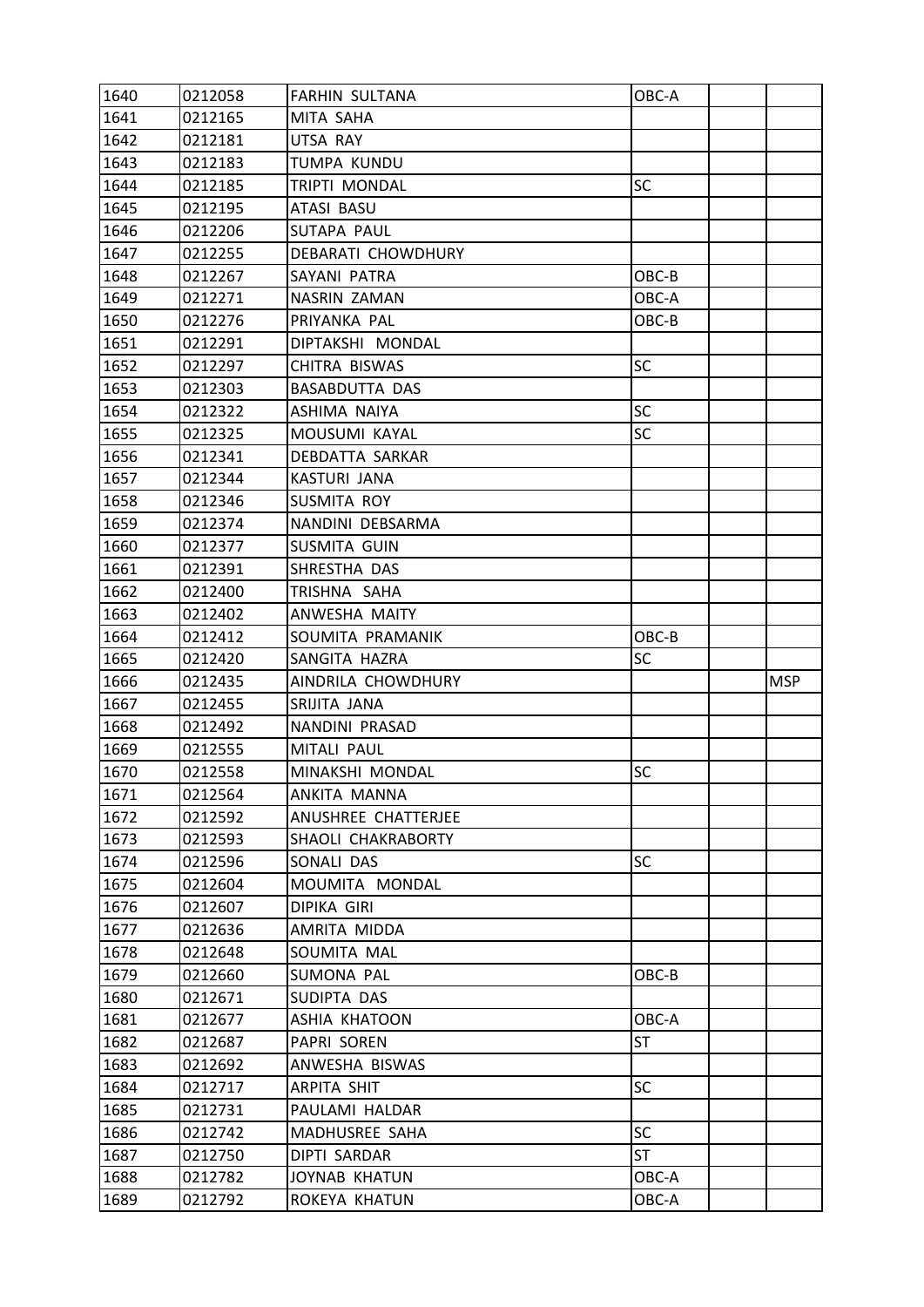| 1690 | 0212794 | DEEPANJALI CHOWDHURY     |           |            |
|------|---------|--------------------------|-----------|------------|
| 1691 | 0212812 | RANJITA DAS              |           |            |
| 1692 | 0212826 | SHARMI GHOSH             |           |            |
| 1693 | 0212827 | SUKANTA BAGCHI           |           |            |
| 1694 | 0212846 | MADHUCHANDA SADHUKHAN    |           |            |
| 1695 | 0212847 | PALLABI BISWAS           | SC        |            |
| 1696 | 0212848 | TANDRIKA MAZUMDER        |           |            |
| 1697 | 0212862 | SABNAM SULTANA           | OBC-A     |            |
| 1698 | 0212870 | <b>OLI SADHUKHAN</b>     |           |            |
| 1699 | 0212895 | PRIYANKA BHATTACHARYYA   |           |            |
| 1700 | 0212911 | MANISHA HALDER           | <b>SC</b> |            |
| 1701 | 0212935 | MONALEESHA MANDAL        | <b>SC</b> |            |
| 1702 | 0212937 | SOMA SAHU                | OBC-B     |            |
| 1703 | 0212942 | PRATIMA MAJHI            | SC        |            |
| 1704 | 0212961 | SOUMI CHATTERJEE         |           |            |
| 1705 | 0212980 | RIYA BAIDYA              | SC        |            |
| 1706 | 0213019 | PRIYANKA MONDAL          | SC        |            |
| 1707 | 0213020 | RITUPARNA HALDAR         |           |            |
| 1708 | 0213028 | SANJUKTA SANTRA          |           |            |
| 1709 | 0213032 | <b>MANISHA DAS</b>       |           | <b>MSP</b> |
| 1710 | 0213079 | PINKA PRAMANIK           | <b>SC</b> |            |
| 1711 | 0213104 | TRISHA DHENKI            | <b>SC</b> |            |
| 1712 | 0213113 | NATASHA NAWAZ            | OBC-A     |            |
| 1713 | 0213123 | <b>MST TAHIRA KHATUN</b> | OBC-A     |            |
| 1714 | 0213129 | SHUBHASREE PAUL          | SC        |            |
| 1715 | 0213169 | ATRAYEE MUKHOPADHYAY     |           |            |
| 1716 | 0213178 | RIMPA DAS                |           |            |
| 1717 | 0213186 | CHANDRIMA SINGH          |           |            |
| 1718 | 0213189 | ANANYA ADHIKARI          |           |            |
| 1719 | 0213273 | JAGRITI SAXENA           |           |            |
| 1720 | 0213303 | <b>BARNALI MONDAL</b>    | SC        |            |
| 1721 | 0213309 | SUMITA SARKAR            |           |            |
| 1722 | 0213340 | <b>JNUI CHATTERJEE</b>   |           |            |
| 1723 | 0213360 | MOMI ASRIN RAHAMAN       | OBC-A     |            |
| 1724 | 0213379 | SUDESHNA CHAKRABARTY     |           |            |
| 1725 | 0213383 | <b>JUHITA BIJALI</b>     | OBC-B     |            |
| 1726 | 0213384 | <b>JHINUK SIKDER</b>     |           |            |
| 1727 | 0213396 | SHARMILA MAZUMDER        | <b>SC</b> |            |
| 1728 | 0213448 | SUCHARITA MONDAL         |           |            |
| 1729 | 0213482 | MOUSUMI GHOSH            |           |            |
| 1730 | 0213517 | <b>GOPA PAUL</b>         | OBC-B     |            |
| 1731 | 0213556 | IPSA BHATTACHARJEE       |           |            |
| 1732 | 0213558 | SONIA SULTANA            | OBC-A     |            |
| 1733 | 0213565 | PRITHA BISWAS            |           |            |
| 1734 | 0213572 | PAROMITA NATH            | OBC-A     |            |
| 1735 | 0213623 | PAMELA KAYAL             | SC        |            |
| 1736 | 0213650 | SWEETY DAS               |           |            |
| 1737 | 0213681 | RUKMINI DEBNATH          | OBC-B     |            |
| 1738 | 0213694 | MANAMI MONDAL            |           |            |
| 1739 | 0213702 | AISWARYA JANA            | SC        |            |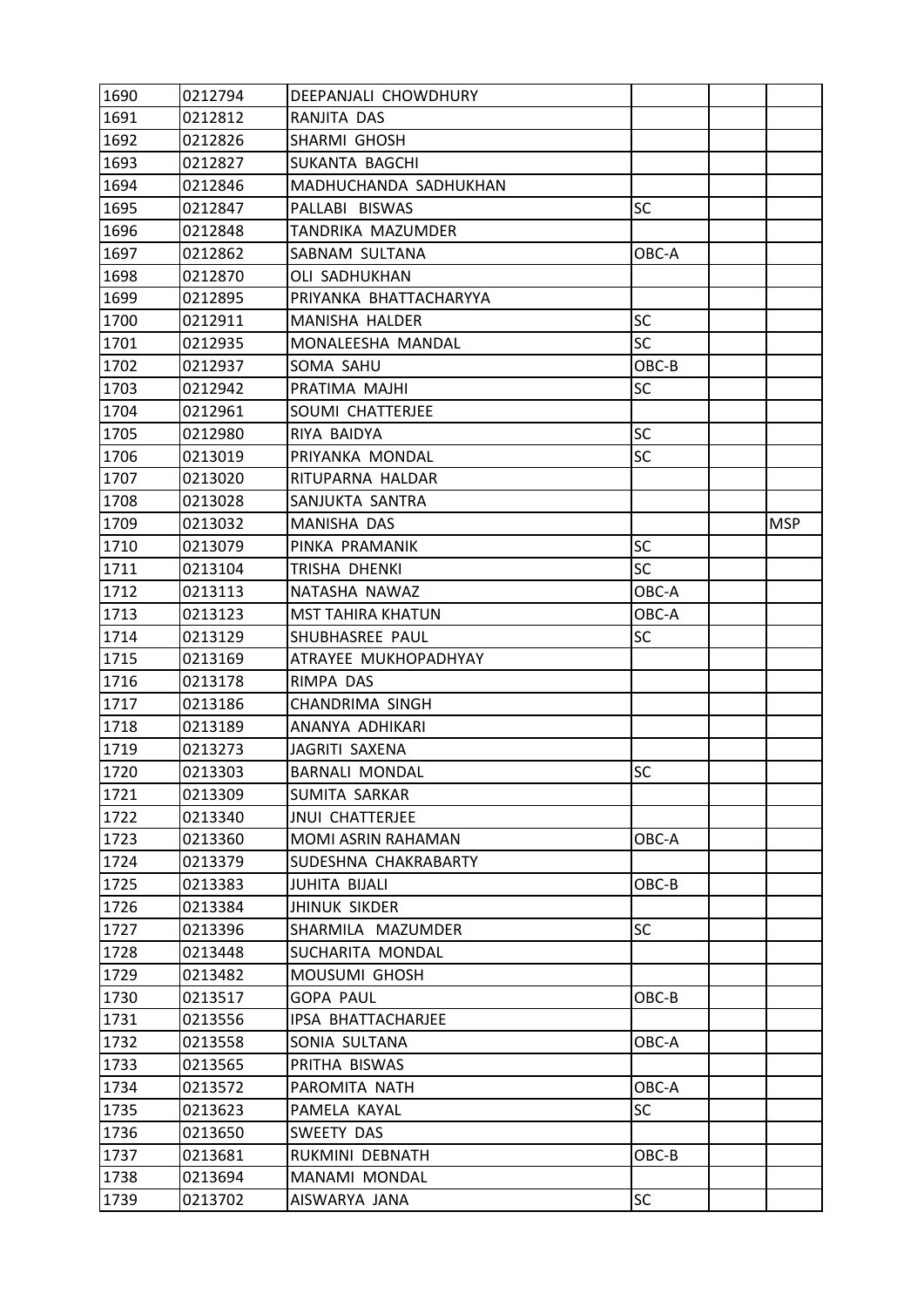| 1740 | 0213774 | <b>BARBI ROY</b>         | SC        |            |
|------|---------|--------------------------|-----------|------------|
| 1741 | 0213787 | MADHURIMA BANDYOPADHYAY  |           |            |
| 1742 | 0213790 | NANDITA BHATTACHARYA     |           |            |
| 1743 | 0213814 | ANKITA RAYCHOUDHURY      |           |            |
| 1744 | 0213815 | MAHUA SARKAR             | OBC-B     |            |
| 1745 | 0213820 | CHAITALI DOLUI           | SC        |            |
| 1746 | 0213884 | ANANYA MAITY             |           |            |
| 1747 | 0213925 | TULIKA DAS               |           |            |
| 1748 | 0213929 | JAYEETA SAHA SINGHA      |           |            |
| 1749 | 0214004 | PRITY BANERJEE           |           |            |
| 1750 | 0214011 | RIMITA HALDER            | SC        |            |
| 1751 | 0214022 | SANCHAYEETA MONDAL       | SC        |            |
| 1752 | 0214081 | PUJA PATRA               | <b>SC</b> |            |
| 1753 | 0214086 | DIPANWITA MIDDAY         |           |            |
| 1754 | 0214095 | SUDESHNA JANA            | SC        |            |
| 1755 | 0214115 | PARBATI KISKU            | <b>ST</b> |            |
| 1756 | 0214134 | <b>ADITI SARKAR</b>      | <b>SC</b> |            |
| 1757 | 0214204 | SAMINA KHATUN            | OBC-A     |            |
| 1758 | 0214218 | DEBNILA ROY              |           |            |
| 1759 | 0214231 | SUGANDHA GHOSH           |           |            |
| 1760 | 0214275 | SUTAPA MISHRA            |           |            |
| 1761 | 0214278 | ANKITA HALDER            |           |            |
| 1762 | 0214306 | SASWATI SURAL            |           |            |
| 1763 | 0214316 | ANANYA BARMAN            | <b>SC</b> |            |
| 1764 | 0214327 | CHAYANIKA NANDA          |           |            |
| 1765 | 0214353 | AFSANA ZAMAN             | OBC-A     |            |
| 1766 | 0214356 | MOUPRIYA MANNA           |           |            |
| 1767 | 0214375 | <b>BRITI HALDER</b>      |           |            |
| 1768 | 0214384 | RITUPARNA GHOSH          | OBC-B     |            |
| 1769 | 0214408 | SUKLA DAS                | <b>SC</b> |            |
| 1770 | 0214443 | SAYANI MONDAL            |           |            |
| 1771 | 0214463 | ANITA BERA               |           |            |
| 1772 | 0214479 | SIRSHA CHATTERJEE        |           |            |
| 1773 | 0214482 | PUJA BANERJEE            |           |            |
| 1774 | 0214503 | PALLABI BARIK            | OBC-B     |            |
| 1775 | 0214515 | SWARNALI BARMAN          | SC        |            |
| 1776 | 0214527 | JAYITA CHAKRABORTTY      |           |            |
| 1777 | 0214539 | SANGEETA BODHAK          |           |            |
| 1778 | 0214550 | RUPREKHA PATRA           | SC        |            |
| 1779 | 0214551 | DEBIKA MANNA             |           |            |
| 1780 | 0214662 | ANUSREE BAGCHI           |           |            |
| 1781 | 0214666 | SUBHASHREE BARUA         | ST        |            |
| 1782 | 0214675 | KUHELI MAJI              |           |            |
| 1783 | 0214684 | SOMASHRI GHOSH           | OBC-B     |            |
| 1784 | 0214761 | SAGARIKA GIRI            | OBC-B     |            |
| 1785 | 0214779 | SWAGATA MONDAL           |           |            |
| 1786 | 0214780 | SUMANA GOP               |           |            |
| 1787 | 0214788 | <b>UJJAINI CHOWDHURY</b> |           |            |
| 1788 | 0214793 | SUSMITA SETH             | OBC-B     |            |
| 1789 | 0214797 | <b>JHILIK ROY</b>        | SC        | <b>MSP</b> |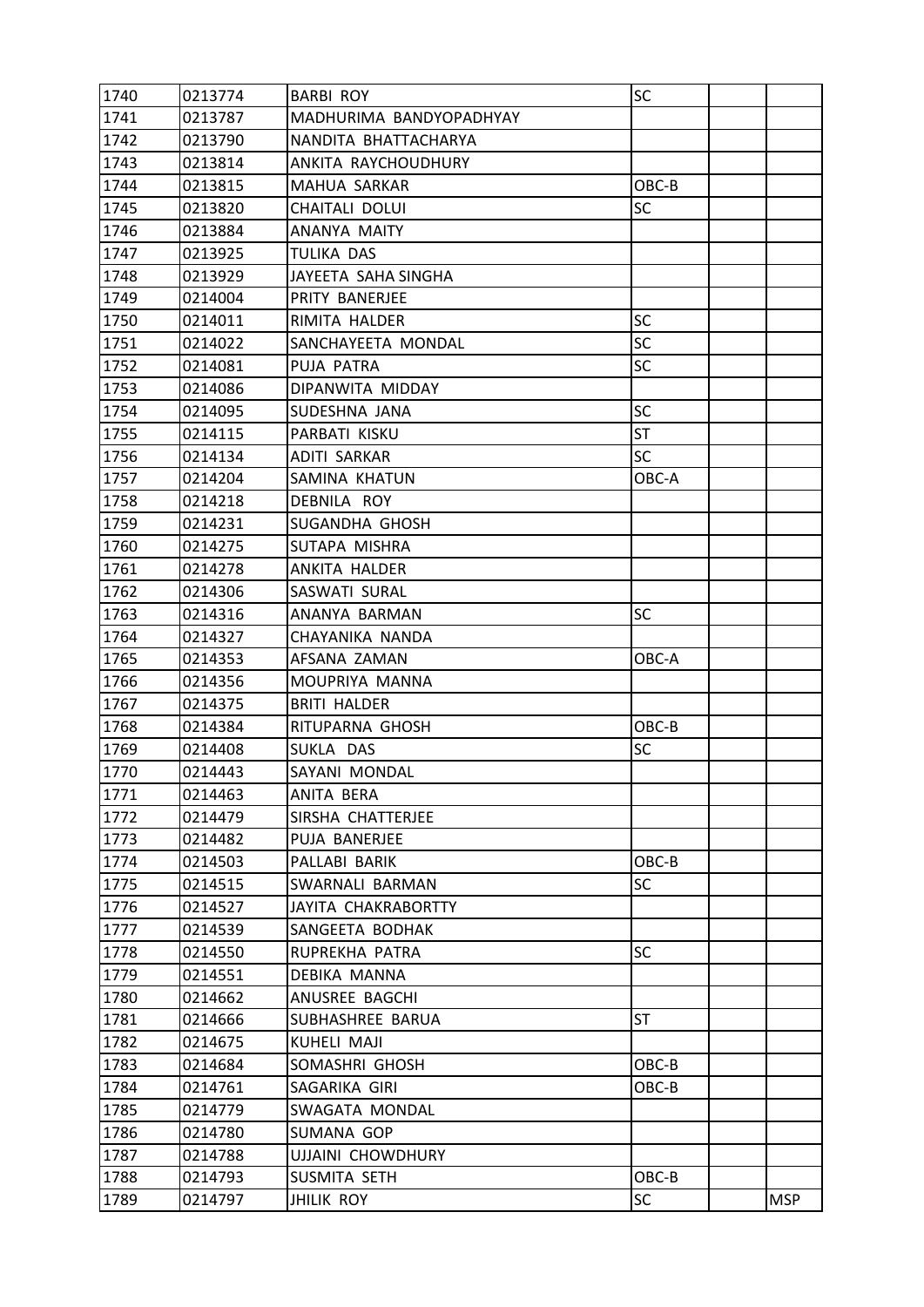| 1790 | 0214809 | <b>SUMANA PATRA</b>  |           |            |
|------|---------|----------------------|-----------|------------|
| 1791 | 0214814 | RIYA BAIDYA          | <b>SC</b> |            |
| 1792 | 0214817 | SUTAPA MAHATO        | OBC-B     |            |
| 1793 | 0214818 | SHAMIMA NIKHAT       |           |            |
| 1794 | 0214821 | TITHI PAUL           |           |            |
| 1795 | 0214826 | MAHUA MONDAL         | SC        |            |
| 1796 | 0214836 | ARPITA BOSE          |           |            |
| 1797 | 0214844 | NAMITA MURMU         | ST        |            |
| 1798 | 0214853 | RUPALI MAITY         |           |            |
| 1799 | 0214870 | PALLABI PRATIHAR     |           |            |
| 1800 | 0214872 | KRISHNA BISWAS       | <b>SC</b> |            |
| 1801 | 0214894 | PRIYANKA MAJUMDER    | OBC-B     |            |
| 1802 | 0214899 | ROUME HALDER         |           |            |
| 1803 | 0214900 | MOULI GAYEN          |           |            |
| 1804 | 0214909 | DEBANJANA DEY        |           |            |
| 1805 | 0214933 | RIA DAS              |           |            |
| 1806 | 0214935 | MONIMALA SAHU        |           |            |
| 1807 | 0214940 | <b>MAMON MONDAL</b>  |           | <b>MSP</b> |
| 1808 | 0214987 | PAMPA GANAI          | OBC-B     |            |
| 1809 | 0215019 | MITA DAS             | SC        |            |
| 1810 | 0215020 | SILPA BAKSHI         |           |            |
| 1811 | 0215047 | MOUSUMI NASKAR       | SC        |            |
| 1812 | 0215054 | <b>DEBJANI PARUI</b> |           |            |
| 1813 | 0215074 | <b>BIAS DAS</b>      | SC        |            |
| 1814 | 0215097 | SONAM KANTI          | <b>SC</b> |            |
| 1815 | 0215101 | DISHA BAL            |           |            |
| 1816 | 0215116 | POOJA MONDAL         | SC        |            |
| 1817 | 0215126 | SOMA BHOUMIK         | <b>SC</b> |            |
| 1818 | 0215142 | MANISHA MALLICK      | SC        |            |
| 1819 | 0215147 | DIPIKA HALDER        | <b>SC</b> |            |
| 1820 | 0215151 | PUJA CHAKRABORTY     |           |            |
| 1821 | 0215162 | SHARMISTHA ROUTH     |           |            |
| 1822 | 0215188 | <b>IMAN ROY</b>      | <b>SC</b> |            |
| 1823 | 0215198 | TRINA MONDAL         | <b>SC</b> |            |
| 1824 | 0215219 | ROMANA PARVIN        |           |            |
| 1825 | 0215234 | SASTIKA SARKAR       | <b>SC</b> |            |
| 1826 | 0215241 | PRATISHRUTI DAS      | <b>SC</b> |            |
| 1827 | 0215251 | HENA RAHAMAN         | OBC-B     |            |
| 1828 | 0215262 | ANKITA BOSE          |           |            |
| 1829 | 0215266 | PURNIMA JANA         |           |            |
| 1830 | 0215276 | PRITHA SARKAR        |           |            |
| 1831 | 0215285 | RIYA MANNA           |           |            |
| 1832 | 0215331 | FARKHUNDA BEGUM      | OBC-A     |            |
| 1833 | 0215341 | ANKITA BARUA         | ST        |            |
| 1834 | 0215369 | SHRESTHA BISWAS      |           |            |
| 1835 | 0215449 | SHIBANI MONDAL       | <b>SC</b> |            |
| 1836 | 0215453 | JAYA SHARMA          |           |            |
| 1837 | 0215484 | MALLIKA MANDAL       |           |            |
| 1838 | 0215485 | ROSHNI DUTTA         |           |            |
| 1839 | 0215490 | SOMA DAS             |           |            |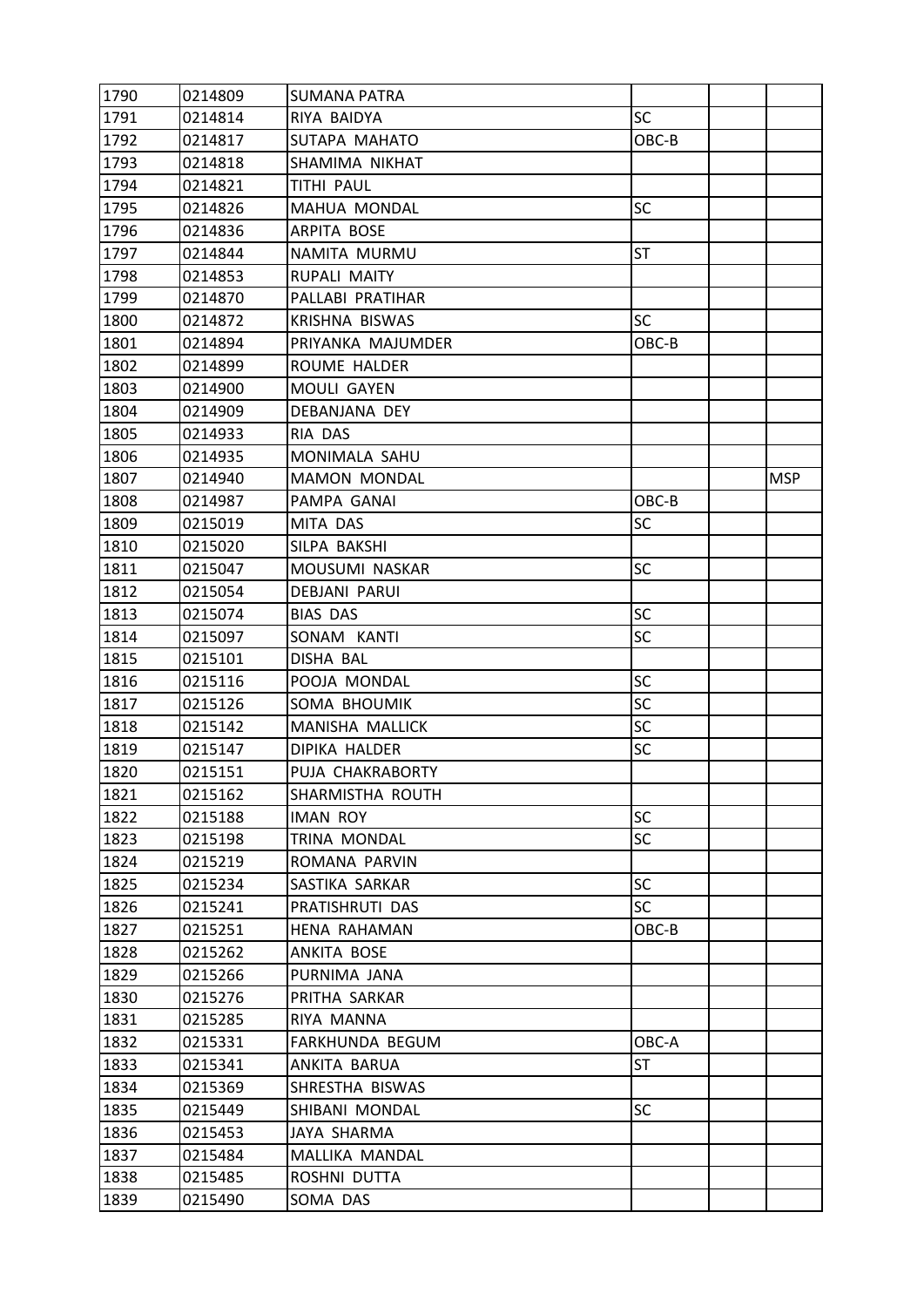| 1840 | 0215513 | SHARMISTHA MAITY       |           |         |            |
|------|---------|------------------------|-----------|---------|------------|
| 1841 | 0215528 | MOUMITA DAS            | $OBC-B$   |         |            |
| 1842 | 0215572 | SUPRITI HAZRA          |           |         |            |
| 1843 | 0215577 | SRITAMA BERA           |           |         |            |
| 1844 | 0215585 | SHREYA MONDAL          | OBC-B     |         |            |
| 1845 | 0215617 | PALI BISWAS            |           |         |            |
| 1846 | 0215628 | SUSMITA KANJI          |           |         |            |
| 1847 | 0215631 | TUHINA SETH            |           |         |            |
| 1848 | 0215634 | RASHMI DAS             |           |         | <b>MSP</b> |
| 1849 | 0215660 | SOUMITA DEY            |           |         |            |
| 1850 | 0215685 | SHINY KIRTANIA         | <b>SC</b> |         |            |
| 1851 | 0215703 | <b>ITUSHREE MONDAL</b> | <b>SC</b> |         |            |
| 1852 | 0215708 | <b>IPSITA PAL</b>      |           |         |            |
| 1853 | 0215710 | MADHUMITA DAS          | OBC-B     |         |            |
| 1854 | 0215713 | RATHREYI MUKHOPADHYAY  |           |         | <b>MSP</b> |
| 1855 | 0215714 | <b>UMA HALDER</b>      | <b>SC</b> |         |            |
| 1856 | 0215728 | ANWITA CHAKRABORTI     |           |         |            |
| 1857 | 0215756 | MALI KAR               |           |         |            |
| 1858 | 0215787 | MEGHA NANGIA           |           |         |            |
| 1859 | 0215796 | SULTANA KHATOON        | OBC-A     |         |            |
| 1860 | 0215811 | SUCHARITA SARKAR       |           |         |            |
| 1861 | 0215841 | ARCHITA SENGUPTA       |           |         |            |
| 1862 | 0215856 | JAYSHREE KURMI         | ST        |         |            |
| 1863 | 0215867 | MADHUSHREE HALDER      |           |         |            |
| 1864 | 0215911 | SHWETA BHAR            |           |         |            |
| 1865 | 0215925 | SHAYANTI MITRA         |           |         |            |
| 1866 | 0215951 | RAGNI DAS              |           |         |            |
| 1867 | 0215967 | MONIKA KUMARI SHAW     |           |         |            |
| 1868 | 0215981 | <b>MUNMUN HALDER</b>   | <b>SC</b> |         |            |
| 1869 | 0216010 | RAZIA SULTANA          | OBC-A     |         |            |
| 1870 | 0216021 | DEBASREE GANGULY       |           | PH-HI   |            |
| 1871 | 0216022 | <b>KABITA MAITI</b>    |           | PH-HI   |            |
| 1872 | 0216026 | ANINDITA DAS           | <b>SC</b> | PH-HI   |            |
| 1873 | 0216032 | LIPIKA GAYEN           | <b>SC</b> | PH-LDCP |            |
| 1874 | 0216038 | SWETA CHAKRABORTY      |           | PH-LDCP |            |
| 1875 | 0216043 | ANKITA BANERJEE        |           | PH-LDCP |            |
| 1876 | 0216050 | PRITHA BERA            |           | PH-LDCP |            |
| 1877 | 0216059 | SOUMI GHOSH            |           | PH-LDCP |            |
| 1878 | 0216067 | SINCHITA GHOSH         |           | PH-LDCP |            |
| 1879 | 0216068 | SABINA YASMIN          | OBC-A     | PH-LDCP |            |
| 1880 | 0216070 | MITA MONDAL            |           | PH-VC   |            |
| 1881 | 0216074 | <b>CHUMKI SARKAR</b>   |           | PH-VC   |            |
| 1882 | 0216078 | PRAGNYA MANDAL         |           | PH-VC   |            |
| 1883 | 0300040 | SANGEETA DAS           | <b>SC</b> |         |            |
| 1884 | 0300301 | SUSMITA HALDER         | <b>SC</b> |         |            |
| 1885 | 0300303 | ALIVIA MANDAL          | <b>SC</b> |         |            |
| 1886 | 0300308 | ANJALI DAS             | <b>SC</b> |         |            |
| 1887 | 0300351 | ARPITA PAUL            | OBC-B     |         |            |
| 1888 | 0300352 | PAMPA MONDAL           | <b>SC</b> |         |            |
| 1889 | 0300358 | ABIDA KHATUN           | OBC-A     |         |            |
|      |         |                        |           |         |            |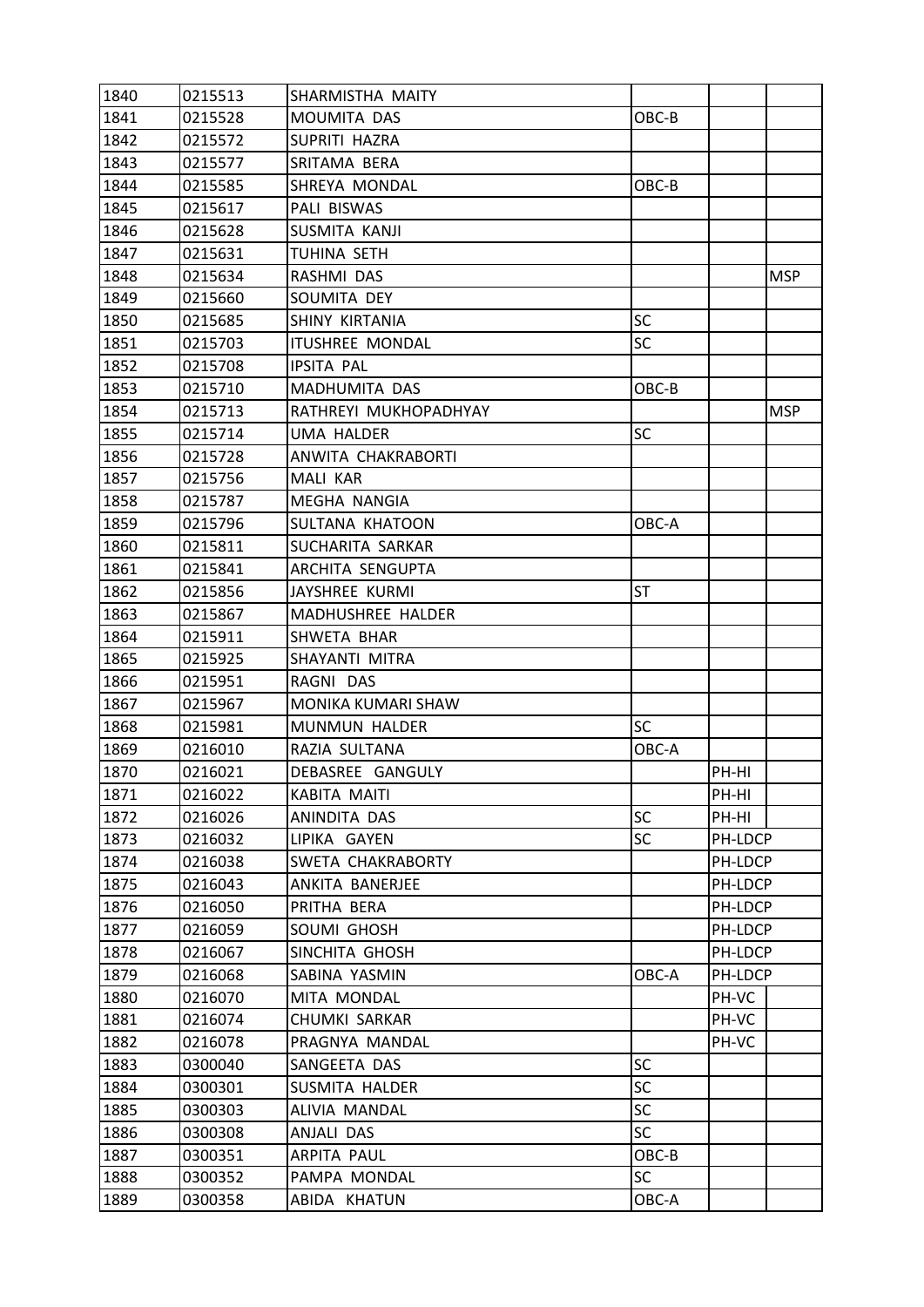| 1890 | 0300397 | <b>BAISAKHI PANDA</b>  |           |  |
|------|---------|------------------------|-----------|--|
| 1891 | 0300493 | MOUMITA MAITI          |           |  |
| 1892 | 0300584 | NAZ FATMA              | OBC-A     |  |
| 1893 | 0300603 | SHAMIMA KHATUN         | OBC-A     |  |
| 1894 | 0300627 | SUPARNA MANDAL         | <b>SC</b> |  |
| 1895 | 0300705 | SAHINUR KHATUN         | OBC-A     |  |
| 1896 | 0300743 | NILANJANA BARMAN       | <b>SC</b> |  |
| 1897 | 0300772 | PUJA GHOSH             |           |  |
| 1898 | 0300849 | SARINA KHATUN          | OBC-B     |  |
| 1899 | 0300872 | ATIYA PARVEEN          | OBC-A     |  |
| 1900 | 0300878 | SHILPA MISTRI          | <b>SC</b> |  |
| 1901 | 0300886 | ANUMITA HALDAR         |           |  |
| 1902 | 0300940 | POULAMI JANA           |           |  |
| 1903 | 0300945 | MONALISA NASKAR        | <b>SC</b> |  |
| 1904 | 0300991 | SOMA BAIDYA            |           |  |
| 1905 | 0301021 | SAYANTI MONDAL         | SC        |  |
| 1906 | 0301032 | PAYEL MANDAL           |           |  |
| 1907 | 0301040 | SRIPARNA MAL           |           |  |
| 1908 | 0301092 | ZENIFA LASKAR          | OBC-A     |  |
| 1909 | 0301134 | SANJUKTA PAUL          | OBC-B     |  |
| 1910 | 0301162 | SRIYA MONDAL           | <b>SC</b> |  |
| 1911 | 0301174 | LIPIKA KAYAL           | <b>SC</b> |  |
| 1912 | 0301237 | ANINDITA BHATTACHARJEE |           |  |
| 1913 | 0301268 | RANITA BAR             | <b>SC</b> |  |
| 1914 | 0301280 | RAKA BANERJEE          |           |  |
| 1915 | 0301334 | BHASWATI MISHRA        |           |  |
| 1916 | 0301395 | PIYALI DAS             | <b>SC</b> |  |
| 1917 | 0301400 | MEHERUNNESSA KHATUN    | OBC-A     |  |
| 1918 | 0301507 | MAMATA HALDER          |           |  |
| 1919 | 0301511 | LABANI HALDER          | <b>SC</b> |  |
| 1920 | 0301678 | MOUMITA NASKAR         |           |  |
| 1921 | 0301700 | SRIPARNA TARAFDER      |           |  |
| 1922 | 0301735 | SULEKHA MONDAL         | <b>SC</b> |  |
| 1923 | 0301807 | SONALI BISWAS          | <b>SC</b> |  |
| 1924 | 0301852 | <b>TANIYA ROY</b>      | <b>SC</b> |  |
| 1925 | 0301870 | RAJIA KHATUN           | OBC-A     |  |
| 1926 | 0301895 | <b>JUHITA HALDAR</b>   | <b>SC</b> |  |
| 1927 | 0301899 | PALLABI PAL            | OBC-B     |  |
| 1928 | 0301909 | SMITA HALDER           | <b>SC</b> |  |
| 1929 | 0301971 | JAMUNA MAHAPATRA       |           |  |
| 1930 | 0302137 | <b>GARGI SARDER</b>    | SC        |  |
| 1931 | 0302177 | SHREYA BARGI           | SC        |  |
| 1932 | 0302220 | SAYANTIKA PAUL         | OBC-B     |  |
| 1933 | 0302493 | CHHANDA DAS            | <b>SC</b> |  |
| 1934 | 0302539 | MOUMITA NANDI          | OBC-B     |  |
| 1935 | 0302540 | <b>GAYATREE SARDAR</b> | <b>SC</b> |  |
| 1936 | 0302660 | PRIYANKA KARMAKAR      | OBC-B     |  |
| 1937 | 0302702 | JASMINA SHEIKH         | OBC-A     |  |
| 1938 | 0302764 | MAHUA MONDAL           | <b>SC</b> |  |
| 1939 | 0302784 | <b>KASTURI DAS</b>     | OBC-B     |  |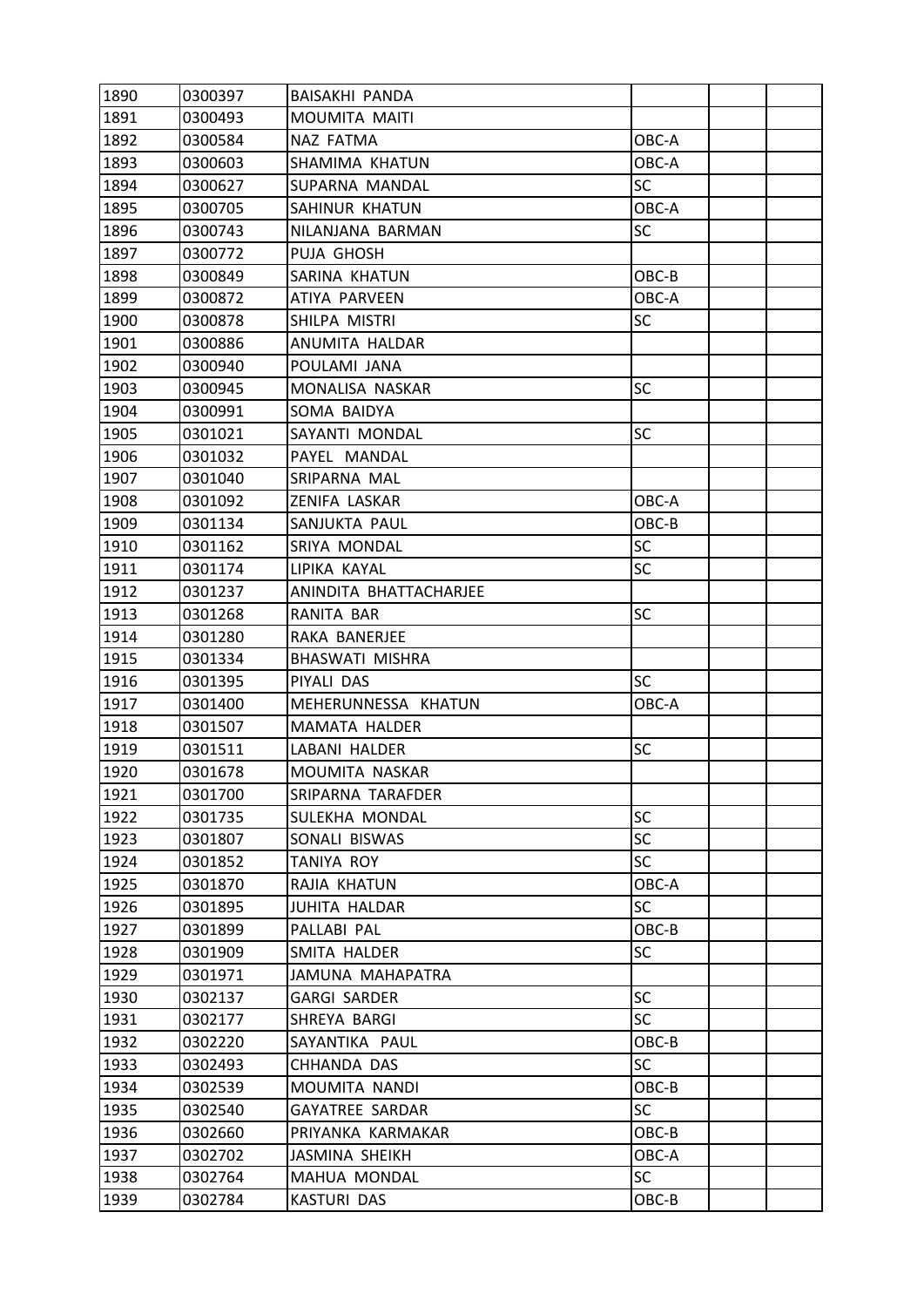| 1940 | 0303233 | MONALISA BOSE          |           |  |
|------|---------|------------------------|-----------|--|
| 1941 | 0303234 | PUJA DAS               | <b>SC</b> |  |
| 1942 | 0303300 | ANUPAMA SARDAR         | <b>SC</b> |  |
| 1943 | 0303306 | TRISHA JODDAR          | <b>SC</b> |  |
| 1944 | 0303438 | BIPASHA BANERJEE       |           |  |
| 1945 | 0303530 | SOUMI MISRA            |           |  |
| 1946 | 0303572 | SALMA SULTANA          | OBC-A     |  |
| 1947 | 0303593 | ANJALI BARMAN          | <b>SC</b> |  |
| 1948 | 0303671 | RIMI BASUNIA           | <b>SC</b> |  |
| 1949 | 0303711 | AYANTIKA BHATTACHARYYA |           |  |
| 1950 | 0303717 | SNIGDHA MONDAL         | SC        |  |
| 1951 | 0303804 | ANURIMA MONDAL         | <b>SC</b> |  |
| 1952 | 0303835 | RITOSHREE NASKAR       | <b>SC</b> |  |
| 1953 | 0303881 | <b>RANI KHATUN</b>     | OBC-A     |  |
| 1954 | 0303893 | NISHA MITRA            |           |  |
| 1955 | 0303942 | ARPITA MUNSI           |           |  |
| 1956 | 0304004 | SANJANA CHAKRABORTTY   |           |  |
| 1957 | 0304037 | SUTAPA PURKAIT         |           |  |
| 1958 | 0304086 | ZAMILA HANNAN          | OBC-A     |  |
| 1959 | 0304107 | TANUJA MAJUMDER        | <b>SC</b> |  |
| 1960 | 0304116 | SASWATI MONDAL         | <b>SC</b> |  |
| 1961 | 0304120 | RIYA SINGHA            | <b>SC</b> |  |
| 1962 | 0304146 | SHILPI DAS             | OBC-B     |  |
| 1963 | 0304208 | SALMA KHATUN           | OBC-A     |  |
| 1964 | 0304269 | RUMPA MONDAL           | SC        |  |
| 1965 | 0304292 | <b>MEGHNA NATH</b>     |           |  |
| 1966 | 0304407 | SAMPA HALDER           | <b>SC</b> |  |
| 1967 | 0304414 | MADHUMITA MISTRY       | <b>SC</b> |  |
| 1968 | 0304600 | PROVATI DUTTA          |           |  |
| 1969 | 0304641 | RATNA HALDER           | <b>SC</b> |  |
| 1970 | 0304731 | MADHUSREE MONDAL       | SC        |  |
| 1971 | 0304791 | SANCHITA ALI           | OBC-B     |  |
| 1972 | 0304801 | PAYAL SAHA             |           |  |
| 1973 | 0304816 | RINKU ADHIKARI         |           |  |
| 1974 | 0304934 | SUCHISMITA DAS ADHIKAR |           |  |
| 1975 | 0305122 | PRITI NASKAR           | <b>SC</b> |  |
| 1976 | 0305142 | MOUMITA MOYRA          |           |  |
| 1977 | 0305204 | MOUSUMI MAITY          |           |  |
| 1978 | 0305249 | SWAGATA BARMAN         | <b>SC</b> |  |
| 1979 | 0305347 | ASIFA LASKAR           | OBC-A     |  |
| 1980 | 0305365 | NANDITA GHOSH          |           |  |
| 1981 | 0305381 | SIRIN SULTANA          | OBC-A     |  |
| 1982 | 0305398 | <b>JNUI HALDER</b>     | OBC-B     |  |
| 1983 | 0305447 | SUBARNA SARDAR         | OBC-A     |  |
| 1984 | 0305456 | PRITI DATTA            | OBC-B     |  |
| 1985 | 0305567 | <b>NAZLIN KHATUN</b>   |           |  |
| 1986 | 0305611 | RUBY HAZRA             |           |  |
| 1987 | 0305662 | SAYANTI MUKHERJEE      |           |  |
| 1988 | 0305664 | <b>CHUMKI GHOSH</b>    |           |  |
| 1989 | 0305726 | SUSWETA SAHA           | <b>SC</b> |  |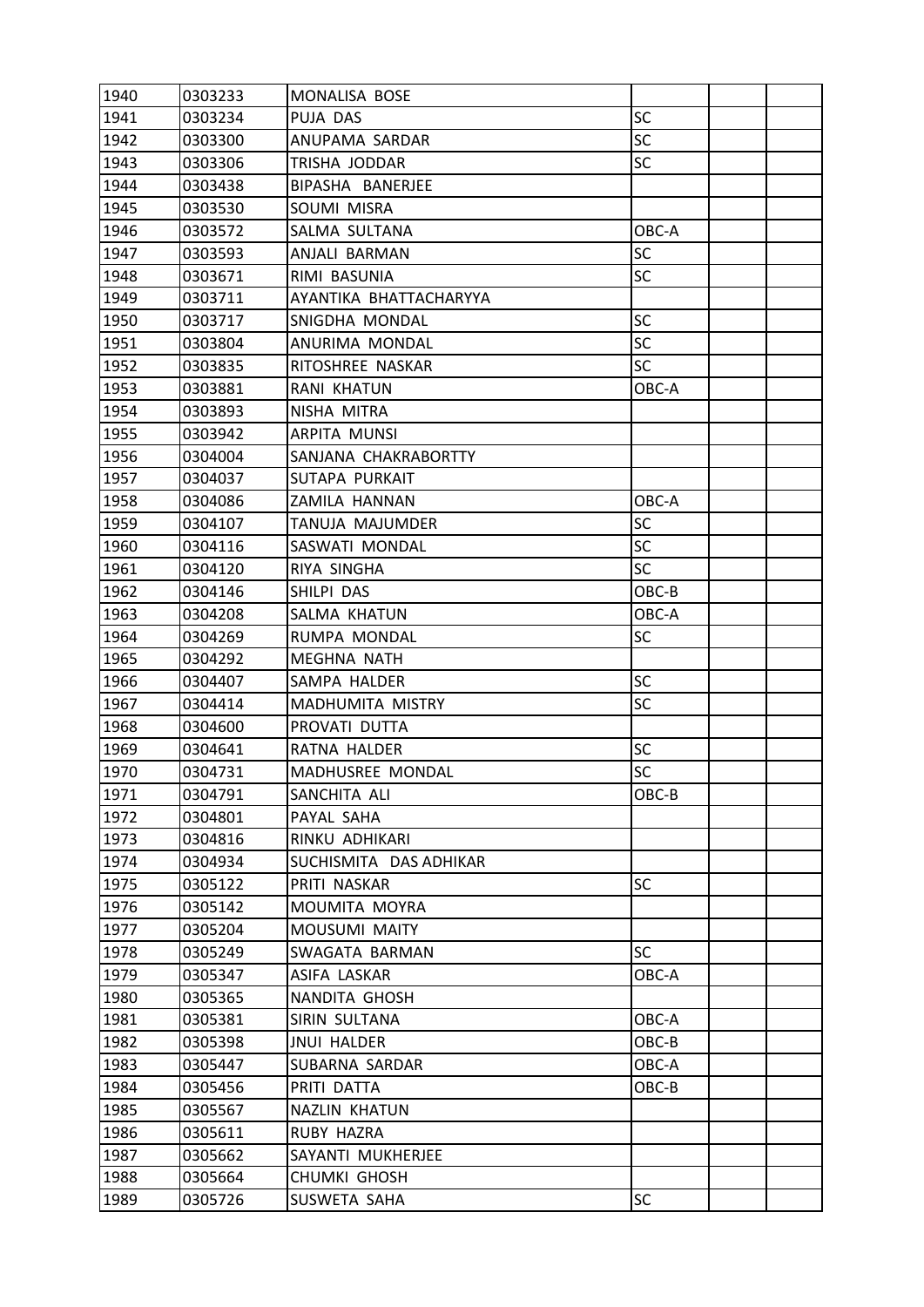| 1990 | 0305735 | SAMAPTI MONDAL        | <b>SC</b> | <b>MSP</b> |
|------|---------|-----------------------|-----------|------------|
| 1991 | 0305747 | JASMINNAHAR SHEIKH    | OBC-A     |            |
| 1992 | 0305778 | PRIYANKA SAHA         | SC        |            |
| 1993 | 0305791 | SEWLI BHATTACHARJEE   |           |            |
| 1994 | 0305956 | <b>IVANA SHAGUFTA</b> | OBC-A     |            |
| 1995 | 0305963 | NAHID ZAFAR           | OBC-A     |            |
| 1996 | 0306029 | PUJA DAS              | <b>SC</b> |            |
| 1997 | 0306039 | <b>IPSITA KAR</b>     |           |            |
| 1998 | 0306050 | PRIYANKA MONDAL       |           |            |
| 1999 | 0306056 | MOUMITA NASKAR        | <b>SC</b> |            |
| 2000 | 0306070 | RIYA SARDAR           | SC        |            |
| 2001 | 0306145 | SRIJA CHAKRABORTY     |           |            |
| 2002 | 0306148 | PIYALI DAS            |           |            |
| 2003 | 0306239 | SANJUKTA GHOSH        |           |            |
| 2004 | 0306258 | SRIPARNA MONDAL       | SC        |            |
| 2005 | 0306264 | KOUSHIKI CHAKRABORTY  |           |            |
| 2006 | 0306266 | SAMADRITA PURKAIT     |           |            |
| 2007 | 0306305 | KRISANTA NASKAR       | <b>SC</b> |            |
| 2008 | 0306327 | MILI GHOSH            | OBC-B     |            |
| 2009 | 0306482 | RUHINA SULTANA        | OBC-B     |            |
| 2010 | 0306702 | ANANYA NASKAR         | <b>SC</b> |            |
| 2011 | 0306849 | RUMA GHORUI           |           | <b>MSP</b> |
| 2012 | 0306886 | SNIGDHA DAS           | <b>ST</b> |            |
| 2013 | 0306941 | ARPITA NASKAR         | SC        |            |
| 2014 | 0306946 | SALMA GHOSH MONDAL    |           |            |
| 2015 | 0306957 | <b>EESITA HALDAR</b>  | <b>SC</b> |            |
| 2016 | 0306967 | SONIA SHEKH           | OBC-A     |            |
| 2017 | 0306990 | SOUMEE CHAKRABORTY    |           |            |
| 2018 | 0307078 | KAMALIKA PAUL         | OBC-B     |            |
| 2019 | 0307085 | SAMPA RANI MANDAL     | SC        |            |
| 2020 | 0307178 | MADHUMITA MULLICK     |           |            |
| 2021 | 0307282 | MALLIKA SARDAR        | SC        |            |
| 2022 | 0307293 | SAYANI HALDER         | <b>SC</b> |            |
| 2023 | 0307347 | MOUPIA BASU           |           |            |
| 2024 | 0307407 | SOMIA LASKAR          |           |            |
| 2025 | 0307449 | SUSMITA MONDAL        | <b>SC</b> |            |
| 2026 | 0307500 | MANDIRA DEY           |           |            |
| 2027 | 0307577 | SAYANTANI HAZRA       |           |            |
| 2028 | 0307645 | ADITI BASU            |           |            |
| 2029 | 0307675 | ARPITA BISWAS         | <b>SC</b> |            |
| 2030 | 0307747 | PAPIA GIRI            |           |            |
| 2031 | 0307755 | SAYANTANI SARDAR      | <b>SC</b> |            |
| 2032 | 0307773 | SERINA KHATUN         | OBC-A     |            |
| 2033 | 0307810 | RANU NASKAR           | OBC-A     |            |
| 2034 | 0307824 | HOSNEARA KHATUN       | OBC-A     |            |
| 2035 | 0307923 | SAHELI GHOSH          |           |            |
| 2036 | 0307959 | MOUMITA MONDAL        | <b>SC</b> |            |
| 2037 | 0307998 | MOUSUMI MANDAL        | <b>SC</b> |            |
| 2038 | 0308007 | PARAMITA HLADER       |           | MSP        |
| 2039 | 0308012 | SUPARNA MONDAL        | <b>SC</b> |            |
|      |         |                       |           |            |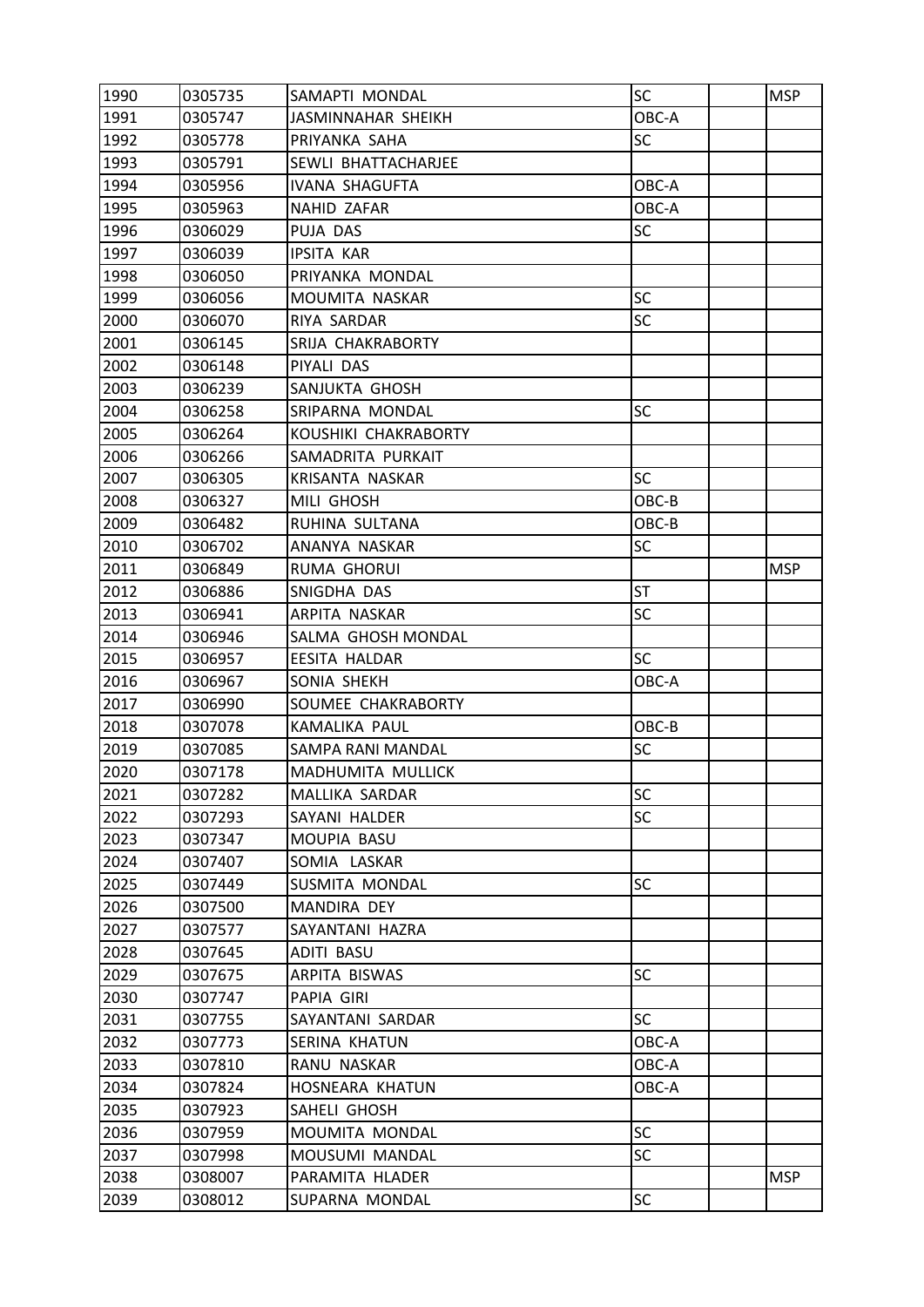| 2040 | 0308121 | ATIKA SULTANA           | OBC-A     |  |
|------|---------|-------------------------|-----------|--|
| 2041 | 0308182 | SHARBANI DAS            | <b>SC</b> |  |
| 2042 | 0308236 | RUBINA KHATUN           | OBC-A     |  |
| 2043 | 0308356 | MOUMITA SARDAR          | <b>SC</b> |  |
| 2044 | 0308370 | SHUKLA CHATTERJEE       |           |  |
| 2045 | 0308404 | RIMPA DAS               |           |  |
| 2046 | 0308426 | YASMIN KHATUN           | OBC-A     |  |
| 2047 | 0308430 | NANDINI BISWAS          | OBC-B     |  |
| 2048 | 0308443 | MOUSUMI MANNA           |           |  |
| 2049 | 0308459 | SUPARNA BISWAS MONDAL   |           |  |
| 2050 | 0308468 | SANGITA GIRI            |           |  |
| 2051 | 0308499 | <b>BARSHA SARDAR</b>    | <b>SC</b> |  |
| 2052 | 0308551 | <b>GITALI GHOSH</b>     |           |  |
| 2053 | 0308557 | ANANNYA GHOSH           |           |  |
| 2054 | 0308561 | ANAMIKA MONDAL          | <b>SC</b> |  |
| 2055 | 0308607 | JABA MONDAL             |           |  |
| 2056 | 0308709 | MOUSUMI PAUL            |           |  |
| 2057 | 0308743 | DALIA DAS               | OBC-B     |  |
| 2058 | 0308873 | <b>ISHANI GANGULY</b>   |           |  |
| 2059 | 0308918 | LIPIKA MOLLA            | OBC-A     |  |
| 2060 | 0309068 | LALITA HALDER           |           |  |
| 2061 | 0309111 | PRIYANKA PURKAIT        |           |  |
| 2062 | 0309126 | ANWESHA MIDYA           | <b>SC</b> |  |
| 2063 | 0309139 | SUJATA MONDAL           | SC        |  |
| 2064 | 0309193 | TANUSRI MONDAL          | <b>SC</b> |  |
| 2065 | 0309325 | ANKITA BHATTACHARYYA    |           |  |
| 2066 | 0309336 | <b>JUHI PARVIN</b>      | OBC-A     |  |
| 2067 | 0309343 | SARIFA BEGAM            | OBC-A     |  |
| 2068 | 0309382 | MALLIKA DAS             | <b>SC</b> |  |
| 2069 | 0309384 | MONISHA MONDAL          | <b>SC</b> |  |
| 2070 | 0309421 | MANISHA MANDAL          | OBC-B     |  |
| 2071 | 0309430 | PUSPITA MANDAL          | SC        |  |
| 2072 | 0309524 | DIPIKA KAYAL            | <b>SC</b> |  |
| 2073 | 0309529 | ANUSUYA GOSWAMI         |           |  |
| 2074 | 0309565 | <b>BAISAKHI HALDER</b>  | <b>SC</b> |  |
| 2075 | 0309602 | KAKALI BHOWMIK          | <b>SC</b> |  |
| 2076 | 0309650 | NAJMUN NAHAR BEGUM      | OBC-A     |  |
| 2077 | 0309675 | MALABIKA MRIDHA         | <b>SC</b> |  |
| 2078 | 0309678 | RIMA BANIK              | <b>SC</b> |  |
| 2079 | 0309733 | DEEPA NASKAR            | <b>SC</b> |  |
| 2080 | 0309795 | ANKITA ROY              | <b>SC</b> |  |
| 2081 | 0309801 | POULAMI MANNA           |           |  |
| 2082 | 0309839 | AKHTARUN AHMED          | OBC-A     |  |
| 2083 | 0309852 | PINKI SINGH SARDAR RAHM | <b>ST</b> |  |
| 2084 | 0309890 | MAHUA ROY               | <b>SC</b> |  |
| 2085 | 0309915 | NABANITA MONDAL         | <b>SC</b> |  |
| 2086 | 0309925 | MOUSUMI SANPUI          | <b>SC</b> |  |
| 2087 | 0309951 | <b>BALAKA MONDAL</b>    | <b>SC</b> |  |
| 2088 | 0310024 | RITA HALDER             | <b>SC</b> |  |
| 2089 | 0310033 | LABANI SARKAR           | <b>SC</b> |  |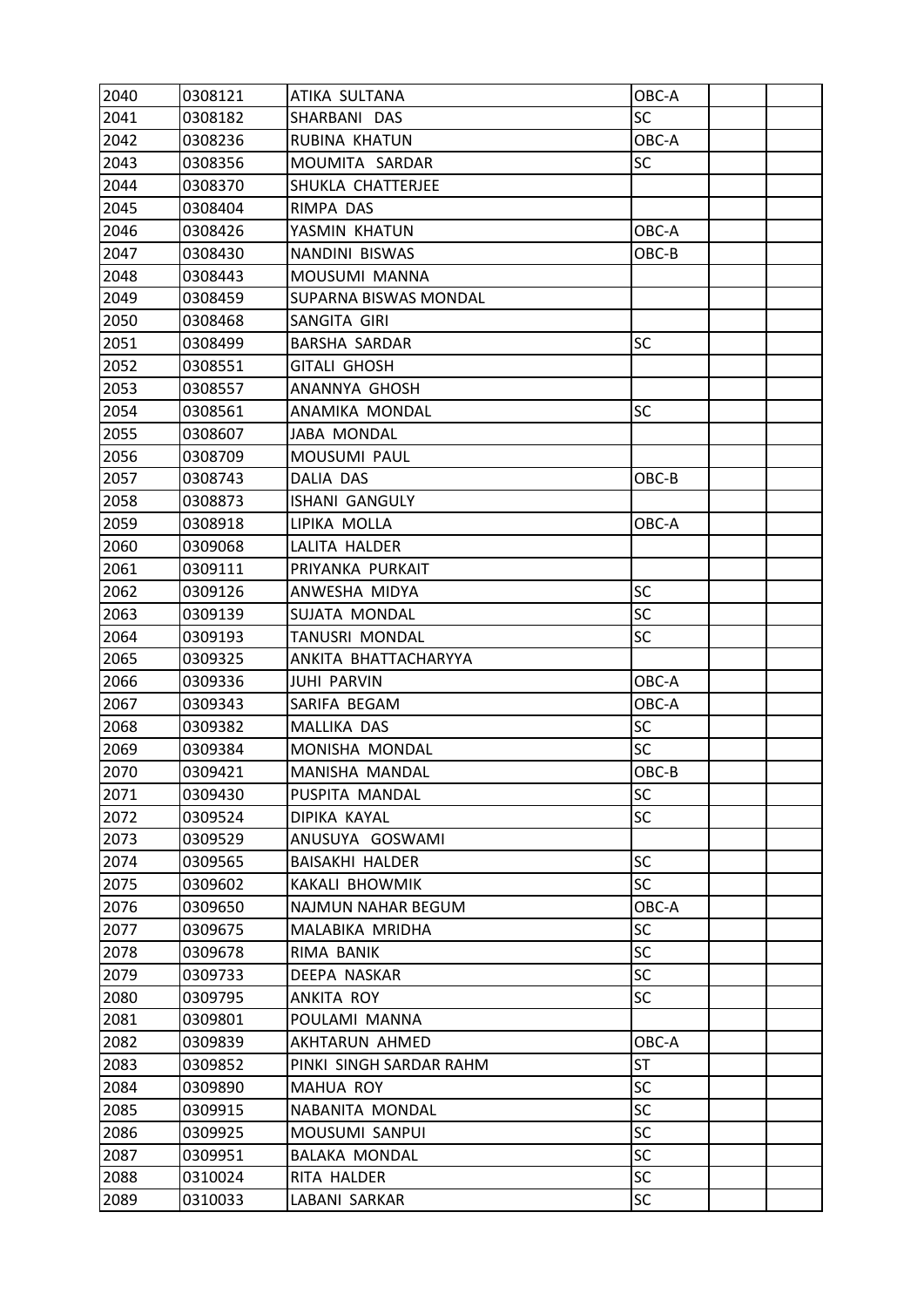| 2090 | 0310056 | RANITA SAHOO             |           |  |
|------|---------|--------------------------|-----------|--|
| 2091 | 0310199 | RAKTIMA CHAKRABORTY      |           |  |
| 2092 | 0310201 | NASRIN SALAM             | OBC-A     |  |
| 2093 | 0310230 | SUDESHNA DHALI           | SC        |  |
| 2094 | 0310277 | ANUPAMA MONDAL           | <b>SC</b> |  |
| 2095 | 0310284 | SAHIDA KHATUN            | OBC-A     |  |
| 2096 | 0310304 | POULAMI SANTRA           |           |  |
| 2097 | 0310395 | POULAMI BISWAS           |           |  |
| 2098 | 0310466 | LUCY HALDER              |           |  |
| 2099 | 0310480 | <b>INDRANI GHOSH</b>     |           |  |
| 2100 | 0310502 | <b>INDRANI PRAMANICK</b> | OBC-B     |  |
| 2101 | 0310616 | RIYA DAS                 |           |  |
| 2102 | 0310624 | SANGITA KAR              | OBC-B     |  |
| 2103 | 0310649 | SWARNALI MONDAL          |           |  |
| 2104 | 0310696 | SHIRIN SULTANA           | OBC-B     |  |
| 2105 | 0310701 | MEGHNA DAS               |           |  |
| 2106 | 0310709 | <b>BARNALI SARDAR</b>    | SC        |  |
| 2107 | 0310742 | POMPA BANERJEE           |           |  |
| 2108 | 0310755 | SOURASHREE NASKAR        | <b>SC</b> |  |
| 2109 | 0310818 | SHARMILA NASKAR          | <b>SC</b> |  |
| 2110 | 0310865 | ANANYA PAUL              | OBC-B     |  |
| 2111 | 0310874 | RITWIKA SANTRA           |           |  |
| 2112 | 0311087 | PUJA DAS                 | OBC-B     |  |
| 2113 | 0311217 | PIYALI DEY CHOWDHURY     |           |  |
| 2114 | 0311232 | TANUSHREE KAYAL          |           |  |
| 2115 | 0311262 | ANINDITA NASKAR          | <b>SC</b> |  |
| 2116 | 0311266 | PUSHPA MONDAL            |           |  |
| 2117 | 0311316 | RIYA DAS                 | OBC-B     |  |
| 2118 | 0311317 | POUSHALI DAS             | <b>SC</b> |  |
| 2119 | 0311345 | ARPITA MUKHERJEE         |           |  |
| 2120 | 0311442 | CHANDRIKA MONDAL         | SC        |  |
| 2121 | 0311578 | CHANDRIMA GHOSHAL        |           |  |
| 2122 | 0311637 | SANGEETA HALDER          | <b>SC</b> |  |
| 2123 | 0311671 | MADHUSREE GHOSH          |           |  |
| 2124 | 0311686 | POULAMI BISWAS           | SC        |  |
| 2125 | 0311721 | NABINA DAS               |           |  |
| 2126 | 0311773 | RITUPARNA NASKAR         | <b>SC</b> |  |
| 2127 | 0311780 | MADHUMITA MANDAL         | <b>SC</b> |  |
| 2128 | 0311781 | ARPITA CHATTERJEE        |           |  |
| 2129 | 0311796 | SAMSUNNAHAR KHATUN       | OBC-B     |  |
| 2130 | 0311864 | SAPTARSHEE CHAKRABORTY   |           |  |
| 2131 | 0311912 | MOUSUMI MONDAL           | SC        |  |
| 2132 | 0311965 | <b>JONAKI NATH</b>       |           |  |
| 2133 | 0312012 | MADHUSHREE DAS           | OBC-B     |  |
| 2134 | 0312038 | SHRIPARNA NASKAR         | <b>SC</b> |  |
| 2135 | 0312084 | ANURADHA DAS             | <b>SC</b> |  |
| 2136 | 0312148 | SUMAIYA MISTRY           | OBC-A     |  |
| 2137 | 0312283 | SINA MONDAL              | <b>SC</b> |  |
| 2138 | 0312298 | SUSMITA NASKAR           | <b>SC</b> |  |
| 2139 | 0312325 | APARNA MONDAL            | SC        |  |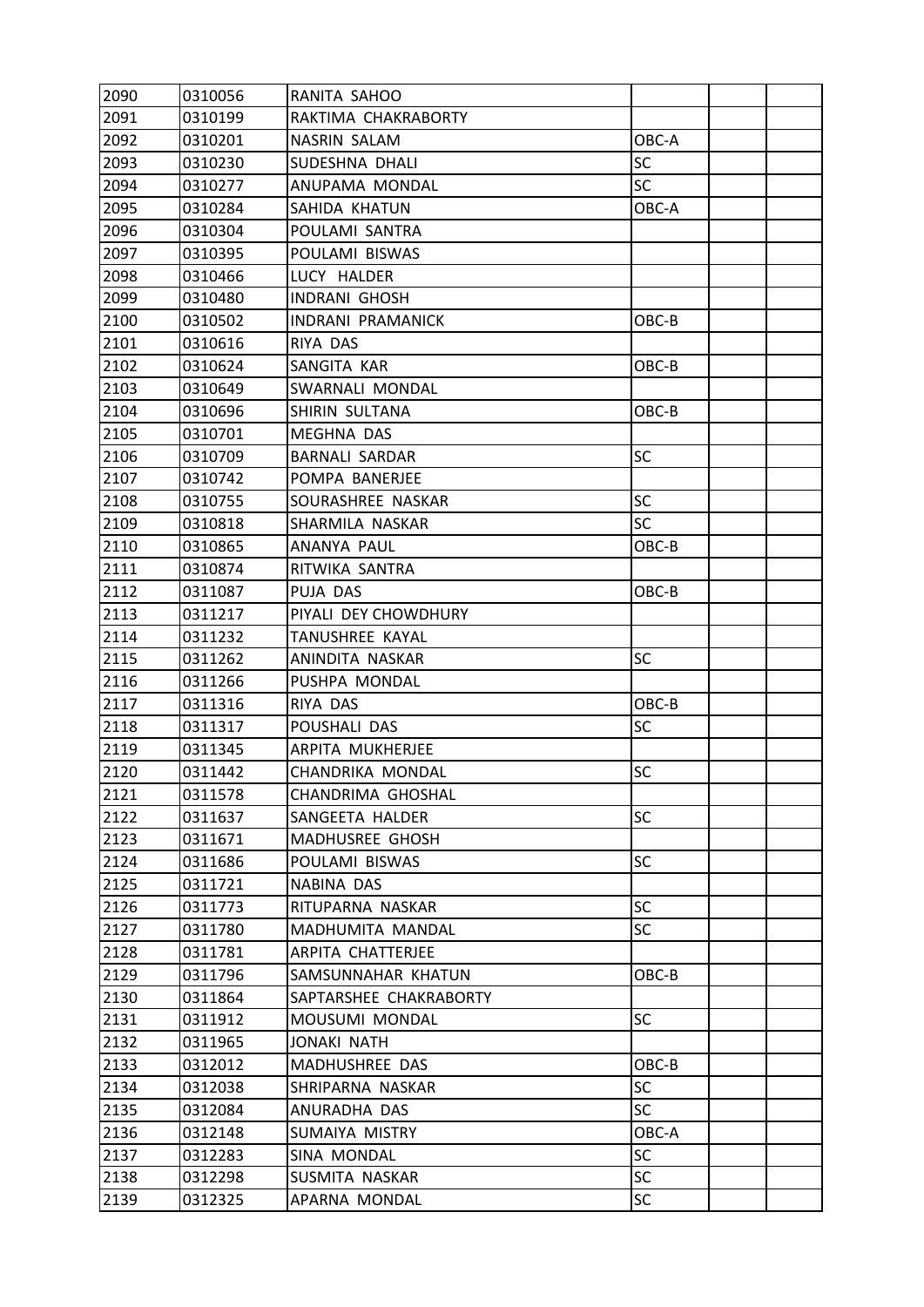| 2140 | 0312357 | <b>HENA BAR</b>         | SC        |         |  |
|------|---------|-------------------------|-----------|---------|--|
| 2141 | 0312371 | PARNA SANPUI            | <b>SC</b> |         |  |
| 2142 | 0312452 | SOMA DAPTARI            | <b>SC</b> |         |  |
| 2143 | 0312552 | BARNALI MAHATO          | <b>ST</b> |         |  |
| 2144 | 0312580 | ARPITA HALDER           | <b>SC</b> |         |  |
| 2145 | 0312602 | MOUSUMI NASKAR          | SC        |         |  |
| 2146 | 0312610 | TANIYA GUPTA            |           |         |  |
| 2147 | 0312715 | KUMKUM KARMAKAR         | OBC-B     |         |  |
| 2148 | 0312752 | MADHURIMA NASKAR        | SC        |         |  |
| 2149 | 0312756 | ANKITA DATTA            |           |         |  |
| 2150 | 0312794 | ARPITA HALDAR           | <b>SC</b> |         |  |
| 2151 | 0312815 | SHIULY DHARA            |           |         |  |
| 2152 | 0312946 | <b>BIVA DULEY</b>       | SC        |         |  |
| 2153 | 0312987 | SAYANEE MONDAL          | <b>SC</b> |         |  |
| 2154 | 0313089 | SWAGATA CHAKRABORTY     |           |         |  |
| 2155 | 0313113 | SABINA KHATUN           | OBC-A     |         |  |
| 2156 | 0313159 | ALANGKRITA BHATTACHARYA |           |         |  |
| 2157 | 0313204 | SWAPNA NASKAR           | SC        |         |  |
| 2158 | 0313210 | NILIMA MANNA            |           |         |  |
| 2159 | 0313246 | SONALI MONDAL           | <b>SC</b> |         |  |
| 2160 | 0313272 | TAGARI SARDAR           | <b>SC</b> |         |  |
| 2161 | 0313354 | JULI HALDER             | SC        |         |  |
| 2162 | 0313389 | SUMITA NAYAK            |           |         |  |
| 2163 | 0313403 | SWAPNA SARDAR           | SC        |         |  |
| 2164 | 0313427 | SUKLA GHANTU            | <b>SC</b> |         |  |
| 2165 | 0313431 | JAYARANI NASKAR         | <b>SC</b> |         |  |
| 2166 | 0313540 | KANIKA UNNISA           | OBC-A     |         |  |
| 2167 | 0313551 | SWAPNA ORANG            | ST        |         |  |
| 2168 | 0313570 | ABHISIKTA SHIT          | SC        |         |  |
| 2169 | 0313587 | DOLON PRAMANICK         | OBC-B     |         |  |
| 2170 | 0313656 | RIMANJANA SAHA          | SC        |         |  |
| 2171 | 0313736 | <b>JHARNA MONDAL</b>    | SC        |         |  |
| 2172 | 0313745 | SANCHARI DAS            |           |         |  |
| 2173 | 0313765 | MONISHA PRAMANIK        | <b>SC</b> |         |  |
| 2174 | 0313774 | <b>IPSITA NASKAR</b>    | <b>SC</b> |         |  |
| 2175 | 0313841 | <b>GOURI BAIDYA</b>     | <b>SC</b> |         |  |
| 2176 | 0313845 | JAYATI MANDAL           | <b>SC</b> |         |  |
| 2177 | 0313867 | ANGANA NASKAR           | <b>SC</b> |         |  |
| 2178 | 0313903 | TAGARI GAYEN            | <b>SC</b> |         |  |
| 2179 | 0313908 | <b>INDRANI BAIRAGI</b>  | <b>SC</b> |         |  |
| 2180 | 0313917 | SAYANI MUKHERJEE        |           |         |  |
| 2181 | 0313924 | DIPIKA HOWLADER         | <b>SC</b> |         |  |
| 2182 | 0313928 | MAHUA BISWAS            | <b>SC</b> |         |  |
| 2183 | 0313930 | ALOLIKA HALDER          | <b>SC</b> |         |  |
| 2184 | 0313931 | DEBJANI MONDAL          | <b>SC</b> |         |  |
| 2185 | 0313946 | SUPRITI GHARAMI         | <b>SC</b> |         |  |
| 2186 | 0313986 | RAKHI `DAS              | <b>SC</b> | PH-HI   |  |
| 2187 | 0313991 | SUSHMITA SARDAR         | SC        | PH-HI   |  |
| 2188 | 0313992 | BIDITA ROYCHOWDHURY     |           | PH-HI   |  |
| 2189 | 0314009 | ANINDITA HALDAR         |           | PH-LDCP |  |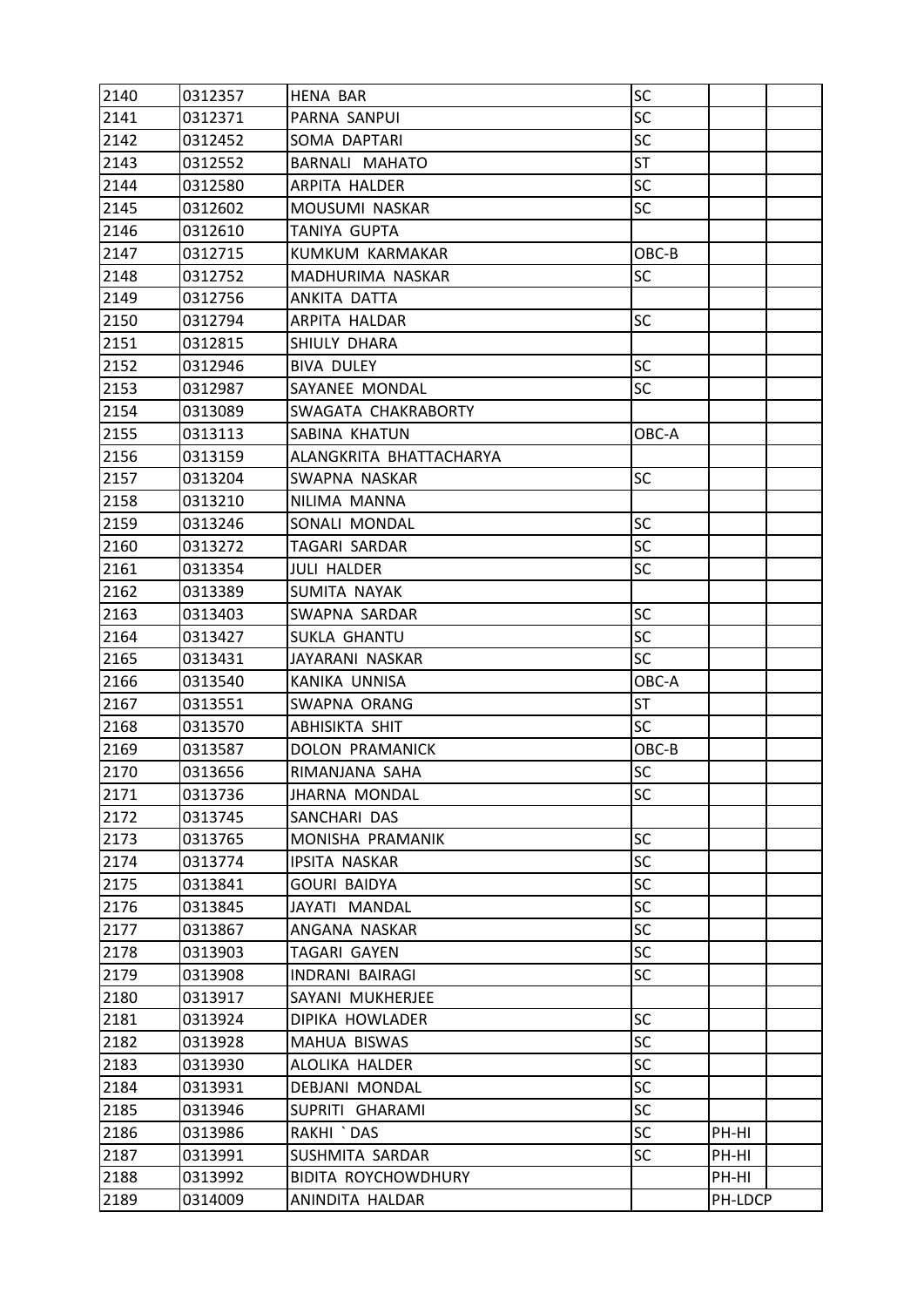| 2190 | 0314025 | RUMPA MONDAL               | SC        | PH-LDCP |            |
|------|---------|----------------------------|-----------|---------|------------|
| 2191 | 0314041 | NAMRATA DEY                |           | PH-LDCP |            |
| 2192 | 0314057 | KANKABATI MANDAL           | <b>SC</b> | PH-VC   |            |
| 2193 | 0400010 | <b>JENIFA PARVIN</b>       | OBC-A     |         |            |
| 2194 | 0400014 | SUTAPA GHOSH               | OBC-B     |         |            |
| 2195 | 0400226 | SATHI KAYAL                |           |         |            |
| 2196 | 0400360 | PAULAMI BISWAS             |           |         |            |
| 2197 | 0400441 | SABITA SARKAR              | SC        |         |            |
| 2198 | 0400534 | SHIPRA SARDAR              |           |         |            |
| 2199 | 0400687 | SUKLA MONDAL               | SC        |         |            |
| 2200 | 0400692 | SUTAPA BHATTACHARYYA       |           |         |            |
| 2201 | 0400836 | CHANDANA PAL               | OBC-B     |         |            |
| 2202 | 0400852 | RIMI MONDAL                | SC        |         |            |
| 2203 | 0400902 | <b>IMON SARKAR</b>         |           |         |            |
| 2204 | 0400914 | MOUMITA SAMANTA            |           |         |            |
| 2205 | 0400996 | <b>AFROZ JAHAN PARVEEN</b> | OBC-A     |         |            |
| 2206 | 0401032 | MITA MONDAL                | <b>SC</b> |         |            |
| 2207 | 0401119 | MUNIYA MOUMITA             | OBC-A     |         |            |
| 2208 | 0401191 | TINA SARKEL                | OBC-B     |         |            |
| 2209 | 0401345 | SANGITA KAR                |           |         |            |
| 2210 | 0401439 | ATRAYEE MISHRA             |           |         |            |
| 2211 | 0401687 | TAPASI PRADHAN             |           |         | <b>MSP</b> |
| 2212 | 0401986 | ANICHA NASKAR MAITY        |           |         |            |
| 2213 | 0402060 | PAMPA KAYAL                | OBC-B     |         |            |
| 2214 | 0402153 | PARAMITA HALDER            |           |         |            |
| 2215 | 0402191 | MOUMITA NASKAR             | <b>SC</b> |         |            |
| 2216 | 0402430 | RIMI DAS                   | OBC-B     |         |            |
| 2217 | 0402455 | PRITI DAS                  | OBC-B     |         |            |
| 2218 | 0402487 | SUMANA PRAMANICK           |           |         |            |
| 2219 | 0402550 | PIYA BAIDYA                | OBC-B     |         |            |
| 2220 | 0402853 | DALIA BAIDYA               | SC        |         | <b>MSP</b> |
| 2221 | 0402872 | MOUSUMI HAZRA              | SC        |         |            |
| 2222 | 0402902 | MASABA KHATUN              | OBC-A     |         |            |
| 2223 | 0403006 | ADITI PATRA                |           |         |            |
| 2224 | 0403083 | PARAMITA NASKAR            | <b>SC</b> |         |            |
| 2225 | 0403097 | SUNITA MONDAL              | <b>SC</b> |         |            |
| 2226 | 0403132 | NASIRA KHATUN              | OBC-A     |         |            |
| 2227 | 0403155 | SUDESHNA BHANDARI          |           |         |            |
| 2228 | 0403186 | SWAGATA GAYEN              |           |         |            |
| 2229 | 0403226 | DIPA PAHARI                |           |         |            |
| 2230 | 0403307 | RIMA NASKAR                |           |         |            |
| 2231 | 0403327 | HASIBA KHATUN              | OBC-A     |         |            |
| 2232 | 0403389 | SMRITIKANA GHOSH           | OBC-B     |         |            |
| 2233 | 0403434 | ARPITA MONDAL              |           |         |            |
| 2234 | 0403457 | PROPA DAS                  |           |         |            |
| 2235 | 0403462 | APHIA PARVIN               | OBC-A     |         |            |
| 2236 | 0403515 | TRIBENI ROY                |           |         |            |
| 2237 | 0403546 | PRIYANKA KARAN             | <b>SC</b> |         |            |
| 2238 | 0403623 | JOYITA BISWAS              |           |         |            |
| 2239 | 0403683 | SUDESHNA DAS               |           |         |            |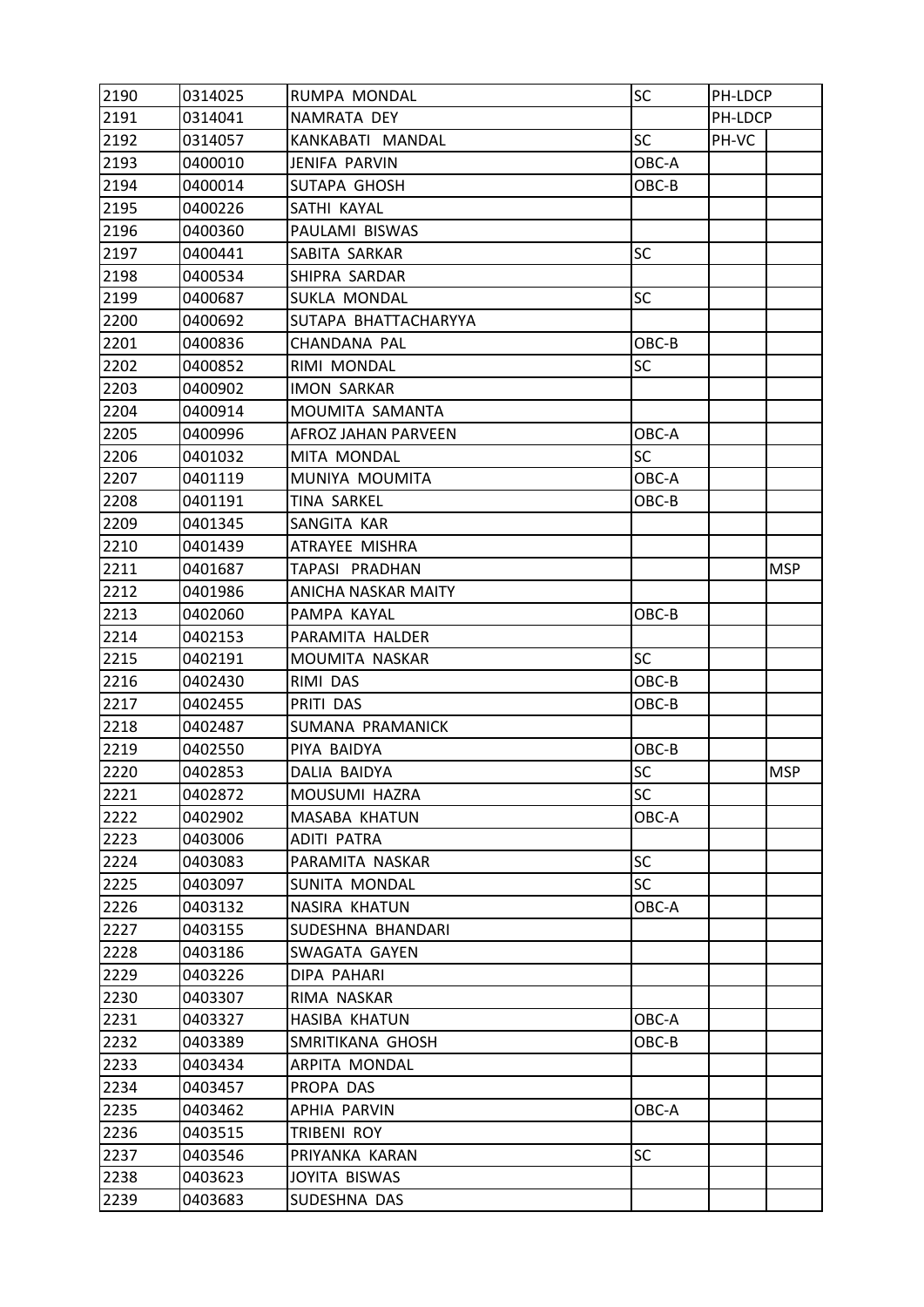| 2240 | 0403724 | SHAMPA DAS MAITI        | SC        |            |
|------|---------|-------------------------|-----------|------------|
| 2241 | 0403752 | RITIKA MONDAL           |           |            |
| 2242 | 0403799 | PUSHPITA MAYRA          |           |            |
| 2243 | 0403866 | MADHUMITA DOLUI         | SC        |            |
| 2244 | 0403935 | JAYA HALDER             |           |            |
| 2245 | 0404049 | RUBIYA KHATUN           | OBC-A     |            |
| 2246 | 0404110 | LIPIKA SARDAR           | SC        |            |
| 2247 | 0404158 | RAKHI SARDAR            |           |            |
| 2248 | 0404160 | SUSMITA HAZRA           |           |            |
| 2249 | 0404174 | TANAYA KAYAL            |           |            |
| 2250 | 0404231 | NIBEDITA MALICK         | <b>SC</b> |            |
| 2251 | 0404237 | RUMPA SADHUKHAN         | OBC-B     |            |
| 2252 | 0404258 | ANNWESHA MANDAL         |           |            |
| 2253 | 0404286 | PAPIYA MONDAL           |           |            |
| 2254 | 0404302 | <b>BARNALI MONDAL</b>   | OBC-B     |            |
| 2255 | 0404361 | RIYA BHANDARI           |           |            |
| 2256 | 0404588 | PURBASHA NAIYA          |           |            |
| 2257 | 0404775 | SUMANA SAMANTA          | OBC-B     |            |
| 2258 | 0404795 | SRABANI NASKAR          | SC        |            |
| 2259 | 0404829 | ANUSREE MONDAL          |           |            |
| 2260 | 0404850 | SAMARPITA GHOSH         | OBC-B     |            |
| 2261 | 0404851 | RIYA MONDAL             | OBC-B     |            |
| 2262 | 0405072 | AMINA KHATUN            | OBC-A     |            |
| 2263 | 0405092 | SANCHITA DAS            | OBC-B     |            |
| 2264 | 0405326 | SUSMITA MONDAL          | <b>SC</b> |            |
| 2265 | 0405414 | PAMPA MONDAL            | OBC-B     |            |
| 2266 | 0405564 | SHREYA DAS              |           |            |
| 2267 | 0405634 | HUMAIRA SULTANA         | OBC-A     |            |
| 2268 | 0405754 | <b>SUMA BARUI</b>       | OBC-B     |            |
| 2269 | 0405853 | MOUSUMI HALDER BAIDYA   |           |            |
| 2270 | 0405975 | KUHELI DAS              | OBC-B     |            |
| 2271 | 0406010 | ARPITA DUTTA            | OBC-B     |            |
| 2272 | 0406090 | SHUBHRA HALDAR          | <b>SC</b> |            |
| 2273 | 0406094 | PAYEL HALDAR            | <b>SC</b> |            |
| 2274 | 0406100 | <b>BANHISIKHA PATRA</b> | <b>SC</b> |            |
| 2275 | 0406187 | MAITREYEE DAS           |           |            |
| 2276 | 0406286 | LIMPA BHANDARI          | OBC-B     |            |
| 2277 | 0406376 | KABITA NASKAR           | <b>SC</b> | <b>MSP</b> |
| 2278 | 0406470 | KIYAFA SULTANA          | OBC-A     |            |
| 2279 | 0406484 | MADHUMITA MALIK         | <b>SC</b> |            |
| 2280 | 0406494 | PRIYANKA CHAKRABORTY    |           |            |
| 2281 | 0406678 | RAMITA KAPAT            |           |            |
| 2282 | 0406937 | KUHELI HALDER           | <b>SC</b> |            |
| 2283 | 0406985 | NARGIS MOKAMI           | OBC-A     |            |
| 2284 | 0406992 | MADHUMITA MONDAL        | SC        |            |
| 2285 | 0407080 | SIPRA DAS               |           |            |
| 2286 | 0407123 | <b>BITHIKA HALDER</b>   | <b>SC</b> |            |
| 2287 | 0407157 | SHAMPA DAS              | OBC-B     |            |
| 2288 | 0407165 | NARGIS SULTANA          | OBC-A     |            |
| 2289 | 0407273 | PARAMITA PRAMANIK       | OBC-B     |            |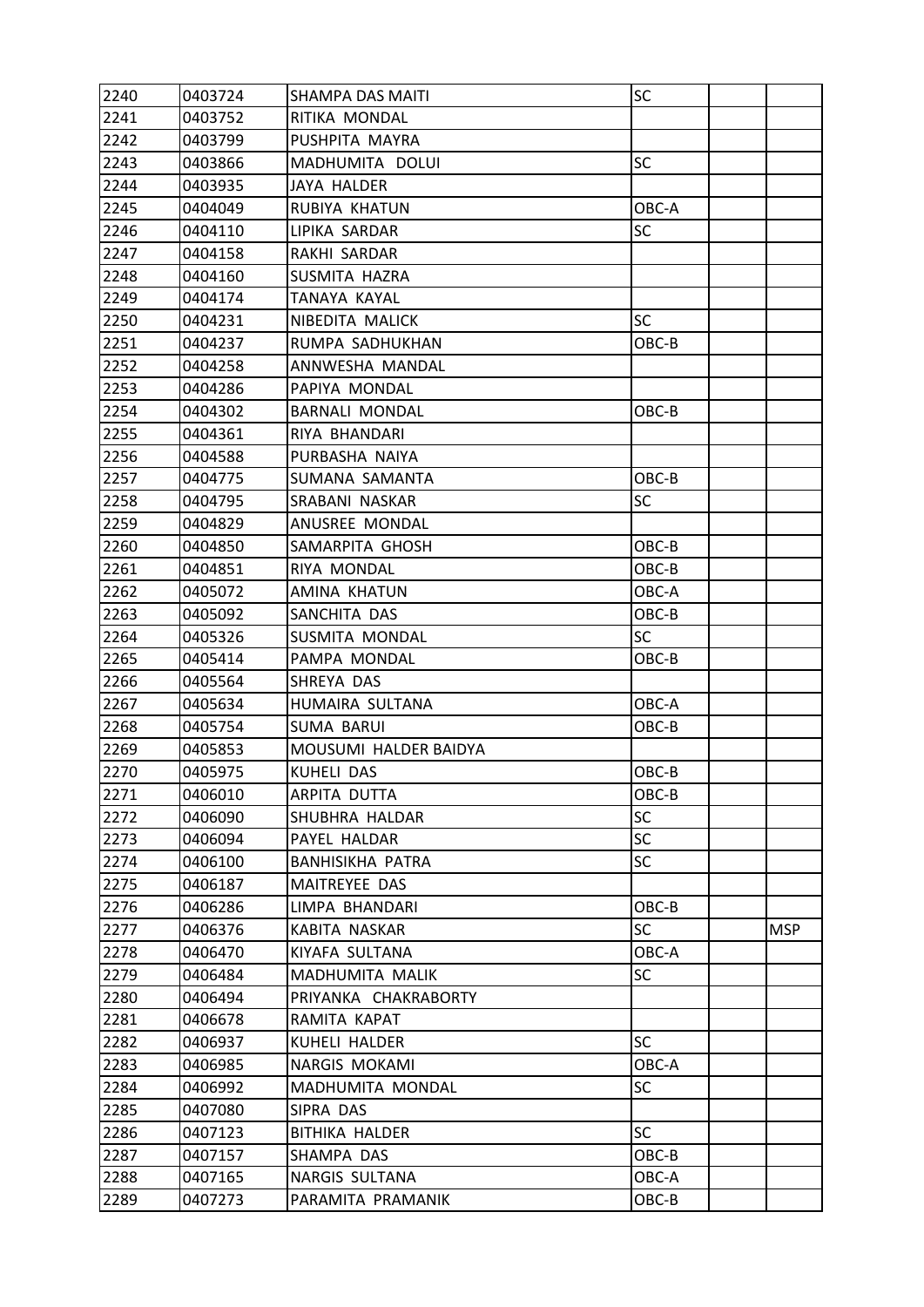| 2290 | 0407386 | SERINA KHATUN          | OBC-A     |         |  |
|------|---------|------------------------|-----------|---------|--|
| 2291 | 0407518 | PUJA MONDAL            | OBC-B     |         |  |
| 2292 | 0407521 | ANITA MANDAL           |           |         |  |
| 2293 | 0407582 | RIMITA MONDAL          |           |         |  |
| 2294 | 0407624 | SUMANA PURKAIT         |           |         |  |
| 2295 | 0407643 | <b>DOLAN MAITY</b>     |           |         |  |
| 2296 | 0407959 | SOMA MONDAL            | <b>SC</b> |         |  |
| 2297 | 0407980 | NABANITA BARMAN        | <b>SC</b> |         |  |
| 2298 | 0408021 | <b>RESMA PARVIN</b>    | OBC-A     |         |  |
| 2299 | 0408189 | <b>MAMONI KHATUN</b>   |           | PH-LDCP |  |
| 2300 | 0408196 | PUJA NASKAR            | SC        | PH-LDCP |  |
| 2301 | 0500032 | <b>TANIA KUNDU</b>     |           |         |  |
| 2302 | 0500055 | MALLIKA BISWAS         | <b>SC</b> |         |  |
| 2303 | 0500058 | SHARMISHTHA ROY        | SC        |         |  |
| 2304 | 0500169 | <b>KABERI DEY</b>      |           |         |  |
| 2305 | 0500204 | WAJDA PARVEEN          | OBC-A     |         |  |
| 2306 | 0500213 | KRISHNA PRIYA BISWAS   | SC        |         |  |
| 2307 | 0500247 | SWITI BISWAS           | <b>SC</b> |         |  |
| 2308 | 0500263 | AYANTIKA RAHA          | OBC-B     |         |  |
| 2309 | 0500268 | ALIVIA BASAK           |           |         |  |
| 2310 | 0500274 | ANKITA SAHA            |           |         |  |
| 2311 | 0500312 | APARAJITA BHATTACHARYA |           |         |  |
| 2312 | 0500318 | RESHMA KHATOON         | OBC-A     |         |  |
| 2313 | 0500325 | RUMPA BASAK            | OBC-B     |         |  |
| 2314 | 0500368 | RUBINA KHATUN          | OBC-A     |         |  |
| 2315 | 0500375 | MADHURYA MAJUMDER      |           |         |  |
| 2316 | 0500413 | SHABNAM PARVEEN        | OBC-A     |         |  |
| 2317 | 0500417 | MANIDIPA SARKAR        |           |         |  |
| 2318 | 0500421 | DONA SAHA              | OBC-B     |         |  |
| 2319 | 0500429 | POULAMI MANDAL         |           |         |  |
| 2320 | 0500435 | PRIYANKA JOARDER       |           |         |  |
| 2321 | 0500454 | PARAMITA CHOWDHURY     | SC        |         |  |
| 2322 | 0500458 | ARPITA SAHA            | <b>SC</b> |         |  |
| 2323 | 0500464 | MOUMITA MANDAL         | OBC-B     |         |  |
| 2324 | 0500467 | PRIYANKA DEBNATH       | OBC-B     |         |  |
| 2325 | 0500485 | SUBARNA SAHA           |           |         |  |
| 2326 | 0500516 | <b>KEYA PAIN</b>       |           |         |  |
| 2327 | 0500526 | PRIYASMITA CHANDA      | OBC-B     |         |  |
| 2328 | 0500567 | SUSMITA MONDAL         |           |         |  |
| 2329 | 0500598 | SUBARNA ROY            | <b>SC</b> |         |  |
| 2330 | 0500612 | PRIYANKA BHATTACHARJEE |           |         |  |
| 2331 | 0500633 | SUKANYA MALAKAR        | <b>SC</b> |         |  |
| 2332 | 0500642 | SHAMPA SATPATI         |           |         |  |
| 2333 | 0500662 | DIPIKA DAS             | <b>SC</b> |         |  |
| 2334 | 0500668 | SATHI SAHA             |           |         |  |
| 2335 | 0500743 | SIMA SHAW              | OBC-A     |         |  |
| 2336 | 0500745 | ELISHA CHOWHAN         | SC        |         |  |
| 2337 | 0500872 | SUCHANDRA GHOSH        |           |         |  |
| 2338 | 0500896 | RIMASREE BISWAS        | OBC-B     |         |  |
| 2339 | 0500927 | <b>JULEKHA KHAN</b>    |           |         |  |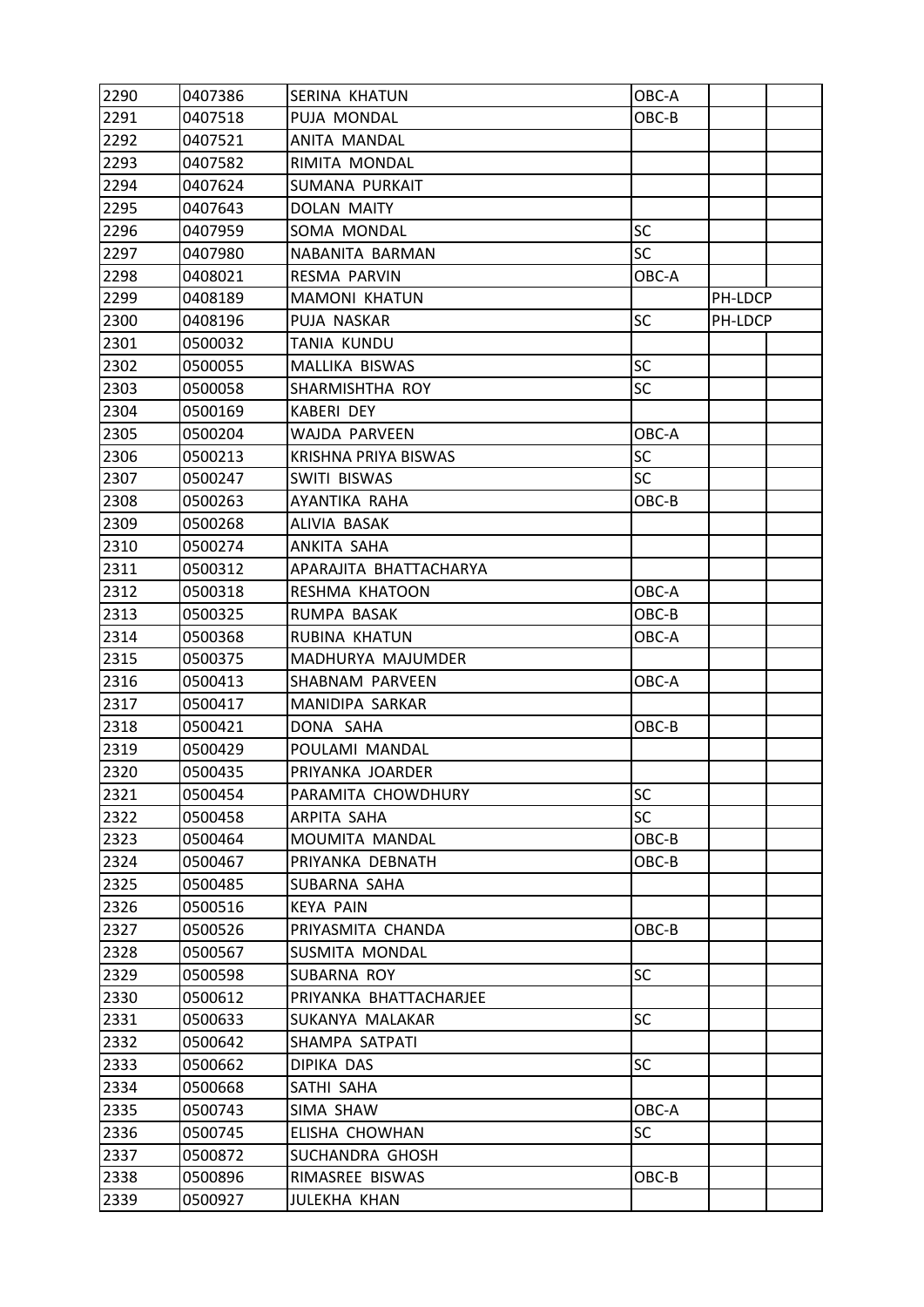| 2340         | 0500985 | MOHUA SINHA                 |           |            |
|--------------|---------|-----------------------------|-----------|------------|
| 2341         | 0500987 | SANGITA DAS                 |           |            |
| 2342         | 0500991 | MOUMITA MODAK               | OBC-B     |            |
| 2343         | 0500996 | RIMA BHADURI                |           |            |
| 2344         | 0500999 | <b>MEGHA DAS</b>            | SC        |            |
| 2345         | 0501008 | ANANYA BAL                  |           |            |
| 2346         | 0501012 | SHARMISTHA BISWAS           | <b>SC</b> |            |
| 2347         | 0501015 | TANUSHREE DUTTA             |           |            |
| 2348         | 0501051 | DIPIKA MAJHI                | <b>SC</b> |            |
| 2349         | 0501091 | SUSHMITA KUNDU              | OBC-B     |            |
| 2350         | 0501100 | <b>IPSITA BISWAS</b>        |           |            |
| 2351         | 0501114 | SATHI BISWAS                | <b>SC</b> |            |
| 2352         | 0501121 | SNIGDHA DHAR                |           |            |
| 2353         | 0501169 | NASREEN BANO                | OBC-A     |            |
| 2354         | 0501236 | ANSHUSHREE DAS              |           |            |
| 2355         | 0501269 | PUJA BISWAS                 | OBC-B     |            |
| 2356         | 0501273 | CHANDRIMA PRADHAN           |           |            |
| 2357         | 0501309 | DIPU BISWAS                 | SC        |            |
| 2358         | 0501316 | JAYAITA MALAKAR             | SC        |            |
| 2359         | 0501346 | ARPITA PAL                  |           |            |
| 2360         | 0501360 | AMRITA CHOWDHURI            |           |            |
| 2361         | 0501415 | ANISHA GHOSH                | OBC-B     |            |
| 2362         | 0501417 | SATHI PAUL                  |           |            |
| 2363         | 0501437 | JAYITA BANERJEE             |           |            |
| 2364         | 0501502 | SUDESHNA DAS                | OBC-B     |            |
|              |         |                             |           |            |
| 2365         | 0501520 | <b>TITLI KUNDU</b>          |           | <b>MSP</b> |
| 2366         | 0501521 | CHITRA SARKAR               |           |            |
| 2367         | 0501534 | ANJUM ARA                   | OBC-A     |            |
| 2368         | 0501566 | NANDITA SARKAR              | <b>SC</b> |            |
| 2369         | 0501577 | SUMANA MUKHERJEE            |           |            |
| 2370         | 0501598 | NAHEED PARVEEN              | OBC-A     |            |
| 2371         | 0501628 | RITUPARNA BASU              |           |            |
| 2372         | 0501632 | PRIYANKA BISWAS             | <b>SC</b> |            |
| 2373         | 0501642 | SANJUKTA BISWAS             | <b>SC</b> |            |
| 2374         | 0501736 | FIRDOUS YASMIN              | OBC-A     |            |
| 2375         | 0501745 | RUMPA ROY                   | <b>SC</b> |            |
| 2376         | 0501754 | ARINDITA CHOWDHURY          |           |            |
| 2377         | 0501822 | <b>BANASHREE SINGHA ROY</b> |           |            |
| 2378         | 0501864 | SWARNALI DUTTA              | OBC-B     |            |
| 2379         | 0501905 | SUKANYA PAUL                | OBC-B     |            |
| 2380         | 0501934 | <b>REEKU POREL</b>          | SC        |            |
| 2381         | 0501963 | AYANTIKA BISWAS             | <b>SC</b> |            |
| 2382         | 0501991 | TANUSREE CHATTERJEE         |           |            |
| 2383         | 0502052 | SURABI DAS                  |           |            |
| 2384         | 0502081 | TANIYA SAHA                 |           |            |
| 2385         | 0502140 | BHASWATI MUKHERJEE          |           |            |
| 2386         | 0502191 | <b>BABLI SINGH</b>          | ST        |            |
| 2387         | 0502209 | SMRITI KANA PARVEEN         | OBC-A     |            |
| 2388<br>2389 | 0502218 | SHAMIMA KHATOON.            | OBC-A     |            |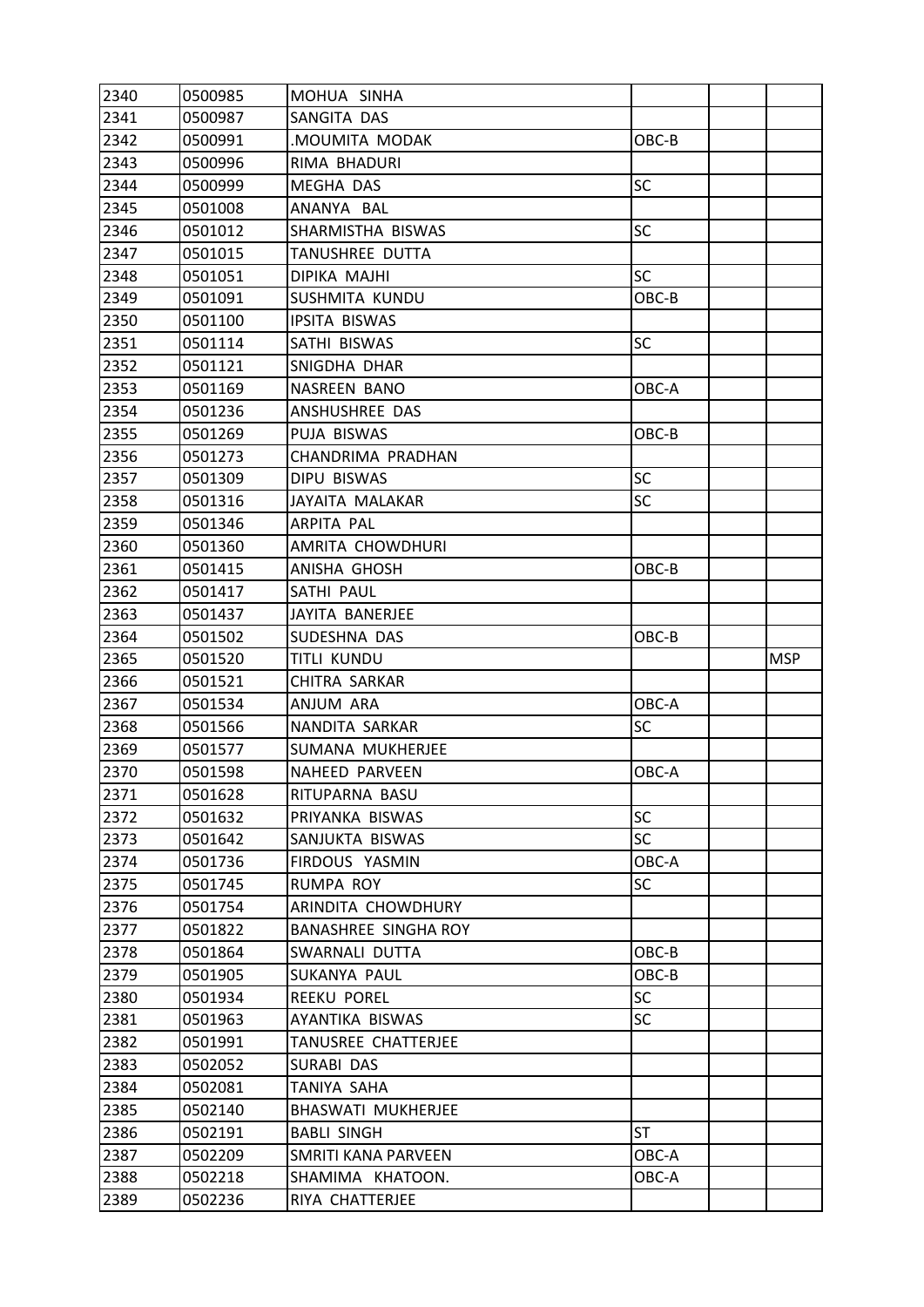| 2390 | 0502270 | SWAPNA MONDAL             | SC        |  |
|------|---------|---------------------------|-----------|--|
| 2391 | 0502298 | ANINDITA BISWAS           |           |  |
| 2392 | 0502314 | ANJUSHREE GUCHHAIT        |           |  |
| 2393 | 0502318 | APARAJITA DAS             |           |  |
| 2394 | 0502352 | TANUSHREE CHAKRABORTY     |           |  |
| 2395 | 0502353 | DEBANGANA DAS             | <b>SC</b> |  |
| 2396 | 0502361 | <b>BITRA SARKAR</b>       |           |  |
| 2397 | 0502375 | DIVYA SHAW                | OBC-B     |  |
| 2398 | 0502395 | ANGIKA BHOWMICK           |           |  |
| 2399 | 0502518 | <b>DIPIKA SARKAR</b>      | SC        |  |
| 2400 | 0502528 | <b>DEBARATI CHAUDHURI</b> |           |  |
| 2401 | 0502531 | SNIGDHA MAJUMDER          |           |  |
| 2402 | 0502596 | MERILA BISWAS             | <b>SC</b> |  |
| 2403 | 0502675 | SAHELI DEY                |           |  |
| 2404 | 0502696 | ASIFA KHATOON             | OBC-A     |  |
| 2405 | 0502709 | RITU BISWAS               | SC        |  |
| 2406 | 0502710 | PRIYANKA DAS              |           |  |
| 2407 | 0502726 | PIYALI DAS                | OBC-B     |  |
| 2408 | 0502741 | SHARMISTHA MUKHERJEE      |           |  |
| 2409 | 0502751 | <b>MAMPI MONDAL</b>       | OBC-B     |  |
| 2410 | 0502801 | PRIYANKA DHALI            | <b>SC</b> |  |
| 2411 | 0502809 | GARGI SARKAR              |           |  |
| 2412 | 0502836 | SAYANI CHATTERJEE         |           |  |
| 2413 | 0502892 | <b>ARPITA GHOSH</b>       | OBC-B     |  |
| 2414 | 0502972 | SANCHARI DAS              |           |  |
| 2415 | 0503002 | TUMPA SARKAR              | <b>SC</b> |  |
| 2416 | 0503032 | NABANITA PAUL             |           |  |
| 2417 | 0503043 | SWAMARPITA MUKHERJEE      |           |  |
| 2418 | 0503049 | <b>ADITI PAUL</b>         | OBC-B     |  |
| 2419 | 0503073 | USOSI RAM                 | SC        |  |
| 2420 | 0503074 | RIYASHREE DAS             |           |  |
| 2421 | 0503076 | ARPITA GHOSH              |           |  |
| 2422 | 0503085 | DIPTI DAS                 | <b>SC</b> |  |
| 2423 | 0503093 | RESHMA KHATOON            | OBC-A     |  |
| 2424 | 0503110 | MANOMITA DAS              | <b>SC</b> |  |
| 2425 | 0503116 | RIMPA GUPTA               |           |  |
| 2426 | 0503156 | PRIYANKA SAHA             | <b>SC</b> |  |
| 2427 | 0503161 | ASMITA NANDI              |           |  |
| 2428 | 0503165 | NIBEDITA MONDAL           | <b>SC</b> |  |
| 2429 | 0503168 | NAJRIN AHAMMED            | OBC-A     |  |
| 2430 | 0503177 | CHHANDITA RAY             |           |  |
| 2431 | 0503180 | SWARUPA BISWAS            | <b>SC</b> |  |
| 2432 | 0503211 | RIYA KOLEY                | OBC-B     |  |
| 2433 | 0503234 | <b>BIPASA SARKAR</b>      | <b>SC</b> |  |
| 2434 | 0503237 | SANJIDA ANJUM             | OBC-A     |  |
| 2435 | 0503242 | SUSMITA CHANDA            |           |  |
| 2436 | 0503249 | TANUSREE MAJUMDAR         |           |  |
| 2437 | 0503299 | SANGITA DAS               |           |  |
| 2438 | 0503326 | ANANYA GOLDER             | <b>SC</b> |  |
| 2439 | 0503332 | NEHA SASMAL               |           |  |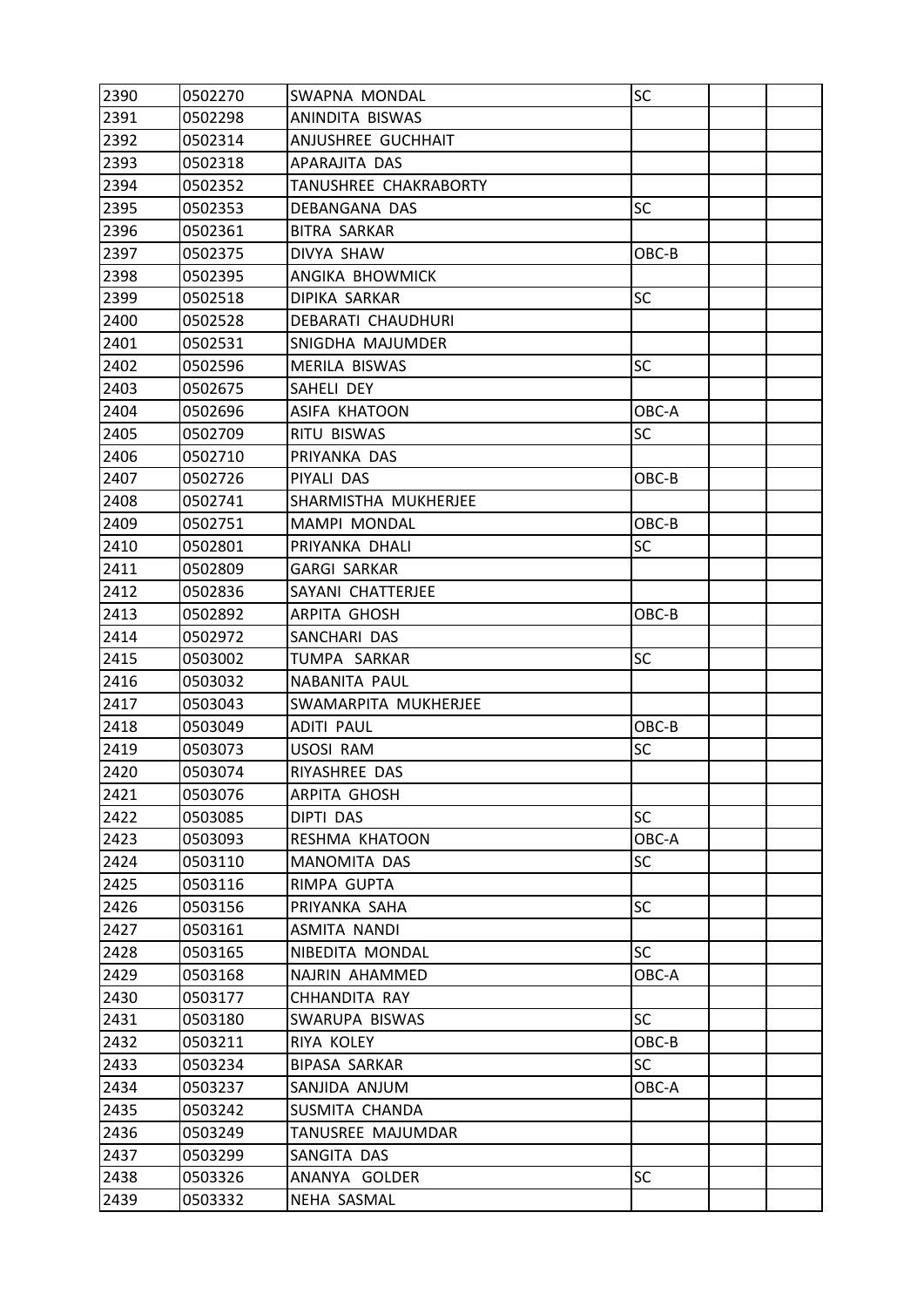| 2440 | 0503384 | MOUMITA NANDI         |           |            |
|------|---------|-----------------------|-----------|------------|
| 2441 | 0503403 | NAUREEN AHAMMED       | OBC-A     |            |
| 2442 | 0503415 | PRIYANKA NANDY        |           |            |
| 2443 | 0503422 | PARAMITA HALDER       | <b>SC</b> |            |
| 2444 | 0503430 | PRIYA BISWAS          | <b>SC</b> |            |
| 2445 | 0503434 | RIYA HALDER           | SC        |            |
| 2446 | 0503438 | LAXMI MAJUMDER        |           |            |
| 2447 | 0503458 | SUSMITA SADHUKHAN     | OBC-B     |            |
| 2448 | 0503505 | ANTARA BISWAS         | SC        |            |
| 2449 | 0503506 | UMA DAS               | OBC-B     | <b>MSP</b> |
| 2450 | 0503516 | RIYA DAS              |           |            |
| 2451 | 0503560 | SWAGATA DEY           |           |            |
| 2452 | 0503587 | SRIJA SENGUPTA        |           |            |
| 2453 | 0503661 | LOPAMUDRA BISWAS      |           |            |
| 2454 | 0503697 | VIDYA PANDIT          |           |            |
| 2455 | 0503698 | SAPNA GOND            | <b>ST</b> |            |
| 2456 | 0503708 | SUMANA BISWAS         |           |            |
| 2457 | 0503793 | SWATI HALDER          | <b>SC</b> |            |
| 2458 | 0503801 | SURUPA SADHU          |           |            |
| 2459 | 0503807 | SUPARNA ORAON         | <b>ST</b> |            |
| 2460 | 0503867 | DEBJANI GUPTA         |           |            |
| 2461 | 0503891 | SARMISTA ROY          | <b>SC</b> |            |
| 2462 | 0503896 | MONALISHA BANIK       |           |            |
| 2463 | 0503908 | <b>JUTHIKA BISWAS</b> | <b>SC</b> |            |
| 2464 | 0503917 | ASIFA PARWEEN         | OBC-A     |            |
| 2465 | 0503957 | APARNA PAIN           |           |            |
| 2466 | 0503972 | RAKHI DAS             | SC        |            |
| 2467 | 0503974 | RESHMA MONDAL         | SC        |            |
| 2468 | 0503980 | <b>RESHMI ROY</b>     |           |            |
| 2469 | 0504000 | ANKITA SEN            |           |            |
| 2470 | 0504051 | APARAJITA SAMANTA     |           |            |
| 2471 | 0504075 | RIMPA MISTRI          | SC        |            |
| 2472 | 0504103 | NANDITA MANDOL        | <b>SC</b> |            |
| 2473 | 0504105 | NAFISA FATMA          |           |            |
| 2474 | 0504123 | RUBINA PAL            | OBC-B     |            |
| 2475 | 0504186 | RIMA MONDAL           | <b>SC</b> |            |
| 2476 | 0504242 | SAMAPTI BHATTACHARJEE |           |            |
| 2477 | 0504279 | SUMITA MOITRA         |           |            |
| 2478 | 0504313 | SUNITA CHAKRABORTY    |           |            |
| 2479 | 0504394 | RINKU BAIRAGI         | SC        |            |
| 2480 | 0504450 | RITIKA SINGH          |           |            |
| 2481 | 0504481 | SANTANA ROY           | <b>SC</b> |            |
| 2482 | 0504561 | SABERA KHATUN         | OBC-A     |            |
| 2483 | 0504627 | SRABANTI BISWAS       | <b>SC</b> |            |
| 2484 | 0504641 | KAMALA SARKAR         | <b>SC</b> |            |
| 2485 | 0504644 | PRIYA PRAMANICK       | SC        |            |
| 2486 | 0504670 | VIBHA SINGH           | ST        |            |
| 2487 | 0504702 | RAKSHA JAISWAL        | OBC-A     |            |
| 2488 | 0504737 | ARFA KHATOON          | OBC-A     |            |
| 2489 | 0504797 | SUDIPTA MUKHERJEE     |           |            |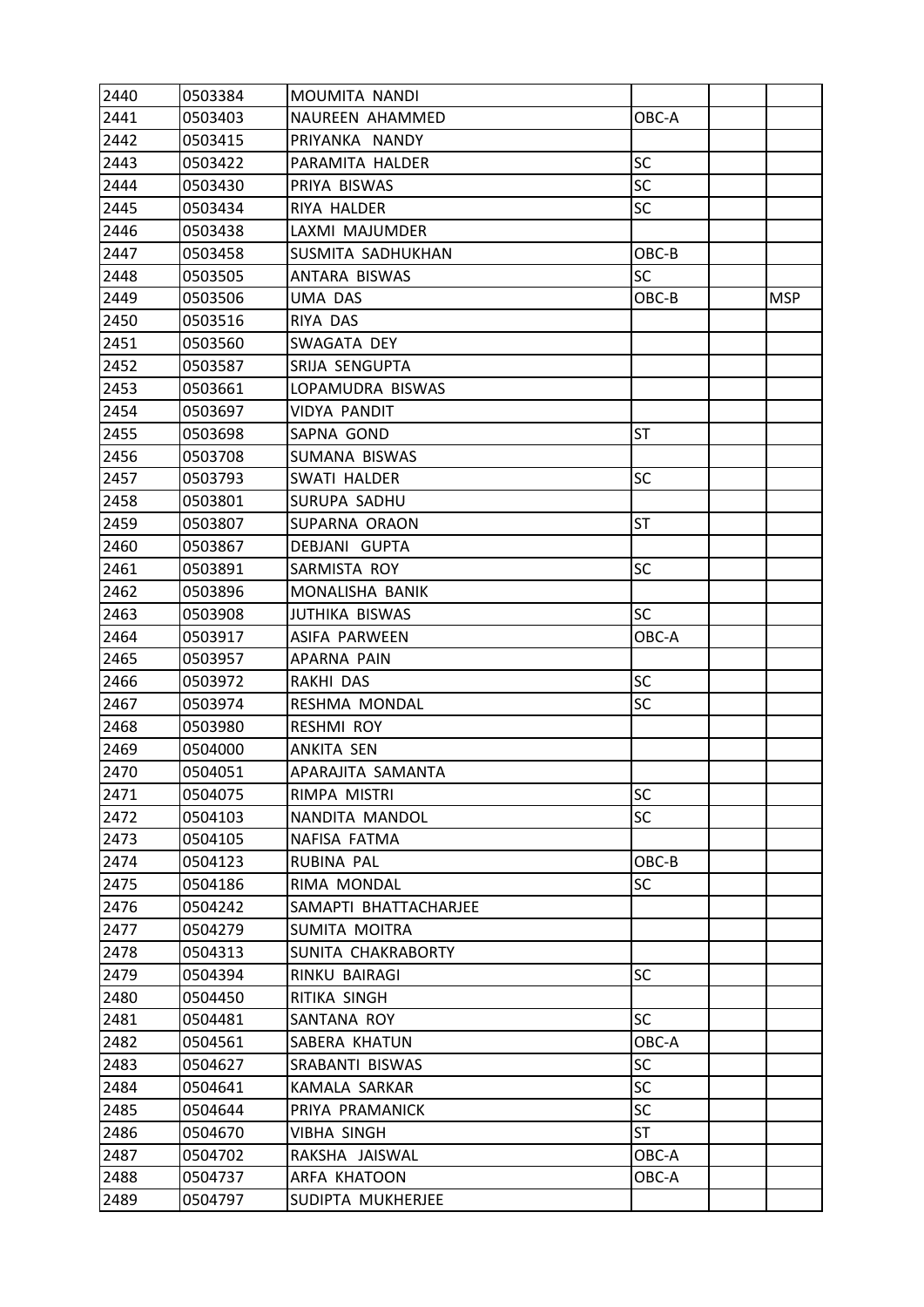| 2490 | 0504821 | ROUSHANI PARVIN          | OBC-A     |            |
|------|---------|--------------------------|-----------|------------|
| 2491 | 0504884 | SUNITA JASH              |           |            |
| 2492 | 0504918 | SHIPRA SHAW              | OBC-B     |            |
| 2493 | 0504959 | PANCHALI DAS             |           |            |
| 2494 | 0505013 | SNEYEE GOSWAMI           |           |            |
| 2495 | 0505021 | PALLABI HIRA             | SC        |            |
| 2496 | 0505038 | MAMPI MONDAL             | <b>SC</b> |            |
| 2497 | 0505068 | <b>BISHAKHA MONDAL</b>   | <b>SC</b> |            |
| 2498 | 0505101 | SHREYA MUKHERJEE         |           |            |
| 2499 | 0505106 | MANDIRA ROY              |           |            |
| 2500 | 0505128 | DEBARATI ROY             | <b>SC</b> |            |
| 2501 | 0505136 | SNIGDHA ROY              |           |            |
| 2502 | 0505198 | TABASSUM PARWEEN         | OBC-A     |            |
| 2503 | 0505263 | SONIA MAJUMDAR           | <b>SC</b> |            |
| 2504 | 0505288 | PRIYA MONDAL             | <b>SC</b> |            |
| 2505 | 0505297 | <b>BIDISHA GHOSH</b>     |           |            |
| 2506 | 0505371 | TANUSREE SAHA            |           |            |
| 2507 | 0505398 | ANIMA PATRA              | <b>SC</b> | MSP        |
| 2508 | 0505411 | DIPIKA KUMARI GOND       | <b>ST</b> |            |
| 2509 | 0505531 | TANUSHREE DEY            |           |            |
| 2510 | 0505533 | SHAISTA KHATOON          | OBC-A     |            |
| 2511 | 0505578 | SOUMI CHAKRABORTI        |           |            |
| 2512 | 0505644 | <b>INDRANI PAUL</b>      | OBC-B     |            |
| 2513 | 0505648 | <b>TAMALI PAUL</b>       | OBC-B     |            |
| 2514 | 0505734 | PARAMITA GHOSH           |           |            |
| 2515 | 0505740 | PRIYANKA BANERJEE        |           |            |
| 2516 | 0505775 | TANIA MONDAL             | OBC-A     |            |
| 2517 | 0505784 | RESHMA SULTANA           | OBC-A     |            |
| 2518 | 0505814 | <b>DEBALINA SENGUPTA</b> |           |            |
| 2519 | 0505858 | SUPARNA BISWAS           | <b>SC</b> | <b>MSP</b> |
| 2520 | 0505869 | SOUMI CHAKRABORTY        |           |            |
| 2521 | 0505872 | ANUBARNA DUTTA CHOWDHURY |           |            |
| 2522 | 0505890 | SEULI SARKAR             | OBC-B     |            |
| 2523 | 0505913 | SUPRIYA PAUL             | $OBC-B$   |            |
| 2524 | 0505922 | SASWATI GHOSH            | OBC-B     |            |
| 2525 | 0505934 | <b>INDRANI NANDI</b>     |           |            |
| 2526 | 0505945 | RUPASREE PODDER          |           |            |
| 2527 | 0505951 | SANGITA PAUL             | <b>SC</b> |            |
| 2528 | 0505958 | PRIYA BALA               | <b>SC</b> |            |
| 2529 | 0505968 | ASMITA CHATTERJEE        |           |            |
| 2530 | 0505971 | CHAMPA CHOWDHURY         |           |            |
| 2531 | 0505972 | POULAMI GHOSH            | OBC-B     |            |
| 2532 | 0505974 | BANHI RAKSHIT            |           |            |
| 2533 | 0505986 | KHADIJA MONDAL           | OBC-A     |            |
| 2534 | 0505990 | DEBARATI SINGHA          |           |            |
| 2535 | 0505993 | ARPITA KARMAKAR          | OBC-B     |            |
| 2536 | 0506029 | MOUTUSHI MAITRA          |           |            |
| 2537 | 0506062 | SWAGATA ROY              | <b>SC</b> |            |
| 2538 | 0506065 | SANTANA PRATIHAR         |           |            |
| 2539 | 0506114 | SAYANI BISWAS            |           |            |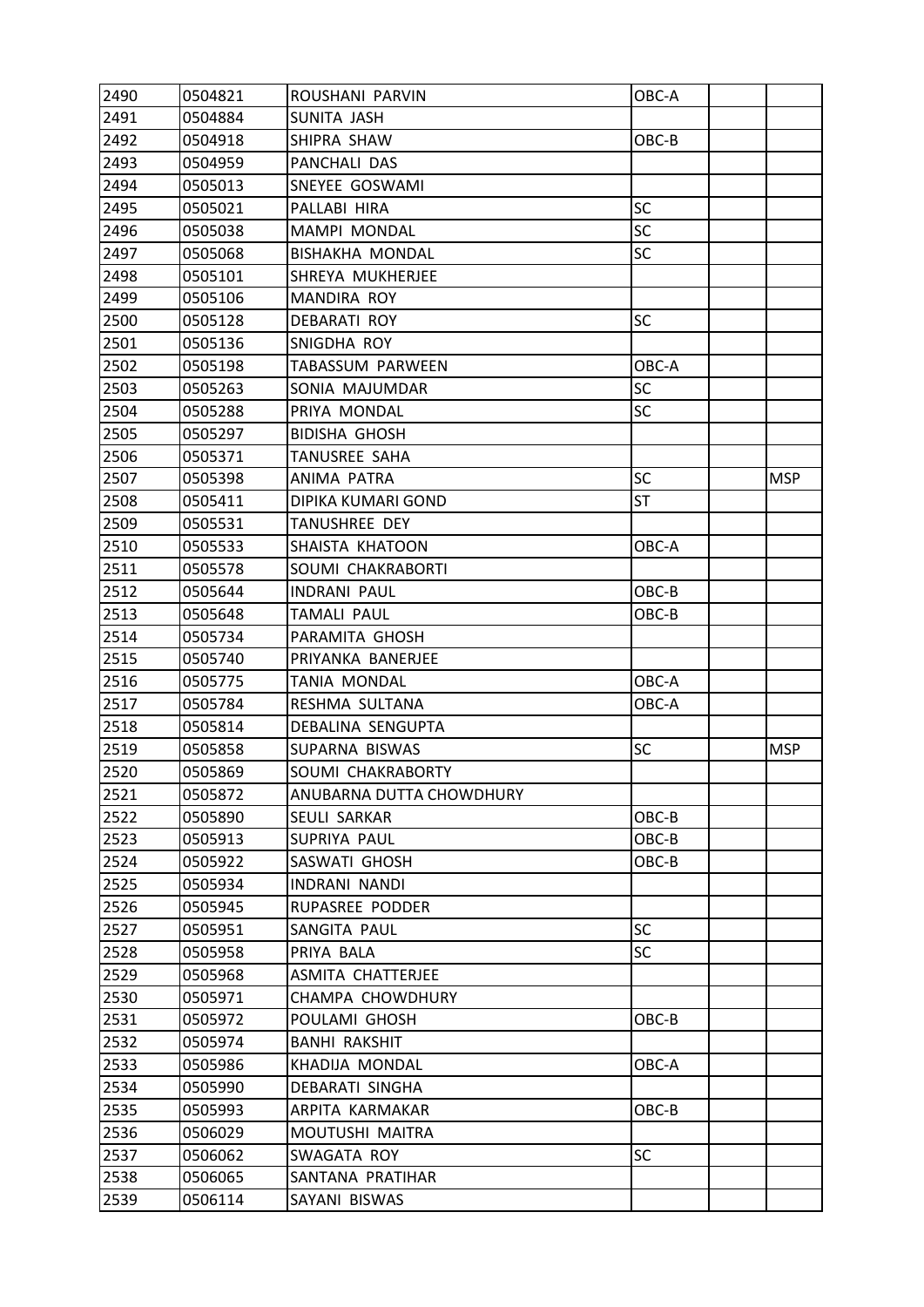| 2540 | 0506171 | SUSMITA GHOSH              | OBC-B     |  |
|------|---------|----------------------------|-----------|--|
| 2541 | 0506178 | PRIYANKA SUR               | OBC-B     |  |
| 2542 | 0506189 | SNEHA MONDAL               | <b>SC</b> |  |
| 2543 | 0506203 | LINA PAUL                  |           |  |
| 2544 | 0506232 | PUJA MUKHERJEE             |           |  |
| 2545 | 0506247 | ARPITA MUKHERJEE           |           |  |
| 2546 | 0506268 | SUMANA ADHIKARY            |           |  |
| 2547 | 0506276 | MOUMITA RAKSHIT            |           |  |
| 2548 | 0506277 | TRISHNA MONDAL             | OBC-B     |  |
| 2549 | 0506307 | ANKITA DAS                 | OBC-B     |  |
| 2550 | 0506332 | DEBARATI MUKHERJEE         |           |  |
| 2551 | 0506340 | MOU GHOSH                  | OBC-B     |  |
| 2552 | 0506362 | SMITA DAS                  | <b>SC</b> |  |
| 2553 | 0506387 | SAHELI BANERJEE            |           |  |
| 2554 | 0506398 | SHRILA ROY                 | <b>SC</b> |  |
| 2555 | 0506403 | <b>SUMITA BANEREE</b>      |           |  |
| 2556 | 0506425 | SUDESHNA DAS               | OBC-B     |  |
| 2557 | 0506427 | ANKHI SARKAR               |           |  |
| 2558 | 0506428 | <b>DEBI KUMARI LIMBUNI</b> | <b>ST</b> |  |
| 2559 | 0506436 | MOUSUMI DUTTA              |           |  |
| 2560 | 0506457 | SUKANYA GANGULY            |           |  |
| 2561 | 0506479 | SREYA DUTTA                | OBC-B     |  |
| 2562 | 0506486 | CHANDRANI SENGUPTA         |           |  |
| 2563 | 0506530 | SWARNALI SARKAR            |           |  |
| 2564 | 0506546 | PIYALI BAIRAGI             | <b>SC</b> |  |
| 2565 | 0506583 | MONISHA MALLICK            | <b>SC</b> |  |
| 2566 | 0506601 | PARAMITA BISWAS            | <b>SC</b> |  |
| 2567 | 0506684 | ANINDITA DAS               |           |  |
| 2568 | 0506731 | PAKHI DAS                  | SC        |  |
| 2569 | 0506739 | RANITA BISWAS              | SC        |  |
| 2570 | 0506770 | PIYALI MAJUMDER            | SC        |  |
| 2571 | 0506784 | ANANYA SAHA                |           |  |
| 2572 | 0506801 | PAPIYA SARKAR              | <b>SC</b> |  |
| 2573 | 0506819 | RIBA BARIK                 |           |  |
| 2574 | 0506832 | RESHMI DEY                 |           |  |
| 2575 | 0506836 | JAHIDA MONDAL              | OBC-A     |  |
| 2576 | 0506845 | PRIYANKA DAS               | <b>SC</b> |  |
| 2577 | 0506848 | RIA PAL                    | OBC-B     |  |
| 2578 | 0506862 | SWAGATA MANDAL             | <b>SC</b> |  |
| 2579 | 0506911 | MEGHA BOSE                 |           |  |
| 2580 | 0506917 | RIYA DOLUI                 | SC        |  |
| 2581 | 0506919 | SUDIPTA DEBNATH            | OBC-B     |  |
| 2582 | 0506933 | SHRABANI PAL               |           |  |
| 2583 | 0506944 | SRIJA CHAKRABORTY          |           |  |
| 2584 | 0506951 | SASWATI JAYDHAR            | <b>SC</b> |  |
| 2585 | 0506953 | SUMEETA DEB                |           |  |
| 2586 | 0506965 | MINAKSHI BISWAS            | <b>SC</b> |  |
| 2587 | 0506978 | SAHELI BISWAS              | <b>SC</b> |  |
| 2588 | 0506981 | KABITA MUKHERJEE           |           |  |
| 2589 | 0506990 | <b>RUBI SIKDER</b>         | <b>SC</b> |  |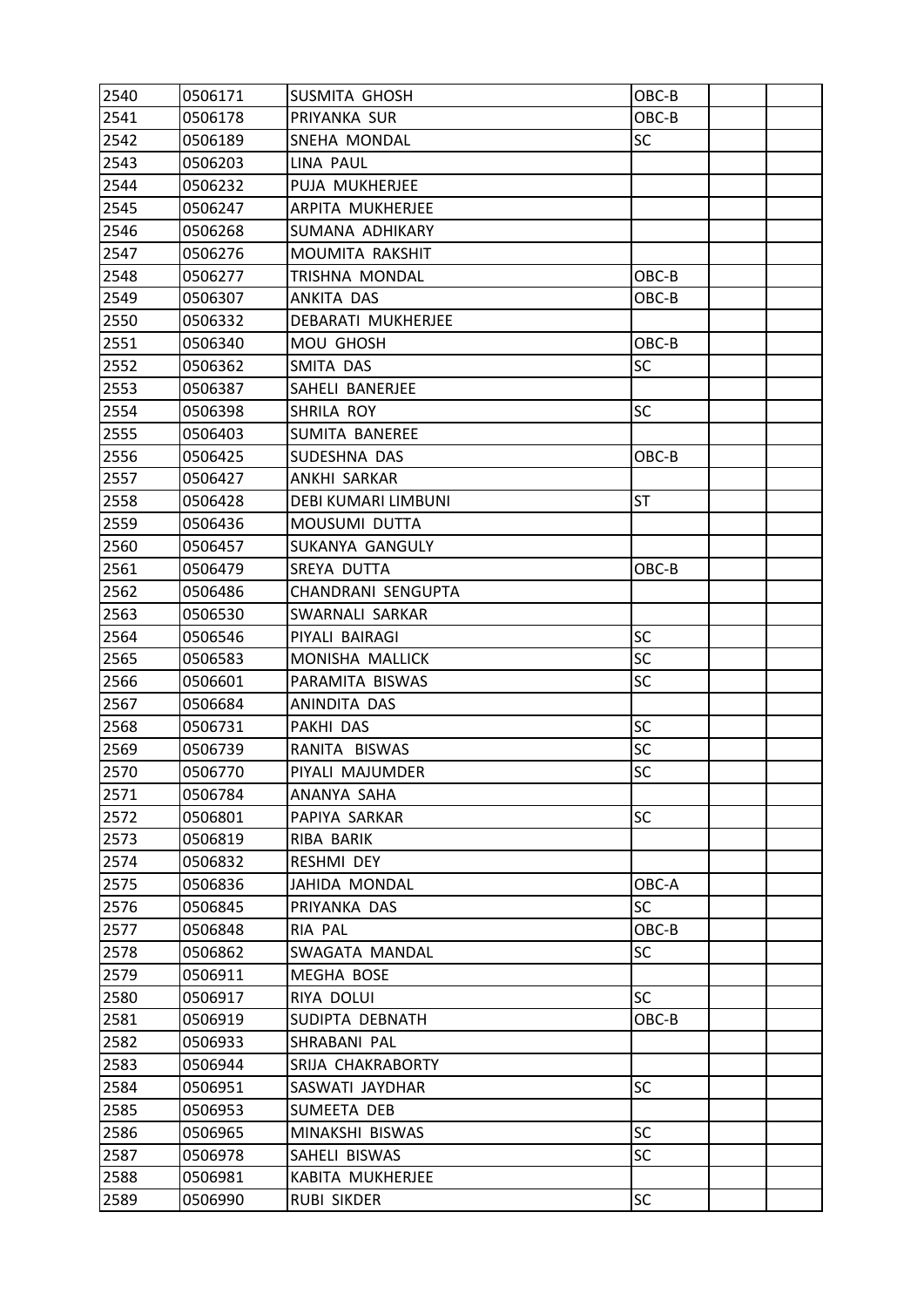| 2590 | 0507001 | MANIDIPA BHATTACHARJEE  |           |            |
|------|---------|-------------------------|-----------|------------|
| 2591 | 0507015 | SANGITA ROY             | OBC-B     |            |
| 2592 | 0507041 | USHA DAS                | <b>SC</b> |            |
| 2593 | 0507044 | <b>TANUSREE DEY</b>     | OBC-B     |            |
| 2594 | 0507109 | MONIKA BACHAR           |           |            |
| 2595 | 0507122 | SUCHHANDA KUNDU         |           |            |
| 2596 | 0507133 | ANWESHA MONDAL          | <b>SC</b> |            |
| 2597 | 0507137 | PALLABI CHAKRABORTY     |           |            |
| 2598 | 0507159 | SWEATA KUCHLYAN         | OBC-B     |            |
| 2599 | 0507189 | SUMANA SAHA             |           |            |
| 2600 | 0507194 | SUDESHNA SINGHA ROY     |           |            |
| 2601 | 0507220 | ARENA SENGUPTA          |           |            |
| 2602 | 0507233 | SUPARNA GHOSAL          |           |            |
| 2603 | 0507242 | MOUMITA SINGHA ROY      |           |            |
| 2604 | 0507250 | PAYEL DATTA             |           | <b>MSP</b> |
| 2605 | 0507261 | KALYANI SAHA            |           |            |
| 2606 | 0507266 | PAYAL HANSDA            | <b>ST</b> |            |
| 2607 | 0507281 | <b>NUPUR BISWAS</b>     | SC        |            |
| 2608 | 0507287 | AISHEE BANDYOPADHYAY    |           |            |
| 2609 | 0507290 | <b>TUMPA BISWAS</b>     | SC        |            |
| 2610 | 0507294 | <b>BHASWATI GHOSH</b>   |           |            |
| 2611 | 0507383 | RUKSHAT PARVIN          | OBC-A     |            |
| 2612 | 0507402 | MOUSUMI BISWAS          | SC        |            |
| 2613 | 0507446 | SAMPRITI DAS            |           |            |
| 2614 | 0507450 | PIYALI MAITY            |           |            |
| 2615 | 0507491 | ISHIKA DAKSHY           | OBC-B     |            |
| 2616 | 0507512 | PROTHAMA MITRA          | OBC-B     |            |
| 2617 | 0507531 | SREE CHATTERJEE         |           |            |
| 2618 | 0507545 | SNIHA BHOWMICK          |           |            |
| 2619 | 0507553 | MANISHA SARKAR          |           |            |
| 2620 | 0507568 | SANGEETA SARKAR         | SC        |            |
| 2621 | 0507571 | SWASTIKA NATH           | OBC-B     |            |
| 2622 | 0507573 | <b>GITIKA BISWAS</b>    | <b>SC</b> |            |
| 2623 | 0507587 | RAJANNYA MISTRI         | <b>SC</b> |            |
| 2624 | 0507608 | PRIYA DAS               | <b>SC</b> |            |
| 2625 | 0507657 | HASINA KHATUN           | OBC-A     |            |
| 2626 | 0507658 | SUSMITA PODDER          |           |            |
| 2627 | 0507666 | NOSMINNESA KHATUN       | OBC-A     |            |
| 2628 | 0507698 | NEELAM BISWAS           | SC        |            |
| 2629 | 0507723 | MITA BHATTACHARJEE      |           |            |
| 2630 | 0507754 | SAMARPITA SARKAR        |           |            |
| 2631 | 0507766 | PRIYANKA MONDAL         | <b>SC</b> |            |
| 2632 | 0507771 | SUCHANA MUKHERJEE       |           |            |
| 2633 | 0507776 | ARPITA NAG              |           |            |
| 2634 | 0507781 | ISHITA CHAKRABORTY      |           |            |
| 2635 | 0507804 | MONALISHA BHATTACHARYYA |           |            |
| 2636 | 0507806 | SREEPARNA SAMANTA       |           |            |
| 2637 | 0507811 | SUCHANDRA SAHA          |           | <b>MSP</b> |
| 2638 | 0507847 | ANKITA PODDER           |           |            |
| 2639 | 0507881 | PARICHITA BERA          | OBC-B     |            |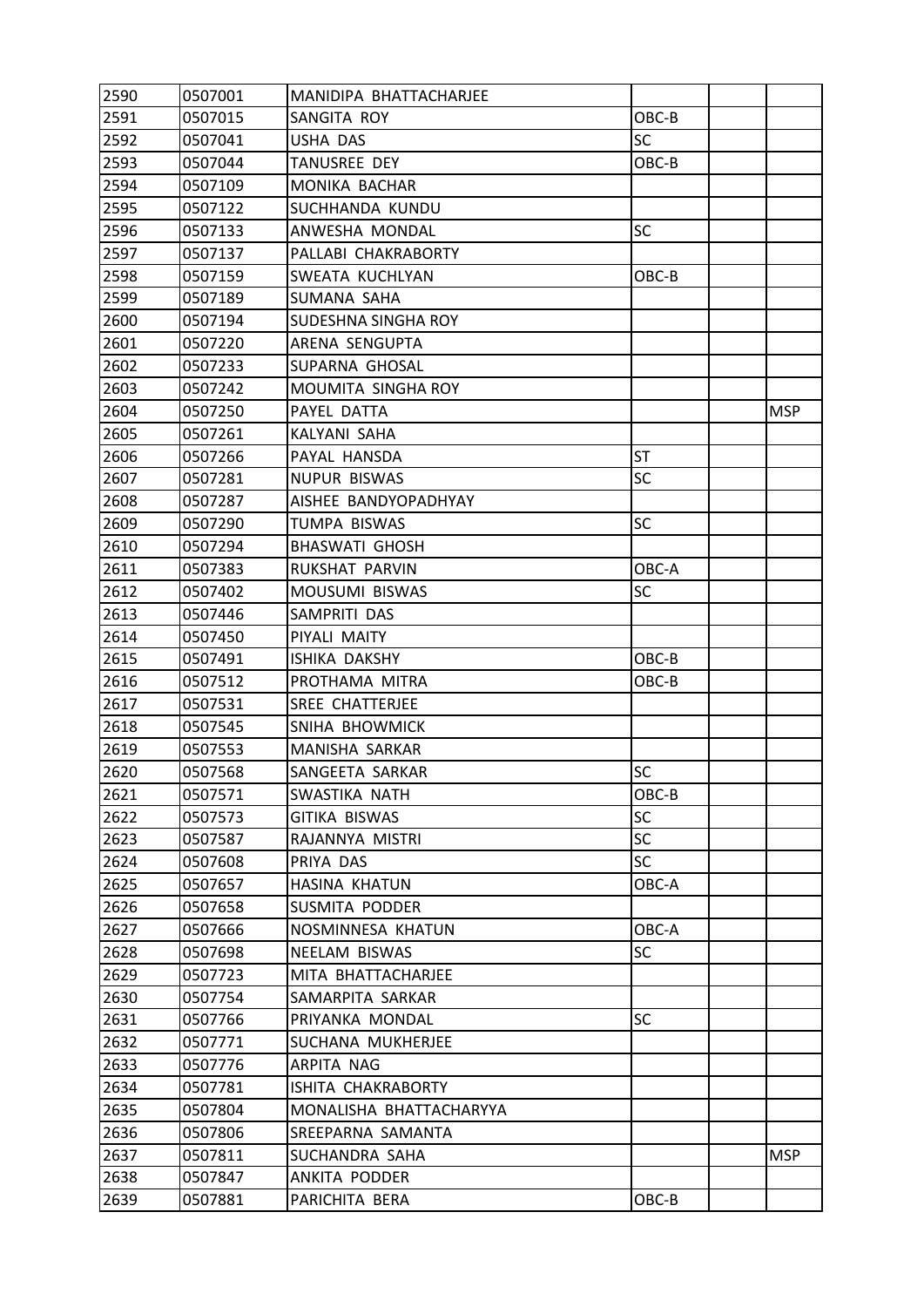| 2640 | 0507885 | SUNETRA CHAKRABARTY   |           |            |
|------|---------|-----------------------|-----------|------------|
| 2641 | 0507917 | PAPRI MONDAL          |           |            |
| 2642 | 0507918 | DEBIKA DAS            | <b>SC</b> |            |
| 2643 | 0507939 | SHALINI BAG           | SC        |            |
| 2644 | 0507962 | PRIYANKA SEN          |           | <b>MSP</b> |
| 2645 | 0507977 | DEBAPRIYA CHAKRABORTY |           |            |
| 2646 | 0508036 | SHAMIMA YASMIN        | OBC-A     |            |
| 2647 | 0508110 | POULOMI SAHA          |           |            |
| 2648 | 0508113 | RINKU BASAK           | OBC-B     |            |
| 2649 | 0508178 | RIYA PATRA            |           |            |
| 2650 | 0508190 | SUDIPTA BISWAS        | SC        |            |
| 2651 | 0508199 | SAYARINA CHAKRABORTY  |           |            |
| 2652 | 0508240 | SWARNALI DAS          |           | <b>MSP</b> |
| 2653 | 0508334 | SURANGAMA ROY         |           |            |
| 2654 | 0508351 | <b>BARNALI SAHA</b>   |           |            |
| 2655 | 0508360 | PRIYANKA ROY          | <b>SC</b> |            |
| 2656 | 0508400 | SUDIPTA KUNDU         |           |            |
| 2657 | 0508416 | MADHUMITA DEY         |           |            |
| 2658 | 0508429 | SUPARNA KUNDU         | OBC-B     |            |
| 2659 | 0508436 | DYUTI MUKHERJEE       |           |            |
| 2660 | 0508438 | NISHA SHAW            | <b>SC</b> |            |
| 2661 | 0508516 | LALITA YADAV          | OBC-B     |            |
| 2662 | 0508554 | RIYA BEPARI           |           |            |
| 2663 | 0508564 | MADHURIMA MAJUMDER    | <b>SC</b> |            |
| 2664 | 0508593 | SUNANDITA BISWAS      |           |            |
| 2665 | 0508596 | DEEPA BISWAS          | SC        |            |
| 2666 | 0508599 | NANDITA CHAKRABORTY   |           |            |
| 2667 | 0508601 | DOLA MONDAL           | SC        |            |
| 2668 | 0508629 | <b>ITI BISWAS</b>     | <b>SC</b> |            |
| 2669 | 0508631 | PAROMITA ROY          | SC        |            |
| 2670 | 0508633 | AMBALIKA GHOSH        |           |            |
| 2671 | 0508635 | RITIKA BISWAS         | SC        |            |
| 2672 | 0508647 | NISMITA KUNDU         |           |            |
| 2673 | 0508653 | RIMPA HALDER          | <b>SC</b> |            |
| 2674 | 0508693 | SUSMITA PAUL          | OBC-B     |            |
| 2675 | 0508702 | SULEKHA PAUL          |           |            |
| 2676 | 0508710 | PUJA KUMARI SHARMA    |           |            |
| 2677 | 0508717 | SWETA NANDI           |           |            |
| 2678 | 0508818 | POOJA BISWAS          | <b>SC</b> |            |
| 2679 | 0508827 | RIYA SEN              |           |            |
| 2680 | 0508859 | BANDITA KARMAKAR      | OBC-B     |            |
| 2681 | 0508947 | LABANI MALIK          | SC        |            |
| 2682 | 0508961 | ROTI PANDIT           |           |            |
| 2683 | 0509012 | ANWESHA MONDAL        | <b>SC</b> |            |
| 2684 | 0509023 | SAMPA ORAW            | ST        |            |
| 2685 | 0509058 | ANUSHKA GHOSH         | OBC-B     |            |
| 2686 | 0509064 | <b>KRITI MANDAL</b>   |           |            |
| 2687 | 0509077 | DEBASHREE SAHA        |           |            |
| 2688 | 0509088 | SWATI ROY             |           |            |
| 2689 | 0509103 | SUSMITA HALDAR        | SC        |            |
|      |         |                       |           |            |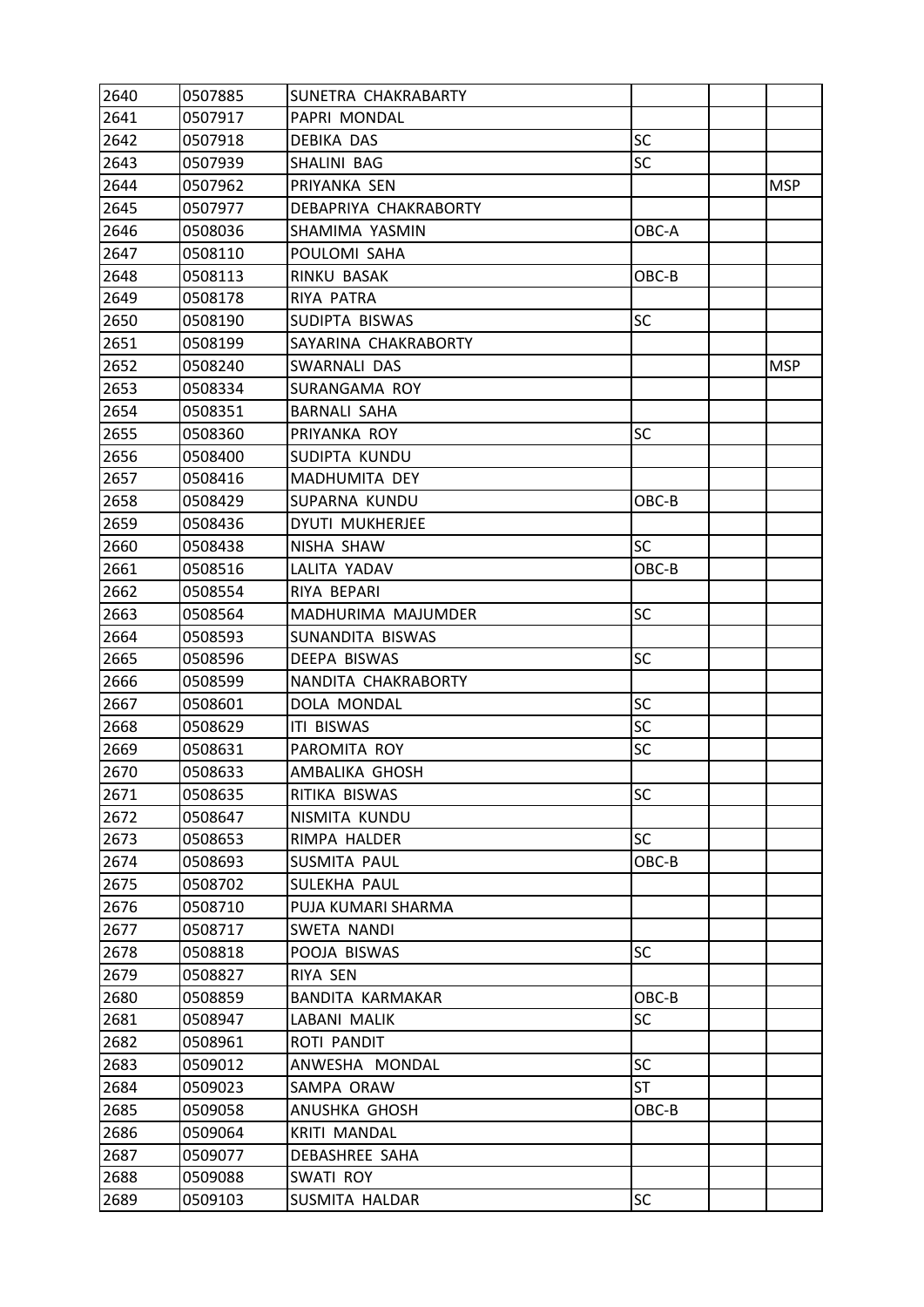| 2690 | 0509106 | MADHURIMA TALUKDAR       |           |  |
|------|---------|--------------------------|-----------|--|
| 2691 | 0509147 | <b>DIPA RANI DAS</b>     | <b>SC</b> |  |
| 2692 | 0509153 | SOMA MONDAL              |           |  |
| 2693 | 0509191 | SHREYA SIKDER            | <b>SC</b> |  |
| 2694 | 0509195 | MOUMITA BAIDYA           | SC        |  |
| 2695 | 0509240 | DOLA ROY                 | <b>SC</b> |  |
| 2696 | 0509246 | RIA MAJUMDER             | <b>SC</b> |  |
| 2697 | 0509265 | ANURUPA SINHA            |           |  |
| 2698 | 0509271 | NABANITA BHATTACHARJEE   |           |  |
| 2699 | 0509278 | SAGARIKA ROY             | <b>SC</b> |  |
| 2700 | 0509290 | PAYEL SAHOO              |           |  |
| 2701 | 0509291 | <b>MALA CHANDAN TUDU</b> | <b>ST</b> |  |
| 2702 | 0509319 | SANGITA BISWAS           | <b>SC</b> |  |
| 2703 | 0509328 | SONALI RAKSHIT           | OBC-B     |  |
| 2704 | 0509335 | TANIA PAUL               | OBC-B     |  |
| 2705 | 0509337 | SAHANA SARKAR            |           |  |
| 2706 | 0509392 | <b>KEYA SARKAR</b>       | <b>SC</b> |  |
| 2707 | 0509445 | ANTARA SUTRADHAR         | OBC-B     |  |
| 2708 | 0509462 | ANUSILA GHOSH            | OBC-B     |  |
| 2709 | 0509471 | SANGITA MONDAL           | <b>SC</b> |  |
| 2710 | 0509484 | PINKI MONDAL             | <b>SC</b> |  |
| 2711 | 0509524 | SUSMITA SAMADDAR         | <b>SC</b> |  |
| 2712 | 0509576 | KOYEL DATTA              |           |  |
| 2713 | 0509609 | SUTAPA BHATTACHARJEE     |           |  |
| 2714 | 0509749 | PRIYANKA, CHAKRABORTY    |           |  |
| 2715 | 0509750 | SHREYASRI LAHA           |           |  |
| 2716 | 0509788 | NAJMA KHATUN             | OBC-A     |  |
| 2717 | 0509799 | <b>KRISHNA DAS</b>       | <b>SC</b> |  |
| 2718 | 0509814 | SOUMALI SARKAR           |           |  |
| 2719 | 0509848 | SUPARNA SIKDAR           |           |  |
| 2720 | 0509903 | SHRABANI SHIL            | OBC-B     |  |
| 2721 | 0509915 | MOUMITA DAS              | <b>SC</b> |  |
| 2722 | 0510005 | SHIPU BISWAS             | <b>SC</b> |  |
| 2723 | 0510076 | PAMELA GHOSH             | OBC-B     |  |
| 2724 | 0510096 | ANWESHA DEBNATH          |           |  |
| 2725 | 0510109 | RIMPI KHATUN             | OBC-A     |  |
| 2726 | 0510124 | JAYASREE DAS             |           |  |
| 2727 | 0510132 | SOUMITA MOHANTA          |           |  |
| 2728 | 0510155 | RITUPARNA PATRA          |           |  |
| 2729 | 0510187 | MANISHA AICH             |           |  |
| 2730 | 0510208 | NILIMA MALO              | <b>SC</b> |  |
| 2731 | 0510218 | ANTARLINA SARKAR         | <b>SC</b> |  |
| 2732 | 0510249 | PARAMITA CHAKRABORTY     |           |  |
| 2733 | 0510260 | MADHURIMA DAS            | <b>SC</b> |  |
| 2734 | 0510383 | TAMANNA SHAW             | OBC-B     |  |
| 2735 | 0510395 | RHEETAMA SARKAR          |           |  |
| 2736 | 0510399 | WRITASMITA MAITRA        | <b>SC</b> |  |
| 2737 | 0510401 | SULAGNA DUTTA            |           |  |
| 2738 | 0510436 | RUPA DUTTA               |           |  |
| 2739 | 0510447 | SOLANKI MITRA            |           |  |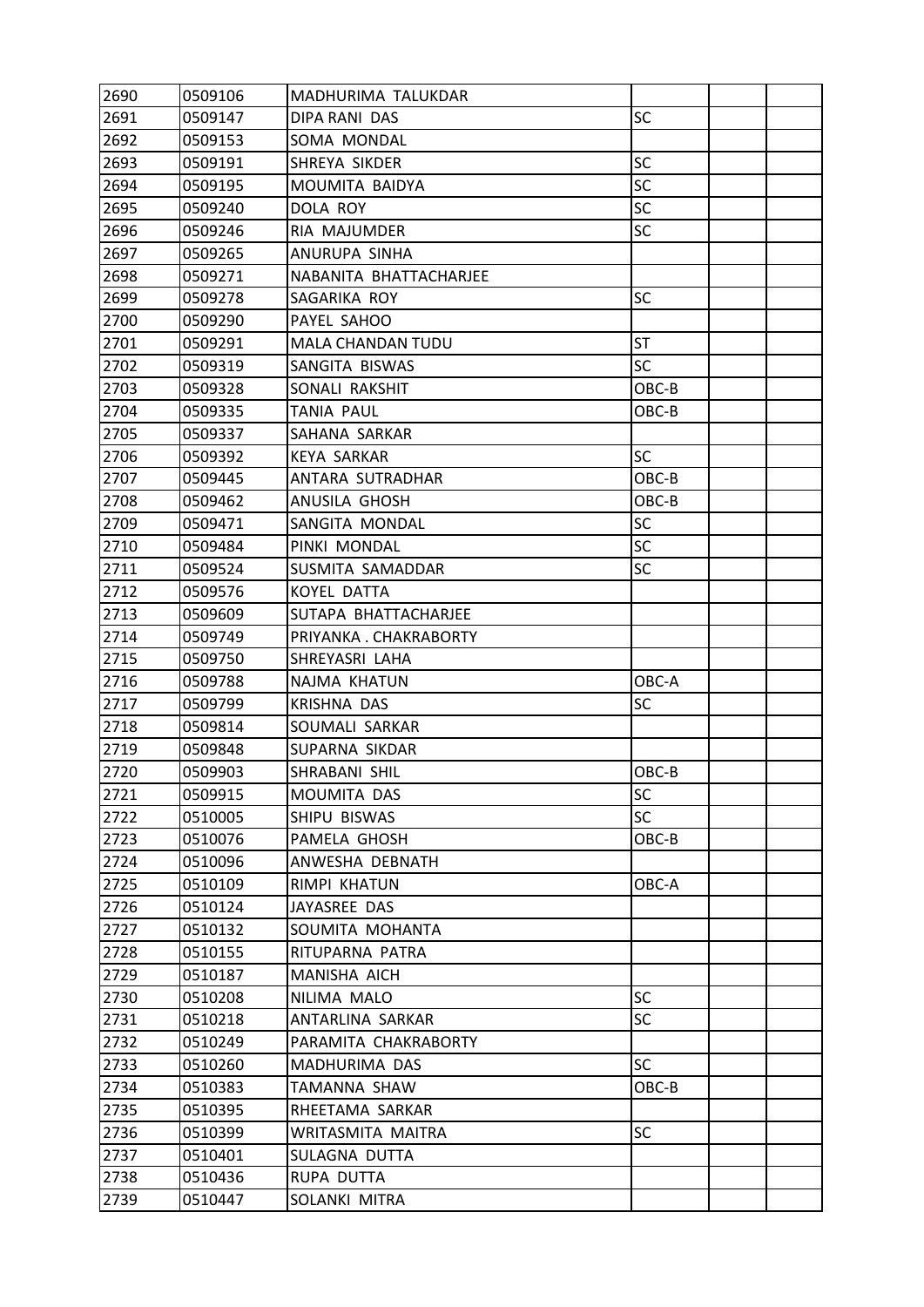| 2740 | 0510452 | ANUSUA BRAHMACHARY      |           |  |
|------|---------|-------------------------|-----------|--|
| 2741 | 0510469 | MOUMITA KHATUN          | OBC-A     |  |
| 2742 | 0510512 | RATNA SARKAR            |           |  |
| 2743 | 0510536 | DURBA CHAKRABORTY       |           |  |
| 2744 | 0510545 | POULAMI DEY             |           |  |
| 2745 | 0510565 | PRIYA DAS               | <b>SC</b> |  |
| 2746 | 0510574 | PRIYANKA NANDI          | OBC-B     |  |
| 2747 | 0510704 | SUTIRTHA GHOSH          | OBC-B     |  |
| 2748 | 0510732 | PIYALI MITRA            |           |  |
| 2749 | 0510758 | JASMINARA PARVIN        | OBC-A     |  |
| 2750 | 0510780 | MAHASWETA SAU           |           |  |
| 2751 | 0510799 | ATRAYEE CHATTERJEE      |           |  |
| 2752 | 0510801 | SOMDIPTA KARMAKAR       |           |  |
| 2753 | 0510825 | MOUTUSI CHOWDHURY       |           |  |
| 2754 | 0510873 | ARPITA CHAKRABORTY      |           |  |
| 2755 | 0510890 | SRITAMA MANNA           |           |  |
| 2756 | 0510938 | DIPTI DEY               |           |  |
| 2757 | 0510939 | SUJATA MAHAJAN          | SC        |  |
| 2758 | 0511018 | ARPITA GHOSH            |           |  |
| 2759 | 0511035 | PIYALI SADHUKHAN        | OBC-B     |  |
| 2760 | 0511038 | <b>IPSITA ROY</b>       | SC        |  |
| 2761 | 0511041 | MOUSUMI SARKAR          |           |  |
| 2762 | 0511089 | PARAMITA MALAKAR        |           |  |
| 2763 | 0511174 | <b>RESHMI DATTA ROY</b> |           |  |
| 2764 | 0511196 | MAYA SIKDER             | <b>SC</b> |  |
| 2765 | 0511260 | KASTURY GOSWAMI         |           |  |
| 2766 | 0511273 | PRATYUSHA BISWAS        | OBC-B     |  |
| 2767 | 0511313 | <b>DIOTIMA GHOSH</b>    |           |  |
| 2768 | 0511333 | ANGANA SHARMA           |           |  |
| 2769 | 0511365 | RITUPARNA NATH          | OBC-B     |  |
| 2770 | 0511386 | JABA MANDI              | <b>ST</b> |  |
| 2771 | 0511389 | <b>ADITI ROY</b>        |           |  |
| 2772 | 0511406 | <b>EASHA BARUA</b>      | ST        |  |
| 2773 | 0511430 | SAYANITA BANERJEE       |           |  |
| 2774 | 0511441 | ANKITA PALIT            |           |  |
| 2775 | 0511444 | MOUSUMI SARKAR          | OBC-B     |  |
| 2776 | 0511445 | PURNIMA CHOWDHURY       |           |  |
| 2777 | 0511454 | SUSMITA MANDAL          | <b>SC</b> |  |
| 2778 | 0511463 | SUSMITA SARKAR          |           |  |
| 2779 | 0511470 | SAHENA KHATUN           | OBC-A     |  |
| 2780 | 0511471 | DEBASMITA SARKAR        | <b>SC</b> |  |
| 2781 | 0511492 | <b>BINTHIA GHOSH</b>    | OBC-B     |  |
| 2782 | 0511497 | PRIYANKA SHAW           | OBC-B     |  |
| 2783 | 0511505 | ANKANA DAS              | OBC-B     |  |
| 2784 | 0511530 | PRITA PALIT             | OBC-B     |  |
| 2785 | 0511537 | MOUMITA GOUR            | <b>ST</b> |  |
| 2786 | 0511545 | PAMELA MONDAL           | OBC-B     |  |
| 2787 | 0511581 | MOUSUMI SARDAR          | ST        |  |
| 2788 | 0511582 | SREEPARNA SAHA          |           |  |
| 2789 | 0511589 | CHANDRIKA SARKAR        | SC        |  |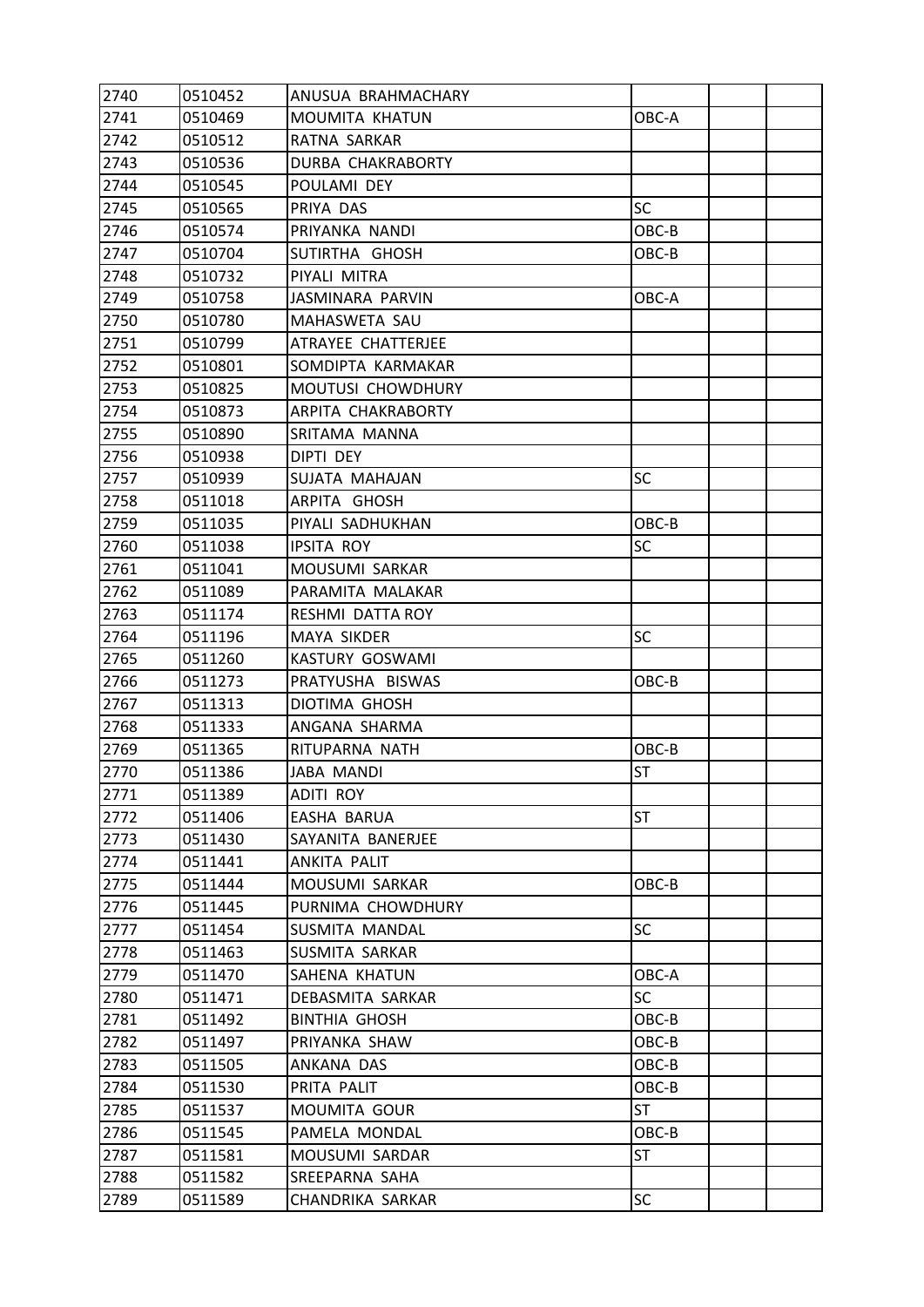| 2790 | 0511595 | <b>RUMPA PAUL</b>       | OBC-B     |  |
|------|---------|-------------------------|-----------|--|
| 2791 | 0511600 | ASMITA KARMAKAR         | OBC-B     |  |
| 2792 | 0511605 | PRIYA CHAKRABORTY       |           |  |
| 2793 | 0511619 | PRITI SHAW              | OBC-B     |  |
| 2794 | 0511623 | PRIYANKA SARKAR         | <b>SC</b> |  |
| 2795 | 0511624 | <b>DISHA KHATUN</b>     | OBC-A     |  |
| 2796 | 0511632 | SREETAMA DAS            | OBC-B     |  |
| 2797 | 0511646 | <b>INDU KUMARI</b>      | <b>SC</b> |  |
| 2798 | 0511648 | JOYSHREE PAUL           | OBC-B     |  |
| 2799 | 0511687 | MALABEE ROY             |           |  |
| 2800 | 0511708 | NAZIA PARVEEN           | OBC-A     |  |
| 2801 | 0511714 | SUMANA KUNDU            |           |  |
| 2802 | 0511715 | NIPA BISWAS             | <b>SC</b> |  |
| 2803 | 0511719 | <b>GUNJA BISWAS</b>     |           |  |
| 2804 | 0511729 | SANCHARI GUHA           |           |  |
| 2805 | 0511736 | RUMPA GOSWAMI           |           |  |
| 2806 | 0511738 | RIYA SARKAR             |           |  |
| 2807 | 0511762 | <b>RIYA GHOSH</b>       | OBC-B     |  |
| 2808 | 0511772 | SOUMI CHOWDHURY         |           |  |
| 2809 | 0511775 | RAMA MALLICK            | <b>SC</b> |  |
| 2810 | 0511784 | MOUTUSI KAMILYA         | OBC-B     |  |
| 2811 | 0511789 | DEBAPRIYA DAS           | SC        |  |
| 2812 | 0511793 | DEBJANI MANDAL          |           |  |
| 2813 | 0511799 | PRATIBHA KUMARI         |           |  |
| 2814 | 0511818 | ANAMIKA SUR             |           |  |
| 2815 | 0511826 | JAYEETA SAHA            |           |  |
| 2816 | 0511867 | PRIYANKA SAHA           |           |  |
| 2817 | 0511872 | SAMITA GHOSH            | OBC-B     |  |
| 2818 | 0511891 | RIMI BARMAN             | SC        |  |
| 2819 | 0511902 | RINA SEN                | <b>SC</b> |  |
| 2820 | 0511912 | RAJASHREE ROY           |           |  |
| 2821 | 0511944 | MADHURIMA SHARMA        |           |  |
| 2822 | 0511948 | SADIA MANDAL            | OBC-A     |  |
| 2823 | 0511970 | ANANYA SARKAR           | <b>SC</b> |  |
| 2824 | 0511997 | <b>KRISHNA DAS</b>      | <b>SC</b> |  |
| 2825 | 0511999 | SOUMITA SARKAR          | <b>SC</b> |  |
| 2826 | 0512004 | MOUMITA DAS             |           |  |
| 2827 | 0512005 | LIPIKA DAS              | <b>SC</b> |  |
| 2828 | 0512009 | PRIYANKA KHAN           | OBC-B     |  |
| 2829 | 0512035 | SUBHASREE ROY CHOWDHURY |           |  |
| 2830 | 0512047 | PRITHA SARKAR           | <b>SC</b> |  |
| 2831 | 0512049 | MAHUYA SARKAR           | OBC-B     |  |
| 2832 | 0512053 | SUNITA SAHA             |           |  |
| 2833 | 0512056 | SUSUMA MISTRI           | <b>SC</b> |  |
| 2834 | 0512089 | SANTA BARAI             | SC        |  |
| 2835 | 0512110 | SALMA KHATOON           | OBC-A     |  |
| 2836 | 0512116 | SHREYA MAJUMDAR         |           |  |
| 2837 | 0512121 | SUKLA BASAK             |           |  |
| 2838 | 0512122 | MOUMITA DAS             | <b>SC</b> |  |
| 2839 | 0512135 | PRITILATA SARKAR        | SC        |  |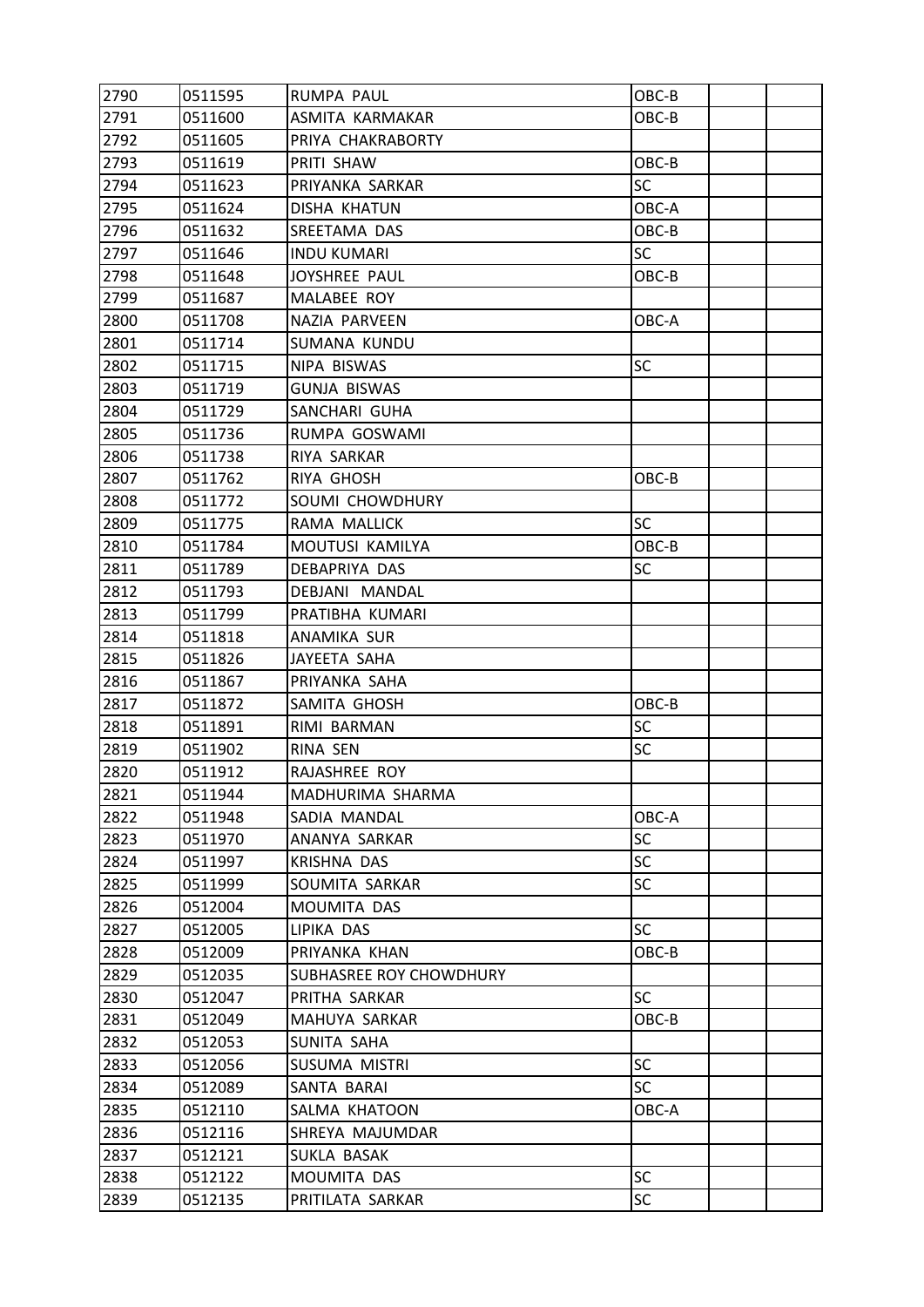| 2840 | 0512161 | NILAM CHOUDHARY        | SC        |  |
|------|---------|------------------------|-----------|--|
| 2841 | 0512172 | AGAMANI MANDAL         | <b>SC</b> |  |
| 2842 | 0512185 | DEBALINA MAJUMDER      |           |  |
| 2843 | 0512191 | SOMA KARMAKAR          | OBC-B     |  |
| 2844 | 0512201 | PALLABI MUKHERJEE      |           |  |
| 2845 | 0512214 | PUJA DAS               |           |  |
| 2846 | 0512254 | PRIYANKA SARKAR        | <b>SC</b> |  |
| 2847 | 0512256 | PRIYA SARKAR           | <b>SC</b> |  |
| 2848 | 0512257 | RUMPA MANDAL           | <b>SC</b> |  |
| 2849 | 0512263 | SHRILEKHA CHAKRABORTY  |           |  |
| 2850 | 0512281 | PRIYANKA SAHOO         | OBC-B     |  |
| 2851 | 0512294 | APARUPA MAITY          | OBC-B     |  |
| 2852 | 0512296 | NEHA KASHYAP           | SC        |  |
| 2853 | 0512312 | JOTSWANA HEMBROM       | ST        |  |
| 2854 | 0512314 | SUDIPTA HALDER         | SC        |  |
| 2855 | 0512324 | RIJA SHEK              |           |  |
| 2856 | 0512360 | TUHINA KHATUN.         |           |  |
| 2857 | 0512378 | PRIYA GOSWAMI          |           |  |
| 2858 | 0512388 | PAYEL DAS              | <b>SC</b> |  |
| 2859 | 0512392 | RIYA MITRA             | <b>SC</b> |  |
| 2860 | 0512409 | <b>KEYA MITRA</b>      | OBC-B     |  |
| 2861 | 0512439 | AMRITA MUKHERJEE       |           |  |
| 2862 | 0512447 | <b>KANCHI KESHRI</b>   |           |  |
| 2863 | 0512448 | <b>MONIKA GUPTA</b>    | OBC-B     |  |
| 2864 | 0512461 | SOUMI GHOSH            | OBC-B     |  |
| 2865 | 0512466 | CHHAYA MURMU           | ST        |  |
| 2866 | 0512484 | CHANDRIMA DAS          | SC        |  |
| 2867 | 0512488 | PRIYANKA BHATTAK       |           |  |
| 2868 | 0512504 | SATHI HALDER           | OBC-B     |  |
| 2869 | 0512511 | SOUMI SIL              | OBC-B     |  |
| 2870 | 0512523 | DIPANNITA SARKAR       |           |  |
| 2871 | 0512526 | JYOTSNA. BISWAS        | <b>SC</b> |  |
| 2872 | 0512537 | POLY BISWAS            | <b>SC</b> |  |
| 2873 | 0512551 | SUROVITA DAS CHOUDHURY |           |  |
| 2874 | 0512554 | <b>BIJOYA SAMADDAR</b> |           |  |
| 2875 | 0512555 | <b>DEBALINA NANDY</b>  | <b>SC</b> |  |
| 2876 | 0512563 | ARPANA HALDER          | <b>SC</b> |  |
| 2877 | 0512567 | KABITA MUKHERJEE       |           |  |
| 2878 | 0512572 | AKANTIKA KUNDU         | OBC-B     |  |
| 2879 | 0512645 | PARAMITA SARKAR        |           |  |
| 2880 | 0512647 | PINKI PAUL             | OBC-B     |  |
| 2881 | 0512691 | TANUSREE MAJUMDAR      |           |  |
| 2882 | 0512697 | SARASWATI CHAKRABORTY  |           |  |
| 2883 | 0512709 | BARNALI BISWAS         | <b>SC</b> |  |
| 2884 | 0512715 | <b>BANISREE BISWAS</b> | OBC-B     |  |
| 2885 | 0512720 | LAXMI BAPARI           | <b>SC</b> |  |
| 2886 | 0512743 | TRISHA DEY             |           |  |
| 2887 | 0512772 | SUSMITA MONDAL         | <b>SC</b> |  |
| 2888 | 0512784 | SABITA BAIRAGI         | <b>SC</b> |  |
| 2889 | 0512787 | PAULAMI DAS            |           |  |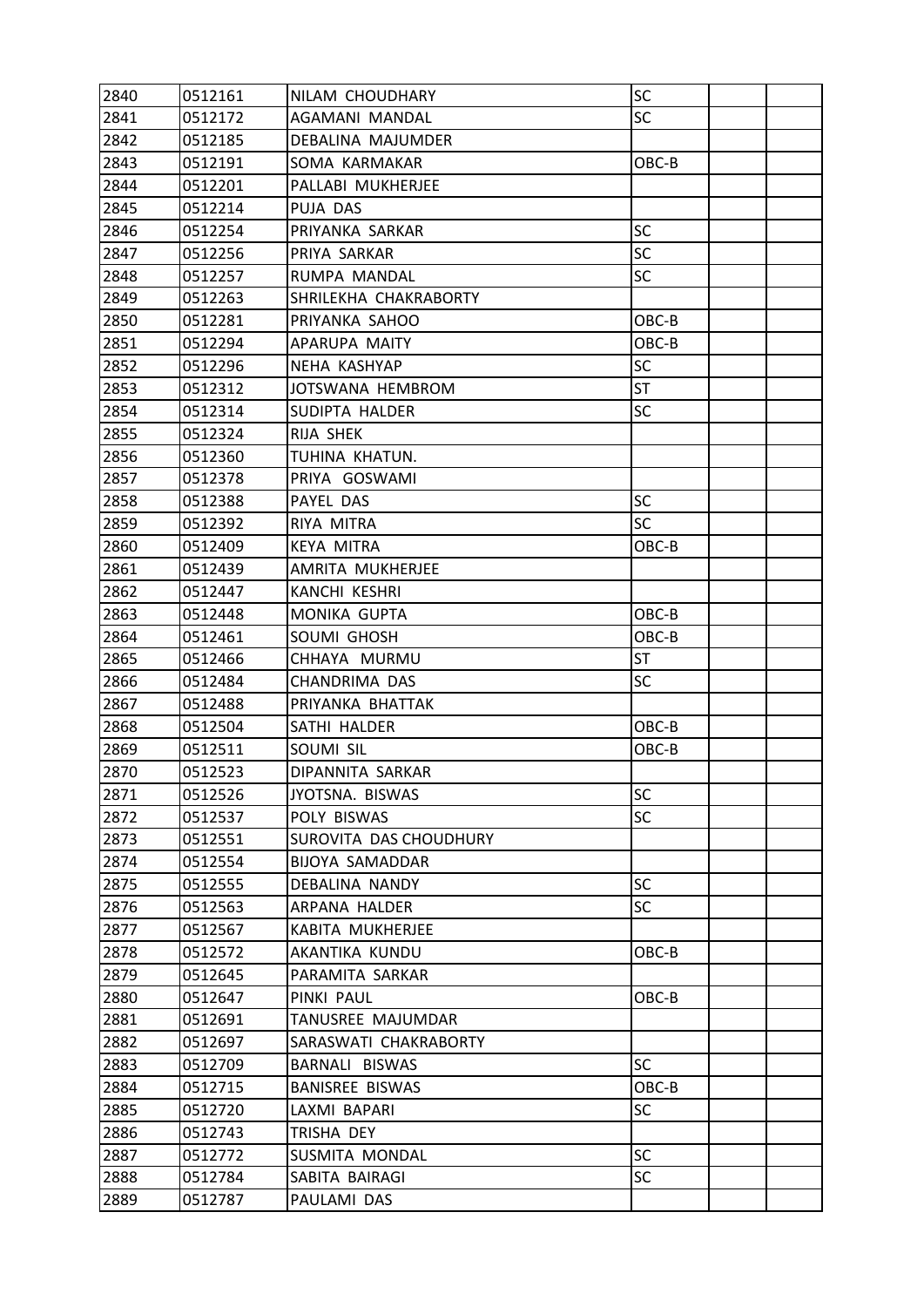| 2890         | 0512807            | ANANYA DAS            |           |            |
|--------------|--------------------|-----------------------|-----------|------------|
| 2891         | 0512828            | <b>OENDRILLA DAS</b>  |           |            |
| 2892         | 0512841            | MANISHA SEN           |           |            |
| 2893         | 0512852            | SUTAPA DAS            |           |            |
| 2894         | 0512859            | SANGITA DAS           | OBC-B     |            |
| 2895         | 0512870            | <b>ISHITA SARKAR</b>  |           |            |
| 2896         | 0512873            | PRIYANKA SARKAR       | <b>SC</b> |            |
| 2897         | 0512914            | MOUSUMI SUR           |           |            |
| 2898         | 0512939            | TANAYA MAITRA         |           |            |
| 2899         | 0512950            | MOUMITA ADHIKARI      | <b>SC</b> |            |
| 2900         | 0512953            | DEBDATTA BISWAS       | <b>SC</b> |            |
| 2901         | 0512956            | <b>JABA ORAON</b>     | <b>ST</b> |            |
| 2902         | 0512969            | KRISHNA MAJUMDER      | SC        |            |
| 2903         | 0512995            | DEBOLINA MOULIK       |           |            |
| 2904         | 0513007            | PALLABI PAL           |           |            |
| 2905         | 0513047            | MADHURIMA CHANDRA     |           |            |
| 2906         | 0513064            | SONALI DAS            |           |            |
| 2907         | 0513065            | PRONITA DUTTA         |           |            |
| 2908         | 0513073            | MADHUMITA ROY         |           |            |
| 2909         | 0513106            | <b>BELA ACHARJEE</b>  |           |            |
| 2910         | 0513141            | SHRESTHA SARKAR       |           |            |
| 2911         | 0513197            | SUCHARITA SAHA        |           |            |
| 2912         | 0513198            | KUHELI DEY            |           |            |
| 2913         | 0513200            | ROJINA KHATUN         | OBC-A     |            |
| 2914         | 0513202            | JOYEETA MUKHERJEE     |           | <b>MSP</b> |
| 2915         | 0513221            | RIA DAS               | OBC-B     |            |
| 2916         | 0513222            | RAKHI MONDAL          | SC        |            |
| 2917         | 0513256            | RUPA KUMARI BISWAS    | SC        |            |
| 2918         | 0513263            | <b>DIPTI PAUL</b>     | <b>SC</b> |            |
| 2919         | 0513280            | SUJATA SHAW           | OBC-B     |            |
| 2920         | 0513283            | ANISHA SENGUPTA       |           |            |
| 2921         | 0513286            | CHANDRA MALLICK       | SC        |            |
| 2922         | 0513287            | TITHI DAS             |           |            |
| 2923         | 0513292            | SAYANI CHOWDHURY      |           |            |
| 2924         | 0513323            | SUTAPA HALDAR         | <b>SC</b> |            |
| 2925         |                    |                       |           |            |
| 2926         | 0513375            | SATARUPA MAITY        | OBC-B     |            |
|              | 0513386            | SWAGATA DEY           |           |            |
| 2927         | 0513389            | AVINANDA PAUL         |           |            |
| 2928         | 0513406            | SUSHWETA GOSWAMI      |           |            |
| 2929         | 0513407            | SNIGDHA MONDAL        | <b>SC</b> |            |
| 2930         | 0513415            | SUMITRA TAPADAR       | <b>SC</b> |            |
| 2931         | 0513417            | SNIGDHA HALDER        | <b>SC</b> |            |
| 2932         | 0513420            | PIYALI DAS            | <b>SC</b> |            |
| 2933         | 0513424            | DRISTI KUSHARI        |           |            |
| 2934         | 0513440            | <b>BARNALI SARKAR</b> | <b>SC</b> |            |
| 2935         | 0513464            | <b>FALGUNI SAHA</b>   |           |            |
| 2936         | 0513476            | ANANYA SARKAR         |           |            |
| 2937         | 0513477            | SNEHA CHAKRABORTY     |           |            |
| 2938<br>2939 | 0513500<br>0513521 | PRIYA GHOSH           | OBC-B     |            |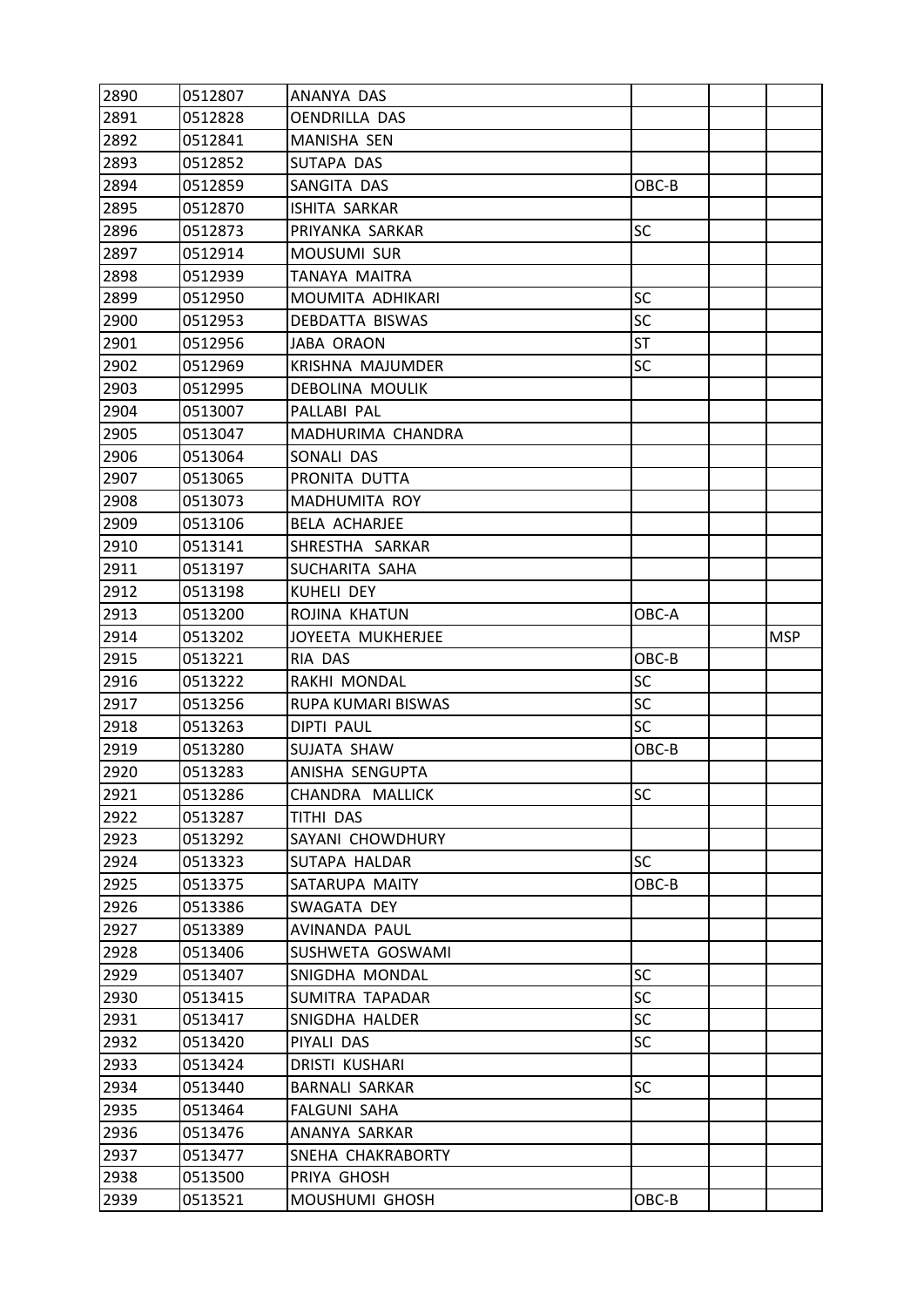| 2940 | 0513523 | <b>SUMAN KUMARI SHAW</b> | ST        |         |  |
|------|---------|--------------------------|-----------|---------|--|
| 2941 | 0513532 | <b>BEAUTY PATOARY</b>    | SC        |         |  |
| 2942 | 0513540 | SUMONA BISWAS            |           |         |  |
| 2943 | 0513546 | ASMITA BISWAS            |           |         |  |
| 2944 | 0513555 | PRITY SINGH              |           |         |  |
| 2945 | 0513559 | RIYA DAS                 |           |         |  |
| 2946 | 0513570 | SMRITIKANA BISWAS        |           |         |  |
| 2947 | 0513572 | TANUSREE PAUL            |           |         |  |
| 2948 | 0513592 | SAYANI BALA              | SC        |         |  |
| 2949 | 0513615 | PAYEL SHIKARY            | <b>SC</b> |         |  |
| 2950 | 0513680 | SUMAN SINGH              | <b>SC</b> |         |  |
| 2951 | 0513694 | SHAISTA NOORIN           | OBC-A     |         |  |
| 2952 | 0513723 | PRIYANKA DEBNATH         |           |         |  |
| 2953 | 0513780 | MASUMA SIRINA RABBANI    | OBC-A     |         |  |
| 2954 | 0513837 | PUTUL SAINI              | <b>SC</b> |         |  |
| 2955 | 0513838 | SHRABANI BISWAS          | <b>SC</b> |         |  |
| 2956 | 0513847 | LIZA BISWAS              | SC        |         |  |
| 2957 | 0513894 | ANAYA BHATTACHARJEE      |           |         |  |
| 2958 | 0513899 | PROTIMA PASHI            | <b>SC</b> |         |  |
| 2959 | 0513913 | SOHINI BANERJEE          |           |         |  |
| 2960 | 0513942 | <b>INDRANI SARKAR</b>    | <b>SC</b> |         |  |
| 2961 | 0513963 | DURBA CHOWDHURY          |           |         |  |
| 2962 | 0513983 | RIYA CHAKRABORTY         |           |         |  |
| 2963 | 0514001 | RITISHA SARKAR           | <b>SC</b> |         |  |
| 2964 | 0514003 | TINKI KAR                | OBC-B     |         |  |
| 2965 | 0514018 | DEBARSHITA DAS           | SC        |         |  |
| 2966 | 0514031 | ARPITA BISWAS            |           |         |  |
| 2967 | 0514036 | PIYALI PAL               | OBC-B     |         |  |
| 2968 | 0514042 | MANISHA GANGULY          |           |         |  |
| 2969 | 0514071 | ARIJITA HALDER           | SC        |         |  |
| 2970 | 0514096 | SANGITA PAL              | OBC-B     |         |  |
| 2971 | 0514098 | SHRABONI PAUL            | OBC-B     |         |  |
| 2972 | 0514154 | SHILPA MUKHERJEE         |           |         |  |
| 2973 | 0514176 | TANAYA NANDI             |           |         |  |
| 2974 | 0514198 | REETUBRITA PRAMANICK     |           |         |  |
| 2975 | 0514206 | ANKITA SARKAR            |           |         |  |
| 2976 | 0514232 | NABANITA PAL             |           |         |  |
| 2977 | 0514238 | NAMITA SWARNAKAR         | <b>SC</b> |         |  |
| 2978 | 0514250 | SWETA CHAKRABORTY        |           |         |  |
| 2979 | 0514265 | RUNA GHOSH               | OBC-B     |         |  |
| 2980 | 0514277 | SUCHANDRA CHAKRABORTY    |           |         |  |
| 2981 | 0514282 | ALIVIA DAS               | OBC-B     |         |  |
| 2982 | 0514288 | PUSHPITA MUSTAFI         |           |         |  |
| 2983 | 0514316 | APURBA SARKAR            | <b>SC</b> |         |  |
| 2984 | 0514323 | SUNANDA MUKHOPADHYAY     |           |         |  |
| 2985 | 0514337 | <b>SUMAN GUPTA</b>       |           | PH-HI   |  |
| 2986 | 0514339 | SOUMI ROY                |           | PH-HI   |  |
| 2987 | 0514340 | PIYA MALAKAR             | <b>SC</b> | PH-HI   |  |
| 2988 | 0514343 | POUSALI GHOSAL           |           | PH-HI   |  |
| 2989 | 0514347 | ANUSREE GOSWAMI          |           | PH-LDCP |  |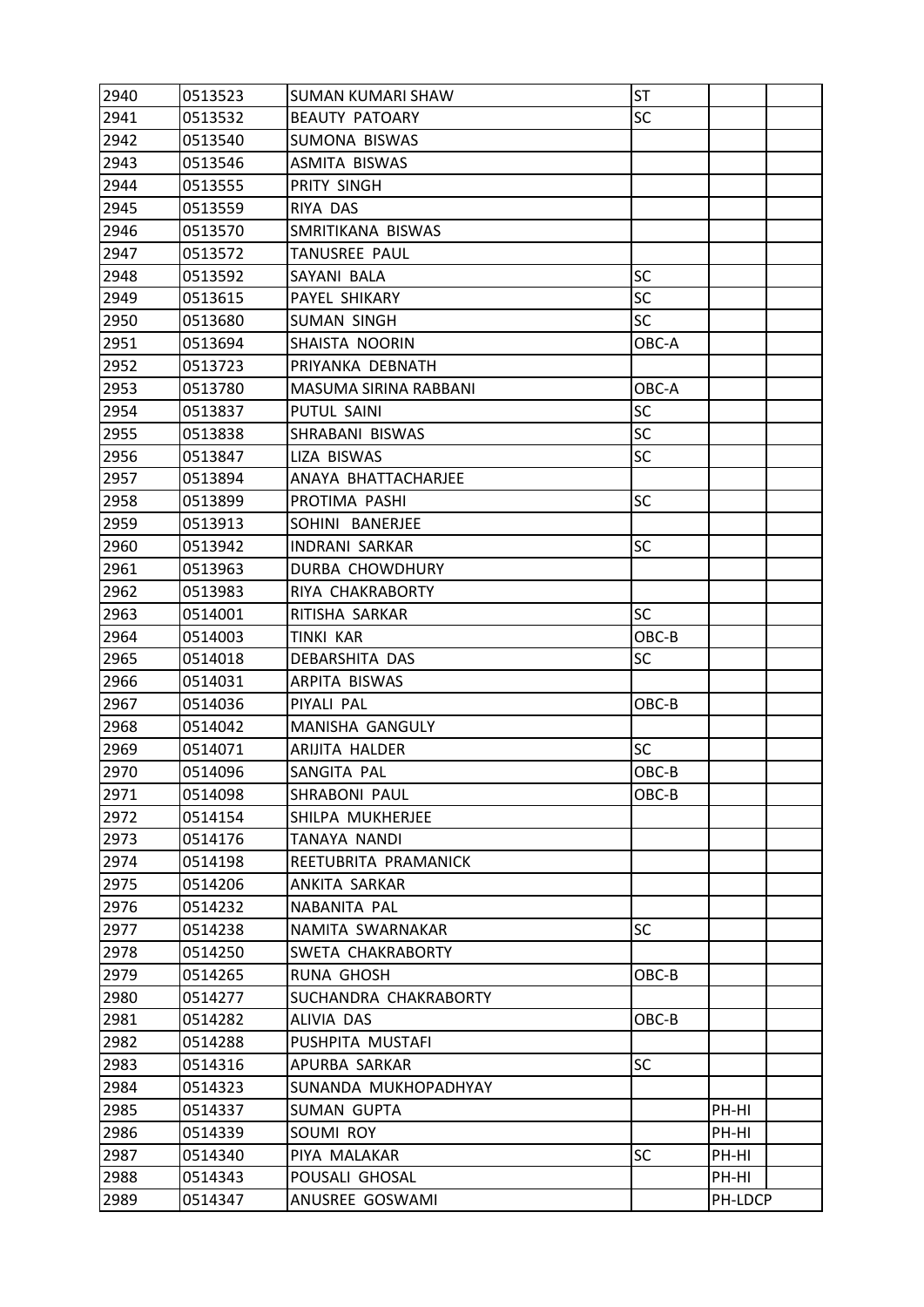| 2990 | 0514356 | SIMA BISWAS           | <b>SC</b> | PH-LDCP |            |
|------|---------|-----------------------|-----------|---------|------------|
| 2991 | 0514364 | ANJUM BANO            | OBC-A     | PH-LDCP |            |
| 2992 | 0514365 | SHEFALI BARMAN        | SC        | PH-LDCP |            |
| 2993 | 0514371 | PAYEL DAS             | <b>SC</b> | PH-LDCP |            |
| 2994 | 0514384 | ASMITA ROY            |           | PH-LDCP |            |
| 2995 | 0514387 | RIMPI KARMAKAR        |           | PH-LDCP |            |
| 2996 | 0514394 | PALLABI MUKHERJEE     |           | PH-VC   |            |
| 2997 | 0514398 | PINKU DUTTA           |           | PH-VC   |            |
| 2998 | 0514403 | SANTANA PAUL          | <b>SC</b> | PH-VC   |            |
| 2999 | 0514412 | TANUSRI DATTA         |           | PH-VC   |            |
| 3000 | 0514414 | <b>ASHMIN FATEMA</b>  | OBC-A     | PH-VC   |            |
| 3001 | 0600014 | SRABANI MALI          |           |         |            |
| 3002 | 0600038 | <b>MOUSUMI ROY</b>    | SC        |         |            |
| 3003 | 0600050 | RAHI SANA             | SC        |         |            |
| 3004 | 0600108 | ANWESHA SAHA          |           |         |            |
| 3005 | 0600160 | PINKI MONDAL          | <b>SC</b> |         |            |
| 3006 | 0600195 | MOUMITA BARMAN        | <b>SC</b> |         |            |
| 3007 | 0600209 | SARMILA BISWAS        | <b>SC</b> |         |            |
| 3008 | 0600225 | MOUMITA ROY           | OBC-B     |         |            |
| 3009 | 0600258 | RANUJA BILKIS         | OBC-A     |         |            |
| 3010 | 0600284 | ANTARA BISWAS         | OBC-B     |         |            |
| 3011 | 0600290 | KAKALI BISWAS         | SC        |         |            |
| 3012 | 0600312 | MANASI MAJUMDER       | <b>SC</b> |         |            |
| 3013 | 0600450 | PARVIN BISWAS         | OBC-A     |         |            |
| 3014 | 0600457 | FARHANA YEASMIN       | OBC-A     |         |            |
| 3015 | 0600481 | MALINA PAUL           |           |         |            |
| 3016 | 0600541 | SAYANTANI KUNDU       |           |         |            |
| 3017 | 0600544 | SUNJIDA KHATUN        | OBC-A     |         |            |
| 3018 | 0600545 | PIYA BISWAS           | SC        |         |            |
| 3019 | 0600570 | TRISHITA HOWLY        | SC        |         |            |
| 3020 | 0600580 | MINA DAS              | SC        |         |            |
| 3021 | 0600589 | ANANYA AICH KUNDU     | OBC-B     |         |            |
| 3022 | 0600599 | TANIA SULTANA         | OBC-A     |         |            |
| 3023 | 0600714 | APARNA BASAK          | OBC-B     |         |            |
| 3024 | 0600739 | SOUMI SAHA            |           |         |            |
| 3025 | 0600772 | <b>FARHIN NAZ</b>     | OBC-A     |         |            |
| 3026 | 0600777 | PINKI SARKAR          | <b>SC</b> |         | <b>MSP</b> |
| 3027 | 0600820 | RATNA MONDAL          | <b>SC</b> |         |            |
| 3028 | 0600881 | PRIYANKA SAHA         |           |         |            |
| 3029 | 0600890 | SABORNI MONDAL        | OBC-A     |         |            |
| 3030 | 0600907 | ASHNA BOSE            |           |         |            |
| 3031 | 0600940 | <b>BITHIKA SARKAR</b> | OBC-B     |         |            |
| 3032 | 0600954 | RAKHI DAS             | <b>SC</b> |         |            |
| 3033 | 0600973 | SANJANA BALA          | <b>SC</b> |         |            |
| 3034 | 0601013 | <b>ADITI SAHA</b>     |           |         |            |
| 3035 | 0601255 | RIMPA GOLDER          | <b>SC</b> |         |            |
| 3036 | 0601257 | RIYA BHOWMICK         |           |         |            |
| 3037 | 0601271 | ANAMIKA MAHALI        | ST        |         |            |
| 3038 | 0601335 | ANTARA BISWAS         |           |         |            |
| 3039 | 0601354 | DEBLINA BISWAS        |           |         |            |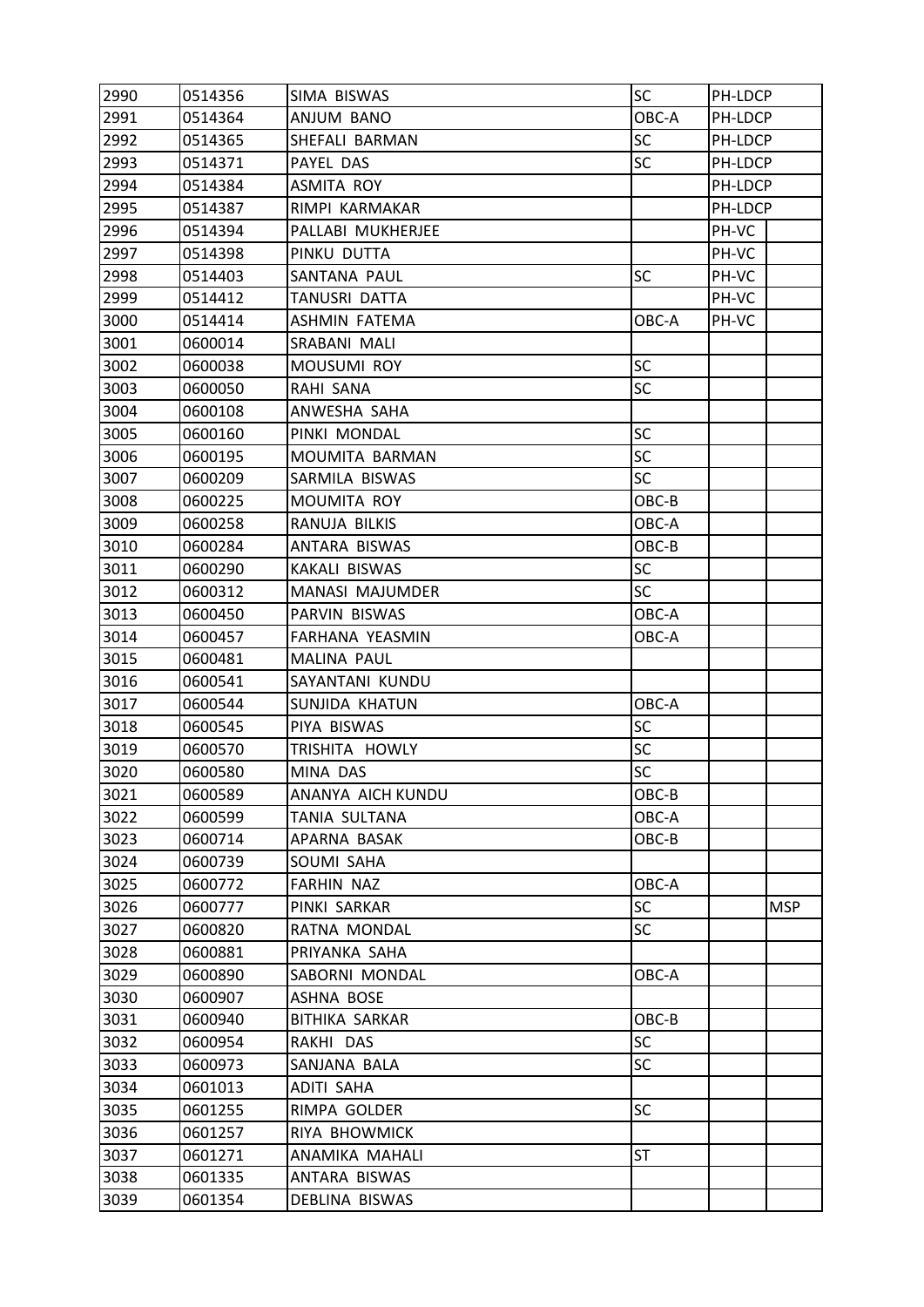| 3040 | 0601369 | SUPARNA ROYCHOWDHURY      |           |  |
|------|---------|---------------------------|-----------|--|
| 3041 | 0601378 | SHRUTI BISWAS             |           |  |
| 3042 | 0601384 | DONA GHOSH                | OBC-B     |  |
| 3043 | 0601401 | POULAMI DUTTA             |           |  |
| 3044 | 0601402 | RIYA KIRTANIYA            | SC        |  |
| 3045 | 0601443 | SUBHASREE HALDER          | <b>SC</b> |  |
| 3046 | 0601497 | CHITRALEKHA SAHA          | SC        |  |
| 3047 | 0601508 | DEBASTUTI DATTA           | OBC-B     |  |
| 3048 | 0601562 | SHUKLA BISWAS             | <b>SC</b> |  |
| 3049 | 0601586 | SURAVI SHARMA             | OBC-B     |  |
| 3050 | 0601644 | SUGESTA NASRIN            | OBC-A     |  |
| 3051 | 0601707 | <b>JUHI MONDAL</b>        | OBC-A     |  |
| 3052 | 0601737 | DURGA SAHA                |           |  |
| 3053 | 0601749 | DIPA SAHA                 | SC        |  |
| 3054 | 0601763 | TRISHA CHATTERJEE         |           |  |
| 3055 | 0601768 | KOYELI CHAKRABORTY        |           |  |
| 3056 | 0601773 | <b>DEBJANI MITRA</b>      |           |  |
| 3057 | 0601788 | MOUSUMI SAHA              |           |  |
| 3058 | 0601810 | SRABONI BISWAS            | OBC-A     |  |
| 3059 | 0601842 | REKHA PAUL                | OBC-B     |  |
| 3060 | 0601873 | TUHINA SAMADDAR           |           |  |
| 3061 | 0601879 | SOUMI KUNDU               | OBC-B     |  |
| 3062 | 0601882 | SULAGNA SARKAR            | OBC-B     |  |
| 3063 | 0601907 | RIYA DEBNATH              |           |  |
| 3064 | 0601914 | SAHELI BOSE               |           |  |
| 3065 | 0601935 | PRATIVA HALDER            | SC        |  |
| 3066 | 0601952 | KOYENA DAS                |           |  |
| 3067 | 0601969 | <b>JHUMKI BISWAS</b>      | SC        |  |
| 3068 | 0601971 | SOUMITA ROY               | SC        |  |
| 3069 | 0601983 | RUMKI BISWAS              | SC        |  |
| 3070 | 0601997 | CHHABI BISWAS             | SC        |  |
| 3071 | 0602009 | RIMI MONDAL               | SC        |  |
| 3072 | 0602041 | MOUMITA ROY               | <b>SC</b> |  |
| 3073 | 0602055 | <b>JESMINE ARA KHATUN</b> | OBC-A     |  |
| 3074 | 0602085 | <b>BANTI MONDAL</b>       | SC        |  |
| 3075 | 0602105 | <b>TANDRA DAS</b>         | <b>SC</b> |  |
| 3076 | 0602110 | <b>MAMONI BISWAS</b>      | SC        |  |
| 3077 | 0602117 | DOLY DAS                  |           |  |
| 3078 | 0602121 | PINKI MISTRI              | <b>SC</b> |  |
| 3079 | 0602169 | SAMPA DEY                 |           |  |
| 3080 | 0602214 | SREETAMA BHATTACHARYA     |           |  |
| 3081 | 0602232 | SUSMITA DAS               | OBC-B     |  |
| 3082 | 0602242 | NANDITA SARKAR            | <b>SC</b> |  |
| 3083 | 0602249 | LIPIKA DAS                | <b>SC</b> |  |
| 3084 | 0602264 | PAPIYA SARKAR             | SC        |  |
| 3085 | 0602275 | SANCHARI SADHUKHAN        |           |  |
| 3086 | 0602287 | PARIJAT RAHAMAN           | OBC-A     |  |
| 3087 | 0602295 | SHRABANI SARDAR           | <b>ST</b> |  |
| 3088 | 0602296 | SUMANA MONDAL             | OBC-B     |  |
| 3089 | 0602316 | BAISAKHI BANIK            |           |  |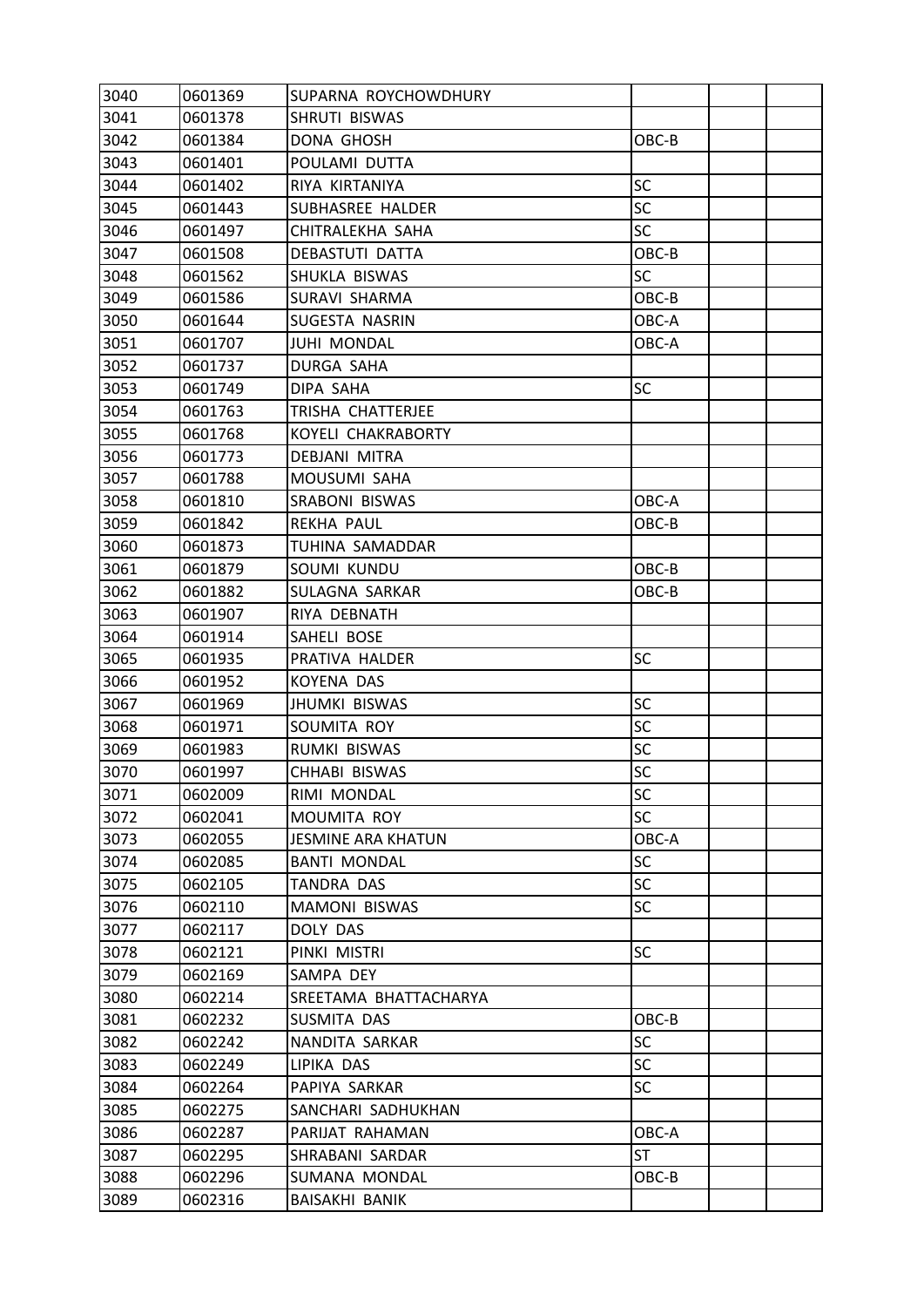| 3090 | 0602362 | SOUJANYA MUKHERJEE     |           |  |
|------|---------|------------------------|-----------|--|
| 3091 | 0602370 | TANIYA BANIK           | OBC-B     |  |
| 3092 | 0602372 | <b>BINA MONDAL</b>     | <b>SC</b> |  |
| 3093 | 0602374 | TAPASYA BAIN           | <b>SC</b> |  |
| 3094 | 0602390 | SHALINI DUTTA          |           |  |
| 3095 | 0602422 | <b>BAISHALI DAS</b>    |           |  |
| 3096 | 0602426 | POOJA BISWAS           | SC        |  |
| 3097 | 0602428 | TANDRA BISWAS          | <b>SC</b> |  |
| 3098 | 0602502 | ARPITA ROY             | OBC-B     |  |
| 3099 | 0602517 | ANAMICA BHADRA         |           |  |
| 3100 | 0602547 | <b>KEYA SARDER</b>     | ST        |  |
| 3101 | 0602552 | DIYA CHAKRABORTY       |           |  |
| 3102 | 0602555 | PAYEL BISWAS           | SC        |  |
| 3103 | 0602574 | NAMRATA ACHARYA        |           |  |
| 3104 | 0602579 | LAXMI SAHA             | <b>SC</b> |  |
| 3105 | 0602643 | SUSMITA MONDAL         | OBC-B     |  |
| 3106 | 0602656 | TITHI SAHA             | SC        |  |
| 3107 | 0602674 | SUSMITA SAHA           |           |  |
| 3108 | 0602692 | SUSMITA PAL            | OBC-B     |  |
| 3109 | 0602736 | <b>KEYA MALLICK</b>    | OBC-B     |  |
| 3110 | 0602750 | AMRITA MITRA           |           |  |
| 3111 | 0602752 | MADHUMITA MONDAL       | SC        |  |
| 3112 | 0602763 | DIPIKA TALUKDER        | SC        |  |
| 3113 | 0602781 | PUNAM SARKAR           | SC        |  |
| 3114 | 0602805 | MANJARI MAJUMDAR       | SC        |  |
| 3115 | 0602806 | DALIA SARKAR           | <b>SC</b> |  |
| 3116 | 0602857 | <b>OINDRILA HALDER</b> | SC        |  |
| 3117 | 0602859 | KAMARUN NAHAR          | OBC-A     |  |
| 3118 | 0602865 | <b>MOUMA ROY</b>       | OBC-B     |  |
| 3119 | 0602871 | SOUMI ROYCHOWDHURY     |           |  |
| 3120 | 0602878 | SOHELA SHARMIN         | OBC-A     |  |
| 3121 | 0602899 | RUMPA KUNDU            |           |  |
| 3122 | 0602905 | EBHA DEBNATH           | OBC-B     |  |
| 3123 | 0603074 | KUMARI SANGITA MALLICK | OBC-B     |  |
| 3124 | 0603115 | RUHINA PARVIN          | OBC-A     |  |
| 3125 | 0603127 | TANUSRI DHALI          | <b>SC</b> |  |
| 3126 | 0603133 | <b>KOYEL MOULIK</b>    |           |  |
| 3127 | 0603139 | SRESTHA GHOSH          | OBC-B     |  |
| 3128 | 0603180 | RANJINI ROY CHOWDHURY  |           |  |
| 3129 | 0603189 | <b>BARNA MALLICK</b>   | <b>SC</b> |  |
| 3130 | 0603196 | SUMANA DUTTA           |           |  |
| 3131 | 0603203 | RITAPA DEBNATH         | OBC-B     |  |
| 3132 | 0603204 | SOMEYA SULTANA         | OBC-A     |  |
| 3133 | 0603239 | SOURAVI DAFADER        | OBC-B     |  |
| 3134 | 0603287 | RAKHI KIRTTANIYA       | <b>SC</b> |  |
| 3135 | 0603301 | RITUPARNA CHOUDHURY    |           |  |
| 3136 | 0603306 | MEGHA RAY              | OBC-B     |  |
| 3137 | 0603308 | RANJANA SARDAR         | <b>SC</b> |  |
| 3138 | 0603314 | <b>BARNALI MALLICK</b> | OBC-B     |  |
| 3139 | 0603321 | SABINA YASMIN          | OBC-B     |  |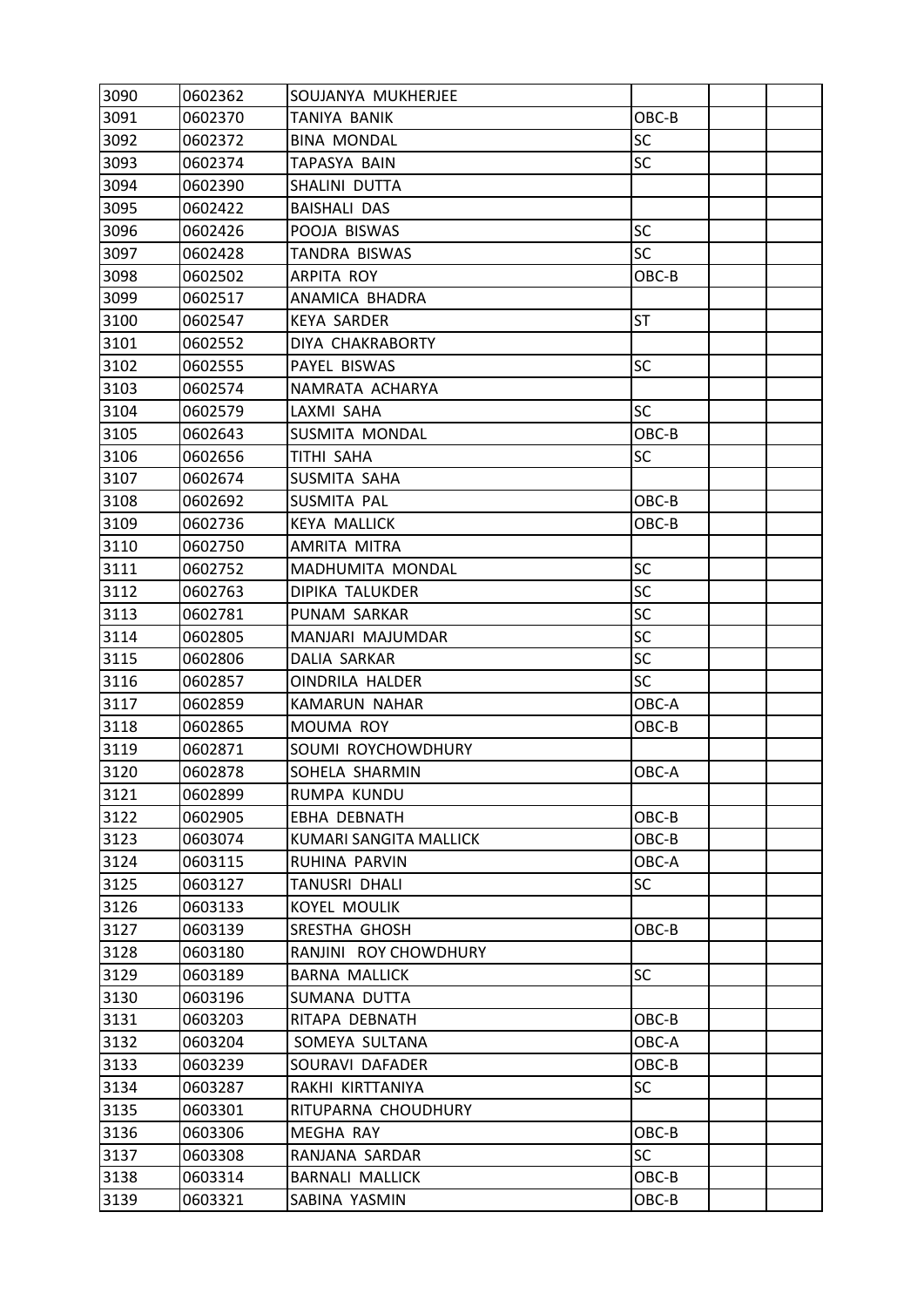| 3141<br>MITALI BISWAS<br><b>SC</b><br>0603368<br>3142<br>TANUSRI KARMAKAR<br>OBC-B<br>0603369<br>3143<br>DURGA SREE SINHA<br>0603388<br>3144<br>0603397<br><b>KOYEL NANDI</b><br>3145<br>SASWATI MUKHERJEE<br>0603454<br>3146<br>0603460<br>SWETA BHATTACHARJEE<br>3147<br>SC<br>0603467<br>TANDRIMA DAS<br>3148<br><b>BAISHALI BHUIYA</b><br>0603474<br><b>SC</b><br>3149<br>OBC-B<br>ANAMIKA PAUL<br>0603510<br>3150<br>SHEULI BISWAS<br><b>SC</b><br>0603564<br>3151<br>OBC-B<br>0603570<br>DIPALI DEBNATH<br>3152<br>0603657<br>RITA PAUL<br>OBC-B<br>3153<br>0603668<br>RIYA SAHA<br>3154<br>TAHERA KHATUN<br>OBC-A<br>0603727<br>3155<br>NUPUR KUNDU<br>OBC-B<br>0603761<br>3156<br><b>IPSITA PAL</b><br>0603782<br>3157<br>0603789<br>SHIULI DEBNATH<br>3158<br>ANWESHA BANERJEE<br>0603829<br>3159<br>TANIA CHAKRABARTY<br>0603835<br>3160<br>OBC-B<br>0603842<br>DIPANNITA MALLICK<br>3161<br>SUBHANGI MONDAL<br>0603864<br>OBC-B<br><b>SC</b><br>3162<br>0603867<br>SHRABANA NASKAR<br>3163<br>0603911<br>ANKITA DAS<br>3164<br>SC<br>0603924<br>JHUMA SARKAR<br>3165<br>SHANOLI DASGUPTA<br>0603928<br>3166<br><b>SC</b><br>SAGARIKA MALLICK<br>0603946<br>3167<br>0603977<br>SUSHAMA BISWAS<br><b>SC</b><br>3168<br>0603989<br>SREEPARNA BANERJEE<br>3169<br>OBC-B<br>0604003<br>ISHITA DATTA<br>3170<br><b>SC</b><br>0604009<br>SHREYA MISTRY<br>3171<br>0604027<br>SUSHMITA DUTTA<br>OBC-B<br>3172<br><b>SC</b><br>0604094<br>DIPPA SARKAR<br>3173<br>0604096<br>PIYALI SIKDAR<br>3174<br>0604100<br><b>MAMONI KHATUN</b><br>OBC-A<br>3175<br><b>SC</b><br>0604126<br>RANITA HAZRA<br>3176<br>0604127<br>PINKY MAJEE<br>3177<br>PRIYANKA SENAPATI<br>0604144<br>3178<br>PROMITA HARI<br>OBC-B<br>0604153<br>3179<br>ANTARA KARMAKAR<br>0604168<br>OBC-B<br>3180<br>SC<br>DIPU DAS<br>0604196<br>3181<br>TANWISHRI MAJHI<br>ST<br>0604201<br>3182<br>OBC-B<br>0604217<br>ADITI PAUL<br>3183<br>0604226<br>SK RUBINA BEGUM<br>OBC-A<br>3184<br>SRIJA MAITI<br>0604229<br>3185<br>0604325<br><b>BAISHALI DAS</b><br>OBC-B<br>3186<br>SUBHRA DAS<br>OBC-B<br>0604337<br>3187<br>SOUMI GHOSH<br>OBC-B<br>0604377<br>3188<br>0604428<br>HOSNEARA KHATUN<br>OBC-A | 3140 | 0603349 | RESMA AKTARI | OBC-A |  |
|--------------------------------------------------------------------------------------------------------------------------------------------------------------------------------------------------------------------------------------------------------------------------------------------------------------------------------------------------------------------------------------------------------------------------------------------------------------------------------------------------------------------------------------------------------------------------------------------------------------------------------------------------------------------------------------------------------------------------------------------------------------------------------------------------------------------------------------------------------------------------------------------------------------------------------------------------------------------------------------------------------------------------------------------------------------------------------------------------------------------------------------------------------------------------------------------------------------------------------------------------------------------------------------------------------------------------------------------------------------------------------------------------------------------------------------------------------------------------------------------------------------------------------------------------------------------------------------------------------------------------------------------------------------------------------------------------------------------------------------------------------------------------------------------------------------------------------------------------------------------------------------------------------------------------------------------------------------------------------------------------------------------------------------------------------------------------------------------------------------------------------------------------------------------------|------|---------|--------------|-------|--|
|                                                                                                                                                                                                                                                                                                                                                                                                                                                                                                                                                                                                                                                                                                                                                                                                                                                                                                                                                                                                                                                                                                                                                                                                                                                                                                                                                                                                                                                                                                                                                                                                                                                                                                                                                                                                                                                                                                                                                                                                                                                                                                                                                                          |      |         |              |       |  |
|                                                                                                                                                                                                                                                                                                                                                                                                                                                                                                                                                                                                                                                                                                                                                                                                                                                                                                                                                                                                                                                                                                                                                                                                                                                                                                                                                                                                                                                                                                                                                                                                                                                                                                                                                                                                                                                                                                                                                                                                                                                                                                                                                                          |      |         |              |       |  |
|                                                                                                                                                                                                                                                                                                                                                                                                                                                                                                                                                                                                                                                                                                                                                                                                                                                                                                                                                                                                                                                                                                                                                                                                                                                                                                                                                                                                                                                                                                                                                                                                                                                                                                                                                                                                                                                                                                                                                                                                                                                                                                                                                                          |      |         |              |       |  |
|                                                                                                                                                                                                                                                                                                                                                                                                                                                                                                                                                                                                                                                                                                                                                                                                                                                                                                                                                                                                                                                                                                                                                                                                                                                                                                                                                                                                                                                                                                                                                                                                                                                                                                                                                                                                                                                                                                                                                                                                                                                                                                                                                                          |      |         |              |       |  |
|                                                                                                                                                                                                                                                                                                                                                                                                                                                                                                                                                                                                                                                                                                                                                                                                                                                                                                                                                                                                                                                                                                                                                                                                                                                                                                                                                                                                                                                                                                                                                                                                                                                                                                                                                                                                                                                                                                                                                                                                                                                                                                                                                                          |      |         |              |       |  |
|                                                                                                                                                                                                                                                                                                                                                                                                                                                                                                                                                                                                                                                                                                                                                                                                                                                                                                                                                                                                                                                                                                                                                                                                                                                                                                                                                                                                                                                                                                                                                                                                                                                                                                                                                                                                                                                                                                                                                                                                                                                                                                                                                                          |      |         |              |       |  |
|                                                                                                                                                                                                                                                                                                                                                                                                                                                                                                                                                                                                                                                                                                                                                                                                                                                                                                                                                                                                                                                                                                                                                                                                                                                                                                                                                                                                                                                                                                                                                                                                                                                                                                                                                                                                                                                                                                                                                                                                                                                                                                                                                                          |      |         |              |       |  |
|                                                                                                                                                                                                                                                                                                                                                                                                                                                                                                                                                                                                                                                                                                                                                                                                                                                                                                                                                                                                                                                                                                                                                                                                                                                                                                                                                                                                                                                                                                                                                                                                                                                                                                                                                                                                                                                                                                                                                                                                                                                                                                                                                                          |      |         |              |       |  |
|                                                                                                                                                                                                                                                                                                                                                                                                                                                                                                                                                                                                                                                                                                                                                                                                                                                                                                                                                                                                                                                                                                                                                                                                                                                                                                                                                                                                                                                                                                                                                                                                                                                                                                                                                                                                                                                                                                                                                                                                                                                                                                                                                                          |      |         |              |       |  |
|                                                                                                                                                                                                                                                                                                                                                                                                                                                                                                                                                                                                                                                                                                                                                                                                                                                                                                                                                                                                                                                                                                                                                                                                                                                                                                                                                                                                                                                                                                                                                                                                                                                                                                                                                                                                                                                                                                                                                                                                                                                                                                                                                                          |      |         |              |       |  |
|                                                                                                                                                                                                                                                                                                                                                                                                                                                                                                                                                                                                                                                                                                                                                                                                                                                                                                                                                                                                                                                                                                                                                                                                                                                                                                                                                                                                                                                                                                                                                                                                                                                                                                                                                                                                                                                                                                                                                                                                                                                                                                                                                                          |      |         |              |       |  |
|                                                                                                                                                                                                                                                                                                                                                                                                                                                                                                                                                                                                                                                                                                                                                                                                                                                                                                                                                                                                                                                                                                                                                                                                                                                                                                                                                                                                                                                                                                                                                                                                                                                                                                                                                                                                                                                                                                                                                                                                                                                                                                                                                                          |      |         |              |       |  |
|                                                                                                                                                                                                                                                                                                                                                                                                                                                                                                                                                                                                                                                                                                                                                                                                                                                                                                                                                                                                                                                                                                                                                                                                                                                                                                                                                                                                                                                                                                                                                                                                                                                                                                                                                                                                                                                                                                                                                                                                                                                                                                                                                                          |      |         |              |       |  |
|                                                                                                                                                                                                                                                                                                                                                                                                                                                                                                                                                                                                                                                                                                                                                                                                                                                                                                                                                                                                                                                                                                                                                                                                                                                                                                                                                                                                                                                                                                                                                                                                                                                                                                                                                                                                                                                                                                                                                                                                                                                                                                                                                                          |      |         |              |       |  |
|                                                                                                                                                                                                                                                                                                                                                                                                                                                                                                                                                                                                                                                                                                                                                                                                                                                                                                                                                                                                                                                                                                                                                                                                                                                                                                                                                                                                                                                                                                                                                                                                                                                                                                                                                                                                                                                                                                                                                                                                                                                                                                                                                                          |      |         |              |       |  |
|                                                                                                                                                                                                                                                                                                                                                                                                                                                                                                                                                                                                                                                                                                                                                                                                                                                                                                                                                                                                                                                                                                                                                                                                                                                                                                                                                                                                                                                                                                                                                                                                                                                                                                                                                                                                                                                                                                                                                                                                                                                                                                                                                                          |      |         |              |       |  |
|                                                                                                                                                                                                                                                                                                                                                                                                                                                                                                                                                                                                                                                                                                                                                                                                                                                                                                                                                                                                                                                                                                                                                                                                                                                                                                                                                                                                                                                                                                                                                                                                                                                                                                                                                                                                                                                                                                                                                                                                                                                                                                                                                                          |      |         |              |       |  |
|                                                                                                                                                                                                                                                                                                                                                                                                                                                                                                                                                                                                                                                                                                                                                                                                                                                                                                                                                                                                                                                                                                                                                                                                                                                                                                                                                                                                                                                                                                                                                                                                                                                                                                                                                                                                                                                                                                                                                                                                                                                                                                                                                                          |      |         |              |       |  |
|                                                                                                                                                                                                                                                                                                                                                                                                                                                                                                                                                                                                                                                                                                                                                                                                                                                                                                                                                                                                                                                                                                                                                                                                                                                                                                                                                                                                                                                                                                                                                                                                                                                                                                                                                                                                                                                                                                                                                                                                                                                                                                                                                                          |      |         |              |       |  |
|                                                                                                                                                                                                                                                                                                                                                                                                                                                                                                                                                                                                                                                                                                                                                                                                                                                                                                                                                                                                                                                                                                                                                                                                                                                                                                                                                                                                                                                                                                                                                                                                                                                                                                                                                                                                                                                                                                                                                                                                                                                                                                                                                                          |      |         |              |       |  |
|                                                                                                                                                                                                                                                                                                                                                                                                                                                                                                                                                                                                                                                                                                                                                                                                                                                                                                                                                                                                                                                                                                                                                                                                                                                                                                                                                                                                                                                                                                                                                                                                                                                                                                                                                                                                                                                                                                                                                                                                                                                                                                                                                                          |      |         |              |       |  |
|                                                                                                                                                                                                                                                                                                                                                                                                                                                                                                                                                                                                                                                                                                                                                                                                                                                                                                                                                                                                                                                                                                                                                                                                                                                                                                                                                                                                                                                                                                                                                                                                                                                                                                                                                                                                                                                                                                                                                                                                                                                                                                                                                                          |      |         |              |       |  |
|                                                                                                                                                                                                                                                                                                                                                                                                                                                                                                                                                                                                                                                                                                                                                                                                                                                                                                                                                                                                                                                                                                                                                                                                                                                                                                                                                                                                                                                                                                                                                                                                                                                                                                                                                                                                                                                                                                                                                                                                                                                                                                                                                                          |      |         |              |       |  |
|                                                                                                                                                                                                                                                                                                                                                                                                                                                                                                                                                                                                                                                                                                                                                                                                                                                                                                                                                                                                                                                                                                                                                                                                                                                                                                                                                                                                                                                                                                                                                                                                                                                                                                                                                                                                                                                                                                                                                                                                                                                                                                                                                                          |      |         |              |       |  |
|                                                                                                                                                                                                                                                                                                                                                                                                                                                                                                                                                                                                                                                                                                                                                                                                                                                                                                                                                                                                                                                                                                                                                                                                                                                                                                                                                                                                                                                                                                                                                                                                                                                                                                                                                                                                                                                                                                                                                                                                                                                                                                                                                                          |      |         |              |       |  |
|                                                                                                                                                                                                                                                                                                                                                                                                                                                                                                                                                                                                                                                                                                                                                                                                                                                                                                                                                                                                                                                                                                                                                                                                                                                                                                                                                                                                                                                                                                                                                                                                                                                                                                                                                                                                                                                                                                                                                                                                                                                                                                                                                                          |      |         |              |       |  |
|                                                                                                                                                                                                                                                                                                                                                                                                                                                                                                                                                                                                                                                                                                                                                                                                                                                                                                                                                                                                                                                                                                                                                                                                                                                                                                                                                                                                                                                                                                                                                                                                                                                                                                                                                                                                                                                                                                                                                                                                                                                                                                                                                                          |      |         |              |       |  |
|                                                                                                                                                                                                                                                                                                                                                                                                                                                                                                                                                                                                                                                                                                                                                                                                                                                                                                                                                                                                                                                                                                                                                                                                                                                                                                                                                                                                                                                                                                                                                                                                                                                                                                                                                                                                                                                                                                                                                                                                                                                                                                                                                                          |      |         |              |       |  |
|                                                                                                                                                                                                                                                                                                                                                                                                                                                                                                                                                                                                                                                                                                                                                                                                                                                                                                                                                                                                                                                                                                                                                                                                                                                                                                                                                                                                                                                                                                                                                                                                                                                                                                                                                                                                                                                                                                                                                                                                                                                                                                                                                                          |      |         |              |       |  |
|                                                                                                                                                                                                                                                                                                                                                                                                                                                                                                                                                                                                                                                                                                                                                                                                                                                                                                                                                                                                                                                                                                                                                                                                                                                                                                                                                                                                                                                                                                                                                                                                                                                                                                                                                                                                                                                                                                                                                                                                                                                                                                                                                                          |      |         |              |       |  |
|                                                                                                                                                                                                                                                                                                                                                                                                                                                                                                                                                                                                                                                                                                                                                                                                                                                                                                                                                                                                                                                                                                                                                                                                                                                                                                                                                                                                                                                                                                                                                                                                                                                                                                                                                                                                                                                                                                                                                                                                                                                                                                                                                                          |      |         |              |       |  |
|                                                                                                                                                                                                                                                                                                                                                                                                                                                                                                                                                                                                                                                                                                                                                                                                                                                                                                                                                                                                                                                                                                                                                                                                                                                                                                                                                                                                                                                                                                                                                                                                                                                                                                                                                                                                                                                                                                                                                                                                                                                                                                                                                                          |      |         |              |       |  |
|                                                                                                                                                                                                                                                                                                                                                                                                                                                                                                                                                                                                                                                                                                                                                                                                                                                                                                                                                                                                                                                                                                                                                                                                                                                                                                                                                                                                                                                                                                                                                                                                                                                                                                                                                                                                                                                                                                                                                                                                                                                                                                                                                                          |      |         |              |       |  |
|                                                                                                                                                                                                                                                                                                                                                                                                                                                                                                                                                                                                                                                                                                                                                                                                                                                                                                                                                                                                                                                                                                                                                                                                                                                                                                                                                                                                                                                                                                                                                                                                                                                                                                                                                                                                                                                                                                                                                                                                                                                                                                                                                                          |      |         |              |       |  |
|                                                                                                                                                                                                                                                                                                                                                                                                                                                                                                                                                                                                                                                                                                                                                                                                                                                                                                                                                                                                                                                                                                                                                                                                                                                                                                                                                                                                                                                                                                                                                                                                                                                                                                                                                                                                                                                                                                                                                                                                                                                                                                                                                                          |      |         |              |       |  |
|                                                                                                                                                                                                                                                                                                                                                                                                                                                                                                                                                                                                                                                                                                                                                                                                                                                                                                                                                                                                                                                                                                                                                                                                                                                                                                                                                                                                                                                                                                                                                                                                                                                                                                                                                                                                                                                                                                                                                                                                                                                                                                                                                                          |      |         |              |       |  |
|                                                                                                                                                                                                                                                                                                                                                                                                                                                                                                                                                                                                                                                                                                                                                                                                                                                                                                                                                                                                                                                                                                                                                                                                                                                                                                                                                                                                                                                                                                                                                                                                                                                                                                                                                                                                                                                                                                                                                                                                                                                                                                                                                                          |      |         |              |       |  |
|                                                                                                                                                                                                                                                                                                                                                                                                                                                                                                                                                                                                                                                                                                                                                                                                                                                                                                                                                                                                                                                                                                                                                                                                                                                                                                                                                                                                                                                                                                                                                                                                                                                                                                                                                                                                                                                                                                                                                                                                                                                                                                                                                                          |      |         |              |       |  |
|                                                                                                                                                                                                                                                                                                                                                                                                                                                                                                                                                                                                                                                                                                                                                                                                                                                                                                                                                                                                                                                                                                                                                                                                                                                                                                                                                                                                                                                                                                                                                                                                                                                                                                                                                                                                                                                                                                                                                                                                                                                                                                                                                                          |      |         |              |       |  |
|                                                                                                                                                                                                                                                                                                                                                                                                                                                                                                                                                                                                                                                                                                                                                                                                                                                                                                                                                                                                                                                                                                                                                                                                                                                                                                                                                                                                                                                                                                                                                                                                                                                                                                                                                                                                                                                                                                                                                                                                                                                                                                                                                                          |      |         |              |       |  |
|                                                                                                                                                                                                                                                                                                                                                                                                                                                                                                                                                                                                                                                                                                                                                                                                                                                                                                                                                                                                                                                                                                                                                                                                                                                                                                                                                                                                                                                                                                                                                                                                                                                                                                                                                                                                                                                                                                                                                                                                                                                                                                                                                                          |      |         |              |       |  |
|                                                                                                                                                                                                                                                                                                                                                                                                                                                                                                                                                                                                                                                                                                                                                                                                                                                                                                                                                                                                                                                                                                                                                                                                                                                                                                                                                                                                                                                                                                                                                                                                                                                                                                                                                                                                                                                                                                                                                                                                                                                                                                                                                                          |      |         |              |       |  |
|                                                                                                                                                                                                                                                                                                                                                                                                                                                                                                                                                                                                                                                                                                                                                                                                                                                                                                                                                                                                                                                                                                                                                                                                                                                                                                                                                                                                                                                                                                                                                                                                                                                                                                                                                                                                                                                                                                                                                                                                                                                                                                                                                                          |      |         |              |       |  |
|                                                                                                                                                                                                                                                                                                                                                                                                                                                                                                                                                                                                                                                                                                                                                                                                                                                                                                                                                                                                                                                                                                                                                                                                                                                                                                                                                                                                                                                                                                                                                                                                                                                                                                                                                                                                                                                                                                                                                                                                                                                                                                                                                                          |      |         |              |       |  |
|                                                                                                                                                                                                                                                                                                                                                                                                                                                                                                                                                                                                                                                                                                                                                                                                                                                                                                                                                                                                                                                                                                                                                                                                                                                                                                                                                                                                                                                                                                                                                                                                                                                                                                                                                                                                                                                                                                                                                                                                                                                                                                                                                                          |      |         |              |       |  |
|                                                                                                                                                                                                                                                                                                                                                                                                                                                                                                                                                                                                                                                                                                                                                                                                                                                                                                                                                                                                                                                                                                                                                                                                                                                                                                                                                                                                                                                                                                                                                                                                                                                                                                                                                                                                                                                                                                                                                                                                                                                                                                                                                                          |      |         |              |       |  |
|                                                                                                                                                                                                                                                                                                                                                                                                                                                                                                                                                                                                                                                                                                                                                                                                                                                                                                                                                                                                                                                                                                                                                                                                                                                                                                                                                                                                                                                                                                                                                                                                                                                                                                                                                                                                                                                                                                                                                                                                                                                                                                                                                                          |      |         |              |       |  |
|                                                                                                                                                                                                                                                                                                                                                                                                                                                                                                                                                                                                                                                                                                                                                                                                                                                                                                                                                                                                                                                                                                                                                                                                                                                                                                                                                                                                                                                                                                                                                                                                                                                                                                                                                                                                                                                                                                                                                                                                                                                                                                                                                                          |      |         |              |       |  |
|                                                                                                                                                                                                                                                                                                                                                                                                                                                                                                                                                                                                                                                                                                                                                                                                                                                                                                                                                                                                                                                                                                                                                                                                                                                                                                                                                                                                                                                                                                                                                                                                                                                                                                                                                                                                                                                                                                                                                                                                                                                                                                                                                                          | 3189 | 0604459 | ARPITA PALIT |       |  |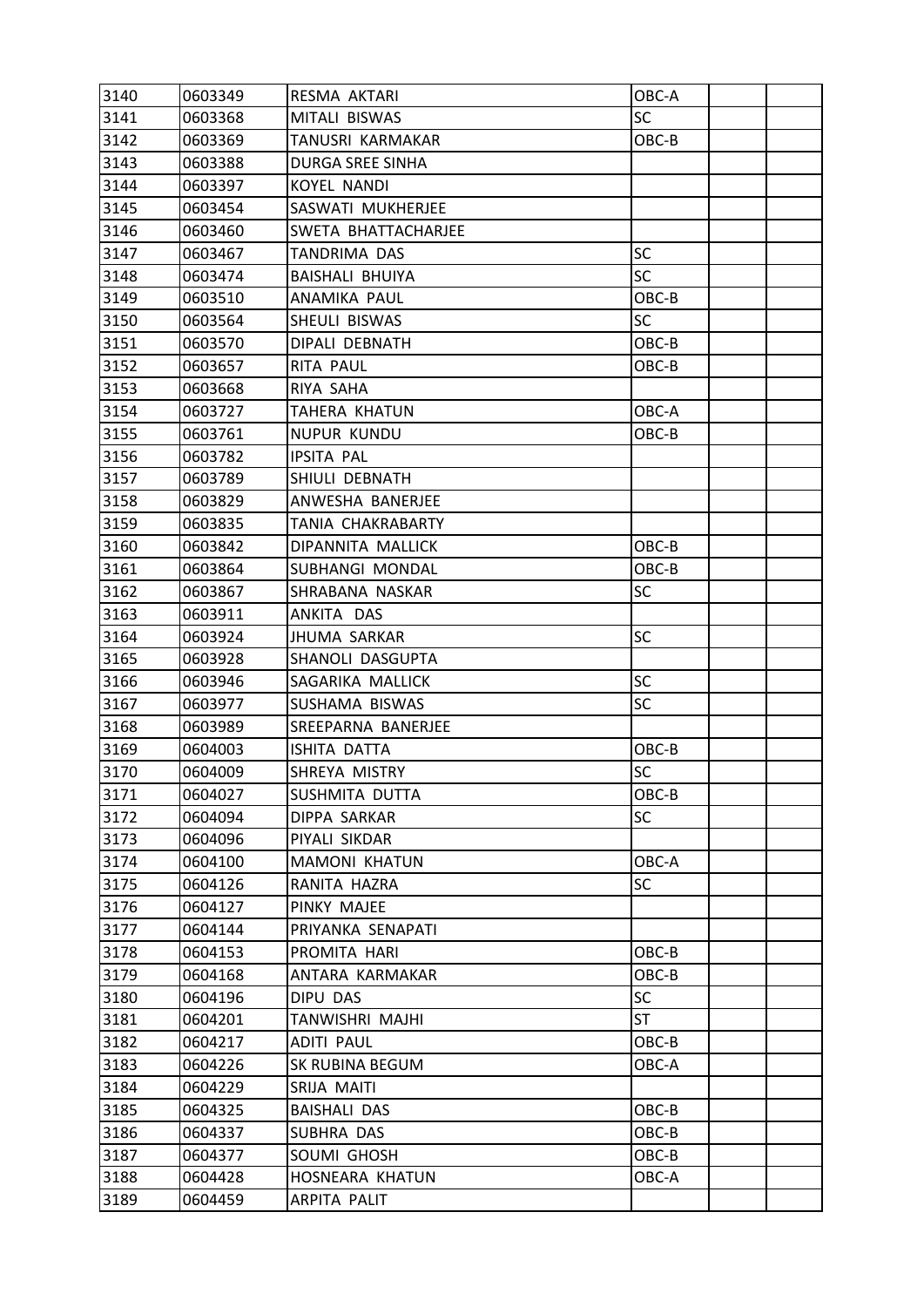| 3190 | 0604472 | KAMRUN NAHAR             | OBC-A     | <b>MSP</b> |
|------|---------|--------------------------|-----------|------------|
| 3191 | 0604475 | <b>TANUSHRI KARMAKAR</b> | OBC-B     |            |
| 3192 | 0604476 | SAYANTANI BAL            |           |            |
| 3193 | 0604502 | ARPITA GHOSH             |           |            |
| 3194 | 0604535 | MOUBANI HALDER           | <b>SC</b> |            |
| 3195 | 0604538 | <b>BANI DEY</b>          |           |            |
| 3196 | 0604556 | AMREETA GHOSH            |           |            |
| 3197 | 0604581 | PARNA MAITRA             | <b>SC</b> |            |
| 3198 | 0604641 | APARAJITA SIL            | OBC-B     |            |
| 3199 | 0604643 | <b>GOPA MONDAL</b>       | <b>SC</b> |            |
| 3200 | 0604645 | SANGITA HALDAR           | <b>SC</b> |            |
| 3201 | 0604665 | RINKU DHALI              | <b>SC</b> |            |
| 3202 | 0604683 | MOITRY PAUL              | OBC-B     |            |
| 3203 | 0604686 | SHAMIMA PARVIN           | OBC-A     |            |
| 3204 | 0604694 | JAYEETA BISWAS           | <b>SC</b> |            |
| 3205 | 0604714 | SUPRIYA DAS              | OBC-B     |            |
| 3206 | 0604860 | ANINDITA ROY             | <b>SC</b> |            |
| 3207 | 0604891 | SANCHARI BHATTACHARJEE   |           |            |
| 3208 | 0604963 | SOMA SAHA                |           |            |
| 3209 | 0604965 | ANKITA ROY               |           |            |
| 3210 | 0605002 | MOUMITA HALDAR           | <b>SC</b> |            |
| 3211 | 0605009 | DONA BASU                |           |            |
| 3212 | 0605011 | MOUSUMI CHOUDHURY        |           |            |
| 3213 | 0605022 | RUNU MONDAL              | OBC-B     |            |
| 3214 | 0605056 | <b>TANVI SULTANA</b>     | OBC-A     |            |
| 3215 | 0605079 | <b>BANI MALAKAR</b>      | <b>SC</b> |            |
| 3216 | 0605081 | SANCHARI MONDAL          | OBC-B     |            |
| 3217 | 0605093 | <b>TANIA BISWAS</b>      | <b>SC</b> |            |
| 3218 | 0605103 | ANANYA BISWAS            | <b>SC</b> |            |
| 3219 | 0605124 | PRAGATI BHOWMICK         | OBC-B     |            |
| 3220 | 0605193 | <b>MAMONI ADHIKARY</b>   |           |            |
| 3221 | 0605285 | DEBLINA GANGULY          |           |            |
| 3222 | 0605577 | SABANA YASMIN            | OBC-A     |            |
| 3223 | 0605717 | TANIYA DAS               | OBC-B     |            |
| 3224 | 0605745 | PAYAL HALDER             | <b>SC</b> |            |
| 3225 | 0605900 | <b>SUSMITA HALDER</b>    | <b>SC</b> |            |
| 3226 | 0605925 | NASREEN RAHAMAN          | OBC-A     |            |
| 3227 | 0606019 | SANGEETA DAWN            | OBC-B     |            |
| 3228 | 0606049 | SULAGNA BAIDYA           | <b>SC</b> |            |
| 3229 | 0606114 | PARNA BISWAS             | <b>SC</b> |            |
| 3230 | 0606195 | RIYA PAL                 |           |            |
| 3231 | 0606274 | RAKIBA AHAMED            | OBC-A     |            |
| 3232 | 0606383 | SHREYA BISWAS            | SC        |            |
| 3233 | 0606419 | SRABANI ACHARYA          |           |            |
| 3234 | 0606450 | ISHITA SARKAR            | <b>SC</b> |            |
| 3235 | 0606465 | <b>BANITA BISWAS</b>     | <b>SC</b> |            |
| 3236 | 0606510 | TUMPA KUNDU              |           |            |
| 3237 | 0606519 | SANDHYA RANI DEY         | OBC-B     |            |
| 3238 | 0606543 | TANUSREE BANERJEE        |           |            |
| 3239 | 0606561 | AHANA ROY                | <b>SC</b> |            |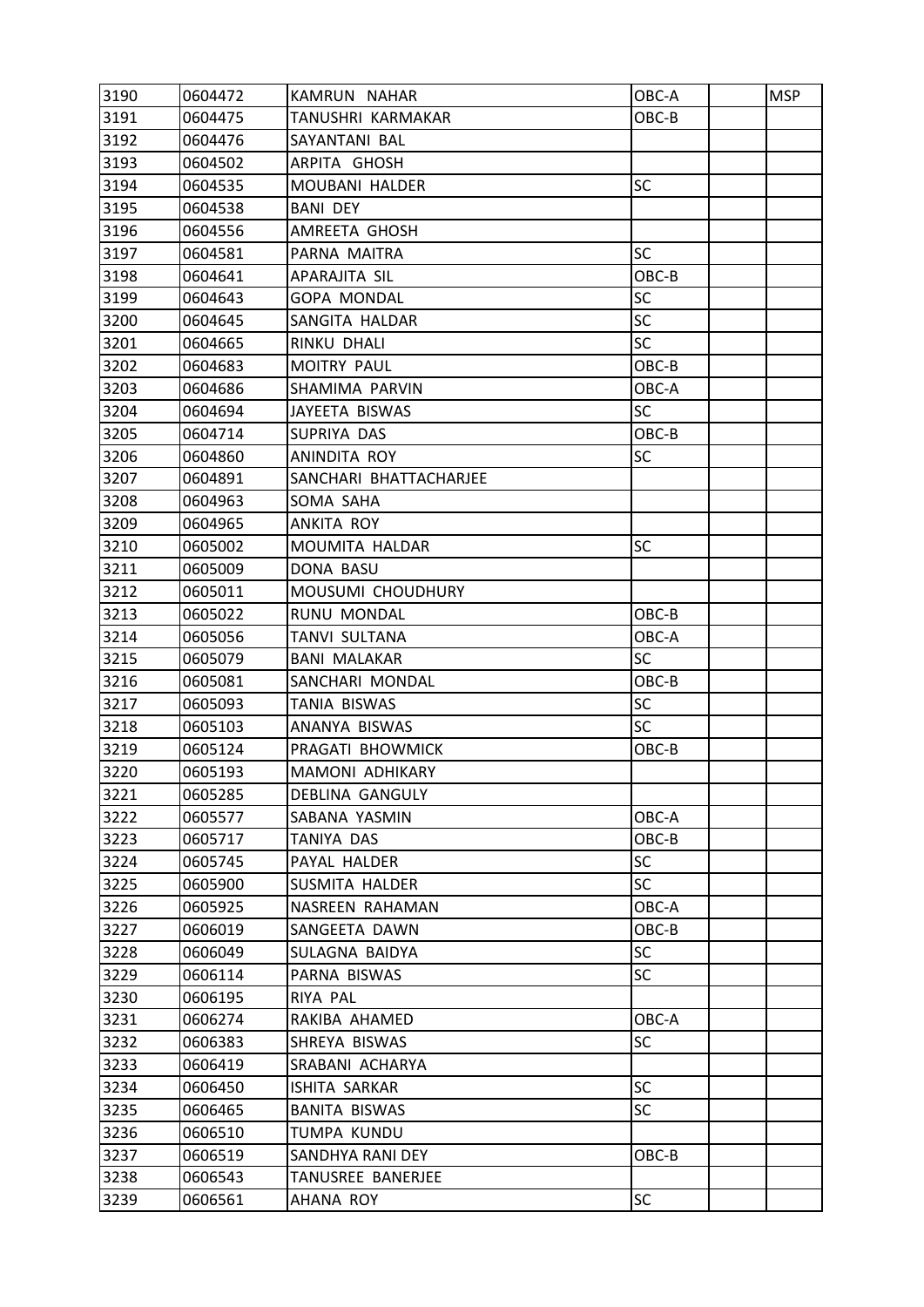| 3240 | 0606570 | SOUMITA BISWAS        |           |  |
|------|---------|-----------------------|-----------|--|
| 3241 | 0606579 | MANDIRA SAHA          | SC        |  |
| 3242 | 0606581 | RANITA SIL            |           |  |
| 3243 | 0606590 | SILPI HAZRA           | <b>SC</b> |  |
| 3244 | 0606592 | MOUSUMI SARKAR        | SC        |  |
| 3245 | 0606664 | TANIMA DAS            |           |  |
| 3246 | 0606690 | ESHA BANERJEE         |           |  |
| 3247 | 0606698 | SARBARI DAS           | OBC-B     |  |
| 3248 | 0606707 | PUJA BISWAS           | SC        |  |
| 3249 | 0606718 | <b>KANIKA DAS</b>     | <b>SC</b> |  |
| 3250 | 0606738 | SPANDITA BISWAS       | SC        |  |
| 3251 | 0606743 | DIPANWITA BHOWMIK     |           |  |
| 3252 | 0606778 | SALETUN NEHAR         | OBC-A     |  |
| 3253 | 0606792 | PRIYANKA HALDER       | SC        |  |
| 3254 | 0606805 | <b>NARGIS PARVIN</b>  | OBC-A     |  |
| 3255 | 0606822 | SUNANDA CHOUDHURY     |           |  |
| 3256 | 0606879 | NILANJANA BOSE        |           |  |
| 3257 | 0606887 | TANIA SULTANA         | OBC-A     |  |
| 3258 | 0606911 | SABANA AZMI           | OBC-A     |  |
| 3259 | 0606925 | TRISHA BISWAS         | SC        |  |
| 3260 | 0606931 | POUSALI ROY           |           |  |
| 3261 | 0606947 | RATNA PAUL            | OBC-B     |  |
| 3262 | 0606971 | TANUSHREE CHAKRABORTY |           |  |
| 3263 | 0606984 | KASHMIRA BHOWMICK     |           |  |
| 3264 | 0607036 | SATABDI SAHA          |           |  |
| 3265 | 0607039 | MONALISHA BISWAS      | <b>SC</b> |  |
| 3266 | 0607050 | RINKU GHOSH           | OBC-B     |  |
| 3267 | 0607060 | PALLABI DAS           |           |  |
| 3268 | 0607066 | DALIA DEBNATH         | OBC-B     |  |
| 3269 | 0607086 | TWINKLE SARKAR        | SC        |  |
| 3270 | 0607146 | ANKITA SAHA           |           |  |
| 3271 | 0607148 | SHIPTA MONDAL         | SC        |  |
| 3272 | 0607193 | SUCHANDA BAIDYA       | <b>SC</b> |  |
| 3273 | 0607196 | NIPA SARDAR           | <b>ST</b> |  |
| 3274 | 0607206 | SANGITA DAS           | <b>SC</b> |  |
| 3275 | 0607254 | PAYAL DAS             | <b>SC</b> |  |
| 3276 | 0607271 | TRIPTI DAS            | SC        |  |
| 3277 | 0607281 | PRANATI MANDAL        | <b>SC</b> |  |
| 3278 | 0607283 | SHELLY MONDAL         | OBC-B     |  |
| 3279 | 0607304 | ANWESHA KAYAL         | OBC-B     |  |
| 3280 | 0607308 | SWATI SARANGI         |           |  |
| 3281 | 0607336 | SHAHINA PARVEEN       | OBC-A     |  |
| 3282 | 0607341 | SUVRA CHANDA          | OBC-B     |  |
| 3283 | 0607362 | SMARANIKA ROY         | SC        |  |
| 3284 | 0607370 | SHAKTIRUPA SARKAR     |           |  |
| 3285 | 0607394 | ANIKETA SINGHA ROY    |           |  |
| 3286 | 0607400 | NAYANA AKTAR          | OBC-B     |  |
| 3287 | 0607434 | <b>JHUMA MONDAL</b>   | OBC-B     |  |
| 3288 | 0607443 | MIRA SARKAR           |           |  |
| 3289 | 0607510 | ANANYA SARKAR         | OBC-B     |  |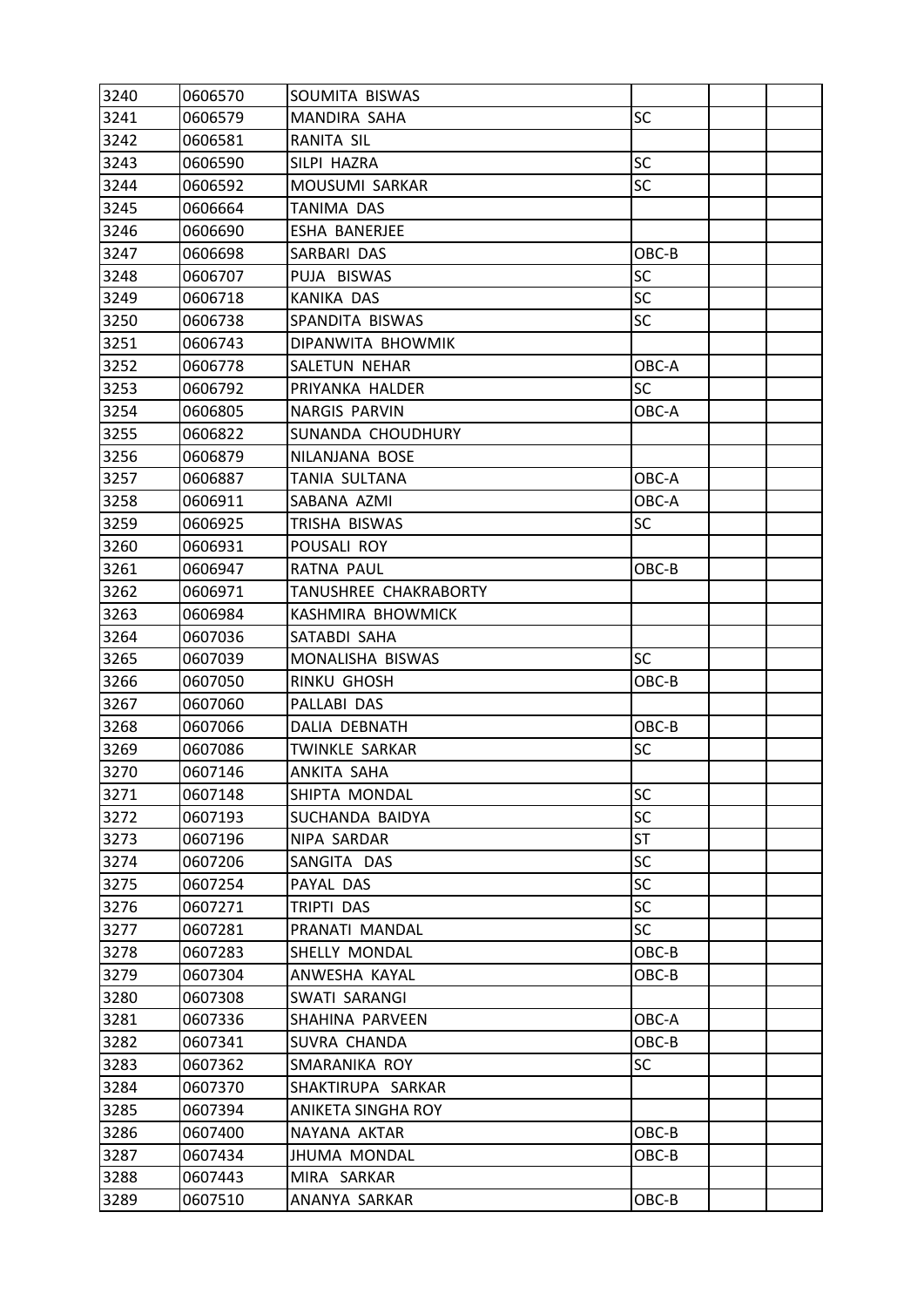| 3290 | 0607512 | SANCHITA GUHA           |           |            |
|------|---------|-------------------------|-----------|------------|
| 3291 | 0607542 | TANWISTHA KARMAKAR      | OBC-B     |            |
| 3292 | 0607589 | SUMANA BHABAK           | OBC-B     | <b>MSP</b> |
| 3293 | 0607618 | RUPA BISWAS             | OBC-A     |            |
| 3294 | 0607682 | <b>IRANI PARVIN</b>     | OBC-A     |            |
| 3295 | 0607691 | <b>TITI MONDAL</b>      | SC        |            |
| 3296 | 0607734 | INDRANI MONDAL          | OBC-B     |            |
| 3297 | 0607850 | MANDIRA SAHA            |           |            |
| 3298 | 0607883 | SUDESHNA ORANG          | ST        |            |
| 3299 | 0607886 | SAYANTIKA JODDAR        | <b>SC</b> |            |
| 3300 | 0607937 | JANNATUL FERDOUSI       | OBC-A     |            |
| 3301 | 0607943 | SONALI SAHA             |           |            |
| 3302 | 0607958 | LATIFA MONDAL           | OBC-A     |            |
| 3303 | 0607965 | PIYALI ROY              | <b>SC</b> |            |
| 3304 | 0607966 | MINAKSHI MONDAL         | SC        |            |
| 3305 | 0607967 | SANCHARI DAS            | SC        |            |
| 3306 | 0607968 | ABHINANDA MANDAL        | SC        |            |
| 3307 | 0607973 | PIYALI HORE             |           |            |
| 3308 | 0607984 | SUDESNA KAR             |           |            |
| 3309 | 0608008 | NILIMA PAUL             | OBC-B     |            |
| 3310 | 0608057 | NANDA SARKAR            | OBC-B     |            |
| 3311 | 0608063 | RANITA NATH             | OBC-B     |            |
| 3312 | 0608068 | <b>TANUSREE GHOSH</b>   | OBC-B     |            |
| 3313 | 0608079 | ANU RANI CHOWDHURY      | <b>SC</b> |            |
| 3314 | 0608086 | TANIA MITRA             |           |            |
| 3315 | 0608098 | NITA GHOSH              | OBC-B     |            |
| 3316 | 0608104 | PRITHA HIRA             | SC        |            |
| 3317 | 0608113 | RAKHEE MUKHERJEE        |           |            |
| 3318 | 0608129 | SAMARPITA DAS           | SC        |            |
| 3319 | 0608184 | KANKANA MITRA           |           |            |
| 3320 | 0608189 | MOUSUMI DEY             |           |            |
| 3321 | 0608195 | <b>MAMONI MAITY</b>     |           |            |
| 3322 | 0608209 | PAYEL ACHARYA MUKHERJEE |           |            |
| 3323 | 0608249 | SONALI GHOSH DASTIDAR   |           |            |
| 3324 | 0608252 | SOMALIA CHATTERJEE      |           |            |
| 3325 | 0608260 | SHREYA TARAFDAR         |           |            |
| 3326 | 0608302 | SUTAPA CHOWDHURY        | <b>SC</b> |            |
| 3327 | 0608327 | <b>BIAS MONDAL</b>      | <b>SC</b> |            |
| 3328 | 0608329 | <b>GAGARI DAS</b>       |           |            |
| 3329 | 0608337 | SUTAPA NATH             | OBC-B     |            |
| 3330 | 0608369 | NANDITA GHOSH           | OBC-B     |            |
| 3331 | 0608385 | MANASHI DAS             | <b>SC</b> |            |
| 3332 | 0608413 | SOUMITRISHNA HALDAR     |           |            |
| 3333 | 0608419 | PUJA DAS                | <b>SC</b> |            |
| 3334 | 0608452 | DIPANWITA PAUL          |           |            |
| 3335 | 0608462 | ANINDITA GHOSH          |           |            |
| 3336 | 0608478 | NABANITA BHATTACHARYA   |           |            |
| 3337 | 0608507 | PUJA DAS                | OBC-B     |            |
| 3338 | 0608513 | DIPANWITA HALDER        | <b>SC</b> |            |
| 3339 | 0608580 | <b>GARGI BISWAS</b>     | SC        |            |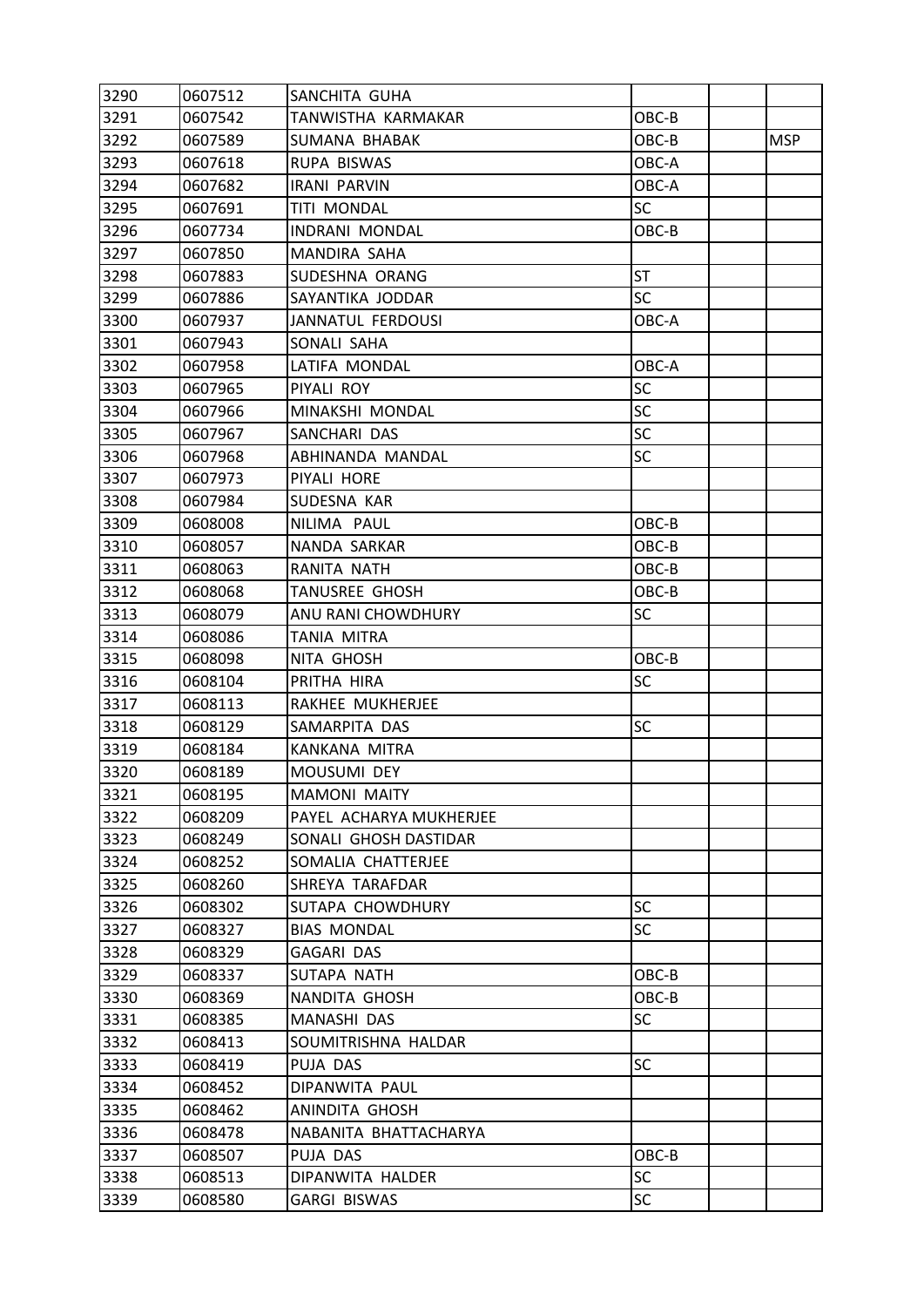| 3340 | 0608624 | ANTARA NAG             |           |  |
|------|---------|------------------------|-----------|--|
| 3341 | 0608642 | <b>DEBARATI DUTTA</b>  |           |  |
| 3342 | 0608670 | MARGASIRSHA GOSWAMI    |           |  |
| 3343 | 0608718 | RIMPI DAS              |           |  |
| 3344 | 0608757 | SOUMITA DAS            | <b>SC</b> |  |
| 3345 | 0608777 | TINA RAHA              | OBC-B     |  |
| 3346 | 0608843 | MOMOTAJ KHATUN         | OBC-A     |  |
| 3347 | 0608845 | SAMPURNA BHOWMICK      |           |  |
| 3348 | 0608866 | AMRITA MAITY           | OBC-B     |  |
| 3349 | 0608887 | SHABNAM PARVIN         | OBC-A     |  |
| 3350 | 0608955 | HIMABATI BISWAS        | <b>SC</b> |  |
| 3351 | 0608969 | DIPANJANA DE SARKAR    |           |  |
| 3352 | 0608994 | SOMASREE BISWAS        | <b>SC</b> |  |
| 3353 | 0609053 | NANDITA BISWAS         | <b>SC</b> |  |
| 3354 | 0609097 | TRIPARNA SARKAR        |           |  |
| 3355 | 0609217 | <b>BONOSREE BISWAS</b> |           |  |
| 3356 | 0609275 | JAYASHRI DAS           | <b>SC</b> |  |
| 3357 | 0609288 | <b>MIRATUN NAHER</b>   | OBC-A     |  |
| 3358 | 0609372 | PAYEL BHATTACHARJEE    |           |  |
| 3359 | 0609394 | SAHELI HAQUE           | OBC-A     |  |
| 3360 | 0609445 | RITWIKA MANDAL         | <b>SC</b> |  |
| 3361 | 0609567 | <b>BITHI BISWAS</b>    |           |  |
| 3362 | 0609829 | TITHI MALLICK          | SC        |  |
| 3363 | 0609881 | SOUMI MITRA            |           |  |
| 3364 | 0609924 | DYUTIMALA DATTA        |           |  |
| 3365 | 0610177 | MUKTA MONDAL           | OBC-B     |  |
| 3366 | 0610196 | RIMPA GHOSH            |           |  |
| 3367 | 0610261 | SWAPNA HALDER          | <b>SC</b> |  |
| 3368 | 0610268 | SUSMITA BISWAS         | <b>SC</b> |  |
| 3369 | 0610310 | PUJA MANDAL            | OBC-B     |  |
| 3370 | 0610323 | SAMPA BISWAS           | SC        |  |
| 3371 | 0610386 | <b>DEBARATI DAS</b>    |           |  |
| 3372 | 0610434 | SANCHITA BANIK         | OBC-B     |  |
| 3373 | 0610437 | PINKY BISWAS           | SC        |  |
| 3374 | 0610465 | TUMPA DAS              | OBC-B     |  |
| 3375 | 0610528 | SREYASHI BANERJEE      |           |  |
| 3376 | 0610548 | RUPAI PANDEY           |           |  |
| 3377 | 0610580 | SHAMMI AFRIN           | OBC-A     |  |
| 3378 | 0610583 | SULEKHA DAS            | <b>SC</b> |  |
| 3379 | 0610584 | AITIJHYA MALLICK       | <b>SC</b> |  |
| 3380 | 0610594 | TANUJA KHATUN          | OBC-A     |  |
| 3381 | 0610609 | SONIA BISWAS           | <b>SC</b> |  |
| 3382 | 0610665 | PRIYA HALDER           | <b>SC</b> |  |
| 3383 | 0610686 | SUCHANDRA BANIK        |           |  |
| 3384 | 0610706 | KAMALIKA RAY           | <b>SC</b> |  |
| 3385 | 0610734 | <b>BARSHA MONDAL</b>   | <b>SC</b> |  |
| 3386 | 0610758 | TAMALIKA ROY           | <b>SC</b> |  |
| 3387 | 0610799 | MOUSUMI BAIDYA         | <b>SC</b> |  |
| 3388 | 0610814 | PUJA ROY               | <b>SC</b> |  |
| 3389 | 0610818 | PRATIMA MAJUMDER       | SC        |  |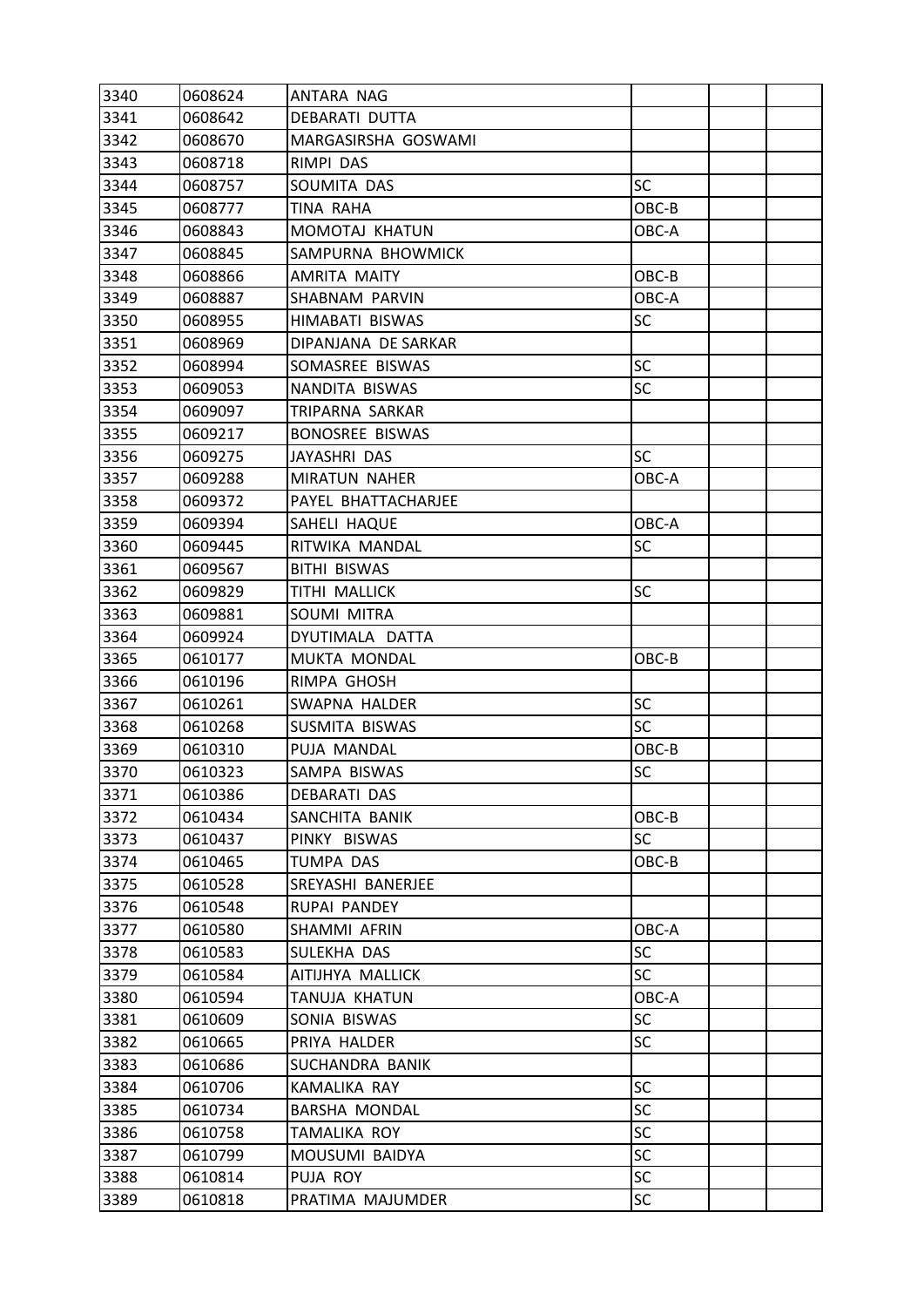| 3390 | 0610856 | NEELADRITA SARDAR       | ST        |            |
|------|---------|-------------------------|-----------|------------|
| 3391 | 0610858 | RUNA EASMIN             | OBC-B     |            |
| 3392 | 0610868 | SANGITA DAS             | SC        |            |
| 3393 | 0610886 | DEBIKA BISWAS           |           |            |
| 3394 | 0610948 | <b>BAISHAKHI BHAKTA</b> | <b>SC</b> |            |
| 3395 | 0610974 | <b>NOURIN NAHAR</b>     | OBC-A     |            |
| 3396 | 0610987 | ANKITA UKIL             | <b>SC</b> |            |
| 3397 | 0611009 | PAYEL DEY               |           |            |
| 3398 | 0611030 | ADRITA GHOSH            | OBC-B     |            |
| 3399 | 0611047 | SOMA BISWAS             |           |            |
| 3400 | 0611080 | SUSMITA DEY             | OBC-B     |            |
| 3401 | 0611139 | <b>TANIA PAUL</b>       | OBC-B     |            |
| 3402 | 0611161 | SWARNALI MUKHERJEE      |           |            |
| 3403 | 0611213 | SHARMISTHA DAS          |           |            |
| 3404 | 0611228 | SMRITIKANA MONDOL       | <b>SC</b> |            |
| 3405 | 0611275 | AMRITA MANDAL           | OBC-B     |            |
| 3406 | 0611288 | SALMA YASMIN            | OBC-A     |            |
| 3407 | 0611295 | PRITHIBI BISWAS         | <b>SC</b> |            |
| 3408 | 0611347 | MANASHI ASH             | OBC-B     |            |
| 3409 | 0611365 | SMITA MAJUMDER          | OBC-B     |            |
| 3410 | 0611368 | <b>BANHIKANA BOSE</b>   |           |            |
| 3411 | 0611384 | RAKA SARKAR             | <b>SC</b> |            |
| 3412 | 0611390 | NAZMA KHATUN            | OBC-A     | <b>MSP</b> |
| 3413 | 0611408 | CHANDRIMA GHOSH         |           |            |
| 3414 | 0611434 | NUPUR DAS               | SC        |            |
| 3415 | 0611439 | RITU MANDAL             | <b>SC</b> |            |
| 3416 | 0611440 | MALLIKA SARKAR          |           |            |
| 3417 | 0611472 | TRISHA SARKAR           | OBC-B     |            |
| 3418 | 0611495 | PRIYANKA DAS            |           |            |
| 3419 | 0611513 | SUTAPA CHATTERJEE       |           |            |
| 3420 | 0611526 | SMITA MONDAL            | OBC-B     |            |
| 3421 | 0611529 | PUJA BISWAS             |           |            |
| 3422 | 0611556 | ANNAPURNA DEBNATH       | OBC-B     |            |
| 3423 | 0611564 | SOMRITA GOSWAMI         |           |            |
| 3424 | 0611593 | CHAYANIKA SARKAR        |           |            |
| 3425 | 0611609 | SAMPA CHOWDHURY         |           |            |
| 3426 | 0611672 | PAPIA BISWAS            | OBC-B     |            |
| 3427 | 0611682 | SOMASREE DAS            | SC        |            |
| 3428 | 0611706 | RESHMA PAL              | OBC-B     |            |
| 3429 | 0611712 | ADITI HALDER            | SC        |            |
| 3430 | 0611745 | ISHANI GHOSH            | OBC-B     |            |
| 3431 | 0611767 | SRIJITA ADHIKARY        |           |            |
| 3432 | 0611771 | MOUSUMI GHOSH           | OBC-B     |            |
| 3433 | 0611787 | RITIKA HIRA             | <b>SC</b> |            |
| 3434 | 0611825 | RUPA PAIT               |           |            |
| 3435 | 0611861 | SUMITA SIKDER           | OBC-B     |            |
| 3436 | 0611874 | ANISHA GHOSH            |           |            |
| 3437 | 0611956 | KATHA PANDEY            | <b>SC</b> |            |
| 3438 | 0612003 | SALONEE DAS             |           |            |
| 3439 | 0612005 | RIA MONDAL              | <b>SC</b> |            |
|      |         |                         |           |            |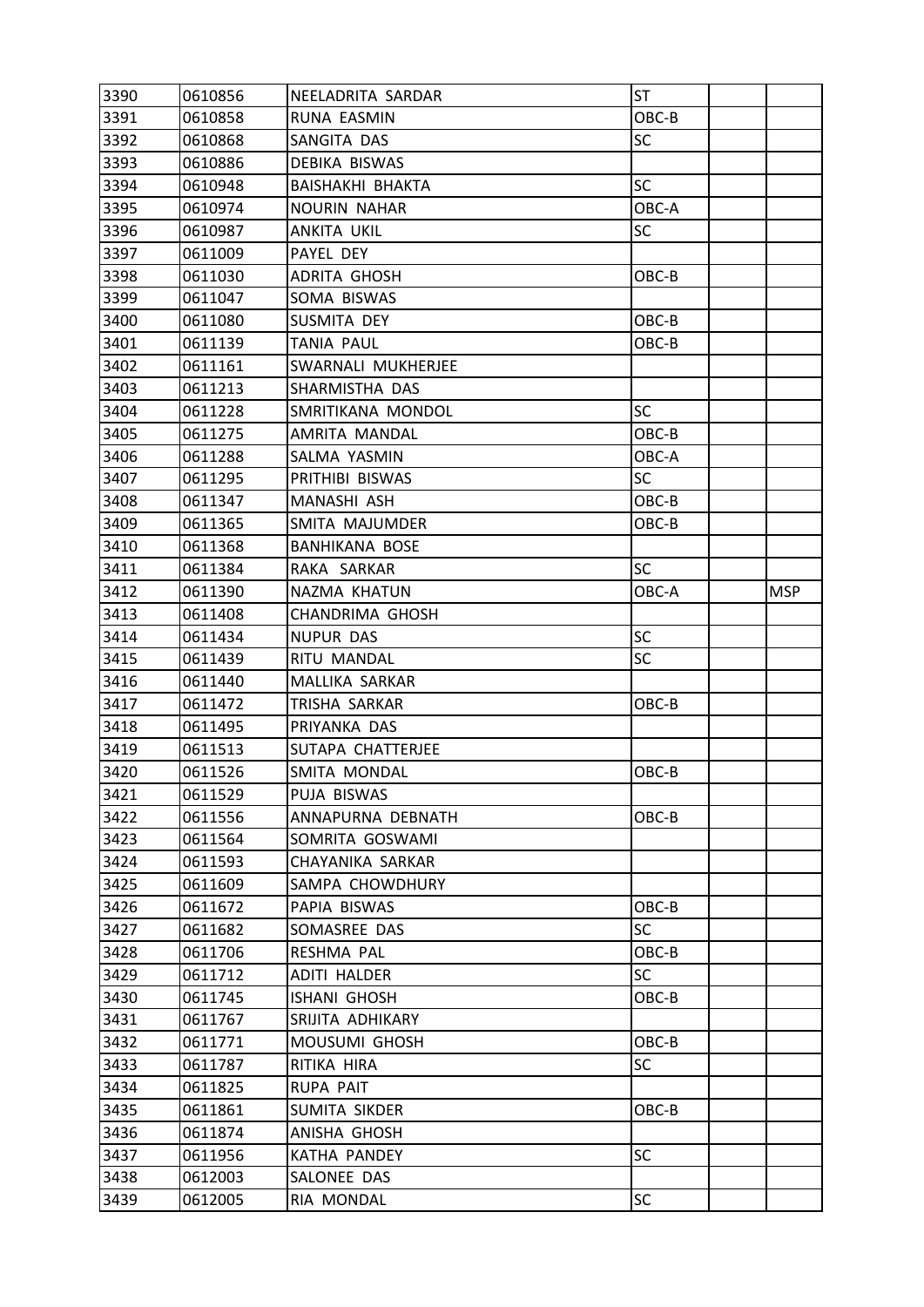| 3440 | 0612035 | CHANDRA DUTTA                   | SC        |  |
|------|---------|---------------------------------|-----------|--|
| 3441 | 0612062 | RIYA DAS                        | <b>SC</b> |  |
| 3442 | 0612135 | <b>MADHU CHANDRA BHATTACHAR</b> |           |  |
| 3443 | 0612149 | POOJA BISWAS                    | <b>SC</b> |  |
| 3444 | 0612153 | RIMA GHOSH                      | OBC-B     |  |
| 3445 | 0612174 | SMRITILEKHA SARKAR              |           |  |
| 3446 | 0612193 | SAMITA GHOSH                    |           |  |
| 3447 | 0612212 | SIMA DAS                        |           |  |
| 3448 | 0612239 | <b>JOYITA DUTTA</b>             | OBC-B     |  |
| 3449 | 0612245 | NISHA PARVEEN                   | OBC-A     |  |
| 3450 | 0612262 | PAPIYA PARVIN                   |           |  |
| 3451 | 0612275 | MUKTA MONDAL                    | OBC-B     |  |
| 3452 | 0612288 | KASHMIRA PARVIN                 | OBC-A     |  |
| 3453 | 0612297 | SANCHITA CHANDA                 | OBC-B     |  |
| 3454 | 0612305 | TANIA SANJIRA                   | OBC-A     |  |
| 3455 | 0612335 | MEKHALA DATTA                   | <b>SC</b> |  |
| 3456 | 0612346 | DISHARI DAS                     |           |  |
| 3457 | 0612365 | NANDITA SAHA                    | <b>SC</b> |  |
| 3458 | 0612400 | PAROMEETA KARMAKAR              |           |  |
| 3459 | 0612411 | SATHI BISWAS                    | <b>SC</b> |  |
| 3460 | 0612424 | SAYANI PAUL                     | OBC-B     |  |
| 3461 | 0612459 | MOU MONDAL                      | OBC-B     |  |
| 3462 | 0612460 | SUDIPTA CHATTERJEE              |           |  |
| 3463 | 0612462 | SURAIYA KHATUN                  |           |  |
| 3464 | 0612471 | PAULAMI BISWAS                  | <b>SC</b> |  |
| 3465 | 0612501 | PRIYANKA DEBNATH                | OBC-B     |  |
| 3466 | 0612512 | JAYEETA TARAFDAR                | OBC-B     |  |
| 3467 | 0612542 | ANJANA BAIDYA                   |           |  |
| 3468 | 0612578 | SWATI JANA                      | <b>SC</b> |  |
| 3469 | 0612642 | ARPITA PAUL                     | OBC-B     |  |
| 3470 | 0612680 | PRIYA MONDAL                    |           |  |
| 3471 | 0612706 | <b>SURAIA KHATUN</b>            | OBC-A     |  |
| 3472 | 0612722 | <b>SOMA ROY CHOUDHURY</b>       |           |  |
| 3473 | 0612731 | <b>JESMIN ARA SULTANA</b>       | OBC-A     |  |
| 3474 | 0612775 | SAHELI DE                       |           |  |
| 3475 | 0612797 | NAFISA SULTANA                  | OBC-A     |  |
| 3476 | 0612819 | RITUPARNA MONDAL                | OBC-B     |  |
| 3477 | 0612823 | MADHABI HALDER                  | <b>SC</b> |  |
| 3478 | 0612873 | SUJATA BISWAS                   | <b>SC</b> |  |
| 3479 | 0612906 | PUJA BALLAV                     | $OBC-B$   |  |
| 3480 | 0612949 | SHUCHITA SARKAR                 | <b>SC</b> |  |
| 3481 | 0612994 | SHREYA MANDAL                   |           |  |
| 3482 | 0613002 | INDRANI DUTTA                   | $OBC-B$   |  |
| 3483 | 0613057 | SRABANI SENGUPTA                |           |  |
| 3484 | 0613066 | ANANYA SARKAR                   | <b>SC</b> |  |
| 3485 | 0613068 | OMEJA PARVIN                    | OBC-A     |  |
| 3486 | 0613070 | <b>JESMINA KHATUN</b>           | OBC-A     |  |
| 3487 | 0613074 | AYANTIKA HOWLY                  | <b>SC</b> |  |
| 3488 | 0613128 | DEBARATI KANGSA BANIK           | OBC-B     |  |
| 3489 | 0613133 | SHRESTHA MAULICK                |           |  |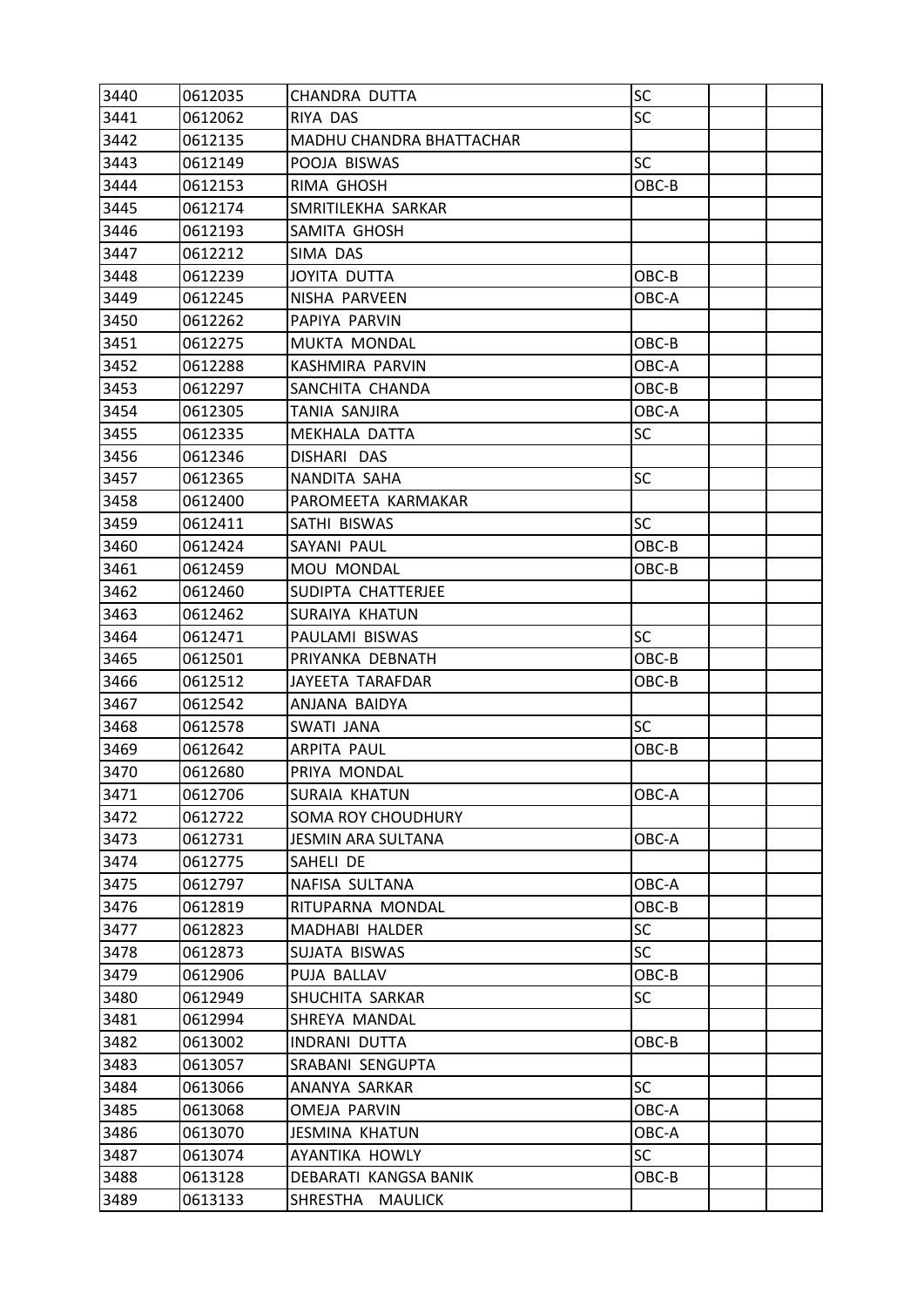| 3490 | 0613196 | PRATITI PAL             | OBC-B     |  |
|------|---------|-------------------------|-----------|--|
| 3491 | 0613242 | DIPA DHAR               |           |  |
| 3492 | 0613251 | ARCHITA GHOSH           | OBC-B     |  |
| 3493 | 0613254 | KARISHMA SULTANA        | OBC-A     |  |
| 3494 | 0613319 | ANTARA GHOSH            | OBC-B     |  |
| 3495 | 0613345 | SUSMITA DAS             |           |  |
| 3496 | 0613350 | <b>BIPASHA HALDER</b>   | SC        |  |
| 3497 | 0613427 | ANNASHREE PRAMANICK     | <b>SC</b> |  |
| 3498 | 0613430 | TINA BHABAK             | OBC-B     |  |
| 3499 | 0613441 | <b>RUPA PAUL</b>        | OBC-B     |  |
| 3500 | 0613477 | LIRA DE                 |           |  |
| 3501 | 0613511 | <b>TANUSREE GHOSH</b>   |           |  |
| 3502 | 0613551 | TANIYA DUTTA            |           |  |
| 3503 | 0613567 | TAMANNA SULTANA         | OBC-A     |  |
| 3504 | 0613589 | <b>BROTOTI HOWLADER</b> | <b>SC</b> |  |
| 3505 | 0613618 | SATHI HALDER            | <b>SC</b> |  |
| 3506 | 0613630 | SEEMANTI MUKHOPADHYAY   |           |  |
| 3507 | 0613704 | POULAMI MANDAL          | <b>SC</b> |  |
| 3508 | 0613721 | <b>BABITA KHATUN</b>    | OBC-A     |  |
| 3509 | 0613742 | MOUJHURI SHOME          |           |  |
| 3510 | 0613756 | MONISHA MONDAL          | <b>SC</b> |  |
| 3511 | 0613785 | MOLI GHOSH              | OBC-B     |  |
| 3512 | 0613797 | SUTAPA MISTRY           | SC        |  |
| 3513 | 0613829 | PIYALI BISWAS           | <b>SC</b> |  |
| 3514 | 0613839 | SONALI KAR              |           |  |
| 3515 | 0613854 | MONALISA GHOSH          | OBC-B     |  |
| 3516 | 0613897 | SRIJITA PAUL            | OBC-B     |  |
| 3517 | 0613913 | MAMPI DAS               |           |  |
| 3518 | 0613914 | MITU SARKAR             | <b>SC</b> |  |
| 3519 | 0613942 | BANASHREE MANDAL        | OBC-B     |  |
| 3520 | 0613946 | SABNAM BEGAM            | OBC-A     |  |
| 3521 | 0613989 | <b>DOLI HALDER</b>      | SC        |  |
| 3522 | 0613996 | ZEENAT PARVEEN          |           |  |
| 3523 | 0614056 | PINKU SAHA              | <b>SC</b> |  |
| 3524 | 0614078 | <b>TANIYA PAUL</b>      | SC        |  |
| 3525 | 0614110 | SAHARA KHATUN           | OBC-A     |  |
| 3526 | 0614224 | TRISHA SEN              | OBC-B     |  |
| 3527 | 0614268 | SMRITI SARKAR           | OBC-B     |  |
| 3528 | 0614272 | LABANI BAINE            | OBC-B     |  |
| 3529 | 0614283 | PRIYANKA KUNDU          |           |  |
| 3530 | 0614295 | ANURADHA GHOSH          |           |  |
| 3531 | 0614303 | BIDISHA BISWAS          |           |  |
| 3532 | 0614375 | TAMA BISWAS             | <b>SC</b> |  |
| 3533 | 0614503 | SANGITA KUNDU           | OBC-B     |  |
| 3534 | 0614524 | PIYALI HALDER           | <b>SC</b> |  |
| 3535 | 0614763 | NASIMA KHATUN           | OBC-A     |  |
| 3536 | 0614792 | SUSMITA BALA            | <b>SC</b> |  |
| 3537 | 0614869 | TULIKA SAMADDAR         | OBC-B     |  |
| 3538 | 0614914 | INDRANI GANGULY         |           |  |
| 3539 | 0614959 | PARAMITA PAUL           | OBC-B     |  |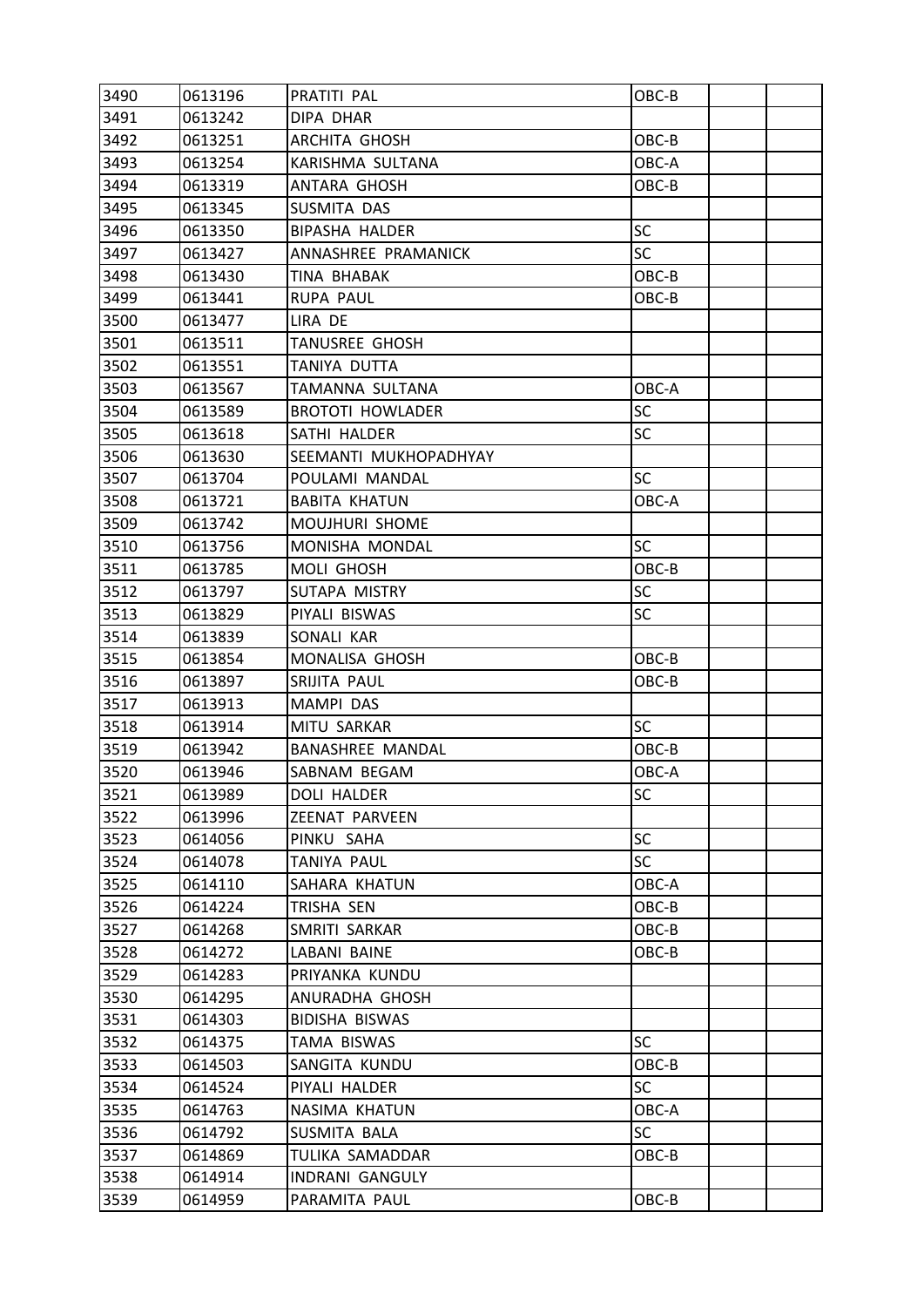| 3540 | 0614975 | <b>GOUTAMI BISWAS</b> | SC        |            |
|------|---------|-----------------------|-----------|------------|
| 3541 | 0615056 | PUJA DAS              |           |            |
| 3542 | 0615059 | PAROMITA ROY          |           |            |
| 3543 | 0615064 | NANDITA MONDAL        | <b>SC</b> |            |
| 3544 | 0615093 | ANANYA SADHU          |           |            |
| 3545 | 0615102 | NAFISA MONDAL         | OBC-A     |            |
| 3546 | 0615123 | MOUSUMI BISWAS        | OBC-B     |            |
| 3547 | 0615125 | TRINA BISWAS          | OBC-B     |            |
| 3548 | 0615131 | SMARANIKA SARKAR      |           |            |
| 3549 | 0615136 | NAZMUN NAHAR          | OBC-A     |            |
| 3550 | 0615137 | RIA TIKADAR           | <b>SC</b> |            |
| 3551 | 0615173 | SANGITA PAIK          | <b>SC</b> |            |
| 3552 | 0615197 | SUSMITA BHABAK        | OBC-B     |            |
| 3553 | 0615202 | MOUMITA SAMADDER      | <b>SC</b> | <b>MSP</b> |
| 3554 | 0615207 | SHREYA GANGULY        |           |            |
| 3555 | 0615234 | SUMANA MONDAL         | OBC-B     |            |
| 3556 | 0615294 | SABNAM HASSAN         | OBC-A     |            |
| 3557 | 0615299 | SHREYASE MONDAL       | OBC-B     |            |
| 3558 | 0615316 | PUJA BHANDARI         | <b>SC</b> |            |
| 3559 | 0615347 | LIPI SARKAR PAUL      | <b>SC</b> |            |
| 3560 | 0615420 | SHRABANI DAS          | OBC-B     |            |
| 3561 | 0615422 | SHREYA DATTA          |           |            |
| 3562 | 0615435 | TANIMA DAS            |           |            |
| 3563 | 0615440 | PURABI MONDAL         | <b>SC</b> |            |
| 3564 | 0615441 | <b>BAISAKHI HARI</b>  | OBC-B     |            |
| 3565 | 0615457 | JAHANARA KHATUN       | OBC-A     |            |
| 3566 | 0615461 | MAMPIA BAIN           | <b>SC</b> |            |
| 3567 | 0615481 | SAHALY PERVEEN        | OBC-A     |            |
| 3568 | 0615524 | <b>ARPITA GHOSH</b>   | OBC-B     |            |
| 3569 | 0615556 | SUCHETANA CHAKRABORTY |           |            |
| 3570 | 0615559 | ANTIMA HALDAR         | <b>SC</b> |            |
| 3571 | 0615593 | SUMANA ADHYA          | <b>SC</b> |            |
| 3572 | 0615623 | MUNMUN MAZUMDER GHOSH | OBC-B     |            |
| 3573 | 0615655 | PRADIPTA PAL          | OBC-B     |            |
| 3574 | 0615709 | SHARMILA KARMAKAR     | OBC-B     |            |
| 3575 | 0615728 | SANGITA PAUL          | $OBC-B$   |            |
| 3576 | 0615729 | ANWESHA KUNDU         |           |            |
| 3577 | 0615730 | TANUSREE ROY          |           |            |
| 3578 | 0615752 | SUPARNA GHOSH         | OBC-B     |            |
| 3579 | 0615757 | ARPITA BISWAS         | <b>SC</b> |            |
| 3580 | 0615759 | MOUMITA DEY           | OBC-B     |            |
| 3581 | 0615802 | RUKHSANA PARVIN       | OBC-A     |            |
| 3582 | 0615825 | TITLI CHAKRABORTY     |           |            |
| 3583 | 0615849 | ANANYA CHAKRABORTY    |           |            |
| 3584 | 0615865 | PAMPA AICH            | OBC-B     |            |
| 3585 | 0615879 | PIYALI BISWAS         | <b>SC</b> |            |
| 3586 | 0615895 | SUDESHNA SAHA         |           |            |
| 3587 | 0615917 | <b>RUPA ROY</b>       | <b>SC</b> |            |
| 3588 | 0615939 | SAMAPTI DEY           |           |            |
| 3589 | 0615955 | AMRITA SAHA           |           |            |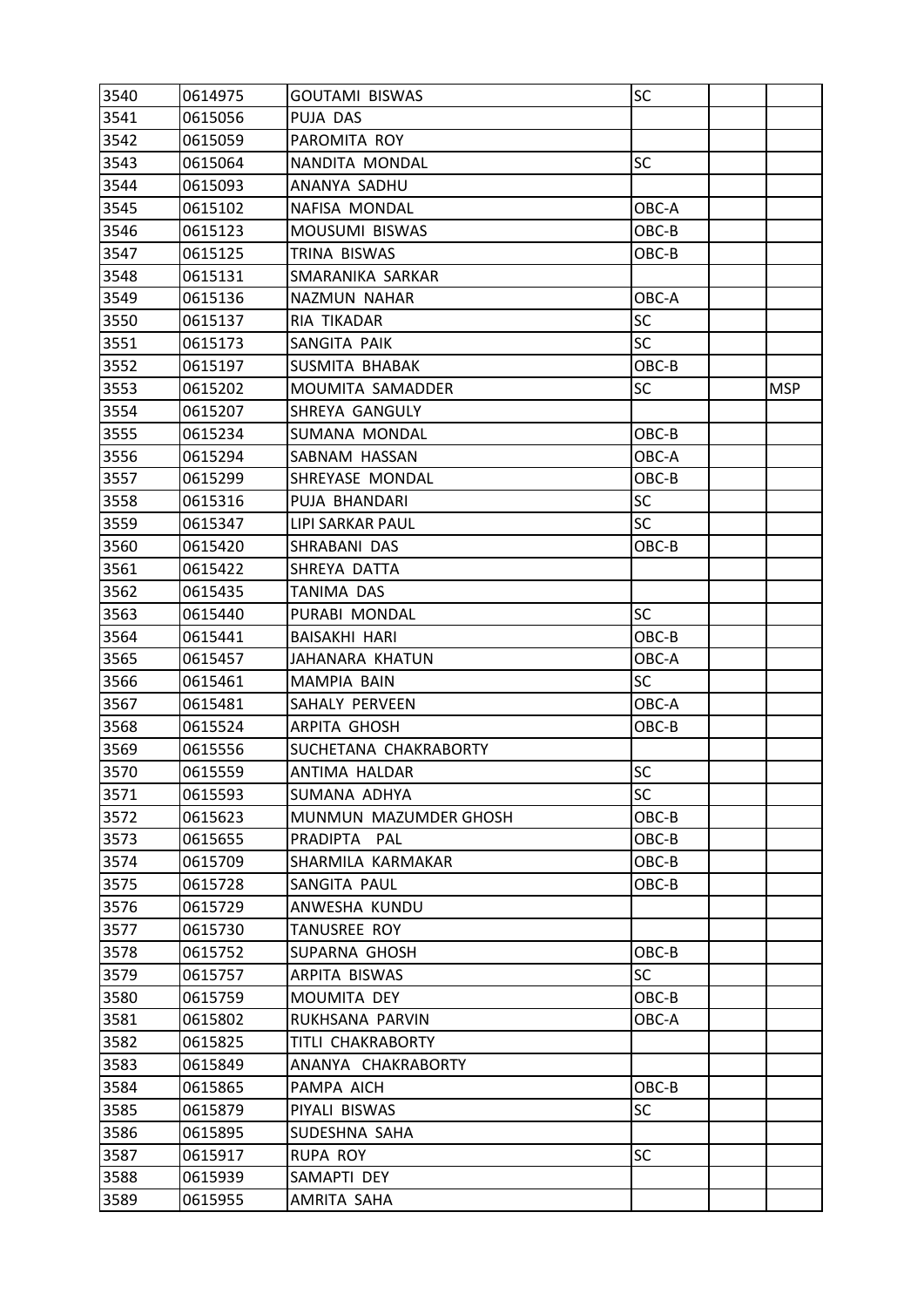| 3590 | 0615982 | PAYEL GHOSH            | OBC-B     |  |
|------|---------|------------------------|-----------|--|
| 3591 | 0616005 | MITHU SARKAR           | <b>SC</b> |  |
| 3592 | 0616067 | SAHELI MAITE           | OBC-B     |  |
| 3593 | 0616111 | <b>GOPA BASAK</b>      | OBC-B     |  |
| 3594 | 0616112 | NAMITA DOLUI           | <b>SC</b> |  |
| 3595 | 0616131 | DIPSHIKHA MUKHERJEE    |           |  |
| 3596 | 0616181 | SHUBHRA ROY            | <b>SC</b> |  |
| 3597 | 0616210 | SRIPARNA MAZUMDER      | <b>SC</b> |  |
| 3598 | 0616218 | <b>KEYA ACHARJEE</b>   |           |  |
| 3599 | 0616228 | LIPIKA . MONDAL        | <b>SC</b> |  |
| 3600 | 0616239 | SOUMITA DAS            | OBC-B     |  |
| 3601 | 0616255 | DEVARATI DAS           |           |  |
| 3602 | 0616287 | KYAMELIA SADHU         |           |  |
| 3603 | 0616305 | SHINJINI DAS           |           |  |
| 3604 | 0616336 | SUSMITA PRAMANIK       | <b>SC</b> |  |
| 3605 | 0616346 | PUJA MAJUMDER          | OBC-B     |  |
| 3606 | 0616368 | SOMA GOSWAMI           |           |  |
| 3607 | 0616370 | PRIYANKA SUR           | OBC-B     |  |
| 3608 | 0616391 | SONIA MAJUMDER         | <b>SC</b> |  |
| 3609 | 0616398 | DEEKSHA DEY            |           |  |
| 3610 | 0616399 | SOMASREE PRADHAN       |           |  |
| 3611 | 0616412 | SWATI DAPTARI          | OBC-B     |  |
| 3612 | 0616451 | SAYANTANI TAHABILDER   | OBC-B     |  |
| 3613 | 0616503 | ANKITA GOSWAMI         |           |  |
| 3614 | 0616514 | DIPANWITA SARKAR       | <b>SC</b> |  |
| 3615 | 0616539 | PRANTIKA KANGSABANIK   | OBC-B     |  |
| 3616 | 0616543 | DALIA SARKAR           | <b>SC</b> |  |
| 3617 | 0616586 | TITHI PARUI            | <b>SC</b> |  |
| 3618 | 0616612 | PINKI MANDAL           | OBC-B     |  |
| 3619 | 0616650 | SUMANA MANNA           |           |  |
| 3620 | 0616671 | PIYA MONDAL            | OBC-B     |  |
| 3621 | 0616701 | <b>GULSANA PERVIN</b>  | OBC-A     |  |
| 3622 | 0616709 | NAMRATA SAHA           |           |  |
| 3623 | 0616722 | MOUMITA MALLICK        | OBC-B     |  |
| 3624 | 0616754 | <b>BARNALI DEBNATH</b> | OBC-B     |  |
| 3625 | 0616789 | MANJARI SEN            |           |  |
| 3626 | 0616816 | SONALI PROSAD          | <b>SC</b> |  |
| 3627 | 0616822 | SAYANTANI DATTAGUPTA   |           |  |
| 3628 | 0616823 | DILRUBA NASRIN         | OBC-A     |  |
| 3629 | 0616827 | SUSMITA BAGDI          | <b>SC</b> |  |
| 3630 | 0616871 | SREYA MONDAL           |           |  |
| 3631 | 0616894 | RICHA PODDAR           | <b>SC</b> |  |
| 3632 | 0616902 | MOUSUMI TAPLI          | OBC-B     |  |
| 3633 | 0616907 | SWAGATA GHOSH          |           |  |
| 3634 | 0616913 | SUDESHNA SARKAR        | $OBC-B$   |  |
| 3635 | 0616914 | MALINA SARDAR          | <b>ST</b> |  |
| 3636 | 0616969 | SHARMISTHA CHAKRABORTY |           |  |
| 3637 | 0616971 | <b>JHARNA KHATUN</b>   | OBC-A     |  |
| 3638 | 0616979 | TANDRANI SAHA          |           |  |
| 3639 | 0616987 | TULIKA MONDAL          | <b>SC</b> |  |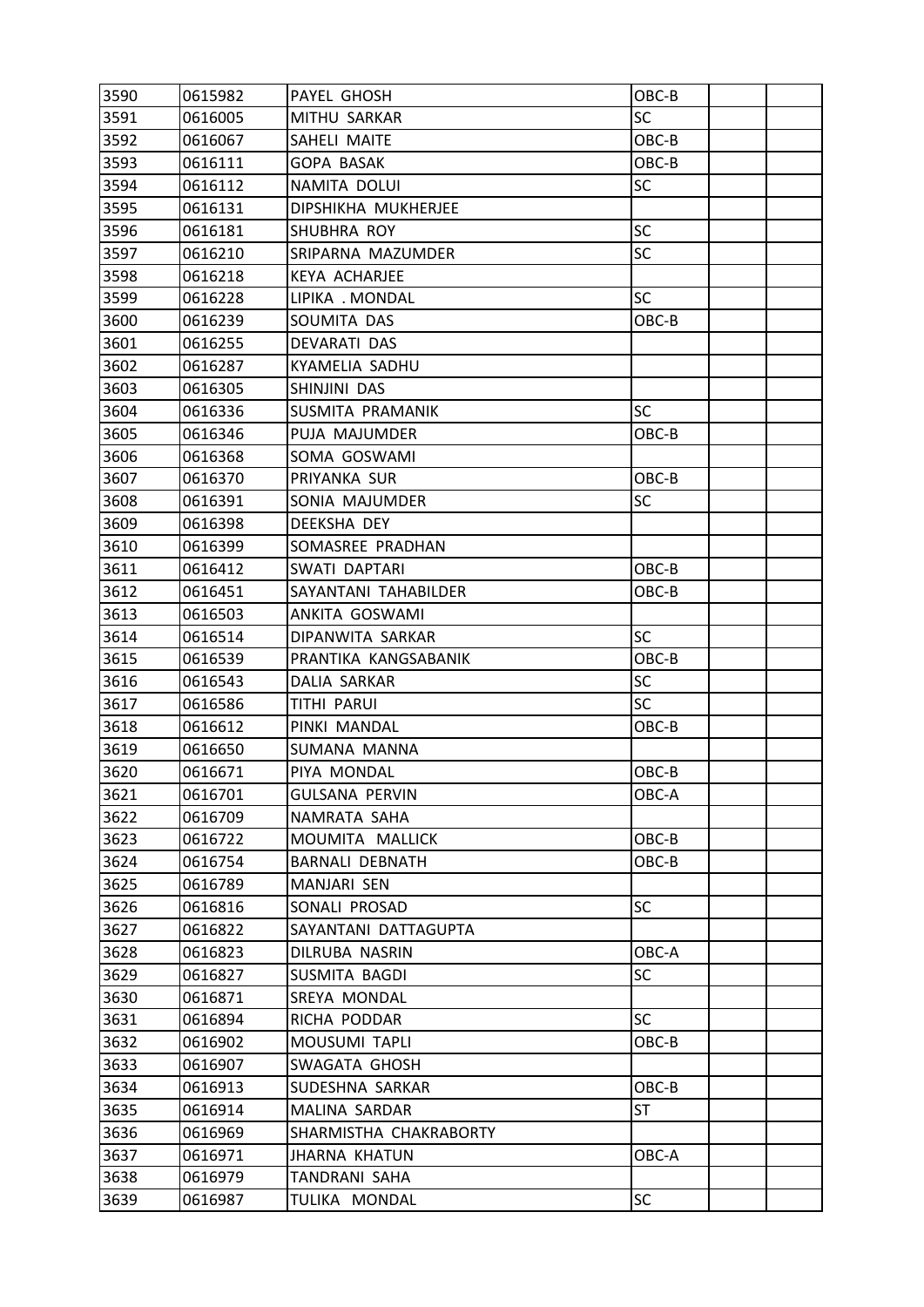| 3640 | 0617008 | SHILPI CHAKRABORTY      |           |            |
|------|---------|-------------------------|-----------|------------|
| 3641 | 0617021 | SULAGNA BOSE            |           |            |
| 3642 | 0617041 | SHUVRA DEY              |           |            |
| 3643 | 0617052 | <b>JESMIN PARVEEN</b>   | OBC-A     |            |
| 3644 | 0617070 | SWEETY KHATUN           | OBC-A     |            |
| 3645 | 0617080 | MOUMITA DAS             | SC        |            |
| 3646 | 0617096 | PRATIKSHA MONDAL        | <b>SC</b> |            |
| 3647 | 0617099 | SOUMI DAS               | SC        |            |
| 3648 | 0617122 | PRIYANKA LOHAR          | ST        |            |
| 3649 | 0617170 | SREETAMA SAHA           |           |            |
| 3650 | 0617193 | SAHELI PARVIN           | OBC-A     |            |
| 3651 | 0617253 | <b>DIPIKA GHOSH</b>     |           |            |
| 3652 | 0617272 | <b>IVA HALDER</b>       | SC        |            |
| 3653 | 0617277 | <b>MADHUMITA MANDAL</b> | <b>SC</b> |            |
| 3654 | 0617323 | RIYA MONDAL             | OBC-B     |            |
| 3655 | 0617336 | DIPANWITA DAS           |           |            |
| 3656 | 0617350 | <b>USMIRA KHATOON</b>   | OBC-A     |            |
| 3657 | 0617406 | DEEPANWITA SARKAR       | SC        |            |
| 3658 | 0617447 | SOMA DAS                | SC        |            |
| 3659 | 0617461 | RINKI SARKAR            | <b>SC</b> |            |
| 3660 | 0617481 | SAHINA SULTANA          | OBC-A     |            |
| 3661 | 0617515 | TANIA BISWAS            | SC        |            |
| 3662 | 0617564 | SAHANA PARVIN           | OBC-A     |            |
| 3663 | 0617609 | SUNETRA PODDER          | SC        |            |
| 3664 | 0617611 | JAYNAB KHATUN           | OBC-A     |            |
| 3665 | 0617622 | PEARI PARVEEN           | OBC-A     |            |
| 3666 | 0617632 | SUMANA LAHIRI           |           |            |
| 3667 | 0617641 | <b>ARPITA PAUL</b>      | OBC-B     |            |
| 3668 | 0617653 | POULAMI GHOSH           |           | <b>MSP</b> |
| 3669 | 0617666 | <b>BANANI SIKDAR</b>    |           |            |
| 3670 | 0617706 | SAONI BARAI             | <b>SC</b> |            |
| 3671 | 0617708 | <b>JOLLY SAHA</b>       |           |            |
| 3672 | 0617724 | TIRTHA BHAKTA           |           |            |
| 3673 | 0617743 | <b>IVY MALLICK</b>      | <b>SC</b> |            |
| 3674 | 0617780 | RUMA MONDAL             | OBC-B     |            |
| 3675 | 0617850 | ANKITA SAHA             | <b>SC</b> |            |
| 3676 | 0617860 | SHIPRA HALDER           | SC        |            |
| 3677 | 0617882 | SUSMITA CHAKLADAR       |           |            |
| 3678 | 0617891 | SUSHMITA DAS            |           |            |
| 3679 | 0617899 | CHHANDA BISWAS          | <b>SC</b> |            |
| 3680 | 0617978 | SUCHETA SADHUKHAN       | OBC-B     |            |
| 3681 | 0618001 | MOLLIKA SAHA            | <b>SC</b> |            |
| 3682 | 0618019 | PRIYANKA MALLICK        | <b>SC</b> |            |
| 3683 | 0618023 | RITAPA BANERJEE         |           |            |
| 3684 | 0618049 | SAMAPTI MONDAL          | <b>SC</b> |            |
| 3685 | 0618089 | LABANI KAYAL            | SC        |            |
| 3686 | 0618091 | <b>JHUMA SARKAR</b>     | SC        |            |
| 3687 | 0618114 | MALI DEBNATH            |           |            |
| 3688 | 0618117 | BANHISHIKHA BARMAN      | <b>SC</b> |            |
| 3689 |         |                         | OBC-B     |            |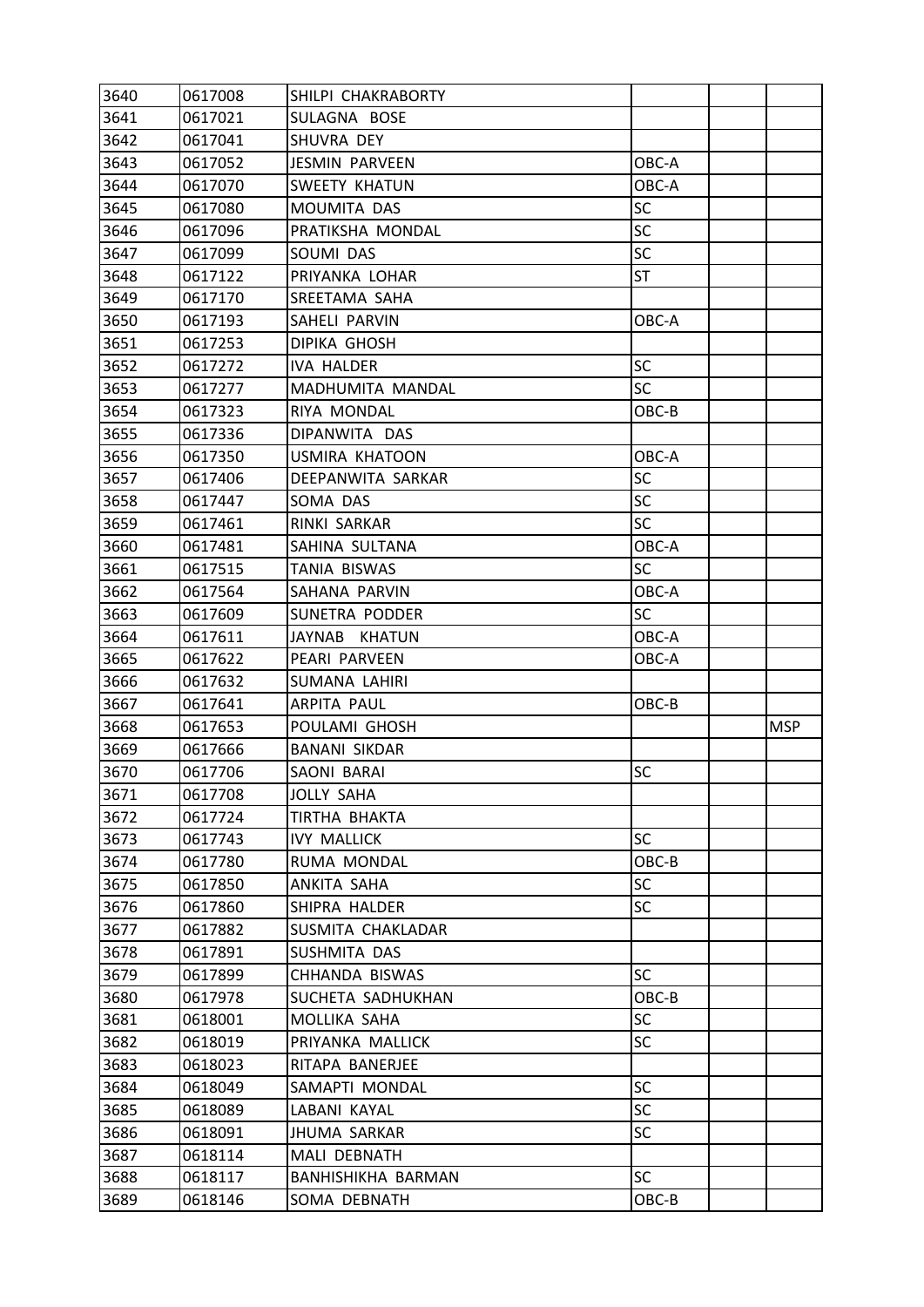| 3690 | 0618217 | MOUBANI HALDER        | SC        |  |
|------|---------|-----------------------|-----------|--|
| 3691 | 0618221 | SAHELEE DAS           | OBC-B     |  |
| 3692 | 0618262 | <b>BARSHA ROY</b>     |           |  |
| 3693 | 0618263 | PINKY BISWAS          |           |  |
| 3694 | 0618286 | MANDIRA MANDAL        | SC        |  |
| 3695 | 0618369 | PARAMITA DAS          | OBC-B     |  |
| 3696 | 0618370 | ARPITA DHABAK         | SC        |  |
| 3697 | 0618393 | SANGITA ROY           |           |  |
| 3698 | 0618395 | SHRABANI ROY          | SC        |  |
| 3699 | 0618406 | DEBANJANA BISWAS      | SC        |  |
| 3700 | 0618434 | <b>KEYA PODDER</b>    | OBC-B     |  |
| 3701 | 0618475 | ADITI SARKAR          | <b>SC</b> |  |
| 3702 | 0618500 | RUPALI DAS            |           |  |
| 3703 | 0618506 | NORA MAJUMDER         |           |  |
| 3704 | 0618558 | TRISHITA KARMAKAR     | OBC-B     |  |
| 3705 | 0618564 | PUJA GHOSH            | OBC-B     |  |
| 3706 | 0618577 | SAYANTI BHADRA        |           |  |
| 3707 | 0618606 | SWAGATA DAS           |           |  |
| 3708 | 0618625 | <b>INDRANI MEHERA</b> |           |  |
| 3709 | 0618715 | RUPA DAS              |           |  |
| 3710 | 0618754 | PRIYANKA SARKAR       |           |  |
| 3711 | 0618773 | JHUMA BISWAS          | <b>SC</b> |  |
| 3712 | 0618778 | SOMASREE SARKAR       | SC        |  |
| 3713 | 0618783 | RAKHI DATTA           | OBC-B     |  |
| 3714 | 0618799 | TAMANNA ISLAM         |           |  |
| 3715 | 0618806 | PAPIYA BISWAS         | <b>SC</b> |  |
| 3716 | 0618809 | RUBINA KHATUN MONDAL  | OBC-A     |  |
| 3717 | 0618814 | SURAIYA PARVIN        | OBC-A     |  |
| 3718 | 0618815 | SHILPI PAUL           |           |  |
| 3719 | 0618829 | MOUMITA PAUL          | OBC-B     |  |
| 3720 | 0618832 | LIPIKA DEBNATH        | OBC-B     |  |
| 3721 | 0618875 | TANUSHRI SUR          | OBC-B     |  |
| 3722 | 0618882 | SANJUKTA SARKAR       | OBC-B     |  |
| 3723 | 0618885 | ADITI BHTTACHARYYA    |           |  |
| 3724 | 0618908 | <b>DEBANGI MONDAL</b> | OBC-B     |  |
| 3725 | 0618912 | MANISHA MONDAL        | <b>SC</b> |  |
| 3726 | 0618934 | PUSPITA BISWAS        | <b>SC</b> |  |
| 3727 | 0618938 | LIPIKA SADHUKHAN      | OBC-B     |  |
| 3728 | 0618966 | SHILPI BHADURY        |           |  |
| 3729 | 0618999 | AYONITA MODAK         | OBC-B     |  |
| 3730 | 0619009 | NAMITA NATH           | OBC-B     |  |
| 3731 | 0619010 | KABERI DUTTA SENGUPTA |           |  |
| 3732 | 0619012 | SUCHARITA SARKAR      | SC        |  |
| 3733 | 0619047 | RUMANA KHAN           | OBC-B     |  |
| 3734 | 0619049 | PRIYANKA MALLICK      | SC        |  |
| 3735 | 0619063 | RUPSA ROYCHOUDHURY    |           |  |
| 3736 | 0619071 | PUJA DEY              | OBC-B     |  |
| 3737 | 0619084 | ASHIMA HIRA           | <b>SC</b> |  |
| 3738 | 0619095 | <b>MADHURI GOLDER</b> | SC        |  |
| 3739 | 0619162 | SATHI BAIDYA          | SC        |  |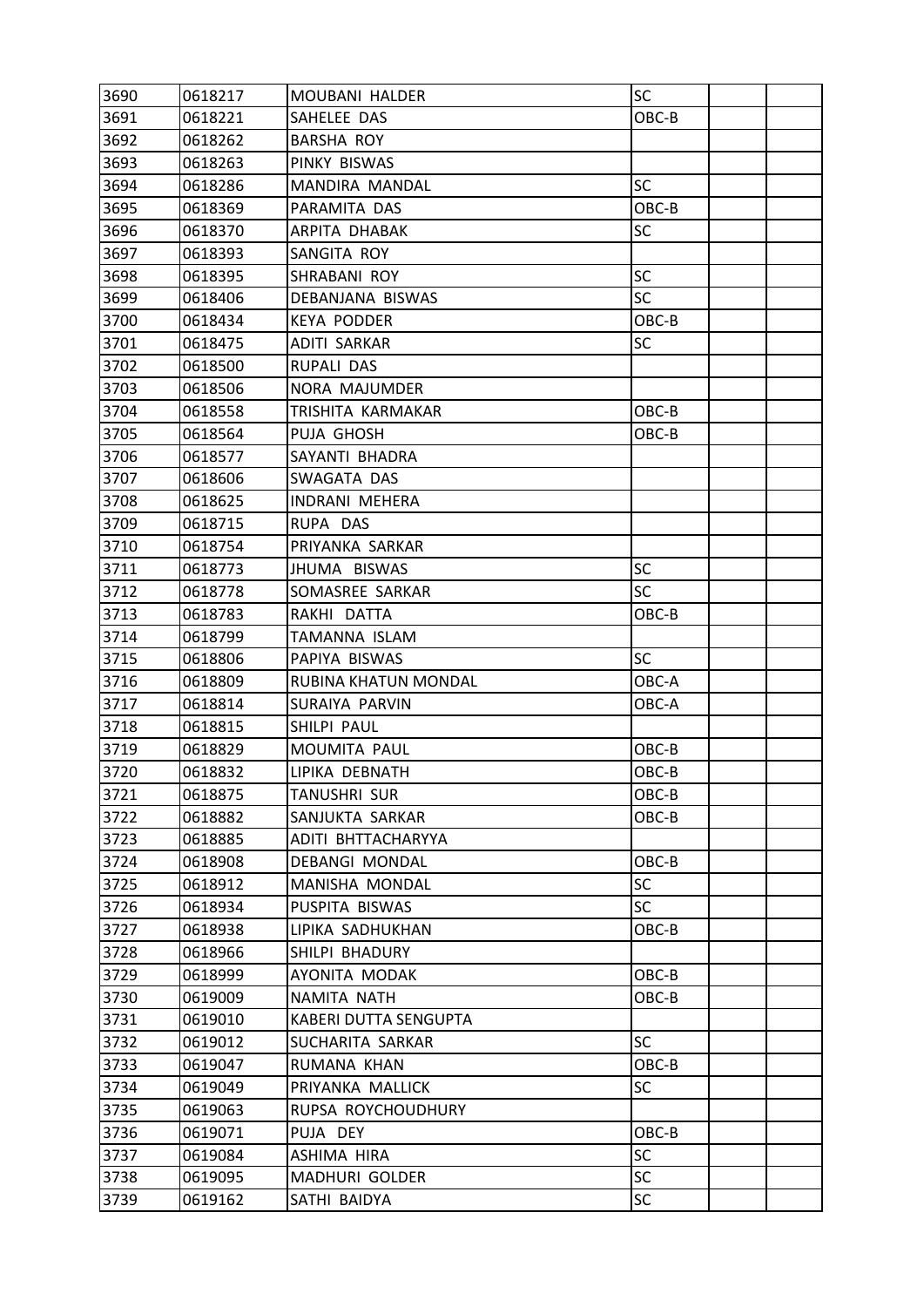| 3740 | 0619203 | PIYALI DAS              |           |            |
|------|---------|-------------------------|-----------|------------|
| 3741 | 0619220 | SHRABANTI MAJUMDER      | <b>SC</b> |            |
| 3742 | 0619241 | SURITA PAUL             | OBC-B     |            |
| 3743 | 0619248 | PAYEL DEBNATH           | OBC-B     |            |
| 3744 | 0619268 | MOUSUMI PARVIN          | OBC-A     |            |
| 3745 | 0619327 | ANGURA KHATUN           | OBC-A     |            |
| 3746 | 0619395 | LABONI MAJUMDER         |           |            |
| 3747 | 0619416 | MOUMITA MONDAL          | OBC-B     |            |
| 3748 | 0619434 | MOUSUMI GHOSH           | OBC-B     |            |
| 3749 | 0619447 | SASWATI MONDAL          | SC        |            |
| 3750 | 0619453 | SWARNALI MAHATO         | ST        |            |
| 3751 | 0619460 | RAMA CHAKRABORTY        |           |            |
| 3752 | 0619467 | ESHANI GHOSH            | OBC-B     |            |
| 3753 | 0619475 | SIMA BISWAS             | <b>SC</b> |            |
| 3754 | 0619490 | MANDIRA SEN             |           |            |
| 3755 | 0619499 | DEEPMALA BHOWMICK RAY C |           |            |
| 3756 | 0619511 | JANNATUN FERDOUSI       | OBC-A     |            |
| 3757 | 0619524 | NIKITA THAKUR           | <b>SC</b> |            |
| 3758 | 0619536 | MITALI MOHANTA          | <b>SC</b> |            |
| 3759 | 0619537 | RUMA SARKAR             | SC        |            |
| 3760 | 0619541 | TANIA DATTA             | OBC-B     |            |
| 3761 | 0619579 | MOUSUMI ADHIKARY        |           |            |
| 3762 | 0619585 | SOMA DAS                | SC        |            |
| 3763 | 0619603 | SANGITA DAS             | <b>SC</b> |            |
| 3764 | 0619635 | TRISHA BISWAS           | SC        |            |
|      |         | PRIYA GHOSAL            |           |            |
| 3765 | 0619651 |                         |           |            |
| 3766 | 0619662 | TRIPTI RANI TALUKDAR    |           |            |
| 3767 | 0619673 | SWETALINA BHOWMIK       |           |            |
| 3768 | 0619683 | <b>MOUSUMI BANERJEE</b> |           | <b>MSP</b> |
| 3769 | 0619689 | KUHELIKA TARAFDAR       |           |            |
| 3770 | 0619737 | SAHELI BANERJEE         |           |            |
| 3771 | 0619772 | PAYEL DUTTA             |           |            |
| 3772 | 0619776 | SAYANTIKA MONDAL        | <b>SC</b> |            |
| 3773 | 0619802 | SUMANA DUTTA            | OBC-B     |            |
| 3774 | 0619864 | NABARUPA PANDEY         | SC        |            |
| 3775 | 0619909 | RUBI DEY                |           |            |
| 3776 | 0619924 | FARHANAJ LABONI         | OBC-A     |            |
| 3777 | 0620038 | PROTYUSHA ACHARYA       |           |            |
| 3778 | 0620047 | SOUHADRI MAJUMDER       | $OBC-B$   |            |
| 3779 | 0620050 | AISHWARYA BISWAS        | <b>SC</b> |            |
| 3780 | 0620061 | PAPIYA SEN              |           |            |
| 3781 | 0620118 | SYLVIA HASAN            | OBC-A     |            |
| 3782 | 0620125 | TUHINA KHATUN           | OBC-A     |            |
| 3783 | 0620128 | SWAGATA ROY             |           |            |
| 3784 | 0620195 | TANU MONDAL             | <b>SC</b> |            |
| 3785 | 0620200 | TRIPARNA SAHA           | SC        |            |
| 3786 | 0620207 | MOUMITA BAR             | <b>SC</b> |            |
| 3787 | 0620217 | <b>INDRANI DAS</b>      | <b>SC</b> |            |
| 3788 | 0620297 | MOUMITA NATH            | OBC-B     |            |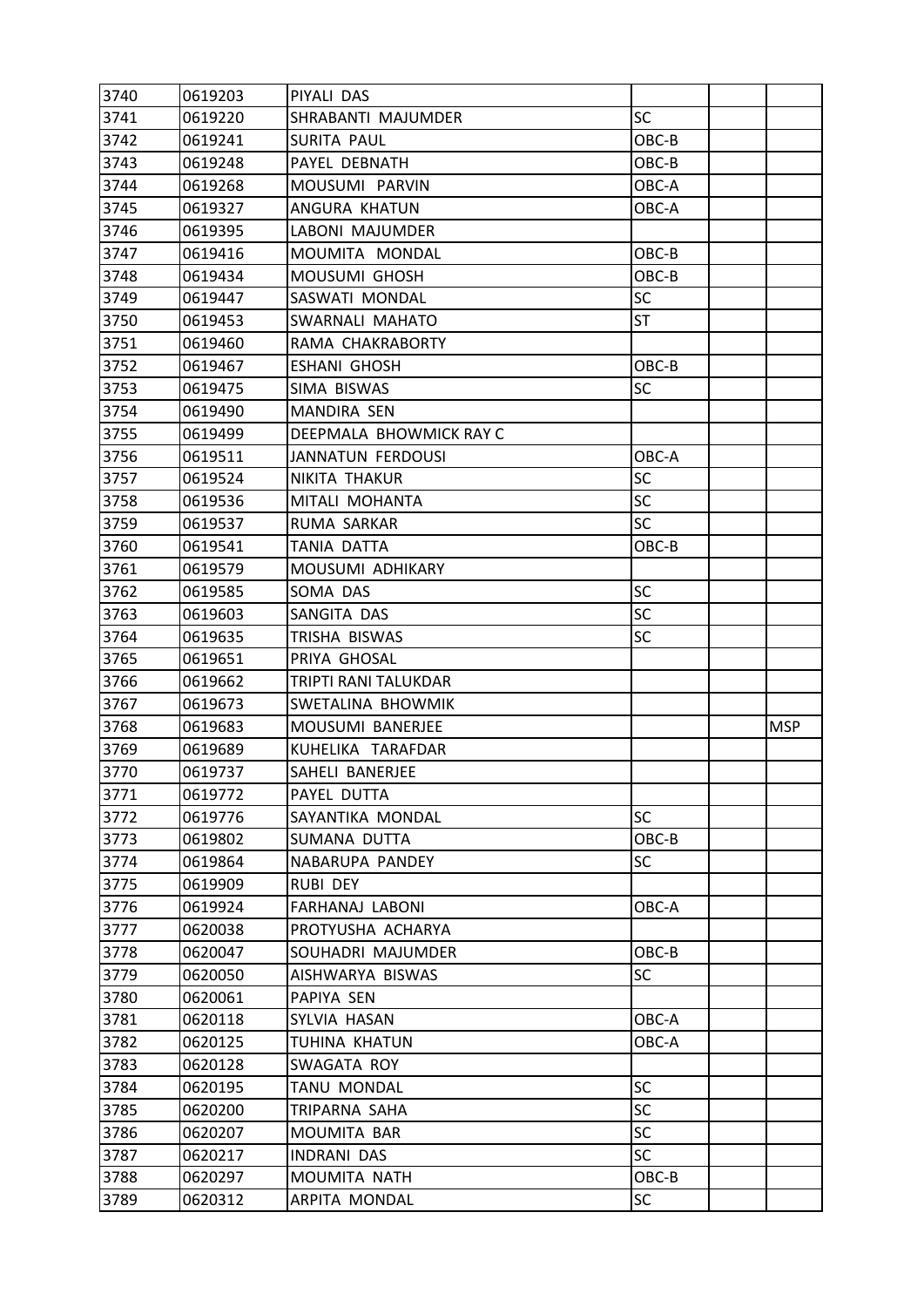| 3790 | 0620315 | <b>QUAZI MOBASWERA SULTANA</b> | OBC-A     |            |
|------|---------|--------------------------------|-----------|------------|
| 3791 | 0620327 | RAUFAN KHATUN                  | OBC-A     |            |
| 3792 | 0620343 | ASHA DAS                       | SC        |            |
| 3793 | 0620364 | PRIYANKA NATTA                 | <b>SC</b> |            |
| 3794 | 0620442 | <b>DRISTY MONDAL</b>           | SC        |            |
| 3795 | 0620463 | ANKITA BISWAS                  |           |            |
| 3796 | 0620488 | SUNITA SARDAR                  | <b>ST</b> |            |
| 3797 | 0620491 | APARNA MODAK                   | OBC-B     |            |
| 3798 | 0620502 | ARPITA MONDAL                  | OBC-B     |            |
| 3799 | 0620521 | SUMANA SARDAR                  | OBC-B     |            |
| 3800 | 0620551 | PRANTIKA CHAKRABORTY           |           |            |
| 3801 | 0620556 | NAZNIN SULTANA                 | OBC-A     | <b>MSP</b> |
| 3802 | 0620557 | RUPA BISWAS                    | <b>SC</b> |            |
| 3803 | 0620566 | SRABANI BISWAS                 | <b>SC</b> |            |
| 3804 | 0620572 | SAGIRA KHATUN                  | OBC-A     |            |
| 3805 | 0620612 | SRABANI DEBNATH                |           |            |
| 3806 | 0620654 | SHRESTHA BHATTACHARJEE         |           |            |
| 3807 | 0620690 | CHAINA MRIDHA                  | SC        |            |
| 3808 | 0620723 | SRIPARNA MAJUMDAR              |           |            |
| 3809 | 0620746 | UTSA DAS                       |           |            |
| 3810 | 0620752 | SUMANA NATTA                   | SC        |            |
| 3811 | 0620775 | MITALI KOLEY                   |           |            |
| 3812 | 0620792 | SONIA HOSSAIN                  |           |            |
| 3813 | 0620825 | PAMELI HOWLADER                | <b>SC</b> |            |
| 3814 | 0620830 | PURABI SARDAR                  | <b>SC</b> |            |
| 3815 | 0620887 | SANCHAYITA BISWAS              |           |            |
| 3816 | 0620896 | TANUJA BISWAS                  | <b>SC</b> |            |
| 3817 | 0620900 | PUJA BALLAV                    | $OBC-B$   |            |
| 3818 | 0620926 | <b>SUSHMITA PAUL</b>           | OBC-B     |            |
| 3819 | 0620989 | <b>BABIYA MALLICK</b>          | SC        |            |
| 3820 | 0620998 | PRIYANKA GHOSH                 | OBC-B     |            |
| 3821 | 0621082 | ANTARA DUTTA                   | OBC-B     | <b>MSP</b> |
| 3822 | 0621136 | <b>BINASREE MANDAL</b>         | <b>SC</b> | <b>MSP</b> |
| 3823 | 0621152 | SHREYA JAIN                    |           |            |
| 3824 | 0621173 | KAMALIKA DAS                   | <b>SC</b> |            |
| 3825 | 0621180 | MASUDA KHATUN                  | OBC-B     |            |
| 3826 | 0621202 | PALLABI MONDAL                 | OBC-B     |            |
| 3827 | 0621211 | FIROZA KHATUN                  | OBC-A     |            |
| 3828 | 0621213 | ARPITA BAIDYA                  | SC        |            |
| 3829 | 0621223 | ARPITA DAS                     |           |            |
| 3830 | 0621251 | SHRUBAWATI SARKAR              | <b>SC</b> |            |
| 3831 | 0621255 | SUTAPA BISWAS                  | <b>SC</b> |            |
| 3832 | 0621263 | KULSUM ARA KHATUN              | OBC-A     |            |
| 3833 | 0621265 | JAYATI SARKAR                  | <b>SC</b> |            |
| 3834 | 0621267 | PAYEL GHOSH                    | OBC-B     |            |
| 3835 | 0621294 | TRISHNA SHIL                   | OBC-B     |            |
| 3836 | 0621341 | SAMPA GHOSH                    |           |            |
| 3837 | 0621354 | TANIA BISWAS                   | <b>SC</b> |            |
| 3838 | 0621402 | POULAMI MITRA                  |           |            |
| 3839 | 0621415 | SRIJANI HAQUE                  | OBC-A     |            |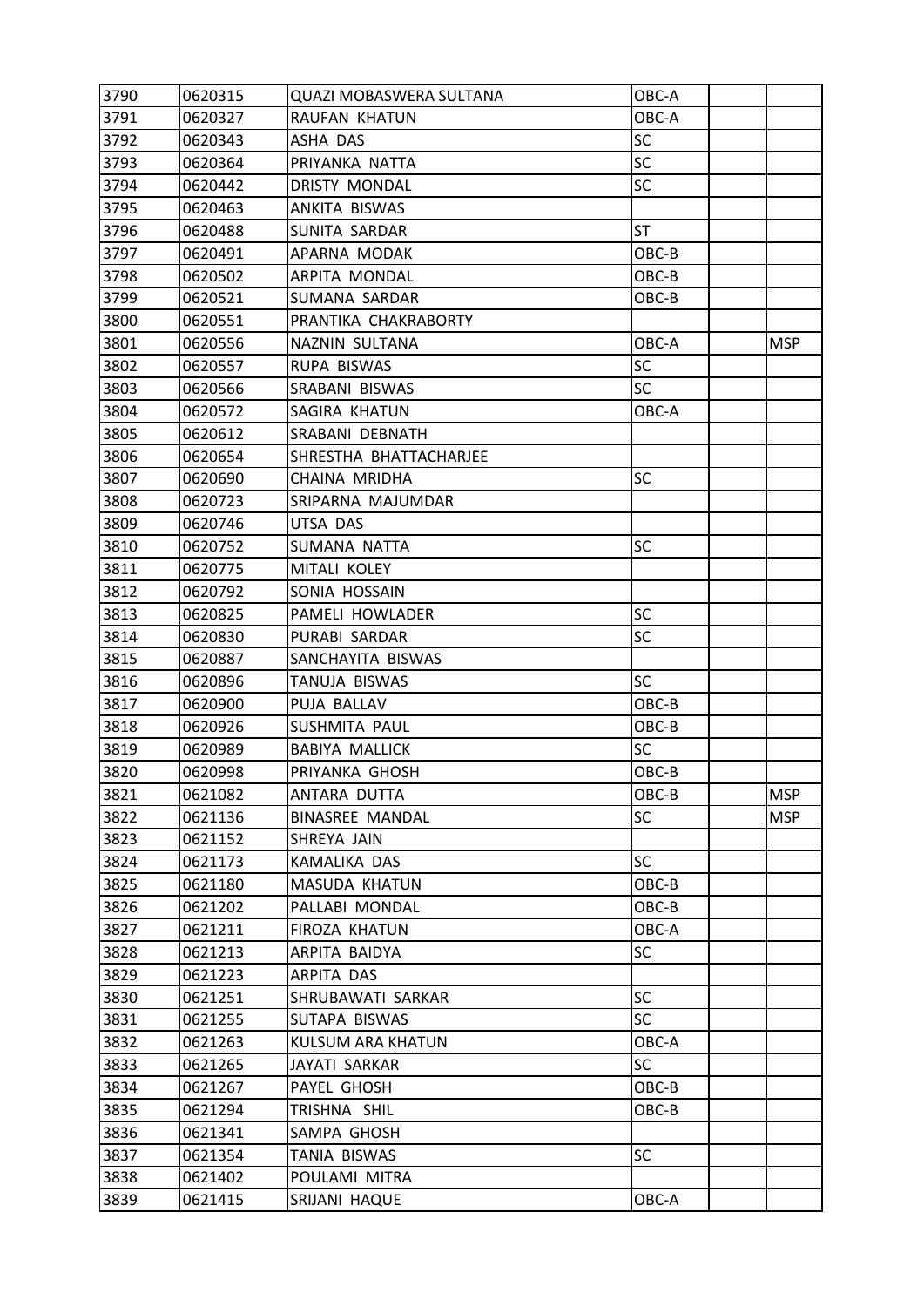| 3840 | 0621421 | DEEPA DAS                |           |         |  |
|------|---------|--------------------------|-----------|---------|--|
| 3841 | 0621459 | <b>DIPTI ROY</b>         | <b>SC</b> |         |  |
| 3842 | 0621504 | MISTI BANIK              |           |         |  |
| 3843 | 0621518 | SIRAZUM MONIRA           | OBC-A     | PH-HI   |  |
| 3844 | 0621520 | RUBINA KHANAM            | OBC-A     | PH-HI   |  |
| 3845 | 0621547 | PAYEL SAHA               |           | PH-LDCP |  |
| 3846 | 0621549 | SARMISTHA SAHA           |           | PH-LDCP |  |
| 3847 | 0621552 | MONALISA BHADRA          |           | PH-LDCP |  |
| 3848 | 0621583 | SUMANA GHOSH             | OBC-B     | PH-LDCP |  |
| 3849 | 0621619 | <b>TITHI PAUL</b>        |           | PH-VC   |  |
| 3850 | 0621623 | KAMALIKA DEY             |           | PH-VC   |  |
| 3851 | 0621639 | SUTAPA GANGULY           |           | PH-VC   |  |
| 3852 | 0621642 | RIMA PRAMANIK            | OBC-B     | PH-VC   |  |
| 3853 | 0700009 | JAYANTI SAHA             | OBC-B     |         |  |
| 3854 | 0700040 | <b>BIPASHA DEBNATH</b>   | OBC-B     |         |  |
| 3855 | 0700196 | SAMPURNA BHATTACHARYYA   |           |         |  |
| 3856 | 0700250 | <b>KUHELI SIKDAR</b>     |           |         |  |
| 3857 | 0700311 | MOU BISWAS               | OBC-B     |         |  |
| 3858 | 0700312 | RESHMEE AHMED            | OBC-A     |         |  |
| 3859 | 0700324 | SABNAM HAQUE             | OBC-A     |         |  |
| 3860 | 0700350 | SUSMITA SANNYASI         | <b>SC</b> |         |  |
| 3861 | 0700351 | MALLIKA HALDER           | <b>SC</b> |         |  |
| 3862 | 0700369 | MOUSUMI DEBNATH          | OBC-B     |         |  |
| 3863 | 0700372 | RIA DAS                  |           |         |  |
| 3864 | 0700382 | PUJA NANDI               |           |         |  |
| 3865 | 0700494 | ARPITA GHOSH             | OBC-B     |         |  |
| 3866 | 0700620 | INDRANI MONDAL           | SC        |         |  |
| 3867 | 0700644 | MADHUMITA DUTTA          |           |         |  |
| 3868 | 0700686 | ISITA PAL                | OBC-B     |         |  |
| 3869 | 0700714 | PUJA DAS                 | OBC-B     |         |  |
| 3870 | 0700719 | LABONI BISWAS            | OBC-B     |         |  |
| 3871 | 0700727 | <b>OINDRILA BANERJEE</b> |           |         |  |
| 3872 | 0700752 | MONAMI BISWAS            |           |         |  |
| 3873 | 0700788 | ATASI GHOSH              | OBC-B     |         |  |
| 3874 | 0700825 | <b>MOUMITA BISWAS</b>    | OBC-B     |         |  |
| 3875 | 0700966 | SHIPRA HALDER            | <b>SC</b> |         |  |
| 3876 | 0700970 | MOUSUMI KARMAKAR         | <b>SC</b> |         |  |
| 3877 | 0700981 | SHILPA MONDAL            | OBC-B     |         |  |
| 3878 | 0700983 | MOUMITA DAS              |           |         |  |
| 3879 | 0700986 | PIKA DEBNATH             |           |         |  |
| 3880 | 0701047 | <b>KEYA ROY</b>          |           |         |  |
| 3881 | 0701049 | <b>JAYA SARKAR</b>       | <b>SC</b> |         |  |
| 3882 | 0701135 | MANISHA GHOSH            |           |         |  |
| 3883 | 0701225 | MALLIKA DEY              |           |         |  |
| 3884 | 0701255 | SUSHMITA ADHIKARY        |           |         |  |
| 3885 | 0701300 | SUSMITA DAS              | OBC-B     |         |  |
| 3886 | 0701324 | JENIA MONDAL             | SC        |         |  |
| 3887 | 0701326 | KABITA BISWAS            | <b>SC</b> |         |  |
| 3888 | 0701440 | KAMRUNNAHER JHUM JHUM    | OBC-A     |         |  |
| 3889 | 0701528 | TANIMA MITRA             |           |         |  |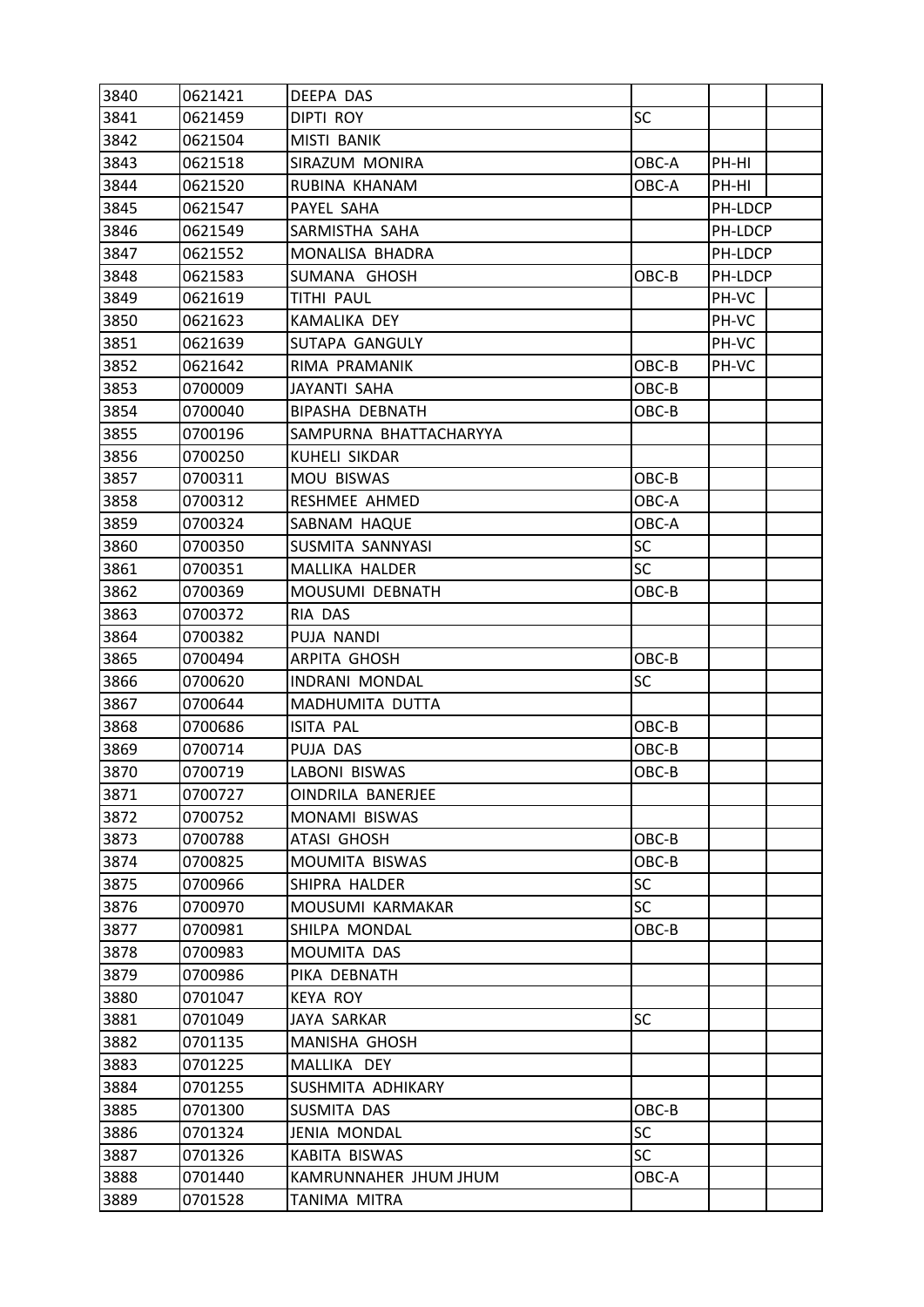| 3890 | 0701533 | ANITA DUTTA          | OBC-B     |  |
|------|---------|----------------------|-----------|--|
| 3891 | 0701541 | ROUSONARA KHATUN     | OBC-A     |  |
| 3892 | 0701580 | UPAMA GHOSH          |           |  |
| 3893 | 0701608 | SAHELI SADHUKHAN     | OBC-B     |  |
| 3894 | 0701639 | SUTAPA BISWAS        | SC        |  |
| 3895 | 0701653 | KUNTALA GOSWAMI      |           |  |
| 3896 | 0701655 | POULAMI GHOSH        | OBC-B     |  |
| 3897 | 0701656 | RITUPARNA GHOSH      |           |  |
| 3898 | 0701739 | PRIYANKA BASU        | OBC-B     |  |
| 3899 | 0701880 | PALLABITA BISWAS     | OBC-B     |  |
| 3900 | 0701889 | DEEPSIKHA DAS        |           |  |
| 3901 | 0701892 | SHREYA PAL           | OBC-B     |  |
| 3902 | 0701912 | DIPIKA MODAK         | OBC-B     |  |
| 3903 | 0701920 | <b>RUPA KHATUN</b>   | OBC-A     |  |
| 3904 | 0701925 | SHIULI ROY           | <b>SC</b> |  |
| 3905 | 0701979 | PIYALI TARAFDER      | <b>SC</b> |  |
| 3906 | 0702038 | SAYANTI MANDAL       |           |  |
| 3907 | 0702167 | LEKHA MONDAL         |           |  |
| 3908 | 0702171 | RITUPARNA MONDAL     | OBC-B     |  |
| 3909 | 0702246 | SHILPA MONDAL        | SC        |  |
| 3910 | 0702256 | SHANTI ADHIKARY      | <b>SC</b> |  |
| 3911 | 0702276 | SATHI PAUL           | OBC-B     |  |
| 3912 | 0702338 | SUSHMITA BISWAS      |           |  |
| 3913 | 0702364 | SUKARNA BISWAS       |           |  |
| 3914 | 0702400 | ARTHITA TIKADER      | SC        |  |
| 3915 | 0702407 | MOUSUMI SIKDER       | <b>SC</b> |  |
| 3916 | 0702537 | URMILA BISWAS        | SC        |  |
| 3917 | 0702556 | TULIKA DAS           |           |  |
| 3918 | 0702594 | SOMDATTA GHOSHAL     |           |  |
| 3919 | 0702613 | <b>BARSHA SARKAR</b> | SC        |  |
| 3920 | 0702686 | <b>SUMONA HALDER</b> | SC        |  |
| 3921 | 0702857 | SUPARNA HALDER       | SC        |  |
| 3922 | 0702954 | <b>JOYITA SARKAR</b> | <b>SC</b> |  |
| 3923 | 0703012 | SUKLA GARAI          | OBC-B     |  |
| 3924 | 0703046 | <b>JHUMA MONDAL</b>  |           |  |
| 3925 | 0703125 | RAKHI ROY            |           |  |
| 3926 | 0703149 | TANUSHREE MONDAL     | OBC-B     |  |
| 3927 | 0703207 | DEBLINA SARKAR       | <b>SC</b> |  |
| 3928 | 0703257 | PAYEL SAHA           | <b>SC</b> |  |
| 3929 | 0703283 | MUMPI BISWAS         | OBC-A     |  |
| 3930 | 0703290 | PARAMITA BISWAS      | OBC-B     |  |
| 3931 | 0703321 | AROYA BAGCHI         | <b>SC</b> |  |
| 3932 | 0703329 | SANGITA SAHA         |           |  |
| 3933 | 0703470 | MAHUYA DAS           | OBC-B     |  |
| 3934 | 0703533 | SABIYA MONDAL        | OBC-A     |  |
| 3935 | 0703625 | RITUPARNA BISWAS     | <b>SC</b> |  |
| 3936 | 0703662 | SOMA BISWAS          | <b>SC</b> |  |
| 3937 | 0703853 | JAYEETA SARKAR       | OBC-B     |  |
| 3938 | 0703855 | PARAMITA SAHA        |           |  |
| 3939 | 0703897 | NIVEDITA BISWAS      |           |  |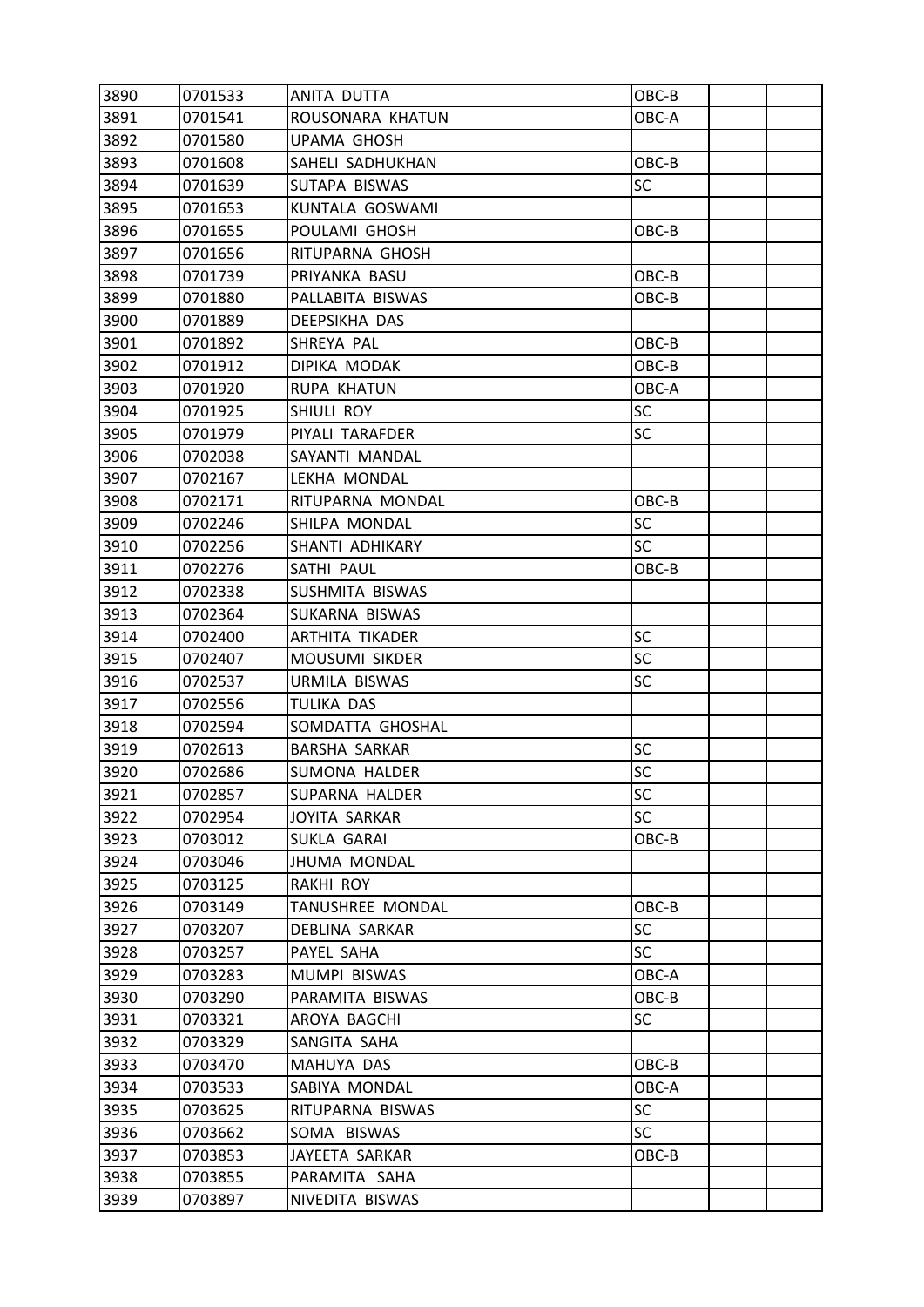| 3940 | 0703985 | SARANI SARKAR          | SC        |  |
|------|---------|------------------------|-----------|--|
| 3941 | 0704153 | APARNA SEN             |           |  |
| 3942 | 0704177 | SANGITA SIKDAR         | OBC-B     |  |
| 3943 | 0704336 | <b>MAITRI GHOSH</b>    | OBC-B     |  |
| 3944 | 0704507 | RIYA MONDAL            | <b>SC</b> |  |
| 3945 | 0704527 | MEHERUNNISHA KHATUN    | OBC-A     |  |
| 3946 | 0704571 | SUPRIYA SIKDAR         | <b>SC</b> |  |
| 3947 | 0704595 | ANWESHA DEY            |           |  |
| 3948 | 0704609 | SUPARNA BANERJEE       |           |  |
| 3949 | 0704661 | DEEPSIKHA MAZUMDAR     | <b>SC</b> |  |
| 3950 | 0704681 | RUNU SARKAR            | <b>SC</b> |  |
| 3951 | 0704707 | SHILA CHOWDHURY        | <b>ST</b> |  |
| 3952 | 0704723 | PARAMITA SARKAR        | OBC-B     |  |
| 3953 | 0704742 | RINKU GOLDER           | SC        |  |
| 3954 | 0704784 | APARNA BANERJEE        |           |  |
| 3955 | 0704815 | RINKU SARKAR           | OBC-B     |  |
| 3956 | 0704852 | ASHIMA GHOSH           | OBC-B     |  |
| 3957 | 0704960 | SUSMITA GARAI          | OBC-B     |  |
| 3958 | 0705114 | SUPARNA RAY            | <b>SC</b> |  |
| 3959 | 0705116 | JULEKHA KHATUN         | OBC-A     |  |
| 3960 | 0705296 | SWAGATA HALDER         | <b>SC</b> |  |
| 3961 | 0705305 | JUHI AKTAR             | OBC-A     |  |
| 3962 | 0705308 | <b>FARHENA KHATUN</b>  | OBC-A     |  |
| 3963 | 0705347 | <b>TANUSREE ROY</b>    |           |  |
| 3964 | 0705358 | PINKI MONDAL           | OBC-A     |  |
| 3965 | 0705411 | NIBEDITA HALDER        | <b>SC</b> |  |
| 3966 | 0705424 | PAYEL SARKAR           | SC        |  |
| 3967 | 0705478 | PRAMITA PAL            | OBC-B     |  |
| 3968 | 0705529 | MANISHA SHAHEEN        | OBC-A     |  |
| 3969 | 0705533 | PROMITI BHOWMICK       |           |  |
| 3970 | 0705645 | ANANYA BISWAS          |           |  |
| 3971 | 0705653 | SHILPI BALA            | <b>SC</b> |  |
| 3972 | 0705675 | NABANITA BISWAS        | OBC-B     |  |
| 3973 | 0705712 | SMRITI GHOSH           | OBC-B     |  |
| 3974 | 0705784 | DIPIKA MITRA           | OBC-B     |  |
| 3975 | 0705851 | PAYEL KUNDU            |           |  |
| 3976 | 0705854 | PINKI SAHA             | SC        |  |
| 3977 | 0705931 | RINKI GHOSH            | OBC-B     |  |
| 3978 | 0706051 | SAMAPTI DEY            |           |  |
| 3979 | 0706076 | KAKALI MITRA           | OBC-B     |  |
| 3980 | 0706080 | MITHU BISWAS           | <b>SC</b> |  |
| 3981 | 0706135 | SUDESHNA NAYEK         |           |  |
| 3982 | 0706252 | DEBIKA DAS             |           |  |
| 3983 | 0706262 | SHIPRA KARMAKAR        | OBC-B     |  |
| 3984 | 0706288 | PRIYANKA MALLICK       | <b>SC</b> |  |
| 3985 | 0706331 | APARNA BISWAS          | <b>SC</b> |  |
| 3986 | 0706341 | PARAMITA GOLDER        | <b>SC</b> |  |
| 3987 | 0706385 | BIROJA SAMADDER        | <b>SC</b> |  |
| 3988 | 0706397 | SHARMISTHA CHAKRABORTY |           |  |
| 3989 | 0706411 | MANISHA BISWAS         |           |  |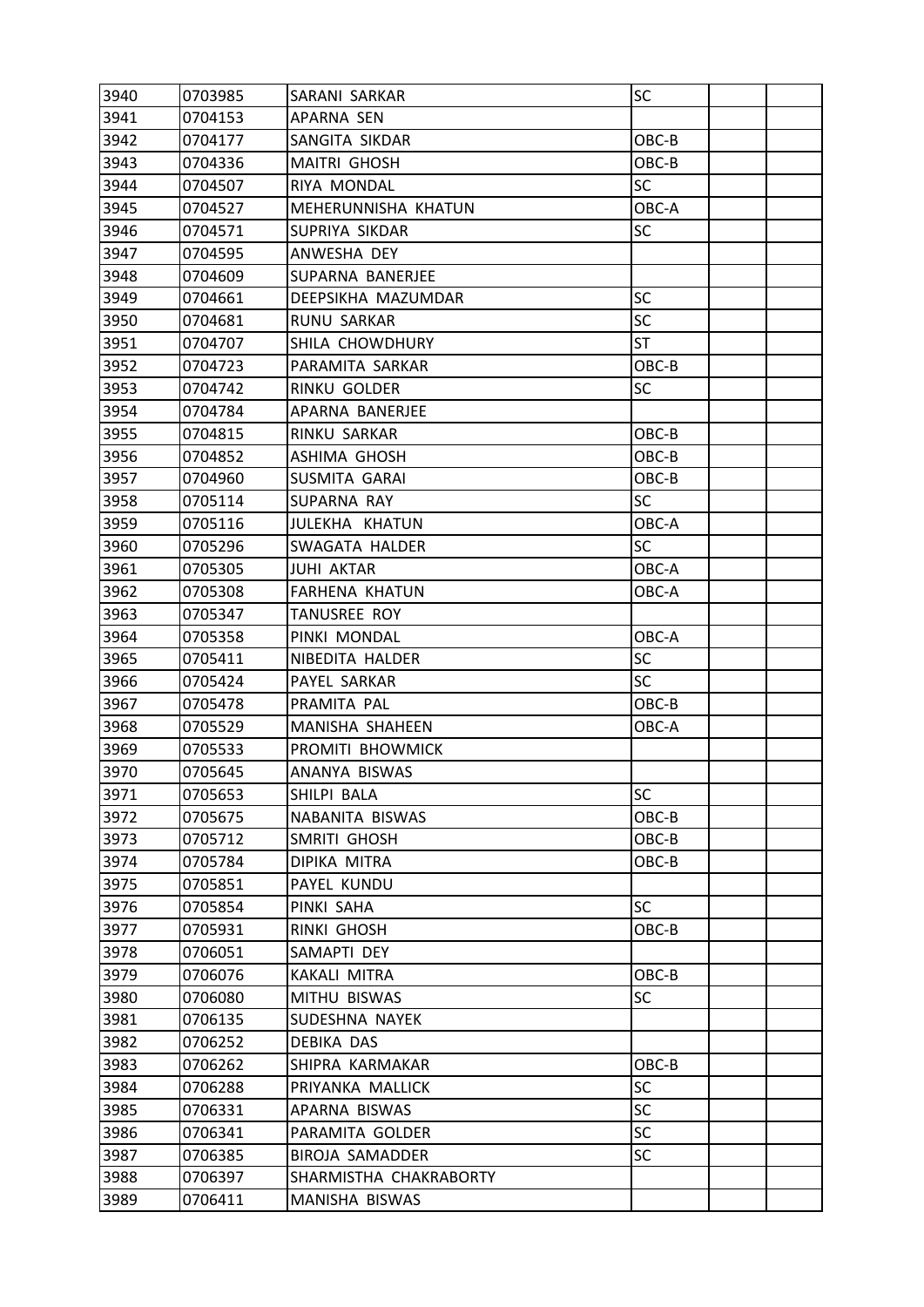| 3990 | 0706444 | TINA SAHA               |           |  |
|------|---------|-------------------------|-----------|--|
| 3991 | 0706471 | PUJA SAHA               |           |  |
| 3992 | 0706476 | SUSHAMA MONDAL          | OBC-A     |  |
| 3993 | 0706500 | JAYSHREE BAIDYA         | SC        |  |
| 3994 | 0706506 | MADHUMITA BISWAS        | <b>SC</b> |  |
| 3995 | 0706551 | ARUNDHUTI MITRA         |           |  |
| 3996 | 0706682 | PROGNA BISWAS           |           |  |
| 3997 | 0706763 | SUPARNA MANDAL          |           |  |
| 3998 | 0707012 | PINKI HALDER            | SC        |  |
| 3999 | 0707015 | MILANI DAS              |           |  |
| 4000 | 0707046 | POUSALI MUKHERJEE       |           |  |
| 4001 | 0707087 | RIMPA DAS               | <b>SC</b> |  |
| 4002 | 0707092 | MONICHHANDA HALDER      | SC        |  |
| 4003 | 0707129 | KOENA BHATTACHARJEE     |           |  |
| 4004 | 0707332 | <b>JINIA SAHA</b>       |           |  |
| 4005 | 0707350 | <b>MANASI GHOSH</b>     | OBC-B     |  |
| 4006 | 0707356 | MILI GHOSH              |           |  |
| 4007 | 0707357 | RAKHI PODDER            | OBC-B     |  |
| 4008 | 0707383 | SANCHITA MONDAL         | <b>SC</b> |  |
| 4009 | 0707417 | <b>ESHIKA MONDAL</b>    | OBC-A     |  |
| 4010 | 0707514 | PRIYANKA BISWAS         |           |  |
| 4011 | 0707521 | MOLY PRAMANIK           |           |  |
| 4012 | 0707674 | SHRABANI PATHAK         |           |  |
| 4013 | 0707720 | SHIPRA PAUL             | OBC-B     |  |
| 4014 | 0707743 | RIMPA SARKAR            | OBC-B     |  |
| 4015 | 0707757 | SHIULI SARKAR           | OBC-B     |  |
| 4016 | 0707838 | SAMIA KHATUN            | OBC-A     |  |
| 4017 | 0707941 | PIYALI SARKAR           |           |  |
| 4018 | 0707990 | SANGJUKTA BISWAS        | SC        |  |
| 4019 | 0708060 | <b>JANANI PRAMANICK</b> |           |  |
| 4020 | 0708112 | SUSMITA BARAI           | SC        |  |
| 4021 | 0708126 | MADHULINA BHOWMICK      | OBC-B     |  |
| 4022 | 0708168 | MUKTA DAS               | <b>SC</b> |  |
| 4023 | 0708176 | SOMA PAUL               | OBC-B     |  |
| 4024 | 0708210 | DIPA BISWAS             | SC        |  |
| 4025 | 0708325 | SAYANTIKA KUNDU         |           |  |
| 4026 | 0708555 | SATHI SINGHA            | <b>SC</b> |  |
| 4027 | 0708575 | <b>DEBPARNA GHOSH</b>   | OBC-B     |  |
| 4028 | 0708587 | RAKHI BHOWMIK           | OBC-B     |  |
| 4029 | 0708691 | PUJA MAJUMDER           | <b>SC</b> |  |
| 4030 | 0708706 | MANALI CHAKRABARTY      |           |  |
| 4031 | 0708718 | APARNA ROY              | <b>SC</b> |  |
| 4032 | 0708727 | SOMASHREE BAIDYA        | <b>SC</b> |  |
| 4033 | 0708817 | AISWARYA NEOGI          | OBC-B     |  |
| 4034 | 0708820 | PRIYA DUTTA             |           |  |
| 4035 | 0708876 | SONIA SAHA              |           |  |
| 4036 | 0708880 | ANAMIKA DAS             | <b>SC</b> |  |
| 4037 | 0708886 | SRIDIPTA SAHA           |           |  |
| 4038 | 0708913 | PRIYANKA MANDAL         | OBC-B     |  |
| 4039 | 0708947 | PUJA MALLICK            | SC        |  |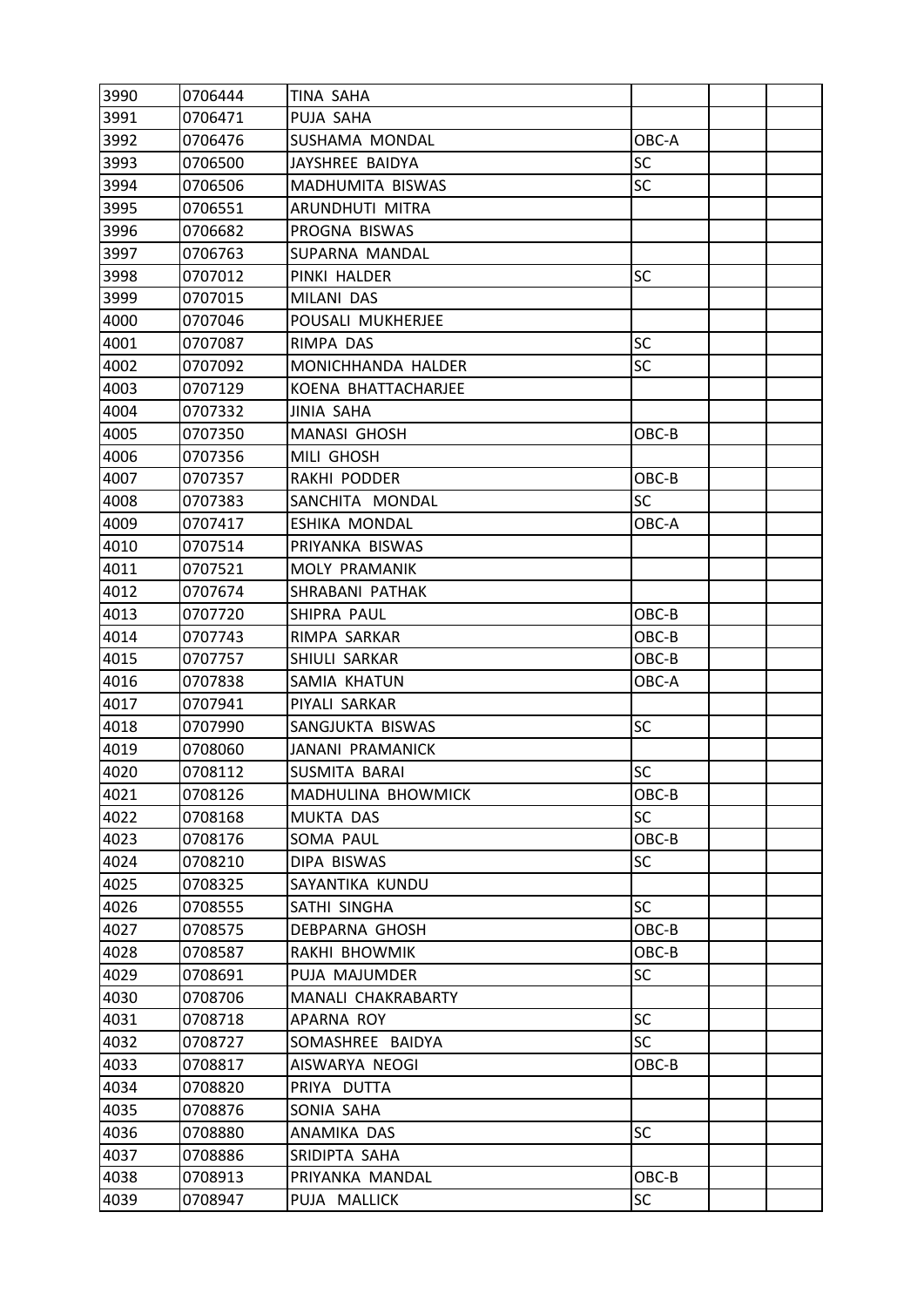| 4040 | 0708966 | PUJA SARKAR              | SC        |  |
|------|---------|--------------------------|-----------|--|
| 4041 | 0708974 | PALLABI GHOSH            | OBC-B     |  |
| 4042 | 0709007 | SUPARNA GUHA             |           |  |
| 4043 | 0709045 | PIPASA DAS               |           |  |
| 4044 | 0709067 | PRIYANKA BASAK           | OBC-B     |  |
| 4045 | 0709134 | TANIYA BHAWAL            | OBC-B     |  |
| 4046 | 0709164 | SUPRIYA SUTRADHAR        | OBC-B     |  |
| 4047 | 0709184 | <b>BANASRI PRAMANICK</b> | SC        |  |
| 4048 | 0709185 | PRIYANKA ROY             | OBC-B     |  |
| 4049 | 0709191 | SWAPNA SARDAR            | <b>ST</b> |  |
| 4050 | 0709377 | AMITA DAS                | OBC-B     |  |
| 4051 | 0709410 | RESHMINA KHATUN          | OBC-A     |  |
| 4052 | 0709415 | RIYA DEBNATH             | OBC-B     |  |
| 4053 | 0709498 | SUCHITRA BISWAS          | <b>SC</b> |  |
| 4054 | 0709570 | MANALI BISWAS            |           |  |
| 4055 | 0709614 | FATEMA KHATUN            | OBC-A     |  |
| 4056 | 0709764 | ASHA MONDAL              | <b>SC</b> |  |
| 4057 | 0709903 | RANJITA SULTANA          | OBC-A     |  |
| 4058 | 0709979 | SHIKHA PAUL              | OBC-B     |  |
| 4059 | 0710007 | <b>RITU RAY</b>          | SC        |  |
| 4060 | 0710033 | PUJA BISWAS              | <b>SC</b> |  |
| 4061 | 0710114 | ARPITA DE                | OBC-B     |  |
| 4062 | 0710462 | <b>JOLLY BAIDYA</b>      | SC        |  |
| 4063 | 0710464 | LINA BISWAS              | <b>SC</b> |  |
| 4064 | 0710479 | NILIMA KHATUN            | OBC-A     |  |
| 4065 | 0710480 | PUJA MONDAL              | <b>SC</b> |  |
| 4066 | 0710499 | MANASI BHATTACHARJEE     |           |  |
| 4067 | 0710589 | CHANDANA PRAMANICK       | OBC-B     |  |
| 4068 | 0710978 | PRITI DEB                |           |  |
| 4069 | 0711052 | RICHA BISWAS             |           |  |
| 4070 | 0711055 | PAMPA JOADDER            |           |  |
| 4071 | 0711075 | REBEKA SULTANA           | OBC-A     |  |
| 4072 | 0711076 | SAHELI KHATUN            | OBC-A     |  |
| 4073 | 0711134 | MRINMAYEE RAY            | <b>SC</b> |  |
| 4074 | 0711157 | <b>KARIMA KHATUN</b>     | OBC-A     |  |
| 4075 | 0711239 | ANJU KHATUN              | OBC-A     |  |
| 4076 | 0711243 | SOMRITA BANERJEE         |           |  |
| 4077 | 0711272 | PIYALI HALDER            | <b>SC</b> |  |
| 4078 | 0711298 | DIPIKA SARKAR            | <b>SC</b> |  |
| 4079 | 0711326 | NANDITA BISWAS           | OBC-B     |  |
| 4080 | 0711354 | MOU KARMAKAR             | OBC-B     |  |
| 4081 | 0711414 | MOU BISWAS               | SC        |  |
| 4082 | 0711480 | RIYA GHOSH               | OBC-B     |  |
| 4083 | 0711535 | NASRIN MONDAL            | OBC-A     |  |
| 4084 | 0711628 | SUCHARITA DAS            | <b>SC</b> |  |
| 4085 | 0711679 | RAJIYA SULTANA           | OBC-A     |  |
| 4086 | 0711709 | SABARI SAHA              | <b>SC</b> |  |
| 4087 | 0711742 | <b>NARGIS KHATUN</b>     | OBC-A     |  |
| 4088 | 0712020 | SUDESHNA SAHA            |           |  |
| 4089 | 0712094 | ANUSA SAHA               |           |  |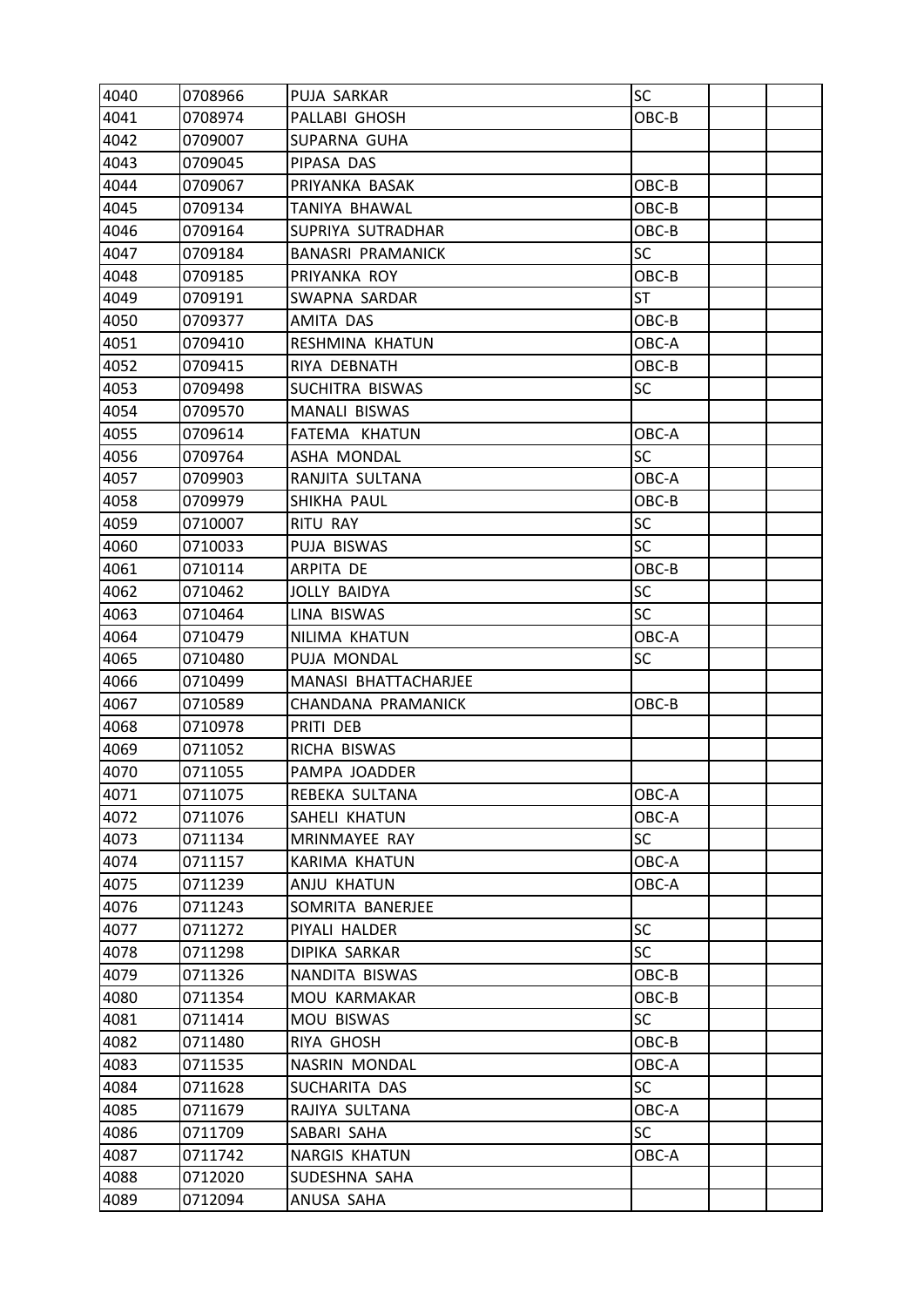| 4090 | 0712191 | <b>SUMITRA RAY</b>     | SC        |            |
|------|---------|------------------------|-----------|------------|
| 4091 | 0712271 | BISHAKHA DAS CHOWDHURY |           |            |
| 4092 | 0712526 | RITUPARNA SAHA         |           |            |
| 4093 | 0712604 | MADHURIKA MITRA        | <b>SC</b> |            |
| 4094 | 0712624 | BIPASHA CHAKRABORTY    |           |            |
| 4095 | 0712897 | <b>INDRANI DEY</b>     |           |            |
| 4096 | 0712987 | MILI TARAFDER          | OBC-B     |            |
| 4097 | 0713021 | TANAYA GUHA            |           |            |
| 4098 | 0713212 | SAMPA SADHUKHAN        | OBC-B     | <b>MSP</b> |
| 4099 | 0713263 | PAYEL MITRA            |           |            |
| 4100 | 0713285 | PRIYA DUTTA            |           |            |
| 4101 | 0713306 | RUMELA BANERJEE        |           |            |
| 4102 | 0713349 | ARPITA MANDAL          | SC        |            |
| 4103 | 0713359 | SWEATA SARKAR          | <b>SC</b> |            |
| 4104 | 0713472 | PAYEL DAS              | OBC-B     |            |
| 4105 | 0713481 | DIPTI DAS              |           |            |
| 4106 | 0713489 | <b>KABERI SARKAR</b>   | OBC-B     |            |
| 4107 | 0713496 | MOUMITA JOARDAR        |           |            |
| 4108 | 0713633 | RITUSHREE DAS          | <b>SC</b> |            |
| 4109 | 0713643 | DURGA MONDAL           |           |            |
| 4110 | 0713686 | <b>TANAYA GHOSH</b>    | OBC-B     |            |
| 4111 | 0713820 | ADITI HALDER           | <b>SC</b> |            |
| 4112 | 0713851 | <b>BARNALI DEBNATH</b> | OBC-B     |            |
| 4113 | 0713965 | LABANI BISWAS          | OBC-B     |            |
| 4114 | 0713987 | SUSMITA PAL            | OBC-B     |            |
| 4115 | 0713988 | TOTA DHAR              | OBC-B     |            |
| 4116 | 0714017 | SUMITA DAS             | OBC-B     |            |
| 4117 | 0714038 | KOLI MODAK             | OBC-B     |            |
| 4118 | 0714071 | SAMPA PAL              |           |            |
| 4119 | 0714107 | PIYALI DAS             |           |            |
| 4120 | 0714118 | SABANA BISWAS          | OBC-A     |            |
| 4121 | 0714174 | TANVI SULTANA          | OBC-A     |            |
| 4122 | 0714338 | <b>TUKTUKI BAISNAB</b> | OBC-B     |            |
| 4123 | 0714348 | ARPITA GHOSH           | OBC-B     |            |
| 4124 | 0714350 | ARPITA DAS             | <b>SC</b> |            |
| 4125 | 0714478 | SUSHMITA BISWAS        | <b>SC</b> |            |
| 4126 | 0714520 | EASANI MONDAL          | SC        |            |
| 4127 | 0714562 | NIYATI SAREN           | ST        |            |
| 4128 | 0714607 | <b>RUBI DAS</b>        | <b>SC</b> |            |
| 4129 | 0714626 | ANAMIKA ROY            | <b>SC</b> |            |
| 4130 | 0714645 | MALLIKA CHATTERJEE     |           |            |
| 4131 | 0714663 | SHAMPA BIT             | OBC-B     |            |
| 4132 | 0714786 | MADHUMITA MONDAL       | OBC-B     |            |
| 4133 | 0714806 | SOUM I ADHIKARI        | SC        |            |
| 4134 | 0714807 | SAHELI NATH            |           |            |
| 4135 | 0714834 | SWAPNA ROY             | <b>ST</b> |            |
| 4136 | 0715078 | MAMONI HALDER          | SC        |            |
| 4137 | 0715095 | SMRITI BISWAS          | <b>SC</b> |            |
| 4138 | 0715141 | SUMITA PAUL            | OBC-B     |            |
| 4139 | 0715189 | SWAGATA GHOSH          | OBC-B     |            |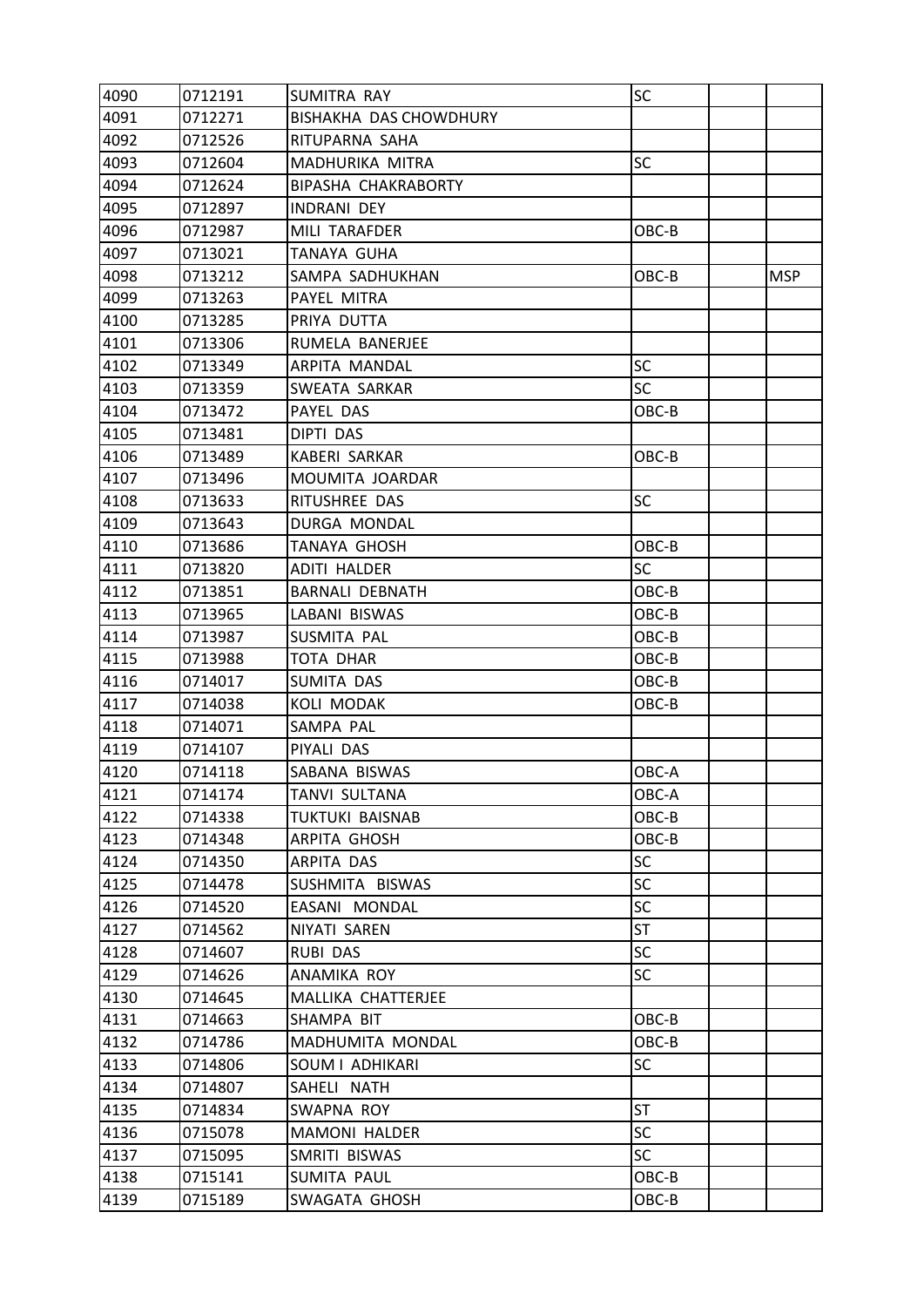| 4140 | 0715244 | SNEHA ROY             | <b>SC</b> |  |
|------|---------|-----------------------|-----------|--|
| 4141 | 0715259 | JHUMA DAS             | <b>SC</b> |  |
| 4142 | 0715281 | TANUSREE DAS          | <b>SC</b> |  |
| 4143 | 0715320 | TANUSHREE SARKAR      | <b>SC</b> |  |
| 4144 | 0715343 | RAKHI SAHA            |           |  |
| 4145 | 0715360 | SAYANI DAS            | SC        |  |
| 4146 | 0715387 | SUBHRA SARKAR         | <b>SC</b> |  |
| 4147 | 0715390 | MADHUPARNA PAL        | OBC-B     |  |
| 4148 | 0715394 | SAYANI MITRA          | OBC-B     |  |
| 4149 | 0715412 | BISHAKHA RAJBANSHI    | <b>SC</b> |  |
| 4150 | 0715418 | CHITRA BISWAS         | OBC-B     |  |
| 4151 | 0715432 | SANCHITA CHAKRABARTY  |           |  |
| 4152 | 0715505 | SAYANTI SARKAR        |           |  |
| 4153 | 0715594 | PUNAM RAJAK           | <b>SC</b> |  |
| 4154 | 0715649 | PRIYANKA BISWAS       | <b>SC</b> |  |
| 4155 | 0715663 | FARJINA AKTAR BISWAS  | OBC-A     |  |
| 4156 | 0715676 | SOMA BISWAS           | <b>SC</b> |  |
| 4157 | 0715714 | SOUMITA DEBNATH       | OBC-B     |  |
| 4158 | 0715729 | CHINA MONDAL          | OBC-A     |  |
| 4159 | 0715734 | SRIPARNA PAUL         | OBC-B     |  |
| 4160 | 0715798 | RIMPA PAUL            | OBC-B     |  |
| 4161 | 0715814 | SUSMITA BALA          | OBC-B     |  |
| 4162 | 0715847 | SREEPARNA GHOSH       |           |  |
| 4163 | 0715877 | RATNA DAS             | <b>SC</b> |  |
| 4164 | 0715952 | RAKHI GHOSH           | OBC-B     |  |
| 4165 | 0716005 | <b>INDRANI GHOSH</b>  | <b>SC</b> |  |
| 4166 | 0716029 | MONDIRA MONDAL        |           |  |
| 4167 | 0716106 | SHILPA SAHA           |           |  |
| 4168 | 0716132 | SABORNI MODAK         |           |  |
| 4169 | 0716142 | RINA PAL              | OBC-B     |  |
| 4170 | 0716173 | <b>KEYA ROY</b>       |           |  |
| 4171 | 0716191 | TINA JOARDER          |           |  |
| 4172 | 0716240 | MOUMITA MONDAL        |           |  |
| 4173 | 0716304 | <b>BANANI DAS</b>     |           |  |
| 4174 | 0716308 | SUJATA PAL            | OBC-B     |  |
| 4175 | 0716312 | <b>BRISTY GHOSH</b>   | OBC-B     |  |
| 4176 | 0716334 | ARCHITA BALA          | <b>SC</b> |  |
| 4177 | 0716346 | <b>GITA DAS</b>       | <b>SC</b> |  |
| 4178 | 0716394 | SUSMITA GHOSH         | OBC-B     |  |
| 4179 | 0716411 | DIPIKA BISWAS         |           |  |
| 4180 | 0716413 | INDRANI MONDAL        | OBC-B     |  |
| 4181 | 0716452 | DOLA SIL              | OBC-B     |  |
| 4182 | 0716467 | SANDIPA GHOSH         | OBC-B     |  |
| 4183 | 0716473 | <b>BANASRI BISWAS</b> | <b>SC</b> |  |
| 4184 | 0716488 | MONALISA MONDAL       | OBC-A     |  |
| 4185 | 0716497 | JHUMA BAG             | OBC-B     |  |
| 4186 | 0716613 | PRIYANKA BHOWMICK     |           |  |
| 4187 | 0716680 | SUPARNA BANERJEE      |           |  |
| 4188 | 0716704 | HIRANMOYEE BAIRAGI    | <b>SC</b> |  |
| 4189 | 0716722 | PARAMITA MAJUMDER     |           |  |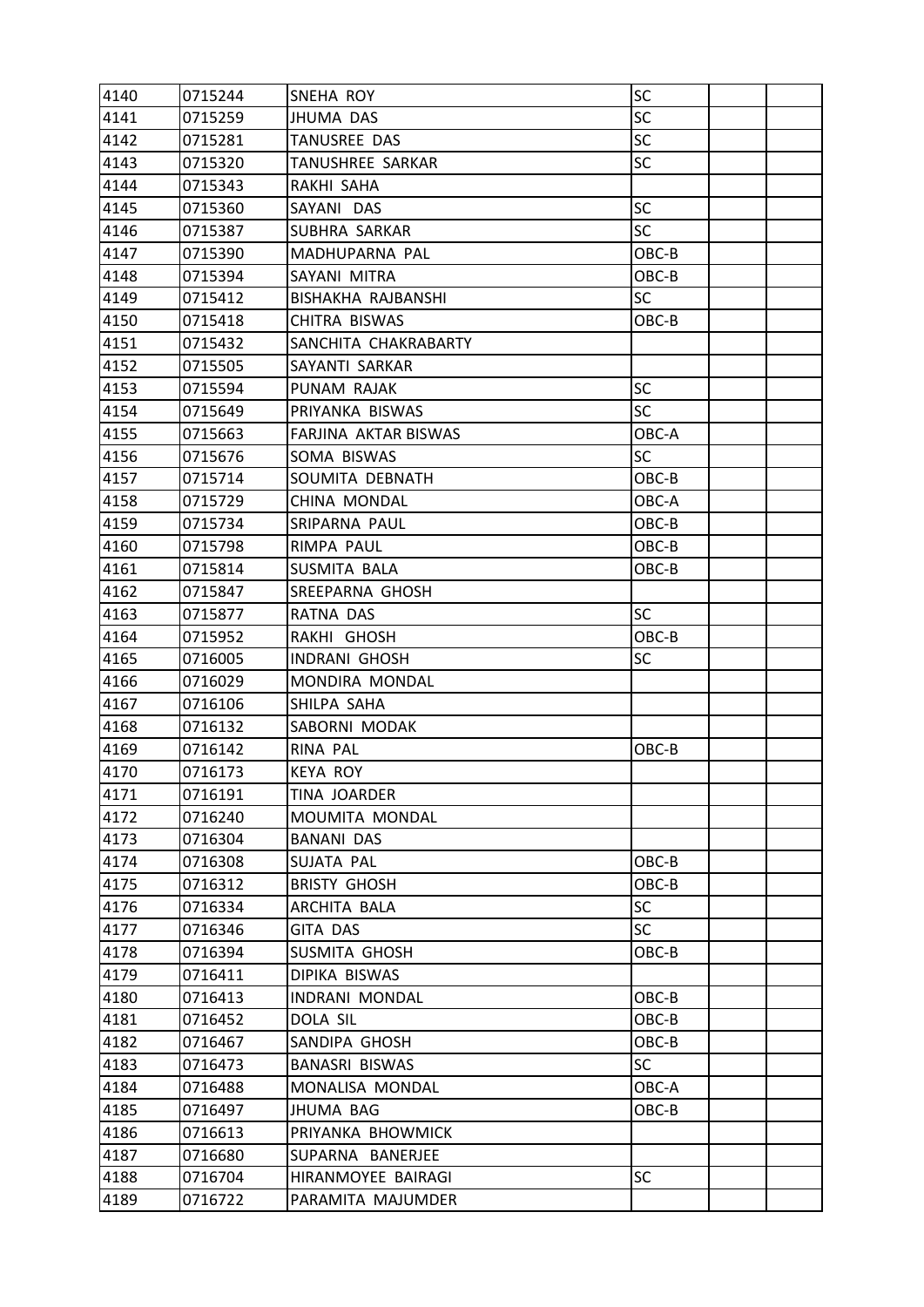| 4190 | 0716734 | NANDITA BARAI        | SC        |         |  |
|------|---------|----------------------|-----------|---------|--|
| 4191 | 0716810 | SHRABANI DUTTA       |           |         |  |
| 4192 | 0716813 | <b>CHANDMONI MIR</b> | OBC-A     |         |  |
| 4193 | 0716839 | FARHANA DAFADAR      | OBC-A     | PH-HI   |  |
| 4194 | 0716842 | DALI SARKAR          | <b>SC</b> | PH-HI   |  |
| 4195 | 0716846 | SRIJA MAJUMDER       | OBC-B     | PH-LDCP |  |
| 4196 | 0716872 | SWAGATA MITRA        |           | PH-LDCP |  |
| 4197 | 0716873 | SUPARNA MONDAL       |           | PH-LDCP |  |
| 4198 | 0716916 | MALLIKA MODAK        | OBC-B     | PH-LDCP |  |
| 4199 | 0716918 | SUSMITA DAS          | <b>SC</b> | PH-LDCP |  |
| 4200 | 0716923 | <b>BULBULI PAUL</b>  | OBC-B     | PH-LDCP |  |
| 4201 | 0716938 | PUJA DAS             |           | PH-VC   |  |
| 4202 | 0716948 | SOBNOM MALLICK       | OBC-A     | PH-VC   |  |
| 4203 | 0716950 | RAKHI DEY            |           | PH-VC   |  |
| 4204 | 0716951 | MITA BISWAS          |           | PH-VC   |  |
| 4205 | 0716956 | SARBANI BISWAS       |           | PH-LDCP |  |
| 4206 | 0716961 | PAROMITA MAJUMDER    |           | PH-LDCP |  |
| 4207 | 0716963 | AJUMA MONDAL         | OBC-A     | PH-VC   |  |
| 4208 | 0716964 | <b>JESMIN MONDAL</b> | OBC-A     | PH-VC   |  |
| 4209 | 0716966 | KAKALI BISWAS        | <b>SC</b> | PH-VC   |  |
| 4210 | 0716967 | ASMATARA MONDAL.     | OBC-A     | PH-VC   |  |
| 4211 | 0716968 | PURBASHA SARKAR      |           | PH-VC   |  |
| 4212 | 0800065 | SULEKHA MONDAL       | <b>SC</b> |         |  |
| 4213 | 0800066 | ASHWINI KARMAKAR     |           |         |  |
| 4214 | 0800068 | USHREE GANGOPADHYAY  |           |         |  |
| 4215 | 0800073 | MOUSUMI KUMIR        | <b>SC</b> |         |  |
| 4216 | 0800103 | SHAHEEN AZMAT        |           |         |  |
| 4217 | 0800111 | PROJNA SEN           |           |         |  |
| 4218 | 0800152 | PUNAM MURMU          | ST        |         |  |
| 4219 | 0800170 | YASMEEN AKHTAR       | OBC-A     |         |  |
| 4220 | 0800172 | SAYANI DAS           |           |         |  |
| 4221 | 0800206 | <b>BATUL BENAZIR</b> | OBC-A     |         |  |
| 4222 | 0800253 | PRITHWI GURIA        |           |         |  |
| 4223 | 0800261 | TANAYA SETH          |           |         |  |
| 4224 | 0800268 | ARPITA BHOWMICK      |           |         |  |
| 4225 | 0800271 | KABITA MIDDYA        |           |         |  |
| 4226 | 0800318 | RAKHI DAS            |           |         |  |
| 4227 | 0800320 | SUDIPTA DUTTA        | OBC-B     |         |  |
| 4228 | 0800393 | MANIDIPA BISWAS      | OBC-B     |         |  |
| 4229 | 0800400 | TRISHA BISHAYEE      |           |         |  |
| 4230 | 0800403 | NAMRATA BHATTACHARYA |           |         |  |
| 4231 | 0800414 | AINDRILA GUCHHAIT    |           |         |  |
| 4232 | 0800457 | ANUSUA MUKHERJEE     |           |         |  |
| 4233 | 0800483 | TANIYA MAITY         |           |         |  |
| 4234 | 0800559 | PRIYANKA KALSA       |           |         |  |
| 4235 | 0800565 | MOUMITA MALLICK      |           |         |  |
| 4236 | 0800612 | SUCHARITA BHAKTA     |           |         |  |
| 4237 | 0800622 | ANAMIKA CHOWDHURY    |           |         |  |
| 4238 | 0800712 | SOMA MUKHERJEE       |           |         |  |
| 4239 | 0800742 | MOUMITA PRAMANIK     |           |         |  |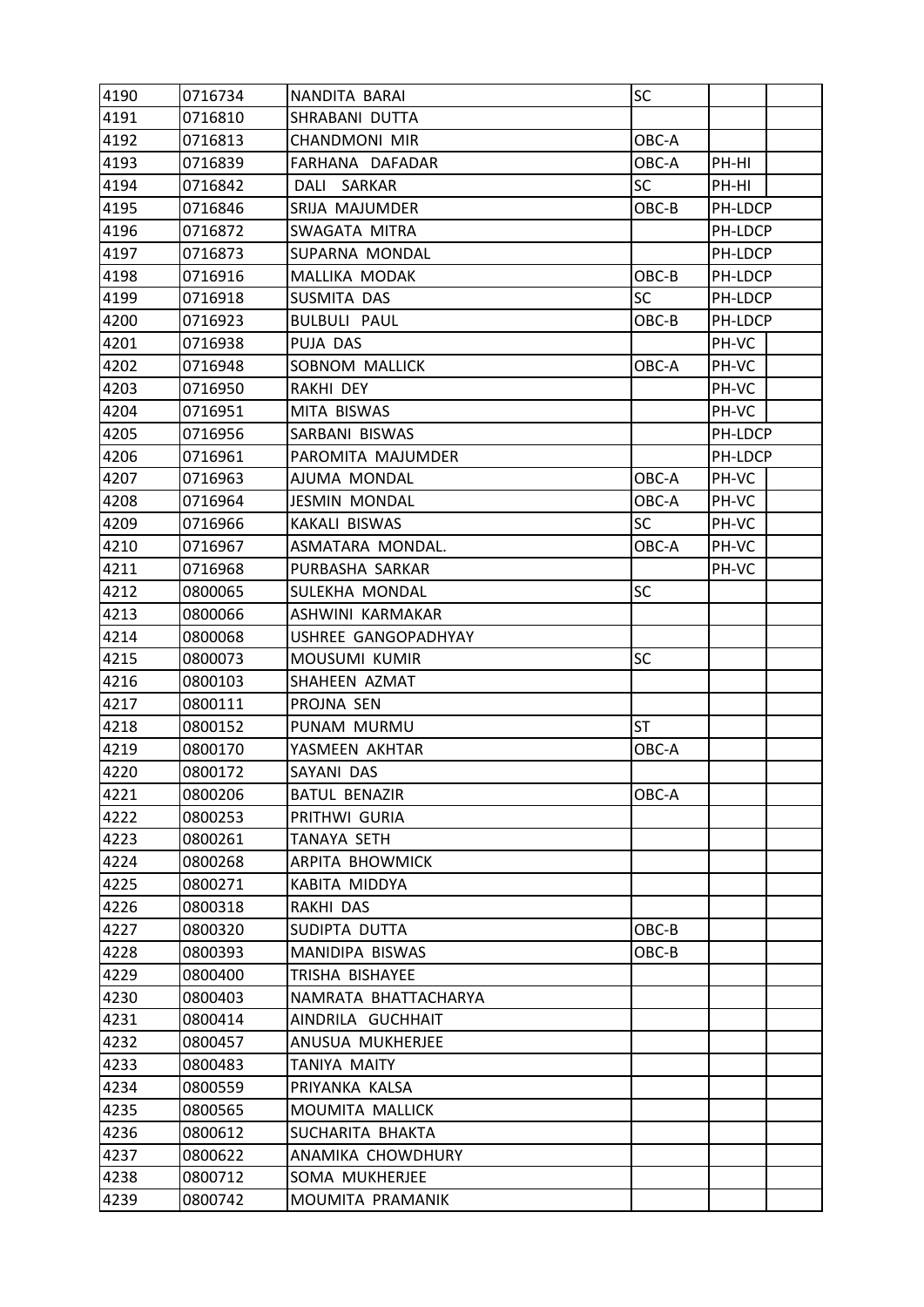| 4240 | 0800771 | ANTARA BANERJEE         |           |            |
|------|---------|-------------------------|-----------|------------|
| 4241 | 0800780 | <b>SHAHEEN FIRDOUS</b>  | OBC-A     |            |
| 4242 | 0800815 | NILANJANA MANDAL        | OBC-B     |            |
| 4243 | 0800828 | TRISHA DAS              |           |            |
| 4244 | 0800861 | SUMANA SETUA            |           |            |
| 4245 | 0800882 | SNEHA MALICK            |           |            |
| 4246 | 0800917 | Dipanjana Das           | OBC-B     |            |
| 4247 | 0800935 | PRIYANKA HALDER         | SC        |            |
| 4248 | 0801010 | SHARMISTHA SIL          | OBC-B     |            |
| 4249 | 0801037 | <b>MARY BANERJEE</b>    |           |            |
| 4250 | 0801041 | PRIYA MUKHERJEE         |           |            |
| 4251 | 0801047 | NABANITA SANTRA         |           |            |
| 4252 | 0801058 | MOUMITA SINGHA          |           |            |
| 4253 | 0801090 | SHRABANI GHOSH          | OBC-B     |            |
| 4254 | 0801102 | SUTAPA PAL              |           | <b>MSP</b> |
| 4255 | 0801134 | <b>MOUMITA PAUL</b>     |           |            |
| 4256 | 0801145 | <b>ADITI GHOSH</b>      |           |            |
| 4257 | 0801177 | <b>DEBJANI BANERJEE</b> |           |            |
| 4258 | 0801180 | VASWATI MANNA           |           |            |
| 4259 | 0801186 | <b>IPSITA DAS</b>       |           |            |
| 4260 | 0801214 | RAMA BHATTACHARJEE      |           |            |
| 4261 | 0801219 | NASIBA NASRIN           | OBC-A     |            |
| 4262 | 0801220 | NABANITA DHARA          | OBC-B     |            |
| 4263 | 0801231 | PURABI SANTRA           |           |            |
| 4264 | 0801236 | MAHUA CHANDA            | OBC-B     |            |
| 4265 | 0801296 | MONISHA PANJA           |           |            |
| 4266 | 0801306 | AAKASHLEENA MONDAL      | <b>SC</b> |            |
| 4267 | 0801357 | MALLIKA SADHUKHAN       | OBC-B     |            |
| 4268 | 0801386 | ANSARI GAYEN            | OBC-A     |            |
| 4269 | 0801435 | SHABANA YASMIN          | OBC-A     |            |
| 4270 | 0801442 | <b>GOURI HEMBRAM</b>    | <b>ST</b> |            |
| 4271 | 0801477 | PAYEL MUKHERJEE         |           |            |
| 4272 | 0801514 | SWARNALI PARAL          |           |            |
| 4273 | 0801523 | BAISAKHI CHATTERJEE     |           |            |
| 4274 | 0801526 | PARAMITA SAHA           |           |            |
| 4275 | 0801569 | ANINDITA BAG            | <b>SC</b> |            |
| 4276 | 0801578 | SUPARNA DHANK           |           |            |
| 4277 | 0801580 | SHILPI MUKHERJEE        |           |            |
| 4278 | 0801625 | SUSMITA MONDAL          |           |            |
| 4279 | 0801640 | AMRITA RUDRA            |           |            |
| 4280 | 0801664 | DEBANJALI SANTRA        |           |            |
| 4281 | 0801683 | SUMANA MUKHERJEE        |           |            |
| 4282 | 0801696 | SANDIPA PAL             |           |            |
| 4283 | 0801790 | PAROMITA DAS            |           |            |
| 4284 | 0801801 | SUKJAN KHATUN           | OBC-A     |            |
| 4285 | 0801826 | STELA PARAL             |           |            |
| 4286 | 0801879 | SUTAPA GHOSH            | OBC-B     |            |
| 4287 | 0801895 | SUMEDHA GHOSH           | OBC-B     |            |
| 4288 | 0802008 | KAKULI PRAMANICK        |           |            |
| 4289 | 0802010 | MARUFA SULTANA          | OBC-A     |            |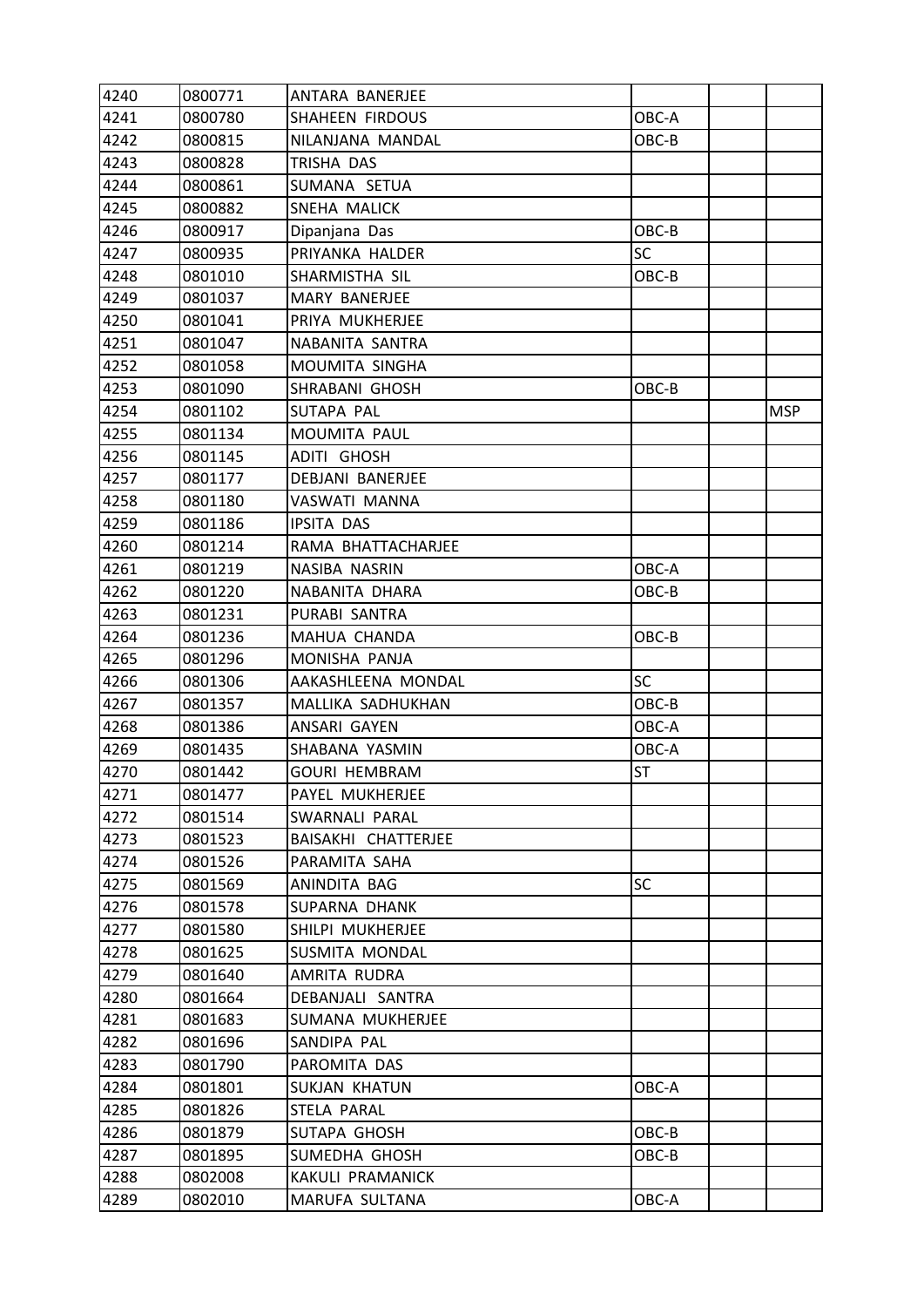| 4290 | 0802076 | ASIFA ANSAR TRISHA    | OBC-A     |            |
|------|---------|-----------------------|-----------|------------|
| 4291 | 0802079 | SARMISTHA KONAR       |           |            |
| 4292 | 0802095 | PALLAVI DHARA         |           |            |
| 4293 | 0802105 | RIMA KHAN             | SC        |            |
| 4294 | 0802120 | ROJINA PARVEEN        | OBC-A     |            |
| 4295 | 0802171 | SUBARNA SAHA          |           |            |
| 4296 | 0802213 | RUMA SHAW             |           |            |
| 4297 | 0802408 | MOUSUMI PRAMANICK     |           |            |
| 4298 | 0802422 | ATASHI PALUI          | OBC-B     |            |
| 4299 | 0802425 | RIA PAL               |           |            |
| 4300 | 0802440 | PUJA MAL              |           |            |
| 4301 | 0802444 | SABINA KHATUN         | OBC-A     |            |
| 4302 | 0802446 | MILI DAS              | OBC-B     |            |
| 4303 | 0802453 | ARUPA DOLUI           |           |            |
| 4304 | 0802485 | SUDRITA MONDAL        |           |            |
| 4305 | 0802496 | POULAMI HAZRA         |           | <b>MSP</b> |
| 4306 | 0802521 | NAZMIN BEGUM          | OBC-A     |            |
| 4307 | 0802548 | PUJA BHAT             |           |            |
| 4308 | 0802554 | ANINDITA CHAKRABORTY  |           |            |
| 4309 | 0802556 | ANANYA DAS            | SC        |            |
| 4310 | 0802578 | NILIMA HEMRAM         | ST        |            |
| 4311 | 0802638 | SUSMITA MAL           |           |            |
| 4312 | 0802641 | POULAMI CHAKRABARTI   |           |            |
| 4313 | 0802646 | SUSMITA DAS           | OBC-B     |            |
| 4314 | 0802653 | MOUMITA MANNA         |           | <b>MSP</b> |
| 4315 | 0802656 | ANINDITA BAR          | <b>SC</b> |            |
| 4316 | 0802657 | SATABDI PRAMANIK      | SC        |            |
| 4317 | 0802658 | <b>MOUMITA BAG</b>    |           |            |
| 4318 | 0802683 | AISWARYA MUKHERJEE    |           |            |
| 4319 | 0802733 | ARPITA MANDAL         |           |            |
| 4320 | 0802793 | SALMA KHATUN          |           |            |
| 4321 | 0802835 | DEVIPARNA CHATTERJEE  |           |            |
| 4322 | 0802853 | SHRABANI SARDAR       | <b>SC</b> |            |
| 4323 | 0802869 | SWARALIPI SARKAR      |           |            |
| 4324 | 0802935 | SUMITA MONDAL         | OBC-B     |            |
| 4325 | 0802953 | RIYA MITRA            |           |            |
| 4326 | 0802972 | TAMALIKA MUKHERJEE    |           |            |
| 4327 | 0803004 | KOYEL BASU            |           |            |
| 4328 | 0803005 | SAYANTIKA SASMAL JANA |           |            |
| 4329 | 0803064 | SUDIPTA BANERJEE      |           |            |
| 4330 | 0803148 | NARGIS PARVEEN        | OBC-A     |            |
| 4331 | 0803178 | ARPITA PRAMANIK       |           |            |
| 4332 | 0803214 | KUHELI BHAKTA         |           |            |
| 4333 | 0803258 | SMRITI LAMA           | ST        |            |
| 4334 | 0803276 | SOUMITA TARAFDAR      |           |            |
| 4335 | 0803294 | TANAYA MAITY          |           |            |
| 4336 | 0803309 | PRIYANKA CHINYA       |           |            |
| 4337 | 0803365 | <b>ITI MAJI</b>       |           |            |
| 4338 | 0803369 | RIYA MAITY            |           |            |
| 4339 | 0803427 | AISHI BANERJEE        |           |            |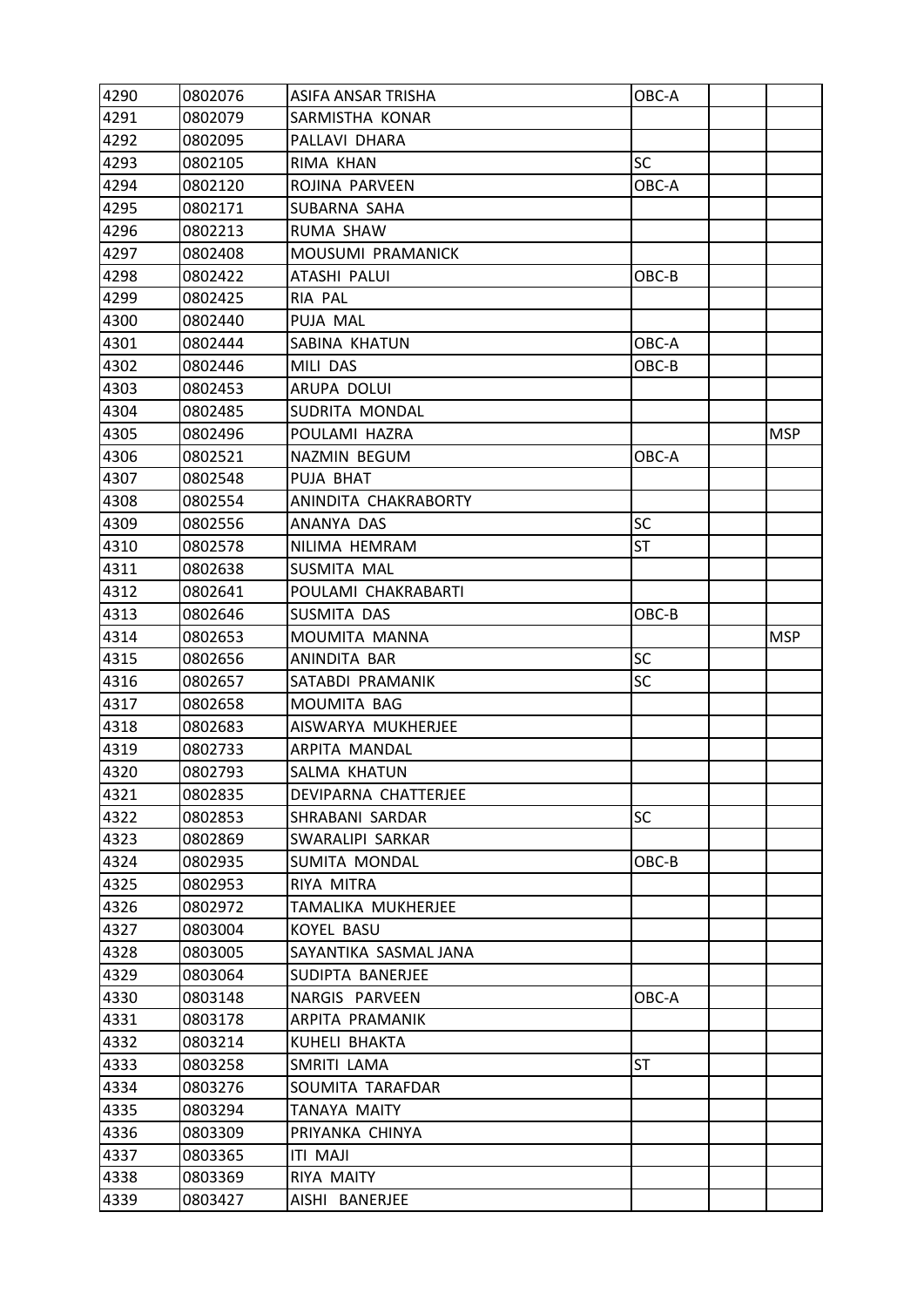| 4340 | 0803430 | PRITI GHOSH        |           |            |
|------|---------|--------------------|-----------|------------|
| 4341 | 0803485 | RASHMONI MUKHERJEE |           |            |
| 4342 | 0803496 | TANIMA CHAKRABORTY |           |            |
| 4343 | 0803499 | PRIYA POREL        |           |            |
| 4344 | 0803560 | SUTRISHNA DAS      | OBC-B     |            |
| 4345 | 0803572 | SHIPRA MONDAL      |           |            |
| 4346 | 0803589 | <b>ESHA GHOSH</b>  |           |            |
| 4347 | 0803605 | MUNMUN MONDAL      | SC        |            |
| 4348 | 0803608 | MOUSUMI CHOWRASIA  |           |            |
| 4349 | 0803642 | SAGNIKA CHATTERJEE |           |            |
| 4350 | 0803670 | SARBIN SULTANA     | OBC-A     |            |
| 4351 | 0803674 | SOHINI BANERJEE    |           | <b>MSP</b> |
| 4352 | 0803686 | MANAMI BAG         |           | <b>MSP</b> |
| 4353 | 0803702 | MAMATA NASKAR      | <b>SC</b> |            |
| 4354 | 0803715 | MOSARRAT JAHAN     | OBC-A     |            |
| 4355 | 0803718 | MADHUMITA MONDAL   |           |            |
| 4356 | 0803729 | RUMA SADHUKHAN     | OBC-B     |            |
| 4357 | 0803731 | RUMA HAZRA         |           |            |
| 4358 | 0803755 | PRIANKA DEY        |           |            |
| 4359 | 0803784 | MONIKA BERA        | OBC-B     |            |
| 4360 | 0803790 | RIFA NISHA MOLLAH  | OBC-A     |            |
| 4361 | 0803807 | TAMASA BAGH        |           |            |
| 4362 | 0803837 | NURSAMIMA KHATUN   | OBC-A     |            |
| 4363 | 0803857 | SANJUKTA BAIRY     |           |            |
| 4364 | 0803874 | ANUSHRI BALA       | <b>SC</b> |            |
| 4365 | 0803893 | REHANA PARVIN      | OBC-A     |            |
| 4366 | 0803923 | TRISHITA METIYA    |           |            |
| 4367 | 0803928 | MADHUMITA BHUIYA   | OBC-B     |            |
| 4368 | 0803954 | RIMA KHATUA        |           |            |
| 4369 | 0803983 | MADHUMITA ROY      |           |            |
| 4370 | 0803994 | SHILPA NASKAR      | <b>SC</b> |            |
| 4371 | 0804071 | SONALI GAYEN       | SC        |            |
| 4372 | 0804075 | <b>ADITI GUPTA</b> |           |            |
| 4373 | 0804096 | LUCI MONDAL        |           |            |
| 4374 | 0804097 | PRIYA ROY          |           |            |
| 4375 | 0804120 | MAMITA MAJHI       | <b>ST</b> |            |
| 4376 | 0804183 | YASMINARA KHATUN   | OBC-A     |            |
| 4377 | 0804184 | RAKHI GHOSH        | OBC-B     |            |
| 4378 | 0804185 | SABINA KHATOON     | OBC-A     |            |
| 4379 | 0804197 | PAYEL DUTTA        |           |            |
| 4380 | 0804211 | ROJITA GHOSH       |           |            |
| 4381 | 0804221 | DIPIKA KARAR       |           |            |
| 4382 | 0804259 | SOMA CHATTERJEE    |           |            |
| 4383 | 0804279 | SAHELI DHARA       |           |            |
| 4384 | 0804283 | SUCHARITA DAS      | <b>SC</b> |            |
| 4385 | 0804287 | RAHILA MUMTAZ      | OBC-A     |            |
| 4386 | 0804291 | ADITI MONDAL       |           |            |
| 4387 | 0804297 | KUHELI BANERJEE    |           |            |
| 4388 | 0804309 | SUDESHNA SAMANTA   |           |            |
| 4389 | 0804365 | SUDIPTA KHAN       |           |            |
|      |         |                    |           |            |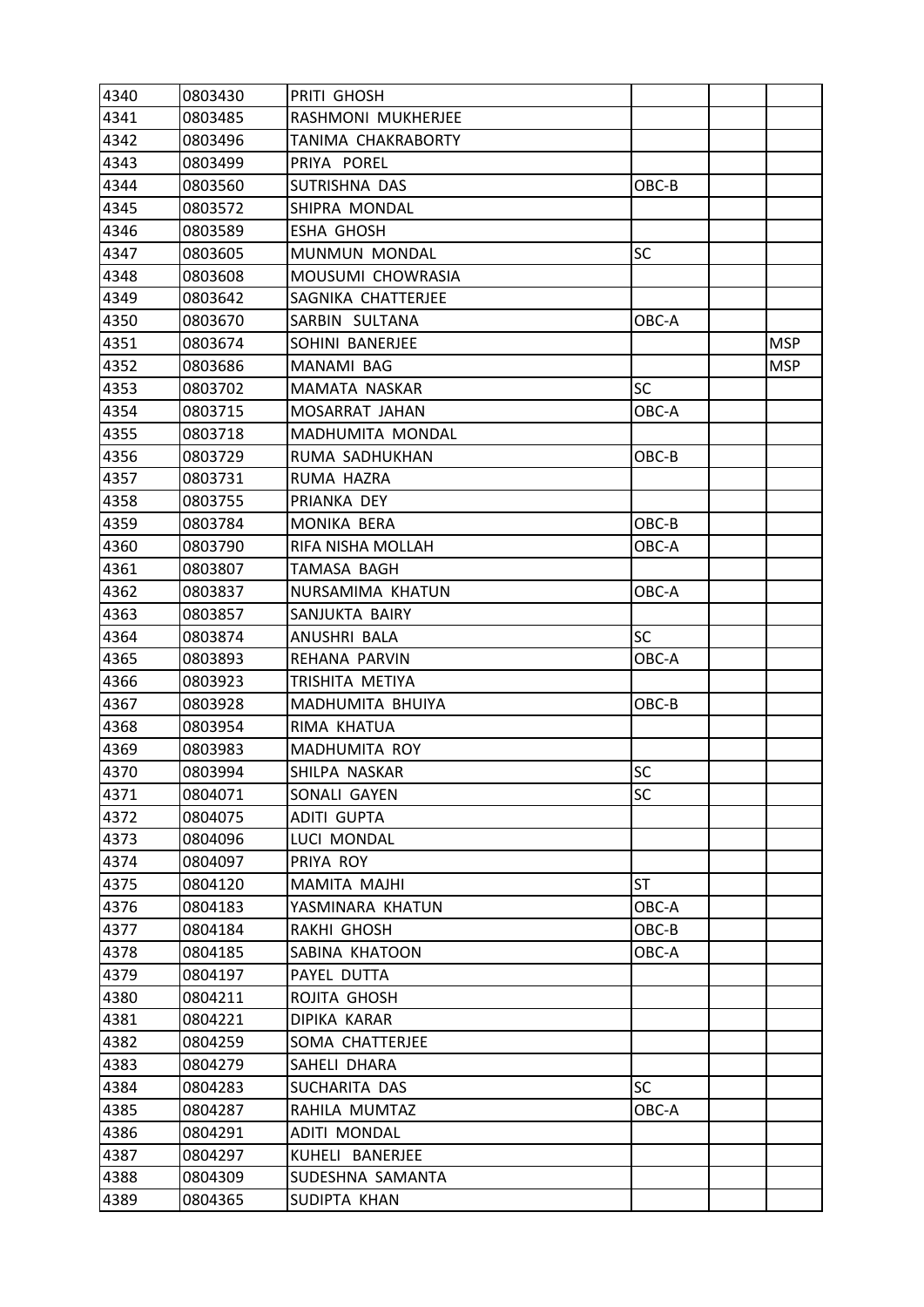| 4390 | 0804374 | SARBANI GHOSH         |           |  |
|------|---------|-----------------------|-----------|--|
| 4391 | 0804381 | ANWESHA SAMANTA       |           |  |
| 4392 | 0804436 | SANIA KANAM MOLLICK   | OBC-A     |  |
| 4393 | 0804455 | ANANYA ADAK           |           |  |
| 4394 | 0804464 | DEBLEENA NAG          |           |  |
| 4395 | 0804467 | <b>MOUMITA MAITY</b>  |           |  |
| 4396 | 0804500 | PRITHA MONDAL         |           |  |
| 4397 | 0804519 | JAYASMRITI DEBNATH    | OBC-B     |  |
| 4398 | 0804522 | PUJA ROY              |           |  |
| 4399 | 0804525 | MINAKSHI MONDAL       | <b>SC</b> |  |
| 4400 | 0804604 | SUPARNA MONDAL        | <b>SC</b> |  |
| 4401 | 0804606 | MOUMITA KUNDU         |           |  |
| 4402 | 0804615 | SUPARNA BHUNIA        |           |  |
| 4403 | 0804633 | SWEETY KARAR          |           |  |
| 4404 | 0804648 | POUSHALI HAIT         |           |  |
| 4405 | 0804656 | SADHANA SANTRA        |           |  |
| 4406 | 0804673 | DIPANWITA DAS         |           |  |
| 4407 | 0804675 | DEBASMITA MONDAL      |           |  |
| 4408 | 0804688 | ANURADHA SAMANTA      |           |  |
| 4409 | 0804783 | MANJISTHA BAIDYA      |           |  |
| 4410 | 0804808 | CHHANDA BERA          |           |  |
| 4411 | 0804844 | RUBIA KHATUN          | OBC-A     |  |
| 4412 | 0804864 | CHANDRIMA MONDAL      |           |  |
| 4413 | 0804896 | TUHINA PARVIN         | OBC-B     |  |
| 4414 | 0804927 | NOORJAHAN KHATOON     | OBC-A     |  |
| 4415 | 0804942 | ARPITA ASH            | OBC-B     |  |
| 4416 | 0804987 | SHRAMANA MUKHERJEE    |           |  |
| 4417 | 0805011 | SAMPA GANGULY         |           |  |
| 4418 | 0805028 | ESITA DEY             |           |  |
| 4419 | 0805044 | BIDISHA PRAMANIK      |           |  |
| 4420 | 0805051 | <b>BASABI GHOSHAL</b> |           |  |
| 4421 | 0805055 | PIALI MONDAL          | <b>SC</b> |  |
| 4422 | 0805119 | SANGITA SANTRA        |           |  |
| 4423 | 0805136 | SILPA SAHA            | <b>SC</b> |  |
| 4424 | 0805160 | KALYANI MONDAL        | <b>SC</b> |  |
| 4425 | 0805169 | <b>MOLLY ROY</b>      |           |  |
| 4426 | 0805171 | SOVA HEMBRAM          | <b>ST</b> |  |
| 4427 | 0805182 | LABONI SARKAR         |           |  |
| 4428 | 0805199 | RIMPA PARUI           |           |  |
| 4429 | 0805200 | SANTANA BORAL         |           |  |
| 4430 | 0805202 | SOMA MANDAL           |           |  |
| 4431 | 0805210 | SUFIA NAAZ            |           |  |
| 4432 | 0805217 | KANKANA MAJHI         |           |  |
| 4433 | 0805237 | PAYEL MITRA           |           |  |
| 4434 | 0805243 | MANASHI GHOSH         | OBC-B     |  |
| 4435 | 0805244 | LILA KHAN             | <b>SC</b> |  |
| 4436 | 0805245 | SUSMITA PAUL          |           |  |
| 4437 | 0805254 | TRISHA MANNA          |           |  |
| 4438 | 0805286 | LISSA BAG             | <b>SC</b> |  |
| 4439 | 0805288 | ARPITA ADAK           |           |  |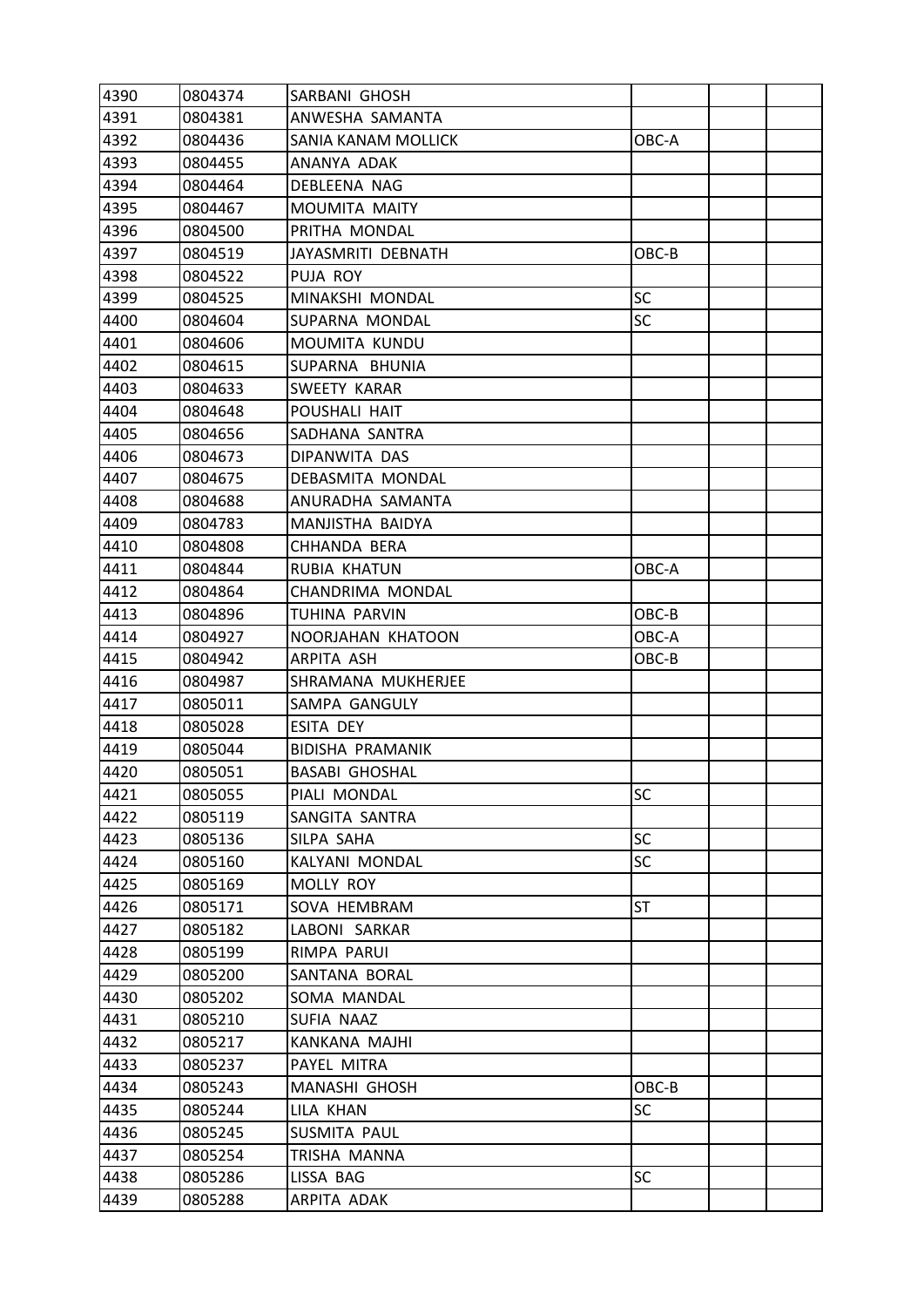| 4440 | 0805296 | <b>HASINA KHATOON</b> |           |            |
|------|---------|-----------------------|-----------|------------|
| 4441 | 0805309 | LABANI PAUL           |           |            |
| 4442 | 0805315 | MADHUMITA BAG         |           |            |
| 4443 | 0805318 | SWETA MONDAL          | <b>SC</b> |            |
| 4444 | 0805326 | PRIYANKA HALDER       |           |            |
| 4445 | 0805348 | SARAMA DHARA          |           |            |
| 4446 | 0805378 | TUHINA BHUIYA         |           |            |
| 4447 | 0805388 | TRAYEE BASUNIA        | SC        |            |
| 4448 | 0805405 | TAMASA KIRTANIYA      | <b>SC</b> |            |
| 4449 | 0805421 | <b>OLIVIA SANTRA</b>  | OBC-B     |            |
| 4450 | 0805442 | PRITILATA ASH         | OBC-B     |            |
| 4451 | 0805462 | <b>GOLAP DAS</b>      |           |            |
| 4452 | 0805479 | MOUTUSI PAL           | OBC-A     |            |
| 4453 | 0805488 | KAJAL MONDAL          |           |            |
| 4454 | 0805505 | DEBOLINA DEY SARKAR   |           |            |
| 4455 | 0805533 | <b>DEBJANI PANJA</b>  | <b>SC</b> |            |
| 4456 | 0805609 | SANGITA MALIK         | <b>SC</b> |            |
| 4457 | 0805613 | SRIJANI DAS           |           |            |
| 4458 | 0805624 | RAJANI DUTTA          | OBC-B     |            |
| 4459 | 0805632 | ARPITA KARMAKAR       |           |            |
| 4460 | 0805638 | AMRITA PANDA          |           |            |
| 4461 | 0805646 | PRIYA KHANRAH         |           |            |
| 4462 | 0805663 | ANINDITA MIDDYA       |           | <b>MSP</b> |
| 4463 | 0805684 | SHILPA BHATTACHARJEE  |           |            |
| 4464 | 0805689 | TWISA GHOSH           |           |            |
| 4465 | 0805692 | PAMELA KARMAKAR       |           |            |
| 4466 | 0805708 | NUTAN KUMARI SINGH    |           |            |
| 4467 | 0805716 | TANIYA MAJUMDAR       |           |            |
| 4468 | 0805762 | <b>SUMANA MAITY</b>   |           |            |
| 4469 | 0805783 | TANUSHREE CHAKRABORTY |           |            |
| 4470 | 0805787 | <b>FARIDA KHATUN</b>  | OBC-A     |            |
| 4471 | 0805813 | MUNMUN MAL            |           |            |
| 4472 | 0805820 | MOUMITA MONDAL        | <b>SC</b> |            |
| 4473 | 0805826 | NIPA GHOSH            | OBC-B     |            |
| 4474 | 0805829 | SREEDISHA DAS         | OBC-B     |            |
| 4475 | 0805830 | MOUSUMI MANNA         |           |            |
| 4476 | 0805845 | SWAPNARA KHATUN       | OBC-A     |            |
| 4477 | 0805872 | TULIKA MITRA          |           |            |
| 4478 | 0805902 | PALLABI MODAK         | OBC-B     |            |
| 4479 | 0805908 | SOHINI GHOSAL         |           |            |
| 4480 | 0805920 | DIPIKA GHOSH          | OBC-B     |            |
| 4481 | 0805925 | LAILA SABNAM          | OBC-A     |            |
| 4482 | 0805955 | PUJA DUTTA            |           |            |
| 4483 | 0805972 | SWASTIKA DAS          |           |            |
| 4484 | 0805992 | PIU ADHIKARY          |           |            |
| 4485 | 0806003 | POULOMI MITRA         |           |            |
| 4486 | 0806018 | <b>CHAITALI GHOSH</b> | OBC-B     |            |
| 4487 | 0806040 | BIDISHA DAS           |           |            |
| 4488 | 0806043 | PIYALI KARMAKAR       | OBC-B     |            |
| 4489 | 0806059 | MADHABI MONDAL        | OBC-B     |            |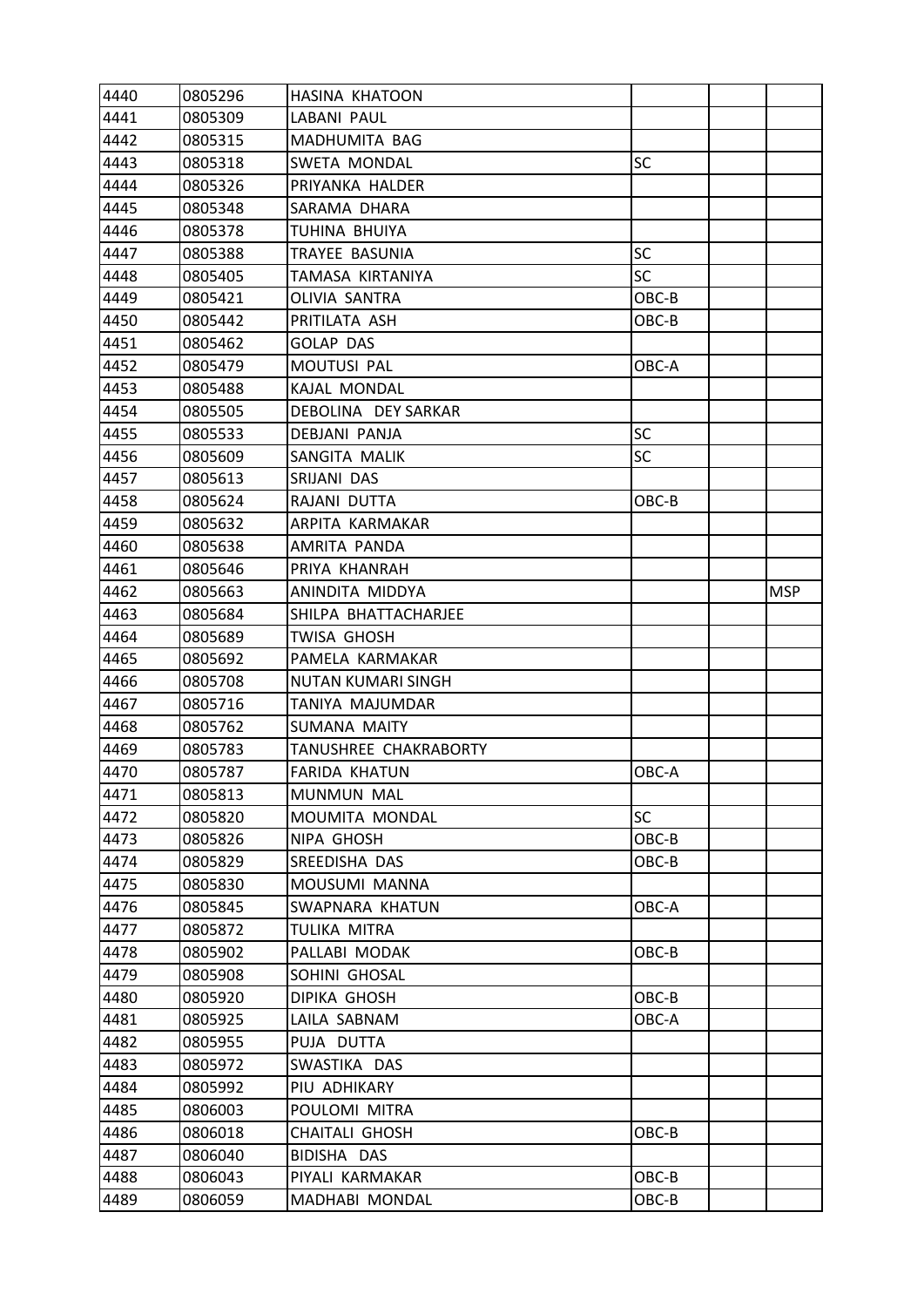| 4490 | 0806084 | <b>ISITA RAHMAN</b>   |           |            |
|------|---------|-----------------------|-----------|------------|
| 4491 | 0806101 | ANINDITA BAG          |           |            |
| 4492 | 0806115 | SAMPA GHOSH           | OBC-B     |            |
| 4493 | 0806150 | LIZA SINHA            |           |            |
| 4494 | 0806158 | PIYALI GORAI          | OBC-B     |            |
| 4495 | 0806198 | DEBORNITA NAG         |           |            |
| 4496 | 0806324 | MADHUMITA DEYASHI     |           |            |
| 4497 | 0806343 | PIYALI BISWAS         |           |            |
| 4498 | 0806453 | SUSHMA KUMARI SHAW    | OBC-B     |            |
| 4499 | 0806462 | FALGUNI MANNA         |           |            |
| 4500 | 0806509 | AYESHA SULTANA        | OBC-A     |            |
| 4501 | 0806549 | MITHU SAHA            | SC        |            |
| 4502 | 0806552 | RANITA DAS            |           |            |
| 4503 | 0806579 | KUHELI SHAW           | OBC-B     |            |
| 4504 | 0806610 | SUDIPTA METIYA        |           |            |
| 4505 | 0806629 | SREEJITA TALUKDAR     |           |            |
| 4506 | 0806634 | PAYAL GHOSH           |           |            |
| 4507 | 0806642 | <b>KEYA GHOSH</b>     |           |            |
| 4508 | 0806671 | TISTA PURKAIT         |           |            |
| 4509 | 0806692 | RANGANI MURMU         | <b>ST</b> |            |
| 4510 | 0806711 | SAHINA YEASMIN        | OBC-A     |            |
| 4511 | 0806725 | SAHELI PANDEY         |           |            |
| 4512 | 0806743 | <b>BARNALI BISWAS</b> | <b>SC</b> |            |
| 4513 | 0806746 | <b>KOYEL BISWAS</b>   | <b>SC</b> |            |
| 4514 | 0806766 | <b>BARNALI MONDAL</b> | SC        |            |
| 4515 | 0806773 | SHRABONA BHOWMIK      |           |            |
| 4516 | 0806803 | SHUVASRI KOLEY        |           |            |
| 4517 | 0806817 | SHUKLA KHAN           | OBC-B     |            |
| 4518 | 0806853 | SHATABDI KUMAR        |           |            |
| 4519 | 0806870 | PAULAMI CHANDRA       |           |            |
| 4520 | 0806924 | <b>CHAMPA POLLEY</b>  |           |            |
| 4521 | 0806941 | SAYANTANI NASKAR      | SC        |            |
| 4522 | 0806943 | <b>MERINA PATRA</b>   |           |            |
| 4523 | 0806949 | DEBLINA DALUI         |           | <b>MSP</b> |
| 4524 | 0806953 | PIYALI SENAPATI       |           |            |
| 4525 | 0807051 | DIPANWITA CHEL        | OBC-B     | <b>MSP</b> |
| 4526 | 0807069 | PRITIKANA SAMANTA     |           |            |
| 4527 | 0807070 | SUPRIYA PANJA         |           |            |
| 4528 | 0807072 | BAISHAKHI ADAK        |           |            |
| 4529 | 0807077 | MAHUYA MONDAL         |           |            |
| 4530 | 0807153 | SAYANTI BHATTACHARYA  |           |            |
| 4531 | 0807160 | MITALI SAMANTA        |           |            |
| 4532 | 0807164 | SUMANA SADHUKHAN      | OBC-B     |            |
| 4533 | 0807182 | DEBALEENA GHOSH       |           |            |
| 4534 | 0807185 | RIYA BANERJEE         |           |            |
| 4535 | 0807283 | <b>BINITA SINGH</b>   |           |            |
| 4536 | 0807301 | SANA ARZOO            |           |            |
| 4537 | 0807359 | ARUNIMA DAS MULLICK   |           |            |
| 4538 | 0807407 | PINKEE KOLEY          |           |            |
| 4539 | 0807419 | SUSMITA MUKHERJEE     |           |            |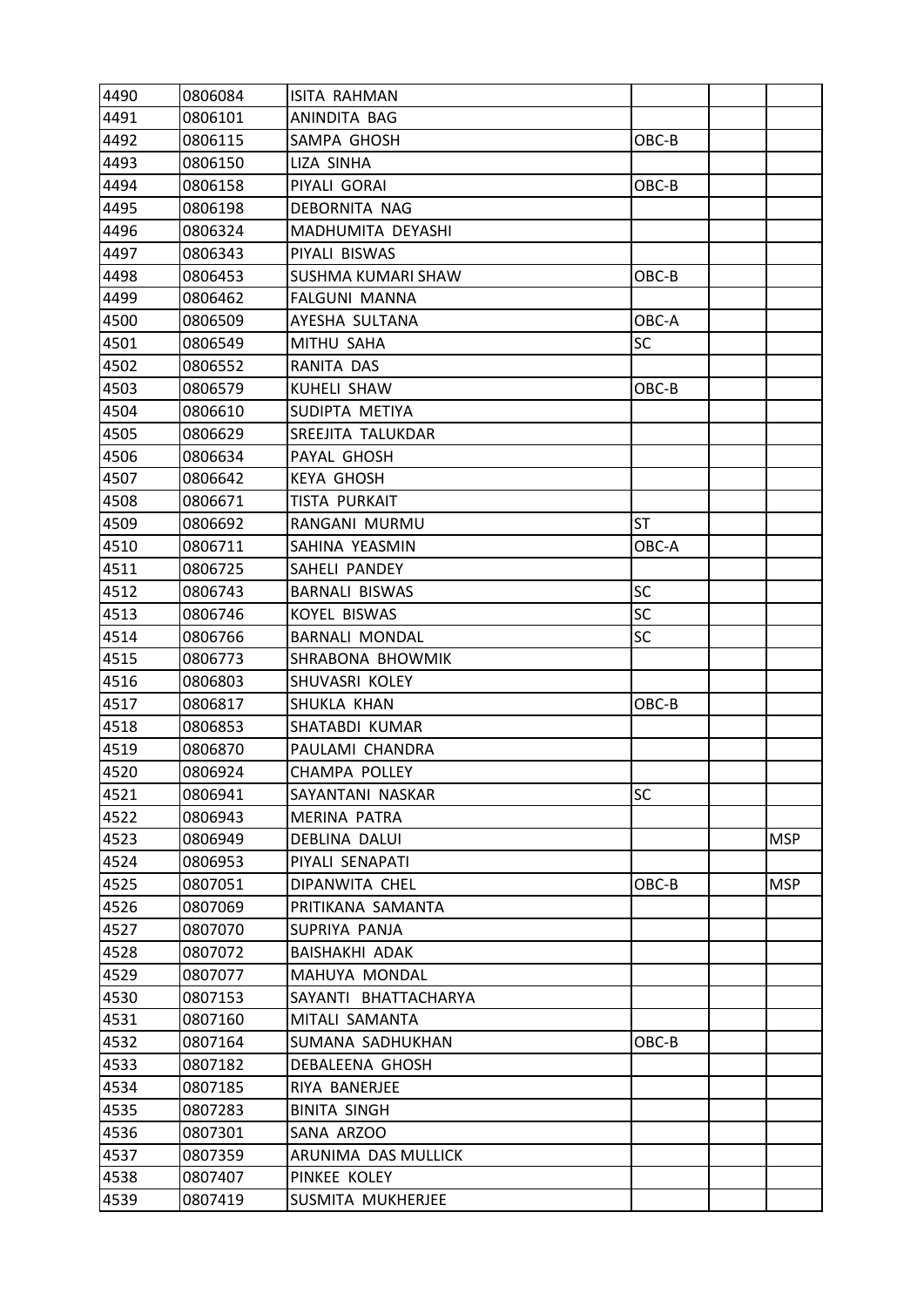| 4540 | 0807475 | ANKITA JATI                |           |            |
|------|---------|----------------------------|-----------|------------|
| 4541 | 0807604 | <b>HENA HAZRA</b>          |           |            |
| 4542 | 0807680 | SHYAMASHREE MUKHERJEE      |           |            |
| 4543 | 0807796 | SABINA KHATUN              | OBC-A     |            |
| 4544 | 0807798 | SUDESHNA SI                |           |            |
| 4545 | 0807805 | INDRAKSHI CHAKRABORTY      |           |            |
| 4546 | 0807815 | RUBI SINGHA                |           |            |
| 4547 | 0807910 | SHREYA CHAKRABORTY         |           |            |
| 4548 | 0807925 | KAIRABI SIKDAR             | <b>SC</b> |            |
| 4549 | 0808008 | SUSMITA ROY                |           |            |
| 4550 | 0808064 | SUKANYA CHATTERJEE         |           |            |
| 4551 | 0808098 | RIDDHI MONDAL              |           |            |
| 4552 | 0808101 | ANUSHREE KUNDU             | OBC-B     |            |
| 4553 | 0808132 | <b>TANUSHREE HAIT</b>      |           |            |
| 4554 | 0808239 | SUSMITA KUILA              |           |            |
| 4555 | 0808279 | PAMMI SHAW                 | OBC-B     |            |
| 4556 | 0808348 | DEBANJANA CHATTOPADHYAY    |           |            |
| 4557 | 0808365 | ASMITA GHOSH               |           |            |
| 4558 | 0808373 | PUJA SREEMANI              |           |            |
| 4559 | 0808455 | <b>KRISHNA BERA</b>        |           |            |
| 4560 | 0808457 | FARHEEN BANU               |           |            |
| 4561 | 0808458 | PRITI SAMANTA              |           |            |
| 4562 | 0808579 | <b>CHAITALI BOSE</b>       |           |            |
| 4563 | 0808581 | <b>MONALI DAS BERA</b>     |           |            |
| 4564 | 0808631 | <b>BRATATI KONAR</b>       |           |            |
| 4565 | 0808656 | <b>MUNMUN SEN</b>          | OBC-B     |            |
| 4566 | 0808735 | PRITHA ROY                 |           |            |
| 4567 | 0808750 | PRIYA PAL                  | OBC-A     |            |
| 4568 | 0808809 | <b>IPSITA DAS</b>          |           |            |
| 4569 | 0808818 | MARUFA KHATUN              | OBC-A     |            |
| 4570 | 0808857 | LABANI BAG                 |           |            |
| 4571 | 0808871 | SUKANYA RIT                | OBC-B     |            |
| 4572 | 0808873 | PRIYANKA BARUA             |           |            |
| 4573 | 0808893 | RAJANI KUMARI SHAW         | OBC-B     |            |
| 4574 | 0808919 | <b>TANUSHREE ROY</b>       |           |            |
| 4575 | 0808922 | SHUBHASHREE BAG            |           |            |
| 4576 | 0808926 | SUSMITA NEOGI              |           |            |
| 4577 | 0808929 | RESHMI CHATTERJEE          |           |            |
| 4578 | 0808935 | ANKANA DHARA               |           |            |
| 4579 | 0809004 | Rimpa Samui                | <b>SC</b> |            |
| 4580 | 0809011 | RUMA SANTRA                |           |            |
| 4581 | 0809091 | PRIYANKA POREL             |           |            |
| 4582 | 0809108 | PARAMITA MITRA             |           |            |
| 4583 | 0809137 | NILIMA SASMAL              | <b>SC</b> |            |
| 4584 | 0809138 | SEEMA GURUNG               | OBC-A     |            |
| 4585 | 0809143 | SAYANI MAITI               |           |            |
| 4586 | 0809161 | <b>BIDISHA CHAKRABORTY</b> |           |            |
| 4587 | 0809250 | SHALINI MAITY              |           |            |
| 4588 | 0809253 | BIDISHA SANTRA             |           |            |
| 4589 | 0809259 | ARPITA ADHIKARI            |           | <b>MSP</b> |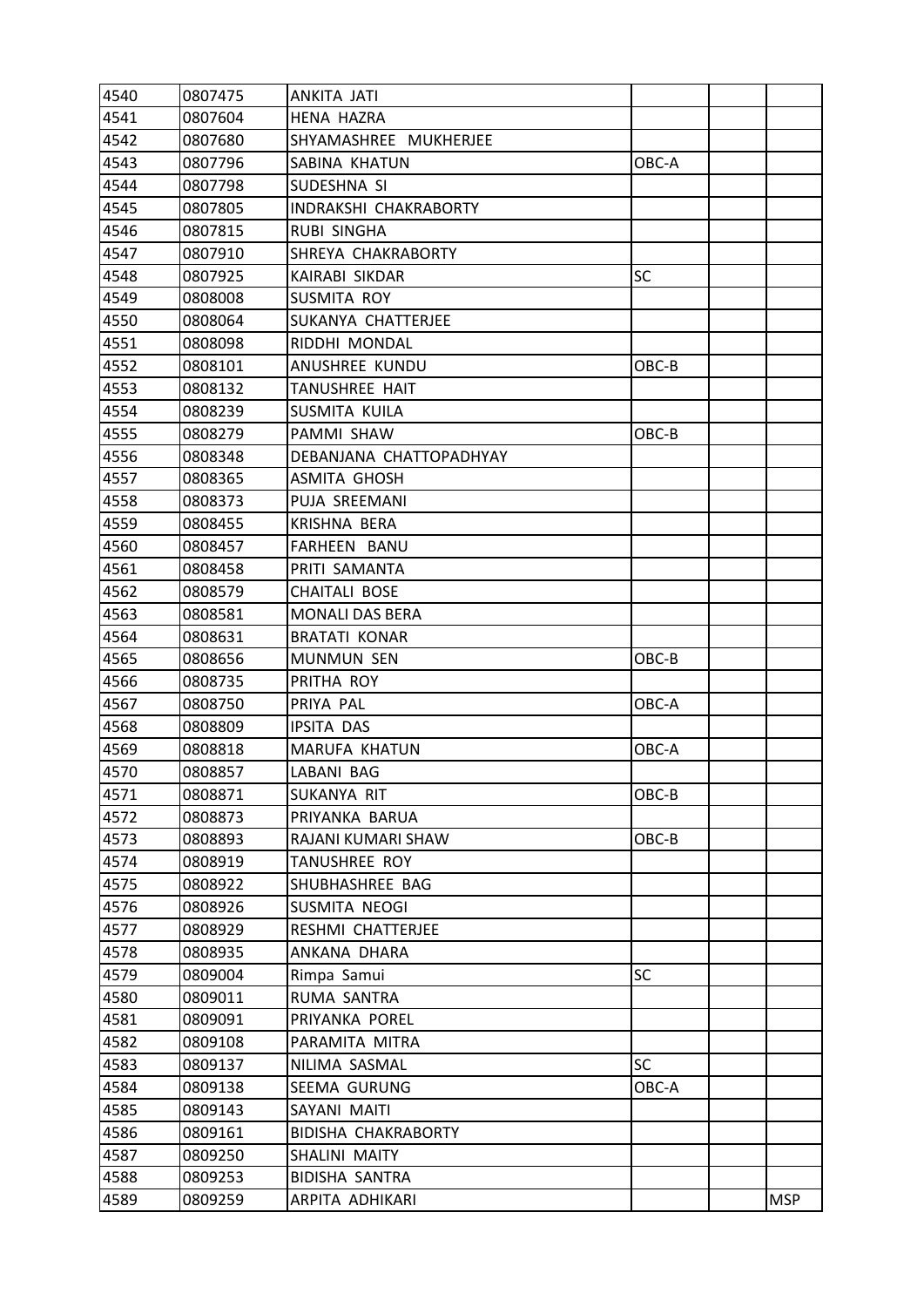| 4591<br>0809282<br>PRATIVA BARMAN<br><b>SC</b><br>4592<br>0809285<br>SOUMYASREE DATTA<br>4593<br>0809289<br><b>FARHAT JABIN</b><br>OBC-A<br>4594<br>0809304<br>PALLABI PUSTI<br>OBC-B<br>4595<br>RANITA GARANG<br>0809306<br>4596<br>0809368<br>HAIMANTI KUNDU<br>4597<br>0809378<br>SREELEKHA DAS<br>4598<br>0809384<br>SHRABANI MONDAL<br>4599<br><b>ASMITA BRIDGIT TOPPO</b><br>ST<br>0809389<br>4600<br>0809405<br>DIPA PAUL<br>4601<br>MEHWASH PARVEEN<br>0809429<br>4602<br>0809507<br>SAYANTANI MAJI<br>OBC-A<br>4603<br>0809554<br>SHABANA PARVEEN<br>OBC-A<br>4604<br>SHILPA MOHANTY<br>0809621<br>4605<br>0809646<br>SOUMI MANDAL<br>OBC-B<br>4606<br>0809674<br>TANIMA DUTTA<br>OBC-B<br>4607<br>0809714<br>MAYURAKSHI JANA<br>4608<br>SUMANA MALLICK<br>SC<br>0809717<br>4609<br>BARSHA MANDAL<br>0809905<br>4610<br>0809923<br>SUBHASREE DAS<br>4611<br>0809925<br>PAPIYA GAZI<br>OBC-B<br>4612<br>0809966<br>RUPA SAMANTA<br>4613<br>0810002<br>SAMPRITI CHARIT<br>OBC-B<br>4614<br>PAYEL BHATTACHARYA<br>0810020<br>4615<br>0810025<br><b>SC</b><br>DEBAPRIYA ROY<br>4616<br>0810042<br>OBC-B<br>HAIMONTIKA DAS<br>4617<br>0810142<br>SUSMITA NASKAR<br>SC<br>4618<br>0810166<br>ROOPREKHA CHATTERJEE<br>4619<br>SANGITA PATRA<br>0810167<br>4620<br>0810180<br>SUBHRA PAL<br>4621<br>0810198<br>PURBASHA DUTTA<br>4622<br>0810240<br>MOUMITA PALIT<br>4623<br>OBC-B<br>0810257<br>PAPIYA DARI<br>4624<br>0810312<br>PRIYANKA JANA<br>4625<br>ANJU NANDI<br>0810323<br>4626<br>MAYURI DAS<br>0810331<br>4627<br>0810388<br>OFSANA PARVIN<br>OBC-A<br>4628<br>0810420<br>ANWESHA MANNA<br>4629<br>0810496<br>PATRALIKA NAYAK<br>4630<br>0810498<br>RUCHIRA DAS<br>4631<br>0810534<br>DOLAN MAITY<br>4632<br>PRIYA SHOW<br>0810535<br>4633<br><b>MSP</b><br>0810546<br>TANIMA MISIR<br>4634<br>RENU LOHAR<br>ST<br>0810572<br>4635<br>0810599<br>SAAYANI DEY<br>4636<br>0810626<br>KUHELI BERA<br>4637<br>0810648<br>SUMANA DHARA<br>4638<br>0810665<br>RAYA DEY<br>SC<br>4639<br>SUPRIYA PANDIT<br>0810677 | 4590 | 0809274 | RUCHIRA MONDAL |  |  |
|--------------------------------------------------------------------------------------------------------------------------------------------------------------------------------------------------------------------------------------------------------------------------------------------------------------------------------------------------------------------------------------------------------------------------------------------------------------------------------------------------------------------------------------------------------------------------------------------------------------------------------------------------------------------------------------------------------------------------------------------------------------------------------------------------------------------------------------------------------------------------------------------------------------------------------------------------------------------------------------------------------------------------------------------------------------------------------------------------------------------------------------------------------------------------------------------------------------------------------------------------------------------------------------------------------------------------------------------------------------------------------------------------------------------------------------------------------------------------------------------------------------------------------------------------------------------------------------------------------------------------------------------------------------------------------------------------------------------------------------------------------------------------------------------------------------------------------------------------------------------------------------------------------------------------------------------------------------------------------------------------------------------------|------|---------|----------------|--|--|
|                                                                                                                                                                                                                                                                                                                                                                                                                                                                                                                                                                                                                                                                                                                                                                                                                                                                                                                                                                                                                                                                                                                                                                                                                                                                                                                                                                                                                                                                                                                                                                                                                                                                                                                                                                                                                                                                                                                                                                                                                          |      |         |                |  |  |
|                                                                                                                                                                                                                                                                                                                                                                                                                                                                                                                                                                                                                                                                                                                                                                                                                                                                                                                                                                                                                                                                                                                                                                                                                                                                                                                                                                                                                                                                                                                                                                                                                                                                                                                                                                                                                                                                                                                                                                                                                          |      |         |                |  |  |
|                                                                                                                                                                                                                                                                                                                                                                                                                                                                                                                                                                                                                                                                                                                                                                                                                                                                                                                                                                                                                                                                                                                                                                                                                                                                                                                                                                                                                                                                                                                                                                                                                                                                                                                                                                                                                                                                                                                                                                                                                          |      |         |                |  |  |
|                                                                                                                                                                                                                                                                                                                                                                                                                                                                                                                                                                                                                                                                                                                                                                                                                                                                                                                                                                                                                                                                                                                                                                                                                                                                                                                                                                                                                                                                                                                                                                                                                                                                                                                                                                                                                                                                                                                                                                                                                          |      |         |                |  |  |
|                                                                                                                                                                                                                                                                                                                                                                                                                                                                                                                                                                                                                                                                                                                                                                                                                                                                                                                                                                                                                                                                                                                                                                                                                                                                                                                                                                                                                                                                                                                                                                                                                                                                                                                                                                                                                                                                                                                                                                                                                          |      |         |                |  |  |
|                                                                                                                                                                                                                                                                                                                                                                                                                                                                                                                                                                                                                                                                                                                                                                                                                                                                                                                                                                                                                                                                                                                                                                                                                                                                                                                                                                                                                                                                                                                                                                                                                                                                                                                                                                                                                                                                                                                                                                                                                          |      |         |                |  |  |
|                                                                                                                                                                                                                                                                                                                                                                                                                                                                                                                                                                                                                                                                                                                                                                                                                                                                                                                                                                                                                                                                                                                                                                                                                                                                                                                                                                                                                                                                                                                                                                                                                                                                                                                                                                                                                                                                                                                                                                                                                          |      |         |                |  |  |
|                                                                                                                                                                                                                                                                                                                                                                                                                                                                                                                                                                                                                                                                                                                                                                                                                                                                                                                                                                                                                                                                                                                                                                                                                                                                                                                                                                                                                                                                                                                                                                                                                                                                                                                                                                                                                                                                                                                                                                                                                          |      |         |                |  |  |
|                                                                                                                                                                                                                                                                                                                                                                                                                                                                                                                                                                                                                                                                                                                                                                                                                                                                                                                                                                                                                                                                                                                                                                                                                                                                                                                                                                                                                                                                                                                                                                                                                                                                                                                                                                                                                                                                                                                                                                                                                          |      |         |                |  |  |
|                                                                                                                                                                                                                                                                                                                                                                                                                                                                                                                                                                                                                                                                                                                                                                                                                                                                                                                                                                                                                                                                                                                                                                                                                                                                                                                                                                                                                                                                                                                                                                                                                                                                                                                                                                                                                                                                                                                                                                                                                          |      |         |                |  |  |
|                                                                                                                                                                                                                                                                                                                                                                                                                                                                                                                                                                                                                                                                                                                                                                                                                                                                                                                                                                                                                                                                                                                                                                                                                                                                                                                                                                                                                                                                                                                                                                                                                                                                                                                                                                                                                                                                                                                                                                                                                          |      |         |                |  |  |
|                                                                                                                                                                                                                                                                                                                                                                                                                                                                                                                                                                                                                                                                                                                                                                                                                                                                                                                                                                                                                                                                                                                                                                                                                                                                                                                                                                                                                                                                                                                                                                                                                                                                                                                                                                                                                                                                                                                                                                                                                          |      |         |                |  |  |
|                                                                                                                                                                                                                                                                                                                                                                                                                                                                                                                                                                                                                                                                                                                                                                                                                                                                                                                                                                                                                                                                                                                                                                                                                                                                                                                                                                                                                                                                                                                                                                                                                                                                                                                                                                                                                                                                                                                                                                                                                          |      |         |                |  |  |
|                                                                                                                                                                                                                                                                                                                                                                                                                                                                                                                                                                                                                                                                                                                                                                                                                                                                                                                                                                                                                                                                                                                                                                                                                                                                                                                                                                                                                                                                                                                                                                                                                                                                                                                                                                                                                                                                                                                                                                                                                          |      |         |                |  |  |
|                                                                                                                                                                                                                                                                                                                                                                                                                                                                                                                                                                                                                                                                                                                                                                                                                                                                                                                                                                                                                                                                                                                                                                                                                                                                                                                                                                                                                                                                                                                                                                                                                                                                                                                                                                                                                                                                                                                                                                                                                          |      |         |                |  |  |
|                                                                                                                                                                                                                                                                                                                                                                                                                                                                                                                                                                                                                                                                                                                                                                                                                                                                                                                                                                                                                                                                                                                                                                                                                                                                                                                                                                                                                                                                                                                                                                                                                                                                                                                                                                                                                                                                                                                                                                                                                          |      |         |                |  |  |
|                                                                                                                                                                                                                                                                                                                                                                                                                                                                                                                                                                                                                                                                                                                                                                                                                                                                                                                                                                                                                                                                                                                                                                                                                                                                                                                                                                                                                                                                                                                                                                                                                                                                                                                                                                                                                                                                                                                                                                                                                          |      |         |                |  |  |
|                                                                                                                                                                                                                                                                                                                                                                                                                                                                                                                                                                                                                                                                                                                                                                                                                                                                                                                                                                                                                                                                                                                                                                                                                                                                                                                                                                                                                                                                                                                                                                                                                                                                                                                                                                                                                                                                                                                                                                                                                          |      |         |                |  |  |
|                                                                                                                                                                                                                                                                                                                                                                                                                                                                                                                                                                                                                                                                                                                                                                                                                                                                                                                                                                                                                                                                                                                                                                                                                                                                                                                                                                                                                                                                                                                                                                                                                                                                                                                                                                                                                                                                                                                                                                                                                          |      |         |                |  |  |
|                                                                                                                                                                                                                                                                                                                                                                                                                                                                                                                                                                                                                                                                                                                                                                                                                                                                                                                                                                                                                                                                                                                                                                                                                                                                                                                                                                                                                                                                                                                                                                                                                                                                                                                                                                                                                                                                                                                                                                                                                          |      |         |                |  |  |
|                                                                                                                                                                                                                                                                                                                                                                                                                                                                                                                                                                                                                                                                                                                                                                                                                                                                                                                                                                                                                                                                                                                                                                                                                                                                                                                                                                                                                                                                                                                                                                                                                                                                                                                                                                                                                                                                                                                                                                                                                          |      |         |                |  |  |
|                                                                                                                                                                                                                                                                                                                                                                                                                                                                                                                                                                                                                                                                                                                                                                                                                                                                                                                                                                                                                                                                                                                                                                                                                                                                                                                                                                                                                                                                                                                                                                                                                                                                                                                                                                                                                                                                                                                                                                                                                          |      |         |                |  |  |
|                                                                                                                                                                                                                                                                                                                                                                                                                                                                                                                                                                                                                                                                                                                                                                                                                                                                                                                                                                                                                                                                                                                                                                                                                                                                                                                                                                                                                                                                                                                                                                                                                                                                                                                                                                                                                                                                                                                                                                                                                          |      |         |                |  |  |
|                                                                                                                                                                                                                                                                                                                                                                                                                                                                                                                                                                                                                                                                                                                                                                                                                                                                                                                                                                                                                                                                                                                                                                                                                                                                                                                                                                                                                                                                                                                                                                                                                                                                                                                                                                                                                                                                                                                                                                                                                          |      |         |                |  |  |
|                                                                                                                                                                                                                                                                                                                                                                                                                                                                                                                                                                                                                                                                                                                                                                                                                                                                                                                                                                                                                                                                                                                                                                                                                                                                                                                                                                                                                                                                                                                                                                                                                                                                                                                                                                                                                                                                                                                                                                                                                          |      |         |                |  |  |
|                                                                                                                                                                                                                                                                                                                                                                                                                                                                                                                                                                                                                                                                                                                                                                                                                                                                                                                                                                                                                                                                                                                                                                                                                                                                                                                                                                                                                                                                                                                                                                                                                                                                                                                                                                                                                                                                                                                                                                                                                          |      |         |                |  |  |
|                                                                                                                                                                                                                                                                                                                                                                                                                                                                                                                                                                                                                                                                                                                                                                                                                                                                                                                                                                                                                                                                                                                                                                                                                                                                                                                                                                                                                                                                                                                                                                                                                                                                                                                                                                                                                                                                                                                                                                                                                          |      |         |                |  |  |
|                                                                                                                                                                                                                                                                                                                                                                                                                                                                                                                                                                                                                                                                                                                                                                                                                                                                                                                                                                                                                                                                                                                                                                                                                                                                                                                                                                                                                                                                                                                                                                                                                                                                                                                                                                                                                                                                                                                                                                                                                          |      |         |                |  |  |
|                                                                                                                                                                                                                                                                                                                                                                                                                                                                                                                                                                                                                                                                                                                                                                                                                                                                                                                                                                                                                                                                                                                                                                                                                                                                                                                                                                                                                                                                                                                                                                                                                                                                                                                                                                                                                                                                                                                                                                                                                          |      |         |                |  |  |
|                                                                                                                                                                                                                                                                                                                                                                                                                                                                                                                                                                                                                                                                                                                                                                                                                                                                                                                                                                                                                                                                                                                                                                                                                                                                                                                                                                                                                                                                                                                                                                                                                                                                                                                                                                                                                                                                                                                                                                                                                          |      |         |                |  |  |
|                                                                                                                                                                                                                                                                                                                                                                                                                                                                                                                                                                                                                                                                                                                                                                                                                                                                                                                                                                                                                                                                                                                                                                                                                                                                                                                                                                                                                                                                                                                                                                                                                                                                                                                                                                                                                                                                                                                                                                                                                          |      |         |                |  |  |
|                                                                                                                                                                                                                                                                                                                                                                                                                                                                                                                                                                                                                                                                                                                                                                                                                                                                                                                                                                                                                                                                                                                                                                                                                                                                                                                                                                                                                                                                                                                                                                                                                                                                                                                                                                                                                                                                                                                                                                                                                          |      |         |                |  |  |
|                                                                                                                                                                                                                                                                                                                                                                                                                                                                                                                                                                                                                                                                                                                                                                                                                                                                                                                                                                                                                                                                                                                                                                                                                                                                                                                                                                                                                                                                                                                                                                                                                                                                                                                                                                                                                                                                                                                                                                                                                          |      |         |                |  |  |
|                                                                                                                                                                                                                                                                                                                                                                                                                                                                                                                                                                                                                                                                                                                                                                                                                                                                                                                                                                                                                                                                                                                                                                                                                                                                                                                                                                                                                                                                                                                                                                                                                                                                                                                                                                                                                                                                                                                                                                                                                          |      |         |                |  |  |
|                                                                                                                                                                                                                                                                                                                                                                                                                                                                                                                                                                                                                                                                                                                                                                                                                                                                                                                                                                                                                                                                                                                                                                                                                                                                                                                                                                                                                                                                                                                                                                                                                                                                                                                                                                                                                                                                                                                                                                                                                          |      |         |                |  |  |
|                                                                                                                                                                                                                                                                                                                                                                                                                                                                                                                                                                                                                                                                                                                                                                                                                                                                                                                                                                                                                                                                                                                                                                                                                                                                                                                                                                                                                                                                                                                                                                                                                                                                                                                                                                                                                                                                                                                                                                                                                          |      |         |                |  |  |
|                                                                                                                                                                                                                                                                                                                                                                                                                                                                                                                                                                                                                                                                                                                                                                                                                                                                                                                                                                                                                                                                                                                                                                                                                                                                                                                                                                                                                                                                                                                                                                                                                                                                                                                                                                                                                                                                                                                                                                                                                          |      |         |                |  |  |
|                                                                                                                                                                                                                                                                                                                                                                                                                                                                                                                                                                                                                                                                                                                                                                                                                                                                                                                                                                                                                                                                                                                                                                                                                                                                                                                                                                                                                                                                                                                                                                                                                                                                                                                                                                                                                                                                                                                                                                                                                          |      |         |                |  |  |
|                                                                                                                                                                                                                                                                                                                                                                                                                                                                                                                                                                                                                                                                                                                                                                                                                                                                                                                                                                                                                                                                                                                                                                                                                                                                                                                                                                                                                                                                                                                                                                                                                                                                                                                                                                                                                                                                                                                                                                                                                          |      |         |                |  |  |
|                                                                                                                                                                                                                                                                                                                                                                                                                                                                                                                                                                                                                                                                                                                                                                                                                                                                                                                                                                                                                                                                                                                                                                                                                                                                                                                                                                                                                                                                                                                                                                                                                                                                                                                                                                                                                                                                                                                                                                                                                          |      |         |                |  |  |
|                                                                                                                                                                                                                                                                                                                                                                                                                                                                                                                                                                                                                                                                                                                                                                                                                                                                                                                                                                                                                                                                                                                                                                                                                                                                                                                                                                                                                                                                                                                                                                                                                                                                                                                                                                                                                                                                                                                                                                                                                          |      |         |                |  |  |
|                                                                                                                                                                                                                                                                                                                                                                                                                                                                                                                                                                                                                                                                                                                                                                                                                                                                                                                                                                                                                                                                                                                                                                                                                                                                                                                                                                                                                                                                                                                                                                                                                                                                                                                                                                                                                                                                                                                                                                                                                          |      |         |                |  |  |
|                                                                                                                                                                                                                                                                                                                                                                                                                                                                                                                                                                                                                                                                                                                                                                                                                                                                                                                                                                                                                                                                                                                                                                                                                                                                                                                                                                                                                                                                                                                                                                                                                                                                                                                                                                                                                                                                                                                                                                                                                          |      |         |                |  |  |
|                                                                                                                                                                                                                                                                                                                                                                                                                                                                                                                                                                                                                                                                                                                                                                                                                                                                                                                                                                                                                                                                                                                                                                                                                                                                                                                                                                                                                                                                                                                                                                                                                                                                                                                                                                                                                                                                                                                                                                                                                          |      |         |                |  |  |
|                                                                                                                                                                                                                                                                                                                                                                                                                                                                                                                                                                                                                                                                                                                                                                                                                                                                                                                                                                                                                                                                                                                                                                                                                                                                                                                                                                                                                                                                                                                                                                                                                                                                                                                                                                                                                                                                                                                                                                                                                          |      |         |                |  |  |
|                                                                                                                                                                                                                                                                                                                                                                                                                                                                                                                                                                                                                                                                                                                                                                                                                                                                                                                                                                                                                                                                                                                                                                                                                                                                                                                                                                                                                                                                                                                                                                                                                                                                                                                                                                                                                                                                                                                                                                                                                          |      |         |                |  |  |
|                                                                                                                                                                                                                                                                                                                                                                                                                                                                                                                                                                                                                                                                                                                                                                                                                                                                                                                                                                                                                                                                                                                                                                                                                                                                                                                                                                                                                                                                                                                                                                                                                                                                                                                                                                                                                                                                                                                                                                                                                          |      |         |                |  |  |
|                                                                                                                                                                                                                                                                                                                                                                                                                                                                                                                                                                                                                                                                                                                                                                                                                                                                                                                                                                                                                                                                                                                                                                                                                                                                                                                                                                                                                                                                                                                                                                                                                                                                                                                                                                                                                                                                                                                                                                                                                          |      |         |                |  |  |
|                                                                                                                                                                                                                                                                                                                                                                                                                                                                                                                                                                                                                                                                                                                                                                                                                                                                                                                                                                                                                                                                                                                                                                                                                                                                                                                                                                                                                                                                                                                                                                                                                                                                                                                                                                                                                                                                                                                                                                                                                          |      |         |                |  |  |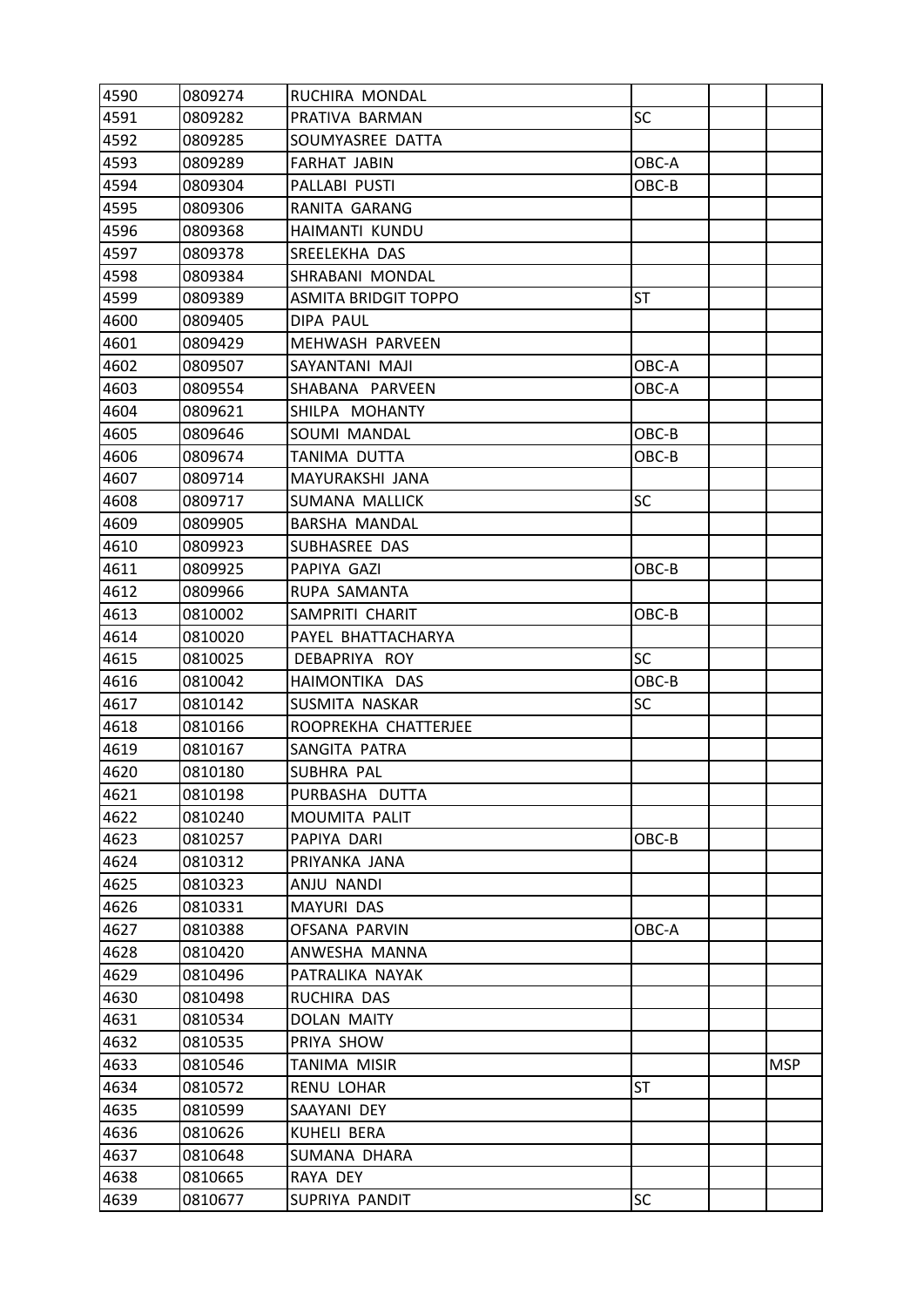| 4640 | 0810682 | ARUNDHATI GHOSH         |           |            |
|------|---------|-------------------------|-----------|------------|
| 4641 | 0810695 | CHITRA DAS              | OBC-B     |            |
| 4642 | 0810707 | MRITTIKA SAHA           | <b>SC</b> |            |
| 4643 | 0810713 | NILANJANA BANDYOPADHYAY |           |            |
| 4644 | 0810719 | <b>BARNIKA NAYEK</b>    | <b>SC</b> |            |
| 4645 | 0810725 | KISMATARA KHATUN        |           |            |
| 4646 | 0810740 | DEBOSMITA MITRA         |           |            |
| 4647 | 0810744 | RAKHI MONDAL            | <b>SC</b> |            |
| 4648 | 0810745 | NANDITA NATH            | OBC-B     |            |
| 4649 | 0810760 | TANUSRI SASMAL          | OBC-A     |            |
| 4650 | 0810765 | SWARNAMITA DAS SANTRA   |           |            |
| 4651 | 0810771 | ARATI MANDI             | <b>ST</b> |            |
| 4652 | 0810774 | SUJATA DAS              |           |            |
| 4653 | 0810775 | ARITRA KARMAKAR         | OBC-B     |            |
| 4654 | 0810781 | ANSURA KHATUN           | OBC-A     |            |
| 4655 | 0810787 | <b>KUSUM SOREN</b>      | ST        |            |
| 4656 | 0810817 | SAKUNTALA KAYAL         |           |            |
| 4657 | 0810819 | JAYANTI BEJ             | OBC-B     |            |
| 4658 | 0810823 | <b>KRISHNA PATRA</b>    |           |            |
| 4659 | 0810837 | SRIJA PARUI             | OBC-B     |            |
| 4660 | 0810839 | RUKAIYA KHATOON         | OBC-A     |            |
| 4661 | 0810875 | TANIMA BAJANI           |           |            |
| 4662 | 0810879 | SABINA KHATUN           | OBC-A     |            |
| 4663 | 0810895 | PARAMITA KANRAR         |           |            |
| 4664 | 0810908 | MADHABI MANDI           | <b>ST</b> |            |
| 4665 | 0810913 | ANINDITA MONDAL         | <b>SC</b> |            |
| 4666 | 0810955 | SHILPI JANA             |           |            |
| 4667 | 0810986 | KARISHMA SHARMA         |           |            |
| 4668 | 0811035 | ANANYA GHOSH            |           |            |
| 4669 | 0811051 | MALLICKA DUTTA          |           |            |
| 4670 | 0811058 | SUNITA KARMAKAR         | OBC-B     |            |
| 4671 | 0811088 | PINKI SHAW              | OBC-B     |            |
| 4672 | 0811089 | ARPITA SADHUKHAN        | $OBC-B$   |            |
| 4673 | 0811135 | <b>JASODA DUTTA</b>     |           |            |
| 4674 | 0811176 | ROSHNI KHATUN           | OBC-A     |            |
| 4675 | 0811401 | SUCHETANA DAS           |           |            |
| 4676 | 0811419 | DEEPMALA PAUL           |           |            |
| 4677 | 0811447 | <b>JYOTI SHAW</b>       | <b>SC</b> |            |
| 4678 | 0811453 | SOUMITA MONDAL          |           |            |
| 4679 | 0811502 | RAJNANDINI RAJAK        | <b>SC</b> |            |
| 4680 | 0811539 | DEBANJANA SARKAR        |           |            |
| 4681 | 0811540 | RIYANKA JATI            |           |            |
| 4682 | 0811555 | SUDESHNA DAS            |           |            |
| 4683 | 0811634 | PAYEL SARKAR            |           |            |
| 4684 | 0811641 | SANGHAMITRA ROY         |           | <b>MSP</b> |
| 4685 | 0811723 | NAVEENA KUMARI          |           |            |
| 4686 | 0811730 | RUNA LAILA              | OBC-A     |            |
| 4687 | 0811748 | SUPARNA BERA            |           |            |
| 4688 | 0811752 | MOUMITA BAG             |           |            |
| 4689 | 0811852 | ANUSHREE ROY            |           |            |
|      |         |                         |           |            |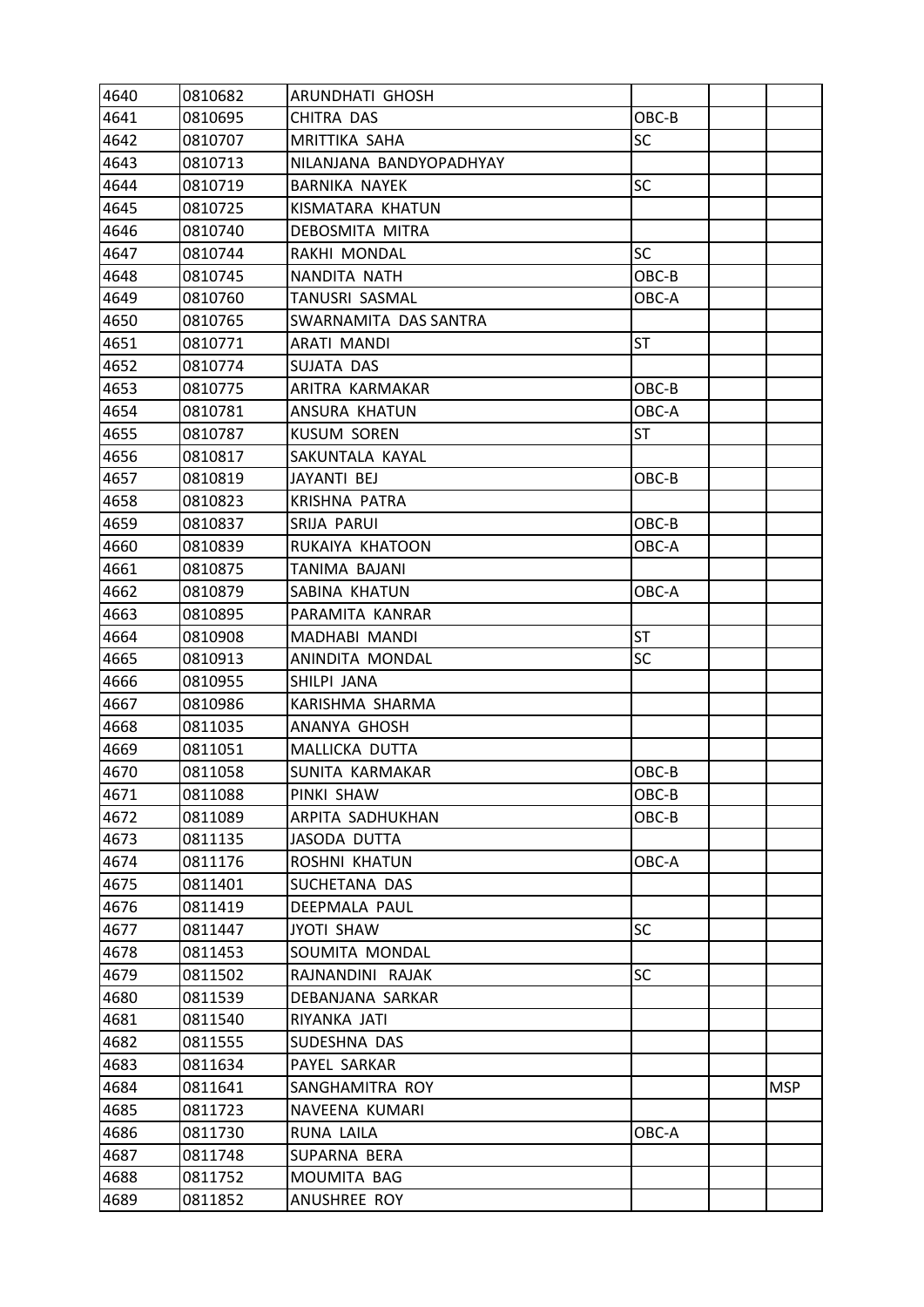| 4690 | 0811855 | SUSMITA HANSDA           | <b>ST</b> |            |
|------|---------|--------------------------|-----------|------------|
| 4691 | 0811927 | AYESHA KHATOON           | OBC-A     |            |
| 4692 | 0811993 | SUCHETA PAUL             |           |            |
| 4693 | 0812098 | PIYALI SOUMONDAL         | <b>SC</b> |            |
| 4694 | 0812193 | SIULI MAHAPATRA          | OBC-B     |            |
| 4695 | 0812203 | SIZA DAS                 | OBC-B     |            |
| 4696 | 0812291 | SHAHIN PARVEEN           |           |            |
| 4697 | 0812323 | <b>BIDHUSHREE HAZRA</b>  |           | <b>MSP</b> |
| 4698 | 0812378 | <b>BABY DUTTA</b>        |           |            |
| 4699 | 0812403 | PAYEL ADAK               |           |            |
| 4700 | 0812535 | ANITA DOLAI              | SC        |            |
| 4701 | 0812593 | SUCHARITA MAITY          |           |            |
| 4702 | 0812602 | ZULEKHA PARVEEN          | OBC-A     |            |
| 4703 | 0812617 | <b>SUSMITA MEUR</b>      |           |            |
| 4704 | 0812703 | SOUMI MITRA              |           |            |
| 4705 | 0812726 | MOULIKSHA MONDAL         | <b>SC</b> |            |
| 4706 | 0812735 | <b>DEBJANI GHOSH</b>     |           |            |
| 4707 | 0812805 | INDRANI CHAKRABORTY      |           |            |
| 4708 | 0812821 | AMITA BHOWMICK           |           |            |
| 4709 | 0812868 | <b>BIDISHA NAG</b>       |           |            |
| 4710 | 0812871 | <b>QAMRUN NESA</b>       | OBC-A     |            |
| 4711 | 0812884 | KALYANI CHAKRABORTY      |           |            |
| 4712 | 0812888 | <b>JASMIN KHATUN</b>     | OBC-A     |            |
| 4713 | 0812890 | SOUMI MEUR               |           |            |
| 4714 | 0812922 | <b>BIDISHA MUKHERJEE</b> |           |            |
| 4715 | 0813011 | NABANITA HAZRA           |           |            |
| 4716 | 0813024 | MAHUA SINHA RAY          |           |            |
| 4717 | 0813055 | CHUMKI DAS               |           |            |
| 4718 | 0813064 | <b>DEBADRITA DAS</b>     |           |            |
| 4719 | 0813078 | PRIYANKA BANERJEE        |           |            |
| 4720 | 0813097 | RUBAIYA REZA             | OBC-A     |            |
| 4721 | 0813098 | ARPITA NANDI             |           |            |
| 4722 | 0813109 | <b>SUMANA HALDER</b>     | <b>SC</b> |            |
| 4723 | 0813121 | SOUMITA SAHA             |           |            |
| 4724 | 0813129 | RAFIKA KHATUN            | OBC-A     |            |
| 4725 | 0813137 | REKHA KOLEY              |           |            |
| 4726 | 0813268 | PRIYANKA SAUTIA          |           |            |
| 4727 | 0813321 | SOUMI SARKAR             |           |            |
| 4728 | 0813343 | SHRUTI CHAURASIA         |           |            |
| 4729 | 0813358 | SANCHITA CHONGDAR        |           |            |
| 4730 | 0813382 | SHABAHAT BATOOL          |           |            |
| 4731 | 0813383 | ASHA PURNA BHUNIA        |           |            |
| 4732 | 0813386 | PAPRI BISHNU             |           |            |
| 4733 | 0813388 | MOUMITA PANJA            |           |            |
| 4734 | 0813401 | TANUSHREE MODAK          | OBC-B     |            |
| 4735 | 0813411 | AVIBREETA DAS            | OBC-B     |            |
| 4736 | 0813414 | PRIYANKA KARMAKAR        | OBC-B     |            |
| 4737 | 0813426 | TAHAMINA KHATUN          | OBC-A     |            |
| 4738 | 0813493 | RITU DEY                 |           |            |
| 4739 | 0813494 | MOULI ACHARYYA           |           |            |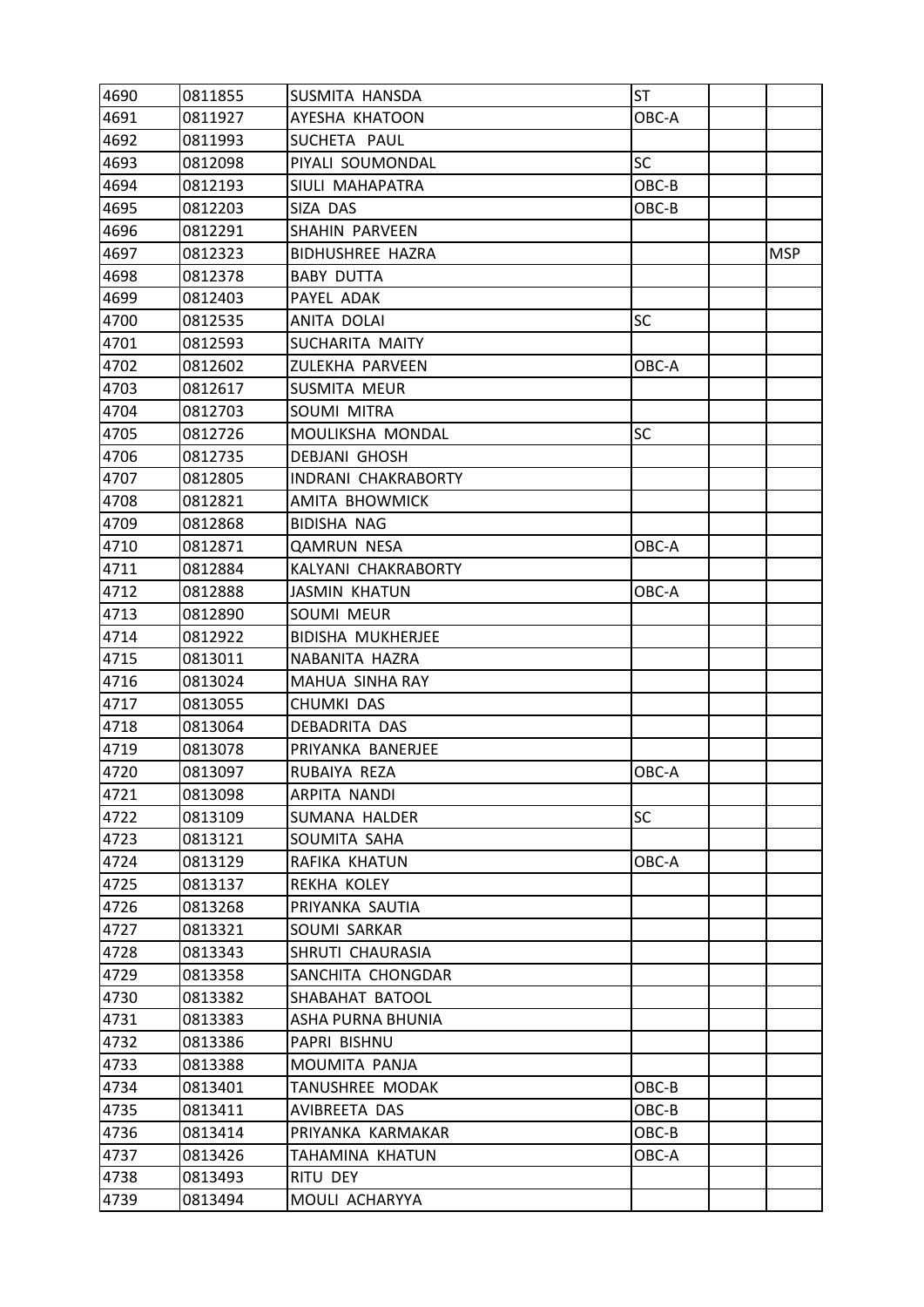| 4740 | 0813498 | TUMPA PANTU         | OBC-B     |         |  |
|------|---------|---------------------|-----------|---------|--|
| 4741 | 0813511 | SHANKALITA MALICK   |           |         |  |
| 4742 | 0813523 | ANSHU TIRKEY        | <b>ST</b> |         |  |
| 4743 | 0813534 | PAPRI NAG           |           |         |  |
| 4744 | 0813569 | PUJA GURE           |           |         |  |
| 4745 | 0813576 | SUSMITA PURKAIT     |           |         |  |
| 4746 | 0813579 | MEDHA DEY           |           |         |  |
| 4747 | 0813597 | TANUSREE GHOSH      |           |         |  |
| 4748 | 0813619 | AYUSHI ATTA         |           |         |  |
| 4749 | 0813679 | SUCHARITA PRAMANIK  |           |         |  |
| 4750 | 0813688 | <b>CHITRA GHOSH</b> | OBC-B     |         |  |
| 4751 | 0813691 | PAPIA MANNA         |           |         |  |
| 4752 | 0813708 | MOUMITA MAYRA       |           |         |  |
| 4753 | 0813719 | NIBEDITA MONDAL     |           |         |  |
| 4754 | 0813728 | SRABANI KUTI        |           |         |  |
| 4755 | 0813734 | SAHELI SANTRA       |           |         |  |
| 4756 | 0813738 | PIU SAMANTA         |           |         |  |
| 4757 | 0813745 | SOUMITA MONDAL      |           |         |  |
| 4758 | 0813787 | SAHELI GHOSH        | OBC-B     |         |  |
| 4759 | 0813794 | LABANI GAYEN        |           |         |  |
| 4760 | 0813802 | SOHINI BASU         |           |         |  |
| 4761 | 0813831 | TANIMA SARKAR       |           |         |  |
| 4762 | 0813845 | SUDIPTA SAHU        |           |         |  |
| 4763 | 0813881 | SATHI BAGUI         | OBC-B     |         |  |
| 4764 | 0813885 | SAZDA HASAN         | OBC-A     |         |  |
| 4765 | 0813894 | ARPITA ROY          | <b>SC</b> |         |  |
| 4766 | 0813922 | SIMA MONDAL DEY     |           | PH-HI   |  |
| 4767 | 0813927 | KAMALA BISWAS       | SC        | PH-LDCP |  |
| 4768 | 0813931 | JOYASHRI MANDAL     |           | PH-LDCP |  |
| 4769 | 0813964 | <b>HENA NAAZ</b>    |           | PH-LDCP |  |
| 4770 | 0813977 | <b>SUMAN PRASAD</b> | OBC-B     | PH-VC   |  |
| 4771 | 0813980 | SHWETA GHOSH        |           | PH-VC   |  |
| 4772 | 0813985 | SUMITA JANA         |           | PH-LDCP |  |
| 4773 | 0813993 | MANASEE DUTTA       |           | PH-VC   |  |
| 4774 | 0900043 | MAITRI GOSWAMI      |           |         |  |
| 4775 | 0900051 | PRIYANKA KHAMARU    |           |         |  |
| 4776 | 0900060 | ARPITA DEY          |           |         |  |
| 4777 | 0900076 | DINEKA KARMAKAR     |           |         |  |
| 4778 | 0900091 | SUPARNA MAHATO      | SC        |         |  |
| 4779 | 0900114 | MALABIKA MAJUMDAR   |           |         |  |
| 4780 | 0900121 | RIYA BOSE           |           |         |  |
| 4781 | 0900135 | SUBHAMITA SOM       | OBC-B     |         |  |
| 4782 | 0900174 | HAIMANTI GANGULY    |           |         |  |
| 4783 | 0900198 | <b>MIRU KISKU</b>   | ST        |         |  |
| 4784 | 0900199 | PRIYA PRAMANICK     |           |         |  |
| 4785 | 0900279 | RITA CHOWDHURY      | OBC-B     |         |  |
| 4786 | 0900326 | SONALI MITRA        |           |         |  |
| 4787 | 0900336 | APALA DAS           | OBC-B     |         |  |
| 4788 | 0900339 | MUNMUN ASH          |           |         |  |
| 4789 | 0900352 | MANOSI KOLEY        |           |         |  |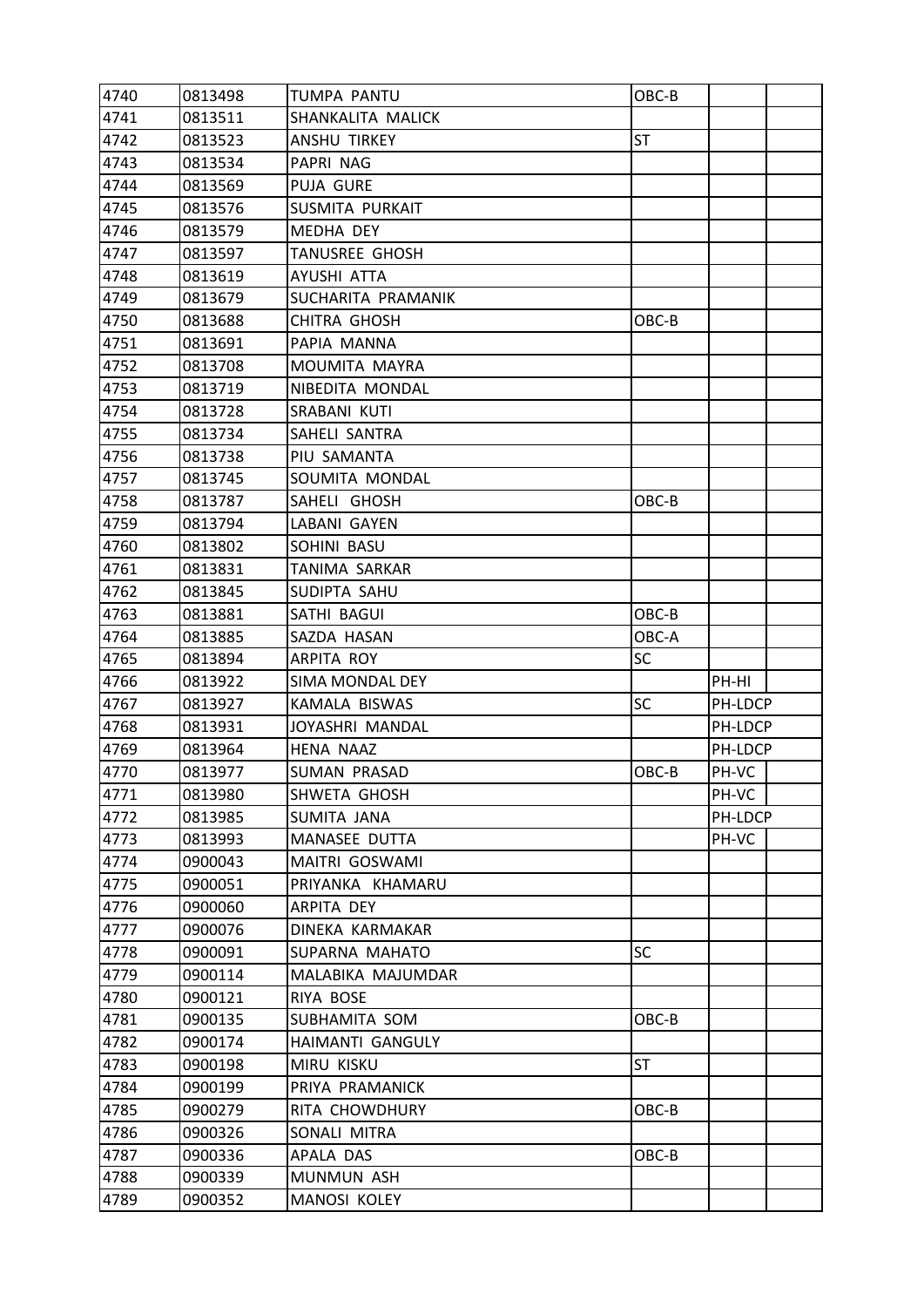| 4790 | 0900353 | <b>SRABONTI DAS</b>   |           |            |
|------|---------|-----------------------|-----------|------------|
| 4791 | 0900400 | PRIYANKA DAS          | <b>SC</b> |            |
| 4792 | 0900467 | <b>FARHIN SULTANA</b> | OBC-A     |            |
| 4793 | 0900515 | SAFIYA SABNAM         | OBC-A     |            |
| 4794 | 0900530 | KALYANI GHOSH         |           |            |
| 4795 | 0900586 | NILANJANA CHATTERJEE  |           |            |
| 4796 | 0900665 | SUPRITI MONDAL        | <b>SC</b> |            |
| 4797 | 0900668 | SUDIPA SIL            |           |            |
| 4798 | 0900689 | SWARNALI GHOSH        | OBC-B     |            |
| 4799 | 0900703 | WAHEDA PARVEEN        | OBC-A     |            |
| 4800 | 0900714 | SUHOTRI RAY           |           |            |
| 4801 | 0900735 | <b>ADITI DAS</b>      |           |            |
| 4802 | 0900769 | SMITA DAS             |           |            |
| 4803 | 0900798 | MINATI TUDU           | <b>ST</b> |            |
| 4804 | 0900881 | ANAMIKA HALDER        |           |            |
| 4805 | 0900919 | SUNIPA BERA           |           |            |
| 4806 | 0900925 | SUNANDA HALDER        | OBC-B     |            |
| 4807 | 0900947 | MOUSUMI BISWAS        | OBC-B     |            |
| 4808 | 0900949 | RIYA GOLDER           | <b>SC</b> |            |
| 4809 | 0900962 | SUDIPTA PAL           | OBC-B     |            |
| 4810 | 0900966 | ADRITA MANNA          |           |            |
| 4811 | 0900973 | DIPIKA MUKHERJEE      |           |            |
| 4812 | 0901026 | SIMA MALIK            |           |            |
| 4813 | 0901033 | JOYSHREE MAJI         |           |            |
| 4814 | 0901047 | KASTURI GANGOPADHYAY  |           |            |
| 4815 | 0901050 | <b>ADITI SUR</b>      |           |            |
| 4816 | 0901055 | SABINA YEASMIN        | OBC-A     |            |
| 4817 | 0901123 | <b>TULIKA MITRA</b>   |           |            |
| 4818 | 0901140 | <b>MUNMUN GHOSH</b>   | OBC-B     |            |
| 4819 | 0901150 | PRIYANKA KUNTI        |           |            |
| 4820 | 0901167 | NARGIS PARVEEN        | OBC-A     |            |
| 4821 | 0901176 | ISHITA DAS            | <b>SC</b> |            |
| 4822 | 0901187 | RIYA CHAKRABORTY      |           |            |
| 4823 | 0901226 | PARAMITA MUKHERJEE    |           |            |
| 4824 | 0901241 | SUDESHNA MAJUMDER     |           |            |
| 4825 | 0901247 | PARBATI HANSDA        | <b>ST</b> |            |
| 4826 | 0901258 | PAROMITA DAS          | <b>SC</b> |            |
| 4827 | 0901262 | PRIYANKA CHOUBEY      |           |            |
| 4828 | 0901277 | <b>SUHELI PATRA</b>   |           |            |
| 4829 | 0901278 | ABHILASHA TIWARI      |           |            |
| 4830 | 0901281 | <b>SREYASI GHOSH</b>  |           |            |
| 4831 | 0901320 | MADHUCHANDA DUTTA     | OBC-B     |            |
| 4832 | 0901352 | SHRABANI CHATTERJEE   |           |            |
| 4833 | 0901374 | MOUMITA CHAKRABORTY   |           |            |
| 4834 | 0901384 | SAYANTANI TALUKDAR    |           |            |
| 4835 | 0901420 | SHREYA ROY            |           |            |
| 4836 | 0901423 | SANCHITA DUTTA        | $OBC-B$   |            |
| 4837 | 0901426 | ATRAYEE KUMAR         |           |            |
| 4838 | 0901444 | UMMERUMAN MONDAL      | OBC-A     |            |
| 4839 | 0901495 | BABITA BISWAS         | <b>SC</b> | <b>MSP</b> |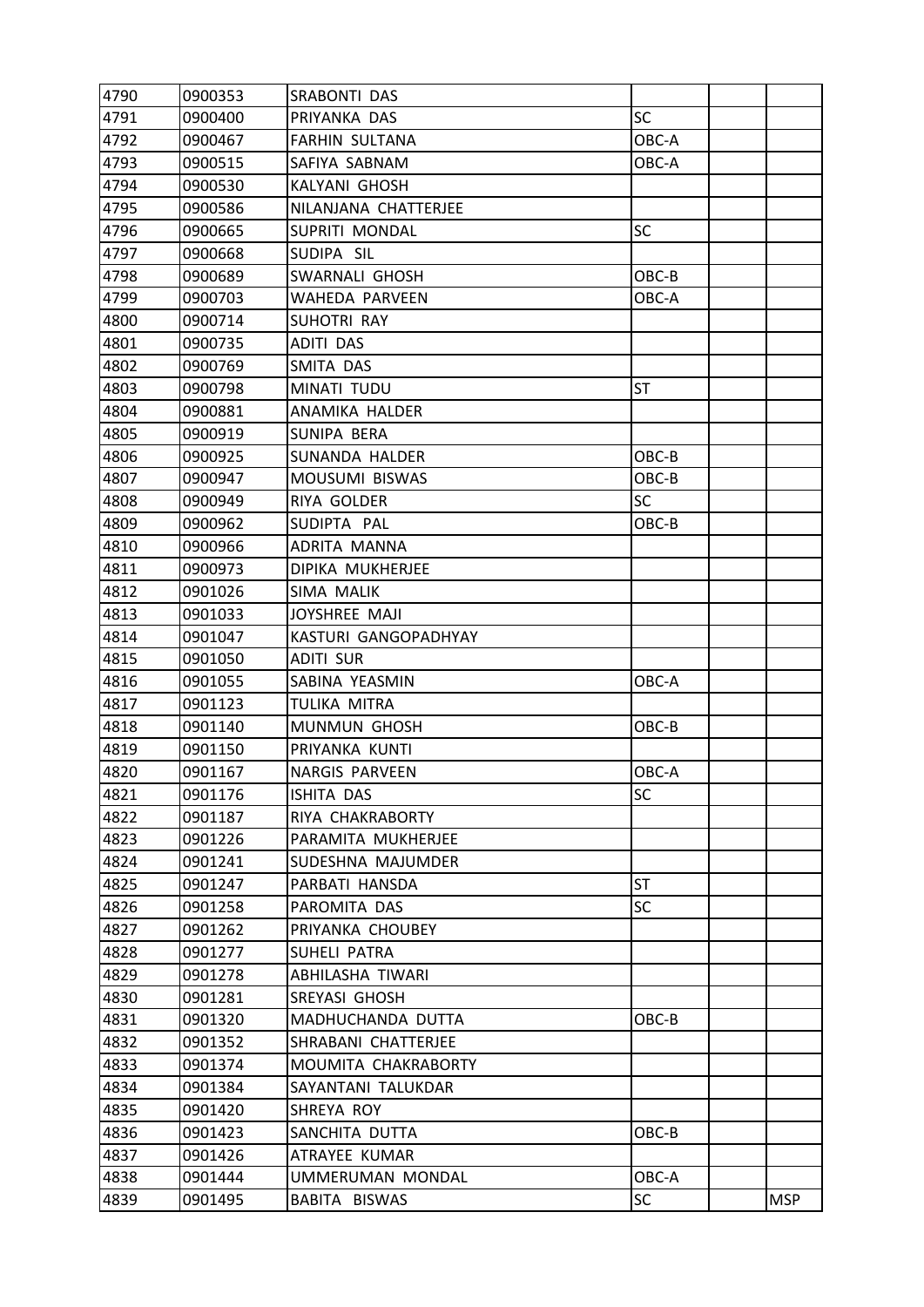| 4840 | 0901610 | SUNITA BISWAS             | SC        |            |
|------|---------|---------------------------|-----------|------------|
| 4841 | 0901648 | <b>LABONI CHAKRABORTY</b> |           |            |
| 4842 | 0901657 | ANTARA PAUL               |           |            |
| 4843 | 0901709 | SIPRA KOLE                |           |            |
| 4844 | 0901713 | ANTARA DUTTA              |           |            |
| 4845 | 0901717 | NIVEDITA MALLICK          | SC        |            |
| 4846 | 0901736 | <b>DEBARATI DAS</b>       |           |            |
| 4847 | 0901777 | <b>BRISTI MAJUMDER</b>    | SC        |            |
| 4848 | 0901780 | SATTYABOTI HEMBRAM        | ST        |            |
| 4849 | 0901800 | AVISIKTA GHOSH            |           |            |
| 4850 | 0901850 | SILPA BHAGAT              |           |            |
| 4851 | 0901857 | MOUSUMI PAL               |           |            |
| 4852 | 0901881 | DIPANWITA KUNDU           |           |            |
| 4853 | 0901883 | <b>CHHANDA GAYAN</b>      | SC        |            |
| 4854 | 0901892 | RUPITA KUMAR              |           | <b>MSP</b> |
| 4855 | 0901907 | ANITA DAS                 | <b>SC</b> |            |
| 4856 | 0901913 | PAYEL BAR                 |           |            |
| 4857 | 0901940 | <b>JHILIK RAKSHIT</b>     | OBC-B     | <b>MSP</b> |
| 4858 | 0901959 | DIPANWITA MAJUMDER        | OBC-B     |            |
| 4859 | 0901964 | SHAIQA BEGUM              | OBC-A     |            |
| 4860 | 0901978 | RUMPA KOLE                |           |            |
| 4861 | 0901979 | SABITA ORAON              | <b>ST</b> |            |
| 4862 | 0902001 | JAYASHREE BAIRAGYA        |           |            |
| 4863 | 0902013 | RINKU DAS BARICK          |           |            |
| 4864 | 0902024 | PRIYANKA PAL              |           |            |
| 4865 | 0902120 | PAULAMI ROY               |           |            |
| 4866 | 0902124 | SHARMISTHA PAL            |           |            |
| 4867 | 0902137 | SOMA MONDAL               | SC        |            |
| 4868 | 0902162 | OLIVIA SETT               |           |            |
| 4869 | 0902164 | KAJOL PANDIT              | <b>SC</b> |            |
| 4870 | 0902212 | <b>JOYETA MANNA</b>       |           |            |
| 4871 | 0902223 | SHARMILA BARAI            | SC        |            |
| 4872 | 0902242 | PRITHWA MONDAL            |           |            |
| 4873 | 0902274 | RUPA ADAK                 | SC        |            |
| 4874 | 0902293 | KABERI MAZUMDER           | <b>SC</b> |            |
| 4875 | 0902310 | ARPITA HALDER             | OBC-B     |            |
| 4876 | 0902315 | PUJA SINGH                |           |            |
| 4877 | 0902346 | SANJUKTA BANERJEE         |           |            |
| 4878 | 0902372 | ANITA SANTRA              | <b>SC</b> |            |
| 4879 | 0902403 | SAHANA MASUM              | OBC-A     |            |
| 4880 | 0902417 | ANKITA BHOWMICK           |           |            |
| 4881 | 0902418 | SWAGATA GHOSH             |           |            |
| 4882 | 0902424 | SREYA SANTRA              | OBC-B     |            |
| 4883 | 0902445 | SHATABDI ADAK             |           |            |
| 4884 | 0902460 | ANUPAMA KUNDU             |           |            |
| 4885 | 0902467 | <b>DEBRUNA GHOSH</b>      |           |            |
| 4886 | 0902487 | MOUPI SAHA                | SC        |            |
| 4887 | 0902617 | <b>BINATA DAS</b>         | OBC-B     |            |
| 4888 | 0902683 | SALMA KHATUN              | OBC-A     |            |
| 4889 | 0902720 | SULTANA PARVEEN           | OBC-A     |            |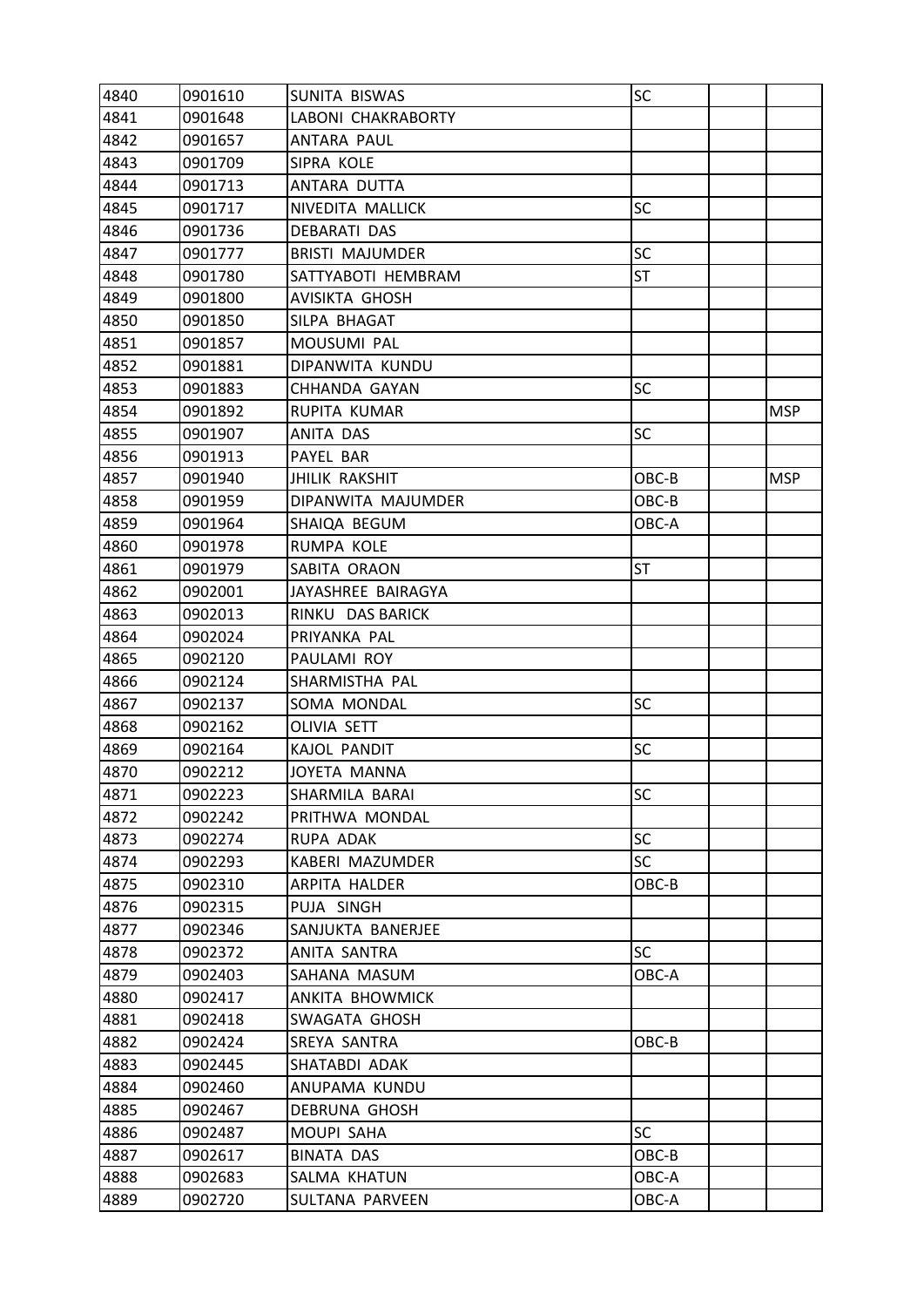| 4890 | 0902735 | TRIPTI CHAKRABORTY        |           |            |
|------|---------|---------------------------|-----------|------------|
| 4891 | 0902740 | TIASA GHOSH               |           |            |
| 4892 | 0902794 | SNEHANWITA MONDAL         | OBC-B     |            |
| 4893 | 0902824 | SUMITA SAU                |           |            |
| 4894 | 0902834 | DIPA PODDER               |           |            |
| 4895 | 0902836 | SUPARNA GHOSH             | OBC-B     |            |
| 4896 | 0902874 | SUSHMITA GHOSH            |           |            |
| 4897 | 0902881 | ANUSRI GHORUI             |           |            |
| 4898 | 0902968 | <b>OINDRILA SADHUKHAN</b> |           |            |
| 4899 | 0902996 | PURBASHA BAGCHI           | <b>SC</b> |            |
| 4900 | 0902998 | SARMISTHA GHOSH           |           |            |
| 4901 | 0903009 | SUPARNA GHOSH             |           |            |
| 4902 | 0903014 | MOUMITA KARMAKAR          |           |            |
| 4903 | 0903024 | SARMISTHA KUMAR           |           |            |
| 4904 | 0903033 | FIROJA KHATUN             | OBC-A     |            |
| 4905 | 0903044 | CHANDRIKA DAS             | <b>SC</b> |            |
| 4906 | 0903053 | SHRABANI BASAK            |           |            |
| 4907 | 0903094 | SUSMITA SADHUKHAN         | OBC-B     |            |
| 4908 | 0903113 | ROSHNI PRASAD             |           |            |
| 4909 | 0903147 | ATREYEE GHOSH             |           |            |
| 4910 | 0903158 | ANKITA MANDI              | <b>ST</b> |            |
| 4911 | 0903203 | SUCHARITA DWARI           |           |            |
| 4912 | 0903364 | SUSMITA DAS               | <b>SC</b> |            |
| 4913 | 0903514 | PRIYA KHAN                | <b>SC</b> |            |
| 4914 | 0903640 | MADHURIMA KAUR            |           | <b>MSP</b> |
| 4915 | 0903676 | PUJA CHAKRABORTY          |           |            |
| 4916 | 0903812 | PUJA SHAW                 | ST        |            |
| 4917 | 0903882 | SHRABANI NATH             |           |            |
| 4918 | 0903926 | MANISHA DUTTA             |           |            |
| 4919 | 0903973 | MOUSUMI DAS               | OBC-B     |            |
| 4920 | 0904094 | SUCHETA PRAMANICK         |           |            |
| 4921 | 0904109 | RAKHI GHOSH               | OBC-B     |            |
| 4922 | 0904160 | DOYEL PRAMANIK            | <b>SC</b> |            |
| 4923 | 0904188 | MONOBINA CHATTOPADHYAY    |           |            |
| 4924 | 0904328 | <b>CHANDRANI BISWAS</b>   | <b>SC</b> |            |
| 4925 | 0904368 | <b>MOLI BARURY</b>        | <b>SC</b> |            |
| 4926 | 0904386 | NILANJANA DUTTA           |           |            |
| 4927 | 0904452 | ADITI SANTRA              |           |            |
| 4928 | 0904473 | RUPA BASAK                | OBC-B     |            |
| 4929 | 0904557 | PRIYANKA DAS              | SC        |            |
| 4930 | 0904593 | KALYANI SANTRA            | SC        |            |
| 4931 | 0904686 | PURNIMA HALDER            | <b>SC</b> |            |
| 4932 | 0904732 | <b>BIPASHA GHORUI</b>     |           |            |
| 4933 | 0904740 | PAYEL SIL                 | OBC-B     |            |
| 4934 | 0904782 | RUPSA CHAKRABORTY         |           |            |
| 4935 | 0904905 | <b>BIDISHA DUTTA</b>      |           |            |
| 4936 | 0905047 | SUDIPTA PATRA             | <b>SC</b> |            |
| 4937 | 0905199 | SUSHAMA MALIK             | <b>SC</b> |            |
| 4938 | 0905268 | <b>INDU DULEY</b>         | <b>SC</b> |            |
| 4939 | 0905387 | FARHANA PARVEEN           | OBC-A     |            |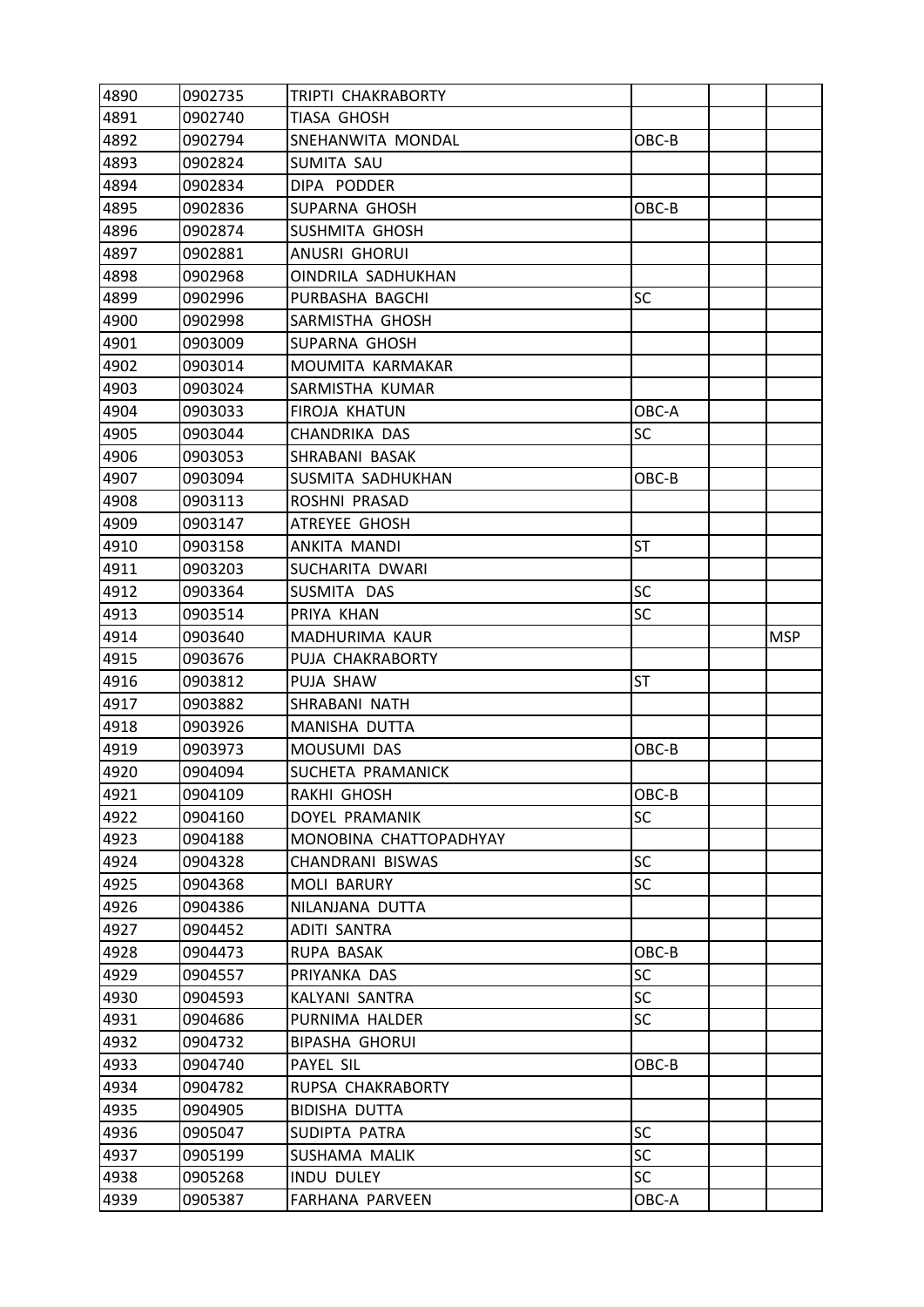| 4940 | 0905552 | SANCHARI MAJUMDAR     |           |  |
|------|---------|-----------------------|-----------|--|
| 4941 | 0905568 | PRATIMA HEMBRAM       | <b>ST</b> |  |
| 4942 | 0905591 | SRIPARNA SETH         | OBC-B     |  |
| 4943 | 0905654 | NIBEDITA MAJI         | <b>SC</b> |  |
| 4944 | 0905663 | DIPALI MONDAL         | <b>SC</b> |  |
| 4945 | 0905729 | SWASTIKA TARAFDAR     |           |  |
| 4946 | 0905743 | ANISHA GHOSH          | OBC-B     |  |
| 4947 | 0905797 | SUJITA DAS            | OBC-B     |  |
| 4948 | 0905876 | <b>MOUMITA DAS</b>    | OBC-B     |  |
| 4949 | 0905938 | <b>DEBATI PAL</b>     |           |  |
| 4950 | 0906096 | ARIJITA CHATTERJEE    |           |  |
| 4951 | 0906112 | MANISHA DE            | OBC-B     |  |
| 4952 | 0906140 | LIPI BASAK            | OBC-B     |  |
| 4953 | 0906171 | SOURAVI GHOSH         |           |  |
| 4954 | 0906198 | RITUPARNA GHOSH       |           |  |
| 4955 | 0906202 | MADHUMITA MODAK       | OBC-B     |  |
| 4956 | 0906215 | NAMRATA DAS           |           |  |
| 4957 | 0906220 | MOUMITA GUPTA         |           |  |
| 4958 | 0906300 | SHILPA PARUI          |           |  |
| 4959 | 0906326 | DEBARITA KAT          |           |  |
| 4960 | 0906344 | PRANATI PARAMANIK     | OBC-B     |  |
| 4961 | 0906358 | ANINDITA SARKAR       |           |  |
| 4962 | 0906409 | NIVEDITA ADHIKARY     |           |  |
| 4963 | 0906463 | ANISHA GHOSH          | OBC-B     |  |
| 4964 | 0906465 | SWETA DAS             |           |  |
| 4965 | 0906469 | INDIRA NEYE           | <b>SC</b> |  |
| 4966 | 0906520 | SUPARNA SAHA          |           |  |
| 4967 | 0906693 | CHUMKI GHOSH          | OBC-B     |  |
| 4968 | 0906747 | ZEBA ZARIN            | OBC-A     |  |
| 4969 | 0906812 | SWETA SHAW            | OBC-B     |  |
| 4970 | 0906884 | SWATILEKHA GAYEN      |           |  |
| 4971 | 0906908 | TANUSHREE PANJA       | OBC-B     |  |
| 4972 | 0906941 | SOMA CHATTERJEE       |           |  |
| 4973 | 0906981 | SWAGATA SARKAR        |           |  |
| 4974 | 0907002 | TRISHA PATRA          |           |  |
| 4975 | 0907092 | RUMPA CHOWDHURY       | <b>SC</b> |  |
| 4976 | 0907211 | ADRIJA DAS            |           |  |
| 4977 | 0907279 | SAYANTIKA SEAL        |           |  |
| 4978 | 0907291 | <b>GARGI GHOSH</b>    |           |  |
| 4979 | 0907321 | POUSHALI KUNDU        |           |  |
| 4980 | 0907338 | SHRITAMA DAS          |           |  |
| 4981 | 0907367 | MOUSUMI SABUI         | <b>SC</b> |  |
| 4982 | 0907492 | SUBHASHRI KUMAR       |           |  |
| 4983 | 0907496 | RITA DAS              | <b>SC</b> |  |
| 4984 | 0907505 | ISHITA DE             |           |  |
| 4985 | 0907586 | MOUMITA SIL           | OBC-B     |  |
| 4986 | 0907624 | MONIDIPA SADHUKHAN    | OBC-B     |  |
| 4987 | 0907729 | MADHUMANTI CHATTERJEE |           |  |
| 4988 | 0907797 | ANJUMANARA KHATUN     | OBC-A     |  |
| 4989 | 0907842 | CHANDANA BANERJEE     |           |  |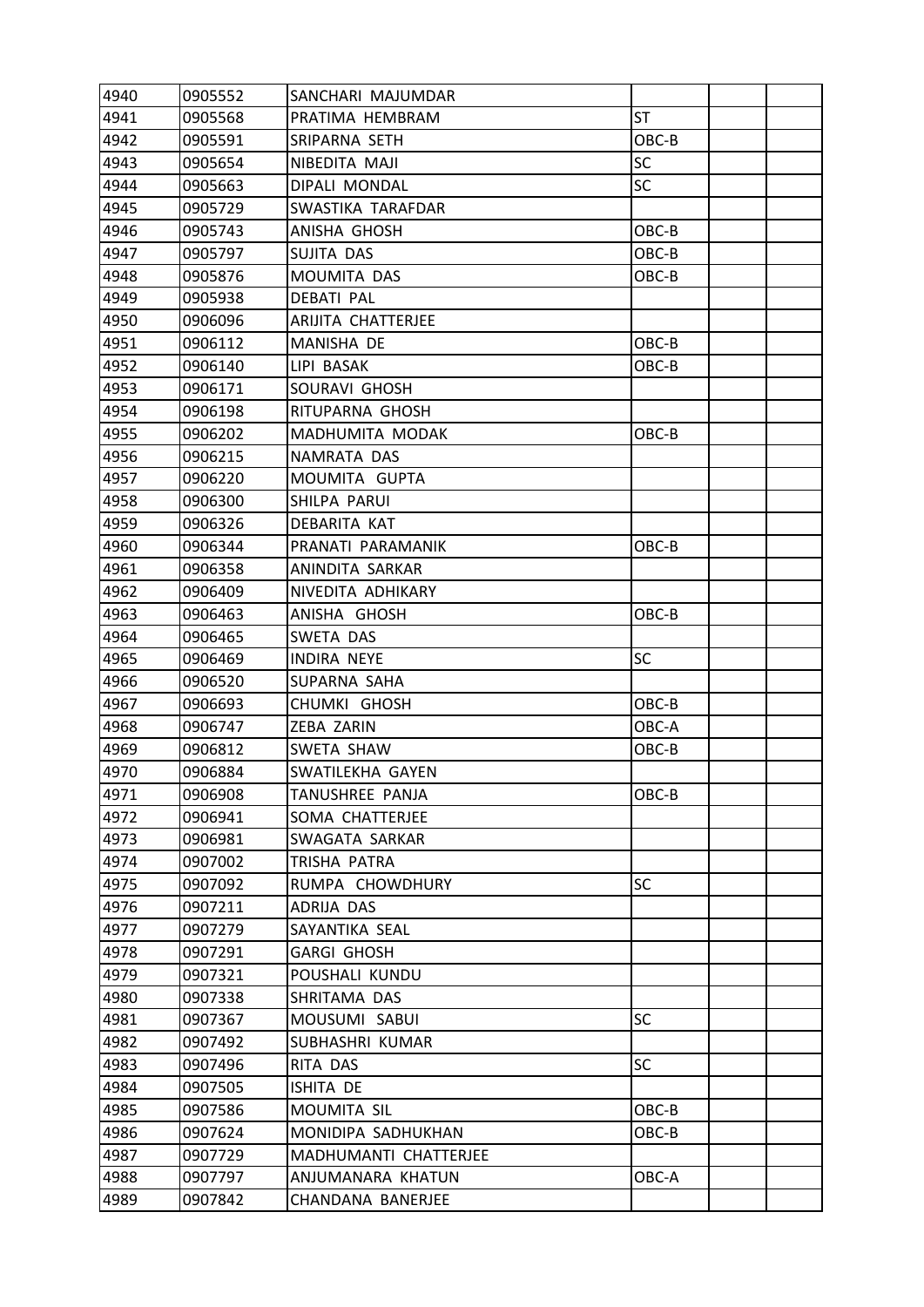| 4990 | 0907853 | TITLI GANGOPADHYAY    |           |            |
|------|---------|-----------------------|-----------|------------|
| 4991 | 0907870 | SUCHANA MURMU         | <b>ST</b> |            |
| 4992 | 0907901 | SANCHARI BISWAS       | <b>SC</b> |            |
| 4993 | 0907970 | SATAVISHA CHANDRA     |           |            |
| 4994 | 0907974 | <b>GHAZALA AFREEN</b> | OBC-A     |            |
| 4995 | 0908055 | RITA KARMAKAR         | OBC-B     |            |
| 4996 | 0908162 | RUMPA DAS             |           |            |
| 4997 | 0908191 | MAHASWETA MANDAL      | SC        |            |
| 4998 | 0908209 | <b>ADITI GHOSH</b>    |           |            |
| 4999 | 0908238 | <b>CHAITALI BHAR</b>  | OBC-B     |            |
| 5000 | 0908269 | POULAMI DEY           |           |            |
| 5001 | 0908285 | TANUSHRI DAS          |           |            |
| 5002 | 0908357 | SOMA HORE             |           |            |
| 5003 | 0908380 | SANCHARI BATABYAL     |           |            |
| 5004 | 0908393 | PINKI BARMAN          | SC        | <b>MSP</b> |
| 5005 | 0908463 | PRITHA BHAR           |           |            |
| 5006 | 0908496 | MADHUMITA GHOSH       | OBC-B     |            |
| 5007 | 0908500 | PRIYANKA BANERJEE     |           |            |
| 5008 | 0908554 | RIA GHOSH             |           |            |
| 5009 | 0908565 | KISMOTARA KHATUN      | OBC-A     |            |
| 5010 | 0908587 | ADEEBA TAHSEEN        | OBC-A     |            |
| 5011 | 0908617 | POULOMI DE            |           |            |
| 5012 | 0908650 | ARPITA BANERJEE       |           |            |
| 5013 | 0908685 | SOMA MAL              | <b>SC</b> |            |
| 5014 | 0908691 | RINKU GHOSH           |           |            |
| 5015 | 0908739 | MOUPRIYA POREY        |           |            |
| 5016 | 0908762 | SUCHITRA GANGULY      |           |            |
| 5017 | 0908801 | PUSPITA ROY           |           |            |
| 5018 | 0908811 | RUBI KOLEY            |           |            |
| 5019 | 0908818 | <b>BIPASHA SAHA</b>   | SC        |            |
| 5020 | 0908856 | SOUMITA PAUL          |           |            |
| 5021 | 0908882 | SUMONA GHOSH          |           |            |
| 5022 | 0908889 | DEBADYUTI DE          |           |            |
| 5023 | 0908976 | SUPARNA GHOSH         |           |            |
| 5024 | 0909058 | REBA MAJI             |           |            |
| 5025 | 0909107 | SUCHETA ROY           |           |            |
| 5026 | 0909133 | SAYANTINY SADHUKHAN   | OBC-B     |            |
| 5027 | 0909177 | MANIMALA PAUL         |           |            |
| 5028 | 0909302 | SHREYA PAN            |           |            |
| 5029 | 0909303 | <b>BARNITA NANDY</b>  |           |            |
| 5030 | 0909331 | ANTARA PAL            |           | <b>MSP</b> |
| 5031 | 0909355 | MANIDIPA SAHA         | <b>SC</b> |            |
| 5032 | 0909377 | BARNALI SARKAR        | <b>SC</b> |            |
| 5033 | 0909397 | DEBDYUTI MUKHOPADHYAY |           |            |
| 5034 | 0909420 | SUMANA GARAI          | OBC-B     |            |
| 5035 | 0909432 | <b>BANANI GAYEN</b>   | SC        |            |
| 5036 | 0909446 | RIMA NASKAR           | <b>SC</b> |            |
| 5037 | 0909452 | <b>FULMONI HANSDA</b> | ST        |            |
| 5038 | 0909497 | PUJA BAG              | SC        |            |
| 5039 | 0909521 | ANNESHA GHOSH         |           |            |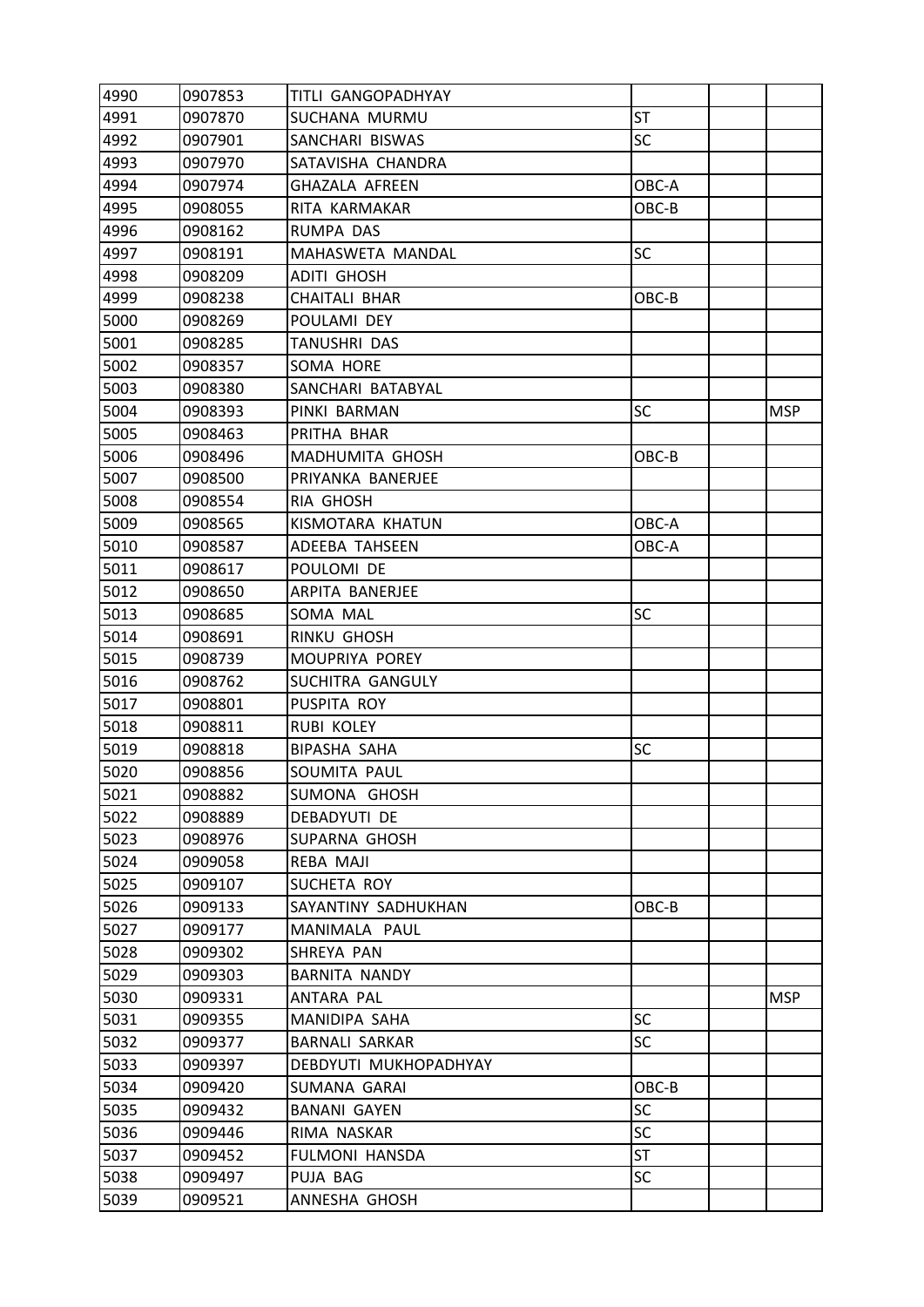| 5040 | 0909534 | PIYA DEY                    |           |            |
|------|---------|-----------------------------|-----------|------------|
| 5041 | 0909536 | SUSMITA GHOSH               |           |            |
| 5042 | 0909622 | ISITA BHATTACHARYA          |           |            |
| 5043 | 0909656 | DEBJANI NANDY               | OBC-B     |            |
| 5044 | 0909662 | SAMPA MAITY                 |           |            |
| 5045 | 0909705 | SUPARNA DEY                 |           |            |
| 5046 | 0909710 | SUSMITA GHOSH               | OBC-B     |            |
| 5047 | 0909736 | CHANDRIMA NATH              |           |            |
| 5048 | 0909756 | MITRA PAKHIRA               |           |            |
| 5049 | 0909760 | <b>RUNA BAG</b>             | SC        |            |
| 5050 | 0909768 | SWATI CHATTERJEE            |           |            |
| 5051 | 0909782 | RANITA LAHA                 | OBC-B     |            |
| 5052 | 0909806 | PARAMITA BERA               |           |            |
| 5053 | 0909812 | SOMA BISWAS                 | <b>SC</b> | <b>MSP</b> |
| 5054 | 0909814 | <b>MOUMITA CHATTERJEE</b>   |           |            |
| 5055 | 0909824 | <b>RIYA GHOSH</b>           | OBC-B     |            |
| 5056 | 0909865 | PIYALI BARAI                | SC        |            |
| 5057 | 0909871 | ANANYA NANDY                |           |            |
| 5058 | 0909924 | DEBLINA SIKDAR              | <b>SC</b> |            |
| 5059 | 0909926 | SIMA DWARI                  |           |            |
| 5060 | 0909972 | MITUL DUTTA                 |           |            |
| 5061 | 0910055 | ATASHI ADAK                 |           |            |
| 5062 | 0910075 | <b>BHAGYASREE SAHA</b>      |           |            |
| 5063 | 0910146 | ROMI SAHANA                 | <b>SC</b> |            |
| 5064 | 0910171 | BITHI BHAKTA                |           |            |
| 5065 | 0910192 | SWINI SARKAR                |           |            |
| 5066 | 0910206 | MONALISA DATTA              | OBC-B     |            |
| 5067 | 0910236 | MRINALINI DAS               |           |            |
| 5068 | 0910260 | MOUSUMI GER                 |           |            |
| 5069 | 0910269 | DEBLINA DHARA               |           |            |
| 5070 | 0910276 | SOMA SINGH                  | SC        |            |
| 5071 | 0910281 | MANTU HAZRA                 |           |            |
| 5072 | 0910300 | AMRITA GHOSH                |           |            |
| 5073 | 0910308 | <b>SURAVI GHOSH</b>         |           |            |
| 5074 | 0910339 | <b>DOYEL BHAR</b>           | OBC-B     |            |
| 5075 | 0910351 | <b>TALAT AFROZ ASLAMI</b>   | OBC-A     |            |
| 5076 | 0910355 | SUJATA MONDAL               | SC        |            |
| 5077 | 0910384 | SHELI BISWAS                | <b>SC</b> |            |
| 5078 | 0910397 | SNEHA SAHA                  | <b>SC</b> |            |
| 5079 | 0910402 | SAMIMA YASMIN               | OBC-A     |            |
| 5080 | 0910497 | SUSMITA DAS                 |           | <b>MSP</b> |
| 5081 | 0910498 | <b>FULTUSI GHOSH</b>        |           |            |
| 5082 | 0910539 | MEGHASHRITA GHOSH           |           |            |
| 5083 | 0910582 | JAHAN ARA                   | OBC-A     |            |
| 5084 | 0910606 | SAYONI MUKHERJEE            |           |            |
| 5085 | 0910608 | <b>BHASWATI CHAKRABORTY</b> |           |            |
| 5086 | 0910620 | SUBHASREE KUMAR             |           |            |
| 5087 | 0910631 | MAITRAYEE CHOUDHURI         | OBC-B     |            |
| 5088 | 0910634 | KADIRUNNESSA KHATUN         |           |            |
| 5089 | 0910636 | RIPTIVA HALDER              |           |            |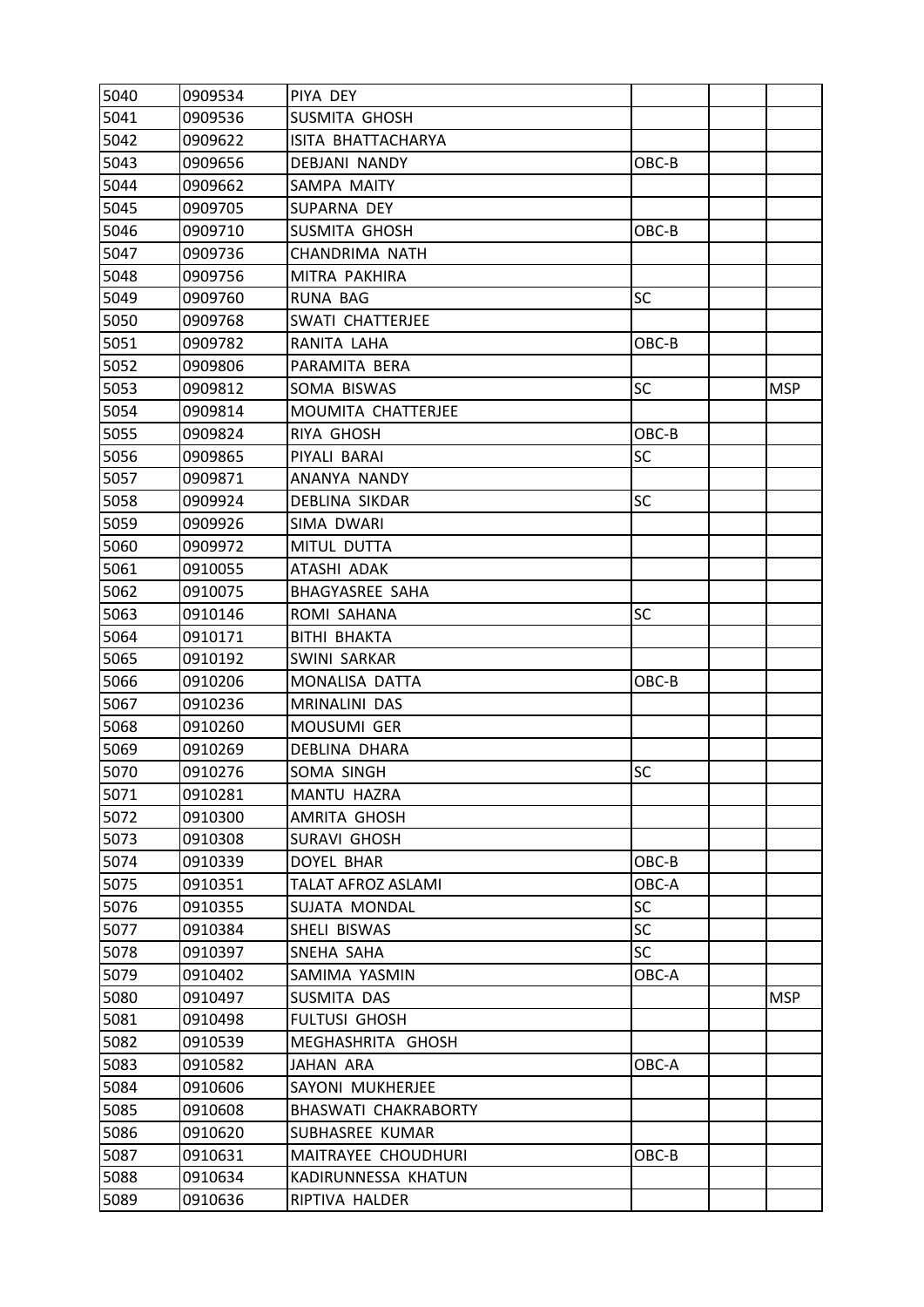| 5090 | 0910707 | SHREYOSI DHARA             |           |  |
|------|---------|----------------------------|-----------|--|
| 5091 | 0910785 | SIMA CHAKRABORTY           |           |  |
| 5092 | 0910796 | SAMARPITA SABUI            | <b>SC</b> |  |
| 5093 | 0910857 | DEBOLINA SAHA              | SC        |  |
| 5094 | 0910894 | RUPA ROY                   | <b>SC</b> |  |
| 5095 | 0910936 | ANNYESHA DAS               | SC        |  |
| 5096 | 0910986 | SUNANDA DUTTA              |           |  |
| 5097 | 0911052 | MAITREYEE MITRA            |           |  |
| 5098 | 0911070 | SOMA MONDAL                |           |  |
| 5099 | 0911071 | KRITTIKA CHATTERJEE        |           |  |
| 5100 | 0911104 | <b>GARGY SAHA</b>          |           |  |
| 5101 | 0911105 | SUPARNA RAJBANSHI          | SC        |  |
| 5102 | 0911141 | <b>BRATATI CHAKRABORTY</b> |           |  |
| 5103 | 0911146 | LISHA GHOSH                |           |  |
| 5104 | 0911155 | <b>UPAMA MALLICK</b>       |           |  |
| 5105 | 0911194 | SUPRITI GHOSH              |           |  |
| 5106 | 0911201 | <b>TANAYA MUKHERJEE</b>    |           |  |
| 5107 | 0911284 | SRIPARNA DUTTA             |           |  |
| 5108 | 0911295 | <b>JOLLY ROY</b>           | OBC-B     |  |
| 5109 | 0911303 | ISHITA KAYRA               |           |  |
| 5110 | 0911311 | ASMITA MONDAL              |           |  |
| 5111 | 0911319 | SUSHAMA MANDI              | <b>ST</b> |  |
| 5112 | 0911320 | <b>UMA ORAON</b>           | ST        |  |
| 5113 | 0911322 | ANANYA CHATTERJEE          |           |  |
| 5114 | 0911326 | LABONI GHOSH               | OBC-B     |  |
| 5115 | 0911337 | <b>IBTESHAM PARWEEN</b>    | OBC-A     |  |
| 5116 | 0911355 | UJJAINI DEY                |           |  |
| 5117 | 0911482 | SABA PARVEEN               | OBC-A     |  |
| 5118 | 0911496 | SOMA BASAK                 | OBC-B     |  |
| 5119 | 0911529 | TANIA PAL                  |           |  |
| 5120 | 0911543 | SHILPA ROY                 |           |  |
| 5121 | 0911544 | ANINDITA SINHA             |           |  |
| 5122 | 0911564 | APARNA GHOSH               |           |  |
| 5123 | 0911585 | DEBLINA KARMAKAR           | OBC-B     |  |
| 5124 | 0911614 | SHRABANTI KISKU            | ST        |  |
| 5125 | 0911618 | PRIYA SAMANTA              |           |  |
| 5126 | 0911644 | CHANDRALEKHA KOLEY         | <b>SC</b> |  |
| 5127 | 0911649 | ANANNYA BHATTACHARYA       |           |  |
| 5128 | 0911671 | SHILPA DAS                 |           |  |
| 5129 | 0911702 | ANUSHQUA KOTAL             |           |  |
| 5130 | 0911716 | BIDISHA KOLE               |           |  |
| 5131 | 0911722 | PARAMITA BISWAS            | <b>SC</b> |  |
| 5132 | 0911726 | PUJA RANA                  | OBC-B     |  |
| 5133 | 0911764 | KANIKA MONDAL              | SC        |  |
| 5134 | 0911776 | ANTARA SUR                 |           |  |
| 5135 | 0911805 | ANUSREE DAS                |           |  |
| 5136 | 0911817 | ELIZA PARVIN               | OBC-A     |  |
| 5137 | 0911832 | LABONI DAS                 | <b>SC</b> |  |
| 5138 | 0911843 | RATNA BISWAS               | <b>SC</b> |  |
| 5139 | 0912004 | SUPRITY RAMANI             | OBC-B     |  |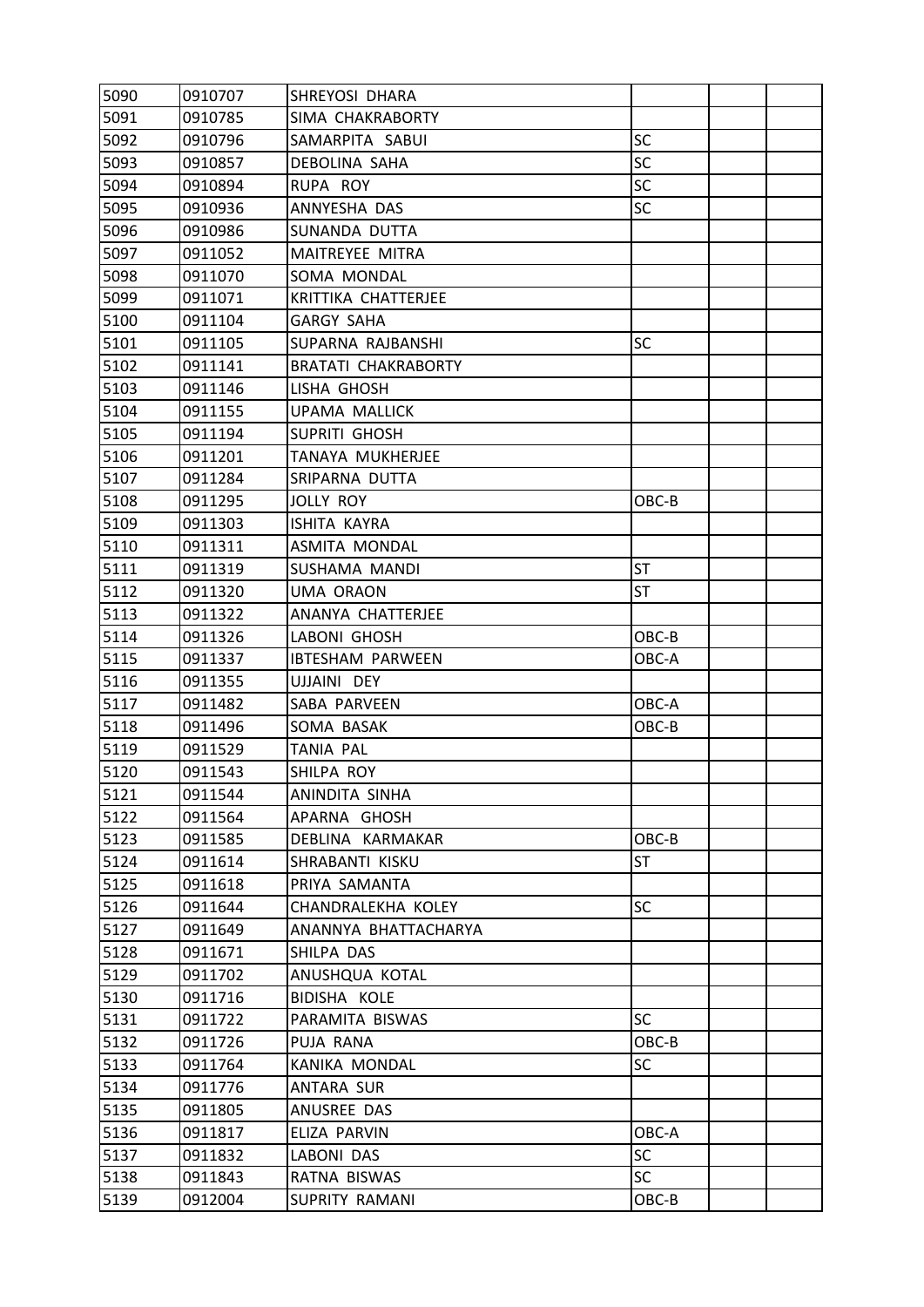| 5140 | 0912007 | RONITA NEOGI          |           |  |
|------|---------|-----------------------|-----------|--|
| 5141 | 0912027 | RIMA MANDAL           |           |  |
| 5142 | 0912055 | URMI MUKHERJEE        |           |  |
| 5143 | 0912077 | TUMPA KARMAKAR        | OBC-B     |  |
| 5144 | 0912105 | PAYEL MANDAL          |           |  |
| 5145 | 0912124 | JARIA NAZNIN          | OBC-A     |  |
| 5146 | 0912153 | SUSMITA ADITYA        |           |  |
| 5147 | 0912263 | MONALISA MANDAL       |           |  |
| 5148 | 0912284 | <b>DOLON ADHIKARY</b> |           |  |
| 5149 | 0912286 | <b>KOUSHIKI ROY</b>   | OBC-B     |  |
| 5150 | 0912288 | <b>NASRIN KHAN</b>    | OBC-A     |  |
| 5151 | 0912300 | SUDESHNA SHETH        |           |  |
| 5152 | 0912307 | PRIYANKA SHAW         | <b>ST</b> |  |
| 5153 | 0912373 | PRIYANKA SASMAL       |           |  |
| 5154 | 0912439 | TRINA MANDAL          | SC        |  |
| 5155 | 0912470 | REKHA SAHA            | <b>SC</b> |  |
| 5156 | 0912496 | PAPIA MONDAL          |           |  |
| 5157 | 0912500 | PAYEL DE              |           |  |
| 5158 | 0912501 | ANUSHA SINGHA         |           |  |
| 5159 | 0912519 | AINDRILA DAS          | OBC-B     |  |
| 5160 | 0912588 | ANJU CHOWDHURY        | <b>SC</b> |  |
| 5161 | 0912693 | <b>JUTHIKA DEY</b>    | OBC-B     |  |
| 5162 | 0912711 | ANTARA CHAKRABORTY    |           |  |
| 5163 | 0912828 | SHRABANI PAL          |           |  |
| 5164 | 0913050 | SOMDUTTA SAMANTA      |           |  |
| 5165 | 0913118 | ANKITA SARKAR         | <b>SC</b> |  |
| 5166 | 0913324 | SAMIHA DAS MONDAL     |           |  |
| 5167 | 0913395 | <b>ARPITA PAUL</b>    |           |  |
| 5168 | 0913471 | JESMINA YEASMIN       | OBC-A     |  |
| 5169 | 0913805 | SUSMITA MALIK         |           |  |
| 5170 | 0913829 | PRABHA BHATTACHARJEE  |           |  |
| 5171 | 0913855 | NABANITA BHUKTA       |           |  |
| 5172 | 0913883 | PRIYANKA SABUI        | <b>SC</b> |  |
| 5173 | 0913888 | APARNA KUNDU          | OBC-B     |  |
| 5174 | 0913895 | SHARMISTHA SEN        | OBC-B     |  |
| 5175 | 0914016 | SUPARNA DAS           | OBC-B     |  |
| 5176 | 0914157 | NANDITA MAITI         |           |  |
| 5177 | 0914171 | ANTARA DUTTA          | OBC-B     |  |
| 5178 | 0914220 | NIVEDITA PAUL         |           |  |
| 5179 | 0914404 | SADHANA SAREN         | ST        |  |
| 5180 | 0914456 | <b>OISHIKA DAS</b>    |           |  |
| 5181 | 0914458 | MONISHA MODAK         | OBC-B     |  |
| 5182 | 0914531 | SAYANI CKRABORTYHA    |           |  |
| 5183 | 0914627 | PAYAL DEY             |           |  |
| 5184 | 0914699 | NABANITA SAHA         |           |  |
| 5185 | 0914724 | SNEHA PATRA           |           |  |
| 5186 | 0914736 | RIYA DUTTA            |           |  |
| 5187 | 0915014 | LIPIKA CHOWDHURY      | OBC-B     |  |
| 5188 | 0915093 | PAPIYA BERA           |           |  |
| 5189 | 0915168 | <b>EMILY MONDAL</b>   | SC        |  |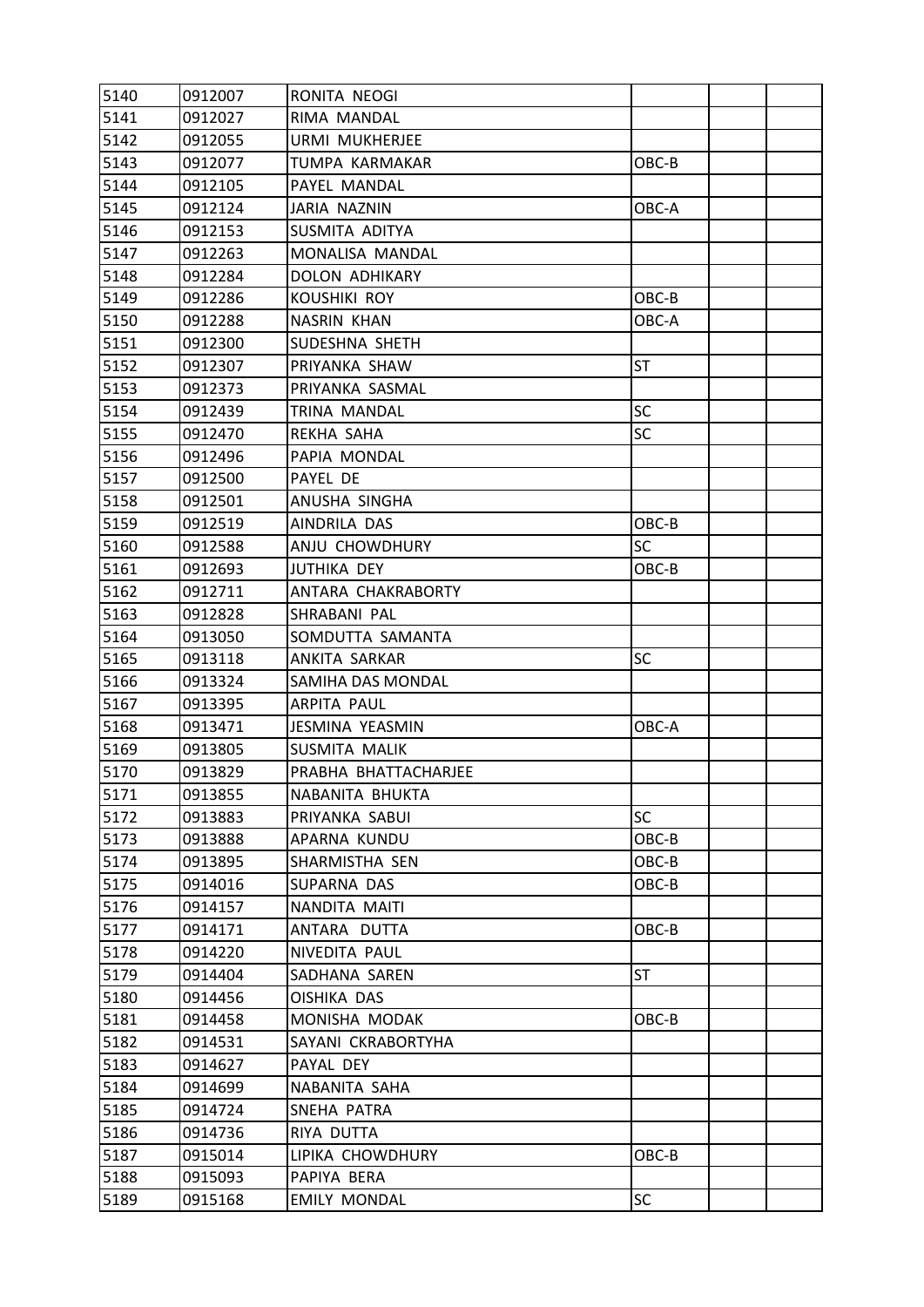| 5190 | 0915195 | AJITA BHATTACHARYA  |           |            |
|------|---------|---------------------|-----------|------------|
| 5191 | 0915223 | RINTI BARMAN        | SC        | <b>MSP</b> |
| 5192 | 0915252 | DEBARATI MUKHERJEE  |           |            |
| 5193 | 0915267 | PAPRI BANERJEE      |           |            |
| 5194 | 0915279 | DEBALINA LAHA       | OBC-B     |            |
| 5195 | 0915326 | NABANITA PANJA      |           |            |
| 5196 | 0915363 | SAMATA SIL          | OBC-B     |            |
| 5197 | 0915376 | <b>NEHA GHOSH</b>   |           |            |
| 5198 | 0915416 | SRITAMA DUTTA       |           |            |
| 5199 | 0915417 | ISHITA DAS          |           |            |
| 5200 | 0915420 | PIYALI NANDY        |           |            |
| 5201 | 0915421 | RINKI PAKIRA        |           |            |
| 5202 | 0915431 | TITAN BASU MONDAL   |           |            |
| 5203 | 0915454 | IPSHITA CHAKRABORTY |           |            |
| 5204 | 0915497 | SHARMISTHA MALO     | <b>SC</b> |            |
| 5205 | 0915539 | CHAITALI DAS        |           |            |
| 5206 | 0915540 | RENU SHUKLA         |           |            |
| 5207 | 0915550 | PRIYA CHANDRA       |           |            |
| 5208 | 0915615 | SANGITA MONDAL      | <b>SC</b> |            |
| 5209 | 0915649 | PAPIYA SANTRA       |           |            |
| 5210 | 0915681 | LABANI DAS          |           |            |
| 5211 | 0915686 | SOMA BARIK          |           |            |
| 5212 | 0915728 | ASIYA AFZA          | OBC-A     |            |
| 5213 | 0915729 | SORIFA KHATUN       | OBC-A     |            |
| 5214 | 0915749 | PINKI CHOWDHURY     | SC        |            |
| 5215 | 0915816 | SWATHI CHANDA       |           |            |
| 5216 | 0915825 | KANIKA SINGH        | ST        |            |
| 5217 | 0915840 | MAITRI DATTA        |           |            |
| 5218 | 0915842 | SOMA MALLICK        | <b>SC</b> |            |
| 5219 | 0915950 | <b>BANANI ROY</b>   |           |            |
| 5220 | 0915972 | MONISHA BARIK       |           |            |
| 5221 | 0916024 | <b>USHREE DE</b>    |           |            |
| 5222 | 0916075 | MITALI PATRA        | OBC-B     |            |
| 5223 | 0916119 | PURNIMA GHOSH       | OBC-B     |            |
| 5224 | 0916160 | SUDESHNA DUTTA      |           |            |
| 5225 | 0916165 | SWARUPA PATRA       |           |            |
| 5226 | 0916275 | TANNISTHA NANDY     |           |            |
| 5227 | 0916280 | SUSMITA MONDAL      |           |            |
| 5228 | 0916304 | SANGITA GUHA        |           |            |
| 5229 | 0916340 | RITUPARNA GHOSH     |           |            |
| 5230 | 0916362 | PAYEL PAL           |           |            |
| 5231 | 0916375 | <b>GOURI SAHA</b>   |           |            |
| 5232 | 0916380 | SUSHMITA GHOSH      | OBC-B     |            |
| 5233 | 0916384 | SANGITA SAMANTA     |           |            |
| 5234 | 0916397 | MADHUMITA PATRA     |           |            |
| 5235 | 0916440 | PRIYASMITA BANERJEE |           |            |
| 5236 | 0916451 | SAYANTIKA MUKHERJEE |           |            |
| 5237 | 0916497 | SHRAYASI SAHA       | <b>SC</b> | <b>MSP</b> |
| 5238 | 0916518 | RINKU GHOSH         | OBC-B     |            |
| 5239 | 0916533 | SUCHETA GHOSH       |           |            |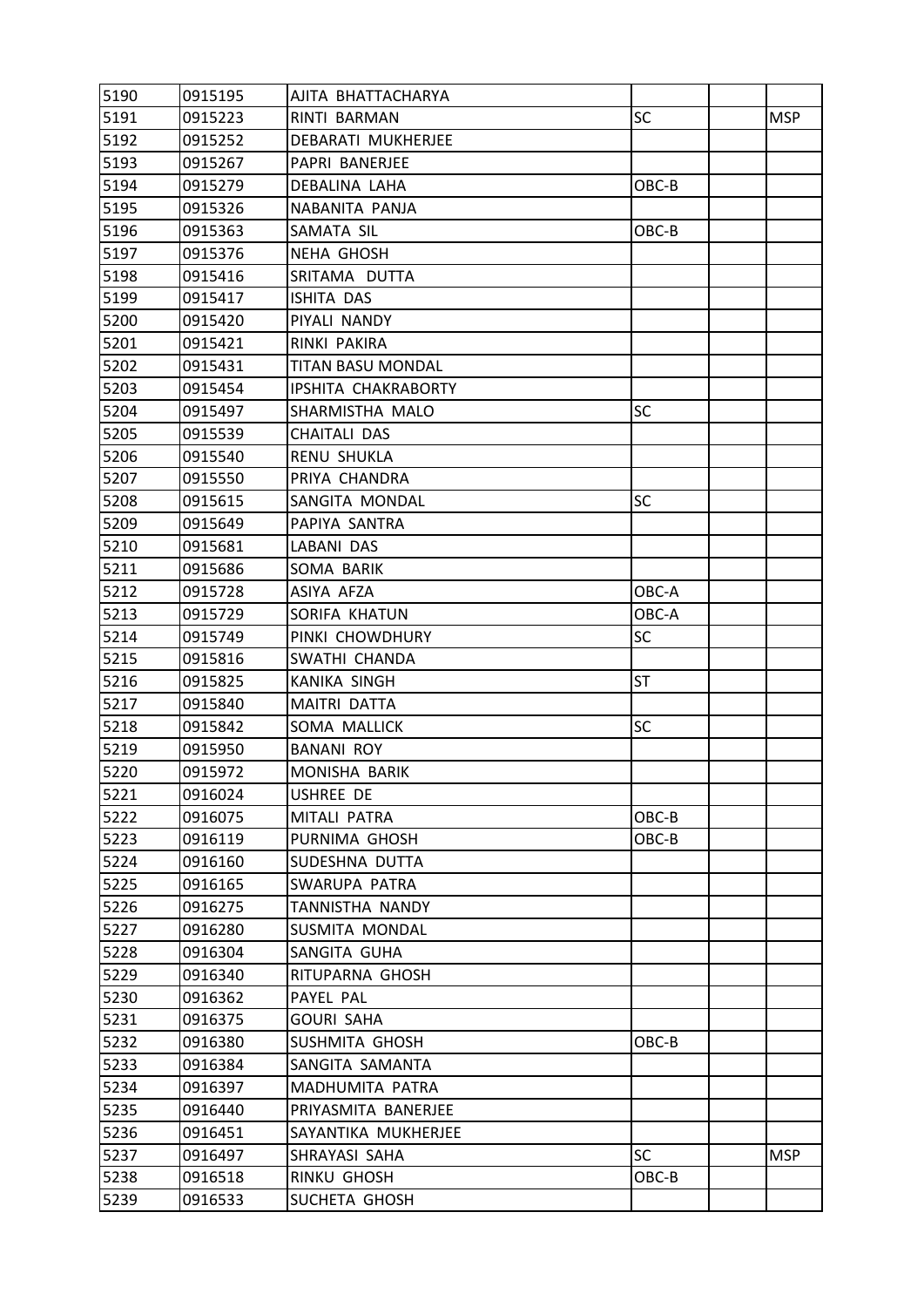| 5241<br>0916574<br>PAROMITA GHOSH<br>5242<br><b>SC</b><br>PUJA DAS<br>0916661<br>5243<br>0916669<br><b>BABY KARMAKAR</b><br>OBC-B<br>5244<br>0916678<br><b>INDRA KARAR</b><br>5245<br>0916698<br>SANGHAMITRA GHOSH<br>5246<br>ANANNYA NANDI<br>0916699<br>5247<br>ARPITA ADHIKARI<br>0916711<br>5248<br>0916782<br><b>MAHBUBUL KHATUN</b><br>OBC-A<br><b>SC</b><br>5249<br>0916824<br>CHHANDA DAS<br>5250<br>0916920<br>SANHITA BHATTACHARYYA<br>5251<br>PAMULI CHAKRABORTY<br>0916945<br>5252<br>0916987<br>SHARMISTHA DUTTA<br>5253<br>0916992<br>RUPA MAJI<br><b>SC</b><br>5254<br>RIMPA SINGHAROY<br>0916999<br>5255<br>SURANJANA DUTTA<br>0917048<br>5256<br>OBC-A<br>0917089<br>SOULAT HENA<br>5257<br>0917101<br>MOUSUMI DAS<br>OBC-B<br>5258<br>SWATILEKHA DAS<br>0917128<br>5259<br>0917142<br>SHARMISTA META<br>5260<br>RUNUMALA BHAR<br>OBC-B<br>0917143<br>5261<br>KAMALIKA CHAKRABORTY<br>0917155<br>5262<br>0917177<br>DEBARATI CHATTERJEE<br>5263<br>0917219<br>SAMAPTI KOLEY<br>5264<br>AMINA NAZRIN<br>OBC-A<br>0917235<br>5265<br>OBC-B<br>0917237<br>ANAMIKA DUTTA<br>5266<br>0917247<br><b>JYOTSNA KHATUN</b><br>OBC-A<br><b>SC</b><br>5267<br>0917252<br>SANGITA SINGHA<br>MSP<br>5268<br>OBC-B<br>SUSMITA PATRA<br>0917273<br>5269<br>0917279<br>YASMINARA BEGAM<br>OBC-A<br>5270<br>0917296<br>CHITRA PAUL<br>5271<br>0917302<br>PRIYANKA CHAKRABORTY<br>5272<br>0917307<br>PURNIMA MAZUMDAR<br><b>SC</b><br>5273<br>0917316<br>SHRABONI KONAR<br>5274<br>0917318<br>SOUMI PAUL<br>$OBC-B$<br>5275<br>0917336<br>MADHUSREE BANERJEE<br>5276<br>0917345<br>SOMASRI MITRA<br>5277<br><b>BILKIS KHATUN</b><br>OBC-A<br>0917352<br>5278<br>0917379<br>DOYEL BASU<br>5279<br>0917394<br>CHAITALI SANTRA<br>5280<br><b>KIRTI KUMARI</b><br>OBC-B<br>0917398<br>5281<br>SWEETA SINGH<br>0917441<br>5282<br>0917447<br>SANGITA PATRA<br>5283<br>0917462<br>SURATNA ADAK<br>5284<br>0917463<br>DIPANWITA SEN<br>5285<br><b>ADITI NEOGI</b><br>0917491<br>5286<br>0917519<br>PRIYADARSHINI MUKHOPADH<br><b>SC</b><br>5287<br>SUSMITA MONDAL<br>0917520<br>5288<br>0917554<br>OBC-B<br>TAPASI DEY<br>5289<br>0917562<br>$OBC-B$<br><b>KEYA GHOSH</b> | 5240 | 0916554 | <b>TAZYEEN AFREEN</b> | OBC-A |  |
|------------------------------------------------------------------------------------------------------------------------------------------------------------------------------------------------------------------------------------------------------------------------------------------------------------------------------------------------------------------------------------------------------------------------------------------------------------------------------------------------------------------------------------------------------------------------------------------------------------------------------------------------------------------------------------------------------------------------------------------------------------------------------------------------------------------------------------------------------------------------------------------------------------------------------------------------------------------------------------------------------------------------------------------------------------------------------------------------------------------------------------------------------------------------------------------------------------------------------------------------------------------------------------------------------------------------------------------------------------------------------------------------------------------------------------------------------------------------------------------------------------------------------------------------------------------------------------------------------------------------------------------------------------------------------------------------------------------------------------------------------------------------------------------------------------------------------------------------------------------------------------------------------------------------------------------------------------------------------------------------------------------------------------------------------------------------------------------------------------------------------------------------------------------|------|---------|-----------------------|-------|--|
|                                                                                                                                                                                                                                                                                                                                                                                                                                                                                                                                                                                                                                                                                                                                                                                                                                                                                                                                                                                                                                                                                                                                                                                                                                                                                                                                                                                                                                                                                                                                                                                                                                                                                                                                                                                                                                                                                                                                                                                                                                                                                                                                                                  |      |         |                       |       |  |
|                                                                                                                                                                                                                                                                                                                                                                                                                                                                                                                                                                                                                                                                                                                                                                                                                                                                                                                                                                                                                                                                                                                                                                                                                                                                                                                                                                                                                                                                                                                                                                                                                                                                                                                                                                                                                                                                                                                                                                                                                                                                                                                                                                  |      |         |                       |       |  |
|                                                                                                                                                                                                                                                                                                                                                                                                                                                                                                                                                                                                                                                                                                                                                                                                                                                                                                                                                                                                                                                                                                                                                                                                                                                                                                                                                                                                                                                                                                                                                                                                                                                                                                                                                                                                                                                                                                                                                                                                                                                                                                                                                                  |      |         |                       |       |  |
|                                                                                                                                                                                                                                                                                                                                                                                                                                                                                                                                                                                                                                                                                                                                                                                                                                                                                                                                                                                                                                                                                                                                                                                                                                                                                                                                                                                                                                                                                                                                                                                                                                                                                                                                                                                                                                                                                                                                                                                                                                                                                                                                                                  |      |         |                       |       |  |
|                                                                                                                                                                                                                                                                                                                                                                                                                                                                                                                                                                                                                                                                                                                                                                                                                                                                                                                                                                                                                                                                                                                                                                                                                                                                                                                                                                                                                                                                                                                                                                                                                                                                                                                                                                                                                                                                                                                                                                                                                                                                                                                                                                  |      |         |                       |       |  |
|                                                                                                                                                                                                                                                                                                                                                                                                                                                                                                                                                                                                                                                                                                                                                                                                                                                                                                                                                                                                                                                                                                                                                                                                                                                                                                                                                                                                                                                                                                                                                                                                                                                                                                                                                                                                                                                                                                                                                                                                                                                                                                                                                                  |      |         |                       |       |  |
|                                                                                                                                                                                                                                                                                                                                                                                                                                                                                                                                                                                                                                                                                                                                                                                                                                                                                                                                                                                                                                                                                                                                                                                                                                                                                                                                                                                                                                                                                                                                                                                                                                                                                                                                                                                                                                                                                                                                                                                                                                                                                                                                                                  |      |         |                       |       |  |
|                                                                                                                                                                                                                                                                                                                                                                                                                                                                                                                                                                                                                                                                                                                                                                                                                                                                                                                                                                                                                                                                                                                                                                                                                                                                                                                                                                                                                                                                                                                                                                                                                                                                                                                                                                                                                                                                                                                                                                                                                                                                                                                                                                  |      |         |                       |       |  |
|                                                                                                                                                                                                                                                                                                                                                                                                                                                                                                                                                                                                                                                                                                                                                                                                                                                                                                                                                                                                                                                                                                                                                                                                                                                                                                                                                                                                                                                                                                                                                                                                                                                                                                                                                                                                                                                                                                                                                                                                                                                                                                                                                                  |      |         |                       |       |  |
|                                                                                                                                                                                                                                                                                                                                                                                                                                                                                                                                                                                                                                                                                                                                                                                                                                                                                                                                                                                                                                                                                                                                                                                                                                                                                                                                                                                                                                                                                                                                                                                                                                                                                                                                                                                                                                                                                                                                                                                                                                                                                                                                                                  |      |         |                       |       |  |
|                                                                                                                                                                                                                                                                                                                                                                                                                                                                                                                                                                                                                                                                                                                                                                                                                                                                                                                                                                                                                                                                                                                                                                                                                                                                                                                                                                                                                                                                                                                                                                                                                                                                                                                                                                                                                                                                                                                                                                                                                                                                                                                                                                  |      |         |                       |       |  |
|                                                                                                                                                                                                                                                                                                                                                                                                                                                                                                                                                                                                                                                                                                                                                                                                                                                                                                                                                                                                                                                                                                                                                                                                                                                                                                                                                                                                                                                                                                                                                                                                                                                                                                                                                                                                                                                                                                                                                                                                                                                                                                                                                                  |      |         |                       |       |  |
|                                                                                                                                                                                                                                                                                                                                                                                                                                                                                                                                                                                                                                                                                                                                                                                                                                                                                                                                                                                                                                                                                                                                                                                                                                                                                                                                                                                                                                                                                                                                                                                                                                                                                                                                                                                                                                                                                                                                                                                                                                                                                                                                                                  |      |         |                       |       |  |
|                                                                                                                                                                                                                                                                                                                                                                                                                                                                                                                                                                                                                                                                                                                                                                                                                                                                                                                                                                                                                                                                                                                                                                                                                                                                                                                                                                                                                                                                                                                                                                                                                                                                                                                                                                                                                                                                                                                                                                                                                                                                                                                                                                  |      |         |                       |       |  |
|                                                                                                                                                                                                                                                                                                                                                                                                                                                                                                                                                                                                                                                                                                                                                                                                                                                                                                                                                                                                                                                                                                                                                                                                                                                                                                                                                                                                                                                                                                                                                                                                                                                                                                                                                                                                                                                                                                                                                                                                                                                                                                                                                                  |      |         |                       |       |  |
|                                                                                                                                                                                                                                                                                                                                                                                                                                                                                                                                                                                                                                                                                                                                                                                                                                                                                                                                                                                                                                                                                                                                                                                                                                                                                                                                                                                                                                                                                                                                                                                                                                                                                                                                                                                                                                                                                                                                                                                                                                                                                                                                                                  |      |         |                       |       |  |
|                                                                                                                                                                                                                                                                                                                                                                                                                                                                                                                                                                                                                                                                                                                                                                                                                                                                                                                                                                                                                                                                                                                                                                                                                                                                                                                                                                                                                                                                                                                                                                                                                                                                                                                                                                                                                                                                                                                                                                                                                                                                                                                                                                  |      |         |                       |       |  |
|                                                                                                                                                                                                                                                                                                                                                                                                                                                                                                                                                                                                                                                                                                                                                                                                                                                                                                                                                                                                                                                                                                                                                                                                                                                                                                                                                                                                                                                                                                                                                                                                                                                                                                                                                                                                                                                                                                                                                                                                                                                                                                                                                                  |      |         |                       |       |  |
|                                                                                                                                                                                                                                                                                                                                                                                                                                                                                                                                                                                                                                                                                                                                                                                                                                                                                                                                                                                                                                                                                                                                                                                                                                                                                                                                                                                                                                                                                                                                                                                                                                                                                                                                                                                                                                                                                                                                                                                                                                                                                                                                                                  |      |         |                       |       |  |
|                                                                                                                                                                                                                                                                                                                                                                                                                                                                                                                                                                                                                                                                                                                                                                                                                                                                                                                                                                                                                                                                                                                                                                                                                                                                                                                                                                                                                                                                                                                                                                                                                                                                                                                                                                                                                                                                                                                                                                                                                                                                                                                                                                  |      |         |                       |       |  |
|                                                                                                                                                                                                                                                                                                                                                                                                                                                                                                                                                                                                                                                                                                                                                                                                                                                                                                                                                                                                                                                                                                                                                                                                                                                                                                                                                                                                                                                                                                                                                                                                                                                                                                                                                                                                                                                                                                                                                                                                                                                                                                                                                                  |      |         |                       |       |  |
|                                                                                                                                                                                                                                                                                                                                                                                                                                                                                                                                                                                                                                                                                                                                                                                                                                                                                                                                                                                                                                                                                                                                                                                                                                                                                                                                                                                                                                                                                                                                                                                                                                                                                                                                                                                                                                                                                                                                                                                                                                                                                                                                                                  |      |         |                       |       |  |
|                                                                                                                                                                                                                                                                                                                                                                                                                                                                                                                                                                                                                                                                                                                                                                                                                                                                                                                                                                                                                                                                                                                                                                                                                                                                                                                                                                                                                                                                                                                                                                                                                                                                                                                                                                                                                                                                                                                                                                                                                                                                                                                                                                  |      |         |                       |       |  |
|                                                                                                                                                                                                                                                                                                                                                                                                                                                                                                                                                                                                                                                                                                                                                                                                                                                                                                                                                                                                                                                                                                                                                                                                                                                                                                                                                                                                                                                                                                                                                                                                                                                                                                                                                                                                                                                                                                                                                                                                                                                                                                                                                                  |      |         |                       |       |  |
|                                                                                                                                                                                                                                                                                                                                                                                                                                                                                                                                                                                                                                                                                                                                                                                                                                                                                                                                                                                                                                                                                                                                                                                                                                                                                                                                                                                                                                                                                                                                                                                                                                                                                                                                                                                                                                                                                                                                                                                                                                                                                                                                                                  |      |         |                       |       |  |
|                                                                                                                                                                                                                                                                                                                                                                                                                                                                                                                                                                                                                                                                                                                                                                                                                                                                                                                                                                                                                                                                                                                                                                                                                                                                                                                                                                                                                                                                                                                                                                                                                                                                                                                                                                                                                                                                                                                                                                                                                                                                                                                                                                  |      |         |                       |       |  |
|                                                                                                                                                                                                                                                                                                                                                                                                                                                                                                                                                                                                                                                                                                                                                                                                                                                                                                                                                                                                                                                                                                                                                                                                                                                                                                                                                                                                                                                                                                                                                                                                                                                                                                                                                                                                                                                                                                                                                                                                                                                                                                                                                                  |      |         |                       |       |  |
|                                                                                                                                                                                                                                                                                                                                                                                                                                                                                                                                                                                                                                                                                                                                                                                                                                                                                                                                                                                                                                                                                                                                                                                                                                                                                                                                                                                                                                                                                                                                                                                                                                                                                                                                                                                                                                                                                                                                                                                                                                                                                                                                                                  |      |         |                       |       |  |
|                                                                                                                                                                                                                                                                                                                                                                                                                                                                                                                                                                                                                                                                                                                                                                                                                                                                                                                                                                                                                                                                                                                                                                                                                                                                                                                                                                                                                                                                                                                                                                                                                                                                                                                                                                                                                                                                                                                                                                                                                                                                                                                                                                  |      |         |                       |       |  |
|                                                                                                                                                                                                                                                                                                                                                                                                                                                                                                                                                                                                                                                                                                                                                                                                                                                                                                                                                                                                                                                                                                                                                                                                                                                                                                                                                                                                                                                                                                                                                                                                                                                                                                                                                                                                                                                                                                                                                                                                                                                                                                                                                                  |      |         |                       |       |  |
|                                                                                                                                                                                                                                                                                                                                                                                                                                                                                                                                                                                                                                                                                                                                                                                                                                                                                                                                                                                                                                                                                                                                                                                                                                                                                                                                                                                                                                                                                                                                                                                                                                                                                                                                                                                                                                                                                                                                                                                                                                                                                                                                                                  |      |         |                       |       |  |
|                                                                                                                                                                                                                                                                                                                                                                                                                                                                                                                                                                                                                                                                                                                                                                                                                                                                                                                                                                                                                                                                                                                                                                                                                                                                                                                                                                                                                                                                                                                                                                                                                                                                                                                                                                                                                                                                                                                                                                                                                                                                                                                                                                  |      |         |                       |       |  |
|                                                                                                                                                                                                                                                                                                                                                                                                                                                                                                                                                                                                                                                                                                                                                                                                                                                                                                                                                                                                                                                                                                                                                                                                                                                                                                                                                                                                                                                                                                                                                                                                                                                                                                                                                                                                                                                                                                                                                                                                                                                                                                                                                                  |      |         |                       |       |  |
|                                                                                                                                                                                                                                                                                                                                                                                                                                                                                                                                                                                                                                                                                                                                                                                                                                                                                                                                                                                                                                                                                                                                                                                                                                                                                                                                                                                                                                                                                                                                                                                                                                                                                                                                                                                                                                                                                                                                                                                                                                                                                                                                                                  |      |         |                       |       |  |
|                                                                                                                                                                                                                                                                                                                                                                                                                                                                                                                                                                                                                                                                                                                                                                                                                                                                                                                                                                                                                                                                                                                                                                                                                                                                                                                                                                                                                                                                                                                                                                                                                                                                                                                                                                                                                                                                                                                                                                                                                                                                                                                                                                  |      |         |                       |       |  |
|                                                                                                                                                                                                                                                                                                                                                                                                                                                                                                                                                                                                                                                                                                                                                                                                                                                                                                                                                                                                                                                                                                                                                                                                                                                                                                                                                                                                                                                                                                                                                                                                                                                                                                                                                                                                                                                                                                                                                                                                                                                                                                                                                                  |      |         |                       |       |  |
|                                                                                                                                                                                                                                                                                                                                                                                                                                                                                                                                                                                                                                                                                                                                                                                                                                                                                                                                                                                                                                                                                                                                                                                                                                                                                                                                                                                                                                                                                                                                                                                                                                                                                                                                                                                                                                                                                                                                                                                                                                                                                                                                                                  |      |         |                       |       |  |
|                                                                                                                                                                                                                                                                                                                                                                                                                                                                                                                                                                                                                                                                                                                                                                                                                                                                                                                                                                                                                                                                                                                                                                                                                                                                                                                                                                                                                                                                                                                                                                                                                                                                                                                                                                                                                                                                                                                                                                                                                                                                                                                                                                  |      |         |                       |       |  |
|                                                                                                                                                                                                                                                                                                                                                                                                                                                                                                                                                                                                                                                                                                                                                                                                                                                                                                                                                                                                                                                                                                                                                                                                                                                                                                                                                                                                                                                                                                                                                                                                                                                                                                                                                                                                                                                                                                                                                                                                                                                                                                                                                                  |      |         |                       |       |  |
|                                                                                                                                                                                                                                                                                                                                                                                                                                                                                                                                                                                                                                                                                                                                                                                                                                                                                                                                                                                                                                                                                                                                                                                                                                                                                                                                                                                                                                                                                                                                                                                                                                                                                                                                                                                                                                                                                                                                                                                                                                                                                                                                                                  |      |         |                       |       |  |
|                                                                                                                                                                                                                                                                                                                                                                                                                                                                                                                                                                                                                                                                                                                                                                                                                                                                                                                                                                                                                                                                                                                                                                                                                                                                                                                                                                                                                                                                                                                                                                                                                                                                                                                                                                                                                                                                                                                                                                                                                                                                                                                                                                  |      |         |                       |       |  |
|                                                                                                                                                                                                                                                                                                                                                                                                                                                                                                                                                                                                                                                                                                                                                                                                                                                                                                                                                                                                                                                                                                                                                                                                                                                                                                                                                                                                                                                                                                                                                                                                                                                                                                                                                                                                                                                                                                                                                                                                                                                                                                                                                                  |      |         |                       |       |  |
|                                                                                                                                                                                                                                                                                                                                                                                                                                                                                                                                                                                                                                                                                                                                                                                                                                                                                                                                                                                                                                                                                                                                                                                                                                                                                                                                                                                                                                                                                                                                                                                                                                                                                                                                                                                                                                                                                                                                                                                                                                                                                                                                                                  |      |         |                       |       |  |
|                                                                                                                                                                                                                                                                                                                                                                                                                                                                                                                                                                                                                                                                                                                                                                                                                                                                                                                                                                                                                                                                                                                                                                                                                                                                                                                                                                                                                                                                                                                                                                                                                                                                                                                                                                                                                                                                                                                                                                                                                                                                                                                                                                  |      |         |                       |       |  |
|                                                                                                                                                                                                                                                                                                                                                                                                                                                                                                                                                                                                                                                                                                                                                                                                                                                                                                                                                                                                                                                                                                                                                                                                                                                                                                                                                                                                                                                                                                                                                                                                                                                                                                                                                                                                                                                                                                                                                                                                                                                                                                                                                                  |      |         |                       |       |  |
|                                                                                                                                                                                                                                                                                                                                                                                                                                                                                                                                                                                                                                                                                                                                                                                                                                                                                                                                                                                                                                                                                                                                                                                                                                                                                                                                                                                                                                                                                                                                                                                                                                                                                                                                                                                                                                                                                                                                                                                                                                                                                                                                                                  |      |         |                       |       |  |
|                                                                                                                                                                                                                                                                                                                                                                                                                                                                                                                                                                                                                                                                                                                                                                                                                                                                                                                                                                                                                                                                                                                                                                                                                                                                                                                                                                                                                                                                                                                                                                                                                                                                                                                                                                                                                                                                                                                                                                                                                                                                                                                                                                  |      |         |                       |       |  |
|                                                                                                                                                                                                                                                                                                                                                                                                                                                                                                                                                                                                                                                                                                                                                                                                                                                                                                                                                                                                                                                                                                                                                                                                                                                                                                                                                                                                                                                                                                                                                                                                                                                                                                                                                                                                                                                                                                                                                                                                                                                                                                                                                                  |      |         |                       |       |  |
|                                                                                                                                                                                                                                                                                                                                                                                                                                                                                                                                                                                                                                                                                                                                                                                                                                                                                                                                                                                                                                                                                                                                                                                                                                                                                                                                                                                                                                                                                                                                                                                                                                                                                                                                                                                                                                                                                                                                                                                                                                                                                                                                                                  |      |         |                       |       |  |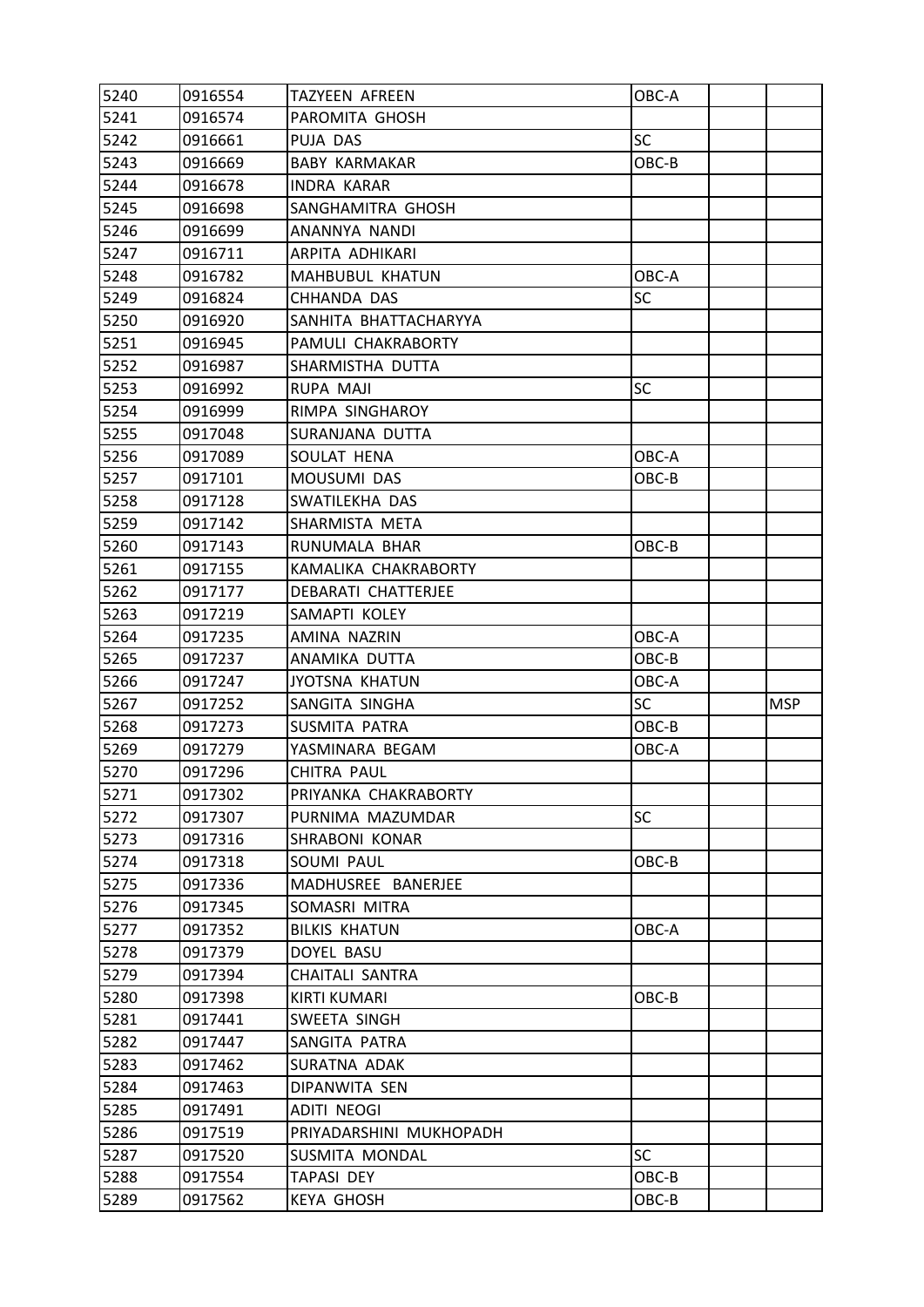| 5290 | 0917580 | LUTFONNESA KHATUN     | OBC-A     |  |
|------|---------|-----------------------|-----------|--|
| 5291 | 0917602 | NIKHAT FIRDAUS        | OBC-A     |  |
| 5292 | 0917604 | SANCHITA PAUL         | OBC-B     |  |
| 5293 | 0917607 | SATARUPA MAITRA       |           |  |
| 5294 | 0917610 | SANDIPA PAL           |           |  |
| 5295 | 0917620 | DEBOLINA DAS          | OBC-B     |  |
| 5296 | 0917666 | MOUSUMI DAS           | <b>SC</b> |  |
| 5297 | 0917671 | BENAZIR FATEMA        | OBC-A     |  |
| 5298 | 0917681 | RIYA DATTA            |           |  |
| 5299 | 0917689 | PRIYANKA CHOWDHURY    |           |  |
| 5300 | 0917691 | ANUSHREE GHOSH        | OBC-B     |  |
| 5301 | 0917714 | <b>TUSHITA GHOSH</b>  | OBC-B     |  |
| 5302 | 0917716 | ESHITA JAISWAL        |           |  |
| 5303 | 0917731 | MOULI SEET            | SC        |  |
| 5304 | 0917772 | MANALI DUTTA          |           |  |
| 5305 | 0917816 | MOUMITA DUTTA         |           |  |
| 5306 | 0917850 | RINI SAREN            | <b>ST</b> |  |
| 5307 | 0917904 | SHRIPARNA DEY         | OBC-B     |  |
| 5308 | 0917946 | SHRABANTI NANDI       | $OBC-B$   |  |
| 5309 | 0917952 | DEVASMITA KUMAR       |           |  |
| 5310 | 0917966 | <b>BARNALI MAJI</b>   |           |  |
| 5311 | 0917967 | ADITY GHOSH           | OBC-B     |  |
| 5312 | 0917988 | MONIMALA TUDU         | ST        |  |
| 5313 | 0917997 | MINARA BEGAM          |           |  |
| 5314 | 0918020 | ANKITA GHOSH          | OBC-B     |  |
| 5315 | 0918031 | SALMA SULTANA BEGUM   | OBC-A     |  |
| 5316 | 0918044 | ADITI GHOSH           | OBC-B     |  |
| 5317 | 0918058 | RIMPA MALLICK         |           |  |
| 5318 | 0918075 | ARJU KHATUN           | OBC-A     |  |
| 5319 | 0918076 | ANURADHA BAIRAGI      | OBC-B     |  |
| 5320 | 0918143 | ROKEYA SULTANA        |           |  |
| 5321 | 0918176 | ACHIRA JANA           |           |  |
| 5322 | 0918189 | SIRIN SULTANA         | OBC-A     |  |
| 5323 | 0918227 | MOM BISWAS            | <b>SC</b> |  |
| 5324 | 0918244 | BARNALI DALAPATI      |           |  |
| 5325 | 0918299 | <b>KASTUREE SAHA</b>  | <b>SC</b> |  |
| 5326 | 0918306 | INDRANI BISWAS        | SC        |  |
| 5327 | 0918320 | MONISHA BASKE         | ST        |  |
| 5328 | 0918322 | <b>JULI SARKAR</b>    |           |  |
| 5329 | 0918329 | ANTARA BHAKTA         |           |  |
| 5330 | 0918342 | RIYA SANA             |           |  |
| 5331 | 0918354 | SOUMI SENGUPTA        |           |  |
| 5332 | 0918362 | RAZIA SULTANA         | OBC-A     |  |
| 5333 | 0918387 | MOUSUMI RAHA          |           |  |
| 5334 | 0918410 | RINKU OWRA            | <b>ST</b> |  |
| 5335 | 0918431 | <b>JOLY SAMANTA</b>   |           |  |
| 5336 | 0918439 | RITIKA PAL            |           |  |
| 5337 | 0918446 | <b>GOURI PRATIHAR</b> |           |  |
| 5338 | 0918471 | ANINDITA DAS          |           |  |
| 5339 | 0918487 | SOUMITA DEY           |           |  |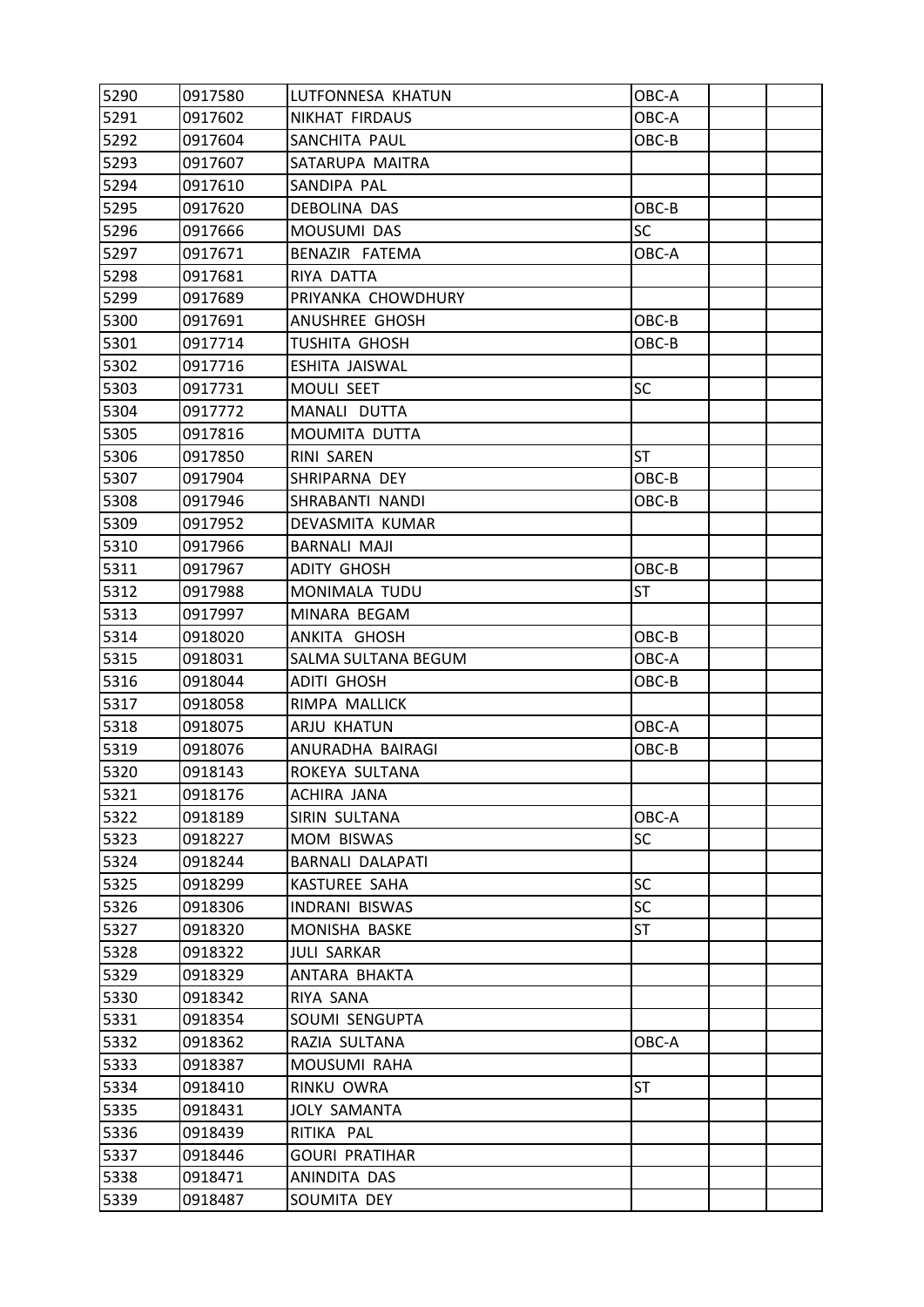| 5340 | 0918539 | ANKITA PAL                |           |         |  |
|------|---------|---------------------------|-----------|---------|--|
| 5341 | 0918561 | PRATIMA TUDU              | <b>ST</b> |         |  |
| 5342 | 0918600 | SOUMALI SADHUKHAN         | OBC-B     |         |  |
| 5343 | 0918613 | JALI LAHA                 |           |         |  |
| 5344 | 0918631 | SULAGNA NANDY             |           |         |  |
| 5345 | 0918645 | RIYA GHOSH                |           |         |  |
| 5346 | 0918661 | SAYANTIKA DEY             |           |         |  |
| 5347 | 0918666 | ASHRIN HAQUE              | OBC-A     |         |  |
| 5348 | 0918673 | MOUMITA JANA              |           |         |  |
| 5349 | 0918679 | SWARNALI DAS SEAL         |           |         |  |
| 5350 | 0918687 | ANINDITA MUKHERJEE        |           |         |  |
| 5351 | 0918723 | RIYA DAS                  | OBC-B     |         |  |
| 5352 | 0918862 | SMRITI MANNA              |           |         |  |
| 5353 | 0918941 | MOUSHRI SAHA              | OBC-B     |         |  |
| 5354 | 0918944 | RUPALI MONDAL             | SC        |         |  |
| 5355 | 0918984 | SYLVI DAN                 |           |         |  |
| 5356 | 0919016 | AYESHA MAHATO             | <b>ST</b> |         |  |
| 5357 | 0919048 | ARPITA KHAN               |           |         |  |
| 5358 | 0919073 | SIULI BHUKTA              |           |         |  |
| 5359 | 0919093 | NILMANI KUMARI            | <b>ST</b> |         |  |
| 5360 | 0919128 | MANISHA PAKIRA            |           |         |  |
| 5361 | 0919200 | PARAMITA DHARA            | SC        |         |  |
| 5362 | 0919259 | <b>RANU SAREN</b>         | <b>ST</b> |         |  |
| 5363 | 0919287 | SUPARNA GHOSH             | OBC-B     |         |  |
| 5364 | 0919304 | PRIYANKA KUNDU            |           |         |  |
| 5365 | 0919321 | TUMPA DAS                 |           |         |  |
| 5366 | 0919334 | SAMPRITI SIDDHANTA        |           |         |  |
| 5367 | 0919358 | TANDRIMA DEY              |           |         |  |
| 5368 | 0919390 | RITA SEN                  |           |         |  |
| 5369 | 0919462 | PRITI DEY                 |           |         |  |
| 5370 | 0919541 | TANIMA PAUL               | OBC-B     |         |  |
| 5371 | 0919561 | PRIYANKA BAR              |           |         |  |
| 5372 | 0919638 | PAYEL NAG                 | OBC-B     |         |  |
| 5373 | 0919661 | PAMPA PADMA               | OBC-B     |         |  |
| 5374 | 0919692 | SNIGDHA SANTRA            |           |         |  |
| 5375 | 0919764 | SNEHA AASH                | OBC-B     |         |  |
| 5376 | 0919773 | ANJANA KUNDU              |           |         |  |
| 5377 | 0919780 | ARPITA MAZUMDER           |           |         |  |
| 5378 | 0919835 | DIPIKA SAMANTA            |           |         |  |
| 5379 | 0919916 | SURAIYA PARVIN            | OBC-A     |         |  |
| 5380 | 0919918 | SOUMI MONDAL              | SC        |         |  |
| 5381 | 0919948 | SOUMITA KOLEY             |           |         |  |
| 5382 | 0919965 | SABARI DUTTA              |           |         |  |
| 5383 | 0919999 | ARPITA CHAKRABORTY        |           |         |  |
| 5384 | 0920005 | ADRIJA SINHA              |           | PH-HI   |  |
| 5385 | 0920017 | PIYALI MANNA              |           | PH-LDCP |  |
| 5386 | 0920023 | <b>KABERY DAS BAISNAB</b> |           | PH-LDCP |  |
| 5387 | 0920048 | TANYA SHARMA              |           | PH-LDCP |  |
| 5388 | 0920052 | ARKITA DE                 |           | PH-LDCP |  |
| 5389 | 0920085 | SUCHARITA KUNDU           | OBC-B     | PH-VC   |  |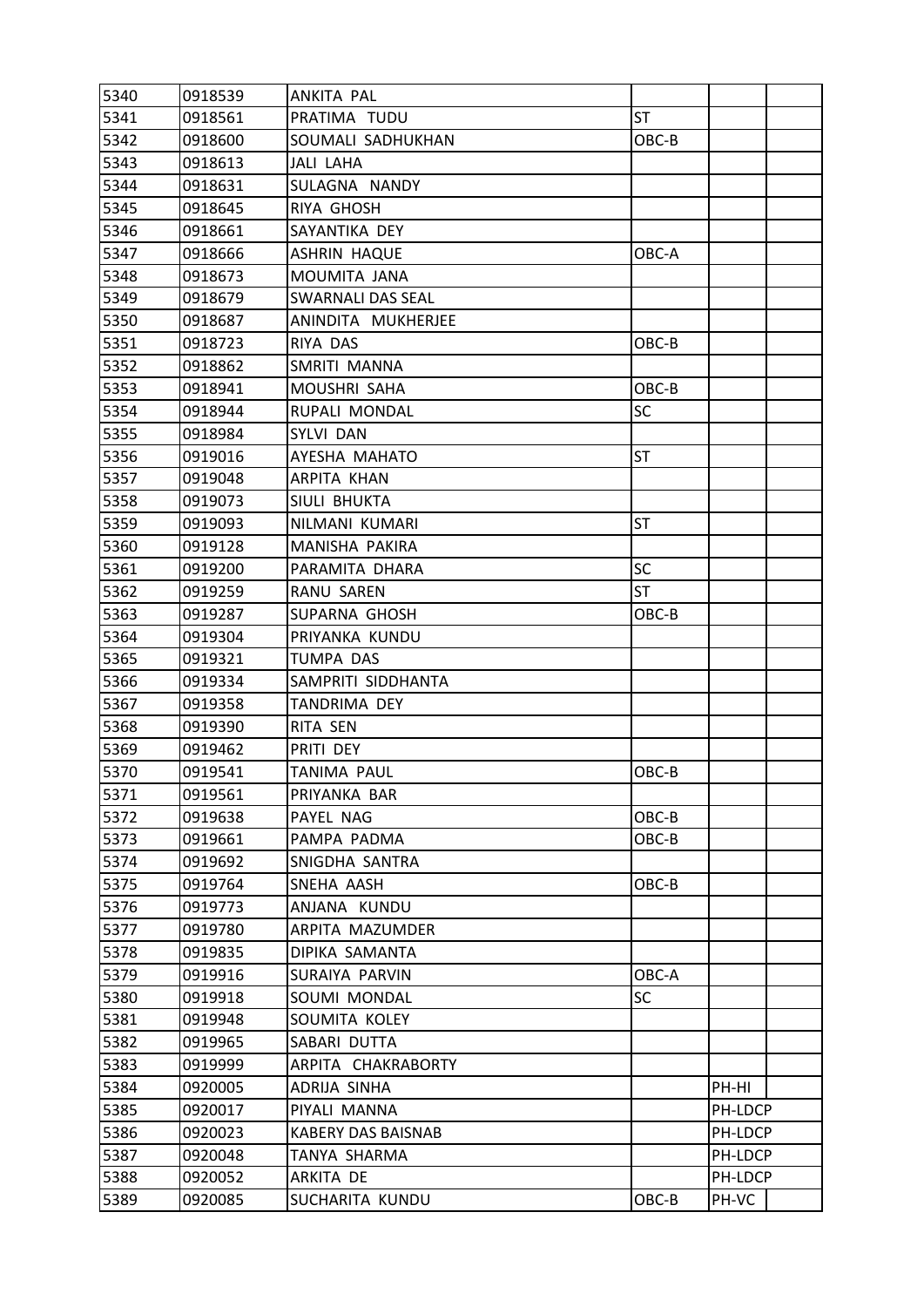| 5390 | 0920091 | ADITI RANA                |           | PH-VC |            |
|------|---------|---------------------------|-----------|-------|------------|
| 5391 | 0920095 | SHYARI MUKHERJEE          |           | PH-VC |            |
| 5392 | 1000016 | SHILPA HAZRA              | SC        |       |            |
| 5393 | 1000046 | MANISHA CHATTERJEE        |           |       |            |
| 5394 | 1000060 | SAKINA KHATUN             | OBC-A     |       |            |
| 5395 | 1000102 | ESMATARA KHATUN           | OBC-A     |       |            |
| 5396 | 1000123 | ANKITA KUNDU              |           |       |            |
| 5397 | 1000216 | MEHERTAJ BEGUM            | OBC-A     |       |            |
| 5398 | 1000246 | MANJULA BISWAS            | <b>SC</b> |       |            |
| 5399 | 1000265 | SUNITI MONDAL             |           |       | <b>MSP</b> |
| 5400 | 1000329 | SRABANI MONDAL            |           |       |            |
| 5401 | 1000339 | BARNA MANNA               |           |       |            |
| 5402 | 1000357 | RIYA KUNDU                |           |       |            |
| 5403 | 1000418 | AMINA KHATUN              | OBC-A     |       |            |
| 5404 | 1000455 | PIYALI MONDAL             | OBC-B     |       |            |
| 5405 | 1000463 | ANJANA BAIRAGYA           |           |       |            |
| 5406 | 1000503 | ARPITA ROY                |           |       |            |
| 5407 | 1000647 | SUCHITRA BAG              | <b>SC</b> |       |            |
| 5408 | 1000715 | RUPKUMARI KARAK           | <b>SC</b> |       |            |
| 5409 | 1000723 | ANINDITA DAS              |           |       |            |
| 5410 | 1000730 | <b>GARGI CHAUDHURY</b>    |           |       |            |
| 5411 | 1000778 | NURUNNESHA KHATUN         | OBC-A     |       |            |
| 5412 | 1000788 | MEHERUNNESA KHATUN        | OBC-A     |       |            |
| 5413 | 1000846 | PUSPITA MONDAL            | SC        |       |            |
| 5414 | 1000871 | ADITI SAMUI               |           |       |            |
| 5415 | 1000882 | UPASANA SHAW              | OBC-B     |       |            |
| 5416 | 1001032 | RITUPARNA CHAKRABORTY     |           |       |            |
| 5417 | 1001081 | <b>DEBJANI DAS BISWAS</b> |           |       |            |
| 5418 | 1001082 | SNEHAMOYEE SIL            |           |       |            |
| 5419 | 1001106 | NIVEDITA KUMAR            |           |       | <b>MSP</b> |
| 5420 | 1001122 | RINKU SANYAL              |           |       |            |
| 5421 | 1001254 | LABANI KONER              |           |       |            |
| 5422 | 1001336 | MANJORI MUKHERJEE         |           |       |            |
| 5423 | 1001409 | SATAGHNI SAMUI            |           |       |            |
| 5424 | 1001430 | SUPRIYA SHAW              |           |       |            |
| 5425 | 1001451 | SHREYA PAL                |           |       |            |
| 5426 | 1001560 | RIA PAL                   |           |       |            |
| 5427 | 1001568 | RIYA DAS                  | OBC-B     |       | <b>MSP</b> |
| 5428 | 1001596 | AMINA KHATUN              | OBC-A     |       |            |
| 5429 | 1001673 | TIASHA GUPTA              |           |       |            |
| 5430 | 1001678 | MAHUYA KHATUN             | OBC-A     |       |            |
| 5431 | 1001750 | MEHERUNNESSA MONDAL       | OBC-A     |       |            |
| 5432 | 1001826 | SATAMITA CHAKRABORTY      |           |       |            |
| 5433 | 1001844 | SUSMITA SENGUPTA          |           |       |            |
| 5434 | 1001929 | POLY DAN                  |           |       |            |
| 5435 | 1001951 | SEKH IVANA ZAMAN          | OBC-A     |       |            |
| 5436 | 1001990 | RANJANA MONDAL            |           |       |            |
| 5437 | 1001993 | RIYA MANNA                |           |       |            |
| 5438 | 1002166 | <b>KEKA DE</b>            |           |       |            |
| 5439 | 1002189 | MOUMITA PAL               | OBC-B     |       |            |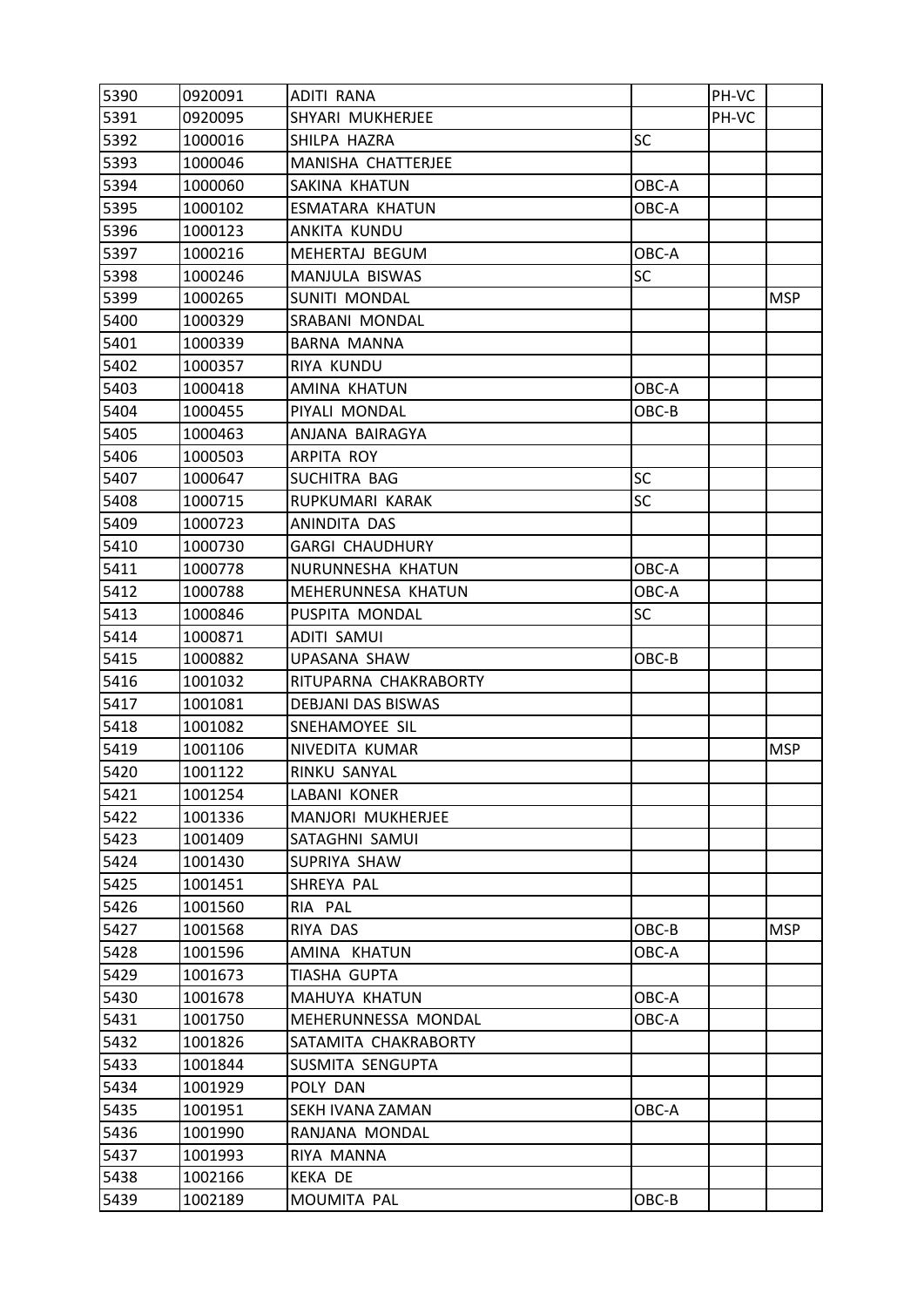| 5440 | 1002240 | NASRIN RUMI          | OBC-A     |            |
|------|---------|----------------------|-----------|------------|
| 5441 | 1002404 | RIYA DAS             |           |            |
| 5442 | 1002457 | MONISHA PAL          |           |            |
| 5443 | 1002474 | SWASTIKA KONER       |           |            |
| 5444 | 1002499 | <b>IVRANA PARVIN</b> | OBC-A     |            |
| 5445 | 1002602 | SIMA PAL             |           | <b>MSP</b> |
| 5446 | 1002624 | SRIRUPA MUKHOPADHYAY |           |            |
| 5447 | 1002689 | KALYANI KISKU        | <b>ST</b> | <b>MSP</b> |
| 5448 | 1002725 | SUPRIYA MALIK        | SC        |            |
| 5449 | 1002760 | ANANYA HAZRA         |           |            |
| 5450 | 1002794 | NIVEDITA MANDAL      |           |            |
| 5451 | 1002804 | SHARBANI YASMIN      | OBC-A     |            |
| 5452 | 1002872 | ADITI DAS            | OBC-B     |            |
| 5453 | 1002983 | NIDHI NAYEK          | <b>SC</b> |            |
| 5454 | 1003034 | MADHUMITA MONDAL     | SC        |            |
| 5455 | 1003068 | PARAMITA BHAUMIK     |           |            |
| 5456 | 1003089 | PARNA ROY            |           |            |
| 5457 | 1003114 | SANANDA DEY          |           |            |
| 5458 | 1003116 | ROJINA PARVIN        | OBC-A     |            |
| 5459 | 1003167 | <b>SWATI BASU</b>    |           |            |
| 5460 | 1003184 | MONALISA NANDY       | OBC-B     |            |
| 5461 | 1003212 | RIMI MONDAL          |           |            |
| 5462 | 1003248 | SABINA KHATUN        | OBC-A     |            |
| 5463 | 1003250 | SILPA SARKAR         |           |            |
| 5464 | 1003304 | RUNA CHAKRABORTY     |           |            |
| 5465 | 1003325 | RESHMA KHATUN        | OBC-A     |            |
| 5466 | 1003337 | SWETA MALIK          | SC        |            |
| 5467 | 1003386 | SUSMI DAS            |           |            |
| 5468 | 1003399 | PALLABI KANDU        |           |            |
| 5469 | 1003511 | RABEYA KHATUN        | OBC-A     |            |
| 5470 | 1003530 | PINKI DUTTA          | OBC-B     |            |
| 5471 | 1003583 | SOURIMA MUKHERJEE    |           |            |
| 5472 | 1003603 | PIU SAHA             | <b>SC</b> |            |
| 5473 | 1003604 | RUNA GHOSH           | OBC-B     |            |
| 5474 | 1003607 | <b>BAISAKHI SEN</b>  |           |            |
| 5475 | 1003611 | KAKALI RAY THAKUR    |           |            |
| 5476 | 1003631 | <b>ADWITI GHOSH</b>  | OBC-B     |            |
| 5477 | 1003696 | <b>TORA KONAR</b>    |           |            |
| 5478 | 1003725 | MOU CHAKRABORTTY     |           |            |
| 5479 | 1003746 | SANCHARI SAHA        | <b>SC</b> |            |
| 5480 | 1003782 | RUBI KONER           |           |            |
| 5481 | 1003788 | SAMIMA YASMIN        | OBC-A     |            |
| 5482 | 1003813 | RIYA ROY             |           |            |
| 5483 | 1003873 | ASHMA SULTANA        |           |            |
| 5484 | 1003948 | TITHI MAKAR          |           |            |
| 5485 | 1003961 | SOHINI SEN           |           |            |
| 5486 | 1004026 | RITAM MAZUMDER       | OBC-B     |            |
| 5487 | 1004027 | DEBALINA SOM         |           |            |
| 5488 | 1004064 | SUTAPA CHOWDHURY     |           | <b>MSP</b> |
| 5489 | 1004108 | DIBYASRI GHOSH       |           |            |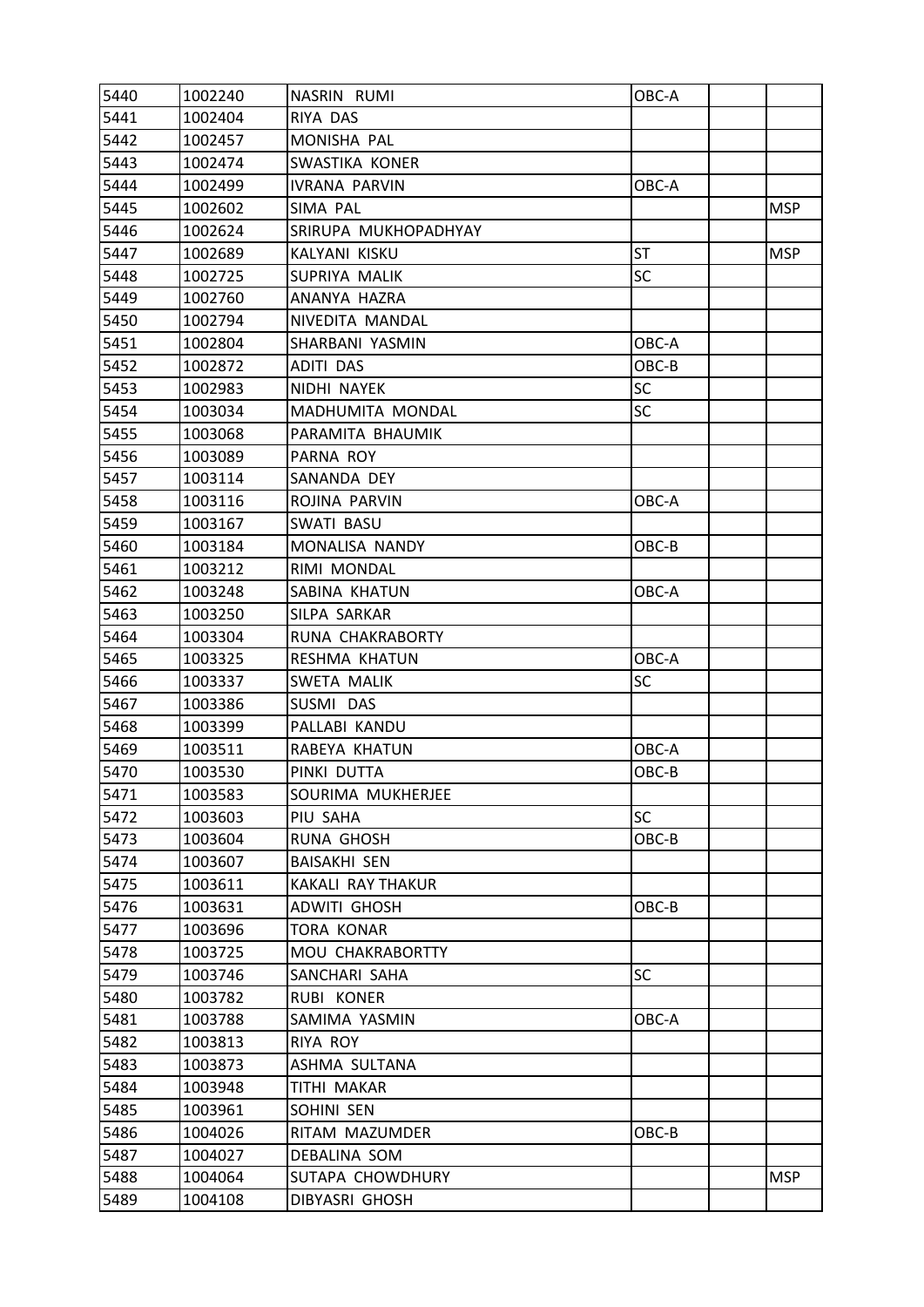| 5490 | 1004121 | TANURIMA PRAMANICK         | SC        |            |
|------|---------|----------------------------|-----------|------------|
| 5491 | 1004139 | <b>BISHNUPRIYA ROY</b>     | <b>SC</b> | <b>MSP</b> |
| 5492 | 1004143 | SUDESHNA BISWAS            | SC        |            |
| 5493 | 1004146 | <b>NUPUR SEN</b>           |           |            |
| 5494 | 1004160 | SASWATI CHOUDHURY          | OBC-B     |            |
| 5495 | 1004299 | PALLABI MONDAL             |           |            |
| 5496 | 1004334 | LIPIKA MONDAL              | <b>SC</b> |            |
| 5497 | 1004351 | SOUMI MONDAL               |           |            |
| 5498 | 1004357 | MOUMI CHATTERJEE           |           |            |
| 5499 | 1004484 | PUJA KARFA                 |           |            |
| 5500 | 1004521 | GONNAHAR KHATUN            | OBC-A     |            |
| 5501 | 1004585 | SUBHOSREE DEY              | OBC-B     |            |
| 5502 | 1004640 | SHRAMANA ROYCHOUDHURY      |           |            |
| 5503 | 1004685 | SWAPNA RUDRA               | OBC-B     |            |
| 5504 | 1004695 | ANUMITA PRAMANIK           | OBC-B     |            |
| 5505 | 1004708 | PUJA HALDER                | OBC-B     |            |
| 5506 | 1004710 | KANIKA MEDDA               |           |            |
| 5507 | 1004855 | SOMA BISWAS                | OBC-B     |            |
| 5508 | 1004875 | JAHURA KHATUN              | OBC-A     |            |
| 5509 | 1004932 | SHARMISTTHA DASGUPTA       |           |            |
| 5510 | 1004950 | <b>KASTURI LAHIRI</b>      |           |            |
| 5511 | 1004974 | RIYA DEY                   |           |            |
| 5512 | 1004994 | PRIYANKA NAYAK             |           |            |
| 5513 | 1005000 | <b>CHANDREYEE SENGUPTA</b> |           |            |
| 5514 | 1005005 | MEHERA IYASMIN             | OBC-A     |            |
| 5515 | 1005013 | MADHUCHANDA NAG            |           |            |
| 5516 | 1005026 | PALLOBI LAHA               |           |            |
| 5517 | 1005041 | DIPANWITA PAL              | OBC-B     |            |
| 5518 | 1005043 | ANKITA BASU                |           |            |
| 5519 | 1005062 | SATHI MEDDA                |           |            |
| 5520 | 1005132 | SAITA DAS                  |           |            |
| 5521 | 1005145 | PURNIMA HEMROM             | ST        |            |
| 5522 | 1005164 | MINAKSHI KESH              |           |            |
| 5523 | 1005187 | TANIA SULTANA SIDDIQUE     | OBC-A     |            |
| 5524 | 1005210 | <b>IPSITA GHOSH</b>        | OBC-B     |            |
| 5525 | 1005221 | SALMA YEASMIN              | OBC-A     |            |
| 5526 | 1005261 | <b>JHILIK GHOSH</b>        |           |            |
| 5527 | 1005272 | <b>BIDISHA MONDAL</b>      |           |            |
| 5528 | 1005296 | KUHELI DAS                 |           |            |
| 5529 | 1005375 | RANU GHOSH                 | OBC-B     |            |
| 5530 | 1005385 | PUPA GHOSH                 |           |            |
| 5531 | 1005518 | SAYANI BISWAS              | <b>SC</b> |            |
| 5532 | 1005565 | ANJANA PAL                 | OBC-B     | <b>MSP</b> |
| 5533 | 1005586 | ARPITA KONAR               |           |            |
| 5534 | 1005605 | RUMPA NANDY                |           |            |
| 5535 | 1005634 | MONALISA KHATUN            | OBC-A     |            |
| 5536 | 1005653 | PUJA GHOSH                 |           |            |
| 5537 | 1005702 | NASRIN SULTANA             | OBC-A     |            |
| 5538 | 1005742 | PINKI KOLE                 | <b>ST</b> |            |
| 5539 | 1005824 | NARGIS SULTANA             | OBC-A     |            |
|      |         |                            |           |            |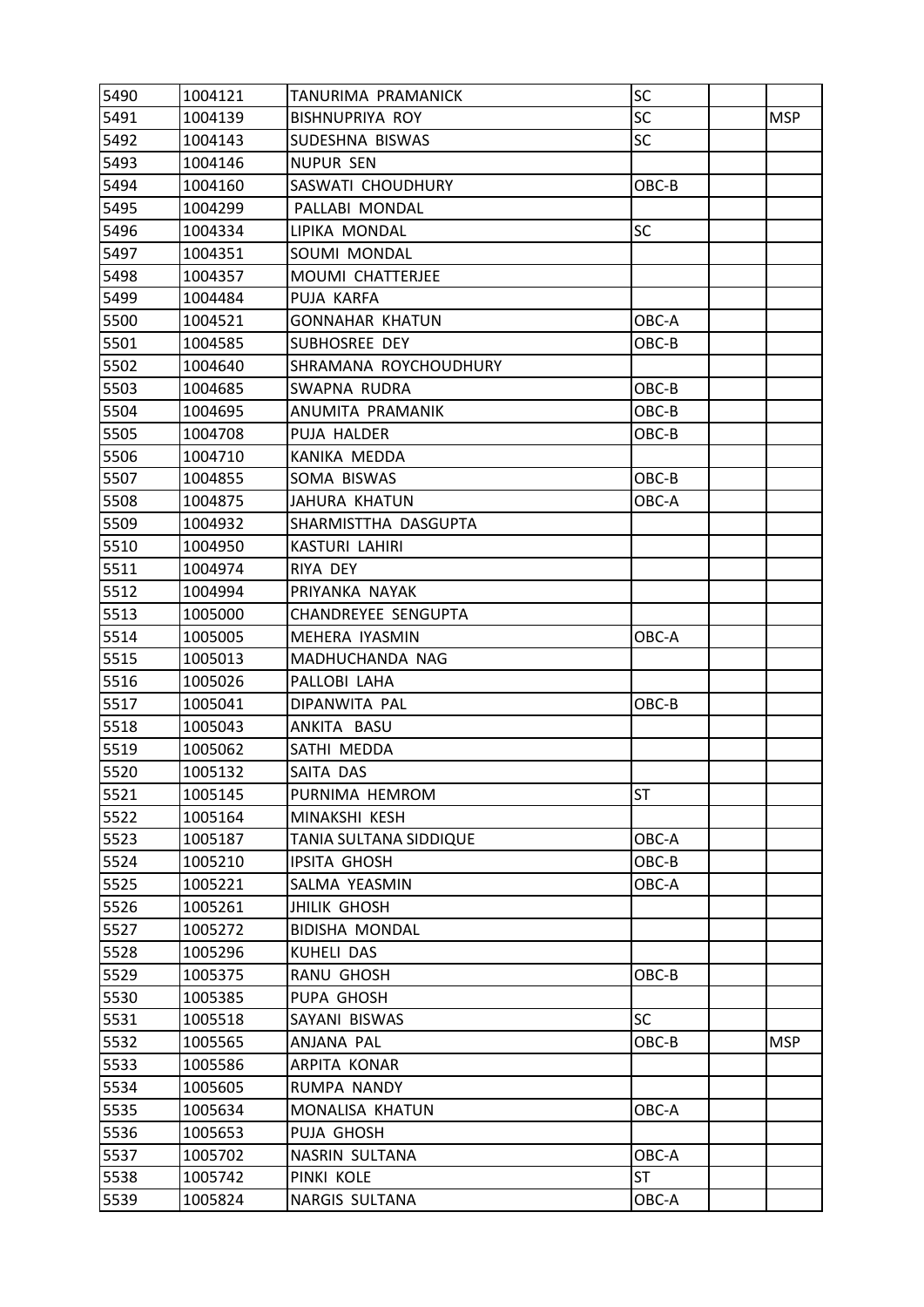| 5540 | 1005843 | REZIA SULTANA          | OBC-A     |  |
|------|---------|------------------------|-----------|--|
| 5541 | 1005845 | TANIYA BALA            | <b>SC</b> |  |
| 5542 | 1005924 | SWATI MITRA            |           |  |
| 5543 | 1006087 | MOUPIYA GHOSH          |           |  |
| 5544 | 1006089 | NIVEDITA PAL           |           |  |
| 5545 | 1006223 | ADITI MODAK            | OBC-B     |  |
| 5546 | 1006291 | ANANYA HALDAR          |           |  |
| 5547 | 1006301 | RAMA SAHA              | <b>SC</b> |  |
| 5548 | 1006314 | NASIMA KHATUN          | OBC-A     |  |
| 5549 | 1006334 | <b>NURE NARGIS</b>     |           |  |
| 5550 | 1006596 | PALLABI NANDI          |           |  |
| 5551 | 1006795 | SAHELI MANDAL          |           |  |
| 5552 | 1006932 | JHILIK BHATTACHARYYA   |           |  |
| 5553 | 1006962 | PIU KUNDU              |           |  |
| 5554 | 1006978 | SOMA DAS               |           |  |
| 5555 | 1007043 | PUJA GUHA              |           |  |
| 5556 | 1007046 | MOUMITA BANERJEE       |           |  |
| 5557 | 1007067 | SHAMPA DUTTA           | OBC-B     |  |
| 5558 | 1007084 | SASWATI NANDI          |           |  |
| 5559 | 1007122 | SANGITA MONDAL         | <b>SC</b> |  |
| 5560 | 1007152 | PAYEL MONDAL           |           |  |
| 5561 | 1007226 | LABANI PAL             |           |  |
| 5562 | 1007294 | ANTARA CHAUDHURI       |           |  |
| 5563 | 1007363 | PARAMITA KARMAKAR      | OBC-B     |  |
| 5564 | 1007413 | PRAMITA NANDI          |           |  |
| 5565 | 1007466 | DEBARATI BHATTACHARYYA |           |  |
| 5566 | 1007549 | AFRA KHONDEKAR         | OBC-A     |  |
| 5567 | 1007688 | SARBANY NANDY          |           |  |
| 5568 | 1007823 | LAKSHMIRANI HEMBRAM    | <b>ST</b> |  |
| 5569 | 1007974 | MOUSUMI KUMAR          |           |  |
| 5570 | 1008019 | TANMOYEE SAHA          | <b>SC</b> |  |
| 5571 | 1008232 | SUTANA ROYCHOWDHURY    |           |  |
| 5572 | 1008273 | SUBHRA KUNDU           |           |  |
| 5573 | 1008304 | RIMPA KONER            |           |  |
| 5574 | 1008468 | SADHANA HALDER         | <b>SC</b> |  |
| 5575 | 1008504 | KHADIJA KHATUN         | OBC-A     |  |
| 5576 | 1008636 | SUSMITA CHAKRABORTY    |           |  |
| 5577 | 1008864 | SUDIPA HASDA           | <b>ST</b> |  |
| 5578 | 1008910 | ANKITA CHATTERJEE      |           |  |
| 5579 | 1009172 | RUNA DAS               |           |  |
| 5580 | 1009275 | PRIYANKA DEY           |           |  |
| 5581 | 1009380 | PARAMESWARI DAS        | OBC-B     |  |
| 5582 | 1009500 | SWATILEKHA MAJUMDER    |           |  |
| 5583 | 1009582 | MOUMITA GHOSH          | OBC-B     |  |
| 5584 | 1009613 | MUNNA MALIK            | <b>SC</b> |  |
| 5585 | 1009622 | TANAYA DAS             | OBC-B     |  |
| 5586 | 1009682 | SULATA TUDU            | <b>ST</b> |  |
| 5587 | 1009719 | DIPANWITA DAS          |           |  |
| 5588 | 1009776 | ANTARA CHAKRABORTY     |           |  |
| 5589 | 1009847 | PIYALI DUTTA           |           |  |
|      |         |                        |           |  |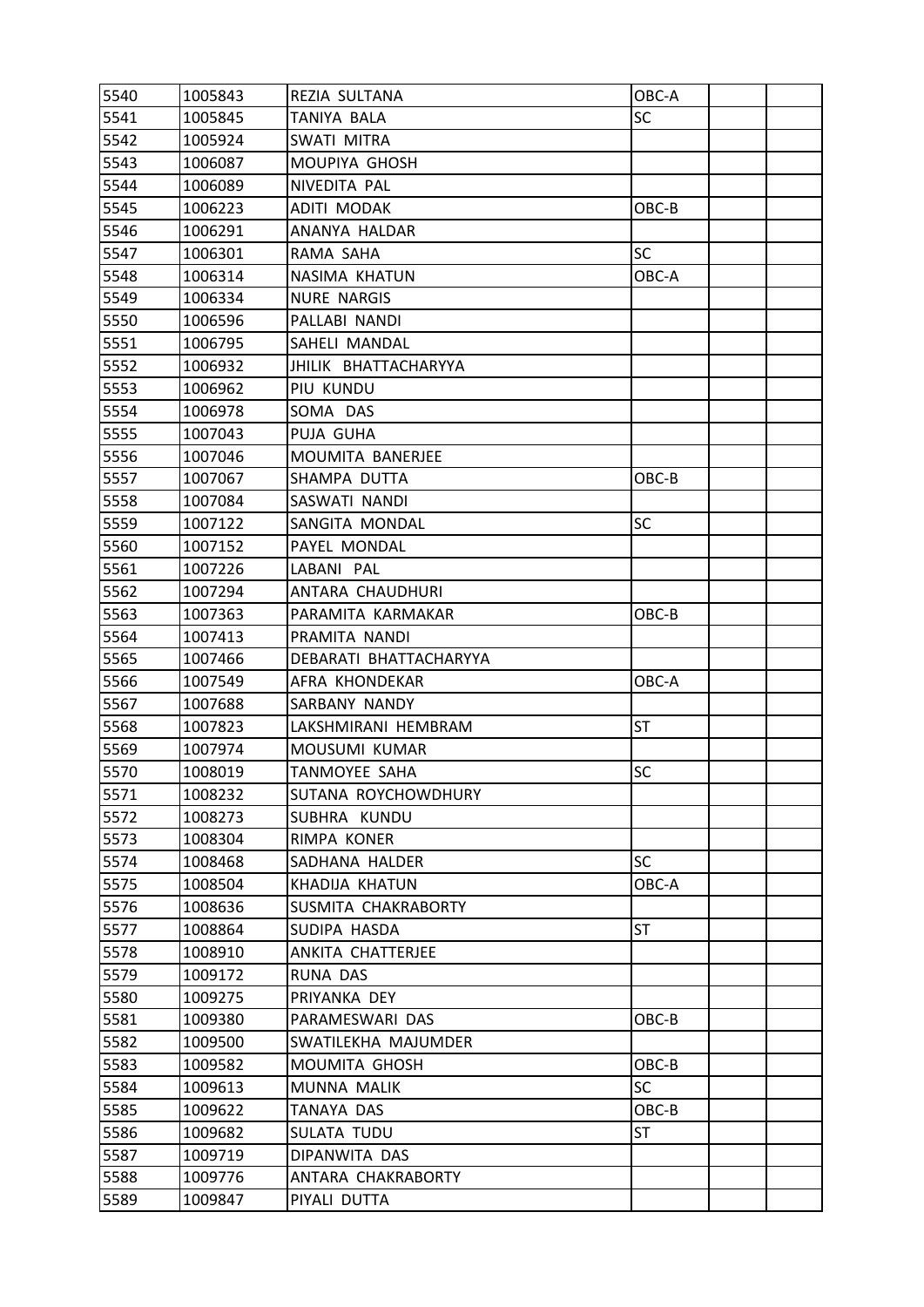| 5590 | 1009870 | SAYANI SHA            |           |            |
|------|---------|-----------------------|-----------|------------|
| 5591 | 1009877 | ANKITA BANERJEE       |           |            |
| 5592 | 1009889 | <b>ARPITA GHOSH</b>   |           |            |
| 5593 | 1009962 | TISTA REJA            |           |            |
| 5594 | 1010030 | SHATAVISA ROY         |           |            |
| 5595 | 1010037 | NILANJANA MONDAL      |           |            |
| 5596 | 1010073 | MITA DEBNATH          | OBC-B     |            |
| 5597 | 1010197 | SOMA SIL              |           |            |
| 5598 | 1010209 | MASUMA KHATUN         | OBC-A     |            |
| 5599 | 1010226 | SUSMITA CHAKRABORTY   |           | <b>MSP</b> |
| 5600 | 1010297 | FIRDOUSI KHATUN       | OBC-A     |            |
| 5601 | 1010592 | MADHURIMA DUTTA       | OBC-B     |            |
| 5602 | 1010719 | PADMA BALLAV          | <b>SC</b> |            |
| 5603 | 1010753 | SUTAPA GARAI          | OBC-B     |            |
| 5604 | 1011022 | SWAGATA ROY           |           |            |
| 5605 | 1011053 | ISHITA DAS            | OBC-B     |            |
| 5606 | 1011090 | SHARMISTHA DE         |           |            |
| 5607 | 1011102 | ANKITA HAZRA          |           |            |
| 5608 | 1011121 | TRIPTI KESH           |           |            |
| 5609 | 1011124 | SAHELIKA GARAI        | OBC-B     |            |
| 5610 | 1011146 | TRISHNA KUNDU         |           |            |
| 5611 | 1011167 | BAISHAKHI CHAKRABORTY |           |            |
| 5612 | 1011233 | ANKITA GHOSH          |           |            |
| 5613 | 1011268 | PAPRHI HAZRA          |           |            |
| 5614 | 1011327 | MANISA MAHANTI        |           |            |
| 5615 | 1011345 | SWAGATA BHUSAN        |           |            |
| 5616 | 1011360 | ANWESHA BETAL         |           |            |
| 5617 | 1011496 | <b>FARHINA HOQUE</b>  | OBC-A     |            |
| 5618 | 1011585 | APURBAA DAS           |           |            |
| 5619 | 1011685 | <b>HASIBA KHATUN</b>  | OBC-A     |            |
| 5620 | 1011691 | SATHI BAGCHI          | SC        |            |
| 5621 | 1011732 | DEEPA GHOSH           |           |            |
| 5622 | 1011735 | RENUKA DAS            | OBC-B     |            |
| 5623 | 1011876 | PAYEL DE              |           |            |
| 5624 | 1011903 | ANINDITA SEN          |           |            |
| 5625 | 1011990 | MANASI BHATTACHERJEE  |           |            |
| 5626 | 1012057 | SUKLA BAGCHI          | <b>SC</b> |            |
| 5627 | 1012095 | SHRABANA GHOSH        |           |            |
| 5628 | 1012168 | <b>MOUSUMI DHALI</b>  | <b>SC</b> |            |
| 5629 | 1012273 | MANISHA DEB           |           |            |
| 5630 | 1012275 | PARAMITA AICH         | OBC-B     |            |
| 5631 | 1012441 | SHAHOJANA YEASMIN     | OBC-A     |            |
| 5632 | 1012461 | CHITRA NAYEK          |           |            |
| 5633 | 1012505 | ANANYA SARKAR         |           |            |
| 5634 | 1012622 | DEBLINA BARIK         |           |            |
| 5635 | 1012796 | PUJA GUPTA            |           |            |
| 5636 | 1012869 | ARPITA BANERJEE       |           |            |
| 5637 | 1013058 | SURITA SARKAR         |           |            |
| 5638 | 1013140 | HEROJA MALLICK        | OBC-A     |            |
| 5639 | 1013342 | ANWESHA PAL           | OBC-B     |            |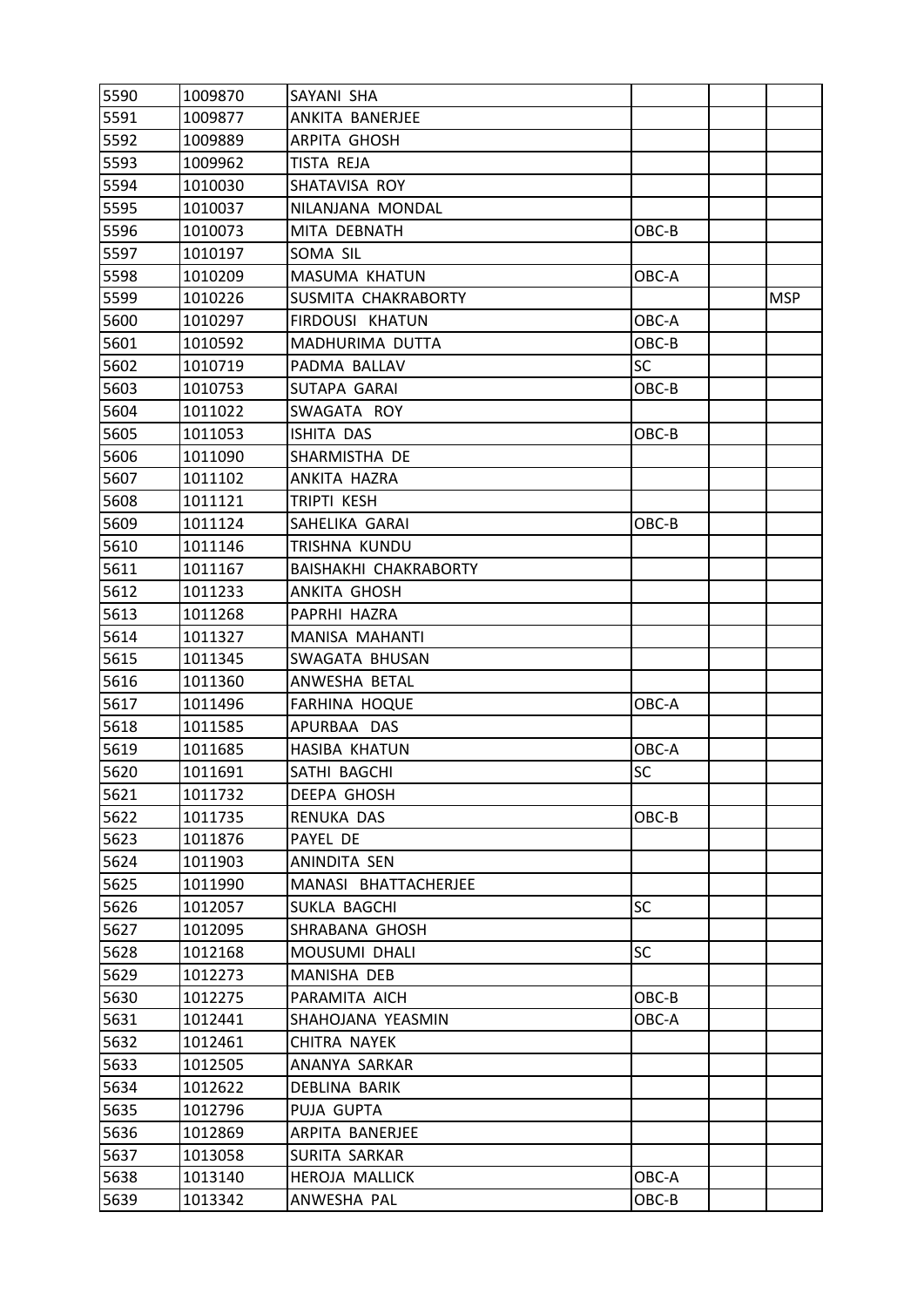| 5640 | 1013419 | PAYEL MAJI             |           |            |
|------|---------|------------------------|-----------|------------|
| 5641 | 1013576 | SOMA PAKHIRA           | <b>SC</b> |            |
| 5642 | 1013594 | RIMPA SARKAR           |           |            |
| 5643 | 1013722 | SOMA JANA              |           |            |
| 5644 | 1013909 | <b>INDRANI BISWAS</b>  | <b>SC</b> |            |
| 5645 | 1014035 | SARODIA MUKHERJEE      |           |            |
| 5646 | 1014179 | SUPUSPA NANDI          |           |            |
| 5647 | 1014349 | JHULAN PATRA           |           |            |
| 5648 | 1014460 | PUJA HATI              |           |            |
| 5649 | 1014480 | HAIMANTI KARMAKAR      | OBC-B     |            |
| 5650 | 1014491 | MILI GHOSH             |           |            |
| 5651 | 1014493 | <b>SUNITI GHOSH</b>    |           |            |
| 5652 | 1014611 | DEBLINA DAS            | OBC-B     |            |
| 5653 | 1014620 | SIPRA PAL              | OBC-B     |            |
| 5654 | 1014772 | SABANA KARIM           | OBC-A     |            |
| 5655 | 1014788 | <b>KEYA GHOSH</b>      |           |            |
| 5656 | 1014840 | NABANITA GHOSAL        |           |            |
| 5657 | 1014856 | <b>JHUMA CHOWDHURY</b> |           |            |
| 5658 | 1014869 | SAPTADWEEPA BHOWMIK    |           |            |
| 5659 | 1014936 | SOUMINI HALDER         |           |            |
| 5660 | 1015018 | <b>JAYITA MISRA</b>    |           |            |
| 5661 | 1015025 | SHEULI DEY             |           |            |
| 5662 | 1015026 | SHAMPA MANDAL          | <b>SC</b> |            |
| 5663 | 1015031 | TANUSHREE MITRA        |           |            |
| 5664 | 1015133 | RAYA SEN               |           |            |
| 5665 | 1015146 | SAUMI ROY              |           |            |
| 5666 | 1015222 | FARIDA YEASMIN         | OBC-A     |            |
| 5667 | 1015224 | SUPARNA SINGHA         |           |            |
| 5668 | 1015261 | PIYALI SAU             |           |            |
| 5669 | 1015320 | PRIYA DAS              | <b>SC</b> |            |
| 5670 | 1015436 | <b>BAISAKHI DAS</b>    | SC        |            |
| 5671 | 1015569 | <b>HABIBA KHATUN</b>   |           |            |
| 5672 | 1015680 | SHREYA NAG             |           |            |
| 5673 | 1015690 | SOUMI MONDAL           |           |            |
| 5674 | 1015702 | SULAGNA BISWAS         | <b>SC</b> |            |
| 5675 | 1015727 | MAQSUDA KHATUN         |           |            |
| 5676 | 1015729 | ANKHI SENGUPTA         |           |            |
| 5677 | 1015780 | ARUNIMA DUTTA          |           |            |
| 5678 | 1015816 | HASINA BEGUM           | OBC-A     |            |
| 5679 | 1015958 | DEVOLINA CHAKRABORTY   |           | <b>MSP</b> |
| 5680 | 1016055 | ADRIJA KONER           |           |            |
| 5681 | 1016112 | SUDESHNA DAS           | OBC-B     |            |
| 5682 | 1016196 | SOMA GHOSH             | OBC-B     |            |
| 5683 | 1016278 | JANHABI GONJHU         | ST        |            |
| 5684 | 1016707 | SUDIPTA PAL            |           |            |
| 5685 | 1016783 | PUJA DAS               |           |            |
| 5686 | 1016860 | RANU MUKHERJEE         |           |            |
| 5687 | 1016997 | SAMPRITI KAR           | OBC-B     |            |
| 5688 | 1017089 | YASHMIN ARA            |           |            |
| 5689 | 1017119 | PRAMA KHAN CHOUDHURY   |           |            |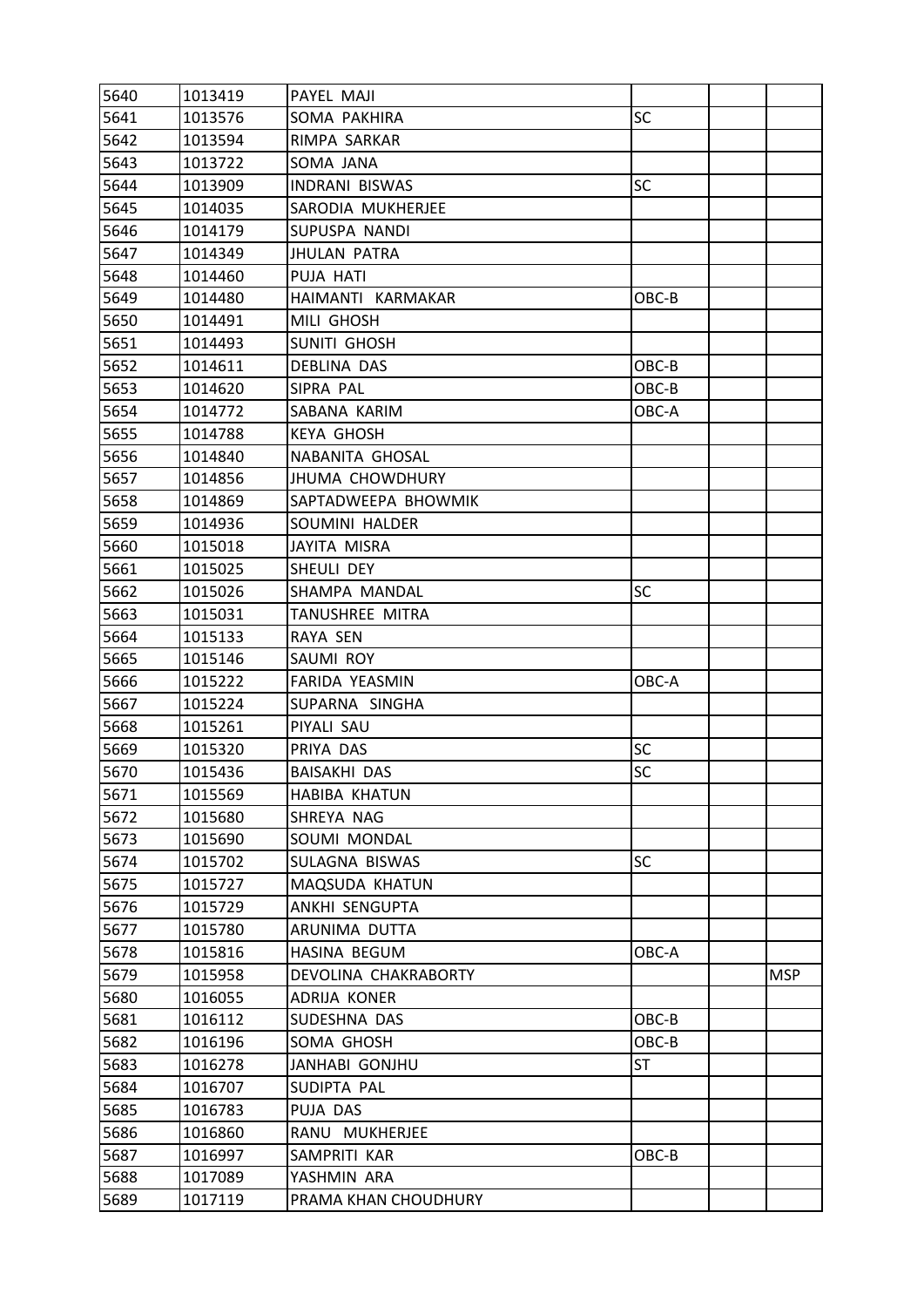| 5690         | 1017232            | MAMPI ROY                           |           |            |
|--------------|--------------------|-------------------------------------|-----------|------------|
| 5691         | 1017340            | HUSNE HUMAIRA                       | OBC-A     |            |
| 5692         | 1017462            | PAULAMI SOM                         |           |            |
| 5693         | 1017587            | MANALI DAS                          |           |            |
| 5694         | 1017756            | SUBHASRI DAS                        |           |            |
| 5695         | 1017985            | HARIPRIYA HAZRA CHOUDHUR            |           |            |
| 5696         | 1018018            | ANIMA KISKU                         | <b>ST</b> |            |
| 5697         | 1018181            | RITUPARNA RUJ                       | OBC-B     |            |
| 5698         | 1018234            | <b>ASMONI KHATUN</b>                | OBC-A     |            |
| 5699         | 1018320            | <b>GARGI CHATTERJEE</b>             |           |            |
| 5700         | 1018417            | RESHMI SEN                          | SC        |            |
| 5701         | 1018446            | LIMPA KOLEY                         |           |            |
| 5702         | 1018474            | SEEMASREE HAZRA                     |           |            |
| 5703         | 1018558            | AZIZA KHATUN                        | OBC-A     |            |
| 5704         | 1018716            | JINIA SAMANTA                       |           |            |
| 5705         | 1018730            | PUJA MAJUMDER                       | <b>SC</b> |            |
| 5706         | 1100108            | SUBHRA SAMANTA                      |           |            |
| 5707         | 1100195            | BAISHAKHI CHAKRABORTY               |           |            |
| 5708         | 1100281            | SUCHETA GANGULY                     |           |            |
| 5709         | 1100791            | SUSMITA MUKHERJEE                   |           |            |
| 5710         | 1100908            | SIMI MONDAL                         | SC        |            |
| 5711         | 1101029            | MANISHA SHANNIGRAHI                 |           |            |
| 5712         | 1101148            | SANCHALI ADHIKARY                   |           |            |
| 5713         | 1101199            | ANJALI CHOUBEY                      |           |            |
| 5714         | 1101387            | NAURIN AKHTAR                       | OBC-A     | <b>MSP</b> |
|              |                    |                                     |           |            |
| 5715         | 1101641            | NEMAT JAHAN                         |           |            |
| 5716         | 1101761            | KAKALI BISWAS                       |           |            |
| 5717         | 1101939            | RIYA MUKHERJEE                      |           |            |
| 5718         | 1101950            | PAYEL MONDAL                        |           |            |
| 5719         | 1102102            | NISHAT FATIMA                       | OBC-A     |            |
| 5720         | 1102112            | NIBEDITA SARKAR                     | <b>SC</b> |            |
| 5721         | 1102201            | PUJA KUMARI                         |           |            |
| 5722         | 1102202            | PROGATI ROY                         |           |            |
| 5723         | 1102393            | ALOLIKA MAJI                        |           |            |
| 5724         | 1102396            | TIYAS BHATTACHARYA                  |           |            |
| 5725         | 1102587            | SEEMA RAJAK                         | <b>SC</b> |            |
| 5726         | 1102626            | DOYEL KUMBHAKAR                     | OBC-B     |            |
| 5727         | 1102627            | SHAFA MURMU                         | <b>ST</b> |            |
| 5728         | 1102703            | SABITA KUNDU                        |           |            |
| 5729         | 1102930            | SUPARNA PATRA                       | OBC-B     |            |
| 5730         | 1102941            | SUDIPTA CHATTERJEE                  |           |            |
| 5731         | 1103014            | <b>DEEPALI SEN</b>                  |           |            |
| 5732         | 1103131            | PUJA DAS                            |           |            |
| 5733         | 1103153            | SHEULI GORAIN                       |           |            |
| 5734         | 1103165            | AMRITA BANERJEE                     |           |            |
| 5735         | 1103201            | NIBEDITA KUMBHAKAR                  | OBC-B     |            |
| 5736         | 1103220            | ANJUM PARWEEN                       | OBC-A     |            |
| 5737         | 1103446            | <b>KABITA ORAON</b>                 | ST        |            |
| 5738<br>5739 | 1103559<br>1103571 | SUDIPTA CHATTERJEE<br>ARPITA MONDAL |           |            |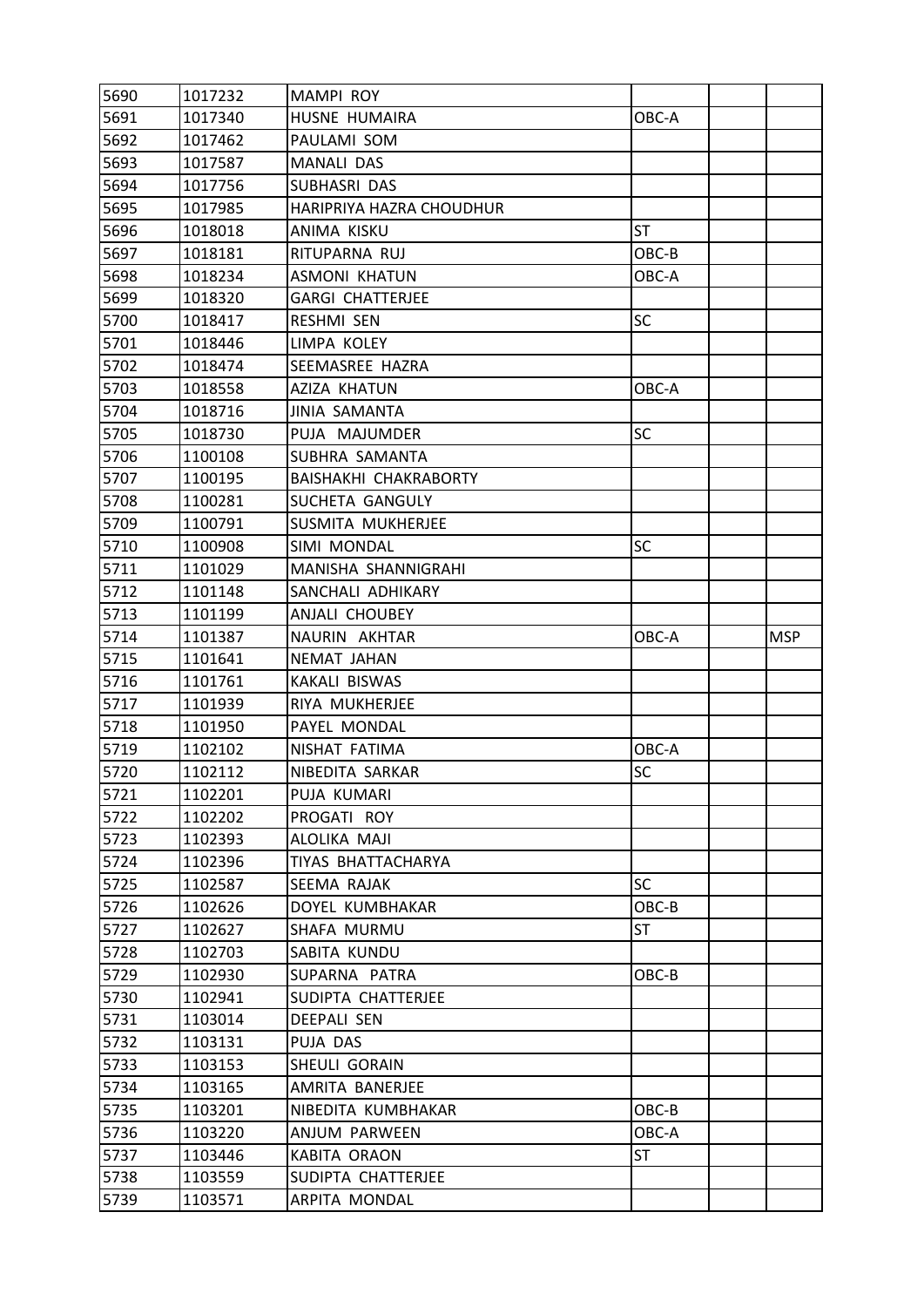| 5740 | 1103573 | ADITI MAJI               | SC        |            |
|------|---------|--------------------------|-----------|------------|
| 5741 | 1103591 | ANURADHA HALDER          |           |            |
| 5742 | 1103651 | SONALI MONDOL            | <b>SC</b> |            |
| 5743 | 1103658 | PUJA MONDAL              | <b>SC</b> |            |
| 5744 | 1103691 | PRITHA GHOSH             |           |            |
| 5745 | 1103696 | RITUPARNA REJ            |           |            |
| 5746 | 1103958 | <b>JHUMA MONDAL</b>      | <b>SC</b> |            |
| 5747 | 1104073 | SHILPA NANDI             |           |            |
| 5748 | 1104095 | SANJITA MONDAL           | SC        |            |
| 5749 | 1104169 | AAYOTI MUKHERJEE         |           |            |
| 5750 | 1104215 | SNIGDHA LAYEK            |           |            |
| 5751 | 1104264 | CHIRASHRI KARMAKAR       | OBC-B     |            |
| 5752 | 1104266 | <b>BAISHAKHI BHUI</b>    | OBC-B     |            |
| 5753 | 1104810 | SUPARNA PAL              | OBC-B     |            |
| 5754 | 1104863 | <b>MALLIKA BOURI</b>     | SC        |            |
| 5755 | 1104955 | <b>MOUMITA MUKHERJEE</b> |           |            |
| 5756 | 1105517 | SUPRIYA BOURI            | SC        |            |
| 5757 | 1105594 | PRIYANKA HAZRA           |           |            |
| 5758 | 1105842 | SHREEPARNA MUKHERJEE     |           |            |
| 5759 | 1105914 | PRIYA BURNWAL            |           |            |
| 5760 | 1105953 | SWETA ROY                |           |            |
| 5761 | 1105974 | SUPRIYA CHOUDHARY        |           |            |
| 5762 | 1106155 | NILANJANA MAHAPATRA      |           |            |
| 5763 | 1106188 | PRATIMA KUMARI           |           |            |
| 5764 | 1106304 | PRAJNA PARAMITA BHATTACH |           |            |
| 5765 | 1106954 | ANANYA CHAKRABORTY       |           |            |
| 5766 | 1107028 | PURBA ROY                |           |            |
| 5767 | 1107057 | <b>DOLON GHOSH</b>       |           |            |
| 5768 | 1107147 | SABARNA GARAI            | OBC-B     |            |
| 5769 | 1107198 | SAMAPTI KHAN             |           |            |
| 5770 | 1107223 | TANDRA BHATTACHARJEE     |           |            |
| 5771 | 1107254 | PAYEL CHOWDHURY          |           | <b>MSP</b> |
| 5772 | 1107383 | SUMAN KUMARI             | ST        |            |
| 5773 | 1107473 | TRISHNA DHIBAR           | <b>SC</b> |            |
| 5774 | 1107475 | KHUSHBOO ANSARI          | OBC-A     |            |
| 5775 | 1107531 | RITA GORAI               | OBC-B     |            |
| 5776 | 1107537 | SHARADA BURNWAL          |           |            |
| 5777 | 1107596 | SONALI GORAI             | OBC-B     |            |
| 5778 | 1107603 | PRIYANKA BANERJEE        |           |            |
| 5779 | 1107638 | RITA KUMARI              |           |            |
| 5780 | 1107693 | MOU MONDAL               |           |            |
| 5781 | 1107719 | SUSMITA SIKDER           | <b>SC</b> |            |
| 5782 | 1107800 | SHILPI ASH               |           |            |
| 5783 | 1107814 | MADHURIMA BANERJEE       |           |            |
| 5784 | 1107962 | MANJUSHRI MURMU          | <b>ST</b> |            |
| 5785 | 1107969 | PRIYANKA MONDAL          | <b>SC</b> |            |
| 5786 | 1107995 | NANDITA MAJI             | SC        |            |
| 5787 | 1108456 | SOMA MONDAL              | OBC-B     |            |
| 5788 | 1108459 | SOHINI MAJUMDER          |           |            |
| 5789 | 1108487 | PRIYANKA CHEL            | OBC-B     |            |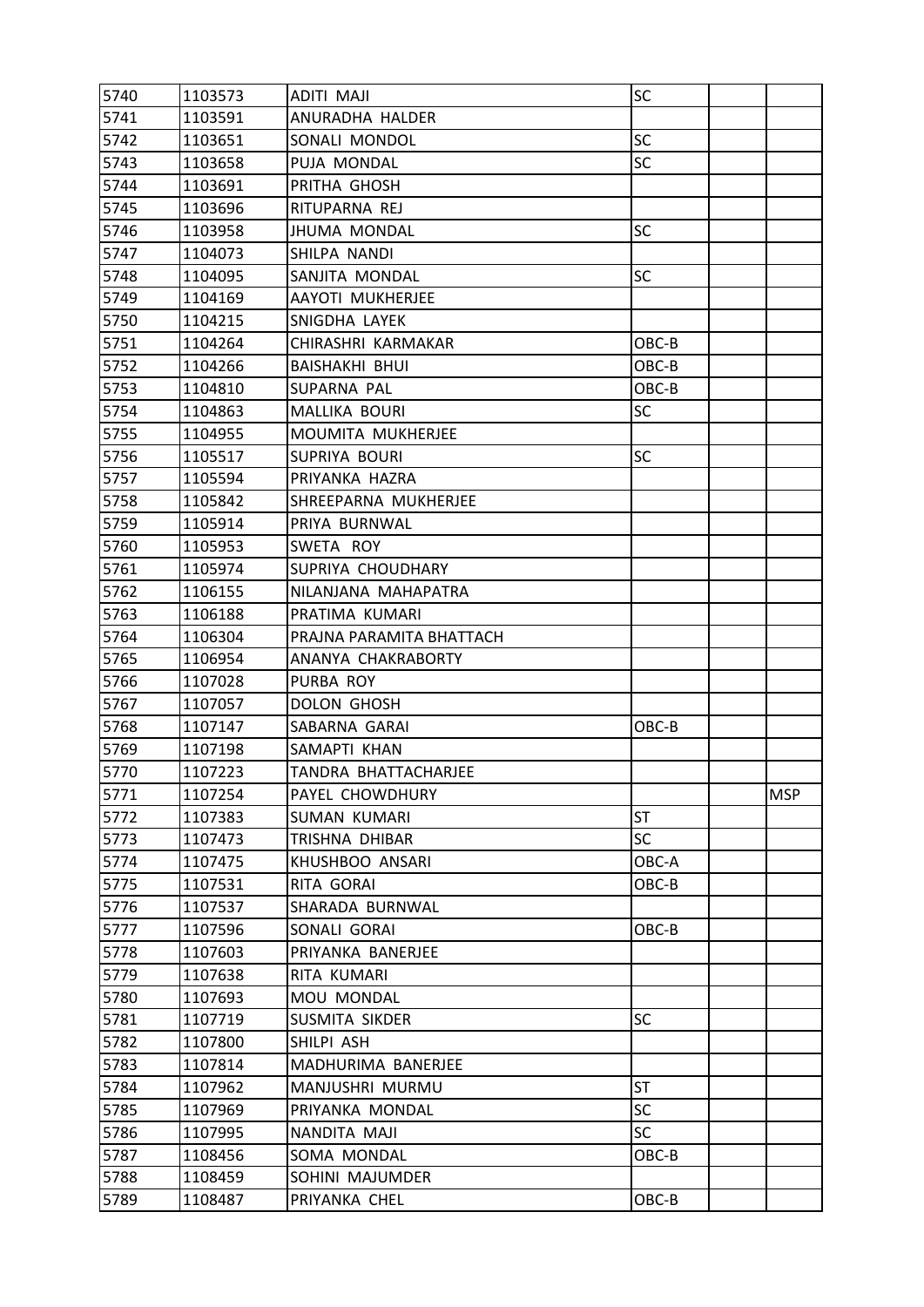| 5790 | 1108512 | <b>MAYA DEY</b>         |           |       |            |
|------|---------|-------------------------|-----------|-------|------------|
| 5791 | 1108705 | ANISHA ROY CHOWDHURY    |           |       |            |
| 5792 | 1108849 | TANUSREE TALUKDAR       | <b>ST</b> |       |            |
| 5793 | 1108856 | TRISHA DATTA            |           |       |            |
| 5794 | 1109059 | ANJU GORAI              |           |       |            |
| 5795 | 1109060 | SUMANA CHATTERJEE       |           |       |            |
| 5796 | 1109092 | SIPRA SUKLA             |           |       |            |
| 5797 | 1109113 | POULAMI CHATTERJEE      |           |       |            |
| 5798 | 1109216 | PUJA GANGULY            |           |       |            |
| 5799 | 1109272 | MURSHIDA BEGUM          | OBC-A     |       |            |
| 5800 | 1109376 | SAYANTANI GHOSH         |           |       |            |
| 5801 | 1109433 | CHANDNI ALI             |           |       |            |
| 5802 | 1109483 | MAHTAB ANSARI           | OBC-A     |       |            |
| 5803 | 1109511 | UPASANA MUKHERJEE       |           |       |            |
| 5804 | 1109529 | TAMALIKA SUR            |           |       |            |
| 5805 | 1109544 | ANAMIKA MAJI            | <b>SC</b> |       |            |
| 5806 | 1109549 | ARCHANA KORA            | <b>ST</b> |       |            |
| 5807 | 1109581 | APARNA PRAMANIK         | OBC-B     |       |            |
| 5808 | 1109614 | <b>JUI BHATTACHARYA</b> |           |       |            |
| 5809 | 1109668 | RIYA KAR                |           |       |            |
| 5810 | 1109788 | RITU DUTTA              |           | PH-HI |            |
| 5811 | 1109789 | <b>ISHITA MAJI</b>      |           | PH-HI |            |
| 5812 | 1109790 | SOMA CHEL               | OBC-B     | PH-HI |            |
| 5813 | 1109849 | DEEPA DAS               | <b>SC</b> | PH-VC |            |
| 5814 | 1109855 | SHILPI MUKHOPADHYAY MAJ |           | PH-VC |            |
| 5815 | 1109861 | LAXMI DAS               |           | PH-VC |            |
| 5816 | 1109862 | SAYANTANI MUKHERJEE     |           | PH-VC |            |
| 5817 | 1200383 | <b>BEAUTY GORAI</b>     |           |       |            |
| 5818 | 1200415 | <b>BARNALI TUDU</b>     | <b>ST</b> |       |            |
| 5819 | 1200627 | ROUSHAN ARA             | OBC-A     |       |            |
| 5820 | 1200759 | <b>DEBJANEE MANDAL</b>  | SC        |       |            |
| 5821 | 1200819 | PRIYANKA MONDAL         | SC        |       |            |
| 5822 | 1201050 | <b>TANIYA BANERJEE</b>  |           |       |            |
| 5823 | 1201228 | MITHU SARDAR            | <b>ST</b> |       |            |
| 5824 | 1201308 | LAXMI MAHATO            |           |       | <b>MSP</b> |
| 5825 | 1201405 | TANUSHREE MUKHERJEE     |           |       |            |
| 5826 | 1201441 | ANUSHREE DE             | OBC-B     |       |            |
| 5827 | 1201447 | SUBHASREE SEN           | OBC-B     |       | <b>MSP</b> |
| 5828 | 1201687 | ALPANA RAJAK            | <b>SC</b> |       |            |
| 5829 | 1201719 | SONAMIRU HANSDA         | ST        |       |            |
| 5830 | 1201721 | SONAM .PARVEEN          | OBC-A     |       |            |
| 5831 | 1201804 | SUTAPA GOSWAMI          |           |       | <b>MSP</b> |
| 5832 | 1201946 | MANIKA HEMBRAM          | <b>ST</b> |       |            |
| 5833 | 1202141 | ANNAPURNA MAHATO        |           |       |            |
| 5834 | 1202151 | CHHANDA CHATTERJEE      |           |       |            |
| 5835 | 1202306 | MIRATUN NAHAR           | OBC-A     |       |            |
| 5836 | 1202360 | <b>INDRANI HALDAR</b>   |           |       |            |
| 5837 | 1202496 | HAIMABATI MAHATO        | OBC-B     |       |            |
| 5838 | 1202538 | BHAIRABI KUMBHAKAR      | OBC-B     |       |            |
| 5839 | 1202558 | SOMA MAHATO             | OBC-B     |       |            |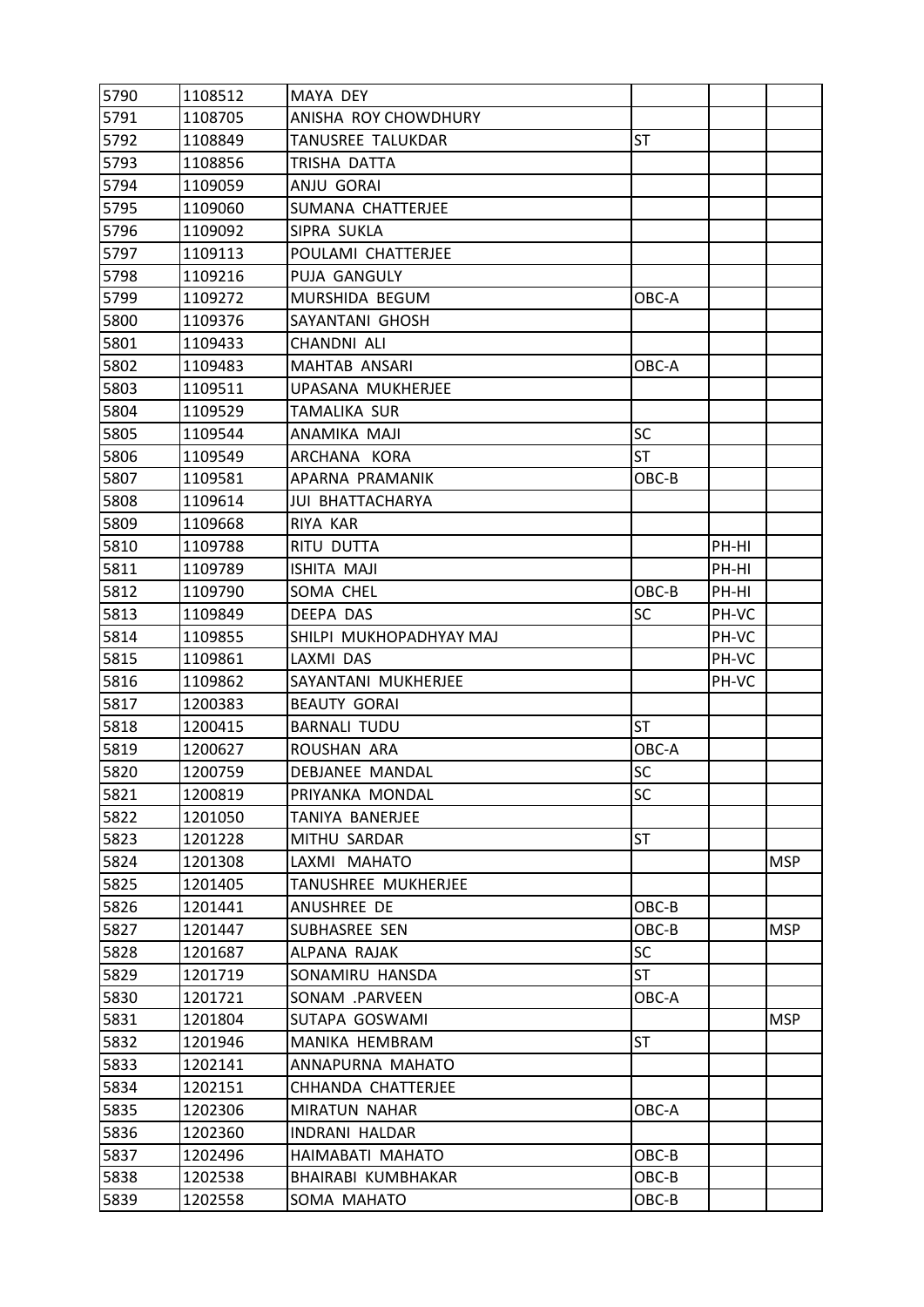| 5840         | 1202601 | ANUBHA MURMU             | <b>ST</b> |            |
|--------------|---------|--------------------------|-----------|------------|
| 5841         | 1202912 | NAMITA BAURI             | <b>SC</b> |            |
| 5842         | 1203208 | MOUMITA DAN              | OBC-B     |            |
| 5843         | 1203217 | SMRITI SAREN             | ST        |            |
| 5844         | 1203379 | PINKI KUIRY              | OBC-B     |            |
| 5845         | 1203407 | SUSMITA MAHATO           |           |            |
| 5846         | 1203444 | PAYEL MUKHERJEE          |           |            |
| 5847         | 1203452 | <b>KABERI MAHATO</b>     |           |            |
| 5848         | 1203464 | <b>BARSHA DEY</b>        |           |            |
| 5849         | 1203476 | PAMPA MONDAL             | <b>SC</b> |            |
| 5850         | 1203641 | SHEFALI MAHATO           |           | <b>MSP</b> |
| 5851         | 1203828 | SATABDI HAZRA            |           |            |
| 5852         | 1204116 | ARPITA MAITRA            |           |            |
| 5853         | 1204162 | <b>ASTAMI MAHATO</b>     | OBC-B     |            |
| 5854         | 1204181 | SANJU MODAK              | OBC-B     |            |
| 5855         | 1204199 | PIYALI MONDAL            | OBC-B     |            |
| 5856         | 1204463 | KALYANI HANSDA           | <b>ST</b> |            |
| 5857         | 1204840 | RITA MAJHI               | <b>ST</b> |            |
| 5858         | 1205157 | SABITA<br>SARDAR         | <b>ST</b> |            |
| 5859         | 1205259 | MOU PAL                  |           |            |
| 5860         | 1205294 | MUNAIYIYJCH PANO MURMU   | <b>ST</b> |            |
| 5861         | 1205467 | ASHA BARAL               |           |            |
| 5862         | 1205482 | NILIMA MURMU             | <b>ST</b> |            |
| 5863         | 1205569 | SHRABONI ROY             |           |            |
| 5864         | 1205590 | SUTRISHNA MANDAL         | SC        |            |
|              |         |                          |           |            |
| 5865         | 1205596 | TANIMA DASGUPTA          |           | <b>MSP</b> |
| 5866         | 1205783 | JHILIK CHAKRABARTTY      |           |            |
| 5867         | 1205888 | POULAMI RAKSHIT          |           |            |
| 5868         | 1205962 | LAXMIPRIYA MANDAL        | SC        |            |
| 5869         | 1206033 | RUMA SINGH               | ST        |            |
| 5870         | 1206132 | RUPALI MAHATO            | OBC-B     |            |
| 5871         | 1206134 | <b>MAITRY CHATTERJEE</b> |           |            |
| 5872         | 1206408 | ANURUPA MAHATO           | OBC-B     |            |
| 5873         | 1206516 | IPSITA DEOGHARIA         |           |            |
| 5874         | 1206749 | SUCHITRA MONDAL          | <b>SC</b> |            |
| 5875         | 1206765 | TRISHA BANDYOPADHYAY     |           |            |
| 5876         | 1206803 | BAISAKHI BANERJEE        |           |            |
| 5877         | 1206820 | JYOTIRMAYEE KISKU        | ST        |            |
| 5878         | 1206857 | UMA GOPEMANDAL           | OBC-B     |            |
| 5879         | 1207033 | ANTARA CHAKRABORTTY      |           |            |
| 5880         | 1207044 | LAXMI GORAIN             | OBC-B     |            |
| 5881         | 1207056 | PALLABI MAHATO           | OBC-B     |            |
| 5882         | 1207099 | SUTAPA BANERJEE          |           |            |
| 5883         | 1207229 | SRITAMA DAS              |           |            |
| 5884         | 1207440 | NISHA ANSARY             | OBC-A     |            |
| 5885         | 1207484 | RITWIKA MAJHI            | <b>ST</b> |            |
| 5886         | 1207491 | ANUPAMA MAHATO           |           |            |
| 5887         | 1207575 | SUTAPA RISHI             | <b>ST</b> |            |
| 5888<br>5889 | 1207706 | ANISHA BANERJEE          | OBC-B     |            |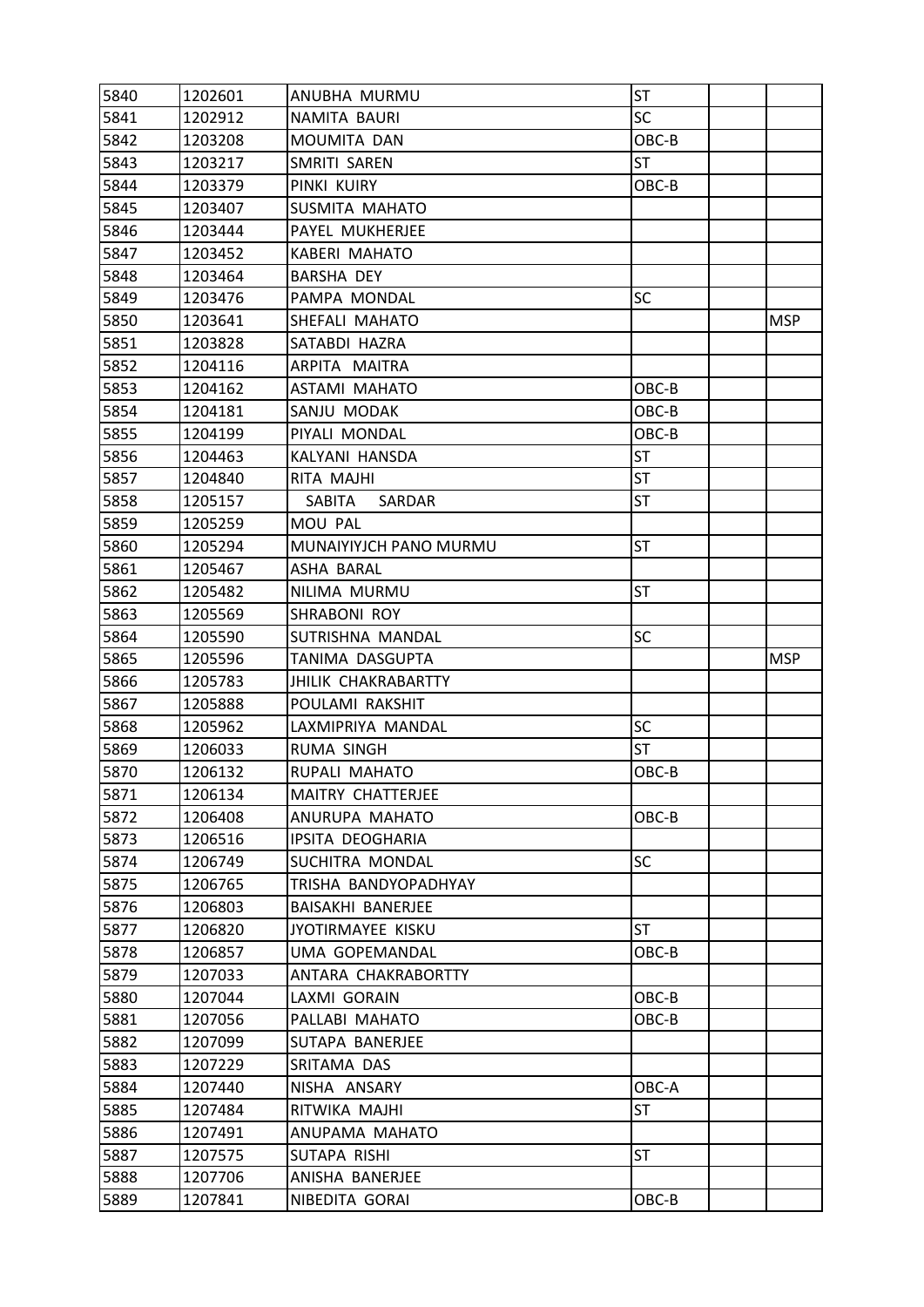| 5890 | 1207852 | RUPALI MAJHI              | <b>ST</b> |         | <b>MSP</b> |
|------|---------|---------------------------|-----------|---------|------------|
| 5891 | 1207872 | ANNAPURNA MAHATO          | OBC-B     |         |            |
| 5892 | 1207889 | <b>REBATI SING SARDAR</b> | <b>ST</b> |         |            |
| 5893 | 1207945 | SUNITA MAHATO             | OBC-B     |         |            |
| 5894 | 1207960 | PUSPA GARAIN              | OBC-B     |         |            |
| 5895 | 1207961 | SANGITA MAHATO            | OBC-B     |         |            |
| 5896 | 1207984 | PRATIMA GORAIN            | OBC-B     |         |            |
| 5897 | 1208104 | MITALI CHATTERJEE         |           |         |            |
| 5898 | 1208263 | <b>BARNALI MAHATO</b>     |           |         |            |
| 5899 | 1208429 | <b>BARNALI KUMAR</b>      | OBC-B     |         |            |
| 5900 | 1208940 | SOMASHREE ACHARYA         |           |         |            |
| 5901 | 1209167 | REBA PARAMANIK            | OBC-B     |         |            |
| 5902 | 1209217 | SANTI MONDAL              | <b>SC</b> |         |            |
| 5903 | 1209464 | SANGEETA GORAI            | OBC-B     |         |            |
| 5904 | 1209554 | CHANDANA MAHATO           | OBC-B     |         |            |
| 5905 | 1209564 | MADHUCHHANDA GHOSH        |           |         |            |
| 5906 | 1209651 | PRIYA MISHRA              |           |         | <b>MSP</b> |
| 5907 | 1209721 | SHREYA PAL                |           |         |            |
| 5908 | 1210003 | KALPANA RAJAK             | SC        |         |            |
| 5909 | 1210033 | SOUMYASRI GHOSH           |           |         |            |
| 5910 | 1210047 | CHHAYA KUMAR              | OBC-B     |         | <b>MSP</b> |
| 5911 | 1210221 | SOMA MAHATO               |           |         |            |
| 5912 | 1210222 | CHANDANA RAJOWAR          | <b>SC</b> |         |            |
| 5913 | 1210416 | MOULI ADHIKARY            |           |         |            |
| 5914 | 1210573 | <b>SUROVI MANDAL</b>      | SC        |         |            |
| 5915 | 1210640 | CHHANDA NANDI             |           |         |            |
| 5916 | 1210683 | NAMITA PATI               |           |         |            |
| 5917 | 1210699 | <b>BITAPI SAHIS</b>       | <b>SC</b> |         |            |
| 5918 | 1210823 | NIKITA RANA               |           |         |            |
| 5919 | 1210843 | TANUSHREE MANDAL          | <b>SC</b> |         |            |
| 5920 | 1210898 | ANUSHREE MAHATO           | OBC-B     | PH-HI   |            |
| 5921 | 1210900 | PURABI MAJHI              | OBC-B     | PH-HI   |            |
| 5922 | 1210901 | LUTFA YEASIN              | OBC-A     | PH-HI   |            |
| 5923 | 1210913 | APARAJITA MAHATO          | OBC-B     | PH-LDCP |            |
| 5924 | 1210944 | SAMPA PAUL                |           | PH-LDCP |            |
| 5925 | 1210960 | CHINTAMONI MAHATO         |           | PH-VC   |            |
| 5926 | 1210966 | <b>CHAITALI SARKHEL</b>   |           | PH-VC   |            |
| 5927 | 1210974 | TUKAI ACHARJEE            |           | PH-LDCP |            |
| 5928 | 1210977 | SIMA MAHATO               | OBC-B     | PH-VC   |            |
| 5929 | 1210978 | SUSHILA GORAIN            | OBC-B     | PH-VC   |            |
| 5930 | 1210979 | PRAMILA SHAW              | OBC-B     | PH-VC   |            |
| 5931 | 1210981 | RINA MANDAL               | OBC-B     | PH-VC   |            |
| 5932 | 1300037 | <b>NUPUR MAITY</b>        |           |         |            |
| 5933 | 1300138 | AMRITA HALDAR             |           |         |            |
| 5934 | 1300143 | SHYAMASREE DAS            |           |         |            |
| 5935 | 1300211 | JHUMUR JANA               |           |         |            |
| 5936 | 1300223 | PAPIYA SAMANTA            |           |         |            |
| 5937 | 1300320 | <b>GARGI DASGUPTA</b>     |           |         |            |
| 5938 | 1300327 | MOUMITA DAS               | <b>SC</b> |         |            |
| 5939 | 1300345 | CHANDRIMA DATTA           | OBC-B     |         |            |
|      |         |                           |           |         |            |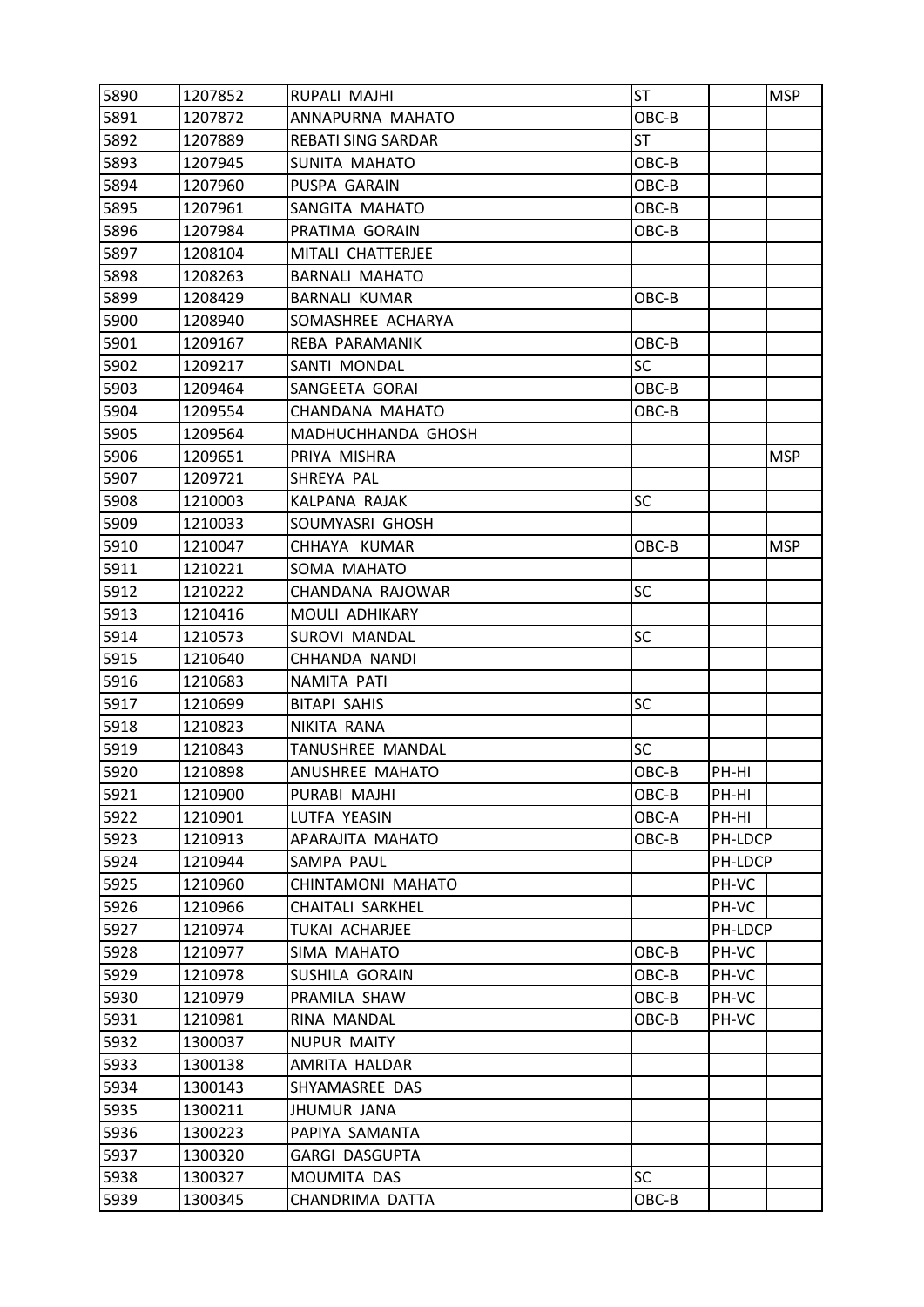| 5940 | 1300404 | PRITHA SEN               |           |  |
|------|---------|--------------------------|-----------|--|
| 5941 | 1300546 | SURAJITA DUTTA           |           |  |
| 5942 | 1300576 | SOMEDATTA SANTRA         |           |  |
| 5943 | 1300601 | <b>BANASRI GHORAI</b>    | <b>SC</b> |  |
| 5944 | 1300605 | SUJATA PAIN              | OBC-B     |  |
| 5945 | 1300719 | RUPA KARMAKAR            |           |  |
| 5946 | 1300726 | <b>BANASHREE HEMBROM</b> | <b>ST</b> |  |
| 5947 | 1300891 | SHAHIN AKHTAR            |           |  |
| 5948 | 1300954 | <b>BIPASHA SEN</b>       | OBC-B     |  |
| 5949 | 1301071 | <b>MUNMUN MALLICK</b>    |           |  |
| 5950 | 1301223 | MOUPRIYA MAITY           |           |  |
| 5951 | 1301280 | SIULI PATRA              | <b>SC</b> |  |
| 5952 | 1301390 | <b>TANUSHREE SHIT</b>    | SC        |  |
| 5953 | 1301441 | ARPITA GUCHHAIT          |           |  |
| 5954 | 1301460 | MAMATA BERA              |           |  |
| 5955 | 1301464 | <b>BAIDEHI SAHA</b>      | <b>SC</b> |  |
| 5956 | 1301491 | SHRABONI DEY             | OBC-B     |  |
| 5957 | 1301594 | <b>MOU PRAMANIK</b>      | OBC-B     |  |
| 5958 | 1301599 | POUSALI MAJUMDAR         |           |  |
| 5959 | 1301612 | SAHELI DAS               |           |  |
| 5960 | 1301724 | TANUSHREE DAS            | <b>SC</b> |  |
| 5961 | 1301790 | NIBEDITA DE              | OBC-B     |  |
| 5962 | 1301871 | SUSMITA SEN              |           |  |
| 5963 | 1301909 | ATASHI GHOSH             |           |  |
| 5964 | 1301945 | SILPA DOLAI              | <b>SC</b> |  |
| 5965 | 1301961 | SAHITYIKA DEY            | OBC-B     |  |
| 5966 | 1302064 | TIYASA ADHYA             |           |  |
| 5967 | 1302088 | SANCHAITA PAL            |           |  |
| 5968 | 1302192 | AYANTIKA BHUNIA          |           |  |
| 5969 | 1302216 | LAKSHMI HANSDA           | <b>ST</b> |  |
| 5970 | 1302293 | <b>SUMITA JANA</b>       |           |  |
| 5971 | 1302356 | SHREYASHEE OJHA          | SC        |  |
| 5972 | 1302363 | KUHELI HALDER            | <b>SC</b> |  |
| 5973 | 1302482 | MOUPIYA ADHIKARI         |           |  |
| 5974 | 1302570 | SAYARI MAJUMDAR          |           |  |
| 5975 | 1302647 | PRIYANKA ROY             |           |  |
| 5976 | 1302676 | SHILPASHREE JANA         | OBC-B     |  |
| 5977 | 1302768 | SUTRISHNA PARI           |           |  |
| 5978 | 1302821 | TRISHA BERA              | OBC-A     |  |
| 5979 | 1302855 | DEBSRUTI DEY             | OBC-B     |  |
| 5980 | 1302879 | SOMASHRI BHOWMIK         |           |  |
| 5981 | 1302927 | SUSMITA PRAMANICK        |           |  |
| 5982 | 1302936 | ARITRI GHOSH             |           |  |
| 5983 | 1302952 | SUSMITA MURMU            | ST        |  |
| 5984 | 1302956 | <b>BULTI RANI BHUNIA</b> |           |  |
| 5985 | 1303009 | SABITRI MAJHI            | <b>ST</b> |  |
| 5986 | 1303102 | <b>BHAGYASREE ATTA</b>   |           |  |
| 5987 | 1303156 | SAMPA DUTTA              | OBC-B     |  |
| 5988 | 1303160 | MALA MANDAL              | <b>SC</b> |  |
| 5989 | 1303279 | RUMKI LARU               | OBC-A     |  |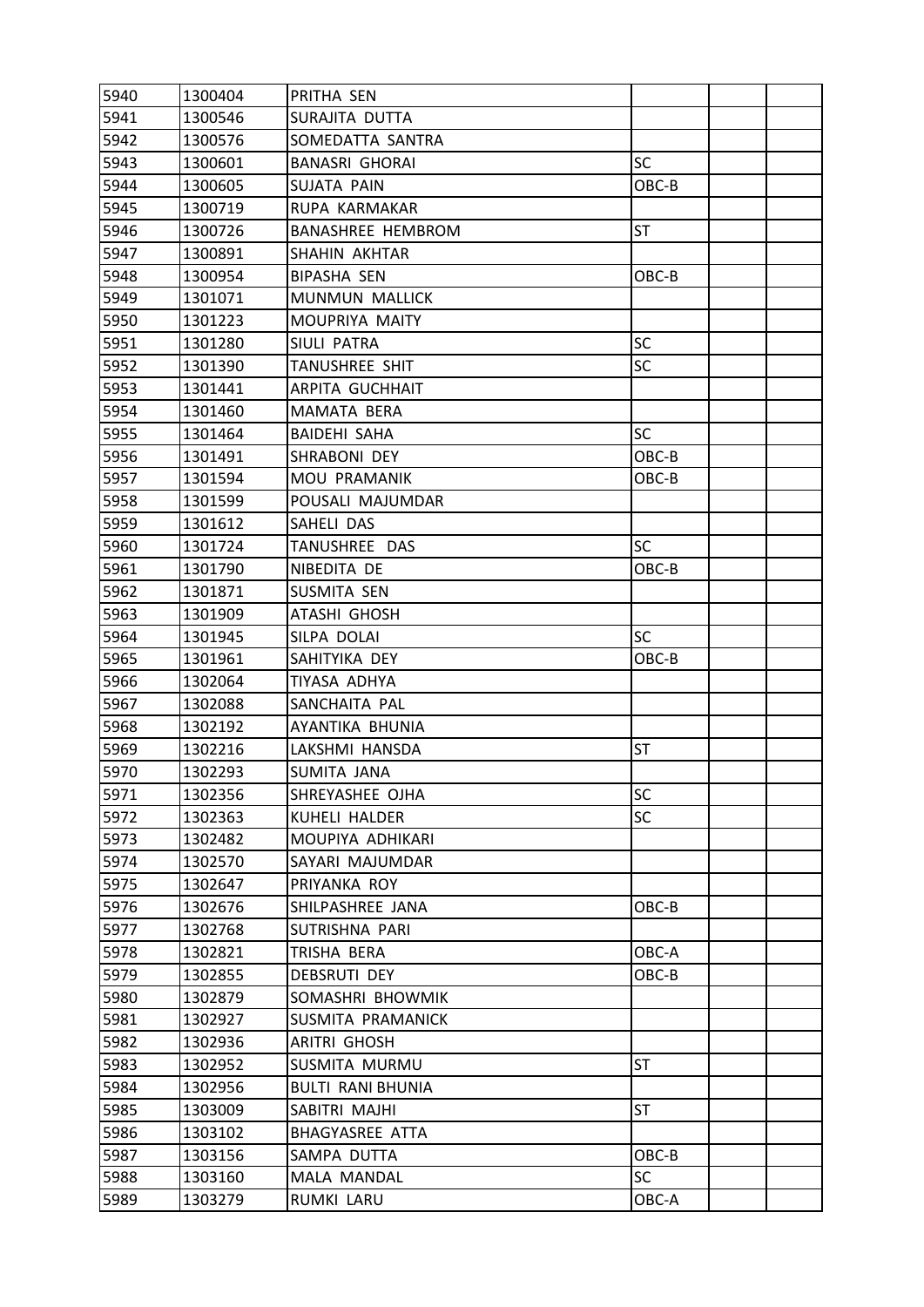| 5990 | 1303295 | SONALI BASKEY            | ST        |            |
|------|---------|--------------------------|-----------|------------|
| 5991 | 1303374 | <b>HENA DAS</b>          |           |            |
| 5992 | 1303486 | MOUMITA KAR              | OBC-B     |            |
| 5993 | 1303496 | AMRITA SAMANTA           |           |            |
| 5994 | 1303507 | <b>JHINUK BOSE</b>       |           |            |
| 5995 | 1303553 | NIPA BARMAN              |           |            |
| 5996 | 1303608 | MANISHA DAS KANUNGO      |           |            |
| 5997 | 1303723 | SASWATI ROY              | <b>SC</b> |            |
| 5998 | 1303764 | PURABI MAITY             |           |            |
| 5999 | 1303797 | SOUGATA HATI             | <b>SC</b> |            |
| 6000 | 1303964 | SOUMI SAMANTA            |           |            |
| 6001 | 1303990 | SUDESHNA SAMANTA         |           |            |
| 6002 | 1304127 | PAMPA DEY                |           |            |
| 6003 | 1304183 | SUBARNA GHOSH            |           |            |
| 6004 | 1304217 | SHREYASHI PALAI          |           | <b>MSP</b> |
| 6005 | 1304318 | SANGITA GHOSH            |           |            |
| 6006 | 1304404 | RESHMA DULE              | <b>SC</b> |            |
| 6007 | 1304486 | MONALISA DE              | OBC-B     |            |
| 6008 | 1304603 | SWARNA MALLIKA MAZUMDAR  | <b>SC</b> |            |
| 6009 | 1304734 | ANWESHA DE               |           |            |
| 6010 | 1304798 | SASWATI SAHA             | <b>SC</b> |            |
| 6011 | 1304818 | RAJASHREE CHOWBEY        |           |            |
| 6012 | 1304881 | BRATIKANA MASANTA        |           |            |
| 6013 | 1304939 | SREYASHI BAG             |           |            |
| 6014 | 1305029 | MOUTRISHA GHOSH          |           |            |
| 6015 | 1305072 | SWARNALI DAS BHAYA       |           |            |
| 6016 | 1305114 | SOUMI MAJUMDAR           |           | <b>MSP</b> |
| 6017 | 1305152 | <b>BISHNUPRIYA GHOSH</b> | OBC-B     |            |
| 6018 | 1305191 | ISHANI GHOSH             |           |            |
| 6019 | 1305193 | TANIMA DEY               |           |            |
| 6020 | 1305199 | RIYA KUNDU               |           |            |
| 6021 | 1305223 | APARNA MAJHI             | ST        |            |
| 6022 | 1305321 | RITA BARMAN              | <b>SC</b> |            |
| 6023 | 1305376 | SOUPARNEE JANA           |           |            |
| 6024 | 1305379 | NUPUR BERACHOWDHURY      |           |            |
| 6025 | 1305382 | <b>GAYATRI RANI DE</b>   |           |            |
| 6026 | 1305391 | <b>GAYATREE MANDAL</b>   | OBC-B     |            |
| 6027 | 1305406 | SOMA SARKAR              | <b>SC</b> |            |
| 6028 | 1305477 | SUTAPA PANDA             |           |            |
| 6029 | 1305485 | TRINA SAHA               | <b>SC</b> |            |
| 6030 | 1305497 | SOMA SHAW                | OBC-B     |            |
| 6031 | 1305566 | SUMANA GOPE              | OBC-B     |            |
| 6032 | 1305568 | KOSTURI BHUNIA           |           |            |
| 6033 | 1305594 | ANINDITA GHOSH.          |           |            |
| 6034 | 1305701 | <b>BUSHRA ASGHARI</b>    | OBC-A     |            |
| 6035 | 1305763 | ROMITA MONDAL            | <b>SC</b> |            |
| 6036 | 1305770 | PAYEL SINGHA             | <b>ST</b> |            |
| 6037 | 1305864 | MADHUMITA DOLUI          | <b>SC</b> |            |
| 6038 | 1305885 | MONIDEEPA ROUTH          |           |            |
| 6039 | 1305890 | PRITAMA SINGHA           |           |            |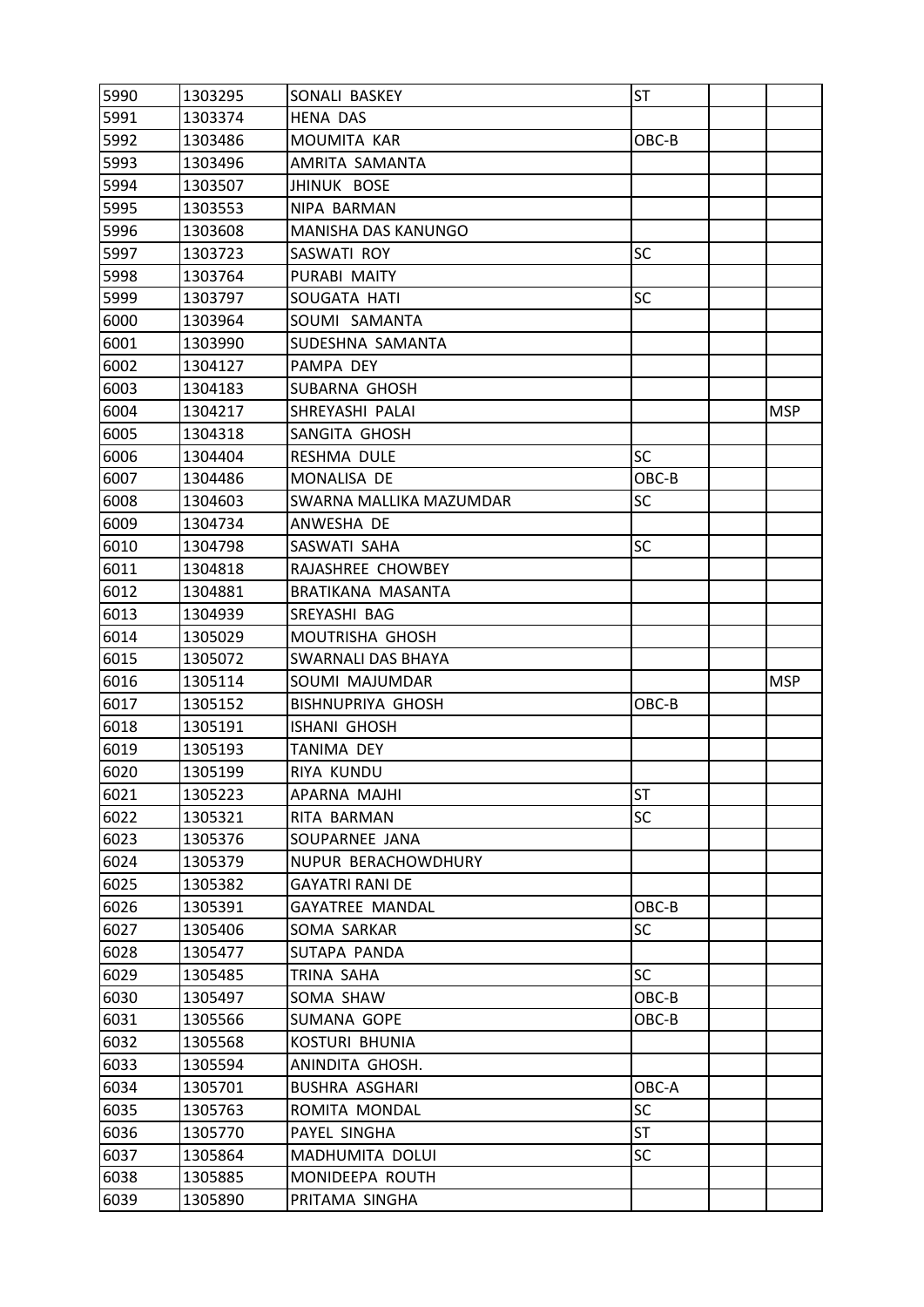| 6040 | 1305953 | SUTAPA DAS                    | OBC-B     |  |
|------|---------|-------------------------------|-----------|--|
| 6041 | 1305987 | <b>SUSMITA KUNDU</b>          |           |  |
| 6042 | 1306019 | TUMPA TRIPATHI                |           |  |
| 6043 | 1306043 | MOUMITA SARDAR                | <b>SC</b> |  |
| 6044 | 1306126 | ARUNTIMA DAS                  |           |  |
| 6045 | 1306151 | ANANYA CHATTERJEE             |           |  |
| 6046 | 1306176 | SANGITA DHARA                 |           |  |
| 6047 | 1306249 | MONALISHA LAHA                | OBC-B     |  |
| 6048 | 1306263 | SRABANI SANTRA                |           |  |
| 6049 | 1306342 | SWAGATA DAS                   |           |  |
| 6050 | 1306373 | SARMISTHA HAZRA               |           |  |
| 6051 | 1306440 | SUSMITA SEN                   | OBC-B     |  |
| 6052 | 1306599 | SATHI SANTRA                  |           |  |
| 6053 | 1306692 | KABITA PAL CHOWDHURY          |           |  |
| 6054 | 1306705 | SWARNALI BHATTACHARYA         |           |  |
| 6055 | 1306711 | SEULI RAUL                    | <b>SC</b> |  |
| 6056 | 1306726 | <b>MUNMUN MAITY</b>           |           |  |
| 6057 | 1306830 | SUSMITA MASANTA               | OBC-B     |  |
| 6058 | 1306831 | ANUSHREE PATRA                |           |  |
| 6059 | 1306957 | PIYALI DAS                    |           |  |
| 6060 | 1306993 | MAMATA PANDA                  |           |  |
| 6061 | 1307085 | DEBARATI KARAN                |           |  |
| 6062 | 1307104 | PRIYA SARKAR                  | <b>SC</b> |  |
| 6063 | 1307184 | PAPIYA DAS MAHAPATRA          |           |  |
| 6064 | 1307349 | MAHUYA ADHIKARY               |           |  |
| 6065 | 1307391 | PUJA PAUL                     | OBC-B     |  |
| 6066 | 1307401 | SANCHITA SARKAR               |           |  |
| 6067 | 1307440 | SHRIPARNA AICH                |           |  |
| 6068 | 1307533 | ANKITA CHAKRABORTY            |           |  |
| 6069 | 1307553 | SATABDI SHYAMAL               | SC        |  |
| 6070 | 1307600 | POULAMI MANNA                 |           |  |
| 6071 | 1307608 | ANITA MONDAL                  | SC        |  |
| 6072 | 1307611 | MANISHA MALLA                 | <b>SC</b> |  |
| 6073 | 1307646 | MANISHA MANDAL                | <b>SC</b> |  |
| 6074 | 1307682 | PIU GARAI                     | OBC-B     |  |
| 6075 | 1307695 | MADHUMITA GHOSH               | OBC-B     |  |
| 6076 | 1307739 | <b>MONIKA</b><br><b>MONDA</b> | OBC-B     |  |
| 6077 | 1307741 | IRA DEY                       | OBC-B     |  |
| 6078 | 1307864 | SASWATI DOLAI                 | <b>SC</b> |  |
| 6079 | 1307874 | SUTAPA JANA                   | OBC-A     |  |
| 6080 | 1307906 | JAITA DINDA                   |           |  |
| 6081 | 1307907 | ANTARA BERA                   |           |  |
| 6082 | 1307947 | SONALI SING                   | <b>ST</b> |  |
| 6083 | 1307983 | RITA KABARI                   | OBC-B     |  |
| 6084 | 1308053 | <b>NARGIS KHATUN</b>          | OBC-A     |  |
| 6085 | 1308062 | ARUNDHATI MAITI               |           |  |
| 6086 | 1308117 | BASUNDHARA PATRA              |           |  |
| 6087 | 1308209 | NIKITA SINGH                  |           |  |
| 6088 | 1308214 | KUHELIKA DUTTA                | OBC-B     |  |
| 6089 | 1308287 | KUHELI BERA                   | OBC-A     |  |
|      |         |                               |           |  |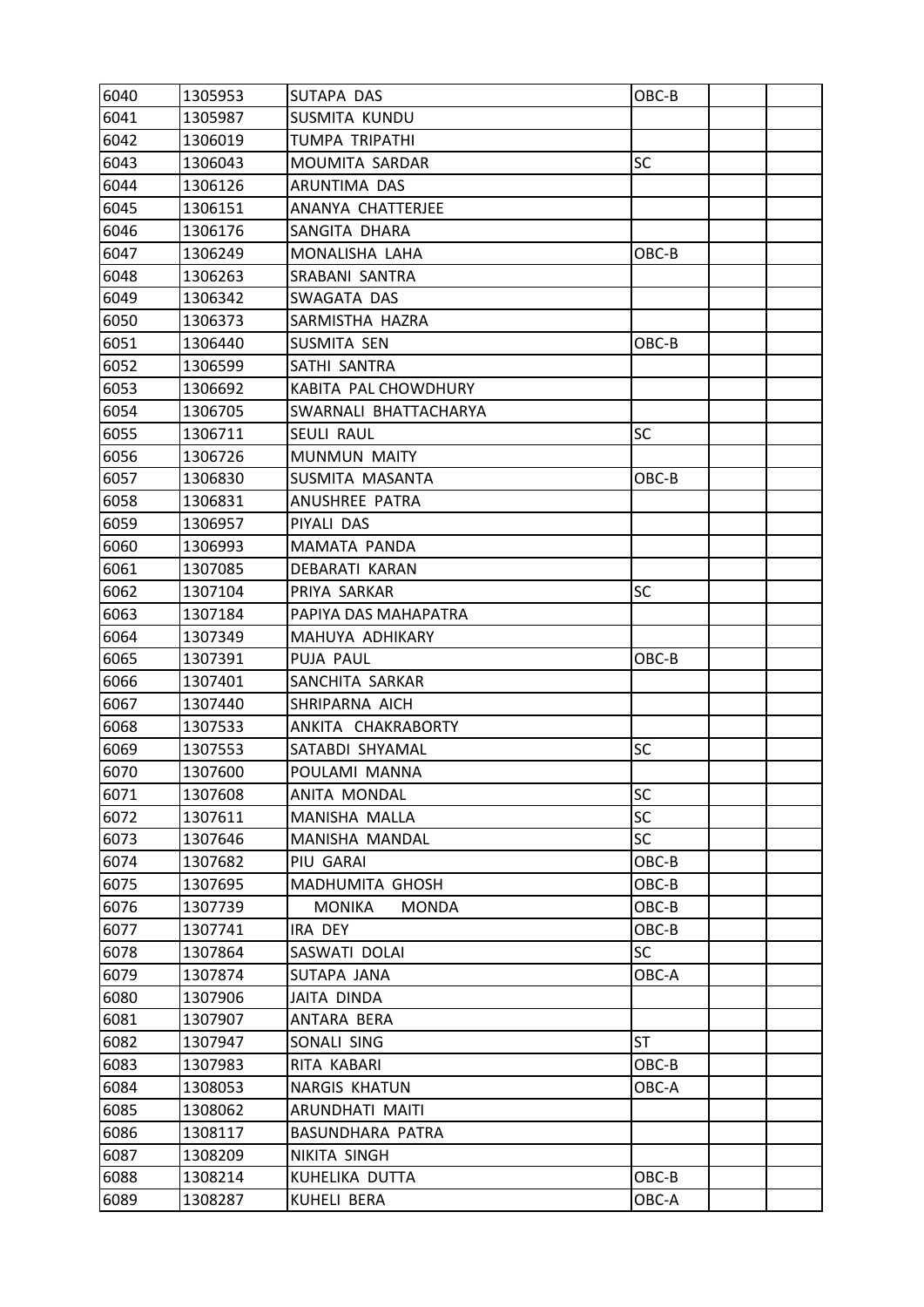| 6090 | 1308359 | AFROZA AKHTARY        | OBC-A     |  |
|------|---------|-----------------------|-----------|--|
| 6091 | 1308453 | POULAMI GHOSH         |           |  |
| 6092 | 1308473 | <b>BITHIKA BERA</b>   |           |  |
| 6093 | 1308475 | SAKHI PANDIT          |           |  |
| 6094 | 1308516 | MOUSUMI PRADHAN       |           |  |
| 6095 | 1308564 | NOVA CHANDA           |           |  |
| 6096 | 1308614 | MOHUA PAL             | OBC-B     |  |
| 6097 | 1308647 | SUCHETA GHOSH         |           |  |
| 6098 | 1308710 | SANGHAMITRA DUTTA     |           |  |
| 6099 | 1308744 | SUPRIYA HANSDA        | <b>ST</b> |  |
| 6100 | 1308751 | SUPRIYA BERA          |           |  |
| 6101 | 1308843 | ATASHI KAR            |           |  |
| 6102 | 1308855 | MOUPRIYA GHOSH        |           |  |
| 6103 | 1308867 | NAIRITA ROY           |           |  |
| 6104 | 1308876 | MALLIKA PAN           |           |  |
| 6105 | 1308890 | SUPRIYA DAS           | OBC-B     |  |
| 6106 | 1308898 | PRITILATA SING        | <b>ST</b> |  |
| 6107 | 1308962 | SABITA PAUL           |           |  |
| 6108 | 1308964 | SUDESHNA BERA         | <b>SC</b> |  |
| 6109 | 1309016 | UMA PARYA             |           |  |
| 6110 | 1309083 | VAISHALI PAKHAR       | <b>SC</b> |  |
| 6111 | 1309141 | POULAMI MAITY         |           |  |
| 6112 | 1309166 | SUPARNA RANA          | OBC-B     |  |
| 6113 | 1309221 | <b>MOUSUMI DEY</b>    | OBC-B     |  |
| 6114 | 1309242 | RUPAN DAS CHAKRABORTY |           |  |
| 6115 | 1309346 | SASWATI DAS           |           |  |
| 6116 | 1309576 | SUMITA BESRA          | <b>ST</b> |  |
| 6117 | 1309651 | SUDIPA GIRI           | $OBC-B$   |  |
| 6118 | 1309678 | PIYA BANERJEE         |           |  |
| 6119 | 1309696 | DEBANJALI KARMAKAR    | OBC-B     |  |
| 6120 | 1309701 | <b>TANIA RAUL</b>     |           |  |
| 6121 | 1309802 | TANUJA GHOSH          | OBC-B     |  |
| 6122 | 1309818 | MOUMITA MAITY         |           |  |
| 6123 | 1309846 | BITHIKA SAMANTA       |           |  |
| 6124 | 1309882 | MAMATA DULEY          | <b>SC</b> |  |
| 6125 | 1309916 | SARMISTHA DEY         |           |  |
| 6126 | 1309941 | SOUMILY METE          |           |  |
| 6127 | 1310030 | SONALI MAJEE          |           |  |
| 6128 | 1310033 | HALIMA KHATUN         | OBC-B     |  |
| 6129 | 1310061 | MOUMITA PRATIHAR      |           |  |
| 6130 | 1310111 | SOMA MAITY            |           |  |
| 6131 | 1310139 | LAXMI MAHATA          |           |  |
| 6132 | 1310395 | SHIULI DEY            | $OBC-B$   |  |
| 6133 | 1310521 | KRISHNA SAHOO         |           |  |
| 6134 | 1310553 | SAMPA DAS             |           |  |
| 6135 | 1310586 | SANKETIKA MAHAPATRA   |           |  |
| 6136 | 1310603 | NASIMA KHATUN         | OBC-A     |  |
| 6137 | 1310668 | RITUPARNA BHUNIA      |           |  |
| 6138 | 1310697 | SHAMPA DALAI          | <b>SC</b> |  |
| 6139 | 1310805 | SUSMITA DEY           |           |  |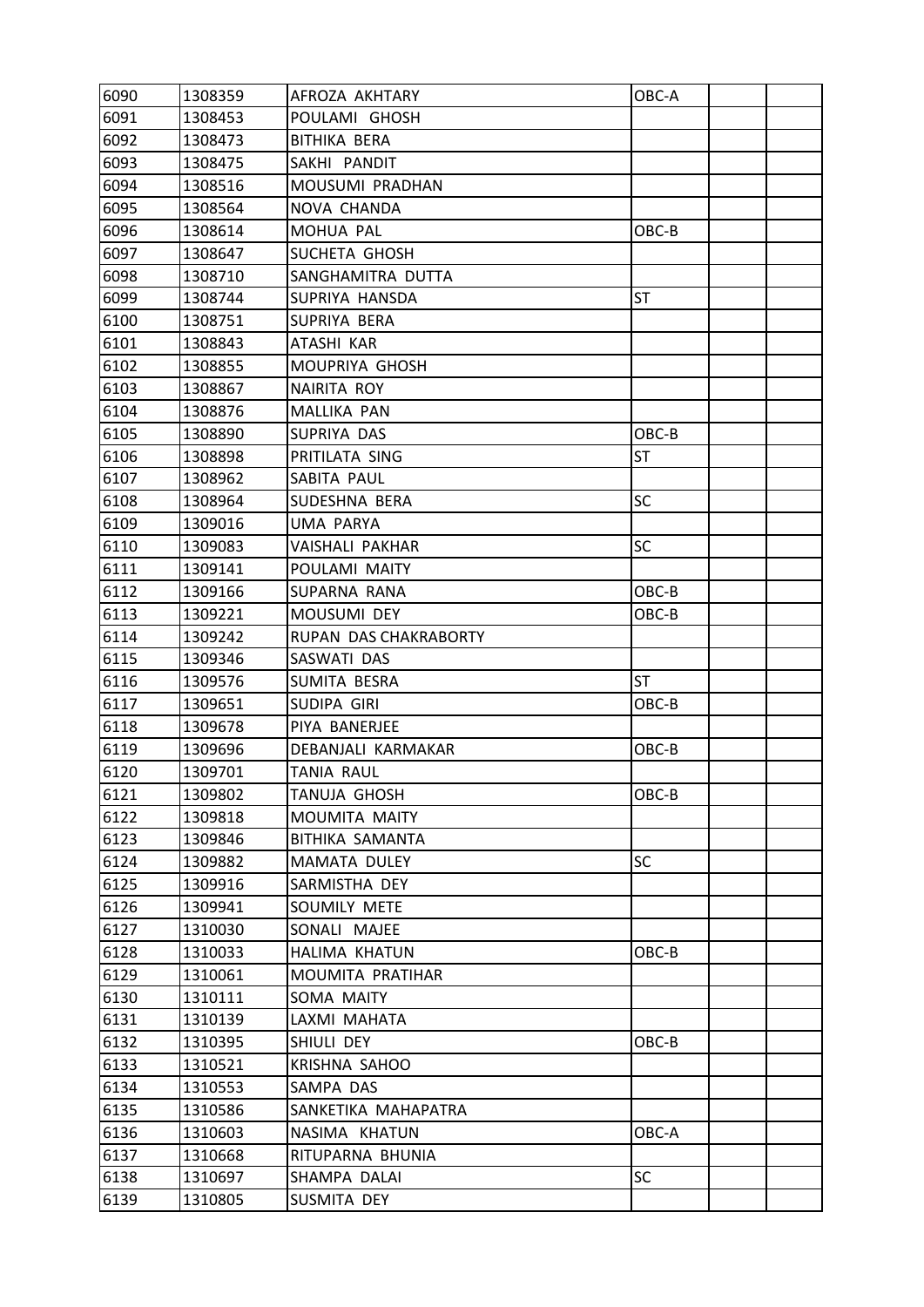| 6140 | 1310828 | SUDESHNA MAITY          |           |            |
|------|---------|-------------------------|-----------|------------|
| 6141 | 1310860 | MONALISHA PATRA         | SC        |            |
| 6142 | 1310883 | MEGHNA CHAKRABORTY      |           |            |
| 6143 | 1310908 | MOUMITA KHATUA          |           |            |
| 6144 | 1311030 | PALLABI MALLICK         |           |            |
| 6145 | 1311060 | POULAMI SARKAR          |           |            |
| 6146 | 1311061 | PAPIYA GHOSH            |           | <b>MSP</b> |
| 6147 | 1311073 | MALLIKA GHOSH           |           |            |
| 6148 | 1311167 | SHAONLI BHATTACHARYA    |           |            |
| 6149 | 1311207 | DEVJANI PAUL            |           |            |
| 6150 | 1311305 | SHIPRA DAS              |           |            |
| 6151 | 1311335 | SASWTI MANDAL           |           |            |
| 6152 | 1311448 | <b>MEGHA PANDEY</b>     |           |            |
| 6153 | 1311494 | AESHA DAS               |           |            |
| 6154 | 1311508 | REAM BISHWAKARMA        |           |            |
| 6155 | 1311595 | ALEYA MANDAL            | OBC-A     |            |
| 6156 | 1311640 | RESHMI LAMA             | <b>ST</b> |            |
| 6157 | 1311641 | PURBA RANA              |           |            |
| 6158 | 1311664 | PAYEL GHOSH             |           |            |
| 6159 | 1311675 | SHILPA SAHOO            | OBC-B     |            |
| 6160 | 1311809 | DOYEL CHAKRABORTY       |           |            |
| 6161 | 1311823 | MOUMITA SHIL            | OBC-B     |            |
| 6162 | 1312051 | JYOSTNA KISKU           | <b>ST</b> |            |
| 6163 | 1312120 | MOUMITA BARMAN          | <b>SC</b> |            |
| 6164 | 1312144 | <b>BRATATI ROY</b>      |           |            |
| 6165 | 1312191 | MANTI MANNA             |           |            |
| 6166 | 1312320 | SHREYASHRI BOXI         |           |            |
| 6167 | 1312550 | ANNAPURNA JANA          |           |            |
| 6168 | 1312648 | AINDRILA MAITY          |           |            |
| 6169 | 1312654 | <b>MAMONI RANA</b>      | OBC-B     |            |
| 6170 | 1312739 | CHANDRALI MURMU         | <b>ST</b> |            |
| 6171 | 1312812 | PUJA DEY                | OBC-B     |            |
| 6172 | 1312884 | MADHUSRI DEY            |           |            |
| 6173 | 1312910 | SWATI DAS               | <b>SC</b> |            |
| 6174 | 1312931 | TUMPA JANA              |           |            |
| 6175 | 1312946 | TAGARI SASMAL           | OBC-A     |            |
| 6176 | 1313108 | DEBLEENA DE             |           |            |
| 6177 | 1313196 | SUPRAVA TALADHI         |           |            |
| 6178 | 1313234 | SUDESHNA MAITY          |           |            |
| 6179 | 1313242 | <b>JUTHI MANDAL</b>     |           |            |
| 6180 | 1313264 | <b>GUNJAN MAHAPATRA</b> |           |            |
| 6181 | 1313348 | KRISHNASHARBARI DEY     | OBC-B     |            |
| 6182 | 1313415 | <b>BIPASHA GHOSH</b>    |           |            |
| 6183 | 1313560 | SUBARNA ROY             |           |            |
| 6184 | 1313619 | SHRUBA DUTTA            |           |            |
| 6185 | 1313692 | DOYEL DEY               |           |            |
| 6186 | 1313741 | MANISHA SINGH           | <b>ST</b> |            |
| 6187 | 1313781 | YAMUNA KISKU            | <b>ST</b> |            |
| 6188 | 1313978 | SUDIPTA DUTTA SARKAR    |           |            |
| 6189 | 1313981 | PAYEL PRAMANIK          | $OBC-B$   |            |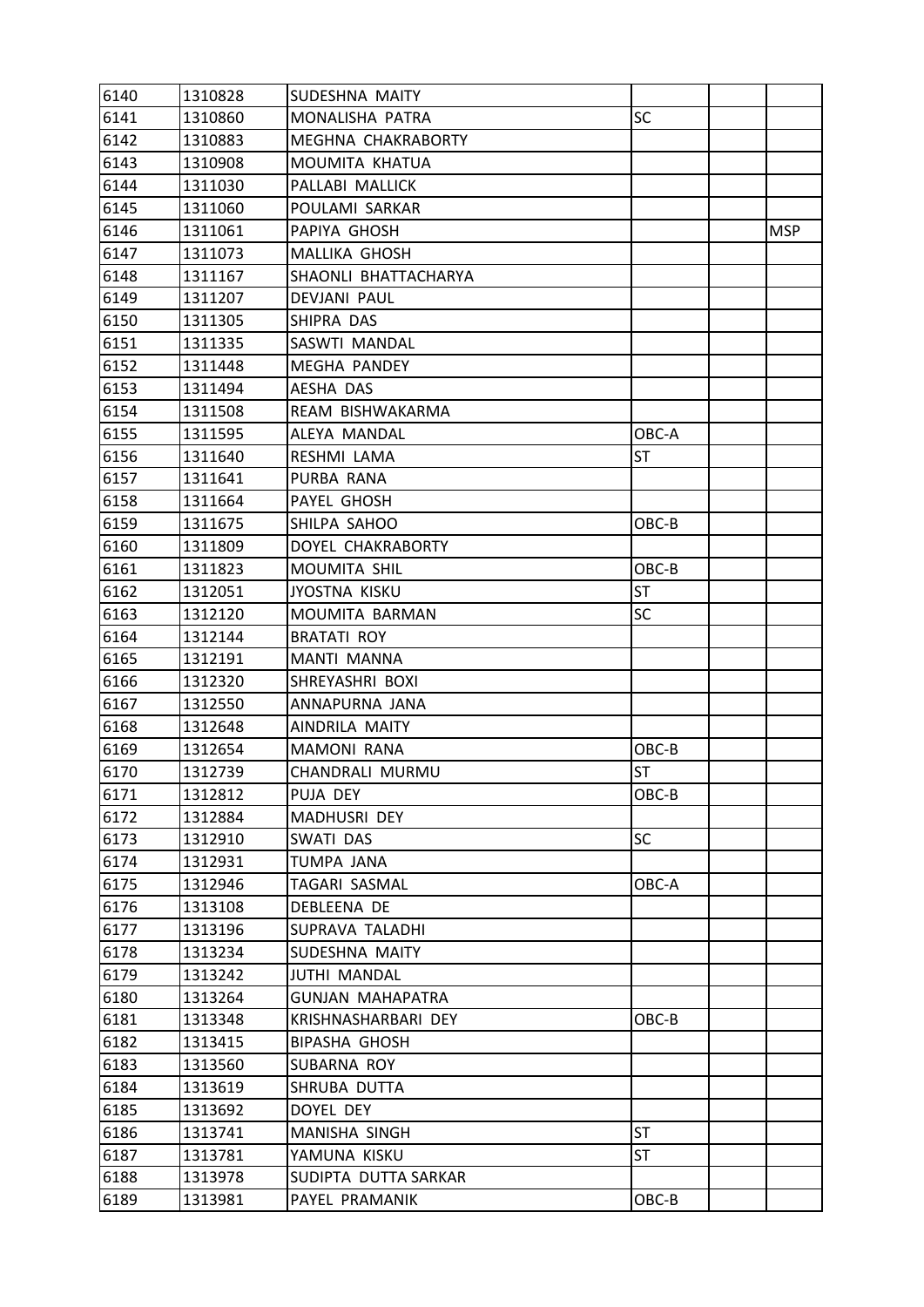| 6190 | 1314001 | SHRABONTI DAS             | OBC-B     |       |            |
|------|---------|---------------------------|-----------|-------|------------|
| 6191 | 1314045 | SHILPA SAMANTA            |           |       |            |
| 6192 | 1314136 | ANANYA GUCHAIT            |           |       |            |
| 6193 | 1314522 | <b>MOULI BISWAS</b>       |           |       |            |
| 6194 | 1314554 | PALLABI PRAMANIK          |           |       |            |
| 6195 | 1314625 | <b>ASMINA KHATUN</b>      | OBC-A     |       |            |
| 6196 | 1314628 | PUJA DAS                  |           |       |            |
| 6197 | 1314708 | SWATI DAS                 |           |       |            |
| 6198 | 1314713 | ANANYA MONDAL             |           |       |            |
| 6199 | 1314999 | RINKI SANTRA              |           |       |            |
| 6200 | 1315149 | PRADIPTA MAITY            |           |       |            |
| 6201 | 1315189 | ARCHITA PODDAR            |           |       | <b>MSP</b> |
| 6202 | 1315355 | SUDIPTA MAITY             |           |       |            |
| 6203 | 1315371 | SIMA RAJ                  |           |       |            |
| 6204 | 1315505 | SUMITRA MANDI             | ST        |       |            |
| 6205 | 1315722 | SAYANI DAS                |           |       |            |
| 6206 | 1315868 | <b>NARGIS PARVIN</b>      | OBC-A     |       |            |
| 6207 | 1315996 | SUJATA NAYAK              |           |       |            |
| 6208 | 1316017 | SONIA GHOSH               |           |       | <b>MSP</b> |
| 6209 | 1316069 | PRAKRITI MISHRA           |           |       |            |
| 6210 | 1316186 | PAYEL MOHANTA             |           |       |            |
| 6211 | 1316526 | SANCHAITA DEY             |           |       |            |
| 6212 | 1316556 | BHAGYASHREE BISWAS        | <b>SC</b> |       |            |
| 6213 | 1316662 | SUDESHNA DAS              | <b>SC</b> |       |            |
| 6214 | 1316667 | SOHINI SARKAR             |           |       |            |
| 6215 | 1316901 | TRISHA KARAK              |           |       |            |
| 6216 | 1316914 | MOUMITA BERA              |           |       |            |
| 6217 | 1316918 | SANGITA ROY               |           |       |            |
| 6218 | 1317089 | SASWATI SAMANTA           |           |       |            |
| 6219 | 1317115 | <b>BAISAKHI CHOWDHURY</b> |           |       |            |
| 6220 | 1317148 | CHANDANA SANTRA           |           |       |            |
| 6221 | 1317195 | <b>GARGI PATTANAYAK</b>   |           |       |            |
| 6222 | 1317225 | MANOWARA KHATUN           | OBC-A     |       |            |
| 6223 | 1317286 | CHHANDASHREE SAHOO        |           |       |            |
| 6224 | 1317329 | MANJU MURMU               | ST        |       |            |
| 6225 | 1317333 | SOUMI CHATTOPADHYAY       |           |       |            |
| 6226 | 1317387 | SOMA MANDAL               |           |       |            |
| 6227 | 1317419 | SHRABANTI DAS             |           |       |            |
| 6228 | 1317489 | POULAMI KHAN              |           |       |            |
| 6229 | 1317519 | MOUSUMI JANA              |           |       |            |
| 6230 | 1317616 | MEGHNA GARAI              | OBC-B     |       |            |
| 6231 | 1317754 | <b>BANASHREE NAG</b>      |           |       |            |
| 6232 | 1317800 | GARGIDIPA SANTRA          |           |       |            |
| 6233 | 1317838 | ANTARA MALLICK            |           |       |            |
| 6234 | 1317979 | SHALINI SINGH             |           |       |            |
| 6235 | 1318012 | <b>BANASHRI SAHOO</b>     | OBC-B     |       |            |
| 6236 | 1318117 | MOUMITA PATRA             | SC        |       |            |
| 6237 | 1318218 | LABANI SAMANTA            |           |       |            |
| 6238 | 1318240 | SUDESHNA PRAMANIK         | OBC-B     |       |            |
| 6239 | 1318325 | SUSHAMA DAS               |           | PH-HI |            |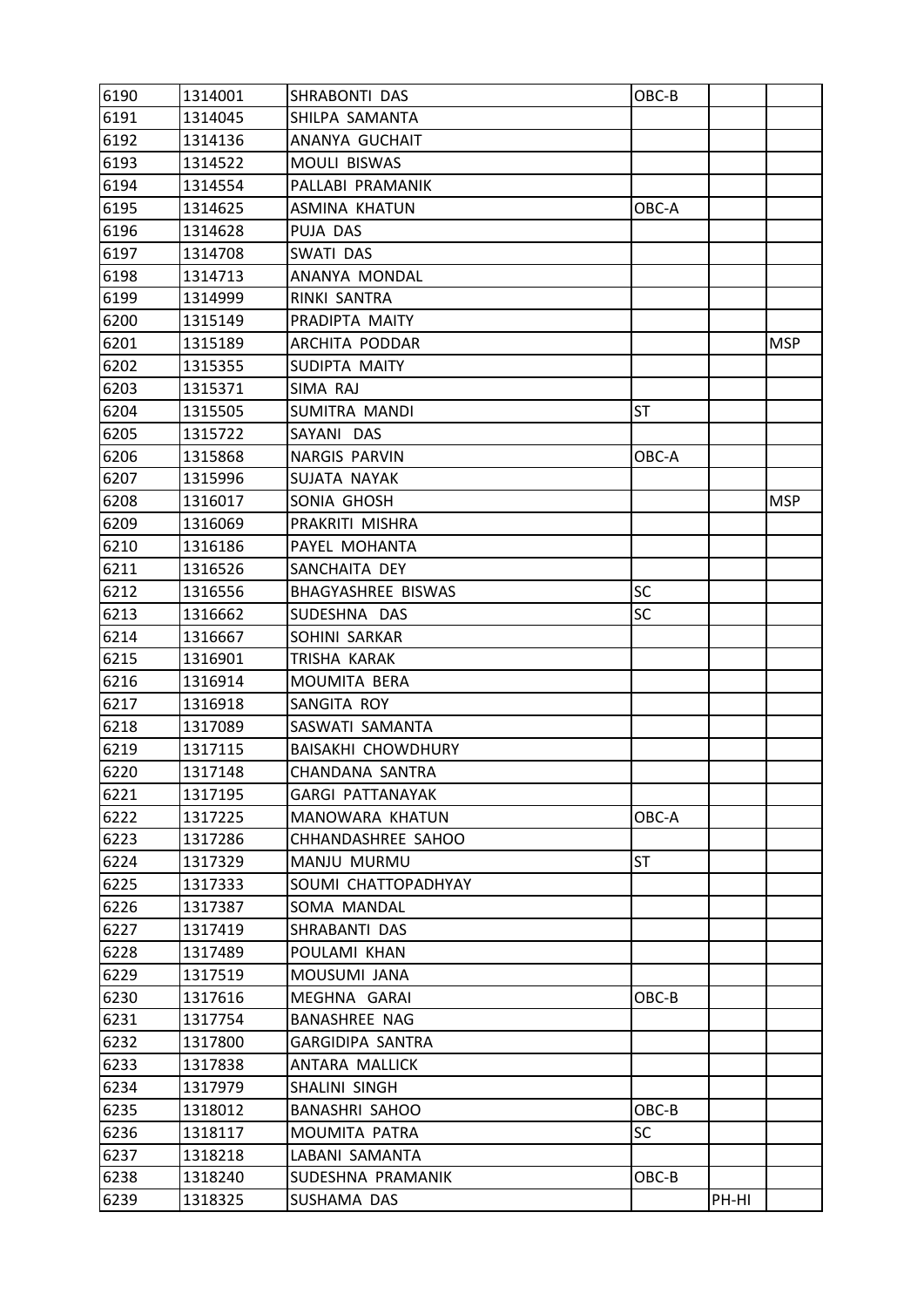| 6240 | 1318328 | DEBIKA KARMAKAR          | OBC-B     | PH-HI   |            |
|------|---------|--------------------------|-----------|---------|------------|
| 6241 | 1318332 | SUCHARITA PATI           |           | PH-HI   |            |
| 6242 | 1318333 | PARI RANI SASMAL         |           | PH-HI   |            |
| 6243 | 1318336 | PURBASHA KAR             |           | PH-HI   |            |
| 6244 | 1318345 | RONAK PARVEEN            | OBC-A     | PH-HI   |            |
| 6245 | 1318352 | TANISHA MAITY            |           | PH-HI   |            |
| 6246 | 1318353 | MOULIKA MISHRA           |           | PH-HI   |            |
| 6247 | 1318366 | HIMIKA PALMAL            |           | PH-HI   |            |
| 6248 | 1318425 | SUPRIYA PATRA            |           | PH-LDCP |            |
| 6249 | 1318426 | NIPA GOSWAMI             |           | PH-LDCP |            |
| 6250 | 1318452 | RUMPA DANDAPAT           |           | PH-LDCP |            |
| 6251 | 1318464 | SUBHRA SAMANTA           |           | PH-VC   |            |
| 6252 | 1318467 | <b>BINA PAUL</b>         |           | PH-VC   |            |
| 6253 | 1318468 | SUSHRITA PAUL            |           | PH-VC   |            |
| 6254 | 1318471 | TANUSREE RANI DE         |           | PH-VC   |            |
| 6255 | 1318472 | ANTARA MONDAL            |           | PH-VC   |            |
| 6256 | 1318495 | DEBLINA KUNDU            |           | PH-VC   |            |
| 6257 | 1400217 | SUTRISHNA MONDAL         | SC        |         |            |
| 6258 | 1400280 | ARPITA CHAKRABORTTY      |           |         | <b>MSP</b> |
| 6259 | 1400384 | PARAMITA KOLEY           |           |         |            |
| 6260 | 1400404 | PRITILATA SAMANTA        |           |         |            |
| 6261 | 1400552 | MADHUMITA BHOWMIK        |           |         |            |
| 6262 | 1400941 | SOVANA JANA              |           |         |            |
| 6263 | 1401006 | ARPITA MAITI             |           |         |            |
| 6264 | 1401036 | ADITI GIRI               |           |         | <b>MSP</b> |
| 6265 | 1401094 | KUHU MAHATA              | OBC-B     |         |            |
| 6266 | 1401135 | SUJATA BAKSI MAHAPATRA   |           |         |            |
| 6267 | 1401396 | MUSNADA HABIB            | OBC-A     |         |            |
| 6268 | 1401496 | PAPIYA KARSARMA          |           |         |            |
| 6269 | 1401860 | PAPIYA BONA              |           |         |            |
| 6270 | 1402033 | MITUSHRI SAMANTA         |           |         |            |
| 6271 | 1402137 | ANASUA PRADHAN           |           |         |            |
| 6272 | 1402138 | MOUSHUMI KHATUN          |           |         | <b>MSP</b> |
| 6273 | 1402248 | BIJAYA BAG               |           |         |            |
| 6274 | 1402493 | SONALI MONDAL            |           |         |            |
| 6275 | 1402782 | <b>JUI AMED</b>          |           |         |            |
| 6276 | 1403029 | LINA DOLAI               | <b>SC</b> |         |            |
| 6277 | 1403050 | MOUMI DEBDAS             | <b>SC</b> |         |            |
| 6278 | 1403240 | PRIYANKA BERA            |           |         |            |
| 6279 | 1403636 | ARPITA JANA              |           |         |            |
| 6280 | 1403822 | AMIRAN KHATUN            | OBC-A     |         |            |
| 6281 | 1403847 | <b>BAISHAKHI BHOWMIK</b> |           |         |            |
| 6282 | 1403925 | ISHITA DAS               | <b>SC</b> |         |            |
| 6283 | 1403977 | RUPALI DAS               |           |         |            |
| 6284 | 1404075 | <b>ALI AFRIN</b>         | OBC-A     |         |            |
| 6285 | 1404450 | KOYEL DAS                | OBC-B     |         |            |
| 6286 | 1404574 | SUMITA DAS               |           |         |            |
| 6287 | 1404633 | DEBASMITA MAITI          |           |         |            |
| 6288 | 1404801 | NIPUNWITA MONDAL         | <b>SC</b> |         |            |
| 6289 | 1405063 | TANAYA PRADHAN           |           |         |            |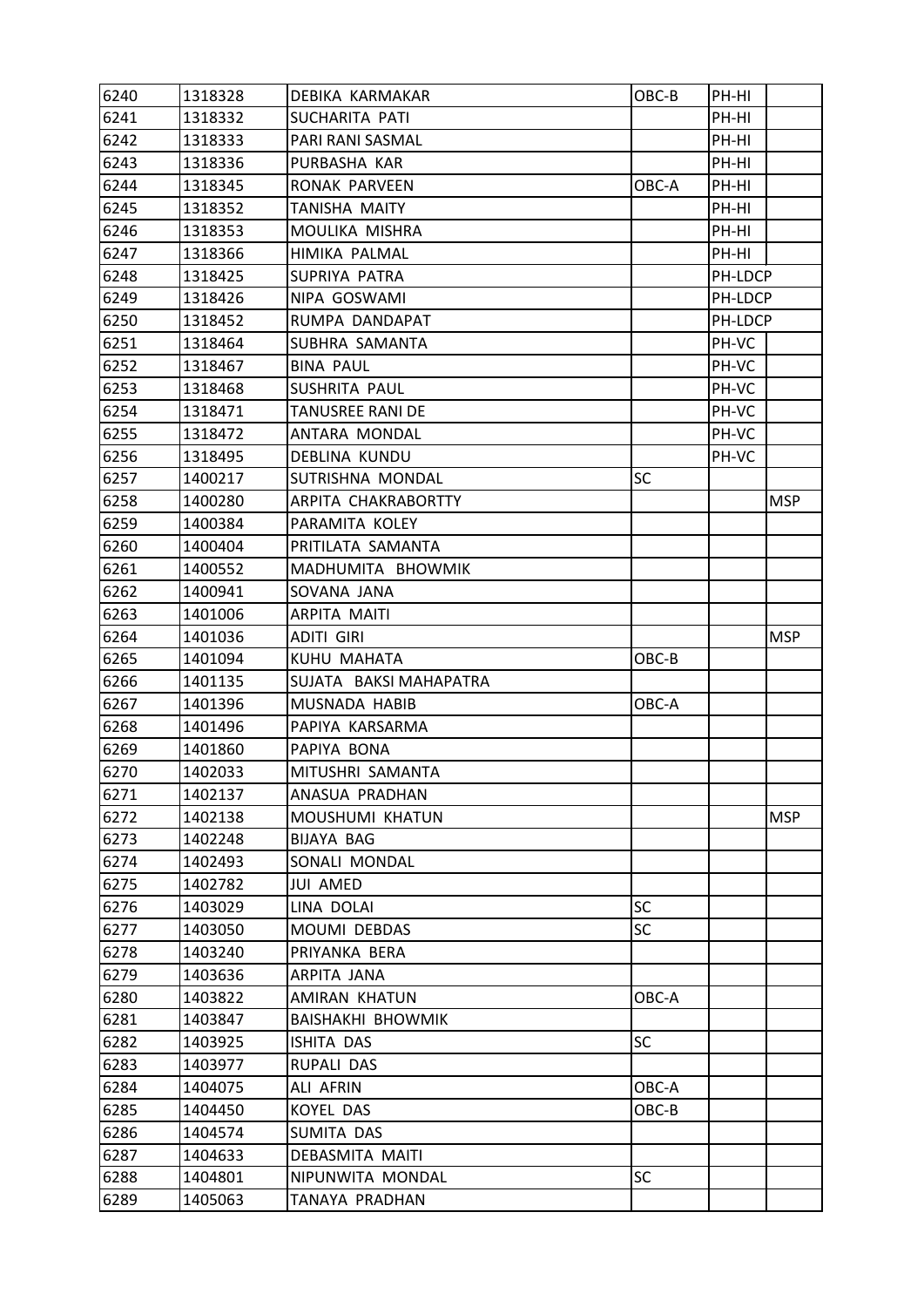| 6290 | 1405111 | MRITTIKA MANDAL    | OBC-B     |            |
|------|---------|--------------------|-----------|------------|
| 6291 | 1405125 | SUVERTHI BAG       | SC        |            |
| 6292 | 1405291 | MINATI BARMAN      | <b>SC</b> |            |
| 6293 | 1405398 | MADHUSHREE MISHRA  |           |            |
| 6294 | 1405482 | PRITHA DAS PAL     |           |            |
| 6295 | 1405763 | ATASHI BERA        |           |            |
| 6296 | 1405814 | CHANDRALEKHA KARAN |           |            |
| 6297 | 1406035 | RITUPARNA MANNA    | OBC-B     |            |
| 6298 | 1406219 | SHAMPA NATUA       | OBC-B     |            |
| 6299 | 1406489 | SUKANYA JANA       |           |            |
| 6300 | 1406872 | SATABDI MAITY      |           |            |
| 6301 | 1406934 | GOUTAMI JANA       |           |            |
| 6302 | 1407237 | KEYA PRAMANIK      |           | <b>MSP</b> |
| 6303 | 1407328 | PARAMITA PAUL      |           |            |
| 6304 | 1407354 | ARPITA PAHARI      |           |            |
| 6305 | 1407511 | SIKHA BHOWMIK      |           |            |
| 6306 | 1407586 | SHAYANI ACHAR      | $OBC-B$   |            |
| 6307 | 1407618 | DOLAN DHARA        |           |            |
| 6308 | 1408340 | RUMA SAMANTA       |           | <b>MSP</b> |
| 6309 | 1409719 | DOLAN SAMANTA      |           |            |
| 6310 | 1409843 | SUMANA JANA        |           |            |
| 6311 | 1409857 | PRAMITA DAS        |           |            |
| 6312 | 1410053 | ADITI BERA         |           |            |
| 6313 | 1410375 | ANANYA JANA        | <b>SC</b> |            |
| 6314 | 1410928 | MOUMI YASMIN       | OBC-A     |            |
| 6315 | 1411565 | DIPIKA DAS         | <b>SC</b> |            |
| 6316 | 1411753 | MADHUMITA NANDI    |           |            |
| 6317 | 1411792 | SHRIMA BAG         |           |            |
| 6318 | 1411876 | MONIDIPA DAS       | <b>SC</b> |            |
| 6319 | 1411935 | BANANI JANA        |           |            |
| 6320 | 1412041 | PRIYANKA GHORAI    |           |            |
| 6321 | 1412047 | RICHA ROY          |           |            |
| 6322 | 1412355 | SUSMITA MANDAL     |           |            |
| 6323 | 1412608 | MOUMITA MATIA      |           |            |
| 6324 | 1412741 | MOUMITA BHUNIA     |           |            |
| 6325 | 1412811 | SOUMILI MONDAL     |           |            |
| 6326 | 1412885 | MOUSUMI CHUYAN     |           |            |
| 6327 | 1412910 | SAYANI MANNA       |           |            |
| 6328 | 1413145 | TANUSHREE SAU      | OBC-B     |            |
| 6329 | 1413249 | <b>BIDISHA DE</b>  |           |            |
| 6330 | 1413377 | ANINDITA MAITY     |           |            |
| 6331 | 1413597 | MOUMITA MISHRA     |           |            |
| 6332 | 1413613 | SAYANTI CHEL       | OBC-B     |            |
| 6333 | 1413724 | RUBINA KHAN        | OBC-A     |            |
| 6334 | 1413899 | PARAMITA KUILA     |           |            |
| 6335 | 1414192 | SRABONI MANDAL     |           |            |
| 6336 | 1414202 | NANDINI PARIALY    | OBC-B     |            |
| 6337 | 1414220 | RANIMA KHATUN      | OBC-A     | <b>MSP</b> |
| 6338 | 1414359 | ELINA ADHIKARI     |           |            |
| 6339 | 1414399 | PRIYANKA DOLAI     |           |            |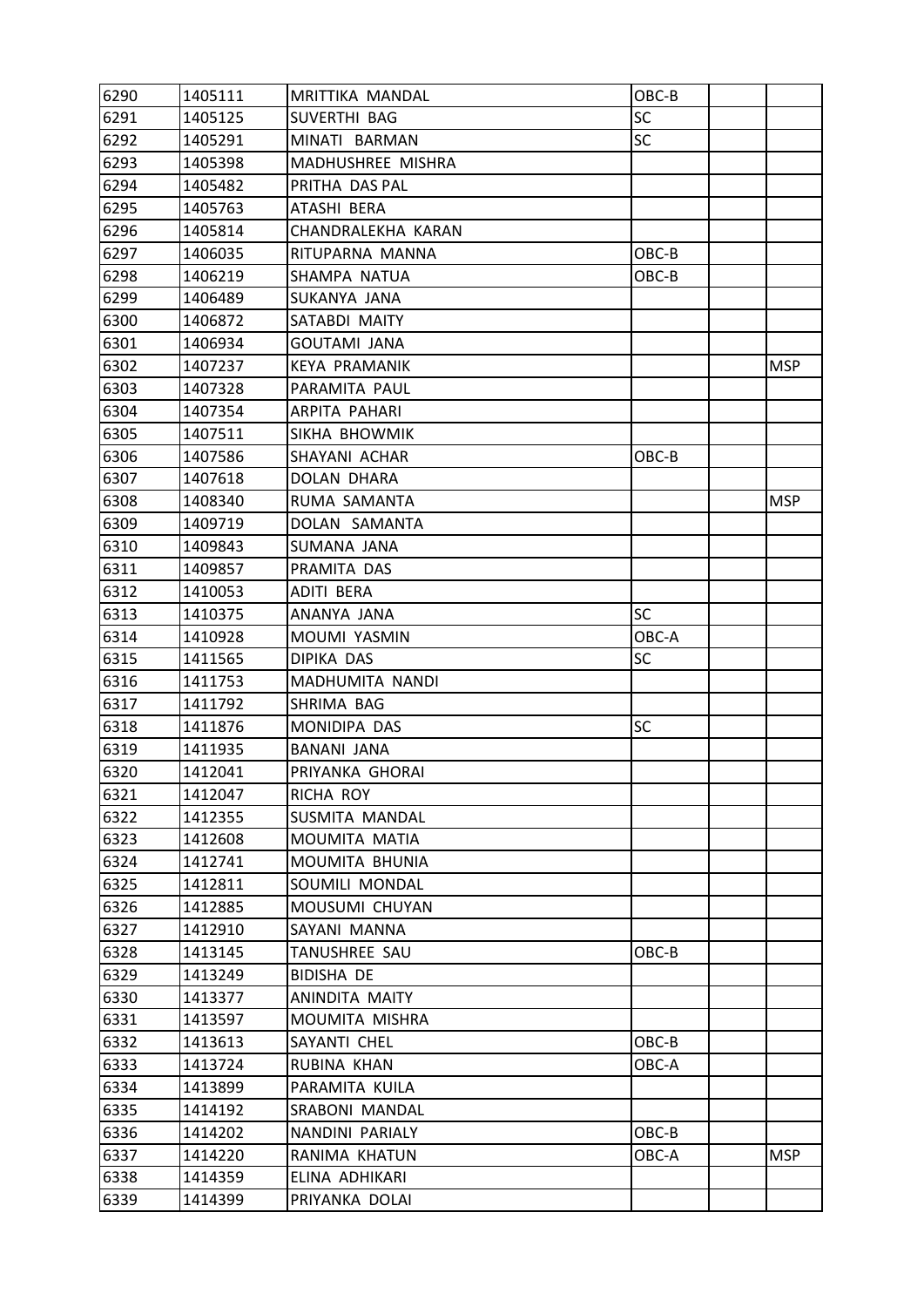| 6340 | 1414467 | PIYALI HAZRA           |           |            |
|------|---------|------------------------|-----------|------------|
| 6341 | 1414633 | SMARANIKA GHOSH        |           |            |
| 6342 | 1414720 | SUDIPTA MAJI           |           |            |
| 6343 | 1414775 | ISHITA PANDA           |           |            |
| 6344 | 1414937 | SRIJITA BERA DAS       |           |            |
| 6345 | 1414949 | NASRIN KHAN            | OBC-A     |            |
| 6346 | 1415101 | SWASTI MAITI           |           |            |
| 6347 | 1415120 | SANGITA MANNA          |           |            |
| 6348 | 1415122 | <b>OISHI MAITY</b>     |           |            |
| 6349 | 1415156 | BIPASHA BAG            |           |            |
| 6350 | 1415194 | DIPANWITA JANA         |           |            |
| 6351 | 1415218 | SURAIYA SHABNAM        | OBC-A     |            |
| 6352 | 1415244 | ESHITA MANDAL          | SC        |            |
| 6353 | 1415257 | TUTU RANI DAS          |           |            |
| 6354 | 1415288 | DEBLINA JANA           |           |            |
| 6355 | 1415437 | MANISHA CHOUDHURY      |           |            |
| 6356 | 1415492 | MUNMUN CHAKRABORTY     |           | <b>MSP</b> |
| 6357 | 1415663 | CHIKA MANDAL           | SC        |            |
| 6358 | 1415806 | SUJATA DAS             |           |            |
| 6359 | 1415821 | SAYANEE BHATTACHARJEE  |           |            |
| 6360 | 1415863 | SOMASHREE BARMAN       | <b>SC</b> |            |
| 6361 | 1416011 | PAYEL DAS              |           |            |
| 6362 | 1416023 | SUDIPTA KHATUA         |           |            |
| 6363 | 1416055 | SUNANDA SAHOO          |           |            |
| 6364 | 1416103 | MINAKSHI DASH          |           |            |
| 6365 | 1416221 | <b>JYOTSNA MAITI</b>   |           |            |
| 6366 | 1416251 | MALANCHA. RATH         |           |            |
| 6367 | 1416320 | AMRITA KHANRA          | SC        |            |
| 6368 | 1416372 | SARMILA SAMANTA        |           |            |
| 6369 | 1416605 | PAPIYA MONDAL          | SC        |            |
| 6370 | 1416726 | SUSMITA MONDAL         |           |            |
| 6371 | 1416774 | ANKITA KHANRA          |           |            |
| 6372 | 1416865 | SUNANDA SAHOO          |           |            |
| 6373 | 1417125 | TANUSHREE MAITY        |           |            |
| 6374 | 1417169 | RUMA MAITY             |           |            |
| 6375 | 1417202 | <b>KEYA PRAMANICK</b>  | <b>SC</b> |            |
| 6376 | 1417329 | PRATIMA SANTRA GUCHHAI |           |            |
| 6377 | 1417410 | SUMANA JANA            |           |            |
| 6378 | 1417435 | SUSMITA SAHU           | OBC-B     |            |
| 6379 | 1417443 | SUSMITA BAR            | OBC-B     |            |
| 6380 | 1417501 | MADHURIMA MONDAL       |           |            |
| 6381 | 1417508 | AMITA BERA             |           |            |
| 6382 | 1417524 | MADHURIMA BISWAS       | <b>SC</b> |            |
| 6383 | 1417579 | SURANJANA BAG          |           |            |
| 6384 | 1417598 | PRIYANKA MANNA         |           |            |
| 6385 | 1417642 | SANANDA BERA           | OBC-B     |            |
| 6386 | 1417704 | PIYALI DE              | OBC-B     |            |
| 6387 | 1417825 | SMITA MAJEE            |           |            |
| 6388 | 1417896 | ANUPAMA KUILA          |           |            |
| 6389 | 1417931 | UMA MANDAL             | OBC-B     |            |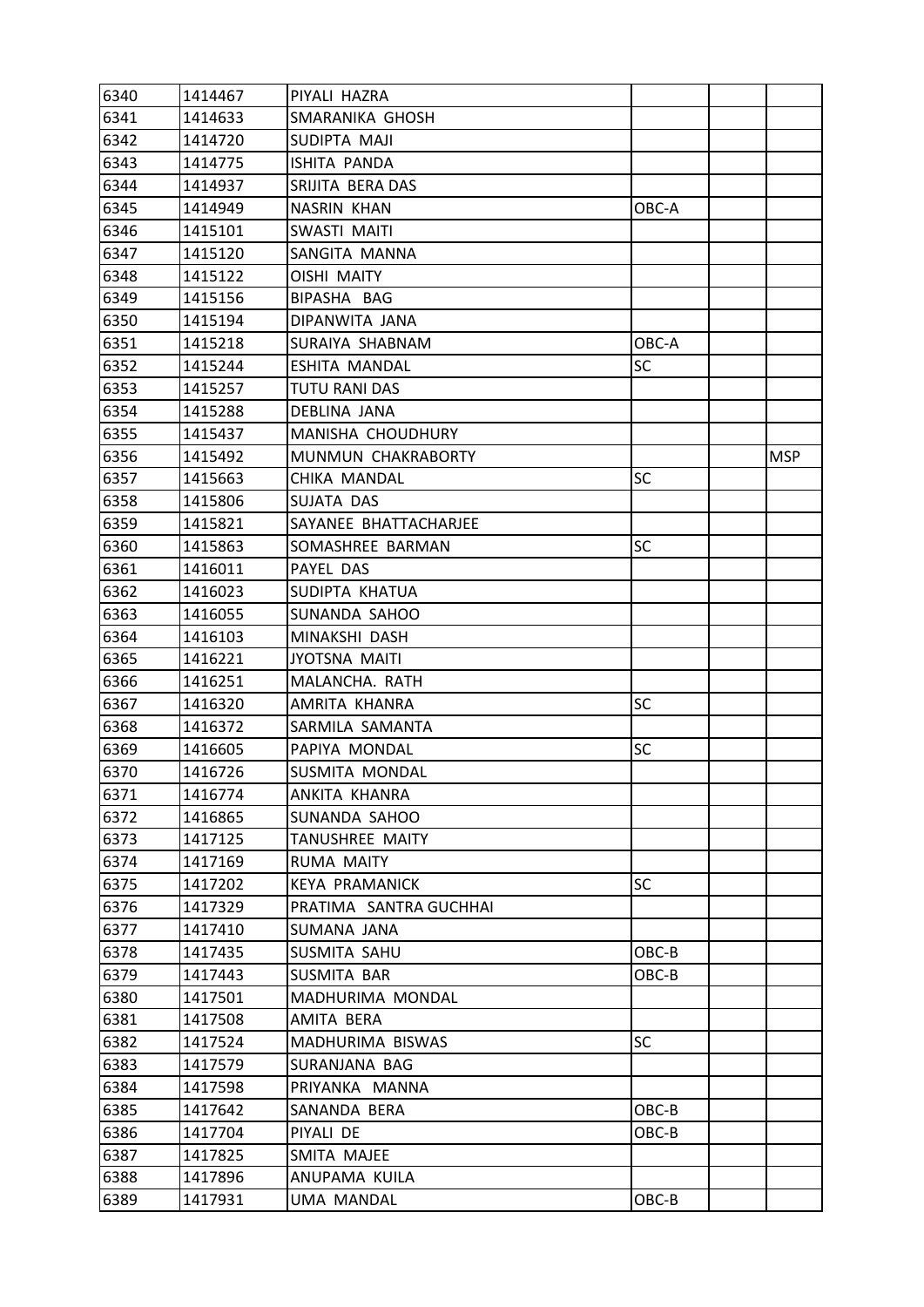| 6390 | 1417964 | ANANYA PARIA           |           |            |            |
|------|---------|------------------------|-----------|------------|------------|
| 6391 | 1417967 | SUBHASHREE BERA        |           |            |            |
| 6392 | 1417984 | SAMPA BARMAN           | <b>SC</b> |            |            |
| 6393 | 1418093 | ANINDITA MAJI          |           |            |            |
| 6394 | 1418232 | AMRITA GHORAI          |           | PH-HI      |            |
| 6395 | 1418240 | DIPANNITA MAITY        |           | PH-HI      |            |
| 6396 | 1418247 | PIYALI DUTTA           |           | PH-HI      |            |
| 6397 | 1418266 | MITALI MISHRA          |           | PH-LDCP    |            |
| 6398 | 1418271 | <b>RUMA RANI PATI</b>  |           | PH-LDCP    |            |
| 6399 | 1418283 | MAMANI PRAMANIK        |           | PH-LDCP    |            |
| 6400 | 1418297 | AHELI BAG              |           | PH-LDCP    |            |
| 6401 | 1418326 | CHHANDA LAHA           |           | PH-LDCP    |            |
| 6402 | 1418335 | <b>SUSMINA KHATUN</b>  | OBC-A     | PH-VC      |            |
| 6403 | 1418339 | PIU PATRA              | OBC-B     | PH-VC      |            |
| 6404 | 1418356 | ALPANA BARMAN KARMAKAR | <b>SC</b> | PH-LDC MSP |            |
| 6405 | 1418365 | <b>ACHENA MAITY</b>    |           | PH-VC      |            |
| 6406 | 1418366 | CHANDANA MONDAL        | OBC-B     | PH-VC      |            |
| 6407 | 1418367 | MINATI TUNGA           |           | PH-VC      |            |
| 6408 | 1500029 | PRAJNA PARAMITA PANJA  | OBC-B     |            |            |
| 6409 | 1500043 | APARAJITA DEB MANDAL   |           |            |            |
| 6410 | 1500066 | ISHITA MAHATA          | OBC-B     |            |            |
| 6411 | 1500164 | ROWNDEY MURMU          | <b>ST</b> |            |            |
| 6412 | 1500250 | NAMITA MURMU           | ST        |            |            |
| 6413 | 1500381 | ESHA ROY               |           |            |            |
| 6414 | 1500402 | SEULI MANDAL           | OBC-B     |            | <b>MSP</b> |
| 6415 | 1500430 | <b>JHUMA MAHATA</b>    | OBC-B     |            |            |
| 6416 | 1500488 | ISHITA NAYEK           | SC        |            | <b>MSP</b> |
| 6417 | 1500541 | SULAGNA SAHA           | SC        |            |            |
| 6418 | 1500547 | PRIYANKA PRATIHAR      |           |            |            |
| 6419 | 1500581 | CHITRA MAHATA          | OBC-B     |            |            |
| 6420 | 1500731 | <b>JULI RANI GIRI</b>  | OBC-B     |            |            |
| 6421 | 1501139 | SUMANA RAHA            |           |            |            |
| 6422 | 1501205 | SASWATI DEY            |           |            |            |
| 6423 | 1501443 | LINA MAHATO            | OBC-B     |            |            |
| 6424 | 1501470 | ANUMITA MURMU          | <b>ST</b> |            |            |
| 6425 | 1501522 | MOUSUMI SEN            | OBC-B     |            |            |
| 6426 | 1501567 | ARPITA MISHRA          |           |            |            |
| 6427 | 1501623 | SUDIPA GHOSH           |           |            |            |
| 6428 | 1501708 | NIBEDITA BISWAS        |           |            |            |
| 6429 | 1501848 | SHILPA KUNDU           | OBC-B     |            |            |
| 6430 | 1501888 | ANINDITA DHAR          |           |            |            |
| 6431 | 1501971 | RAMA MAHATA            | OBC-B     |            |            |
| 6432 | 1502281 | MALABIKA MAHATA        | OBC-B     |            |            |
| 6433 | 1502359 | <b>JAYITA RANA</b>     | <b>SC</b> |            |            |
| 6434 | 1502553 | <b>FALGUNI MAHATA</b>  | OBC-B     |            |            |
| 6435 | 1502580 | SEULI BERA             | <b>SC</b> |            |            |
| 6436 | 1502756 | PIYALI SAHU            | OBC-B     |            |            |
| 6437 | 1502945 | SOMA MAHATA            |           |            |            |
| 6438 | 1503059 | MADHUMITA HAZARI       |           |            |            |
| 6439 | 1503065 | AFSANA KHATUN          | OBC-A     |            |            |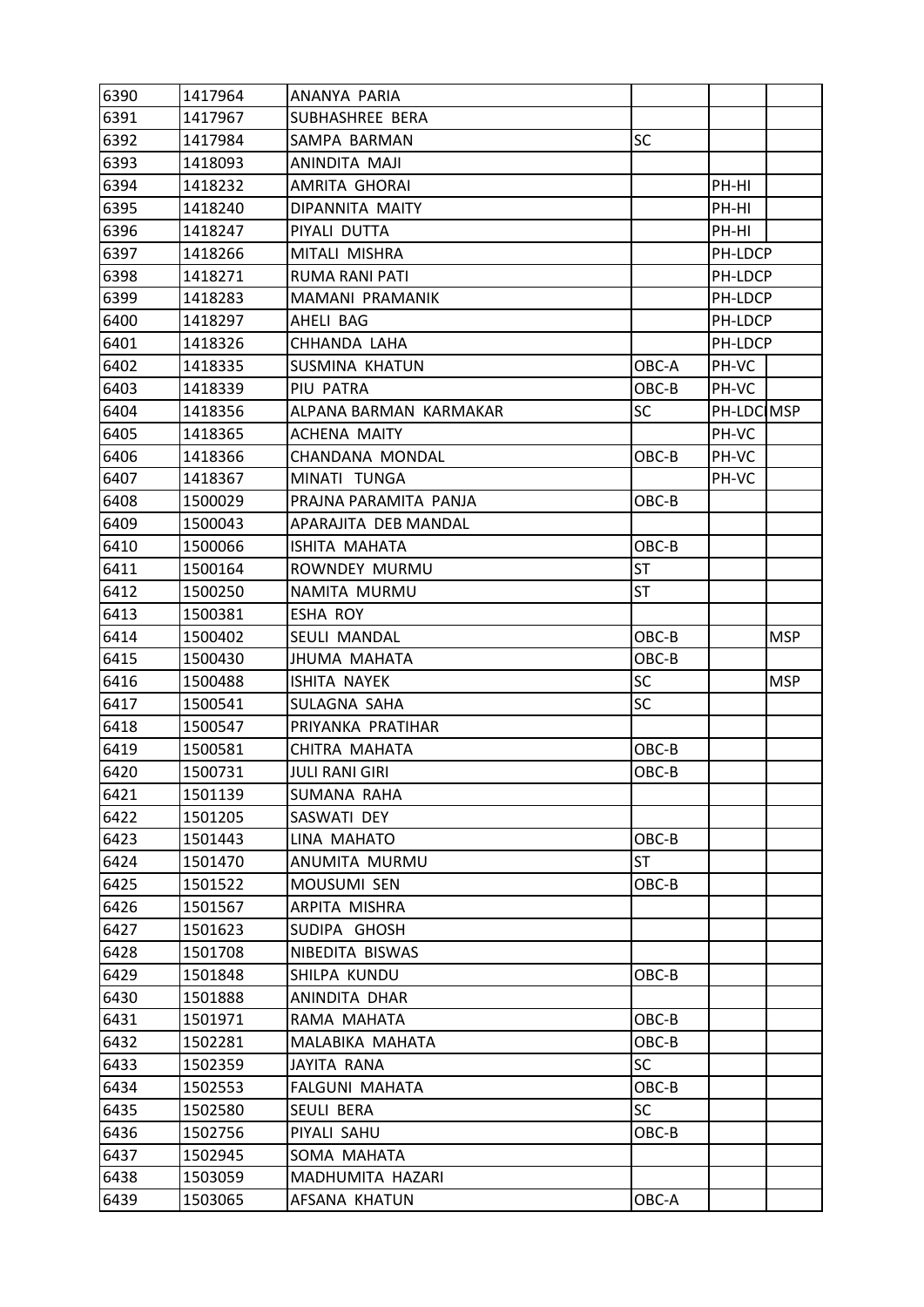| 6440 | 1503140 | TRINA MANDAL            | SC        |       |  |
|------|---------|-------------------------|-----------|-------|--|
| 6441 | 1503241 | PAYEL PAL               |           |       |  |
| 6442 | 1503252 | PALLABI KAR             |           |       |  |
| 6443 | 1503293 | MOUSUMI HANSDA          | ST        |       |  |
| 6444 | 1503399 | SUBHASHI HEMBRAM        | <b>ST</b> |       |  |
| 6445 | 1503675 | SANGEETA PAIRA          | OBC-B     |       |  |
| 6446 | 1503916 | <b>GITA RANI MURMU</b>  | <b>ST</b> |       |  |
| 6447 | 1504045 | KOYEL DAS               |           |       |  |
| 6448 | 1504122 | DIKSHANKA GIRI          |           |       |  |
| 6449 | 1504163 | ANUVA MANDAL            | <b>SC</b> |       |  |
| 6450 | 1504258 | SUBHRA MANDAL           |           |       |  |
| 6451 | 1504421 | <b>JUMA KUNDU</b>       | OBC-B     |       |  |
| 6452 | 1504437 | ALIMPIYA DEWAN          | <b>SC</b> |       |  |
| 6453 | 1504487 | LIPIKA SHAW             | OBC-B     |       |  |
| 6454 | 1504503 | NANDINI HANSDA          | <b>ST</b> |       |  |
| 6455 | 1504588 | <b>SURAVI BANERJEE</b>  |           |       |  |
| 6456 | 1504589 | TANUSHRI PAL            |           | PH-HI |  |
| 6457 | 1504591 | SUPRIYA DESWALI         |           | PH-HI |  |
| 6458 | 1504593 | MOUMITA CHAND           |           | PH-HI |  |
| 6459 | 1600028 | SAMPA NANDI             |           |       |  |
| 6460 | 1600062 | SAMAPTI CHAKRABORTY     |           |       |  |
| 6461 | 1600076 | RINKU GHOSH             | OBC-B     |       |  |
| 6462 | 1600109 | SRABANTI SAREN          | ST        |       |  |
| 6463 | 1600135 | MANIMALA SINHA MAHAPATR |           |       |  |
| 6464 | 1600216 | TUMPA MANDAL            | OBC-B     |       |  |
| 6465 | 1600220 | SUTIRTHA DESHMUKH       |           |       |  |
| 6466 | 1600228 | SANJUKTA SEN            | OBC-B     |       |  |
| 6467 | 1600237 | MAMATA GARAI            | OBC-B     |       |  |
| 6468 | 1600262 | SUSMITA KUNDU           |           |       |  |
| 6469 | 1600345 | PALLABI DAS             | SC        |       |  |
| 6470 | 1600348 | SAMARPITA PATI          |           |       |  |
| 6471 | 1600352 | SUDIPTA KARMAKAR        | OBC-B     |       |  |
| 6472 | 1600358 | <b>BANASHREE HANSDA</b> | <b>ST</b> |       |  |
| 6473 | 1600387 | RUMA GARAI              | OBC-B     |       |  |
| 6474 | 1600485 | MADHURIMA HAZRA         |           |       |  |
| 6475 | 1600637 | <b>BEAUTY DE MODAK</b>  |           |       |  |
| 6476 | 1600673 | MAMPU KUNDU             |           |       |  |
| 6477 | 1600792 | SIMA SAREN              | <b>ST</b> |       |  |
| 6478 | 1600854 | SHAMPA GOSWAMI          |           |       |  |
| 6479 | 1600862 | SHRABANTI SEN           | OBC-B     |       |  |
| 6480 | 1600868 | PUJA KUNDU              |           |       |  |
| 6481 | 1600987 | TANUSREE DE             | OBC-B     |       |  |
| 6482 | 1601110 | ANANYA PAL              |           |       |  |
| 6483 | 1601135 | SUTAPA MANDAL           | OBC-B     |       |  |
| 6484 | 1601162 | SRABANI BATABYAL        |           |       |  |
| 6485 | 1601197 | PUJA BISWAS             | OBC-B     |       |  |
| 6486 | 1601213 | TISTA GOSWAMI           |           |       |  |
| 6487 | 1601247 | ARPITA RAKSHIT          | OBC-B     |       |  |
| 6488 | 1601312 | CHANDANA MANDAL         | SC        |       |  |
| 6489 | 1601635 | MADHUCHHANDA MUKHERJEE  |           |       |  |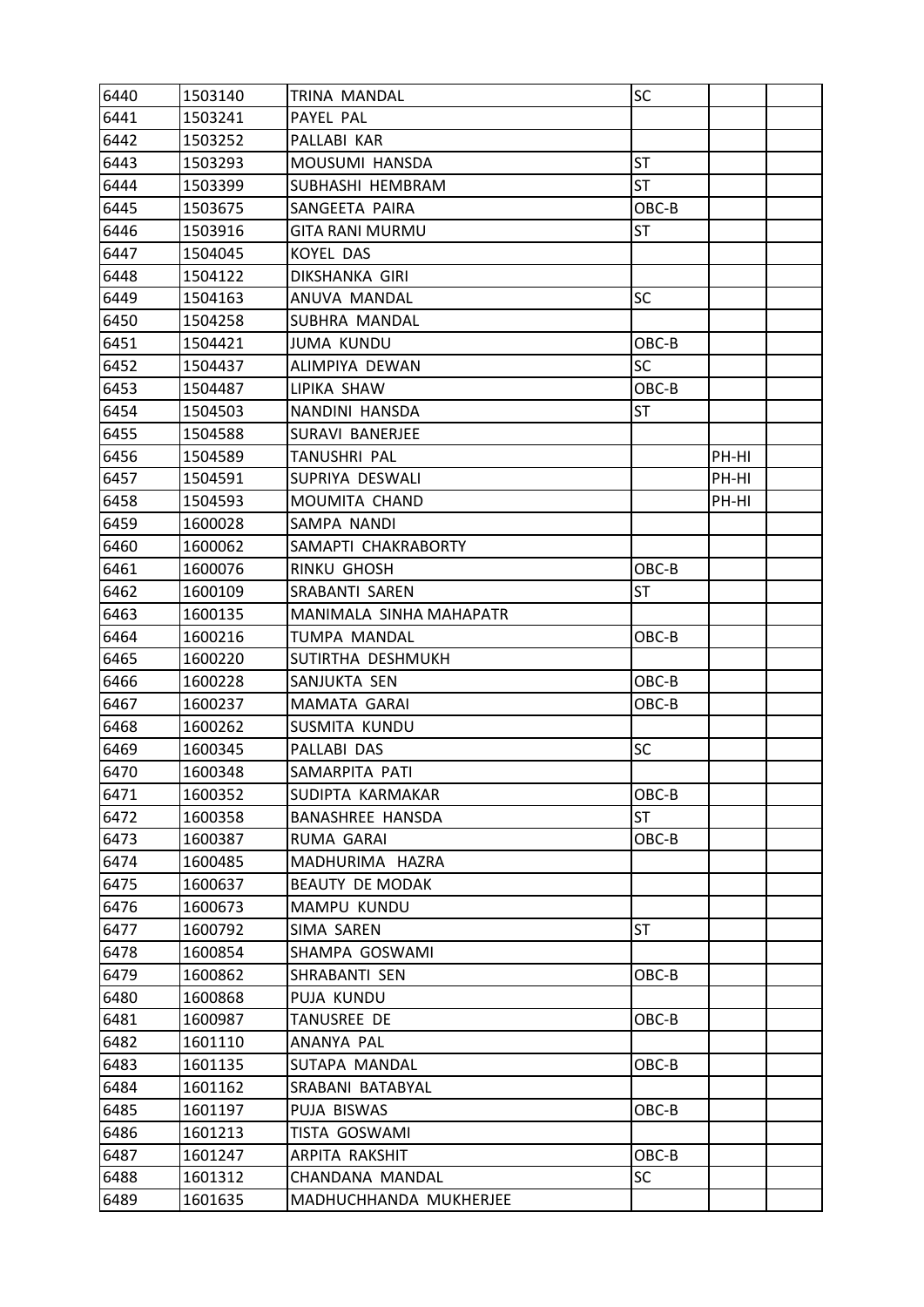| 6490 | 1601653 | PALLABI DE               | OBC-B     |            |
|------|---------|--------------------------|-----------|------------|
| 6491 | 1601734 | SHEHNAZ HAQUE MANDAL     | OBC-A     |            |
| 6492 | 1601762 | <b>BANDANA MURMU</b>     | <b>ST</b> |            |
| 6493 | 1601764 | SANGITA BASU             |           |            |
| 6494 | 1601765 | <b>BIPASHA MALLICK</b>   | OBC-B     |            |
| 6495 | 1601845 | SUSMITA CHAKRABORTY      |           |            |
| 6496 | 1601949 | KUNTALIKA CHATTERJEE     |           |            |
| 6497 | 1602058 | <b>SUSMITA GHOSH</b>     |           |            |
| 6498 | 1602242 | RINKU SUPAKAR            |           |            |
| 6499 | 1602265 | MOUMITA GOSWAMI          |           |            |
| 6500 | 1602307 | TUMPA DUTTA              |           |            |
| 6501 | 1602322 | SHILPA SINHA             |           |            |
| 6502 | 1602373 | SEULI DUTTA              |           |            |
| 6503 | 1602381 | ANANYA DAS               |           |            |
| 6504 | 1602394 | PINKU DHAR               |           |            |
| 6505 | 1602400 | <b>TANUSREE DAS</b>      |           |            |
| 6506 | 1602404 | <b>LAXMI RANI BHUIN</b>  |           |            |
| 6507 | 1602417 | SUMANA CHANDRA           | OBC-B     |            |
| 6508 | 1602590 | PARAMITA GHOSH           |           |            |
| 6509 | 1602604 | MOUSUMI DAWN             |           |            |
| 6510 | 1602635 | SUPRIYA MUSIB            | OBC-B     |            |
| 6511 | 1602968 | ANKANA SIL               |           |            |
| 6512 | 1603050 | SAMIMA KHATUN            | OBC-A     | <b>MSP</b> |
| 6513 | 1603143 | <b>RINKU GHOSH</b>       |           |            |
| 6514 | 1603191 | SOMA ATTA                |           |            |
| 6515 | 1603336 | SANGITA GARAI            |           |            |
| 6516 | 1603771 | RIA ATTA                 |           |            |
| 6517 | 1603876 | HEMALINI MURMU           | ST        |            |
| 6518 | 1603908 | SHRABANI MANDAL          |           |            |
| 6519 | 1604098 | RATNA KARMAKAR           |           |            |
| 6520 | 1604217 | SUROBITA MUKHERJEE       |           |            |
| 6521 | 1604372 | SAHELI NANDI             |           |            |
| 6522 | 1604391 | SUDIPTA TUDU             | ST        |            |
| 6523 | 1604407 | SHREYASI BAG             |           |            |
| 6524 | 1604438 | <b>ADITI BID</b>         |           |            |
| 6525 | 1604659 | RINKU DUTTA              |           |            |
| 6526 | 1604661 | MAMANI PANDA             |           |            |
| 6527 | 1604687 | TINKU DUTTA              |           |            |
| 6528 | 1604754 | SUDIPA MONDAL            |           |            |
| 6529 | 1604757 | MOUMITA LAYEK            | SC        |            |
| 6530 | 1604827 | RESHMI PATRA             |           |            |
| 6531 | 1604911 | <b>JOLLY CHAKRABORTY</b> |           |            |
| 6532 | 1604934 | TISTA SARDAR             | <b>ST</b> |            |
| 6533 | 1605074 | TANUSHREE DUTTA          | OBC-B     |            |
| 6534 | 1605114 | <b>BEAUTY MONDAL</b>     |           |            |
| 6535 | 1605117 | PARAYANI TUDU            | <b>ST</b> |            |
| 6536 | 1605146 | SANHATI DHANG            | OBC-B     | <b>MSP</b> |
| 6537 | 1605172 | APARNA PAKRE             | <b>SC</b> |            |
| 6538 | 1605211 | CHAITALI KUNDU           | OBC-B     |            |
| 6539 | 1605236 | SUMONA CHEL              | OBC-B     |            |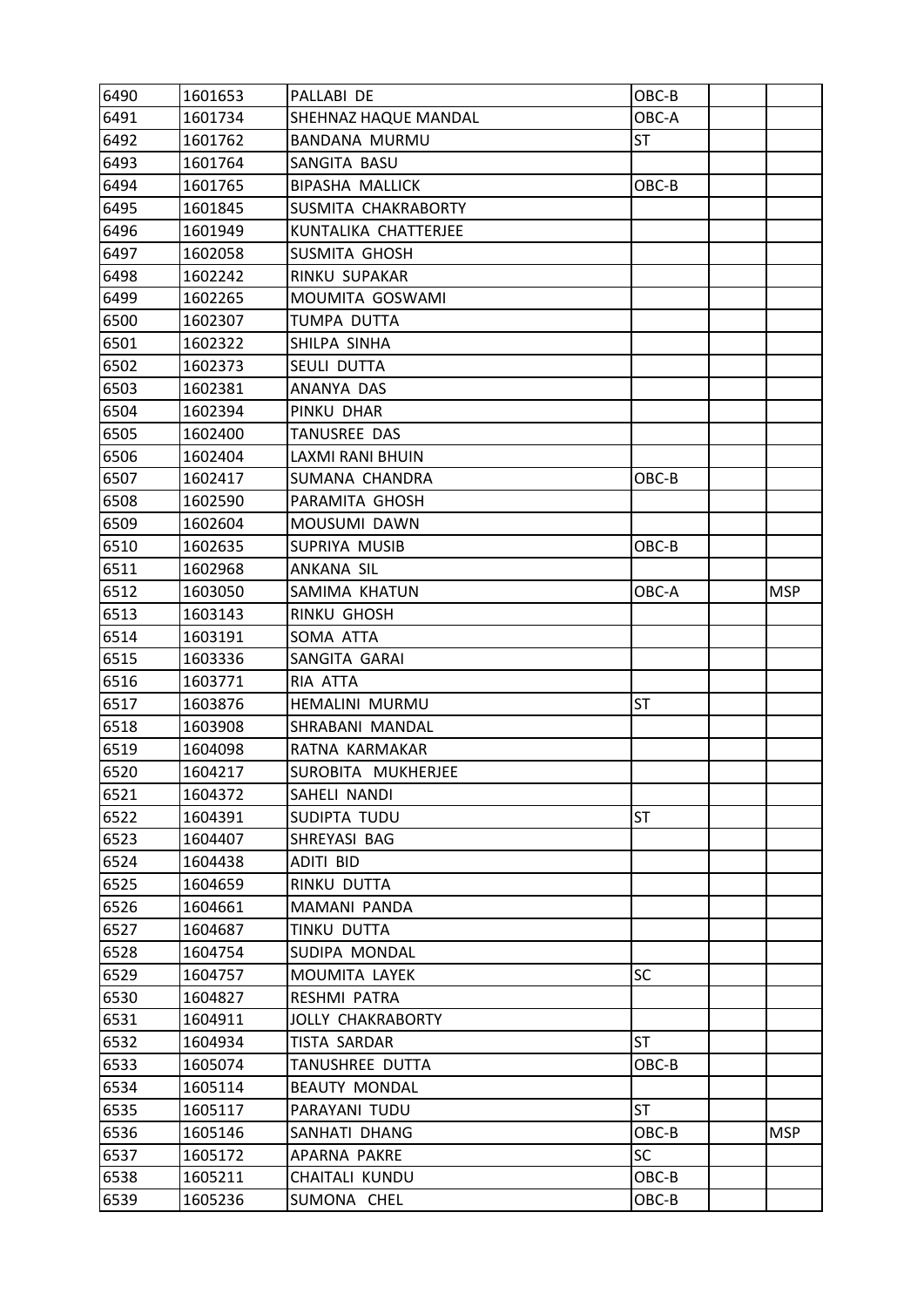| 6540 | 1605277 | MOUMITA CHOWDHURY     |           |            |
|------|---------|-----------------------|-----------|------------|
| 6541 | 1605347 | RAMA GHOSHAL          |           |            |
| 6542 | 1605453 | SATHI GHOSAL          |           |            |
| 6543 | 1605467 | RUMA KARMAKAR         | OBC-B     |            |
| 6544 | 1605547 | <b>MANASI MANDAL</b>  | <b>SC</b> |            |
| 6545 | 1605550 | PINKU DANA            |           |            |
| 6546 | 1605689 | SIPRA SINHAMAHAPATRA  |           |            |
| 6547 | 1605694 | <b>MANTU SOMONDAL</b> | <b>SC</b> |            |
| 6548 | 1605826 | <b>SUKLA PATRA</b>    |           |            |
| 6549 | 1605861 | PRIYANKA MANDAL       |           |            |
| 6550 | 1605908 | SUSMITA CHATTERJEE    |           |            |
| 6551 | 1605949 | <b>ADITI PATRA</b>    |           |            |
| 6552 | 1605960 | SRUTI SINHAMAHAPATRA  |           |            |
| 6553 | 1605975 | ISHITA DEY            |           |            |
| 6554 | 1605992 | MITA KARMAKAR         | OBC-B     |            |
| 6555 | 1605997 | SUDIPTA KONAR         |           |            |
| 6556 | 1606002 | SUSMITA MANDAL        |           |            |
| 6557 | 1606021 | MONALISA KUNDU        |           |            |
| 6558 | 1606044 | PRIYANKA NANDI        |           |            |
| 6559 | 1606133 | MAMATA SANGIRI        |           |            |
| 6560 | 1606138 | PALLABI MUKHERJEE     |           |            |
| 6561 | 1606225 | MADHUMITA ROY         |           |            |
| 6562 | 1606362 | SAMAPTI KHAN          |           |            |
| 6563 | 1606497 | SANGITA ROY           |           |            |
| 6564 | 1606518 | <b>MOUSUMI ROY</b>    |           |            |
| 6565 | 1606525 | <b>DEBJANI SAREN</b>  | ST        |            |
| 6566 | 1606534 | SANHITA DE            |           |            |
| 6567 | 1606587 | ANINDITA GUPTA        |           |            |
| 6568 | 1606641 | RANU LAHA             | OBC-B     |            |
| 6569 | 1606709 | SRABANI MAJI          | <b>SC</b> |            |
| 6570 | 1606742 | PIU MODAK             | OBC-B     |            |
| 6571 | 1606780 | ARPITA BHATTACHARYA   |           |            |
| 6572 | 1606808 | APARNA SAMANTA        |           |            |
| 6573 | 1606839 | <b>IPSITA KAPRI</b>   |           |            |
| 6574 | 1606850 | RIA ROY               |           |            |
| 6575 | 1606851 | <b>GARGI PATHAK</b>   |           |            |
| 6576 | 1606903 | PAYEL BERA            |           |            |
| 6577 | 1607016 | DEBYANI MASANTA       |           |            |
| 6578 | 1607048 | PRIYANKA GHOSH        | OBC-B     |            |
| 6579 | 1607054 | NILA MAHANTY          |           |            |
| 6580 | 1607126 | TRISHITA PANDA        |           |            |
| 6581 | 1607214 | TUMPA GOPE            | OBC-B     | <b>MSP</b> |
| 6582 | 1607364 | SIMA MANDAL           | <b>SC</b> |            |
| 6583 | 1607410 | ALPANA LAYEK          |           |            |
| 6584 | 1607479 | MOUSUMI GHOSH         |           |            |
| 6585 | 1607580 | RIMPA MOI             | <b>SC</b> |            |
| 6586 | 1607693 | ARPITA BANERJEE       |           |            |
| 6587 | 1607711 | <b>BAISHAKHI PAUL</b> |           |            |
| 6588 | 1607719 | PRAMILA HANSDA        | <b>ST</b> |            |
| 6589 | 1607733 | PUSPARANI MURMU       | <b>ST</b> |            |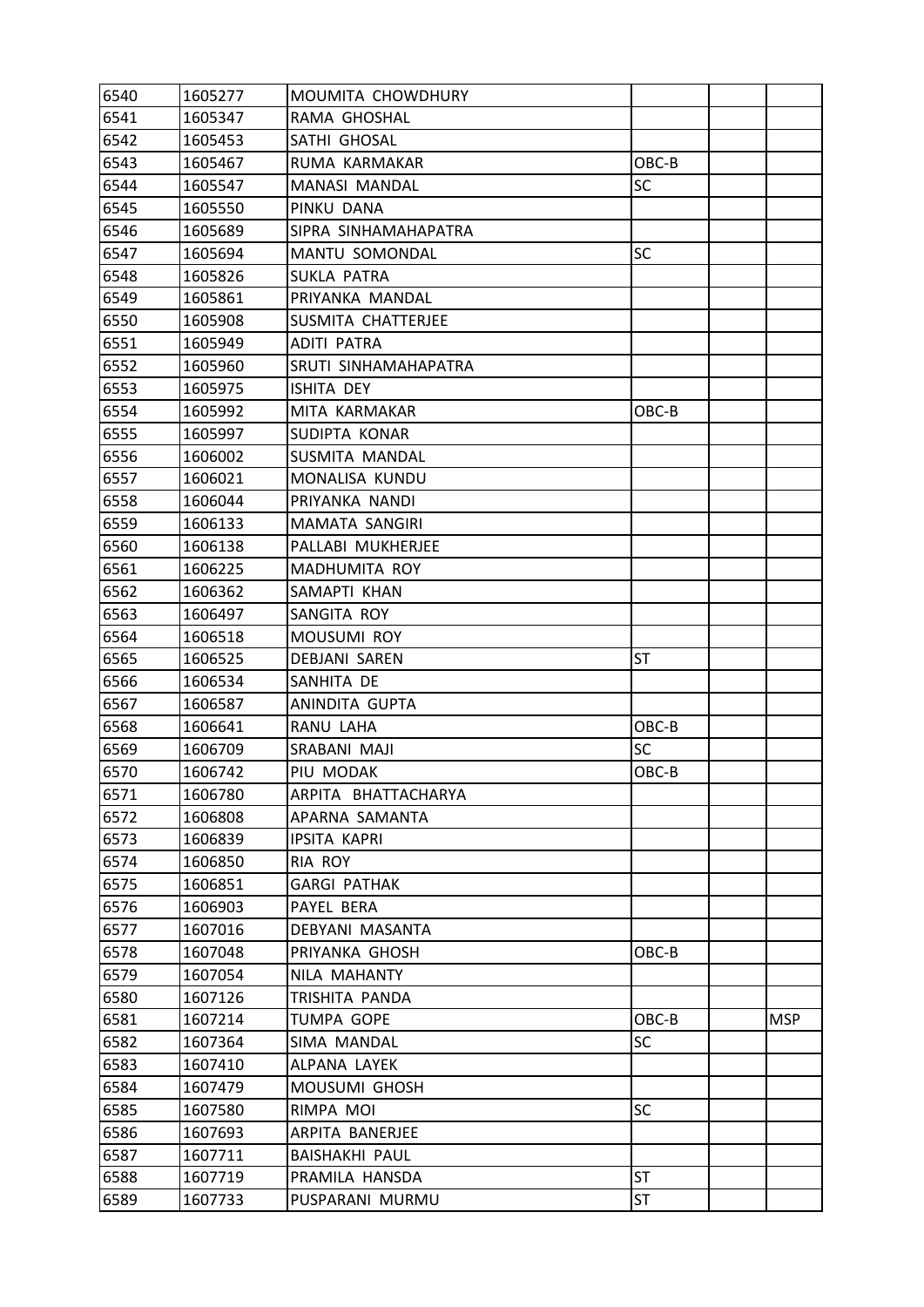| 6590 | 1607947 | SWADHINATA KHAN         |           |            |
|------|---------|-------------------------|-----------|------------|
| 6591 | 1607984 | DEBAPRIYA RAJAK         | SC        |            |
| 6592 | 1608022 | MOUSUMI MOI             | <b>SC</b> |            |
| 6593 | 1608028 | MOUMITA SINHAMAHAPATRA  |           |            |
| 6594 | 1608060 | RANJANA BANERJEE        |           |            |
| 6595 | 1608104 | MUNMUN CHOWDHURY        | OBC-B     |            |
| 6596 | 1608113 | SAMAPTI SINHA MAHAPATRA |           |            |
| 6597 | 1608135 | ARUNA DAS               | OBC-B     |            |
| 6598 | 1608149 | SUSMITA SANTRA          |           |            |
| 6599 | 1608153 | PAYEL BANERJEE          |           |            |
| 6600 | 1608179 | SIKHA NANDI BISWAS      |           | <b>MSP</b> |
| 6601 | 1608180 | <b>BUDHANI TUDU</b>     | <b>ST</b> |            |
| 6602 | 1608288 | MOUMITA MURMU           | ST        |            |
| 6603 | 1608292 | SARMISTHA KARMAKAR      | OBC-B     |            |
| 6604 | 1608330 | PAYEL DAS               |           |            |
| 6605 | 1608522 | JAYEETA PAL             | OBC-B     |            |
| 6606 | 1608543 | PRIYANKA HANSDA         | <b>ST</b> |            |
| 6607 | 1608593 | TIYA DAS                | OBC-B     |            |
| 6608 | 1608616 | RINA PATRA              |           |            |
| 6609 | 1608712 | REBA MANDAL             | OBC-B     |            |
| 6610 | 1608746 | RIYA MUKHERJEE          |           |            |
| 6611 | 1608763 | MOUSUMI MAHANTI         |           |            |
| 6612 | 1608775 | TUMPA BAGDI             | <b>SC</b> |            |
| 6613 | 1608813 | SUMANA DAS              |           |            |
| 6614 | 1608832 | BIJOYLAKSHMI HEMBRAM    | <b>ST</b> |            |
| 6615 | 1608844 | MRINALINI MANDAL        | <b>SC</b> |            |
| 6616 | 1608850 | SHIPRA PATRA            |           |            |
| 6617 | 1608978 | MONDIRA GANGULY         |           |            |
| 6618 | 1609155 | ATASI DE                |           |            |
| 6619 | 1609193 | PUJA GHOSH              |           |            |
| 6620 | 1609251 | <b>BABITA KARMAKAR</b>  | <b>SC</b> |            |
| 6621 | 1609390 | FALGUNI KARMAKAR        |           |            |
| 6622 | 1609419 | SANGHATI MANDAL         | <b>SC</b> |            |
| 6623 | 1609518 | SUNANDA SINGHA          |           |            |
| 6624 | 1609533 | PUJA SEN                | OBC-B     |            |
| 6625 | 1609545 | <b>TEESTA BANERJEE</b>  |           |            |
| 6626 | 1609590 | CHAINA MONDAL           | <b>SC</b> |            |
| 6627 | 1609605 | NIVEDITA DEY            |           |            |
| 6628 | 1609607 | RAKHI CHAND             | OBC-B     |            |
| 6629 | 1609653 | SULEKHA MURMU           | <b>ST</b> |            |
| 6630 | 1609666 | SANGITA NEOGI           |           |            |
| 6631 | 1609669 | SANCHITA GHOSH          | OBC-B     |            |
| 6632 | 1609693 | SERINA KHATUN           | OBC-A     | <b>MSP</b> |
| 6633 | 1609872 | RANITA GHOSH            |           |            |
| 6634 | 1609910 | SONIYA KUNDU            |           |            |
| 6635 | 1610112 | PUJA RAKSHIT            | OBC-B     |            |
| 6636 | 1610147 | SUNANDA MANDAL          |           |            |
| 6637 | 1610324 | MALATI MURMU            | <b>ST</b> |            |
| 6638 | 1610390 | TANIYA NANDI            |           |            |
| 6639 | 1610438 | SUPARNA DAS             |           |            |
|      |         |                         |           |            |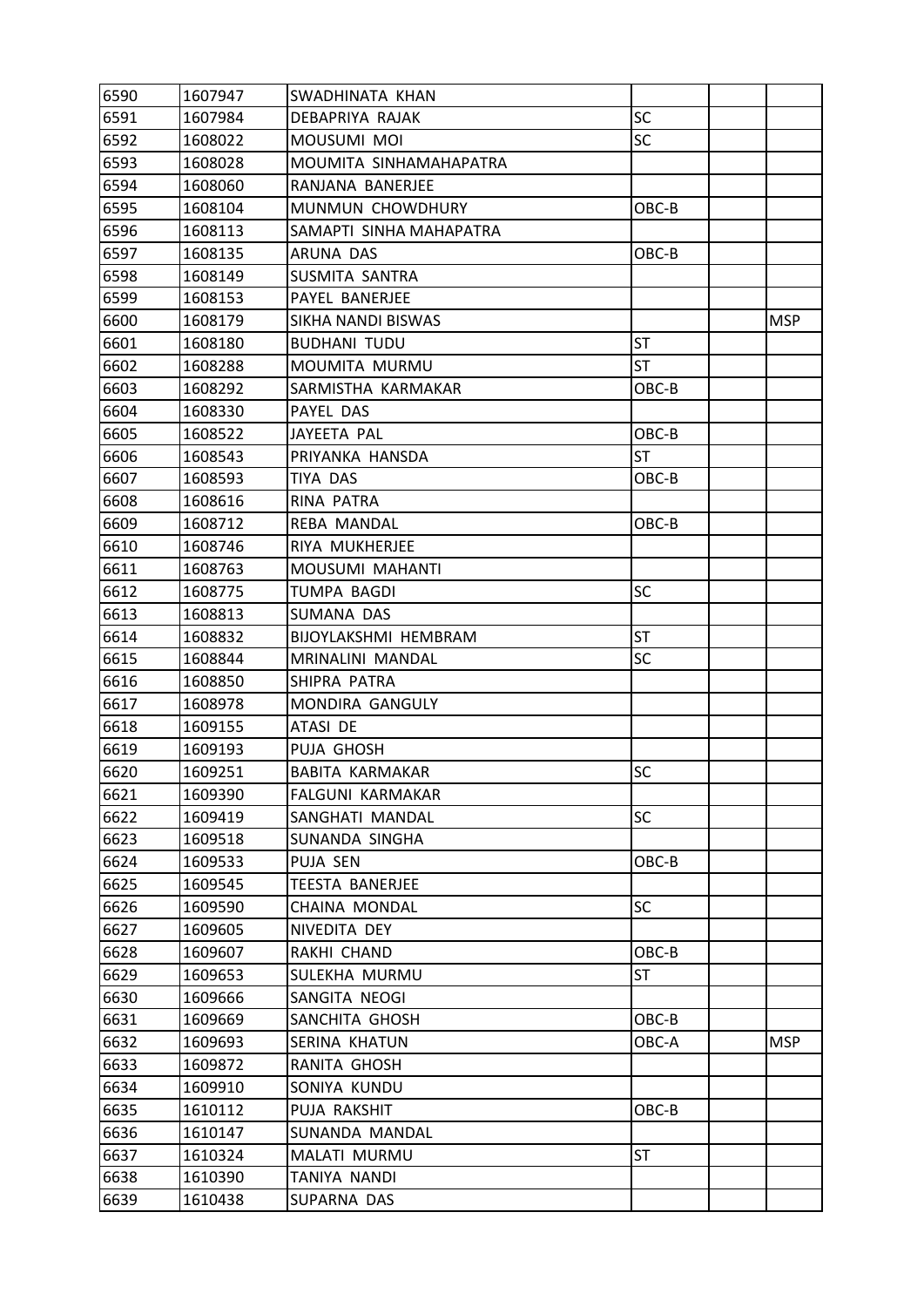| 6641<br>1610643<br><b>JINIA SULTANA</b><br>OBC-A   |  |
|----------------------------------------------------|--|
| 6642<br>1610647<br>LINA MUKHUTY                    |  |
| <b>SC</b><br>6643<br>1610719<br>NEELANJANA ROY     |  |
| 6644<br>1610763<br><b>TANUSRI AULI</b><br>OBC-B    |  |
| 6645<br>1610779<br>SUBHASHREE GANGULY              |  |
| 6646<br>1610890<br>CHARYAPADI PAN                  |  |
| 6647<br>1610914<br>MOUMITA GARAI                   |  |
| 6648<br>1610933<br>SUMITA MONDAL                   |  |
| SC<br>6649<br>1610963<br>MOUMITA MANDAL            |  |
| SC<br>6650<br>1610970<br>SANCHITA MAJI             |  |
| 6651<br>1611016<br>SUJAYA SARKAR                   |  |
| 6652<br>1611050<br>MOUSUMI DE                      |  |
| 6653<br>1611075<br>NIBEDITA MANDI<br><b>ST</b>     |  |
| 6654<br><b>ANAMITRA GHOSH</b><br>1611078           |  |
| 6655<br>1611129<br><b>JHARNA SOREN</b><br>ST       |  |
| 6656<br>1611194<br>RANJITA MAHATA<br>OBC-B         |  |
| 6657<br>1611209<br>SHRABANI KARMAKAR               |  |
| 6658<br>1611251<br>MADHUMITA DUTTA<br>OBC-B        |  |
| 6659<br>1611270<br><b>DEBLINA GHOSH</b><br>OBC-B   |  |
| 6660<br>1611283<br>TANUSREE MANDAL<br>OBC-B        |  |
| 6661<br>1611294<br>RAJASHREE PATRA                 |  |
| 6662<br>1611302<br>SC<br>ANANYA BAURI              |  |
| 6663<br>1611314<br>PRIYANKA MALLICK THAKUR         |  |
| 6664<br>1611316<br>SHWETA CHAND                    |  |
| 6665<br>1611369<br>MADHUMITA KHAN                  |  |
| 6666<br>SHILPI DUTTA<br>1611375<br>OBC-B           |  |
| 6667<br>1611414<br>MOUMITA CHHATAIT                |  |
| 6668<br>1611426<br>SATABDI CHATTERJEE              |  |
| 6669<br>1611434<br>SUSMITA NAG                     |  |
| 6670<br>POULOMI MUKHERJEE<br>1611450               |  |
| 6671<br>1611530<br><b>BARNALI DE</b>               |  |
| 6672<br>1611541<br>CHITRA KARAK                    |  |
| 6673<br>1611566<br>SHAUNLI KUNDU<br>OBC-B          |  |
| 6674<br>1611589<br>PIYALI SINGHA MAHAPATRA         |  |
| 6675<br>1611590<br>DOLAN DEY                       |  |
| 6676<br>SUBHRA MUKHERJEE<br>1611617                |  |
| 6677<br>1611646<br>LABONI KARAK                    |  |
| 6678<br>1611653<br><b>CHAITALI BHADRA</b><br>OBC-B |  |
| 6679<br>1611671<br>JHILIK MANDAL<br>SC             |  |
| 6680<br>1611689<br>PAPIA CHANDRA                   |  |
| 6681<br>1611691<br>JOYSREE KUNDU                   |  |
| 6682<br>1611711<br>AMRITA PAL                      |  |
| 6683<br>1611726<br>SUSRITA MUKHERJEE               |  |
| 6684<br>1611733<br>ANUVA SAHU                      |  |
| 6685<br>OINDRILA CHOWDHURY<br>1611754              |  |
| 6686<br>1611922<br>TAPASI PAL                      |  |
| 6687<br>1611931<br>RASHMONI MONDAL<br>OBC-B        |  |
| 6688<br>1611968<br>SHIKHA DANGAR<br>OBC-B          |  |
| 6689<br>1611991<br>SHILPI GARAI                    |  |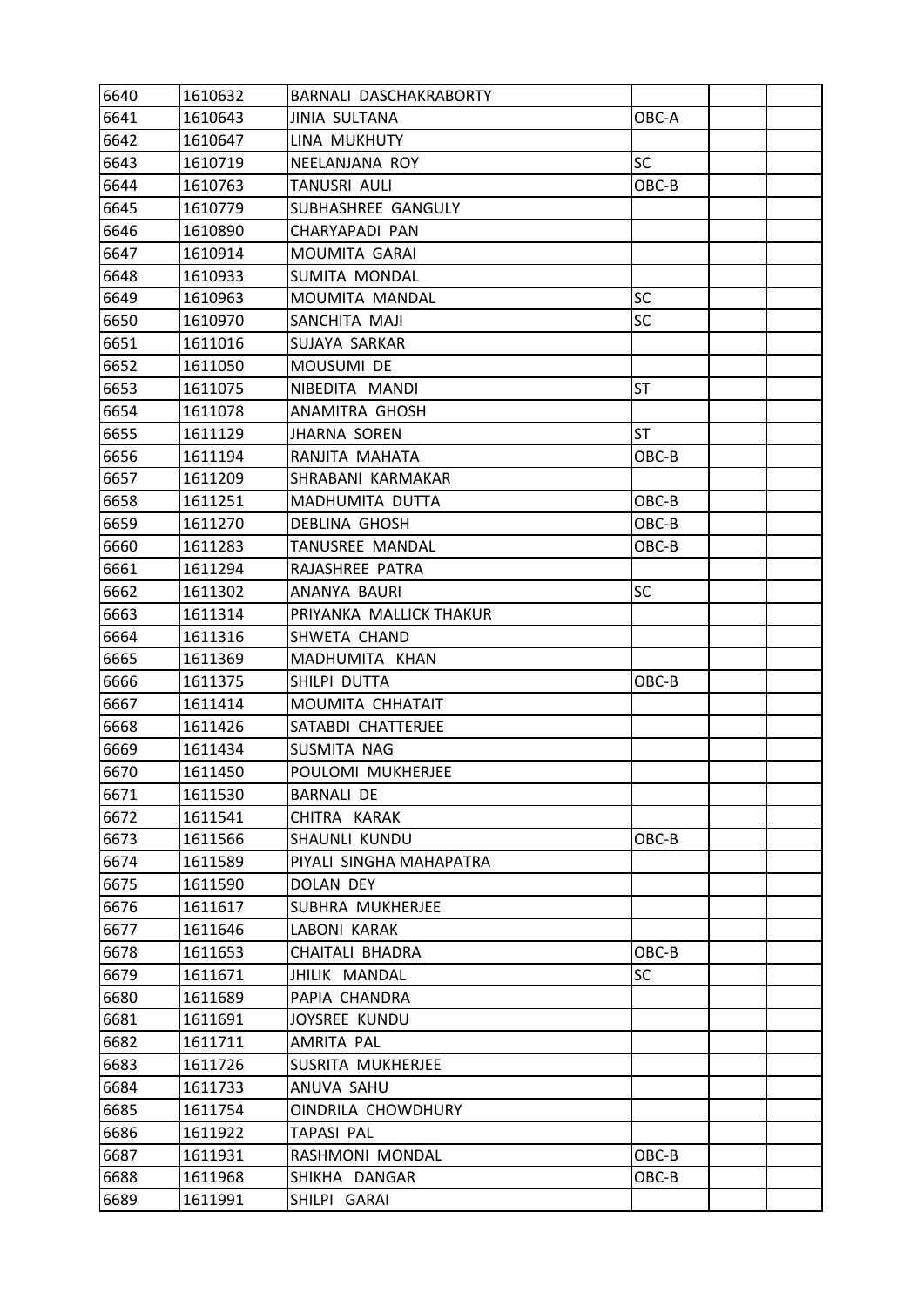| 6690 | 1611993 | LINA MANDI               | <b>ST</b> |         |            |
|------|---------|--------------------------|-----------|---------|------------|
| 6691 | 1612031 | KRISHNARENU DUTTA        |           |         |            |
| 6692 | 1612044 | SUNETRA SHARMA           |           |         |            |
| 6693 | 1612091 | SILPI NANDI              |           |         | <b>MSP</b> |
| 6694 | 1612159 | SUCHISMITA KARMAKAR      |           |         |            |
| 6695 | 1612215 | PUJA PALIT               | <b>SC</b> |         |            |
| 6696 | 1612221 | MOUSUMI GHOSH            | OBC-B     |         |            |
| 6697 | 1612341 | PAYEL SARKAR             |           |         |            |
| 6698 | 1612412 | SHASTI LAI               | OBC-B     |         |            |
| 6699 | 1612439 | SUSMITA DE               |           |         |            |
| 6700 | 1612447 | SHRABANI MUKHERJEE       |           |         |            |
| 6701 | 1612449 | MAHASWETA KUNDU          | OBC-B     |         |            |
| 6702 | 1612472 | SAS WATI MANDI           | <b>ST</b> |         |            |
| 6703 | 1612504 | SUPRIYA BHUIN            |           | PH-HI   |            |
| 6704 | 1612505 | ARPITA BISUI             | OBC-B     | PH-HI   |            |
| 6705 | 1612506 | MITU DEVGHURIA           |           | PH-HI   |            |
| 6706 | 1612510 | SOUMITA CHATTERJEE DAS   |           | PH-HI   |            |
| 6707 | 1612511 | TANIMA MANDAL            |           | PH-HI   |            |
| 6708 | 1612517 | DIPIKA KUNDU             |           | PH-HI   |            |
| 6709 | 1612518 | PARAMITA PATRA           |           | PH-HI   |            |
| 6710 | 1612519 | ARCHANA BISUI            | OBC-B     | PH-HI   |            |
| 6711 | 1612520 | PURNIMA DANGAR           | OBC-B     | PH-HI   |            |
| 6712 | 1612535 | RIKI MONDAL HALDER       | OBC-B     | PH-LDCP |            |
| 6713 | 1612545 | <b>FALGUNI PATRA</b>     |           | PH-LDCP |            |
| 6714 | 1612554 | JABA MANDAL              | <b>SC</b> | PH-LDCP |            |
| 6715 | 1612567 | PAPIYA SHAW              | OBC-B     | PH-LDCP |            |
| 6716 | 1612578 | SHRABANI KAR             | OBC-B     | PH-VC   |            |
| 6717 | 1612579 | SHILPI DEY               |           | PH-VC   |            |
| 6718 | 1612580 | POLI GHOSH               |           | PH-VC   |            |
| 6719 | 1612581 | SRABANI DAS              |           | PH-VC   |            |
| 6720 | 1612600 | SUPRIYA GORAI            | OBC-B     | PH-VC   |            |
| 6721 | 1700031 | SAMINA KHATUN            | OBC-A     |         |            |
| 6722 | 1700071 | SULTANA KHATUN           | OBC-A     |         |            |
| 6723 | 1700083 | PRITI MITRA              | $OBC-B$   |         |            |
| 6724 | 1700094 | RIYA MONDAL              |           |         |            |
| 6725 | 1700125 | <b>TRIPTI SINGHA ROY</b> |           |         |            |
| 6726 | 1700135 | SMITA GARAI              | OBC-B     |         |            |
| 6727 | 1700145 | NAHITA FATEMA            | OBC-A     |         |            |
| 6728 | 1700147 | SHRABONI SARKAR          |           |         |            |
| 6729 | 1700154 | TRIPTI DAS               | OBC-B     |         |            |
| 6730 | 1700287 | SAMSUNNISHA KHATUN       | OBC-A     |         |            |
| 6731 | 1700417 | ANTARA DUTTA             |           |         |            |
| 6732 | 1700434 | <b>GOLAPSA KHATUN</b>    | OBC-A     |         |            |
| 6733 | 1700438 | SANCHITA DEY             | OBC-B     |         |            |
| 6734 | 1700467 | SABINA KHATUN            | OBC-A     |         |            |
| 6735 | 1700510 | SUTAPA RAY               |           |         | <b>MSP</b> |
| 6736 | 1700534 | DIPANWITA SINGHA         |           |         |            |
| 6737 | 1700563 | KALPANA MURMU            | <b>ST</b> |         |            |
| 6738 | 1700738 | TISTA MONDAL             | <b>SC</b> |         |            |
| 6739 | 1700798 | PINKI KHATUN             | OBC-A     |         |            |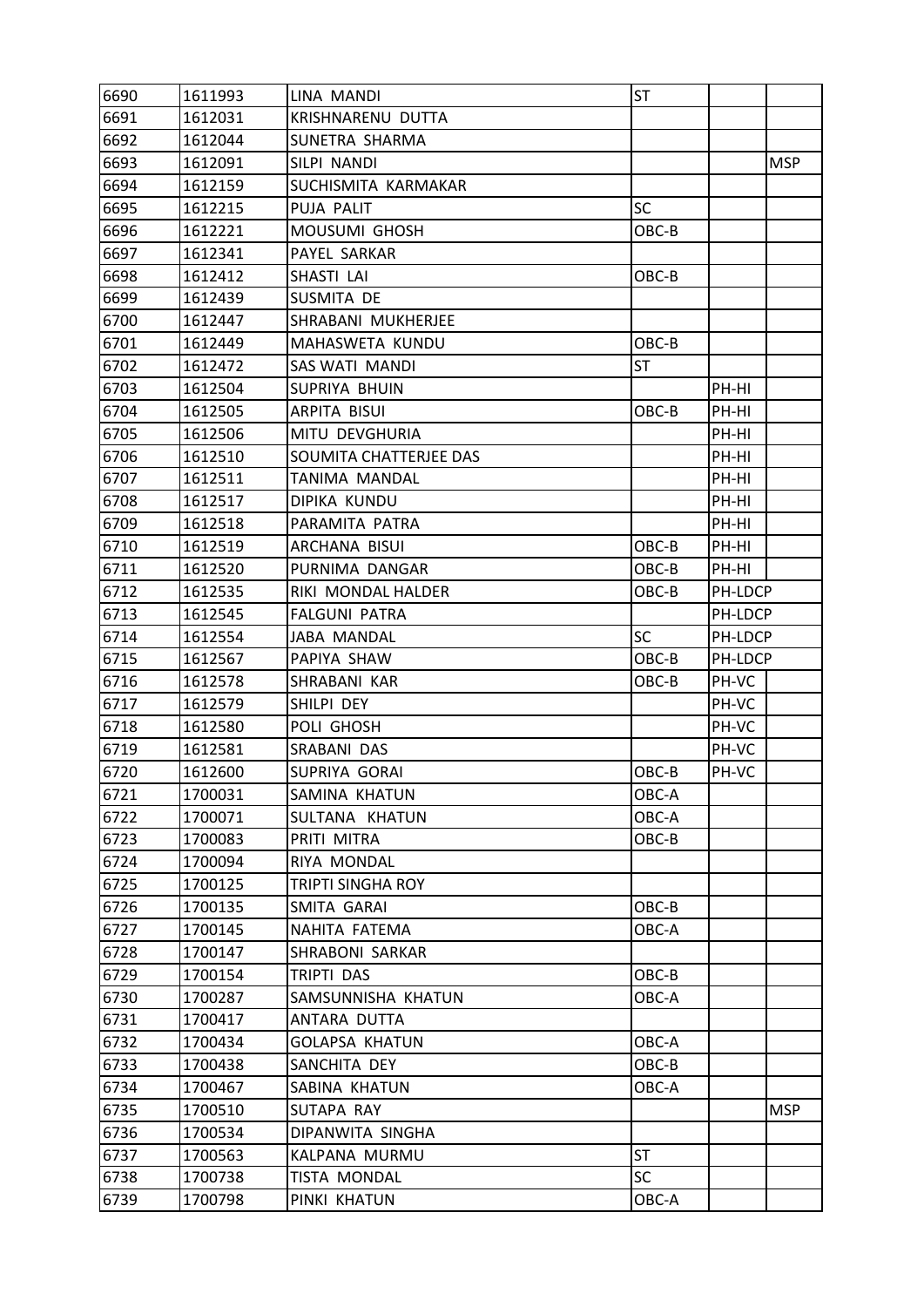| 6740 | 1700803 | ANANNYA MITRA        |           |            |
|------|---------|----------------------|-----------|------------|
| 6741 | 1700884 | RAMIZA SULTANA       | OBC-A     |            |
| 6742 | 1700939 | SUITEE DAS           |           |            |
| 6743 | 1700958 | RINKY LALA           |           |            |
| 6744 | 1701052 | RIYA DUTTA           |           |            |
| 6745 | 1701168 | MANISHA MONDAL       |           |            |
| 6746 | 1701180 | SHARMISTHA GAYEN     | OBC-B     |            |
| 6747 | 1701293 | SANCHARI DEY         |           |            |
| 6748 | 1701330 | ANTARA DHAR          |           |            |
| 6749 | 1701374 | MANIDIPA SOREN       | <b>ST</b> |            |
| 6750 | 1701386 | AMIRUNNESA KHATUN    | OBC-A     |            |
| 6751 | 1701540 | AMRITA CHANDRA       | OBC-B     | <b>MSP</b> |
| 6752 | 1701563 | ATRI MONDAL          |           |            |
| 6753 | 1701700 | SUTAPA DEY           |           |            |
| 6754 | 1701757 | SAFIA KHATUN         | OBC-A     |            |
| 6755 | 1701840 | ANANYA GHOSH         |           |            |
| 6756 | 1701847 | SUNANDA THAKUR       |           |            |
| 6757 | 1701863 | POLI DEWAN           | OBC-B     |            |
| 6758 | 1701984 | <b>NOUSIN KHATUN</b> | OBC-A     |            |
| 6759 | 1702009 | MOMTAJ BEGAM         | OBC-A     |            |
| 6760 | 1702045 | MANISHA BHAGAT       |           |            |
| 6761 | 1702060 | ANTARA GHOSH         |           |            |
| 6762 | 1702220 | VASWATI MONDAL       | OBC-B     |            |
| 6763 | 1702401 | SONAMANI MURMU       | <b>ST</b> |            |
| 6764 | 1702409 | BAISHAKHI ROOJ       | OBC-B     |            |
| 6765 | 1702620 | MUNMUN CHATTERJEE    |           |            |
| 6766 | 1702853 | SHEHNAZ SULTANA KHAN | OBC-A     |            |
| 6767 | 1703308 | MOUSUMI BASAK        | OBC-B     |            |
| 6768 | 1703318 | SARABAN JOHURA       | OBC-A     |            |
| 6769 | 1703393 | TINKU ROY            |           |            |
| 6770 | 1703593 | SAYANEE MANDAL       |           |            |
| 6771 | 1703693 | ANANYA CHAUDHURI     |           |            |
| 6772 | 1703751 | AMRITA MONDAL        |           |            |
| 6773 | 1703825 | <b>BABLI MONDAL</b>  |           |            |
| 6774 | 1703836 | ROWSONARA SULTANA    | OBC-A     |            |
| 6775 | 1704115 | SUKANYA SARKAR       |           |            |
| 6776 | 1704235 | RUKSAR KHATUN        |           |            |
| 6777 | 1704324 | SAIRA BANU           | OBC-A     |            |
| 6778 | 1704396 | RINKI SAHU           | OBC-B     |            |
| 6779 | 1704464 | SHABANA YASMIN       | OBC-A     |            |
| 6780 | 1704561 | PALLABI SAHA         | <b>SC</b> |            |
| 6781 | 1704602 | SWAGATA MANDAL       | $OBC-B$   |            |
| 6782 | 1704616 | TANUSHREE MONDAL     | <b>SC</b> |            |
| 6783 | 1704625 | CHUMKI GARAI         | OBC-B     |            |
| 6784 | 1705120 | DIPANWITA MAITY      |           |            |
| 6785 | 1705121 | ESITA MUKHERJEE      |           | <b>MSP</b> |
| 6786 | 1705293 | SHUCHITA SULTANA     | OBC-A     |            |
| 6787 | 1705344 | SHRABANI SAHA        | <b>SC</b> |            |
| 6788 | 1705422 | URMI CHOWDHURY       |           |            |
| 6789 | 1705572 | RIMPA DAS            | <b>SC</b> |            |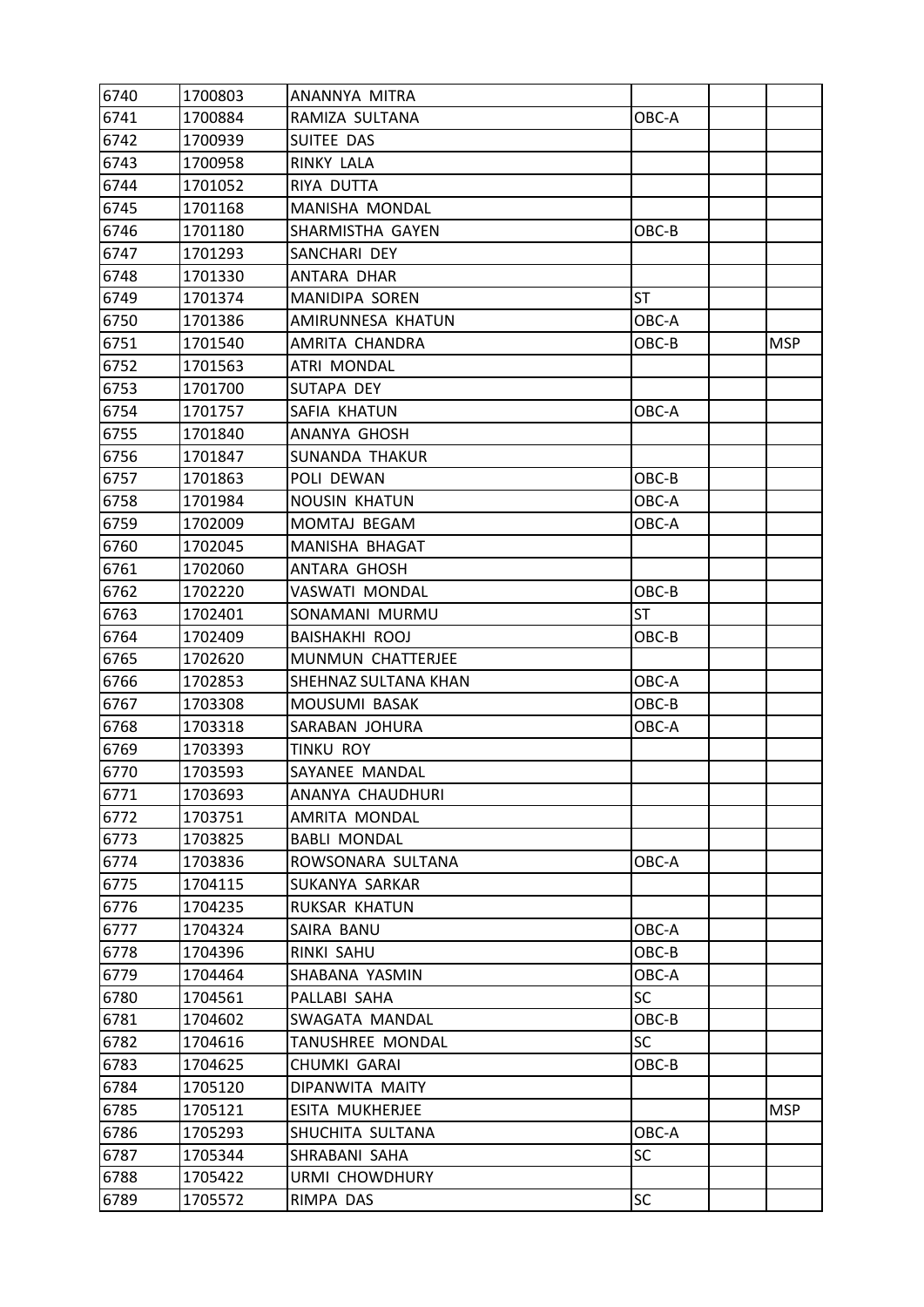| 6790 | 1705594 | <b>GITA MAL</b>       | SC        |       |            |
|------|---------|-----------------------|-----------|-------|------------|
| 6791 | 1705616 | PRIYANKA MONDAL       | OBC-B     |       |            |
| 6792 | 1705625 | RICHA SAHA            | <b>SC</b> |       |            |
| 6793 | 1705729 | <b>TANVI AZMI</b>     |           |       |            |
| 6794 | 1705789 | ARPITA MONDAL         |           |       |            |
| 6795 | 1705884 | SONALI DUTTA          |           |       |            |
| 6796 | 1705924 | SEEMA AKHTAR          | OBC-A     |       |            |
| 6797 | 1705982 | DIPTI DAS             | OBC-B     |       |            |
| 6798 | 1706002 | PAYEL CHANDRA         | OBC-B     |       |            |
| 6799 | 1706017 | SIMA PAN              |           |       |            |
| 6800 | 1706030 | JAYASHREE DAFADAR     |           |       |            |
| 6801 | 1706283 | LIPIKA PAL            |           |       |            |
| 6802 | 1706307 | UJALA KHANAM          | OBC-B     |       |            |
| 6803 | 1706447 | <b>ESHA SARKAR</b>    |           |       |            |
| 6804 | 1706520 | MOUMITA BANERJEE      |           |       |            |
| 6805 | 1706613 | <b>ADITI MAL</b>      | <b>SC</b> |       |            |
| 6806 | 1706621 | PALLABI SAHA          | <b>SC</b> |       |            |
| 6807 | 1706821 | DEBARATI PAL          |           |       |            |
| 6808 | 1706846 | TUMPA BEGUM           | OBC-A     |       |            |
| 6809 | 1706867 | RAHIMA KHANAM         | OBC-A     |       |            |
| 6810 | 1706994 | ANNESHA CHATTERJEE    |           |       | <b>MSP</b> |
| 6811 | 1706998 | SANDHYA LAHA          | OBC-B     |       |            |
| 6812 | 1707088 | PUBALI UPADHYAY       |           |       |            |
| 6813 | 1707110 | CHAINA DUTTA          | OBC-B     |       |            |
| 6814 | 1707143 | JHILIK DAS            | OBC-B     |       |            |
| 6815 | 1707424 | PRITILATA BEGAM       | OBC-A     |       |            |
| 6816 | 1707482 | <b>ISMOT JAHAN</b>    | OBC-A     |       |            |
| 6817 | 1707656 | HASNAHANA KHATUN      | OBC-A     |       |            |
| 6818 | 1707711 | SUSMITA MONDAL        | <b>SC</b> |       |            |
| 6819 | 1707722 | NAZMIN NEHAR          | OBC-A     |       |            |
| 6820 | 1707798 | SOUMI ROOJ            | OBC-B     |       |            |
| 6821 | 1707895 | RIPARNA BANERJEE      |           |       |            |
| 6822 | 1708000 | RASMANI KARMAKAR      | OBC-B     |       |            |
| 6823 | 1708051 | SOMA PATULI           | <b>SC</b> |       |            |
| 6824 | 1708114 | JAYASHRI CHOWDHURY    | <b>SC</b> |       |            |
| 6825 | 1708140 | PRARTHITA MUKHERJEE   |           |       |            |
| 6826 | 1708189 | ISIKA SAHA            | SC        |       |            |
| 6827 | 1708236 | KAKOLI MURMU          | <b>ST</b> |       |            |
| 6828 | 1708369 | <b>RONI PAL</b>       | OBC-B     |       |            |
| 6829 | 1708411 | <b>NARGIS PARVIN</b>  | OBC-A     |       |            |
| 6830 | 1708414 | MOUSUMI GHOSH         |           |       |            |
| 6831 | 1708619 | SWEETY ROY            |           |       |            |
| 6832 | 1708722 | MOSAMMAT MEHERUNNESHA | OBC-A     |       |            |
| 6833 | 1709294 | CHIRASHREE DALAL      | OBC-B     |       |            |
| 6834 | 1709431 | DOLON MONDAL          |           |       |            |
| 6835 | 1709497 | CHANDRIMA DALAL       | OBC-B     |       |            |
| 6836 | 1709503 | SUMITRA DAS           |           |       |            |
| 6837 | 1709514 | RINA SINGHA           |           | PH-HI |            |
| 6838 | 1709519 | SUTAPA MONDAL         |           | PH-HI |            |
| 6839 | 1709524 | ARUNIMA PAL           |           | PH-HI |            |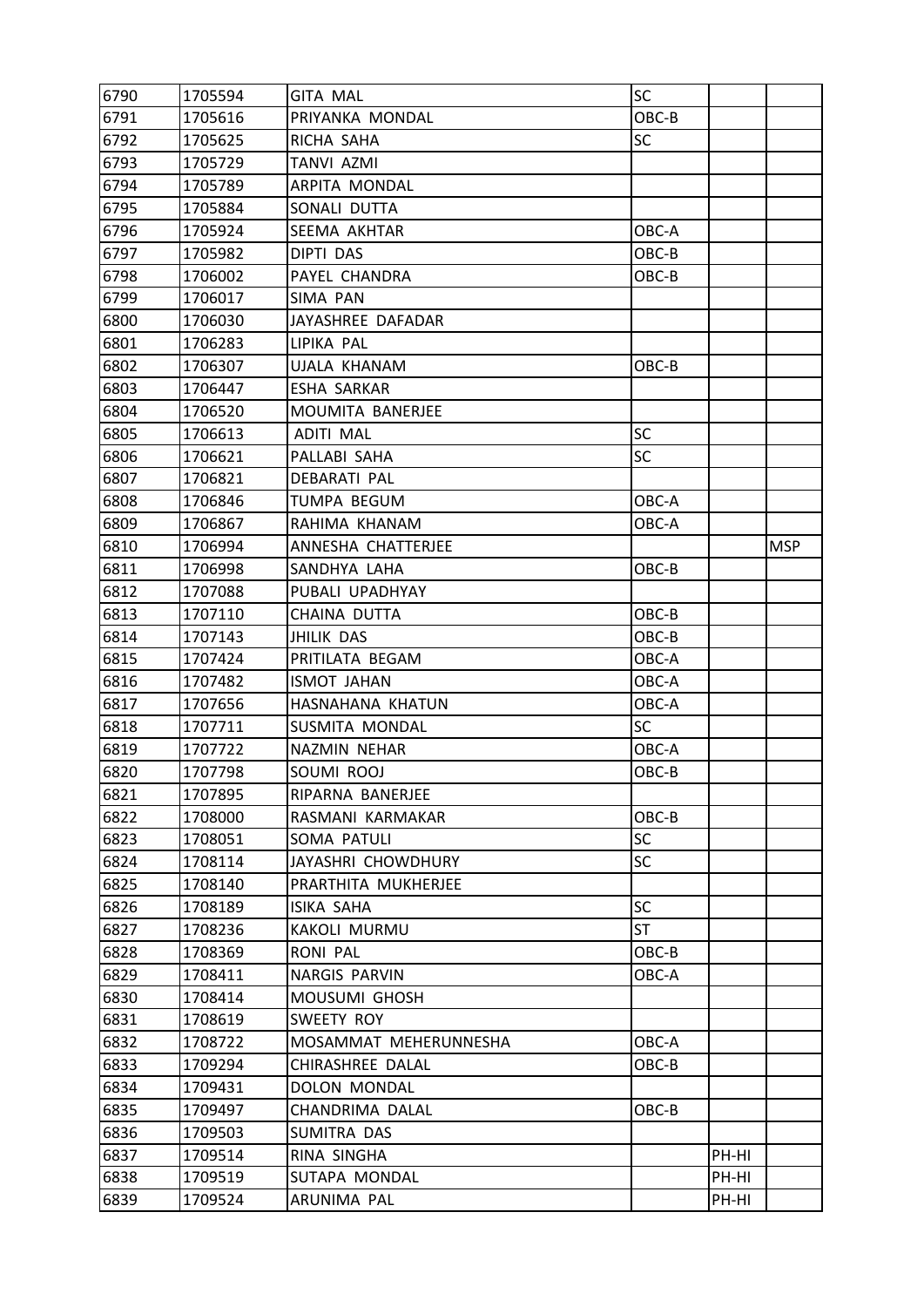| 6840 | 1709525 | ASLIMA KHATUN            | OBC-A     | PH-HI      |  |
|------|---------|--------------------------|-----------|------------|--|
| 6841 | 1709531 | <b>BRATATI CHOUDHURY</b> |           | PH-HI      |  |
| 6842 | 1709532 | <b>BARNALI MANDAL</b>    | OBC-B     | PH-HI      |  |
| 6843 | 1709533 | ADITI CHOUDHURY          | OBC-B     | PH-HI      |  |
| 6844 | 1709544 | SUMANA MANDAL            | OBC-B     | PH-HI      |  |
| 6845 | 1709545 | LIPI GARAIN              | OBC-B     | PH-HI      |  |
| 6846 | 1709550 | SHRABANI KABIRAJ         |           | PH-HI      |  |
| 6847 | 1709559 | <b>EAPSITA DEY</b>       |           | PH-HI      |  |
| 6848 | 1709584 | MOLLIKA MONDAL           |           | PH-LDC MSP |  |
| 6849 | 1709606 | FARHANAJ KHATUN          | OBC-A     | PH-VC      |  |
| 6850 | 1709608 | RASIDA SABNAM            | OBC-A     | PH-VC      |  |
| 6851 | 1709628 | SANJIDA KHATUN           | OBC-B     | PH-VC      |  |
| 6852 | 1800001 | SAMSIA KHATUN ANSARY     | OBC-A     |            |  |
| 6853 | 1800013 | MOU MAJUMDER             | SC        |            |  |
| 6854 | 1800104 | SHAHNAZ PARVIN           | OBC-A     |            |  |
| 6855 | 1800211 | RABIA KHATUN             | OBC-A     |            |  |
| 6856 | 1800220 | ANANYA MONDAL            |           |            |  |
| 6857 | 1800317 | MST AYESHA KHATUN        | OBC-A     |            |  |
| 6858 | 1800498 | <b>HASINA KHATUN</b>     | OBC-A     |            |  |
| 6859 | 1800952 | SARMILA MONDAL           | SC        |            |  |
| 6860 | 1801196 | SUBARNA CHAKRABORTY      |           |            |  |
| 6861 | 1801198 | FEMINA PARVIN            | OBC-A     |            |  |
| 6862 | 1801273 | SIRIN FERDOUS            | OBC-A     |            |  |
| 6863 | 1801353 | SAMSUN NIHAR KHATUN      | OBC-A     |            |  |
| 6864 | 1801520 | KOHINOOR KHATUN          | OBC-A     |            |  |
| 6865 | 1801565 | DIPA HALDAR              | <b>SC</b> |            |  |
| 6866 | 1801616 | RIMITA SINHA             |           |            |  |
| 6867 | 1801925 | NILUFA YEASMIN           | OBC-A     |            |  |
| 6868 | 1802407 | <b>RIYA DUTTA</b>        | OBC-B     |            |  |
| 6869 | 1802519 | NURJAHAN ISLAM SAMPA     | OBC-A     |            |  |
| 6870 | 1802740 | MOUMITA DAS              |           |            |  |
| 6871 | 1802911 | NIBEDITA GHOSH           |           |            |  |
| 6872 | 1803094 | MONALISA DAS             |           |            |  |
| 6873 | 1803233 | SAHANAZ KHATUN           | OBC-A     |            |  |
| 6874 | 1803372 | ROHIMINA KHATUN          | OBC-A     |            |  |
| 6875 | 1804427 | <b>NUPUR BISWAS</b>      |           |            |  |
| 6876 | 1804445 | KHADIJA KHATUN           | OBC-A     |            |  |
| 6877 | 1804601 | DIPALI BASAK             | OBC-B     |            |  |
| 6878 | 1804818 | TANUSHREE BISWAS         | SC        |            |  |
| 6879 | 1804862 | ANURIMA DAS              |           |            |  |
| 6880 | 1805734 | ROJINA PARVIN            | OBC-A     |            |  |
| 6881 | 1805816 | AMRITA DUTTA             |           |            |  |
| 6882 | 1806045 | PAROMITA MAZUMDAR        |           |            |  |
| 6883 | 1806460 | RAHIMA KHATUN            | OBC-A     |            |  |
| 6884 | 1806567 | RUKHSAR AKHTAR           | OBC-A     |            |  |
| 6885 | 1806632 | FATEMA KHATUN            | OBC-A     |            |  |
| 6886 | 1806716 | SIPRA SAHA               | OBC-B     |            |  |
| 6887 | 1806820 | HABIBA KHATUN            | OBC-A     |            |  |
| 6888 | 1806839 | SONALI SULTANA           |           |            |  |
| 6889 | 1806894 | INDIRA GOSWAMI           |           |            |  |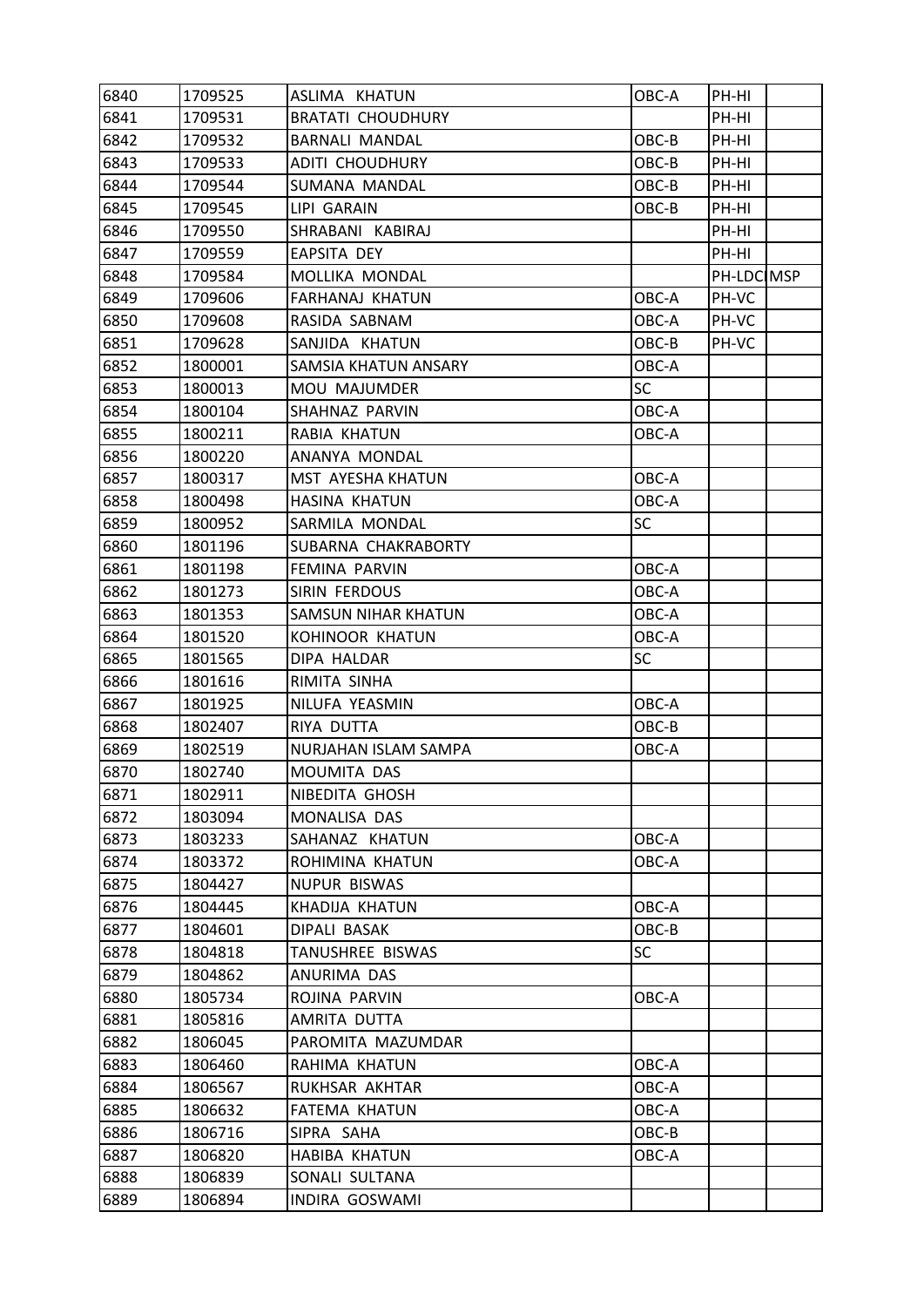| 6890 | 1806994 | SOUROLEENA PRAMANIK     |           |  |
|------|---------|-------------------------|-----------|--|
| 6891 | 1807001 | FARHANA ALAM            | OBC-A     |  |
| 6892 | 1807040 | SAKILA SULTANA          | OBC-A     |  |
| 6893 | 1807066 | SABARANI BILKISH        | OBC-A     |  |
| 6894 | 1807178 | RIYA GHOSH              |           |  |
| 6895 | 1807258 | ANINDITA SAHA           | OBC-B     |  |
| 6896 | 1807507 | RAUNAK JAHAN            |           |  |
| 6897 | 1807576 | DIPANWITA BEPARY        | <b>SC</b> |  |
| 6898 | 1807812 | <b>JYOTI DASGUPTA</b>   | <b>SC</b> |  |
| 6899 | 1807988 | APARNA GHOSH            | OBC-B     |  |
| 6900 | 1808018 | MOUSUMI MONDAL          | <b>SC</b> |  |
| 6901 | 1808183 | SUPARNA DASGUPTA        |           |  |
| 6902 | 1808601 | PARVINA KHATUN          | OBC-A     |  |
| 6903 | 1808754 | <b>BARNALI NANDI</b>    |           |  |
| 6904 | 1808757 | PRIYA BISWAS            |           |  |
| 6905 | 1808817 | <b>DALIA DIL AFROJ</b>  | OBC-A     |  |
| 6906 | 1808818 | LIMA PAL                | OBC-B     |  |
| 6907 | 1808891 | TANIYA CHANDRA          |           |  |
| 6908 | 1808973 | JAYITA DAS              |           |  |
| 6909 | 1809014 | AYESHA SIDDIKA          | OBC-A     |  |
| 6910 | 1809020 | TRISHNA BHOWMICK        | OBC-B     |  |
| 6911 | 1809084 | MOUMITA BISWAS          |           |  |
| 6912 | 1809384 | SANGITA HALDER          | <b>SC</b> |  |
| 6913 | 1809452 | SANCHITA DAS            | OBC-B     |  |
| 6914 | 1809518 | SAMAPTI MONDAL          | SC        |  |
| 6915 | 1809536 | ANUVA SARKAR            | SC        |  |
| 6916 | 1809888 | ANANYA BHATTACHARYYA    |           |  |
| 6917 | 1809918 | PAYEL SAHA              | SC        |  |
| 6918 | 1810170 | SHREYEE ROYCHOWDHURY    |           |  |
| 6919 | 1810200 | ILARA SARKAR            | OBC-B     |  |
| 6920 | 1810222 | YEASMIN KHAN            | OBC-B     |  |
| 6921 | 1810239 | CHANDRIMA MAZUMDER      |           |  |
| 6922 | 1810309 | <b>JANNATUL FIRDOUS</b> | OBC-A     |  |
| 6923 | 1810334 | MRINMAYEE NANDI         |           |  |
| 6924 | 1810490 | SNEHALATA NASIPURI      | OBC-B     |  |
| 6925 | 1810872 | ANISHA PRAMANIK         |           |  |
| 6926 | 1810938 | BRAJALATA BISWAS        |           |  |
| 6927 | 1811082 | <b>SELINA KHATUN</b>    | OBC-A     |  |
| 6928 | 1811258 | UNNATI GHOSH            |           |  |
| 6929 | 1811273 | NIGAR SULTANA           | OBC-A     |  |
| 6930 | 1811298 | NAZLIN SULTANA          | OBC-A     |  |
| 6931 | 1811338 | MAHAMUDA KHATUN         | OBC-A     |  |
| 6932 | 1811374 | PUBALI SAHA             | OBC-B     |  |
| 6933 | 1811614 | <b>BALIKA MONDAL</b>    | OBC-B     |  |
| 6934 | 1811637 | SAHANA KHATUN           |           |  |
| 6935 | 1811769 | ANUSHREE SARKAR         |           |  |
| 6936 | 1811850 | TAIBA KHATUN            | OBC-A     |  |
| 6937 | 1811873 | <b>BABYNAS SARKAR</b>   | OBC-B     |  |
| 6938 | 1812160 | <b>BARNALI DAS</b>      | OBC-B     |  |
| 6939 | 1812193 | <b>BARNALI GHOSH</b>    | OBC-B     |  |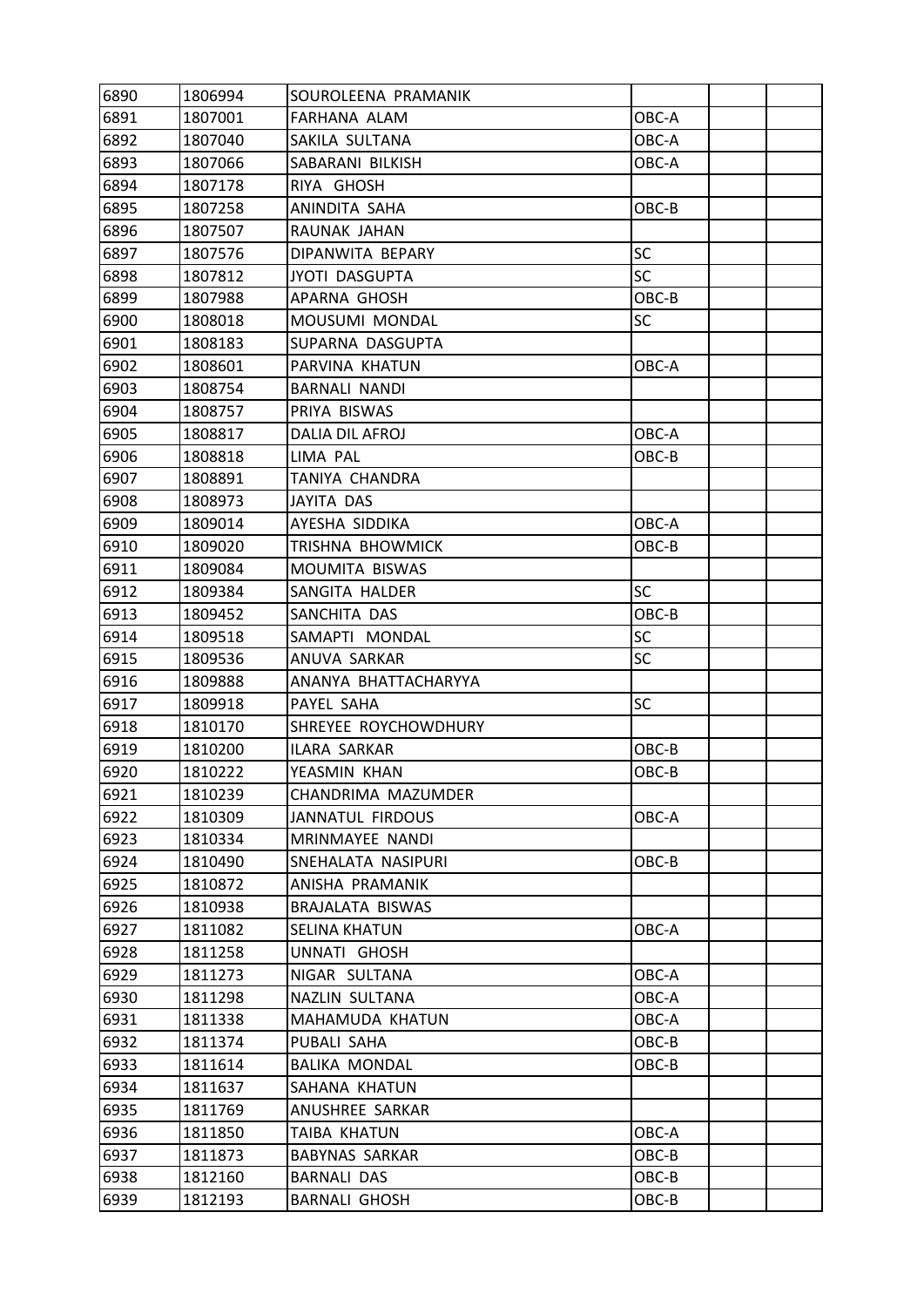| 6940 | 1812230 | DEBANJANA MANDAL     | SC        |  |
|------|---------|----------------------|-----------|--|
| 6941 | 1812304 | RABEYA SULTANA       | OBC-A     |  |
| 6942 | 1812305 | TANUSHREE PAUL       | OBC-B     |  |
| 6943 | 1812495 | SUCHANDRA SARKAR     | OBC-B     |  |
| 6944 | 1812497 | RIMPA KHATUN         | OBC-A     |  |
| 6945 | 1812653 | RESMA BEGUM          | OBC-A     |  |
| 6946 | 1812742 | NAJIA PARVIN         |           |  |
| 6947 | 1812900 | SUSMITA KARMAKAR     | OBC-B     |  |
| 6948 | 1812964 | ARPITA MANDAL        |           |  |
| 6949 | 1812990 | SNEHA SAHA           |           |  |
| 6950 | 1813070 | SHAHANAZ SULTANA     | OBC-A     |  |
| 6951 | 1813259 | RIA BANERJEE         |           |  |
| 6952 | 1813488 | SUDIPTA DEY          |           |  |
| 6953 | 1813585 | DIPIKA MONDAL        | SC        |  |
| 6954 | 1814042 | BIPASHA MONDAL       |           |  |
| 6955 | 1814046 | KAZI SALMA AZMI      | OBC-A     |  |
| 6956 | 1814156 | SWAGATA PAL          | OBC-B     |  |
| 6957 | 1814661 | PUSHPITA SINHA       |           |  |
| 6958 | 1814675 | SUMANA MAJUMDER      |           |  |
| 6959 | 1814838 | PARNA BHATTACHARYA   |           |  |
| 6960 | 1815368 | RAKHI MANDAL         |           |  |
| 6961 | 1815440 | DEBLINA PAUL         |           |  |
| 6962 | 1815504 | KHADIZA KHATUN       | OBC-A     |  |
| 6963 | 1815568 | SHABANA JASMINE      |           |  |
| 6964 | 1815684 | SUPARNA SARKAR       |           |  |
| 6965 | 1815900 | SUSMITA SAHA         | OBC-A     |  |
| 6966 | 1816232 | FAHMIDA KHATUN       | OBC-A     |  |
| 6967 | 1816244 | RIMPA GHOSH          | OBC-B     |  |
| 6968 | 1816268 | MADHUMITA MANDAL     | OBC-A     |  |
| 6969 | 1816297 | <b>KAKULI PAHAN</b>  | <b>ST</b> |  |
| 6970 | 1816306 | SUCHISMITA KARMAKAR  | SC        |  |
| 6971 | 1816404 | SANGITA GHOSH        |           |  |
| 6972 | 1816463 | MAMPI MANDAL         | <b>SC</b> |  |
| 6973 | 1816555 | PIYALI PAUL          |           |  |
| 6974 | 1816635 | SAYANTANI MONDAL     |           |  |
| 6975 | 1816752 | <b>NASRIN TOHORA</b> | OBC-A     |  |
| 6976 | 1816836 | PAROMITA MALLICK     | <b>SC</b> |  |
| 6977 | 1816874 | RIMA SAHA            | <b>SC</b> |  |
| 6978 | 1816966 | MONALISA             | OBC-A     |  |
| 6979 | 1816992 | NASIFA KHATUN        | OBC-A     |  |
| 6980 | 1817056 | RINA MANDAL          |           |  |
| 6981 | 1817132 | RUBAIYA YASMIN       | OBC-A     |  |
| 6982 | 1817152 | SUNITA MONDAL        |           |  |
| 6983 | 1817475 | SUBHASHREE SAHA      | <b>SC</b> |  |
| 6984 | 1817538 | POULAMI GHOSH        |           |  |
| 6985 | 1817830 | PURBA MANDAL         | SC        |  |
| 6986 | 1817879 | DIPANWITA DAS        |           |  |
| 6987 | 1817945 | ARPITA BANERJEE      |           |  |
| 6988 | 1818000 | MOUMITA SAHA         |           |  |
| 6989 | 1818015 | SABNAM PARVIN        | OBC-A     |  |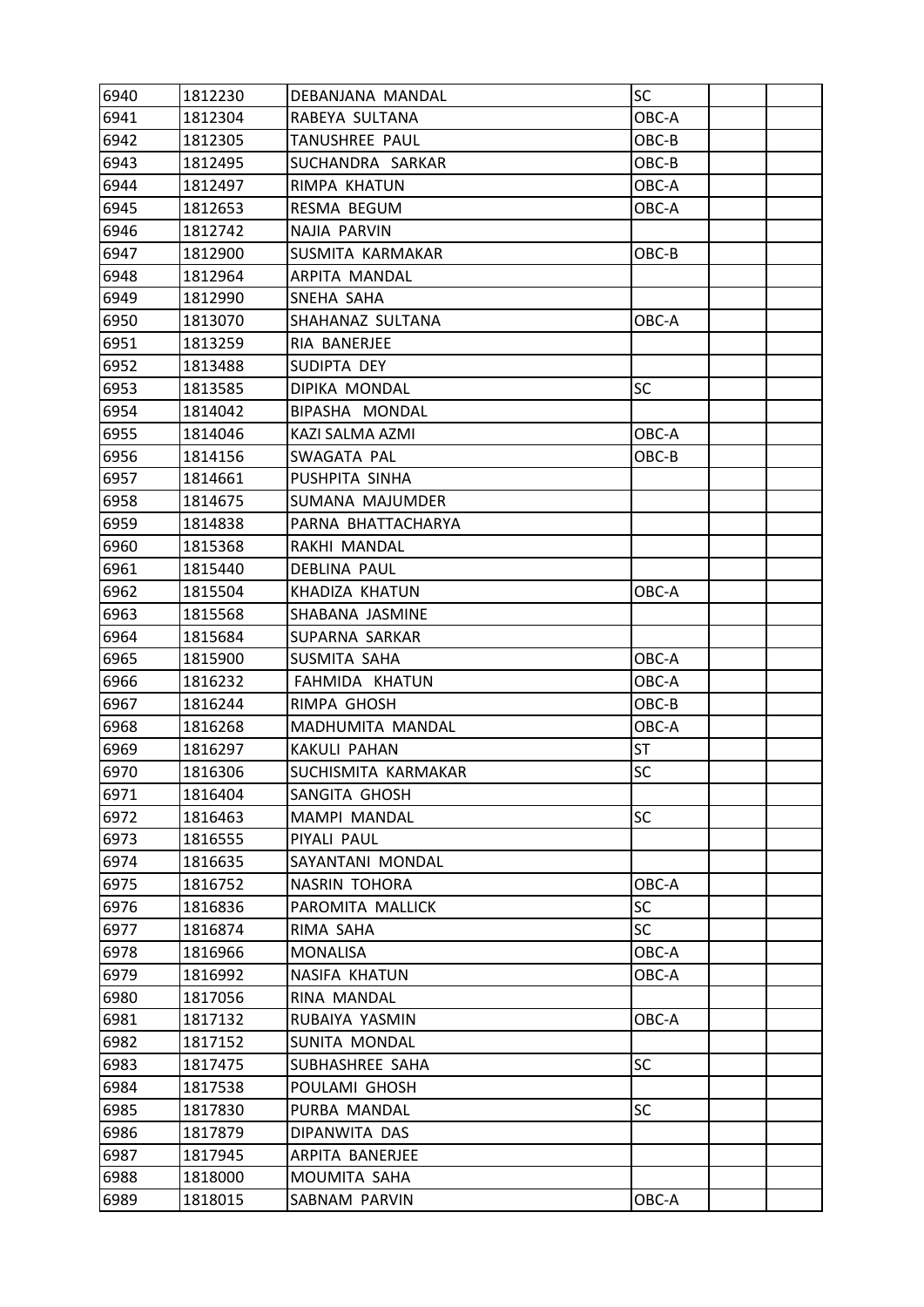| 6990 | 1818069 | HASNA ARA KHATUN      | OBC-A     |            |
|------|---------|-----------------------|-----------|------------|
| 6991 | 1818228 | REXONA PARVIN         | OBC-A     |            |
| 6992 | 1818343 | TANDRA DATTA          |           |            |
| 6993 | 1818397 | BEGUM DILRUBA         | OBC-A     |            |
| 6994 | 1818486 | NABILA RAISHA         | OBC-A     |            |
| 6995 | 1818487 | PURBASHA CHAKRABORTY  |           |            |
| 6996 | 1818490 | SANGITA SAHA          |           |            |
| 6997 | 1818564 | TUHINA . SULTANA.     | OBC-A     |            |
| 6998 | 1818627 | SERINA SABNAM         | OBC-A     |            |
| 6999 | 1818646 | SOUMILI CHAKRABORTY   |           |            |
| 7000 | 1818663 | SOUMYASHREE PAL       |           |            |
| 7001 | 1818748 | SUCHANDRA MANDAL      |           |            |
| 7002 | 1818777 | AFRIN JAHAN           |           |            |
| 7003 | 1819035 | FARHENA KHATUN        |           |            |
| 7004 | 1819194 | JAYASHRI DHAR         |           |            |
| 7005 | 1819197 | SAHIDA BISWAS         | OBC-A     |            |
| 7006 | 1819265 | <b>UMMEY SALMA</b>    | OBC-A     |            |
| 7007 | 1819312 | MANDIRA BAIDYA        | SC        |            |
| 7008 | 1819494 | NAJIA SARA            | OBC-A     |            |
| 7009 | 1819707 | SUDESHNA PANDAY       |           |            |
| 7010 | 1819798 | KARABI MANDAL         |           |            |
| 7011 | 1819859 | SNEHA SARKAR          | <b>SC</b> |            |
| 7012 | 1819871 | AFRINA BEGUM          | OBC-A     |            |
| 7013 | 1819932 | SANAM YASMIN          | OBC-A     |            |
| 7014 | 1819971 | SUSMITA MALLICK       |           |            |
| 7015 | 1820043 | NILUFA YASMIN         | OBC-A     |            |
| 7016 | 1820096 | NAZMUN NAHAR          | OBC-A     |            |
| 7017 | 1820247 | MINI MONDAL           |           |            |
| 7018 | 1820384 | AYESHA HOSSAIN        | OBC-A     |            |
| 7019 | 1820442 | SHILA MANDAL          |           | <b>MSP</b> |
| 7020 | 1820587 | CHANDRIKA MONDAL      | <b>SC</b> |            |
| 7021 | 1820777 | <b>TASLIMA KHATUN</b> | OBC-A     |            |
| 7022 | 1820810 | SAHANAJ BEGUM         | OBC-A     |            |
| 7023 | 1820817 | POULAMI GHOSH         |           |            |
| 7024 | 1820824 | NURUNNESHA BEGUM      | OBC-A     |            |
| 7025 | 1820825 | TURABANU BEGUM        | OBC-A     |            |
| 7026 | 1820845 | NASRIN AKHTAR         | OBC-A     |            |
| 7027 | 1820912 | SNIGDHA CHOWDHURY     | <b>SC</b> |            |
| 7028 | 1820972 | <b>MAMPI PAL</b>      | OBC-B     |            |
| 7029 | 1820987 | ISITA CHATTERJEE      |           |            |
| 7030 | 1821060 | TASMIRA KHATUN        |           |            |
| 7031 | 1821084 | EKOTA YESAMIN         |           |            |
| 7032 | 1821122 | TANIA DUTTA           |           |            |
| 7033 | 1821195 | NISHITA PATHAK        |           |            |
| 7034 | 1821393 | <b>BINATA BARMAN</b>  | SC.       |            |
| 7035 | 1821430 | PALLABITA PAL         | OBC-B     |            |
| 7036 | 1821455 | UMME MOME RINA        | OBC-A     |            |
| 7037 | 1821498 | FOWZIA KHANAM         | OBC-A     |            |
| 7038 | 1821554 | SARJUMA KHATUN        | OBC-A     | <b>MSP</b> |
| 7039 | 1821568 | APARNA KUNDU          |           |            |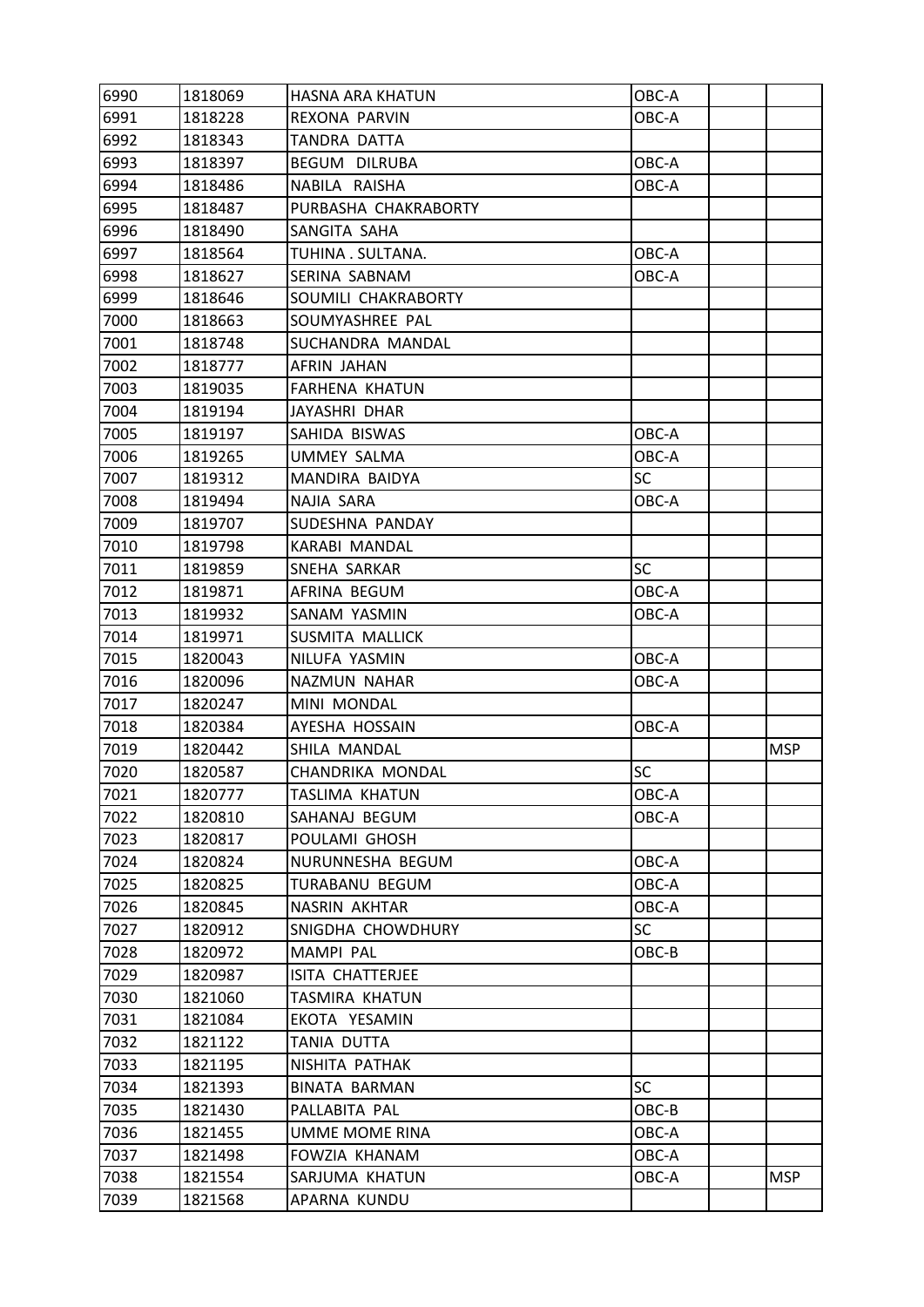| 7040         | 1821618            | PAYEL DHORIA          | OBC-B     |            |
|--------------|--------------------|-----------------------|-----------|------------|
| 7041         | 1821885            | SAJIA AFRIN           | OBC-A     |            |
| 7042         | 1821963            | SOMA MONDAL           |           |            |
| 7043         | 1821974            | <b>HASIBUN NAHAR</b>  | OBC-A     |            |
| 7044         | 1822064            | SOUMALINA GHOSH       | OBC-B     |            |
| 7045         | 1822097            | SALMA SULTANA         | OBC-A     |            |
| 7046         | 1822103            | ILEENA FIRDOUSI       | OBC-A     |            |
| 7047         | 1822116            | TUHINA KHATUN         | OBC-A     |            |
| 7048         | 1822126            | <b>JESMINA KHATUN</b> | OBC-A     |            |
| 7049         | 1822141            | DEBLINA PATRA         |           |            |
| 7050         | 1822268            | CHANDRIMA MUKHERJEE   |           |            |
| 7051         | 1822375            | SARMINA YEASMIN       | OBC-A     |            |
| 7052         | 1822378            | TASLIMA SABNAM        | OBC-A     |            |
| 7053         | 1822446            | SWAGATA MISRA         |           |            |
| 7054         | 1822544            | <b>HAZERA KHATUN</b>  | OBC-A     |            |
| 7055         | 1822564            | SAMIMA ISLAM          | OBC-A     |            |
| 7056         | 1822567            | <b>KUMKUM PARVIN</b>  | OBC-A     |            |
| 7057         | 1822664            | MANAMI GHOSH          | OBC-B     |            |
| 7058         | 1822773            | TAMANNA KHATUN        | OBC-A     |            |
| 7059         | 1822811            | RIZIA KHATUN          | OBC-A     |            |
| 7060         | 1822847            | SAHANAJ BEGUM         | OBC-A     |            |
| 7061         | 1822907            | ANKITA ROY            |           |            |
| 7062         | 1822914            | MANISHA MONDAL        | <b>SC</b> |            |
| 7063         | 1823000            | SMARANIKA SULTANA     | OBC-A     |            |
| 7064         | 1823012            | <b>MUKTI MONDAL</b>   | OBC-A     |            |
|              |                    |                       |           |            |
| 7065         | 1823102            | SWAGATA BHATTACHARYA  |           |            |
| 7066         | 1823129            | JAYASHREE MONDAL      |           | <b>MSP</b> |
| 7067         | 1823172            | SRIMONTI ROY          |           |            |
| 7068         | 1823211            | DOLA DAS              | <b>SC</b> |            |
| 7069         | 1823220            | ANANYA MANDAL         |           |            |
| 7070         | 1823241            | <b>BITHIMON DAS</b>   |           |            |
| 7071         | 1823280            | SUPRIYA MONDAL        | <b>SC</b> |            |
| 7072         | 1823348            | NAJNIN BINTE ALAM     | OBC-A     |            |
| 7073         | 1823350            | RAKHI KHATUN          | OBC-A     |            |
| 7074         | 1823390            | RABIA KHATUN          | OBC-A     |            |
| 7075         | 1823396            | REMINA AKTAR          | OBC-A     |            |
| 7076         | 1823492            | SUKANYA MISTRY        | <b>SC</b> |            |
| 7077         | 1823507            | MARIAM KHATUN         | OBC-A     |            |
| 7078         | 1823521            | NASIMA PARVIN         | OBC-A     |            |
| 7079         | 1823523            | SAIMA KHATUN          | OBC-A     |            |
| 7080         | 1823553            | KHUKHI KARMAKAR       | OBC-B     |            |
| 7081         | 1823573            | SWEETY RAM            | <b>SC</b> |            |
| 7082         | 1823622            | NABANITA DAS          |           |            |
| 7083         | 1823648            | PRIYA DAS             | <b>SC</b> |            |
| 7084         | 1823653            | FAHMINA ROWSHAN       | OBC-A     |            |
| 7085         | 1823669            | LUBA EASMIN           | OBC-A     |            |
| 7086         | 1823713            | <b>KAMRUN NAHAR</b>   | OBC-A     |            |
| 7087         | 1823746            | DEBMITRA DHAR         |           |            |
| 7088<br>7089 | 1823899<br>1823907 | SUKANYA SINGHA        | OBC-A     |            |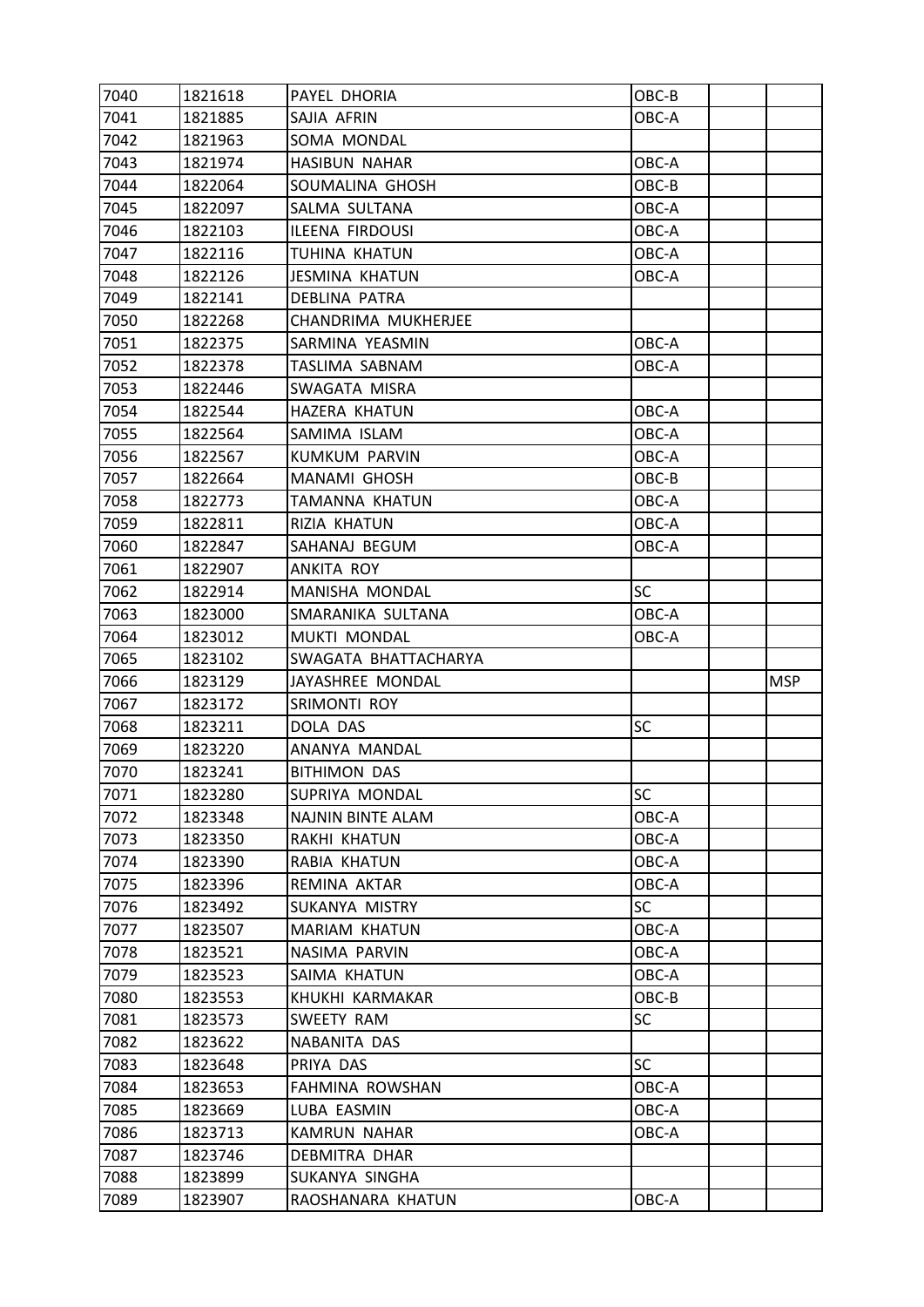| 7090 | 1823925 | NILUFA YEASMIN           |           |         |            |
|------|---------|--------------------------|-----------|---------|------------|
| 7091 | 1823956 | RUHUNNESA BEGUM          |           | PH-HI   |            |
| 7092 | 1823964 | SUFIA SULTANA            |           | PH-HI   |            |
| 7093 | 1823966 | MUNMUN AZAD              | OBC-A     | PH-HI   |            |
| 7094 | 1823974 | SAHANAJ PARVIN           | OBC-A     | PH-HI   |            |
| 7095 | 1823975 | SEHNAZ AKTAR             | OBC-A     | PH-HI   |            |
| 7096 | 1823976 | NANDITA GHOSH            | OBC-B     | PH-HI   |            |
| 7097 | 1823977 | AYESHA SIDDIKA           | OBC-B     | PH-HI   |            |
| 7098 | 1823983 | PIANARA KHATUN           | OBC-A     | PH-HI   |            |
| 7099 | 1823996 | ARJUMAN PERVIN           | OBC-A     | PH-HI   |            |
| 7100 | 1823997 | SURABHI MANDAL           | <b>SC</b> | PH-HI   |            |
| 7101 | 1824004 | AYESHA SULTANA           |           | PH-HI   |            |
| 7102 | 1824014 | RITA BHAKAT              |           | PH-LDCP |            |
| 7103 | 1824020 | TOUHIDA KHATUN           | OBC-A     | PH-LDCP |            |
| 7104 | 1824027 | SARMINA AKTAR BANU       | OBC-A     | PH-LDCP |            |
| 7105 | 1824069 | SALMA SULTANA            | OBC-A     | PH-LDCP |            |
| 7106 | 1824097 | SHAUNLI MUKHERJEE.       |           | PH-LDCP |            |
| 7107 | 1824099 | RAJIYA SULTANA           |           | PH-LDCP |            |
| 7108 | 1824114 | ROZINA KHATUN            | OBC-A     | PH-LDCP |            |
| 7109 | 1824158 | WAHEDA RAHAMAN           |           | PH-VC   |            |
| 7110 | 1824163 | ANGANA SAHA              | OBC-B     | PH-VC   |            |
| 7111 | 1824167 | RINA RAHAMAN             |           | PH-VC   |            |
| 7112 | 1824173 | MOUMITA CHAKRABORTY      |           | PH-VC   |            |
| 7113 | 1824191 | TANIA ISLAM              | OBC-A     | PH-VC   |            |
| 7114 | 1824195 | TANDRAVATI SAMANTA       |           | PH-VC   |            |
| 7115 | 1824211 | SONJIRA BEGUM            | OBC-A     | PH-LDCP |            |
| 7116 | 1824223 | NAJMUNNEHAR KHATUN       | OBC-A     | PH-VC   |            |
| 7117 | 1900112 | AMINA KHATUN             | OBC-A     |         |            |
| 7118 | 1900149 | SUCHETA CHAKRABORTY      |           |         | <b>MSP</b> |
| 7119 | 1900186 | MADHUPARNA SEN           |           |         |            |
| 7120 | 1900207 | APARNA MANDAL            | <b>SC</b> |         |            |
| 7121 | 1900349 | MUKTARA PARVEEN          | OBC-A     |         |            |
| 7122 | 1900405 | HABIBA PARVIN            | OBC-A     |         |            |
| 7123 | 1900420 | MAHFUZA SHABNAM          | OBC-A     |         |            |
| 7124 | 1900521 | SHEBANKA MAHALDER        | <b>SC</b> |         |            |
| 7125 | 1900559 | <b>MST SAHIDA KHATUN</b> | OBC-A     |         |            |
| 7126 | 1900688 | PAYEL SARKAR             | <b>SC</b> |         |            |
| 7127 | 1900851 | PRIYANKA MANDAL          | <b>SC</b> |         |            |
| 7128 | 1900904 | DOYEL MANDAL             | OBC-A     |         |            |
| 7129 | 1900975 | MITALI ROY               |           |         |            |
| 7130 | 1901020 | SALMA SULTANA            | OBC-A     |         |            |
| 7131 | 1901025 | RAJLAXMI BARMAN          | <b>SC</b> |         |            |
| 7132 | 1901093 | <b>NASRIN PARVEEN</b>    | OBC-A     |         |            |
| 7133 | 1901096 | <b>BANTY DUTTA</b>       |           |         |            |
| 7134 | 1901164 | ROSHNI MAJUMDER          |           |         |            |
| 7135 | 1901184 | PRIYA CHOUDHURY          |           |         |            |
| 7136 | 1901274 | SOUMI MAJUMDER           |           |         |            |
| 7137 | 1901305 | ATRAYE CHAKRABARTI       |           |         |            |
| 7138 | 1901362 | SOMA SARKAR              | <b>SC</b> |         |            |
|      |         | ABIDA SULTANA            | OBC-A     |         |            |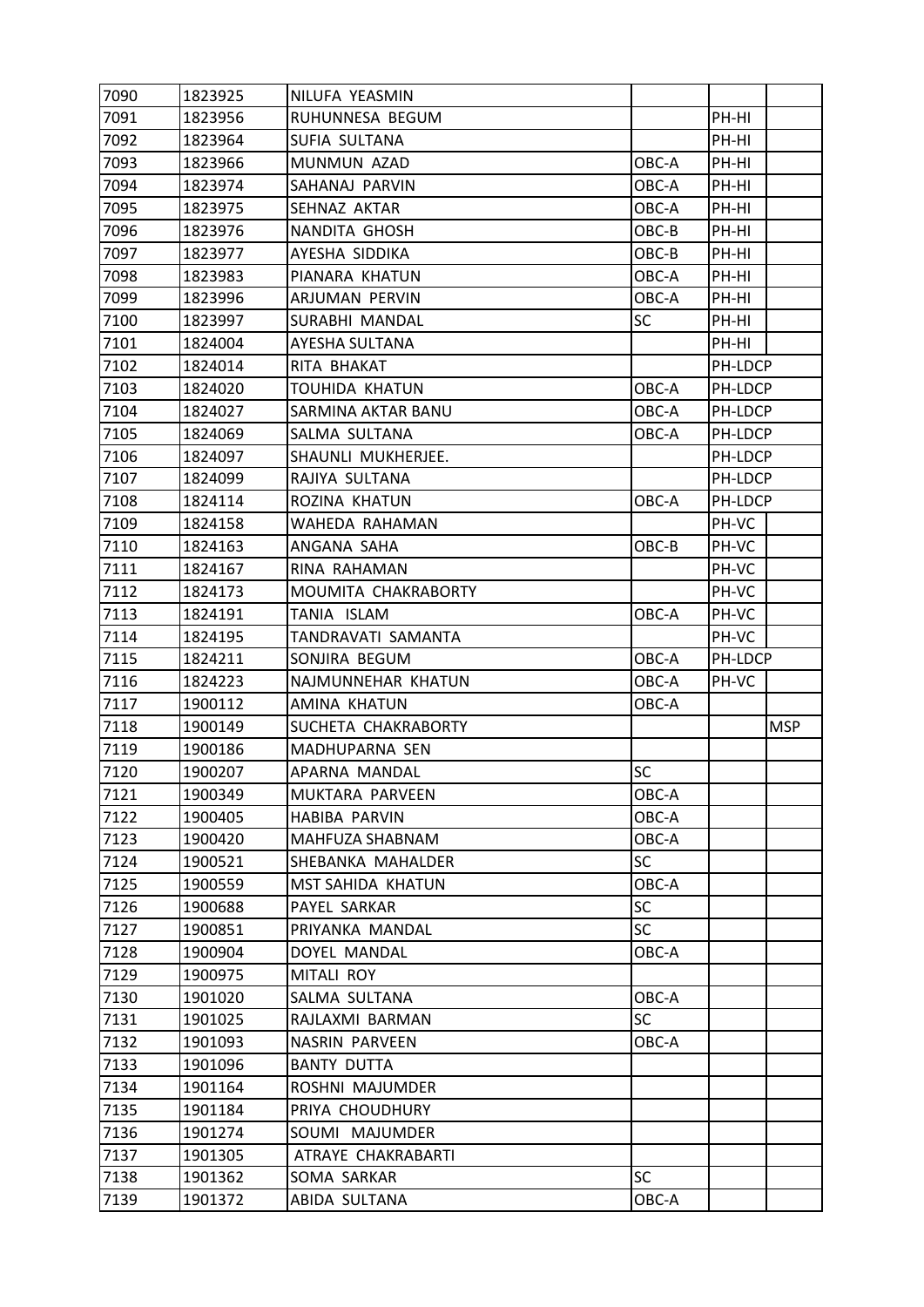| 7140 | 1902306 | SWANKI DEY                 |           |  |
|------|---------|----------------------------|-----------|--|
| 7141 | 1902315 | MEHEBUBA AKHTER            | OBC-A     |  |
| 7142 | 1902350 | PRIYANKA MAITRA            |           |  |
| 7143 | 1902398 | SAYANTIKA MANDAL           |           |  |
| 7144 | 1902479 | SUDIPA ROY                 | OBC-B     |  |
| 7145 | 1902549 | TAMANNA NAZMIN             | OBC-A     |  |
| 7146 | 1902624 | DEBMITA MISRA              |           |  |
| 7147 | 1902730 | ARCHITA SARKAR             | SC        |  |
| 7148 | 1902887 | MOHUYA GHOSH               | OBC-B     |  |
| 7149 | 1903175 | SANDITA DUTTA              | OBC-B     |  |
| 7150 | 1903214 | SIMA SULTANA               | OBC-A     |  |
| 7151 | 1903326 | TOHIDA BANU                | OBC-A     |  |
| 7152 | 1903463 | PIYA SARKAR                | SC        |  |
| 7153 | 1903729 | HALIMA KHANUM              | OBC-A     |  |
| 7154 | 1904259 | SULEKHA INDWAR             | <b>ST</b> |  |
| 7155 | 1904443 | MANISHA PRASAD             | <b>SC</b> |  |
| 7156 | 1904785 | SIMA DAS                   | <b>SC</b> |  |
| 7157 | 1905115 | PREETI LATA HEMBROM        | ST        |  |
| 7158 | 1905126 | <b>JOYATI SAHA</b>         |           |  |
| 7159 | 1905204 | PRIYA SARKAR               | <b>SC</b> |  |
| 7160 | 1905464 | DIPTASHREE MISRA           |           |  |
| 7161 | 1905531 | MANISHA PAUL               | OBC-B     |  |
| 7162 | 1905679 | SHATARUPA BASAK            | OBC-B     |  |
| 7163 | 1905886 | SAHIDA PARVIN              | OBC-A     |  |
| 7164 | 1905920 | ILTUT YEASMIN              | OBC-A     |  |
| 7165 | 1906405 | PAROMITA SINGHA            | SC        |  |
| 7166 | 1906485 | SWARNALI GOSWAMI           |           |  |
| 7167 | 1906966 | <b>MOULI BASU</b>          |           |  |
| 7168 | 1906997 | MOUNABI SARKAR             | <b>SC</b> |  |
| 7169 | 1907103 | <b>FAMIDA NOOR</b>         | OBC-A     |  |
| 7170 | 1907283 | TULIREKHA MANDAL           | <b>SC</b> |  |
| 7171 | 1907418 | <b>IPSITA ILORA SARKAR</b> | SC        |  |
| 7172 | 1907451 | ANISHA ROY CHOWDHURY       |           |  |
| 7173 | 1907590 | NITU MANDAL                | <b>SC</b> |  |
| 7174 | 1907613 | ATASHI SAHA                | <b>SC</b> |  |
| 7175 | 1907615 | PRIYA ROY                  | <b>SC</b> |  |
| 7176 | 1907931 | SWAGATA SIKDAR             |           |  |
| 7177 | 1908016 | SAJEDA RAHMAN              | OBC-A     |  |
| 7178 | 1908146 | POULOMI MISRA              |           |  |
| 7179 | 1908299 | SAHANAJ KHAN               | OBC-A     |  |
| 7180 | 1908539 | JAYASHREE JHA              |           |  |
| 7181 | 1908652 | BENAZEER NAZREEN           | OBC-A     |  |
| 7182 | 1908700 | KULCHHUM KHATUN            | OBC-A     |  |
| 7183 | 1908705 | SUSMITA MANDAL             | OBC-B     |  |
| 7184 | 1908717 | MAHFUZA KHATUN             | OBC-A     |  |
| 7185 | 1908874 | JAYASHREE SARKAR           | OBC-B     |  |
| 7186 | 1908970 | MALLIKA MURMU              | ST        |  |
| 7187 | 1908980 | <b>GULESTA BEGAM</b>       | OBC-A     |  |
| 7188 | 1909017 | SIMA SULTANA               | OBC-A     |  |
| 7189 | 1909145 | MOUMITA CHOWDHURY          |           |  |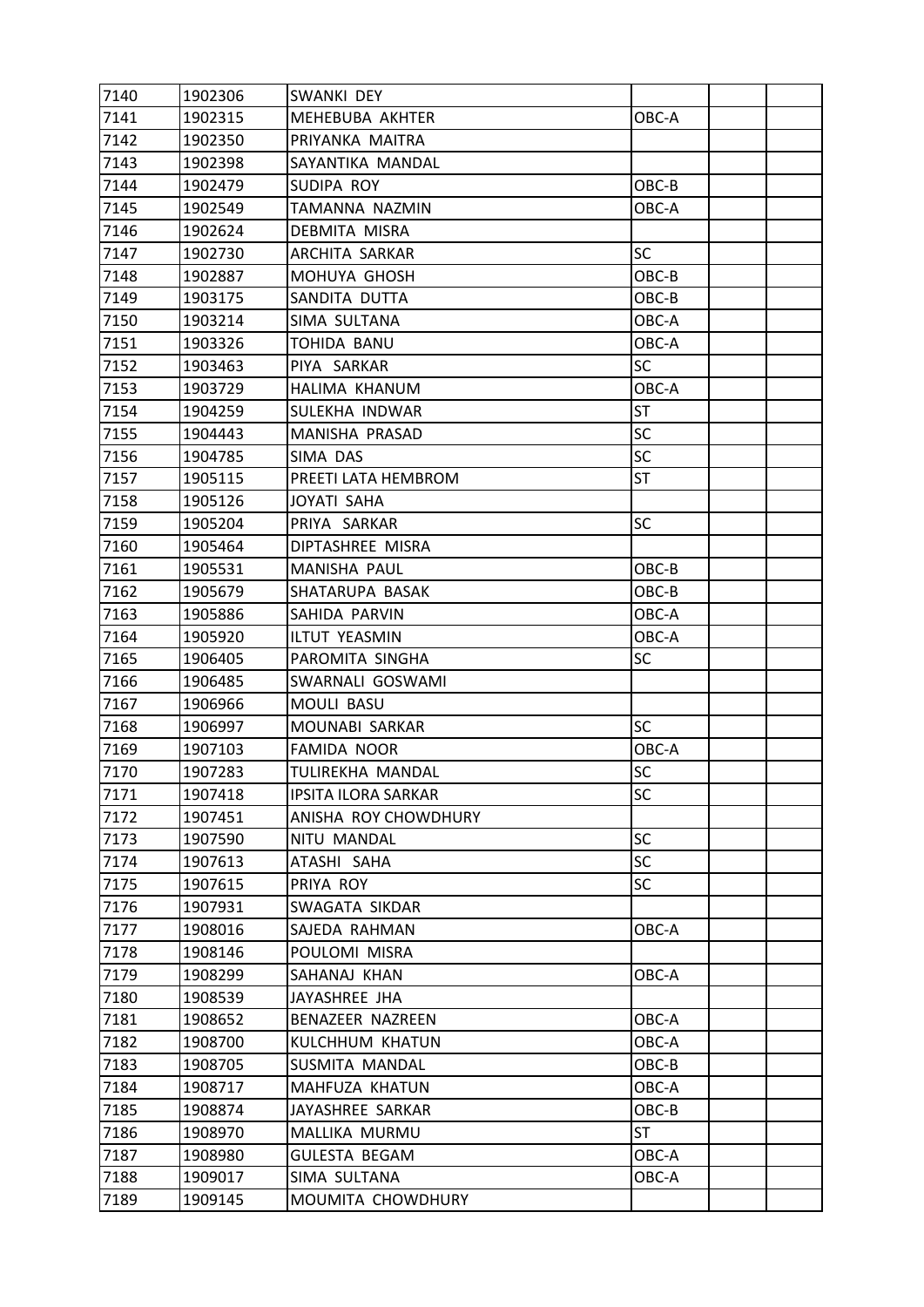| 7190 | 1909221 | SABNAM RUHI           | OBC-A     |  |
|------|---------|-----------------------|-----------|--|
| 7191 | 1909244 | ANINDITA DAS          |           |  |
| 7192 | 1909364 | ANUMITA KUNDU         |           |  |
| 7193 | 1909602 | MANIDIPA DEB          |           |  |
| 7194 | 1909636 | <b>KEYA BISWAS</b>    | <b>SC</b> |  |
| 7195 | 1909768 | PAYEL SAHA            | <b>SC</b> |  |
| 7196 | 1909888 | <b>DEBASHRUTI DAS</b> |           |  |
| 7197 | 1910047 | SUBHASRI MANDAL       |           |  |
| 7198 | 1910465 | ANKITA SINHA          | <b>ST</b> |  |
| 7199 | 1910578 | SARASWATI PAUL        | OBC-B     |  |
| 7200 | 1910750 | NAMITA PRASAD         |           |  |
| 7201 | 1911137 | SANGITA SARKAR        |           |  |
| 7202 | 1911283 | TAYOBA PARVIN         | OBC-A     |  |
| 7203 | 1911317 | ANINDITA DAS          |           |  |
| 7204 | 1911338 | SUBHASREE SINHA       |           |  |
| 7205 | 1911394 | SUTAPA DAWN           | OBC-B     |  |
| 7206 | 1911541 | MADHUSHREE CHAUDHURI  |           |  |
| 7207 | 1911879 | ARIFA ZAMAN           |           |  |
| 7208 | 1912009 | MOUMITA ROY           | <b>SC</b> |  |
| 7209 | 1912085 | <b>SUBI GHOSH</b>     | OBC-B     |  |
| 7210 | 1912573 | ARPITA DAS            |           |  |
| 7211 | 1912649 | SRIPARNA DAS          | <b>SC</b> |  |
| 7212 | 1912654 | MARYYA SENGUPTA       |           |  |
| 7213 | 1913091 | ANKITA DAS            |           |  |
| 7214 | 1913112 | SUPRIYA SAHA          |           |  |
| 7215 | 1913263 | NASIM FIRDOUSHI       | OBC-A     |  |
| 7216 | 1913347 | RAKHI DAS             |           |  |
| 7217 | 1913379 | DEBDYUTI KUNDU        |           |  |
| 7218 | 1913395 | DESHMATA MANDAL       | <b>SC</b> |  |
| 7219 | 1913428 | MUBEENA MAHAL         | OBC-A     |  |
| 7220 | 1913735 | <b>ARPITA GUPTA</b>   |           |  |
| 7221 | 1913794 | SHABNAM KHANAM        | OBC-A     |  |
| 7222 | 1913867 | <b>KOYEL MANDAL</b>   | OBC-A     |  |
| 7223 | 1914053 | MITIKA DAS            | <b>SC</b> |  |
| 7224 | 1914078 | RAJASHREE PANDEY      |           |  |
| 7225 | 1914150 | ABHIJITA SAHA         | OBC-B     |  |
| 7226 | 1914256 | ANINDITA DAS          |           |  |
| 7227 | 1914257 | MOUMITA RABIDAS       | SC        |  |
| 7228 | 1914462 | SABINA PARVIN         |           |  |
| 7229 | 1914633 | SARASWATI KUNDU       |           |  |
| 7230 | 1914764 | SHIBANI HALDER        | <b>SC</b> |  |
| 7231 | 1914843 | TUMPA PRAMANIK        | OBC-B     |  |
| 7232 | 1914871 | SREYASREE SAHA        | <b>SC</b> |  |
| 7233 | 1914881 | MANASWINI MANDAL      | OBC-A     |  |
| 7234 | 1914932 | SABANA YEASMIN        | OBC-A     |  |
| 7235 | 1914975 | <b>KOYEL PRAMANIK</b> | OBC-B     |  |
| 7236 | 1915124 | NEHA PARVEEN          | OBC-A     |  |
| 7237 | 1915179 | NILA BISWAS           | <b>SC</b> |  |
| 7238 | 1915195 | NOWROJA YEASMIN       | OBC-A     |  |
| 7239 | 1915308 | <b>GAYATRI BISWAS</b> | <b>SC</b> |  |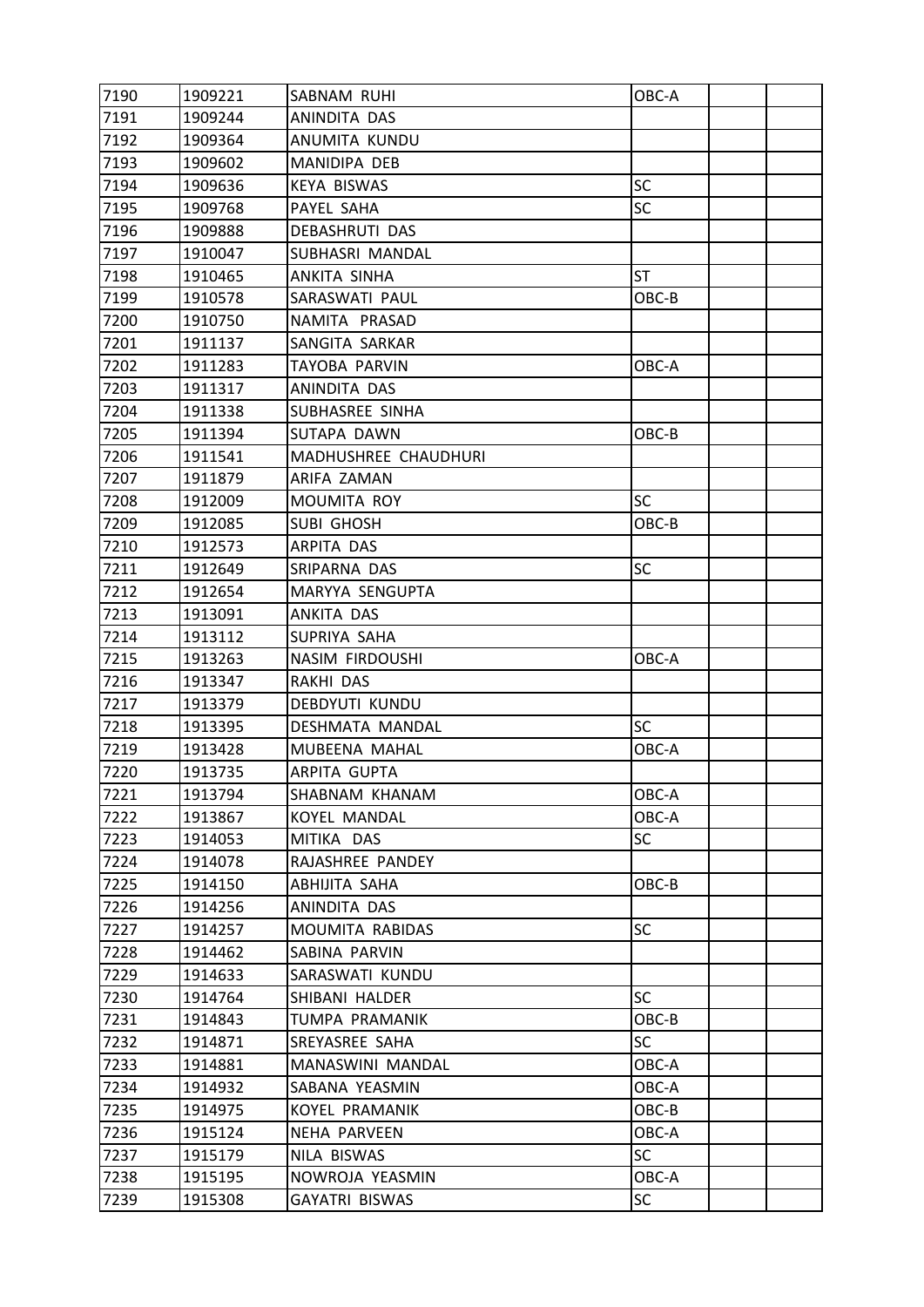| 7240         | 1915634 | RUMA BISWAS                    | SC                 |            |
|--------------|---------|--------------------------------|--------------------|------------|
| 7241         | 1915638 | <b>OWEDA PARVEEN</b>           | OBC-A              |            |
| 7242         | 1915972 | PAROMITA BAIDYA                | <b>SC</b>          |            |
| 7243         | 1916045 | PAYEL PANDAY                   | <b>SC</b>          |            |
| 7244         | 1916150 | JAYETA CHOWDHURY               | OBC-B              |            |
| 7245         | 1916156 | NANDITA MANDAL                 | OBC-B              |            |
| 7246         | 1916250 | TARANNUM KHATUN                | OBC-A              |            |
| 7247         | 1916335 | SARMISTHA SARKAR               |                    |            |
| 7248         | 1916447 | PRIYANKA ROY                   |                    |            |
| 7249         | 1916528 | SHIPRA TARAFDER                | OBC-B              |            |
| 7250         | 1916574 | ANANYA PAUL                    |                    |            |
| 7251         | 1916630 | FAHMIDA NASRIN                 | OBC-A              |            |
| 7252         | 1916659 | MADHABI MANDAL                 | <b>SC</b>          |            |
| 7253         | 1916790 | <b>BANASHREE MADHU</b>         | SC                 |            |
| 7254         | 1916900 | TAMALIKA ROY                   |                    |            |
| 7255         | 1916972 | AHANA GHOSH                    |                    |            |
| 7256         | 1916977 | SHARMISTHA MAJUMDAR            | OBC-B              |            |
| 7257         | 1916997 | ASMINA SULTANA                 |                    |            |
| 7258         | 1917097 | TITHI PRAMANIK                 | <b>SC</b>          |            |
| 7259         | 1917110 | LISA KARMAKAR                  |                    |            |
| 7260         | 1917239 | DHARITRI MANDAL                | OBC-B              |            |
| 7261         | 1917344 | AYESHA SIDDIKA                 | OBC-A              |            |
| 7262         | 1917502 | <b>JASMINE AKHTARI</b>         | OBC-A              |            |
| 7263         | 1917538 | <b>JISHA MINZ</b>              | <b>ST</b>          | <b>MSP</b> |
| 7264         | 1917588 | MOUSUMI MANDAL                 | SC                 |            |
|              |         | RAJANI DUGAR                   |                    |            |
| 7265         | 1917667 |                                |                    |            |
| 7266         | 1917804 | SHRUTI DEB                     |                    |            |
| 7267         | 1918303 | NILIMA AKHTAR                  | OBC-A              |            |
| 7268         | 1918338 | MOUMITA DAS                    | OBC-B              |            |
| 7269         | 1918486 | NAFISA ALI                     | OBC-A              |            |
| 7270         | 1918491 | MONIKA DAS                     | ST                 |            |
| 7271         | 1918572 | <b>HABIBA KHATUN</b>           | OBC-A              |            |
| 7272         | 1918716 | MOUMITA DAS                    |                    |            |
| 7273         | 1918766 | NAJIA SULTANA                  | OBC-A              |            |
| 7274         | 1918801 | MOUSUMI GUPTA                  |                    |            |
| 7275         | 1918822 | ANKITA PAUL                    |                    |            |
| 7276         | 1918824 | SUSMITA SARKAR                 | OBC-A              |            |
| 7277         | 1919076 | SABNAM MUSTARY                 | OBC-A              |            |
| 7278         | 1919131 | JOYETA DATTA                   | OBC-B              |            |
| 7279         | 1919163 | SUCHETA ROY                    | OBC-B              |            |
| 7280         | 1919441 | <b>NURUN NESHA</b>             | OBC-A              |            |
| 7281         | 1919532 | RUBINA PARVEEN                 |                    |            |
| 7282         | 1919754 | ANAMIKA MANDAL                 | <b>SC</b>          |            |
| 7283         | 1919879 | AYESHA HOSSAIN MOONMOON        | OBC-A              |            |
| 7284         | 1919911 | JHUMA MANDAL                   | SC                 |            |
| 7285         | 1919918 | SONALI KHATUN                  | OBC-A              |            |
| 7286         | 1919967 | RUMELI ROY                     |                    |            |
| 7287         | 1919976 | TUHINA RAHAMAN                 | OBC-A              |            |
| 7288<br>7289 | 1919985 | PUROBI SINGHA<br>AZIZA SULTANA | <b>SC</b><br>OBC-A |            |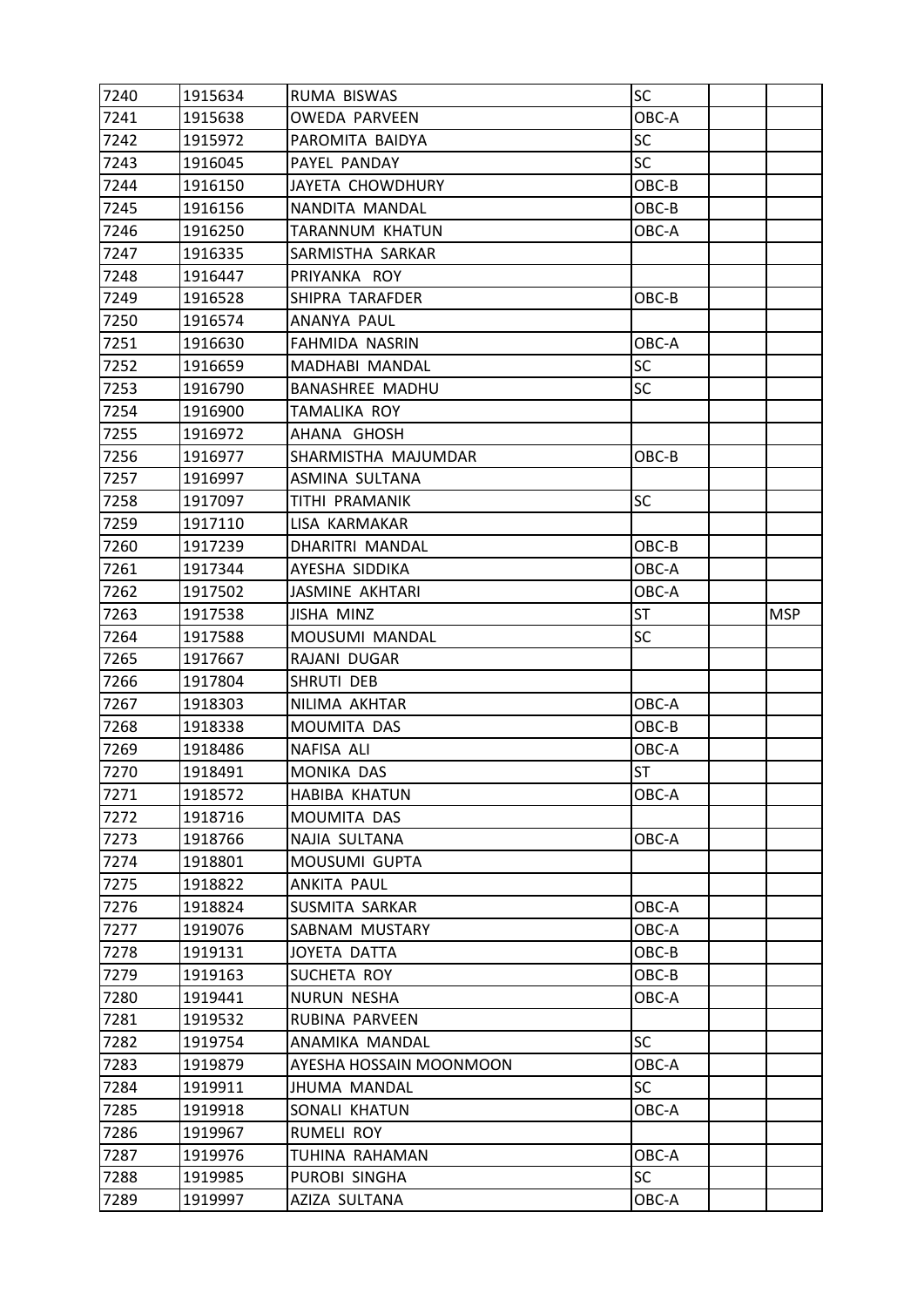| 7290 | 1920169 | NADIRA KHATUN             | OBC-A     |         |            |
|------|---------|---------------------------|-----------|---------|------------|
| 7291 | 1920285 | ARCHI GHOSH               | OBC-B     |         |            |
| 7292 | 1920455 | MABIA SULTANA             | OBC-A     |         |            |
| 7293 | 1920582 | SHIULI HANSDA             | ST        |         |            |
| 7294 | 1920720 | ASMARA KHANAM             |           |         |            |
| 7295 | 1920802 | SOUMITA SARKAR            | SC        |         |            |
| 7296 | 1920803 | TANDRA MANDAL             | <b>SC</b> |         |            |
| 7297 | 1920822 | SULTANA MARJIA            | OBC-A     |         |            |
| 7298 | 1920930 | SARIFA BANU               | OBC-A     |         |            |
| 7299 | 1921061 | LIPSA MANDAL              |           | PH-LDCP |            |
| 7300 | 1921075 | MUNMUN SAHA               |           | PH-LDCP |            |
| 7301 | 1921084 | ABINIKA GUPTA             |           | PH-LDCP |            |
| 7302 | 1921107 | LAKSHMI RANI PAUL         | OBC-B     | PH-VC   |            |
| 7303 | 2000100 | HEMANTI MAHATO            | OBC-B     |         |            |
| 7304 | 2000199 | JAJIRINA PARVIN           | OBC-A     |         |            |
| 7305 | 2000279 | MOUMITA SARKAR            | SC        |         |            |
| 7306 | 2000434 | SRABANI BISWAS            | <b>SC</b> |         |            |
| 7307 | 2000682 | PUJA AGARWALA             |           |         |            |
| 7308 | 2000683 | SAMPITA SARKAR            |           |         | <b>MSP</b> |
| 7309 | 2000776 | PRIYANKA MANDAL           | <b>SC</b> |         |            |
| 7310 | 2000824 | SUCHANDA DEBNATH          | OBC-B     |         |            |
| 7311 | 2000883 | SUSMITA DAS               |           |         |            |
| 7312 | 2000985 | ANTARA KARMAKAR           | OBC-B     |         |            |
| 7313 | 2000995 | <b>BIPASHA SINGH</b>      | ST        |         |            |
| 7314 | 2001096 | WAHIDA KHATUN             |           |         | <b>MSP</b> |
| 7315 | 2001256 | RACHANA KARMAKAR          |           |         |            |
| 7316 | 2001260 | HAIMANTI DASGUPTA         |           |         |            |
| 7317 | 2001497 | ANKITA PAUL               |           |         |            |
| 7318 | 2001503 | <b>LIVA</b><br><b>ROY</b> | <b>SC</b> |         |            |
| 7319 | 2001541 | DEBADRITA BHADURI         |           |         |            |
| 7320 | 2001549 | KALPANA BARMAN            | <b>SC</b> |         |            |
| 7321 | 2001582 | PAMPA DEBNATH             | OBC-B     |         |            |
| 7322 | 2001610 | PRIYANKA MAHATO           | <b>ST</b> |         |            |
| 7323 | 2001629 | POULOMI SARKAR            |           |         |            |
| 7324 | 2001637 | RAKHI MONDAL              | OBC-B     |         |            |
| 7325 | 2001671 | SAHINA SARKAR             | OBC-A     |         |            |
| 7326 | 2001730 | PRIYASMITA SAHA           | SC        |         |            |
| 7327 | 2001869 | LINKI ROY                 | <b>SC</b> |         |            |
| 7328 | 2001896 | MITALI GHOSH              | OBC-B     |         |            |
| 7329 | 2001911 | PAPITA HALDER             | <b>SC</b> |         |            |
| 7330 | 2002043 | NAZMA PARVIN              | OBC-A     |         |            |
| 7331 | 2002072 | MOSLEMA KHATUN            | OBC-A     |         | <b>MSP</b> |
| 7332 | 2002328 | MISHA SARKAR              | <b>SC</b> |         |            |
| 7333 | 2002339 | <b>KOLY DUTTA</b>         |           |         |            |
| 7334 | 2002364 | SUTAPA PAUL               |           |         |            |
| 7335 | 2002404 | MAHABUBA PARVIN           | OBC-A     |         |            |
| 7336 | 2002646 | AMRITA DAS                | OBC-B     |         |            |
| 7337 | 2002734 | RINKI DUTTA               | OBC-B     |         |            |
| 7338 | 2002753 | SHRABONI MONDAL           | <b>SC</b> |         |            |
| 7339 | 2002814 | ALPANA ORAON              | ST        |         |            |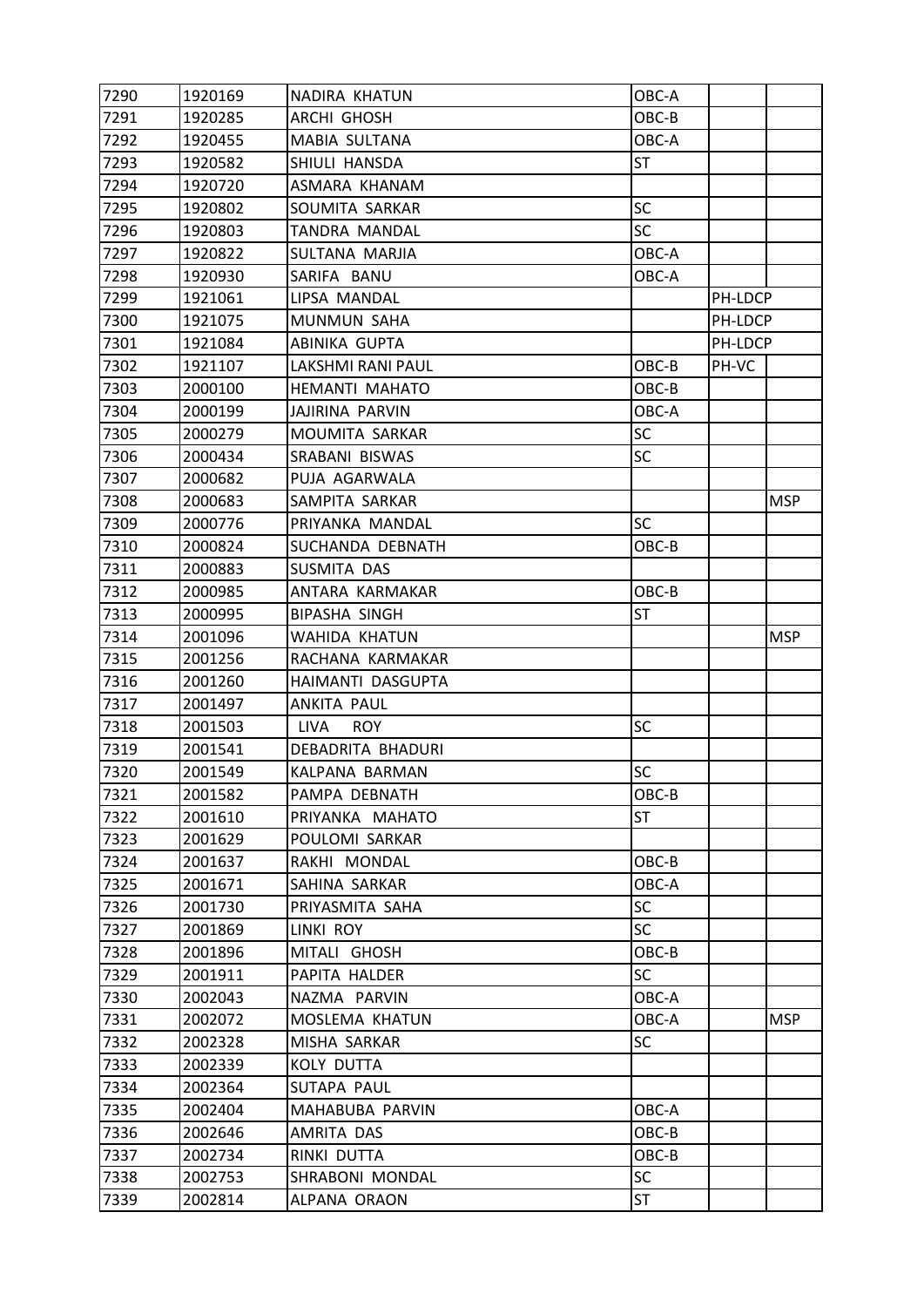| 7340 | 2002894 | RAMA DEVI BAIDYA           | SC        |            |
|------|---------|----------------------------|-----------|------------|
| 7341 | 2002901 | ARPITA CHAKRABORTY         |           |            |
| 7342 | 2002904 | SABRINA PARVIN             | OBC-A     |            |
| 7343 | 2003178 | DIPA BARMAN                | SC        |            |
| 7344 | 2003220 | PAYEL SARKAR               |           |            |
| 7345 | 2003329 | SUSMITA ADHIKARI           |           |            |
| 7346 | 2003723 | MOUMITA ADHIKARY           |           |            |
| 7347 | 2004264 | MADHULINA SARKAR           | OBC-B     |            |
| 7348 | 2004327 | NAIRITA BISWAS             | <b>SC</b> |            |
| 7349 | 2004402 | TAMA BASAK                 | OBC-B     | <b>MSP</b> |
| 7350 | 2004715 | KANA PAUL                  | OBC-B     |            |
| 7351 | 2004925 | RAWJA KHATUN               | OBC-B     |            |
| 7352 | 2004953 | DEVLINA PRAMANIK           | <b>SC</b> |            |
| 7353 | 2005072 | SUROMA CHOWDHURY           | OBC-A     |            |
| 7354 | 2005244 | DEBANJALI MANDAL           | SC        |            |
| 7355 | 2005405 | SAMANWITA GUHA             |           |            |
| 7356 | 2005426 | MAHAFUJA KHATUN            | OBC-A     |            |
| 7357 | 2005444 | SHIULY HALDER              | SC        |            |
| 7358 | 2005461 | JAYASREE DAS               | OBC-B     |            |
| 7359 | 2005525 | RINKI SAHA                 |           |            |
| 7360 | 2005534 | ANINDITA SARKAR            | SC        |            |
| 7361 | 2005552 | SMITASHREE BISWAS          |           |            |
| 7362 | 2005666 | NURSEDA MONDAL             | OBC-A     |            |
| 7363 | 2006244 | LILA HALDAR                | SC        |            |
| 7364 | 2006337 | FAIMA BEGAM                |           |            |
| 7365 | 2006369 | MAMATA PAHAN               | ST        |            |
| 7366 | 2006429 | MILKA MURMU                | ST        |            |
| 7367 | 2006612 | POULAMI SARKAR             |           |            |
| 7368 | 2006921 | DEBJANI BASKEY             | <b>ST</b> |            |
| 7369 | 2007099 | ARMINA KHATUN              | OBC-A     |            |
| 7370 | 2007476 | DIPANWITA SAMANTA          |           |            |
| 7371 | 2007479 | NABANITA PAL BAG           | OBC-B     |            |
| 7372 | 2007638 | SHILA MONDAL               | OBC-B     |            |
| 7373 | 2007799 | <b>SUMANA KHATUN</b>       | OBC-A     |            |
| 7374 | 2007818 | <b>BELI ROY</b>            | <b>SC</b> |            |
| 7375 | 2007826 | SABINA YESMIN              | OBC-A     |            |
| 7376 | 2007915 | MANJILA KHATUN             | OBC-A     | <b>MSP</b> |
| 7377 | 2007918 | MAITREYEE DAS              | OBC-B     |            |
| 7378 | 2008028 | <b>BRISTY ADHIKARI</b>     |           |            |
| 7379 | 2008563 | SREYA SINGHA               |           |            |
| 7380 | 2008624 | SANGITA SARKAR             | OBC-B     |            |
| 7381 | 2008737 | MANOSHI SARKAR             | SC        |            |
| 7382 | 2100029 | JAYASHREE PAUL             | OBC-B     |            |
| 7383 | 2100182 | KAKALI BISWAS              | <b>SC</b> |            |
| 7384 | 2100219 | SANGITA SAHA               | <b>SC</b> |            |
| 7385 | 2100345 | SUSHMITA MANDAL            | <b>SC</b> |            |
| 7386 | 2100382 | TANDRA BARMAN              | <b>SC</b> |            |
| 7387 | 2100436 | APSARI PARVIN              | OBC-A     |            |
| 7388 | 2100656 | <b>IBSTESHAM CHOWDHURY</b> | OBC-A     |            |
| 7389 | 2101202 | <b>JUTHIKA ROY</b>         | <b>SC</b> |            |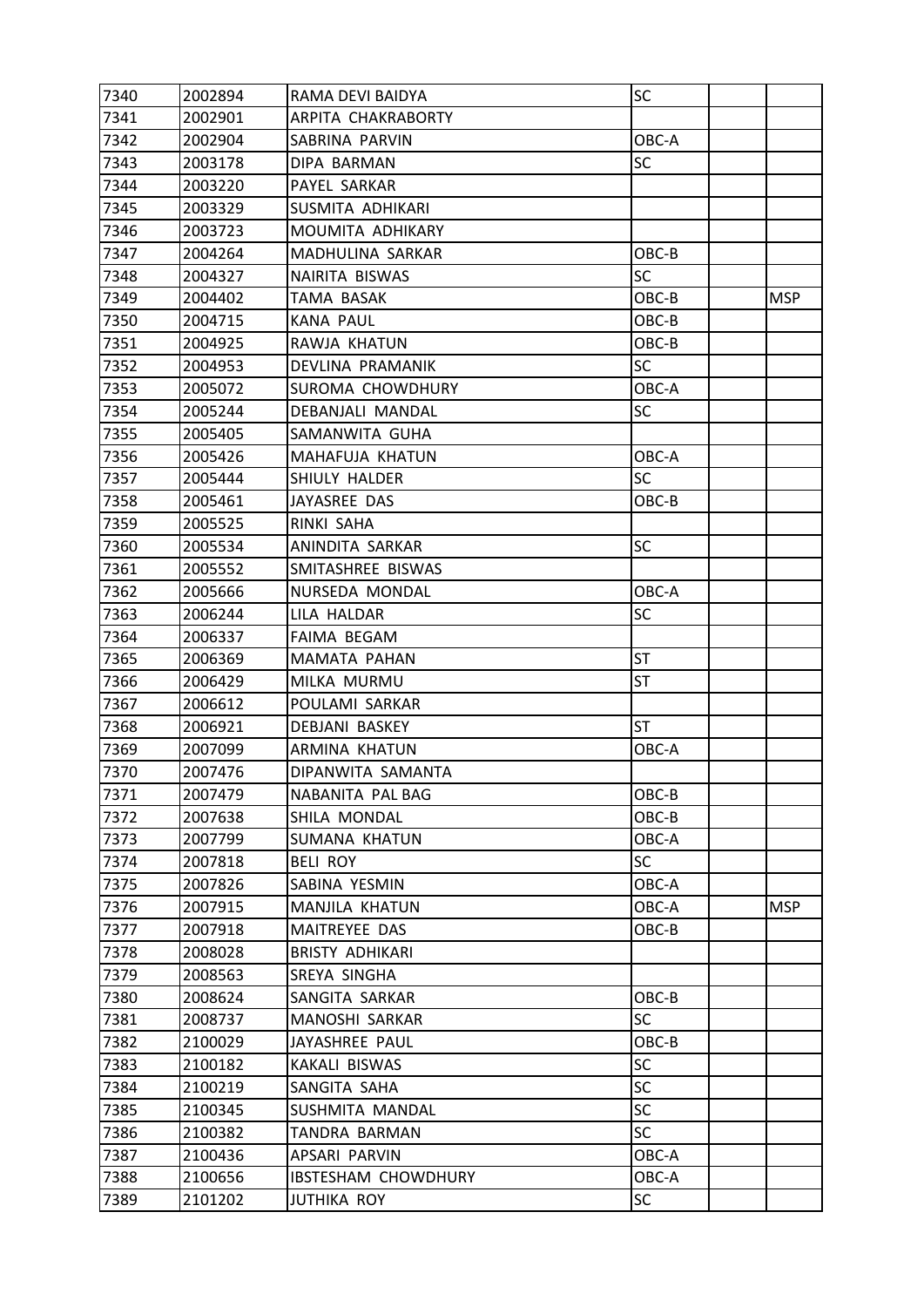| 7390 | 2101406 | RAHENA KHATUN        | OBC-A     |     |
|------|---------|----------------------|-----------|-----|
| 7391 | 2101523 | SHINY ROY            | <b>SC</b> |     |
| 7392 | 2101582 | NEELAM BENGANI       |           |     |
| 7393 | 2101997 | PROVABATI ROY        | OBC-B     |     |
| 7394 | 2102090 | SUCHISMITA SEN       |           |     |
| 7395 | 2102547 | TAJNOOR PARVIN       |           |     |
| 7396 | 2102832 | SAHASHRITA ROY       |           |     |
| 7397 | 2103115 | SELINA PARVIN        | OBC-A     |     |
| 7398 | 2103327 | ROZY AFROJ           | OBC-A     |     |
| 7399 | 2103362 | SANDHYA SARKAR       | <b>SC</b> | MSP |
| 7400 | 2103634 | MADHUMITA SAHA       | <b>SC</b> |     |
| 7401 | 2103994 | MITALI BISWAS        | <b>SC</b> |     |
| 7402 | 2104184 | ARPITA SARKAR        | <b>SC</b> |     |
| 7403 | 2104281 | <b>MERRY PARVIN</b>  | OBC-A     |     |
| 7404 | 2104356 | SOMI PAUL            | OBC-B     |     |
| 7405 | 2104564 | ESITA GHOSH          |           |     |
| 7406 | 2104786 | SHIULY ROY           | OBC-B     |     |
| 7407 | 2104837 | ARPITA KARMAKAR      | <b>SC</b> |     |
| 7408 | 2104909 | KAKULI BISWAS        | <b>SC</b> |     |
| 7409 | 2105400 | MANIDEEPA SEN        |           |     |
| 7410 | 2105439 | SUJATA GHOSH         | OBC-B     |     |
| 7411 | 2106258 | AJMIRA KHATUN        | OBC-A     |     |
| 7412 | 2106313 | AMRITA SARKAR        |           |     |
| 7413 | 2106564 | MONOMITA ROY         |           |     |
| 7414 | 2106767 | CHUMKI PAUL          |           |     |
| 7415 | 2107105 | ANKANA SINGHA        |           |     |
| 7416 | 2107205 | MANISHA BARMAN       | <b>SC</b> |     |
| 7417 | 2107309 | PUJA BASAK           | OBC-B     |     |
| 7418 | 2108423 | ANTARA GHOSH         |           |     |
| 7419 | 2108566 | ANUSUA DASGUPTA      |           |     |
| 7420 | 2108666 | MIRA SINGHA          | <b>SC</b> |     |
| 7421 | 2109151 | MST AKTARA KHATUN    | OBC-A     |     |
| 7422 | 2200178 | DEVJANI BARMAN       | <b>SC</b> |     |
| 7423 | 2200347 | CHHANDA ROY          | <b>SC</b> |     |
| 7424 | 2200669 | <b>JABA ADHIKARY</b> | <b>SC</b> |     |
| 7425 | 2200883 | PARNA BASAK          | OBC-B     |     |
| 7426 | 2201077 | SANGITA PAUL         | <b>SC</b> |     |
| 7427 | 2201351 | DIYALA ROY           | <b>SC</b> |     |
| 7428 | 2201646 | SANCHITA MALLICK     | <b>SC</b> |     |
| 7429 | 2201845 | SOMRITA SARKAR       |           |     |
| 7430 | 2201970 | SPRIHA SARKAR        | OBC-B     |     |
| 7431 | 2202563 | BIPASHA MAJUMDER     |           |     |
| 7432 | 2203372 | SUSMITA DAS          | <b>SC</b> |     |
| 7433 | 2203498 | MADHUMITA DAS        |           |     |
| 7434 | 2203545 | SURABHI CHOUDHURY    |           |     |
| 7435 | 2203673 | SHUBHASMITA KUNDU    |           |     |
| 7436 | 2203695 | SONU LAMA            | <b>ST</b> |     |
| 7437 | 2203853 | OINDRILA SAHA        | OBC-B     |     |
| 7438 | 2203926 | PIYALI CHANDA        |           |     |
| 7439 | 2204235 | JINAT MINARA PRODHAN | OBC-A     |     |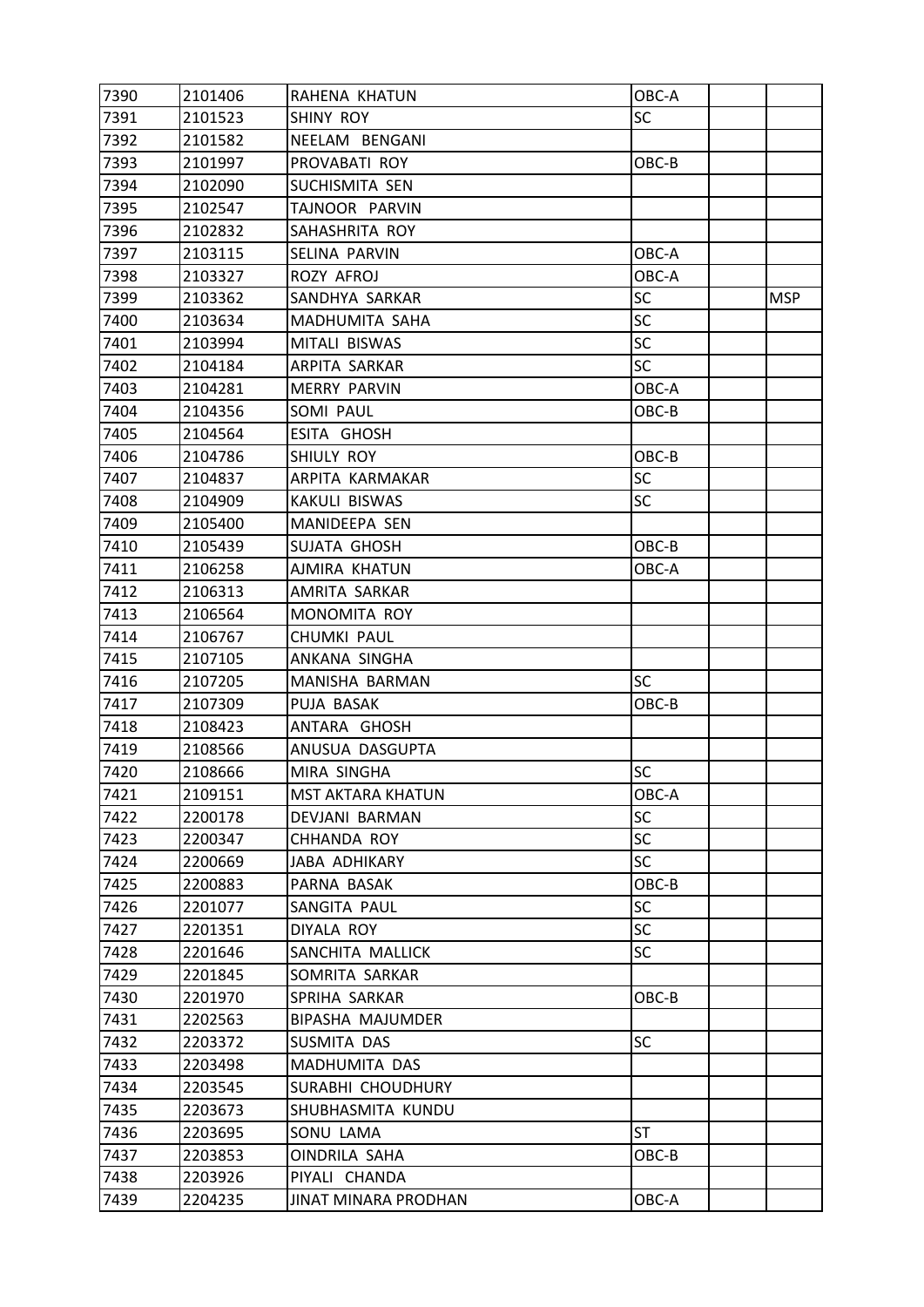| 7440 | 2204289 | DIPIKA ROY                 | SC        |     |
|------|---------|----------------------------|-----------|-----|
| 7441 | 2204484 | RINA ADHIKARY              | <b>SC</b> |     |
| 7442 | 2204491 | SOMA BHOWMICK              |           |     |
| 7443 | 2204499 | <b>RIYA ROY</b>            |           |     |
| 7444 | 2204638 | TANIRIMA SENGUPTA          |           |     |
| 7445 | 2204791 | <b>MEGHANA TIRKEY</b>      | ST        |     |
| 7446 | 2205182 | DEBOLINA BASU              |           |     |
| 7447 | 2205490 | BRATATI BARMAN             | <b>SC</b> |     |
| 7448 | 2205546 | <b>TUTAI SEN</b>           |           |     |
| 7449 | 2205623 | TANIA GHOSH                | OBC-B     |     |
| 7450 | 2205748 | ABHISHRUTI KARMAKAR        |           |     |
| 7451 | 2205774 | MITA BISWAS                | <b>SC</b> |     |
| 7452 | 2206059 | PRIYANJANA GANGULY         |           |     |
| 7453 | 2206091 | SUSHILA MUNDA              | <b>ST</b> |     |
| 7454 | 2206330 | MARZIA SARKAR              | OBC-A     |     |
| 7455 | 2206567 | <b>BRATATI ROY</b>         | <b>SC</b> |     |
| 7456 | 2206651 | <b>BIBHA TIRKEY</b>        | <b>ST</b> |     |
| 7457 | 2206682 | RIYA BASAK                 | OBC-B     |     |
| 7458 | 2206774 | ANAMIKA MINJ               | <b>ST</b> |     |
| 7459 | 2206970 | SAYANTANI SIKDAR           |           |     |
| 7460 | 2206973 | MOUSUMI GHOSH              | OBC-B     |     |
| 7461 | 2207116 | SHWETASHRI DAS             |           |     |
| 7462 | 2207305 | ROKSANA YASMIN             | OBC-A     |     |
| 7463 | 2207453 | SANGITA TARAFDER           | <b>SC</b> |     |
| 7464 | 2207495 | SOUMI MOLLA                | OBC-A     |     |
| 7465 | 2207590 | MEHEBUBA EYASMIN           | OBC-A     |     |
| 7466 | 2207681 | ISHITA SIKDER              |           |     |
| 7467 | 2207684 | SOUMILI SAHA               | SC.       |     |
| 7468 | 2207693 | <b>JASMINE BANU</b>        | OBC-A     |     |
| 7469 | 2207754 | PAROMITA BISWAS            | SC        |     |
| 7470 | 2207869 | CHUMKI SEN                 | OBC-B     |     |
| 7471 | 2207870 | SHIKHA RANI SARKAR         | SC        |     |
| 7472 | 2207881 | DIPIKA ROY                 | <b>SC</b> |     |
| 7473 | 2207945 | MOUMITA SAHA               | <b>SC</b> |     |
| 7474 | 2208019 | CHHANDA ROY                | <b>SC</b> | MSP |
| 7475 | 2208039 | ANUSHREE GHOSH             | OBC-B     |     |
| 7476 | 2208129 | <b>SUSMITA ROY PRODHAN</b> | <b>SC</b> |     |
| 7477 | 2208279 | ASMA BANU PRAMANIK         | OBC-A     |     |
| 7478 | 2208505 | NAZNEEN HOSSAIN            | OBC-A     |     |
| 7479 | 2208686 | SAMAPTI BISWAS             | <b>SC</b> |     |
| 7480 | 2208717 | ANJU ROY                   | <b>SC</b> |     |
| 7481 | 2208719 | RUMI RAY                   | <b>SC</b> |     |
| 7482 | 2208746 | <b>TANIA MONDAL</b>        | <b>SC</b> |     |
| 7483 | 2209092 | <b>MOUMITA ROY BASUNIA</b> | <b>SC</b> |     |
| 7484 | 2209103 | SUDIPTA ROY                | <b>SC</b> |     |
| 7485 | 2209217 | MOUSUMI ROY                | <b>SC</b> |     |
| 7486 | 2209295 | MAYA CHAKRABARTY           |           |     |
| 7487 | 2209345 | TULSHI BHOWMIK             | OBC-B     |     |
| 7488 | 2209400 | SANGEETA ROY               | <b>SC</b> |     |
| 7489 | 2209433 | SUNIDHI ORAON              | ST        |     |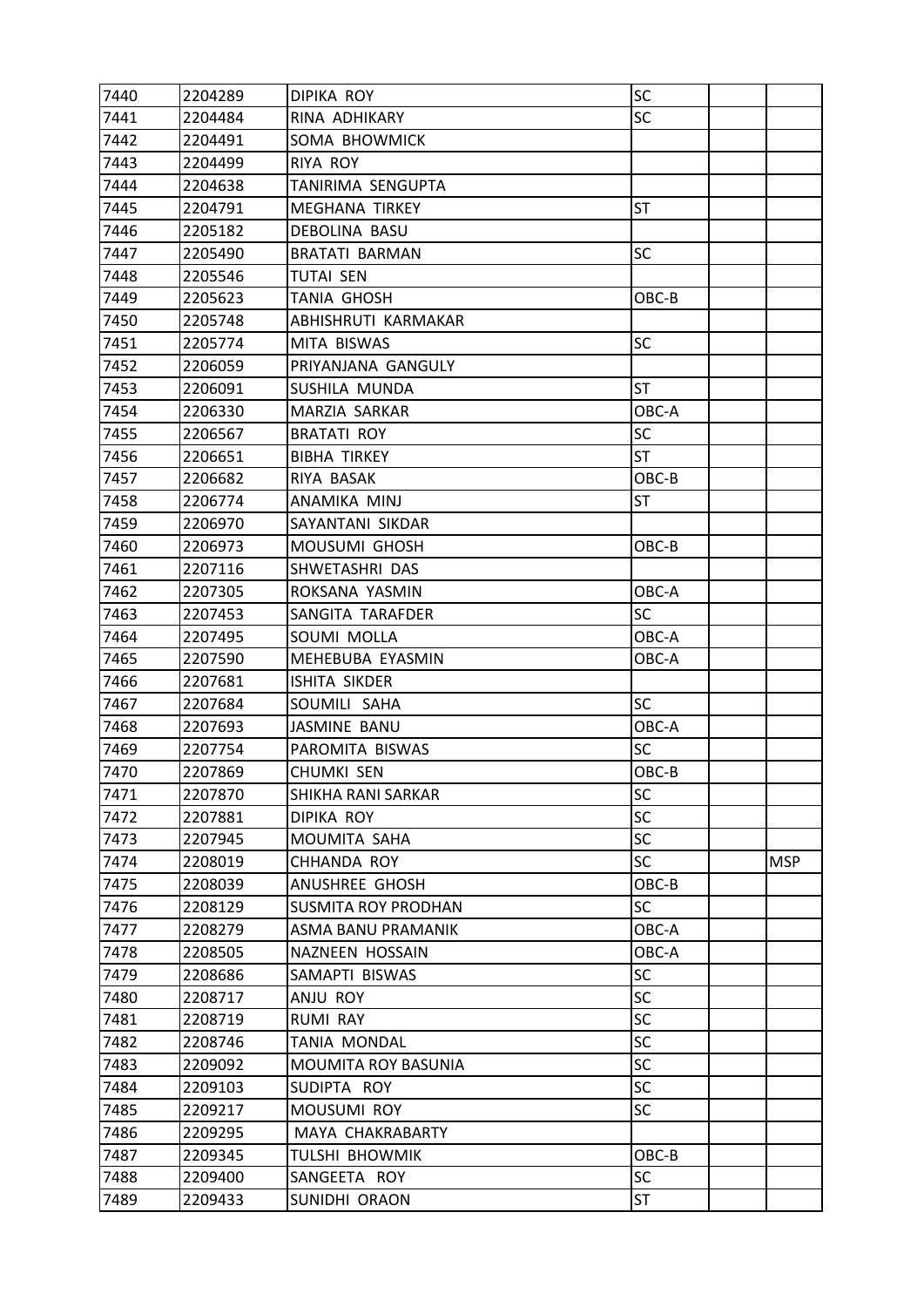| 7490 | 2209555 | ANJU BARMAN           | SC        |       |  |
|------|---------|-----------------------|-----------|-------|--|
| 7491 | 2209613 | SUPRIYA GHOSH         | OBC-B     |       |  |
| 7492 | 2209614 | RIA SARKAR            |           |       |  |
| 7493 | 2209662 | ANINDITA KUNDU        |           |       |  |
| 7494 | 2209703 | PRIYA DHAR            |           |       |  |
| 7495 | 2209888 | PRITI SHIL            | OBC-B     |       |  |
| 7496 | 2209957 | SABANA PARVIN         | OBC-A     |       |  |
| 7497 | 2210093 | SURUPA BHOWAL         |           |       |  |
| 7498 | 2210111 | ARPITA BASAK          | OBC-B     |       |  |
| 7499 | 2210182 | PIUMITA ADHIKARY      | <b>SC</b> |       |  |
| 7500 | 2210225 | DOLI BARMAN           | <b>SC</b> |       |  |
| 7501 | 2210232 | DEBARPITA GHOSH       | OBC-B     |       |  |
| 7502 | 2210741 | PARNALI GHOSAL        |           |       |  |
| 7503 | 2210764 | <b>JUI BARMAN</b>     | SC        |       |  |
| 7504 | 2211266 | SANU MAZUMDER         |           |       |  |
| 7505 | 2211309 | MANASI BARAI          | <b>SC</b> |       |  |
| 7506 | 2211382 | SOUMANI KARMAKAR      | OBC-B     | PH-HI |  |
| 7507 | 2300210 | <b>JYOTIKA SARKAR</b> | SC        |       |  |
| 7508 | 2300270 | SARBARI SEN           |           |       |  |
| 7509 | 2300438 | <b>MALA DAS</b>       | OBC-B     |       |  |
| 7510 | 2300616 | ERIKA LAKRA           | <b>ST</b> |       |  |
| 7511 | 2300619 | OINDRILA DAS          |           |       |  |
| 7512 | 2300644 | <b>BANASHREE PAUL</b> |           |       |  |
| 7513 | 2300659 | <b>DEBIKA BIR</b>     | OBC-B     |       |  |
| 7514 | 2300712 | SIMRAN LAMA           | ST        |       |  |
| 7515 | 2300789 | <b>JHUMA BARMAN</b>   | <b>SC</b> |       |  |
| 7516 | 2301045 | SUJATA PAL            |           |       |  |
| 7517 | 2301222 | RESHMA DUNGDUNG       | ST        |       |  |
| 7518 | 2301260 | JAYEETA SAHA          |           |       |  |
| 7519 | 2301460 | RINA LAKRA            | ST        |       |  |
| 7520 | 2301513 | POULAMI SARKAR        |           |       |  |
| 7521 | 2301521 | ARITRA DEY            | OBC-B     |       |  |
| 7522 | 2301562 | MUKTI NARJINARY       | <b>ST</b> |       |  |
| 7523 | 2301791 | MANISHA NARJINARY     | <b>ST</b> |       |  |
| 7524 | 2301856 | NIRUPAMA SARKAR       | <b>SC</b> |       |  |
| 7525 | 2301937 | SANEKA RAY            | <b>SC</b> |       |  |
| 7526 | 2301975 | MEGHA LAMA            | ST        |       |  |
| 7527 | 2302217 | ROSHMI SUBA           | ST        |       |  |
| 7528 | 2302488 | SAPNA EKKA            | ST        |       |  |
| 7529 | 2302569 | SUSMITA PAL           |           |       |  |
| 7530 | 2302581 | RESHMA SAHA           |           |       |  |
| 7531 | 2302656 | ANANYA RAY CHOUDHURY  |           |       |  |
| 7532 | 2302729 | RANJITA SARKAR        | <b>SC</b> |       |  |
| 7533 | 2302779 | AMRIKA TAMANG         | ST        |       |  |
| 7534 | 2302867 | ANITA PANDIT          | OBC-B     |       |  |
| 7535 | 2302924 | DEBASHRI KARJEE       | <b>ST</b> |       |  |
| 7536 | 2302954 | NILIMA DAS            | SC        |       |  |
| 7537 | 2303055 | SANJUKTA SARKAR       | <b>SC</b> |       |  |
| 7538 | 2303083 | MOUSUMI PAUL MAHANTA  |           |       |  |
| 7539 | 2303362 | <b>BANALI SAHA</b>    |           |       |  |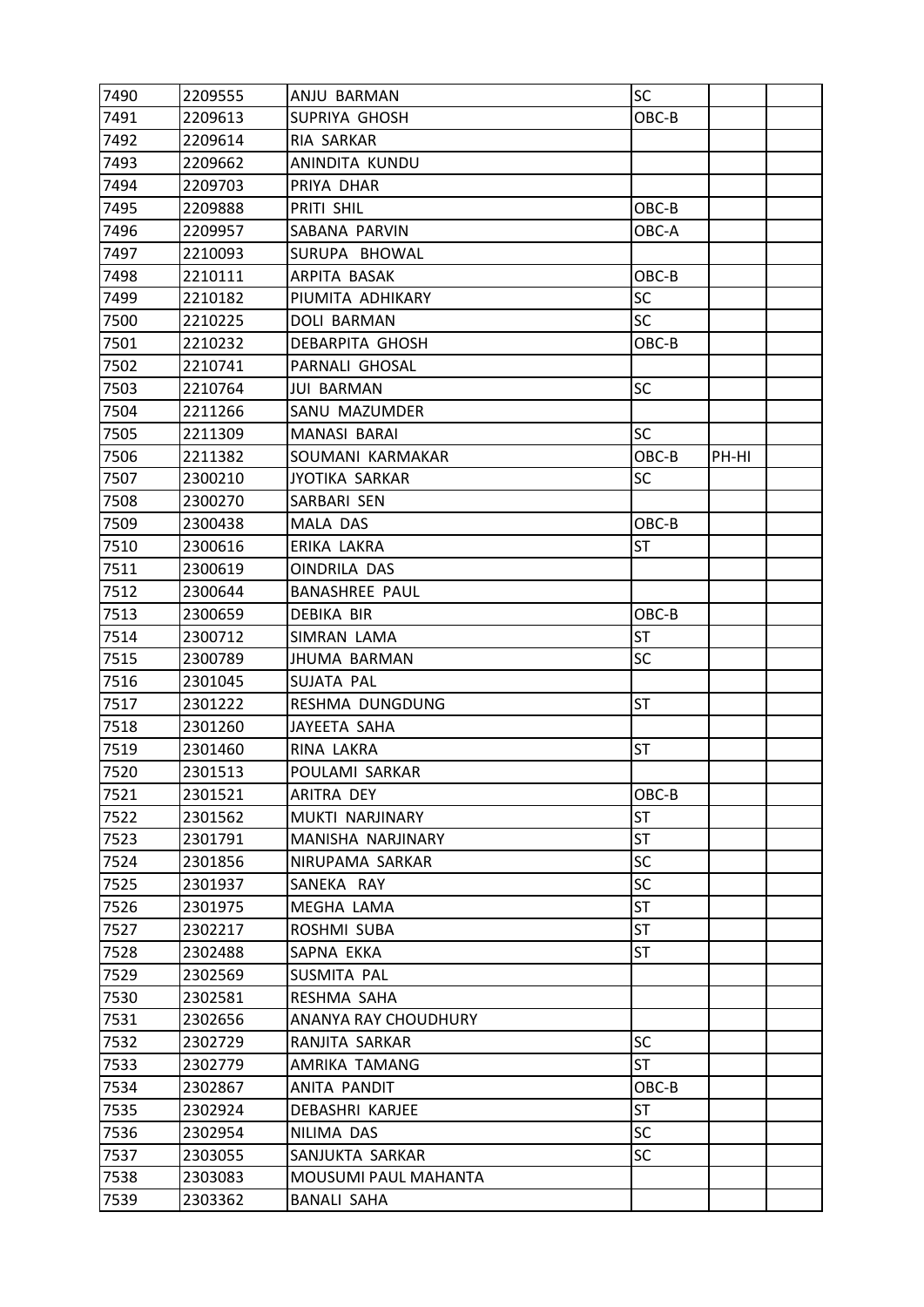| 7540 | 2303413 | MITHU GHOSH          | OBC-B     |            |
|------|---------|----------------------|-----------|------------|
| 7541 | 2303467 | DEBANJANA CHOUDHURY  |           |            |
| 7542 | 2303786 | MUNNI THAKUR         | OBC-B     |            |
| 7543 | 2303832 | RIYA DEBNATH         | OBC-B     |            |
| 7544 | 2303875 | <b>MANALI SARKAR</b> | OBC-B     |            |
| 7545 | 2303879 | RINKI LAMA           | <b>ST</b> |            |
| 7546 | 2304091 | PLABANI RAY          | <b>SC</b> |            |
| 7547 | 2304134 | MADHURIMA SARKAR     |           |            |
| 7548 | 2304165 | TANUSREE ADHIKARY    | <b>SC</b> |            |
| 7549 | 2304311 | <b>DEBOLINA PAUL</b> |           |            |
| 7550 | 2304410 | SMRITI KANA MAJUMDAR | SC        |            |
| 7551 | 2304440 | SANGBARTIKA SARKAR   |           |            |
| 7552 | 2304483 | <b>BARNALI DAS</b>   | <b>SC</b> |            |
| 7553 | 2304694 | <b>BINOTI ORAON</b>  | <b>ST</b> |            |
| 7554 | 2304815 | RITU TOPPO           | <b>ST</b> |            |
| 7555 | 2305065 | NANDITA MAHATO       | <b>SC</b> |            |
| 7556 | 2305434 | MAMI DAS             | OBC-B     |            |
| 7557 | 2305477 | KAMONA BARO          | <b>ST</b> |            |
| 7558 | 2305805 | MADHURIMA CHANDA     | OBC-B     |            |
| 7559 | 2305828 | ARPITA ROY           | SC        |            |
| 7560 | 2305852 | ANTARA BHADRA        |           |            |
| 7561 | 2305917 | ARPITA GHOSH         | OBC-B     |            |
| 7562 | 2306131 | PUNAM KAUR           |           |            |
| 7563 | 2306142 | <b>DEBLINA GHOSH</b> |           |            |
| 7564 | 2306186 | RUPA BARMAN          | <b>SC</b> |            |
| 7565 | 2306294 | APARUPA DAS          | <b>SC</b> |            |
| 7566 | 2306589 | CHITRITA ROY         | SC        |            |
| 7567 | 2306609 | <b>JYOTI ROY</b>     | <b>SC</b> | <b>MSP</b> |
| 7568 | 2306612 | PRIYANKA DAS         | OBC-B     |            |
| 7569 | 2306723 | RIYA MAZUMDER        | OBC-B     |            |
| 7570 | 2306842 | MALABIKA SINHA RAY   | SC        |            |
| 7571 | 2306987 | SWARNAPRIYA SAHA     |           |            |
| 7572 | 2306994 | CHANDRIMA ADHIKARY   | <b>SC</b> |            |
| 7573 | 2307054 | RUMI BARMAN          | <b>SC</b> |            |
| 7574 | 2307341 | RINKI SARKAR         | <b>SC</b> |            |
| 7575 | 2307368 | MOUMITA DE           |           |            |
| 7576 | 2307440 | SAHANAJ PARVIN       | OBC-A     |            |
| 7577 | 2307724 | JANHABI DAS          | <b>SC</b> |            |
| 7578 | 2307743 | RINKU DAS            | <b>SC</b> |            |
| 7579 | 2307781 | MOHANA NANDY         | OBC-B     |            |
| 7580 | 2307817 | CHANDANA TIRKEY      | ST        |            |
| 7581 | 2307878 | MAUMITA SUTRADHAR    | OBC-B     |            |
| 7582 | 2308021 | JANNATUN FERDOUCHI   | OBC-A     |            |
| 7583 | 2308105 | SOUMITA DAS          | SC        |            |
| 7584 | 2308409 | NAMRATA SUBBA        | <b>ST</b> |            |
| 7585 | 2308428 | MANAMI SARKAR        | SC        |            |
| 7586 | 2308477 | <b>KRISHNA ORAON</b> | ST        |            |
| 7587 | 2308598 | SHATARUPA ROY        |           |            |
| 7588 | 2308682 | DEEPTASHREE SARKAR   |           |            |
| 7589 | 2308832 | TUKUMANI RAVA        | ST        |            |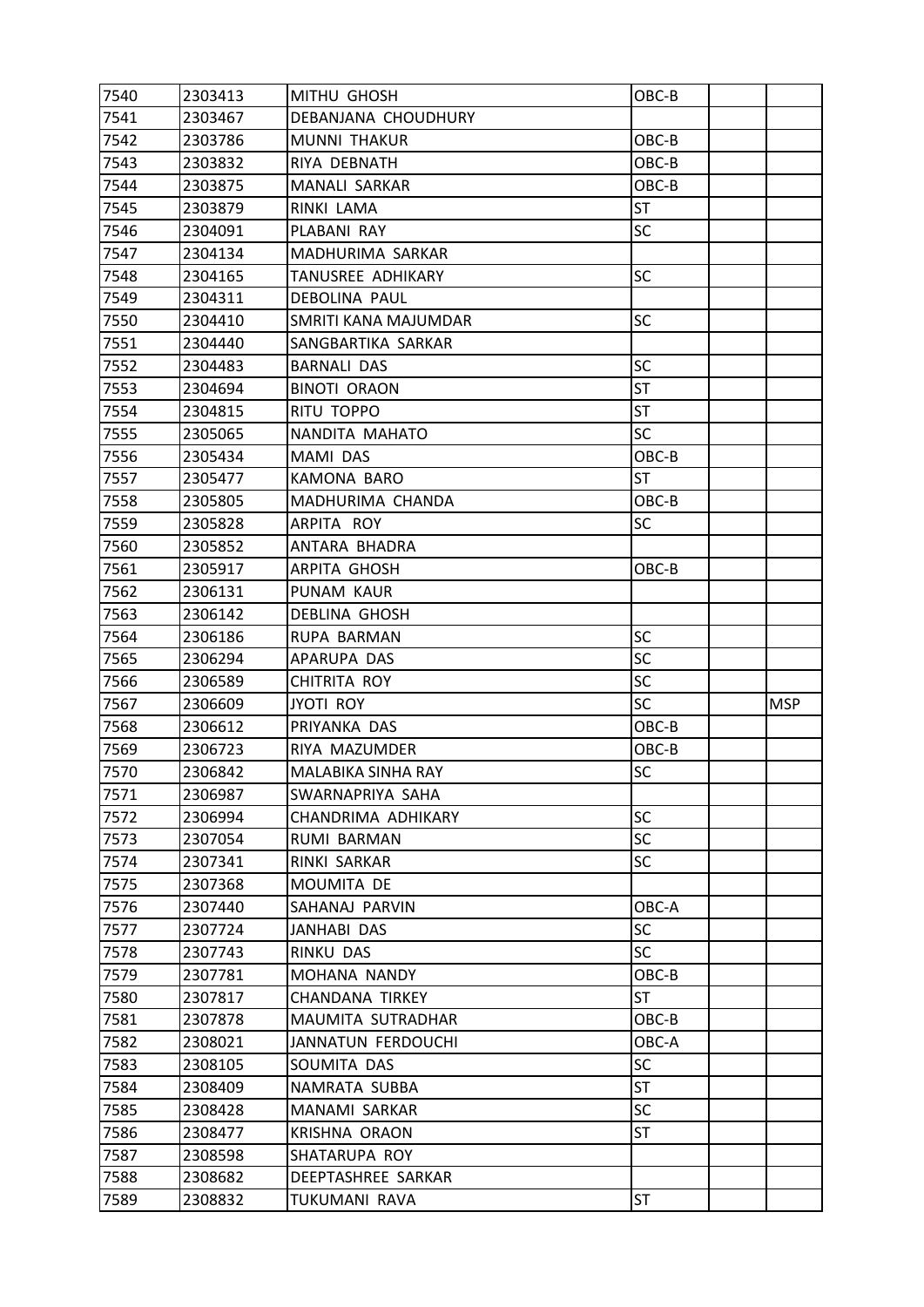| 7590 | 2308884 | <b>TOUMIKA DEBNATH</b> | OBC-B     |       |  |
|------|---------|------------------------|-----------|-------|--|
| 7591 | 2308957 | TANIYA SARKAR          | <b>SC</b> |       |  |
| 7592 | 2309191 | RIMPA BASUMATA         | <b>ST</b> |       |  |
| 7593 | 2309421 | POULAMI SARKAR         |           |       |  |
| 7594 | 2309544 | SUAMITA GUHA NIYOGI    |           |       |  |
| 7595 | 2309664 | <b>NUPUR MAHATO</b>    | ST        |       |  |
| 7596 | 2309703 | RITU GOSWAMI           |           |       |  |
| 7597 | 2309710 | <b>BARNALI DEY</b>     | OBC-B     |       |  |
| 7598 | 2309878 | <b>BIMLA TIRKEY</b>    | <b>ST</b> |       |  |
| 7599 | 2310038 | PRAJNA BHATTACHARYA    |           |       |  |
| 7600 | 2310269 | <b>BEAUTY SAHANI</b>   | <b>SC</b> | PH-HI |  |
| 7601 | 2310285 | MANJU SHA              | <b>SC</b> | PH-HI |  |
| 7602 | 2310287 | SATYA DEBNATH          | OBC-B     | PH-HI |  |
| 7603 | 2400024 | BINODINI RAYSARKAR     | SC        |       |  |
| 7604 | 2400272 | <b>JENIVA SARKAR</b>   | OBC-A     |       |  |
| 7605 | 2400483 | PINAKI ADHIKARY        | <b>SC</b> |       |  |
| 7606 | 2400490 | DIPIKA BISWAS          | <b>SC</b> |       |  |
| 7607 | 2400790 | SOMOBARNA ROY          | <b>SC</b> |       |  |
| 7608 | 2401032 | SNIGDHA BANIK          |           |       |  |
| 7609 | 2401179 | PRIYANKA BISWAS        | SC        |       |  |
| 7610 | 2401305 | DEBOLINA TALUKDER      |           |       |  |
| 7611 | 2401399 | SAYENTI DAS            | OBC-B     |       |  |
| 7612 | 2401738 | SAYANI BARMAN.         | <b>SC</b> |       |  |
| 7613 | 2401789 | PIYALI SARKAR          | OBC-B     |       |  |
| 7614 | 2401882 | <b>JULI MITRA</b>      | OBC-B     |       |  |
| 7615 | 2402020 | PINKI BARMAN           | <b>SC</b> |       |  |
| 7616 | 2402132 | SAMARPITA SARKHEL      |           |       |  |
| 7617 | 2402166 | LIPSHY PRAMANIK        | <b>SC</b> |       |  |
| 7618 | 2402186 | MANOWARA MAJUMDER      | OBC-A     |       |  |
| 7619 | 2402389 | <b>BANDITA BARMAN</b>  | SC        |       |  |
| 7620 | 2402602 | PRITIKANA BARMAN       | SC        |       |  |
| 7621 | 2402757 | <b>BHAGYASREE SAHA</b> |           |       |  |
| 7622 | 2403186 | <b>ADURI KHATUN</b>    | OBC-A     |       |  |
| 7623 | 2403211 | <b>BABITA RAY</b>      | SC        |       |  |
| 7624 | 2403223 | DIPA ROY               | <b>SC</b> |       |  |
| 7625 | 2403253 | MOUSUMI PAUL           | OBC-B     |       |  |
| 7626 | 2403264 | SUMA ROY               | OBC-B     |       |  |
| 7627 | 2403419 | MADHURI GOPE           | OBC-B     |       |  |
| 7628 | 2403537 | TAZNUR NAHAR           | OBC-A     |       |  |
| 7629 | 2403935 | DIPIKA ROY             | <b>SC</b> |       |  |
| 7630 | 2404005 | LIPIKA DAS             | <b>SC</b> |       |  |
| 7631 | 2404125 | MOUSUMI KHANAM         | OBC-A     |       |  |
| 7632 | 2404139 | POULAMI GHOSH          | OBC-B     |       |  |
| 7633 | 2404410 | TANIYA SARKAR          | OBC-B     |       |  |
| 7634 | 2404418 | RIYA SARKAR            | <b>SC</b> |       |  |
| 7635 | 2404586 | DONA SARKAR            | <b>SC</b> |       |  |
| 7636 | 2404766 | DEBAPRIYA DAS BARMAN   | <b>SC</b> |       |  |
| 7637 | 2404852 | SAYANI SAHA            |           |       |  |
| 7638 | 2404934 | RITUPARNA GHOSH        | OBC-B     |       |  |
| 7639 | 2405032 | RITUSREE CHAKRABORTY   |           |       |  |
|      |         |                        |           |       |  |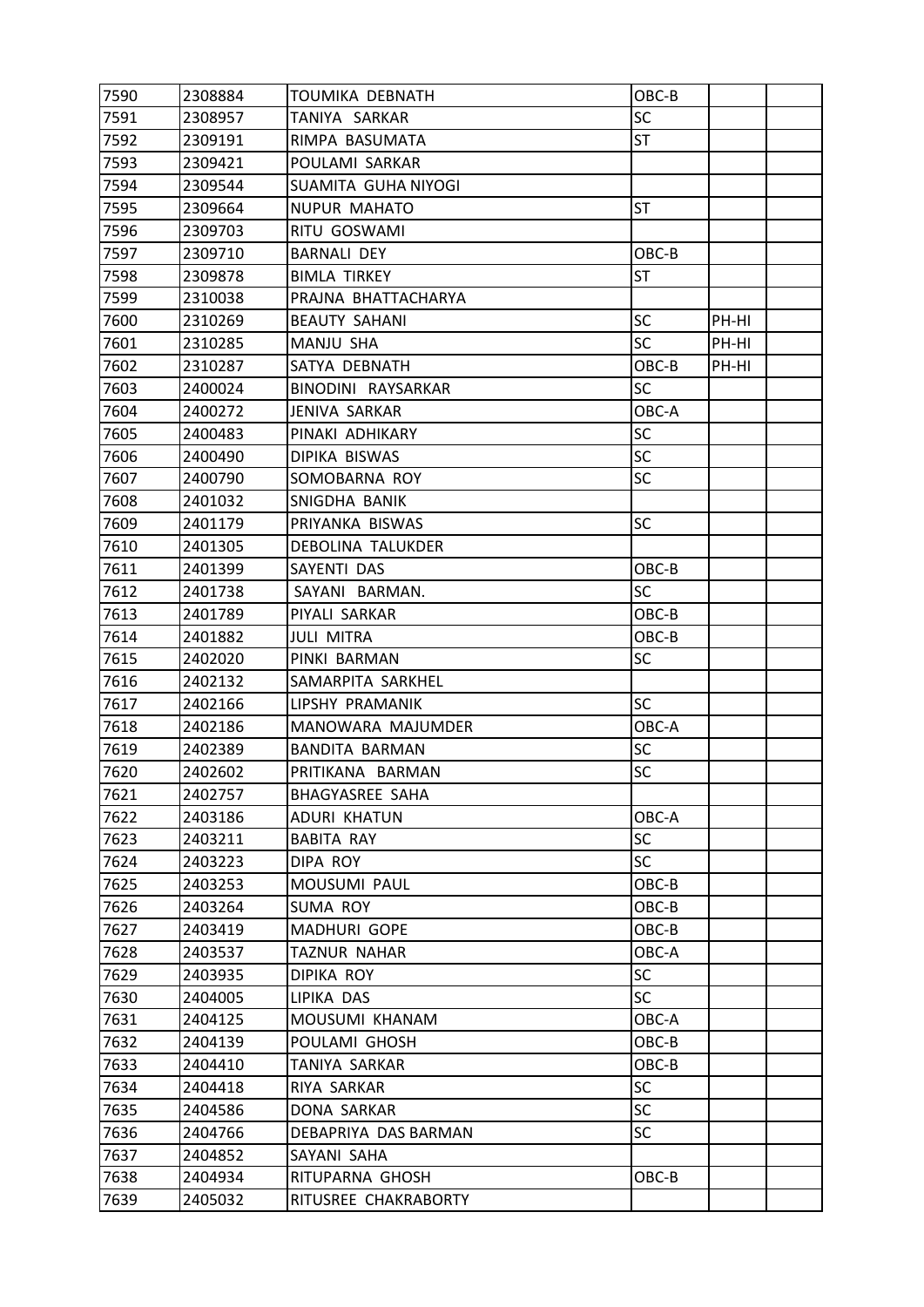| 7640 | 2405193 | SAHELI DEY             |           |            |
|------|---------|------------------------|-----------|------------|
| 7641 | 2405262 | SUMITA GHOSH           | OBC-B     |            |
| 7642 | 2405326 | RIYA SAHA              |           |            |
| 7643 | 2405706 | JAYEETA AICH           |           |            |
| 7644 | 2405997 | MAMATAJ EYASMIN        | OBC-A     |            |
| 7645 | 2406101 | MUNNA AHAMED           | OBC-A     |            |
| 7646 | 2406323 | NURINA KHATUN          | OBC-A     |            |
| 7647 | 2406503 | <b>KEYA RAY</b>        | SC        |            |
| 7648 | 2406570 | SABITA BARMAN          | <b>SC</b> |            |
| 7649 | 2406675 | <b>BRATATI DEBNATH</b> |           |            |
| 7650 | 2406712 | DEBOMALA CHAKI         |           |            |
| 7651 | 2406755 | KOHINOOR RAHAMAN       | OBC-A     |            |
| 7652 | 2406879 | SULTANA SARMIN ISLAM   | OBC-A     |            |
| 7653 | 2406896 | SANGITA DAS            | SC        |            |
| 7654 | 2407060 | RADHIKA BARMAN         | <b>SC</b> |            |
| 7655 | 2407232 | NANDITA BARMAN         | <b>SC</b> |            |
| 7656 | 2407419 | NIBEDITA DAS           | <b>ST</b> |            |
| 7657 | 2407612 | SANCHITA ROY           | <b>SC</b> |            |
| 7658 | 2407871 | SUCHARITA BARMAN       | <b>SC</b> |            |
| 7659 | 2407922 | ALIVA DEBNATH          | OBC-B     |            |
| 7660 | 2407994 | NANDINI ROY            | <b>SC</b> |            |
| 7661 | 2408011 | MAYURI DAS             | <b>SC</b> |            |
| 7662 | 2408269 | SMITA DAS              | OBC-B     |            |
| 7663 | 2408358 | SUTAPA ROY             | SC        |            |
| 7664 | 2408838 | ANTARA DE              |           |            |
| 7665 | 2409000 | MOUSUMI PARVIN         | OBC-A     |            |
| 7666 | 2409028 | AMINA YASMIN           | OBC-A     |            |
| 7667 | 2409068 | RITUPARNA CHOWDHURY    | SC        |            |
| 7668 | 2409128 | SAHELI CHATTERJEE      |           |            |
| 7669 | 2409237 | SAHELI CHOUDHURY       |           |            |
| 7670 | 2409315 | SUSHAMA DAS            | SC        |            |
| 7671 | 2409401 | SUDESHNA GHOSH         |           |            |
| 7672 | 2409407 | DEVANJANA DUTTA        |           |            |
| 7673 | 2409410 | DIPA GOPE              | OBC-B     |            |
| 7674 | 2409486 | TANUSHREE ROY          | SC        |            |
| 7675 | 2409595 | ANINDITA KAR           |           |            |
| 7676 | 2409631 | <b>JHUMA SARKAR</b>    | <b>SC</b> |            |
| 7677 | 2409675 | SUKANYA CHAKRABORTY    |           |            |
| 7678 | 2409885 | ANKITA DUTTA           | OBC-B     |            |
| 7679 | 2410452 | POOJA SAHA             |           |            |
| 7680 | 2410466 | SATARUPA DAS           | SC        |            |
| 7681 | 2410505 | DAISY ROY              | <b>SC</b> |            |
| 7682 | 2410727 | ANKITA SARKAR          |           |            |
| 7683 | 2410754 | PRIYANKA DUTTA         |           | <b>MSP</b> |
| 7684 | 2410775 | TANUSREE SEN           | OBC-B     |            |
| 7685 | 2410991 | SULTANA AFRIN JAHID    | OBC-A     |            |
| 7686 | 2411106 | PAULAMI SARKAR         | SC        |            |
| 7687 | 2411353 | ARPITA DEB             | OBC-B     |            |
| 7688 | 2411404 | TAGAR CHANDA           | OBC-B     |            |
| 7689 | 2411765 | SURABHI SARKAR         | SC        |            |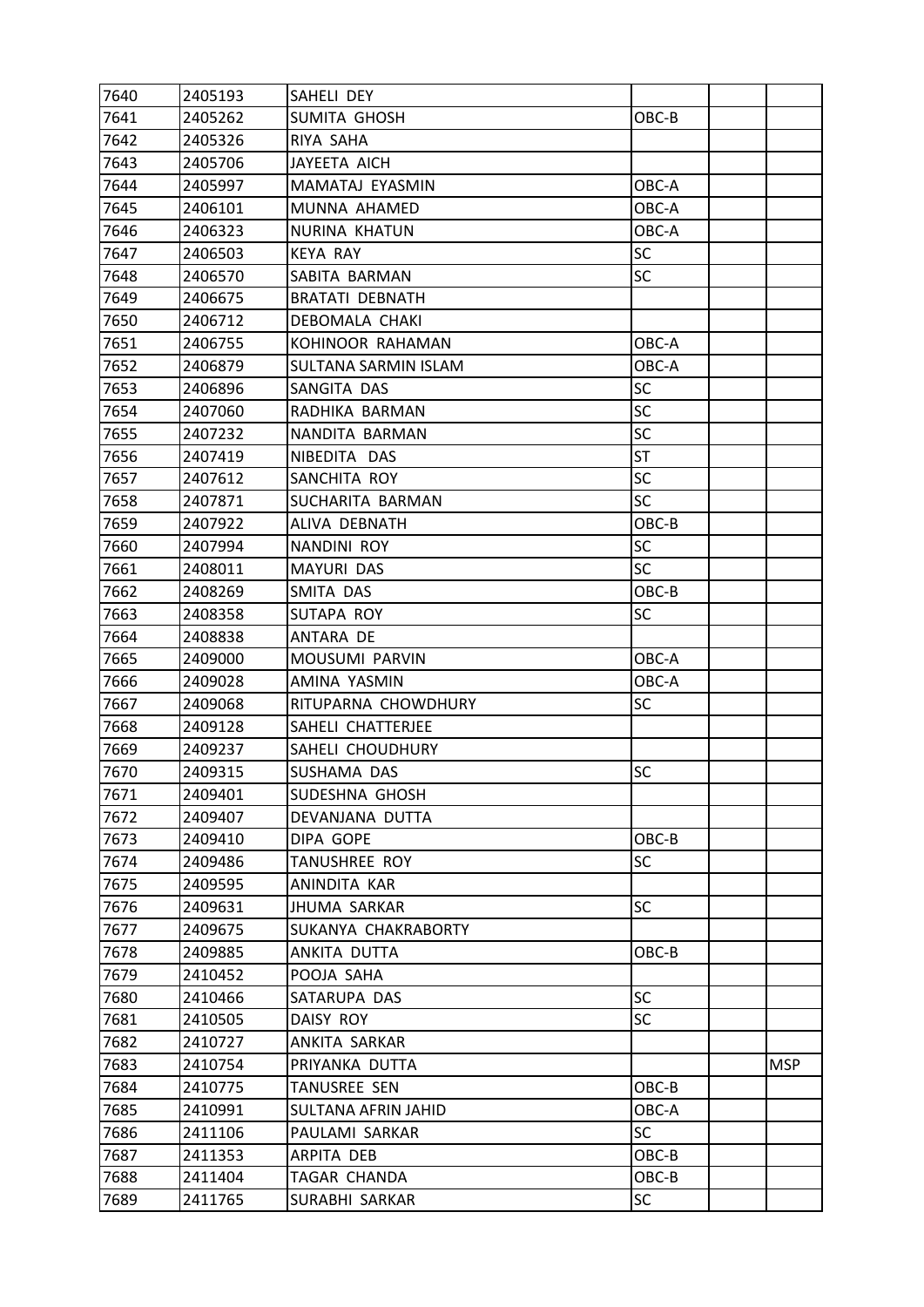| 7690 | 2411811 | ANANYA BHATTA          |           |         |  |
|------|---------|------------------------|-----------|---------|--|
| 7691 | 2412092 | DEBAPRIYA DEBNATH      | OBC-B     |         |  |
| 7692 | 2412122 | PRIYANKA PAL           | OBC-B     |         |  |
| 7693 | 2412162 | DIPANWITA BARUA        | <b>SC</b> |         |  |
| 7694 | 2412275 | <b>DEBASHMITA DAS</b>  | OBC-B     |         |  |
| 7695 | 2412491 | HUMAIRA RASID          | OBC-A     |         |  |
| 7696 | 2412555 | PINKI DAS              | <b>SC</b> |         |  |
| 7697 | 2412887 | OLIVIA BARMAN          | <b>SC</b> |         |  |
| 7698 | 2412982 | SUSMITA AHAMED         | OBC-A     |         |  |
| 7699 | 2413030 | PANCHAMI RAVA          | <b>ST</b> |         |  |
| 7700 | 2413381 | PUJA SAHA              | SC        |         |  |
| 7701 | 2413429 | <b>BAKUL KHAN</b>      |           |         |  |
| 7702 | 2413510 | UTTARA YASMIN          | OBC-A     |         |  |
| 7703 | 2413611 | <b>BILKISH SARKAR</b>  | OBC-A     |         |  |
| 7704 | 2413882 | <b>KRISHNA RAY</b>     | <b>SC</b> |         |  |
| 7705 | 2413920 | SAMPRITY ATARTHI       |           |         |  |
| 7706 | 2414112 | <b>BHUPALI PAUL</b>    | OBC-B     |         |  |
| 7707 | 2414344 | SANTANA BARMAN         | <b>SC</b> |         |  |
| 7708 | 2414516 | SHARMISTHA SARKAR      | SC        |         |  |
| 7709 | 2414571 | <b>HEMLATA SARKAR</b>  | SC        |         |  |
| 7710 | 2414580 | <b>DIPIKA ROY</b>      | <b>SC</b> |         |  |
| 7711 | 2414661 | DEBIKA BARMAN          | SC        |         |  |
| 7712 | 2414688 | <b>JHARNA MANDAL</b>   | <b>SC</b> |         |  |
| 7713 | 2414707 | MAMPI BARMAN           | <b>SC</b> |         |  |
| 7714 | 2414977 | DIPIKA MALAKAR ROY     |           |         |  |
| 7715 | 2415104 | PUJA RAY               | <b>SC</b> |         |  |
| 7716 | 2415405 | SUSMITA SARKAR         | SC        |         |  |
| 7717 | 2415621 | TRISHNA DUTTA          | OBC-B     | PH-HI   |  |
| 7718 | 2415635 | TANUJA DAS             | <b>SC</b> | PH-LDCP |  |
| 7719 | 2415657 | LEEMA SEN              |           | PH-LDCP |  |
| 7720 | 2415668 | <b>MANOWARA KHATUN</b> | OBC-A     | PH-LDCP |  |
| 7721 | 2415715 | MAYA ROY               | SC        | PH-VC   |  |
| 7722 | 2415716 | <b>BANANI MITRA</b>    |           | PH-VC   |  |
| 7723 | 2500006 | JENNY LEPCHA           | <b>ST</b> |         |  |
| 7724 | 2500019 | <b>MEERA TAMANG</b>    | ST        |         |  |
| 7725 | 2500054 | PHURBA DOMA SHERPA     | <b>ST</b> |         |  |
| 7726 | 2500061 | CHANDRAKALA TAMANG     | ST        |         |  |
| 7727 | 2500085 | DIPANWITA SARKAR       | <b>SC</b> |         |  |
| 7728 | 2500237 | DIPIKA DAS             |           |         |  |
| 7729 | 2500247 | RIYANKA DAS            | OBC-B     |         |  |
| 7730 | 2500723 | MANISHA RAI            | OBC-B     |         |  |
| 7731 | 2500734 | BANDANA LIMBU          | ST        |         |  |
| 7732 | 2500748 | KAKULI SAHA            | <b>SC</b> |         |  |
| 7733 | 2500765 | DIPIKA BARMAN          | <b>SC</b> |         |  |
| 7734 | 2500875 | SABNAM PASWAN          | SC        |         |  |
| 7735 | 2500893 | SAMINA AKHTAR BANU     | OBC-A     |         |  |
| 7736 | 2500910 | MADHUSHREE SINGHA      | SC        |         |  |
| 7737 | 2500980 | SNIGDHA LAHA           |           |         |  |
| 7738 | 2501051 | FARZANA BEGUM          | OBC-A     |         |  |
| 7739 | 2501121 | ASHA KIRAN TOPNO       | ST        |         |  |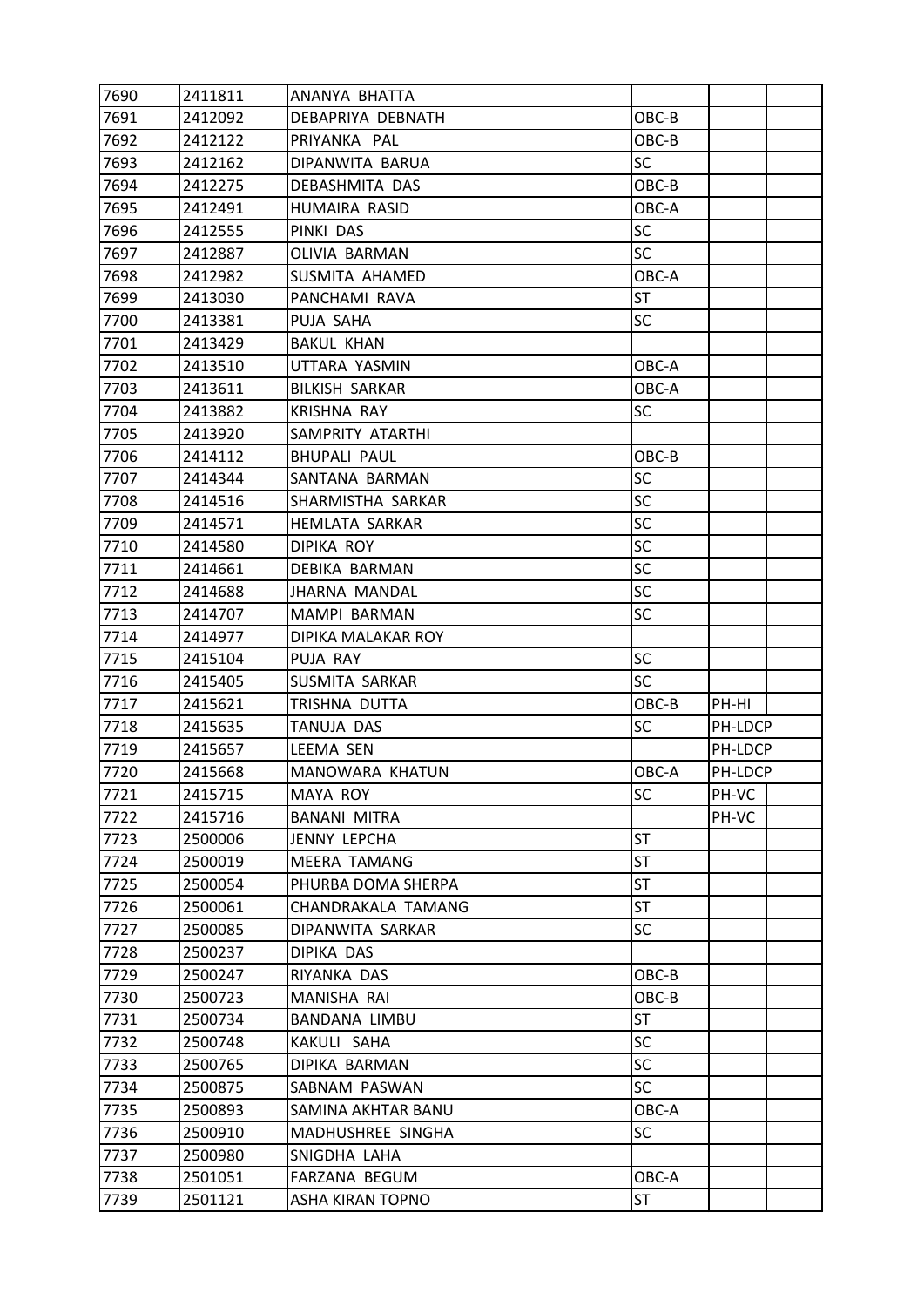| 7740 | 2501432 | MITALI SAHA           |           |  |
|------|---------|-----------------------|-----------|--|
| 7741 | 2501478 | PHURBA ANGMU SHERPA   | <b>ST</b> |  |
| 7742 | 2501587 | NILUFAR SHAHIN        |           |  |
| 7743 | 2501588 | SRISTI MITRA NEOGI    |           |  |
| 7744 | 2501848 | SULATA BISWAS         | <b>SC</b> |  |
| 7745 | 2501878 | SANGMU LEPCHA         | <b>ST</b> |  |
| 7746 | 2501925 | PRANITA MOHRA         | <b>SC</b> |  |
| 7747 | 2501977 | BARSHA KALIKOTAY      | <b>SC</b> |  |
| 7748 | 2501979 | NITU JAISWAL          | OBC-A     |  |
| 7749 | 2502030 | SARMIT LEPCHA         | <b>ST</b> |  |
| 7750 | 2502035 | <b>DURBA DAS</b>      |           |  |
| 7751 | 2502108 | SANGHOMITRA GHOSH     |           |  |
| 7752 | 2502200 | PINKI DUTTA           | OBC-B     |  |
| 7753 | 2502260 | SOSHNA TAMANG         | <b>ST</b> |  |
| 7754 | 2502297 | SHREMIKA TAMANG       | <b>ST</b> |  |
| 7755 | 2502307 | SHILPA BARMAN         | <b>SC</b> |  |
| 7756 | 2502310 | PRATIMA SINGHA        | <b>SC</b> |  |
| 7757 | 2502393 | <b>GARGI BAGCHI</b>   |           |  |
| 7758 | 2502394 | DIKSHA LAMA           | <b>ST</b> |  |
| 7759 | 2502429 | ANULIKA ROY           | <b>SC</b> |  |
| 7760 | 2502518 | <b>CHANDRANI ROY</b>  |           |  |
| 7761 | 2502585 | TANUSHRI ROY          | SC        |  |
| 7762 | 2502687 | ARPITA JOHANI XALXO   | <b>ST</b> |  |
| 7763 | 2502700 | <b>BEAUTI SARKAR</b>  | OBC-B     |  |
| 7764 | 2502830 | <b>BARNALI DAS</b>    | <b>SC</b> |  |
| 7765 | 2502992 | YUDEN BHUTIA          | <b>ST</b> |  |
| 7766 | 2503147 | DIPANWITA SARKAR      | SC        |  |
| 7767 | 2503181 | APARNA ROY            | SC        |  |
| 7768 | 2503255 | TSHERING DOLMA MOKTAN | <b>ST</b> |  |
| 7769 | 2503478 | ARCHANA SAH           |           |  |
| 7770 | 2503504 | RAKHI DUTTA           |           |  |
| 7771 | 2503540 | MONIKA GUPTA          |           |  |
| 7772 | 2503674 | MOUSUMI ROY           | <b>SC</b> |  |
| 7773 | 2503715 | RUPA MUKHERJEE        |           |  |
| 7774 | 2503718 | RIYA MONDAL           | <b>SC</b> |  |
| 7775 | 2503856 | <b>BIDHATA GOLAY</b>  | <b>ST</b> |  |
| 7776 | 2503895 | MONALISHA CHOWDHURY   | OBC-A     |  |
| 7777 | 2503928 | JAYITA SARKAR         | <b>SC</b> |  |
| 7778 | 2503952 | <b>BIBA MAHATO</b>    | <b>SC</b> |  |
| 7779 | 2504008 | PURBA KULACHARJEE     |           |  |
| 7780 | 2504017 | GEORGETTE LEPCHA      | ST        |  |
| 7781 | 2504071 | MOUSUMI SAHA          |           |  |
| 7782 | 2504333 | SARMISTHA BISWAS      | <b>SC</b> |  |
| 7783 | 2504409 | SANGMU BHUTIA         | ST        |  |
| 7784 | 2504415 | LATIKA ADHIKARY       | <b>SC</b> |  |
| 7785 | 2504417 | RIMU ROY              | SC        |  |
| 7786 | 2504448 | MANISHA LAMA          | ST        |  |
| 7787 | 2504549 | SWARNA EKKA           | <b>ST</b> |  |
| 7788 | 2504578 | DECHEN LAMA           | ST        |  |
| 7789 | 2504649 | MANTI ORAON           | ST        |  |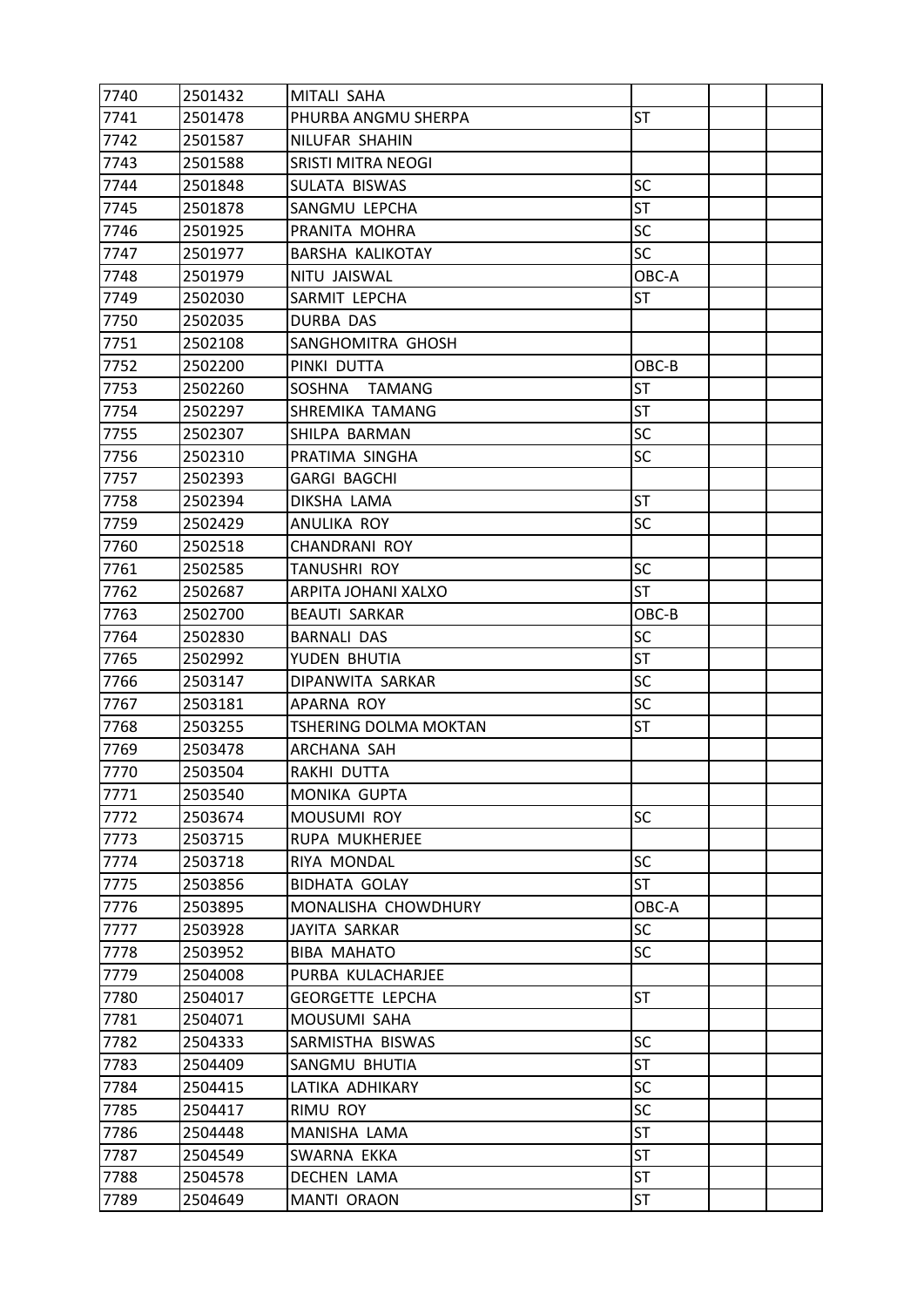| 7790 | 2504765 | PAYASWINI DEY          |           |  |
|------|---------|------------------------|-----------|--|
| 7791 | 2504807 | MEGHALI BARAI          | SC        |  |
| 7792 | 2504849 | PREETY LAMA            | <b>ST</b> |  |
| 7793 | 2504875 | PALLABI ADHIKARY       | <b>SC</b> |  |
| 7794 | 2504892 | RAKHI SARKAR           | SC        |  |
| 7795 | 2504921 | PRASHIKA LAMA          | ST        |  |
| 7796 | 2504950 | ALOLIKA DEY            |           |  |
| 7797 | 2504985 | <b>UDEN SHERPA</b>     | <b>ST</b> |  |
| 7798 | 2504999 | PRATIMA TOPNO          | ST        |  |
| 7799 | 2505025 | PAYEL SINGHA           |           |  |
| 7800 | 2505035 | <b>NITU ORAON</b>      | ST        |  |
| 7801 | 2505094 | PARAMITA SAHA          |           |  |
| 7802 | 2505115 | <b>JHARNA GURUNG</b>   |           |  |
| 7803 | 2505166 | PINKI SAHA             |           |  |
| 7804 | 2505242 | PRESILA TAMANG         | <b>ST</b> |  |
| 7805 | 2505319 | LADEN BHUTIA           | <b>ST</b> |  |
| 7806 | 2505326 | RAZIA RUKHSAR          | OBC-A     |  |
| 7807 | 2505380 | RIYA SAHA              |           |  |
| 7808 | 2505383 | ARPITA GHOSAL          |           |  |
| 7809 | 2505426 | DAWA LHAMU SHERPA      | <b>ST</b> |  |
| 7810 | 2505466 | MONAMI ROY             | <b>SC</b> |  |
| 7811 | 2505467 | ANITA RANA             |           |  |
| 7812 | 2505537 | TULIKA DAS             |           |  |
| 7813 | 2505580 | LAFUMA SUBBA           | <b>ST</b> |  |
| 7814 | 2505608 | PRIYA LAMA             | ST        |  |
| 7815 | 2505620 | LABONI SARMIN          | OBC-A     |  |
| 7816 | 2505703 | PRITIKA DUTTA          | OBC-B     |  |
| 7817 | 2505757 | AISHWARIYA MAHANTA     |           |  |
| 7818 | 2505779 | PAYEL SARKAR           | SC        |  |
| 7819 | 2505884 | SMITA SAIBA            | <b>ST</b> |  |
| 7820 | 2505915 | SONIA GUPTA            |           |  |
| 7821 | 2505931 | TRIFENA LEPCHA         | <b>ST</b> |  |
| 7822 | 2505980 | NAMITA LIMBOO          | ST        |  |
| 7823 | 2506018 | PRAGYAA CHHETRI        |           |  |
| 7824 | 2506032 | DEBARPITA MUKHOPADHYAY |           |  |
| 7825 | 2506048 | SUTAPA DAS             |           |  |
| 7826 | 2506077 | <b>TUSI GAYEN MAL</b>  |           |  |
| 7827 | 2506144 | BIJAYA DARJEE          | <b>SC</b> |  |
| 7828 | 2506183 | RITUPARNA CHOUDHURY    | <b>SC</b> |  |
| 7829 | 2506194 | TANAYA TALUKDER        |           |  |
| 7830 | 2506209 | PREETI KUJUR           | ST        |  |
| 7831 | 2506212 | DEBASMITA SARKAR       | OBC-B     |  |
| 7832 | 2506218 | PUJA ROY               | SC        |  |
| 7833 | 2506269 | TRISHA SARKAR          |           |  |
| 7834 | 2506281 | <b>URBI SARKAR</b>     | <b>SC</b> |  |
| 7835 | 2506365 | SANJU LAMA             | <b>ST</b> |  |
| 7836 | 2506376 | DIKSHA YONZON          | ST        |  |
| 7837 | 2506427 | <b>BIPASHA GHOSH</b>   | OBC-B     |  |
| 7838 | 2506432 | RENUKA THAPA           | OBC-B     |  |
| 7839 | 2506466 | SUKLA JHAMPATI         |           |  |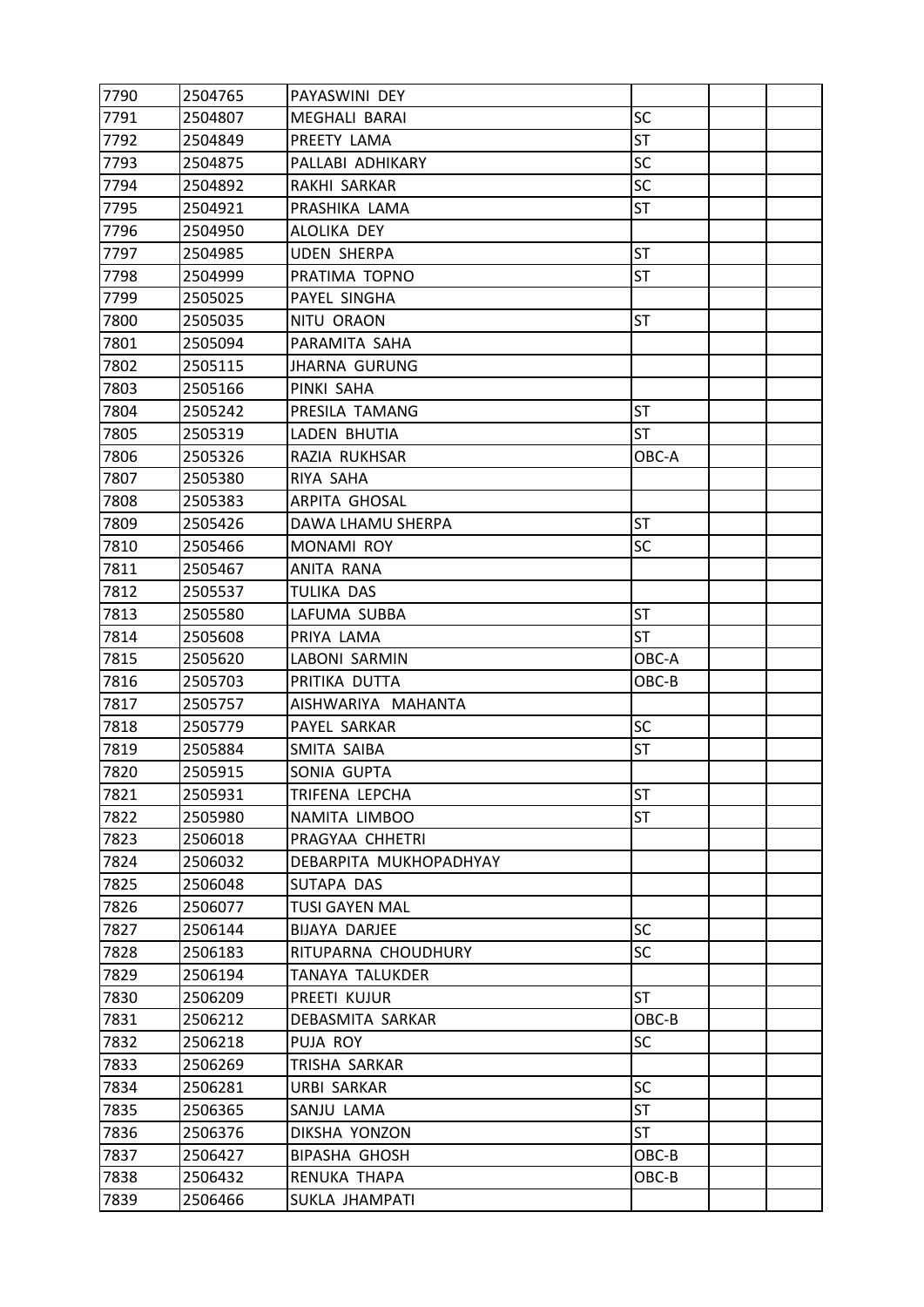| 7840 | 2506474 | MONALISA TAMANG          | <b>ST</b> |  |
|------|---------|--------------------------|-----------|--|
| 7841 | 2506550 | RAJNI IGNITIA KUJUR      | <b>ST</b> |  |
| 7842 | 2506573 | TANUSREE BASAK           | OBC-B     |  |
| 7843 | 2506631 | SANGITA MANDAL           |           |  |
| 7844 | 2506634 | <b>JULIYAKIRAN TOPPO</b> | <b>ST</b> |  |
| 7845 | 2506662 | <b>JOSHNA PRADHAN</b>    | OBC-B     |  |
| 7846 | 2506708 | KABITA RAI               | OBC-B     |  |
| 7847 | 2506846 | DIPIKA ADHIKARI          |           |  |
| 7848 | 2506847 | LIPI ROY                 | <b>SC</b> |  |
| 7849 | 2506853 | <b>KAKOLI PAUL</b>       |           |  |
| 7850 | 2506888 | MINGMA DIKI SHERPA       | <b>ST</b> |  |
| 7851 | 2506915 | DEBJANI RAY              | SC        |  |
| 7852 | 2506971 | NILU LIMBOO              | <b>ST</b> |  |
| 7853 | 2507014 | RESHMI MAHANANDI         | <b>ST</b> |  |
| 7854 | 2507035 | <b>RUPA ROY</b>          | SC        |  |
| 7855 | 2507115 | RUSHMA TOPNO             | <b>ST</b> |  |
| 7856 | 2507147 | NEELAM ORAWN             | <b>ST</b> |  |
| 7857 | 2507167 | JHARNA ROY               | SC        |  |
| 7858 | 2507256 | SUSHMITA MAZUMDER        |           |  |
| 7859 | 2507309 | RISHIKA TAMANG           | <b>ST</b> |  |
| 7860 | 2507348 | SUSMITA DEY              |           |  |
| 7861 | 2507408 | ADWITIYA GHOSH           |           |  |
| 7862 | 2507434 | SONAM LHAMU DUKPA        | <b>ST</b> |  |
| 7863 | 2507453 | <b>MOU MAJUMDER</b>      | SC        |  |
| 7864 | 2507484 | DHANISTHA DAS            | SC        |  |
| 7865 | 2507485 | MANJULI SUBBA            | <b>ST</b> |  |
| 7866 | 2507507 | SUCHITA SAPKOTTA         | SC        |  |
| 7867 | 2507534 | PATRICIA MOKTAN          | <b>ST</b> |  |
| 7868 | 2507553 | SANCHITA SARKAR          | SC        |  |
| 7869 | 2507579 | SOSNA LEPCHA             | <b>ST</b> |  |
| 7870 | 2507588 | PARBEEN BEGAM            | OBC-A     |  |
| 7871 | 2507600 | RESHMA KHATUN            | OBC-A     |  |
| 7872 | 2507616 | RAMIT LEPCHA             | <b>ST</b> |  |
| 7873 | 2507620 | DEENA SADA LEPCHA        | <b>ST</b> |  |
| 7874 | 2507710 | PHUPU DOMA DUKPA         | ST        |  |
| 7875 | 2507748 | SUNANDA DAS              | <b>SC</b> |  |
| 7876 | 2507887 | SUSHMA MAHATO            | SC        |  |
| 7877 | 2508062 | ISHAMIA SHERPA           | ST        |  |
| 7878 | 2508075 | RESHMA NANDI             |           |  |
| 7879 | 2508108 | YAMINI AGARWAL           |           |  |
| 7880 | 2508136 | KESHMI GLORIA BESRA      | <b>ST</b> |  |
| 7881 | 2508255 | DEEPSULA TAMANG          | ST        |  |
| 7882 | 2508260 | MANISHA MITRA            |           |  |
| 7883 | 2508371 | TRISHA BISWAS            | <b>SC</b> |  |
| 7884 | 2508383 | ANWESHA MONDAL           | <b>SC</b> |  |
| 7885 | 2508426 | NINDIYA SHERPA           | ST        |  |
| 7886 | 2508506 | SHARMILA PAUL            |           |  |
| 7887 | 2508561 | ANKITA ROY               |           |  |
| 7888 | 2508624 | SUJATA SINHA             | <b>SC</b> |  |
| 7889 | 2508659 | PRANISHA PRADHAN         | OBC-B     |  |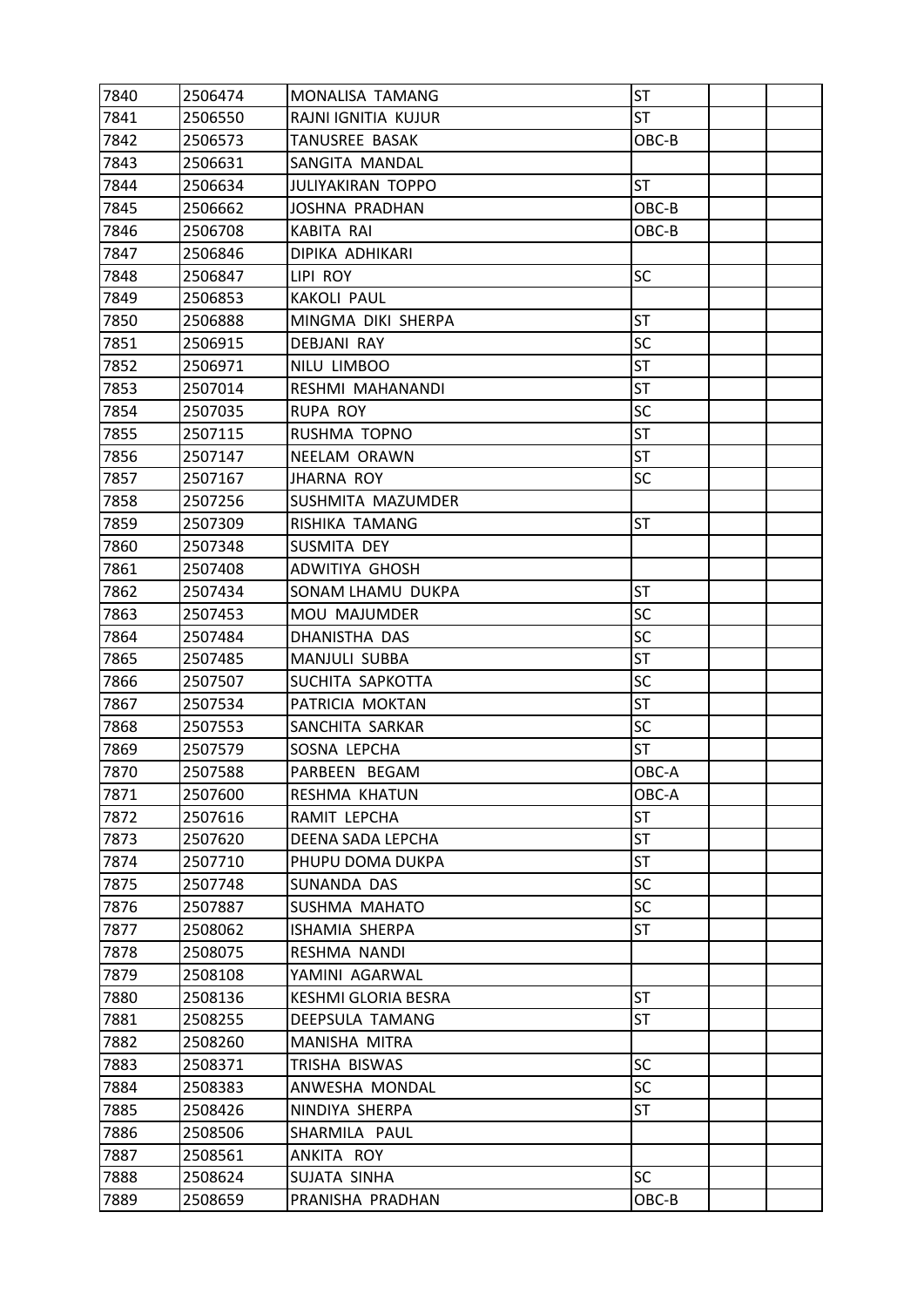| 7890 | 2508691 | SUJEETA GUPTA         |           |            |
|------|---------|-----------------------|-----------|------------|
| 7891 | 2508717 | <b>AAKRITI TAMANG</b> | <b>ST</b> |            |
| 7892 | 2508787 | SANJU LAMA            | <b>ST</b> |            |
| 7893 | 2508790 | MILITA KHARIA         | ST        |            |
| 7894 | 2508886 | PRITHA BISWAS         |           |            |
| 7895 | 2508899 | NICKI SHERPA          | <b>ST</b> |            |
| 7896 | 2508910 | SAMPA BARMAN          | SC        |            |
| 7897 | 2509027 | <b>RUBI SARKAR</b>    |           |            |
| 7898 | 2509345 | ANU GOLAY             | <b>ST</b> |            |
| 7899 | 2509394 | <b>MAMAN SIKDER</b>   |           |            |
| 7900 | 2509419 | <b>KAKALI SAHA</b>    |           |            |
| 7901 | 2509452 | RITUPARNA DUTTA       |           |            |
| 7902 | 2509454 | <b>MANJILA TAMANG</b> | <b>ST</b> |            |
| 7903 | 2509537 | CHITRA SARKAR         | <b>SC</b> |            |
| 7904 | 2509577 | <b>BRATATI GHOSH</b>  |           |            |
| 7905 | 2509586 | DEBI DAS              | OBC-B     |            |
| 7906 | 2509713 | NASRIN SULTANA        | OBC-A     |            |
| 7907 | 2509719 | RASHMI PAKHRIN        | <b>ST</b> |            |
| 7908 | 2509744 | PEMA LAMU SHERPA      | <b>ST</b> |            |
| 7909 | 2509769 | DEBARPITA PAL         | OBC-B     |            |
| 7910 | 2509794 | <b>MOON BARMAN</b>    | <b>SC</b> |            |
| 7911 | 2509909 | NIMA DOMA DUKPA       | <b>ST</b> |            |
| 7912 | 2510135 | KHALEDA BEGAM         | OBC-A     |            |
| 7913 | 2510188 | DIKSHA PARIYAR        | SC        |            |
| 7914 | 2510251 | MIRA LEPCHA           | ST        |            |
| 7915 | 2510255 | SIMANTANI MAJUMDER    |           | <b>MSP</b> |
|      |         |                       |           |            |
| 7916 | 2510261 | MUNU TAMANG           | <b>ST</b> |            |
| 7917 | 2510393 | <b>GARGI CHANDA</b>   |           |            |
| 7918 | 2510498 | MIHULI CHATTERJEE     |           |            |
| 7919 | 2510676 | POONAM RANI DUNGDUNG  | <b>ST</b> |            |
| 7920 | 2510800 | SANGITA SANYAL        |           |            |
| 7921 | 2510863 | MATILDA LEPCHA        | <b>ST</b> |            |
| 7922 | 2510927 | RIYA LAMA             | <b>ST</b> |            |
| 7923 | 2510928 | DEEPA LEPCHA          | ST        |            |
| 7924 | 2510960 | MANISHA GUPTA         |           |            |
| 7925 | 2510972 | PRERNA GURUNG         | OBC-B     |            |
| 7926 | 2510987 | SUTAPA GUHA NEOGI     |           |            |
| 7927 | 2511054 | SUPARNA MANDAL        | <b>SC</b> |            |
| 7928 | 2511094 | SUSHMA SUBBA          | ST        |            |
| 7929 | 2511105 | MRIDULA RAI           | OBC-B     | <b>MSP</b> |
| 7930 | 2511125 | SWECHCHHA RANI SUBBA  | ST        |            |
| 7931 | 2511240 | PRIYANKA GURUNG       |           |            |
| 7932 | 2511251 | PRAMILA TAMANG        | <b>ST</b> |            |
| 7933 | 2511262 | PRATIKSHA LAMA        | <b>ST</b> |            |
| 7934 | 2511285 | ARPANA LEPCHA         | ST        |            |
| 7935 | 2511291 | PRATIXA TAMANG        | ST        |            |
| 7936 | 2511310 | PRITHA BHOWMIK        |           |            |
| 7937 | 2511349 | NIMA EDEN SHERPA      | <b>ST</b> |            |
| 7938 | 2511412 | YANJEE SHERPA         | ST        |            |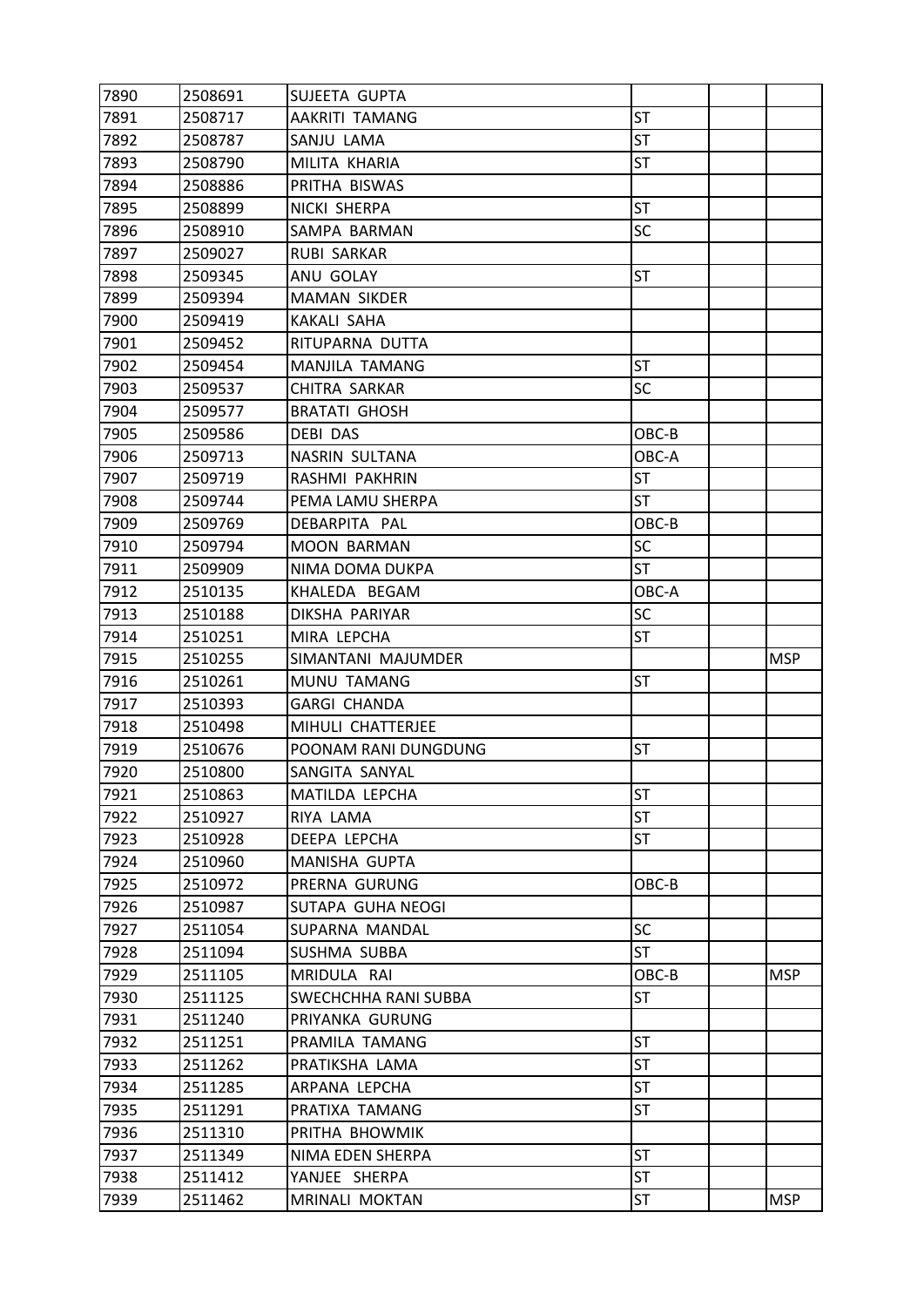| 7940 | 2511473 | KAMANA LAMA                 | <b>ST</b> |            |
|------|---------|-----------------------------|-----------|------------|
| 7941 | 2511535 | ROHINA RAI                  | OBC-B     |            |
| 7942 | 2511544 | EVAN MINGMA LAMA            | <b>ST</b> |            |
| 7943 | 2511690 | REEPPANDI LEPCHA            | <b>ST</b> |            |
| 7944 | 2511692 | JAYEETA SARKAR              |           |            |
| 7945 | 2511818 | PRIYANKA TAMANG             | <b>ST</b> |            |
| 7946 | 2511825 | <b>UMA TAMANG</b>           | <b>ST</b> |            |
| 7947 | 2511902 | LEESA DEY                   | OBC-B     |            |
| 7948 | 2511917 | SABITA MAHATO               | OBC-B     |            |
| 7949 | 2511932 | <b>FARHA CHOWDHURY</b>      | OBC-A     |            |
| 7950 | 2511989 | TANUSHREE KHATA             |           |            |
| 7951 | 2512019 | <b>TSHERING LAMU BHUTIA</b> | <b>ST</b> |            |
| 7952 | 2512058 | NILIMA SARKAR               | SC        |            |
| 7953 | 2512182 | JAYASHREE DHALI             | <b>SC</b> |            |
| 7954 | 2512256 | CHANDANA SINGHA             | SC        |            |
| 7955 | 2512294 | SANCHITA BISWAKARMA         | <b>SC</b> |            |
| 7956 | 2512308 | SOUMITA SARKAR              |           |            |
| 7957 | 2512398 | ANURADHA GHISING            | <b>ST</b> |            |
| 7958 | 2512422 | NAFISA ZAMAN                | OBC-A     |            |
| 7959 | 2512433 | URMILA CHHETRI              |           |            |
| 7960 | 2512470 | LENZEE LAMU BHUTIA          | <b>ST</b> |            |
| 7961 | 2512475 | SAYANTANI BASU              |           |            |
| 7962 | 2512482 | SADHANA MARDI               | <b>ST</b> |            |
| 7963 | 2512555 | SHILPI SARKAR               | <b>SC</b> |            |
| 7964 | 2512600 | NIBEDITA DAS                | SC        |            |
| 7965 | 2512618 | ARPITA BHATTACHARJEE        |           |            |
| 7966 | 2512631 | SUPRIYA SAHA                |           |            |
| 7967 | 2512657 | ANKITA BHATTACHARJEE        |           | <b>MSP</b> |
| 7968 | 2512692 | <b>HEMA TAMANG LAMA</b>     | <b>ST</b> |            |
|      |         |                             |           |            |
| 7969 | 2512790 | SOMRITA GHOSH               | OBC-B     |            |
| 7970 | 2512810 | <b>BARNALI PAUL</b>         |           |            |
| 7971 | 2512866 | MAMATA SARKAR               | SC        |            |
| 7972 | 2512935 | <b>TASHI PHUTI SHERPA</b>   | <b>ST</b> |            |
| 7973 | 2512950 | TAMA ROY                    | <b>SC</b> |            |
| 7974 | 2513026 | ATREYEE MANDAL              |           |            |
| 7975 | 2513047 | SRADDHA SUBBA               | <b>ST</b> |            |
| 7976 | 2513103 | <b>KEYA ROY</b>             | <b>SC</b> |            |
| 7977 | 2513179 | <b>IVE ROY</b>              | <b>SC</b> |            |
| 7978 | 2513338 | DEEPA SAHA                  |           |            |
| 7979 | 2513368 | RUMPI PAUL                  | OBC-B     |            |
| 7980 | 2513383 | CHUMI UDEN YOLMO            | <b>ST</b> |            |
| 7981 | 2513501 | SONAM CHHODEN BHUTIA        | ST        |            |
| 7982 | 2513529 | MANISHA PODDAR              |           |            |
| 7983 | 2513558 | LOPAMUDRA BISHNU            |           |            |
| 7984 | 2513587 | SWEETY KHATUN               | OBC-A     |            |
| 7985 | 2513627 | PAROMEETA ROY               |           |            |
| 7986 | 2513653 | PHUPU DOMA BHUTIA           | <b>ST</b> |            |
| 7987 | 2513802 | PINKI SAIBA                 | ST        |            |
| 7988 | 2513807 | SARITA TAMANG               | ST<br>SC  |            |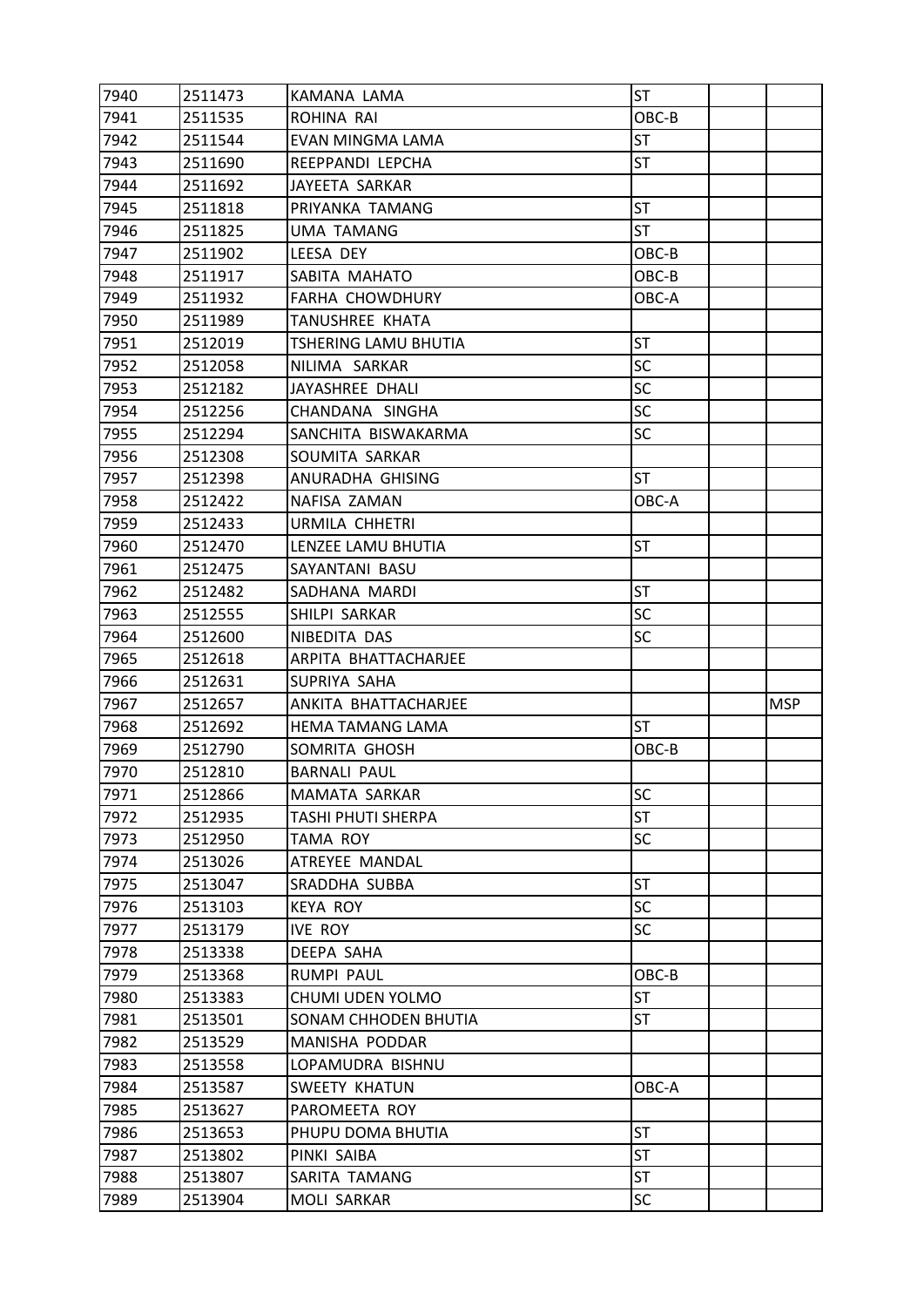| 7990         | 2513953 | PRIYANKA KUNDU                         |           |         |            |
|--------------|---------|----------------------------------------|-----------|---------|------------|
| 7991         | 2513973 | PRIYANKA BHENGRA                       | <b>ST</b> |         |            |
| 7992         | 2513977 | SHRIMAYEE PAL                          | OBC-B     |         |            |
| 7993         | 2514017 | REEMA MOKTAN                           | <b>ST</b> |         |            |
| 7994         | 2514067 | <b>UPASHNA LEPCHA</b>                  | <b>ST</b> |         |            |
| 7995         | 2514082 | <b>TETALI TOPPO</b>                    | <b>ST</b> |         |            |
| 7996         | 2514110 | SAHANAZ BANU                           | OBC-A     |         |            |
| 7997         | 2514113 | PREYASHI NARJINARY                     | <b>ST</b> |         |            |
| 7998         | 2514134 | SALMA SULTANA                          | OBC-A     |         |            |
| 7999         | 2514140 | ALIVIA DEY                             |           |         |            |
| 8000         | 2514174 | JAYITA DAS                             |           |         |            |
| 8001         | 2514177 | SUPRIYA BISWAS                         | OBC-B     |         |            |
| 8002         | 2514226 | NIMLUCKY SHERPA                        | <b>ST</b> |         |            |
| 8003         | 2514261 | PAYAL SAHA                             |           |         |            |
| 8004         | 2514284 | SUSANA PETERS LEPCHA                   | <b>ST</b> |         |            |
| 8005         | 2514317 | <b>KOYEL GHOSH</b>                     |           |         |            |
| 8006         | 2514434 | <b>BIJAYA TAMANG</b>                   | <b>ST</b> | PH-HI   |            |
| 8007         | 2514436 | <b>KRITI THAPA</b>                     |           | PH-HI   |            |
| 8008         | 2514437 | BIPASA DAS                             | OBC-B     | PH-HI   |            |
| 8009         | 2514439 | MONALISA KUNDU                         |           | PH-HI   |            |
| 8010         | 2514447 | SWETA PRADHAN                          | OBC-B     | PH-LDCP |            |
| 8011         | 2514462 | PUNEETA SINGH                          |           | PH-LDCP |            |
| 8012         | 2514506 | RADHA KUMARI SINGH                     | OBC-B     | PH-LDCP |            |
| 8013         | 2600009 | LAURENCIA LEPCHA                       | <b>ST</b> |         |            |
| 8014         | 2600076 | NUZONG LEPCHA                          | ST        |         |            |
|              |         |                                        |           |         |            |
| 8015         | 2600118 | PRAMISHA KAFLEY                        |           |         | <b>MSP</b> |
| 8016         | 2600131 | RIYA TAMANG                            | <b>ST</b> |         |            |
| 8017         | 2600160 | SONIA LIMBU                            | <b>ST</b> |         |            |
| 8018         | 2600163 | MANJARI RAI                            | OBC-B     |         |            |
| 8019         | 2600193 | SHRADHA YONZON                         | ST        |         |            |
| 8020         | 2600232 | CHADANI LAMA                           | <b>ST</b> |         |            |
| 8021         | 2600339 | LADEN BHUTIA                           | <b>ST</b> |         |            |
| 8022         | 2600407 | PARIM BHUTIA                           | ST        |         |            |
| 8023         | 2600450 | KALA CHHETRI                           |           |         |            |
| 8024         | 2600572 | SWARNIM TAMANG                         | <b>ST</b> |         |            |
| 8025         | 2600614 | PUKIT LEPCHA                           | <b>ST</b> |         |            |
| 8026         | 2600722 | NIMA ONGMU SHERPA                      | ST        |         |            |
| 8027         | 2600765 | PRATIMA PRADHAN                        | OBC-B     |         |            |
| 8028         | 2600781 | SAPNA SUBBA                            | <b>ST</b> |         |            |
| 8029         | 2600797 | <b>GOMA SARKI</b>                      | <b>SC</b> |         |            |
| 8030         | 2600833 | SMRITI MOKTAN                          | ST        |         |            |
| 8031         | 2600840 | MANISHA SUBBA                          | ST        |         |            |
| 8032         | 2600936 | <b>CHRISTINA SARKI</b>                 | OBC-B     |         |            |
| 8033         | 2600968 | SLESHNA LIMBOO                         | <b>ST</b> |         |            |
| 8034         | 2600973 | SONAM ONGMU BHUTIA                     | <b>ST</b> |         |            |
| 8035         | 2600975 | PEMA DUKPA                             | ST        |         |            |
| 8036         | 2601008 | SANJITA YONZONE                        | ST        |         |            |
| 8037         | 2601016 | MANISHA PRADHAN                        | OBC-B     |         |            |
| 8038<br>8039 | 2601041 | MANISHA LEPCHA<br><b>BANDANA SUBBA</b> | ST<br>ST  |         |            |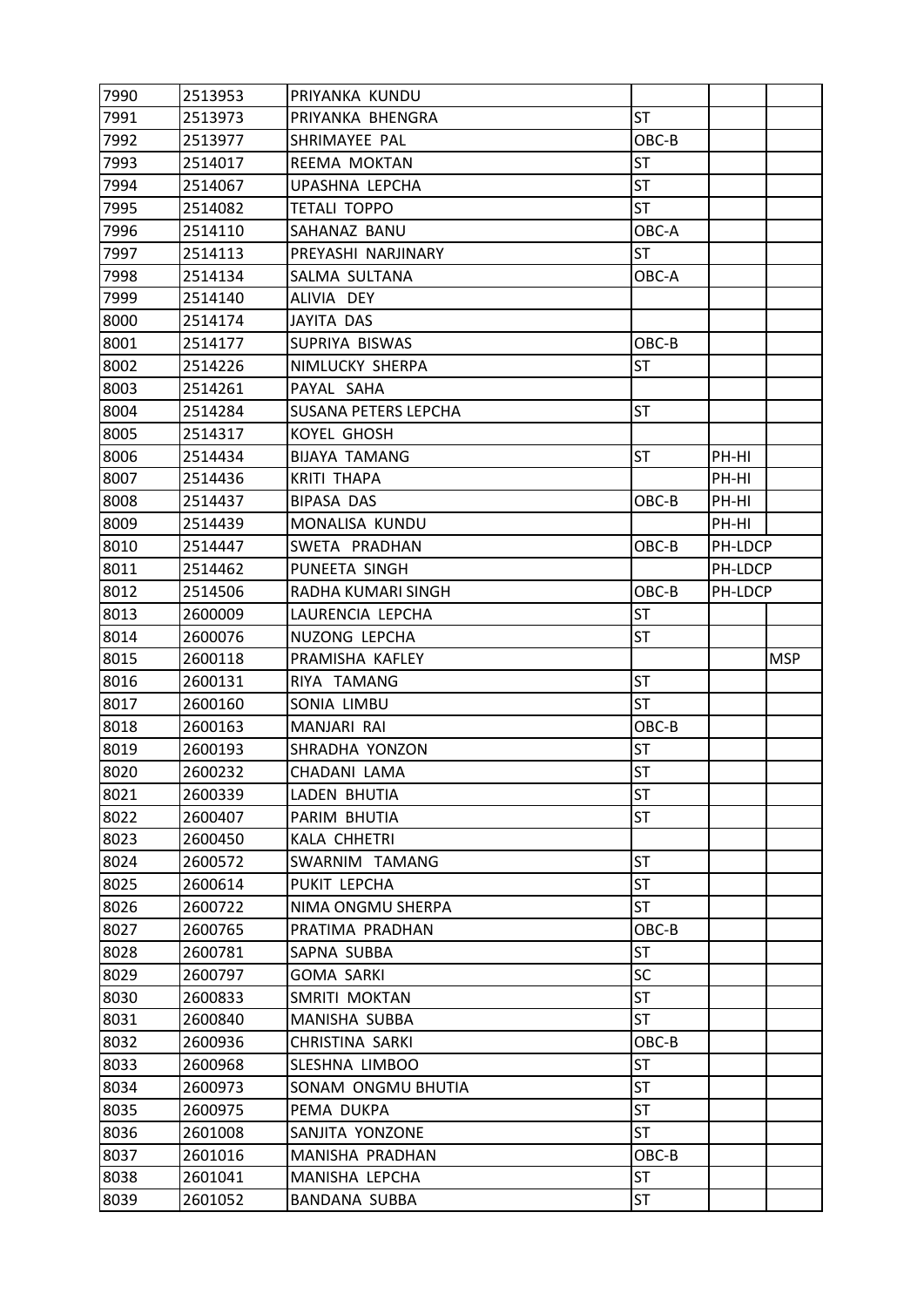| 8040 | 2601143 | SUSHMITA TARGAIN LEPCHA     | ST        |         |            |
|------|---------|-----------------------------|-----------|---------|------------|
| 8041 | 2601243 | ARINA LEPCHA                | <b>ST</b> |         | <b>MSP</b> |
| 8042 | 2601278 | <b>BANU NIKKA SUBBA</b>     | <b>ST</b> |         |            |
| 8043 | 2601326 | <b>BARSHA TAMANG</b>        | ST        |         |            |
| 8044 | 2601335 | RISHIKA CHETTRI             |           |         |            |
| 8045 | 2601385 | SUDAKSHINA HANGMA SERENG    | <b>ST</b> |         |            |
| 8046 | 2601462 | <b>BASANTI TAMANG</b>       | <b>ST</b> |         |            |
| 8047 | 2601568 | SIMRAN TAMANG               | <b>ST</b> |         |            |
| 8048 | 2601658 | ROMA LIMBOO                 | <b>ST</b> |         |            |
| 8049 | 2601682 | LYANGMIT LEPCHA             | <b>ST</b> |         |            |
| 8050 | 2601784 | LAMU DOMA YOLMO             | <b>ST</b> |         |            |
| 8051 | 2601792 | PRANILA GHISING             | <b>ST</b> |         |            |
| 8052 | 2601804 | MRINALI MOKTAN              | <b>ST</b> |         |            |
| 8053 | 2601839 | DEEPA TAMANG                | <b>ST</b> |         |            |
| 8054 | 2601925 | SHEELA GHISING              | <b>ST</b> |         |            |
| 8055 | 2601962 | SUBARNA THAPA               | OBC-B     |         |            |
| 8056 | 2601992 | POONUMIT LEPCHA             | <b>ST</b> |         |            |
| 8057 | 2601999 | LAZINA KHATOON              |           | PH-LDCP |            |
| 8058 | 2602000 | SUNIDHI GUPTA               | OBC-B     | PH-VC   |            |
| 8059 | 2700055 | SUBARNA LIMBU               | <b>ST</b> |         |            |
| 8060 | 2700112 | SNEHA ZIMBA                 | <b>ST</b> |         |            |
| 8061 | 2700155 | DICKCHEN TSHERING YOLMO     | <b>ST</b> |         |            |
| 8062 | 2700231 | SONAM LHAMU BHUTIA          | ST        |         |            |
| 8063 | 2700259 | ANAMIKA RAI                 |           |         | <b>MSP</b> |
| 8064 | 2700263 | RINCHEN LAMA                | <b>ST</b> |         |            |
| 8065 | 2700314 | <b>RUBI NEWAR</b>           |           |         | <b>MSP</b> |
| 8066 | 2700382 | NIMA SHERPA                 | <b>ST</b> |         |            |
| 8067 | 2700414 | ANUPAMA TAMANG              | <b>ST</b> |         |            |
| 8068 | 2700545 | TASHI DOMA SHERPA           | <b>ST</b> |         |            |
| 8069 | 2700548 | SRIJANA SUBBA               | <b>ST</b> |         |            |
| 8070 | 2700559 | SHARMIYAN SUBBA             | <b>ST</b> |         |            |
| 8071 | 2700587 | PRIYA TAMANG                | <b>ST</b> |         |            |
| 8072 | 2700636 | MANISHA LEPCHA              | <b>ST</b> |         |            |
| 8073 | 2700710 | ASHISHA LEPCHA              | <b>ST</b> |         | <b>MSP</b> |
| 8074 | 2700763 | MONICA RUMBA                | <b>ST</b> |         |            |
| 8075 | 2700793 | ROHITA RAI                  |           |         |            |
| 8076 | 2700802 | ANGILA BHUTIA               | ST        |         |            |
| 8077 | 2700889 | ANJULA THAPA                | OBC-B     |         |            |
| 8078 | 2700900 | UPASANA MANGRATI            | <b>SC</b> |         |            |
| 8079 | 2700901 | SAUJANYA CHETTRI            | OBC-B     |         |            |
| 8080 | 2700950 | SUPRIYA TAMANG              | <b>ST</b> |         |            |
| 8081 | 2701045 | <b>TSHERING DOMA `DUKPA</b> | <b>ST</b> |         |            |
| 8082 | 2701157 | ANISHA TAMANG               | <b>ST</b> |         |            |
| 8083 | 2701177 | PRATIVA MOKTAN              | <b>ST</b> |         |            |
| 8084 | 2701219 | SHARDHA PAKHRIN             | <b>ST</b> |         |            |
| 8085 | 2701287 | SHRADDHA TAMANG             | <b>ST</b> |         |            |
| 8086 | 2701316 | PRANITA TAMANG              | <b>ST</b> |         |            |
| 8087 | 2701349 | DIKILA RUMBA                | <b>ST</b> |         |            |
| 8088 | 2701376 | SANJA LAMU YOLMO            | <b>ST</b> |         |            |
| 8089 | 2701459 | PRATIMA TAMANG              | <b>ST</b> |         |            |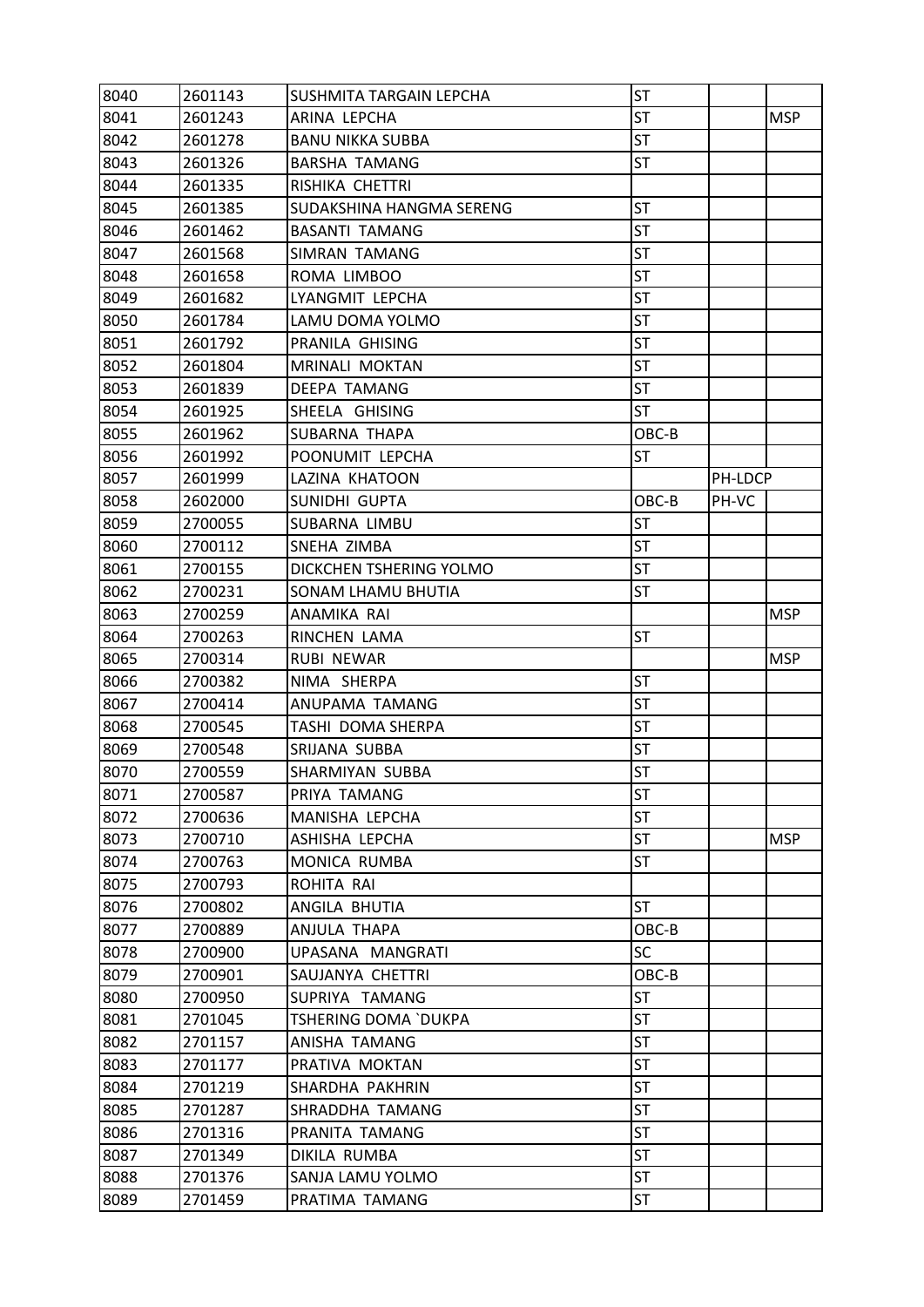| 8090 | 2701481 | SONIA SHRESTHA          | OBC-B     | <b>MSP</b> |
|------|---------|-------------------------|-----------|------------|
| 8091 | 2701506 | MADHURI LEPCHA          | <b>ST</b> |            |
| 8092 | 2701574 | DICHEN SHERPA           | ST        |            |
| 8093 | 2701578 | ALISHA TAMANG           | <b>ST</b> |            |
| 8094 | 2701674 | SEEMA LAMA              | <b>ST</b> |            |
| 8095 | 2701729 | <b>ONGMU LAMA</b>       | <b>ST</b> |            |
| 8096 | 2701837 | KARISHMA TAMANG         | <b>ST</b> |            |
| 8097 | 2701845 | NIMA DOMA BHUTIA        | ST        |            |
| 8098 | 2702003 | RINCHEN BHUTIA          | <b>ST</b> |            |
| 8099 | 2702080 | SABNAM TAMANG           | <b>ST</b> |            |
| 8100 | 2702319 | LAKPA LAMU YOLMO        | <b>ST</b> |            |
| 8101 | 2702393 | <b>SUMA TAMANG</b>      | <b>ST</b> |            |
| 8102 | 2702394 | PRAGYA LAMA TAMANG      | <b>ST</b> |            |
| 8103 | 2702396 | PRIYAM CHETTRI          |           |            |
| 8104 | 2702407 | MINGU SHERPA            | ST        |            |
| 8105 | 2702413 | JAYASARA LEPCHA         | <b>ST</b> |            |
| 8106 | 2702448 | SACHINA TAMANG          | <b>ST</b> |            |
| 8107 | 2702493 | <b>CHODEN BHUTIA</b>    | <b>ST</b> |            |
| 8108 | 2702503 | CHODEN LAMA TAMANG      | <b>ST</b> |            |
| 8109 | 2702548 | PEMA SHERPA             | <b>ST</b> |            |
| 8110 | 2702581 | NILAM TAMAMG            | ST        |            |
| 8111 | 2702589 | PRIYANKA SUBBA          | ST        |            |
| 8112 | 2702625 | PHURBA DOMA LEPCHA      | <b>ST</b> |            |
| 8113 | 2702799 | <b>TENZING YANKI</b>    | <b>ST</b> |            |
| 8114 | 2702817 | SHEHNAZ BANU            | <b>ST</b> |            |
| 8115 | 2702822 | TASHI DOLMA BHUTIA      | <b>ST</b> |            |
| 8116 | 2702860 | SANDIKA SYANGBO         | ST        |            |
| 8117 | 2702907 | DIKCHEN TAMANG          | ST        |            |
| 8118 | 2702911 | <b>MEGHA MOKTAN</b>     | <b>ST</b> |            |
| 8119 | 2703012 | THERESE SAMANTHA MOKTAN | <b>ST</b> |            |
| 8120 | 2703174 | PUSHPA LIMBU            | <b>ST</b> |            |
| 8121 | 2703188 | TRISHALA SUBBA          | <b>ST</b> |            |
| 8122 | 2703241 | MINGMA DIKI SHERPA      | <b>ST</b> |            |
| 8123 | 2703267 | JAYA SUBBA              | <b>ST</b> |            |
| 8124 | 2703321 | YANGCHEN WANGMO YOLMO   | <b>ST</b> |            |
| 8125 | 2703358 | RINCHEN WANGMU BHUTIA   | <b>ST</b> |            |
| 8126 | 2703366 | ANAMIKA KUMARI SHAH     | OBC-B     |            |

*Category-wise Cut-off marks on the basis of the results of Written Examination (out of 400) for qualifying* 

*to Personality Test provisionally*

| UR-221.0     |
|--------------|
| OBC-A-199.0  |
| OBC-B-221.0  |
| SC-200.0     |
| ST-153.0     |
| PH(VH)-140.0 |
| PH(HI)-125.0 |
| PH(OH)-175.0 |
| ISP-117.0    |